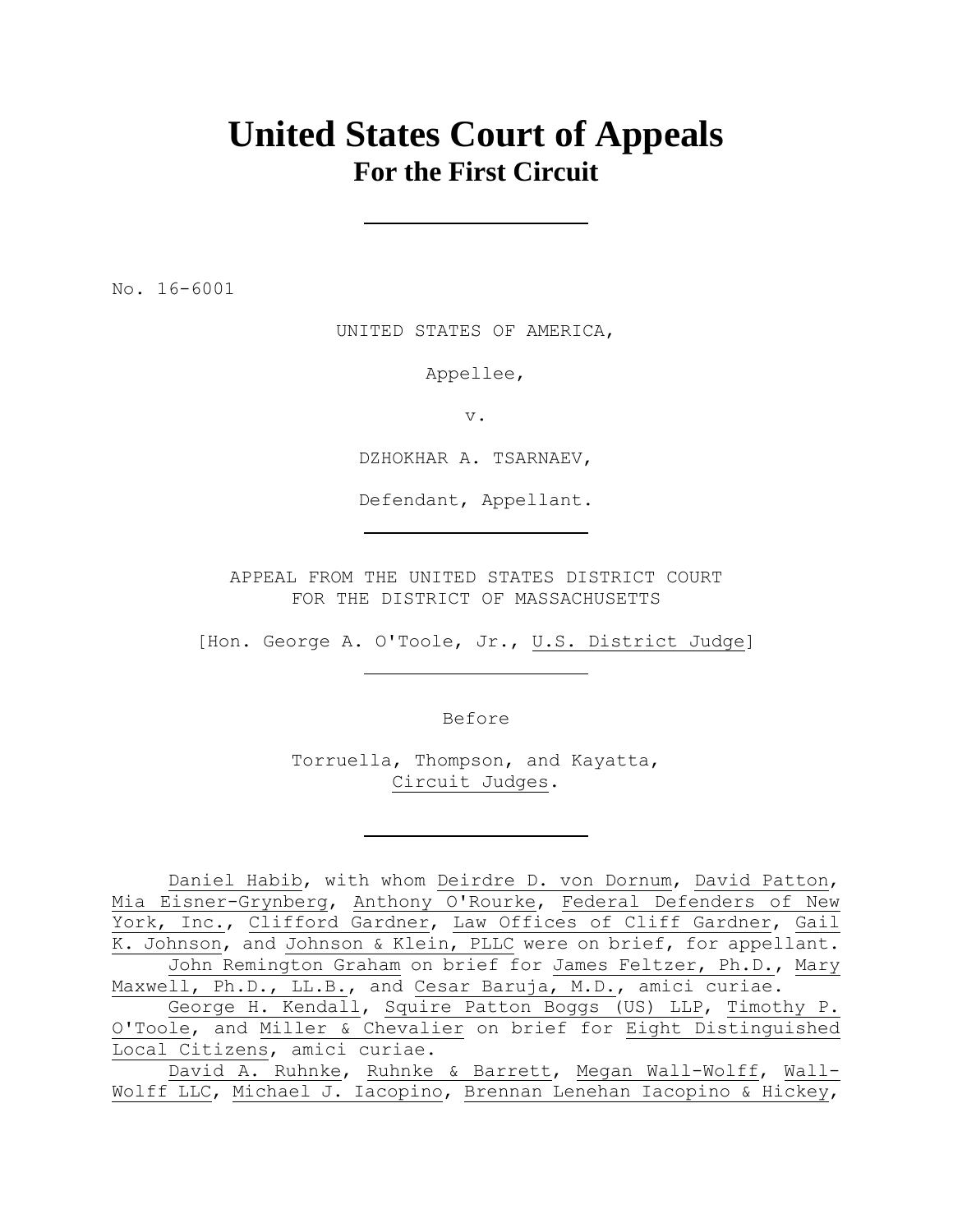Benjamin Silverman, and Law Office of Benjamin Silverman PLLC on brief for National Association of Criminal Defense Lawyers, amicus curiae.

William A. Glaser, Attorney, Appellate Section, Criminal Division, U.S. Department of Justice, with whom Andrew E. Lelling, United States Attorney, Nadine Pellegrini, Assistant United States Attorney, John C. Demers, Assistant Attorney General, National Security Division, John F. Palmer, Attorney, National Security Division, Brian A. Benczkowski, Assistant Attorney General, and Matthew S. Miner, Deputy Assistant Attorney General, were on brief, for appellee.

July 31, 2020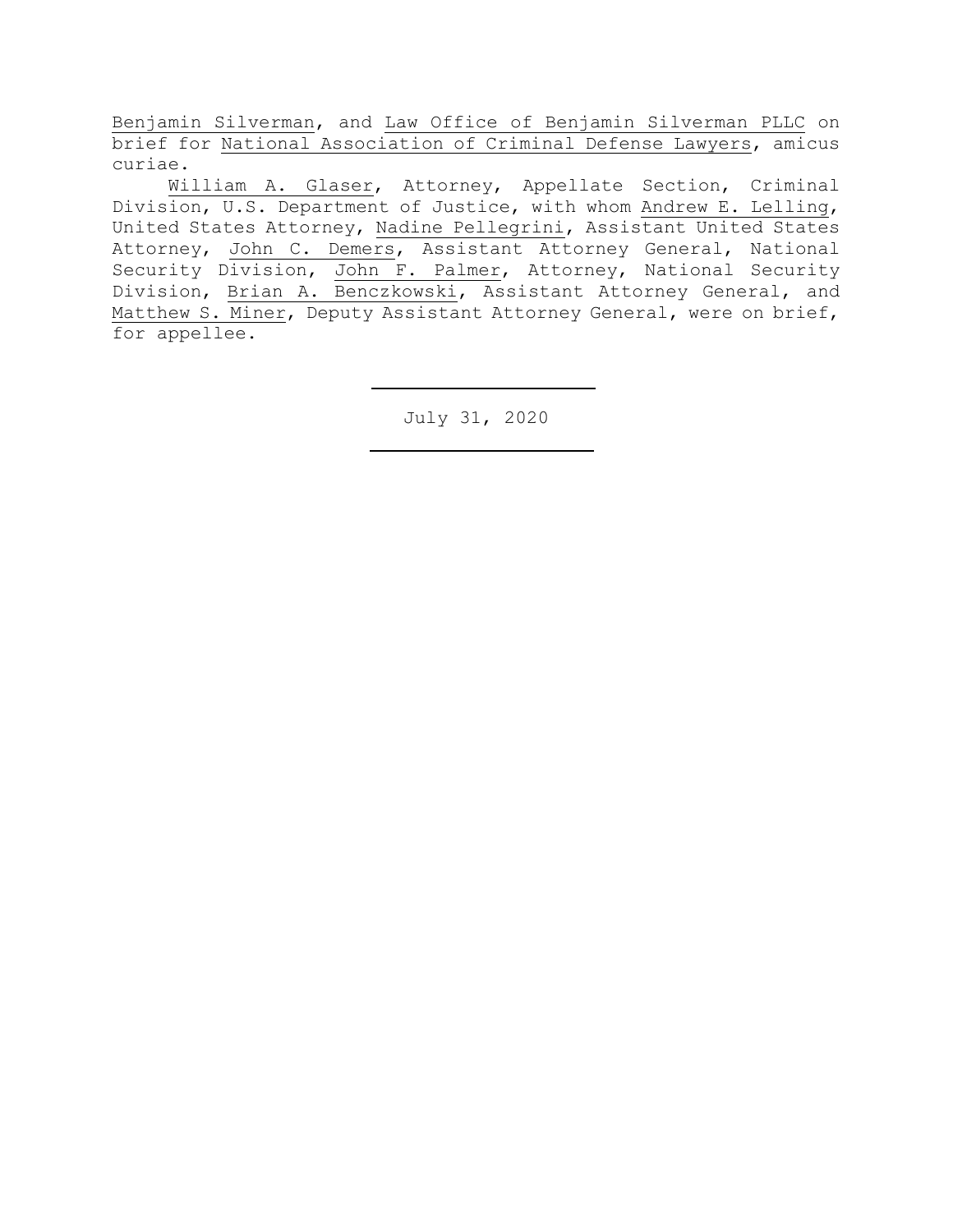### **THOMPSON**, **Circuit Judge**.

#### **OVERVIEW**

Together with his older brother Tamerlan, Dzhokhar Tsarnaev detonated two homemade bombs at the 2013 Boston Marathon, thus committing one of the worst domestic terrorist attacks since the 9/11 atrocities.<sup>1</sup> Radical jihadists bent on killing Americans, the duo caused battlefield-like carnage. Three people died. And hundreds more suffered horrific, life-altering injuries. Desperately trying to flee the state, the brothers also gunned down a local campus police officer in cold blood. Reports and images of their brutality flashed across the TV, computer, and smartphone screens of a terrified public — around the clock, often in real time. One could not turn on the radio either without hearing something about these stunningly sad events.

Dzhokhar eventually got caught, though Tamerlan died after a violent confrontation with the police.

Indicted on various charges arising from these ghastly events, Dzhokhar stood trial about two years later in a courthouse just miles from where the bombs went off. Through his lawyers, he conceded that he did everything the government alleged. But he

<sup>&</sup>lt;sup>1</sup> We will sometimes use first names in this opinion, not out of disrespect or as a sign of familiarity but to avoid confusing references to persons with the same last name.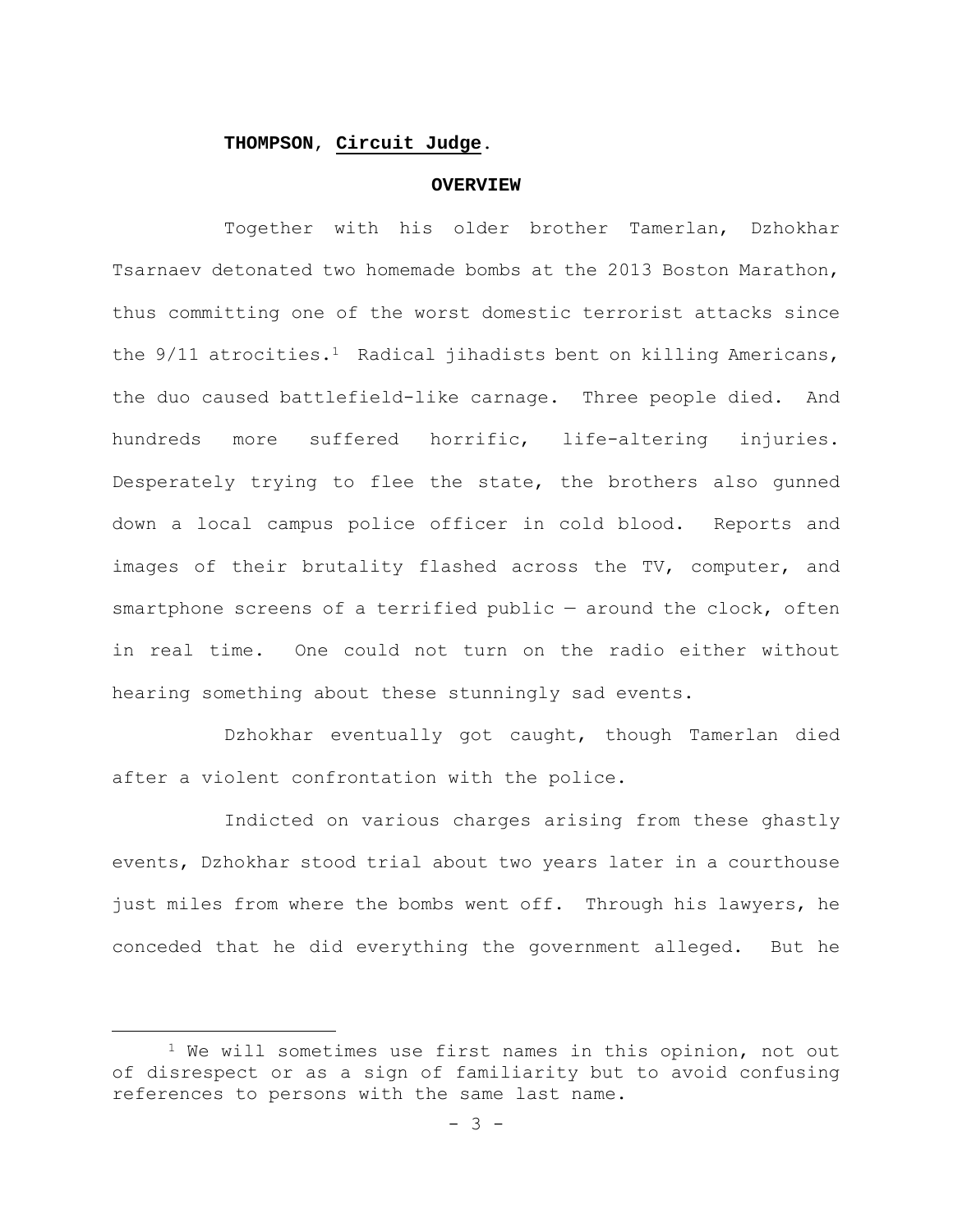insisted that Tamerlan was the radicalizing catalyst, essentially intimidating him into acting as he had. See 18 U.S.C.  $\frac{1}{5}$  3592(a)(4) (providing that relative culpability is a mitigating factor relevant to the imposition of a death penalty). Apparently unconvinced, a jury convicted him of all charges and recommended a death sentence on several of the death-eligible counts — a sentence that the district judge imposed (among other sentences).

A core promise of our criminal-justice system is that even the very worst among us deserves to be fairly tried and lawfully punished  $-$  a point forcefully made by the then-U.S. Attorney for Massachusetts during a presser at the trial's end.<sup>2</sup> To help make that promise a reality, decisions long on our books say that a judge handling a case involving prejudicial pretrial publicity must elicit "the kind and degree" of each prospective juror's "exposure to the case or the parties," if asked by counsel, see Patriarca v. United States, 402 F.2d 314, 318 (1st Cir. 1968) — only then can the judge reliably assess whether a potential juror can ignore that publicity, as the law requires, see United States v. Vest, 842 F.2d 1319, 1332 (1st Cir. 1988).3 But despite a

<sup>2</sup> See Michele Gorman, *Boston Marathon Bomber Tsarnaev Sentenced to Death*, Newsweek (May 15, 2015), https://www.newsweek.com/boston-marathon-bomber-dzhokhartsarnaev-sentenced-332032.

<sup>&</sup>lt;sup>3</sup> For simplicity's sake, we will occasionally call this the "Patriarca standard."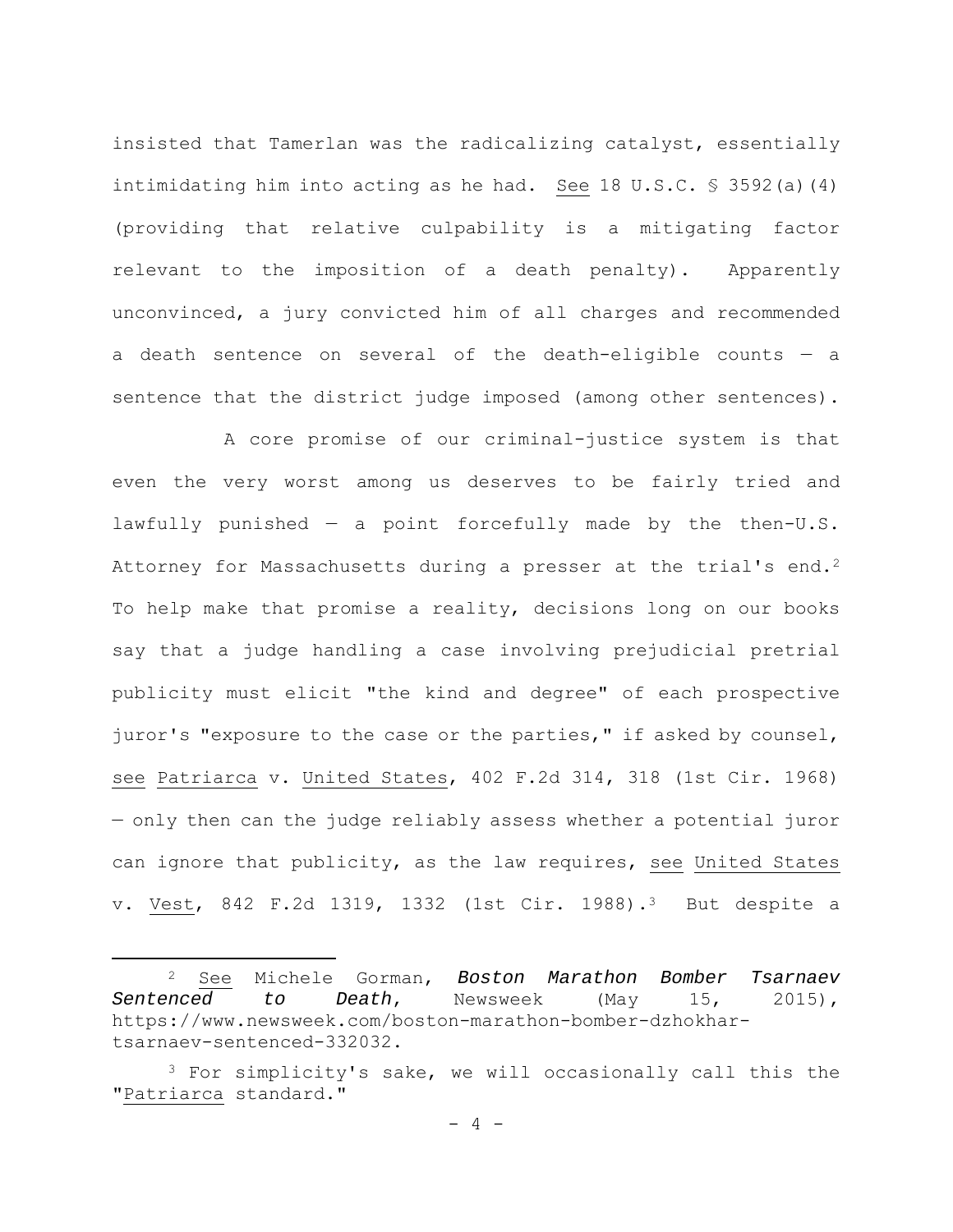diligent effort, the judge here did not meet the standard set by Patriarca and its successors.

Another error forces us to act as well, this one involving the judge's denial of Dzhokhar's post-trial motion for judgments of acquittal. Navigating a complex and changing area of the law, the judge let stand three of Dzhokhar's convictions for carrying a firearm during crimes of violence, in violation of 18 U.S.C. § 924(c). The judge thought that each of the underlying offenses constituted a crime of violence. But with respect (and with the luxury of time that district judges rarely have), we believe the current state of the law propels us toward the opposite conclusion.

The first error requires us to vacate Dzhokhar's death sentences and the second compels us to reverse the three § 924(c) convictions. On remand, then, the district court must enter judgments of acquittal on the relevant § 924(c) charges, empanel a new jury, and preside over a new trial strictly limited to what penalty Dzhokhar should get on the death-eligible counts.4 And just to be crystal clear: Because we are affirming the convictions (excluding the three § 924(c) convictions) and the many life

<sup>4 &</sup>quot;Remand" is legalese for "[t]he act or an instance of sending something (such as a case, claim, or person) back for further action." See *Remand*, Black's Law Dictionary (11th ed. 2019).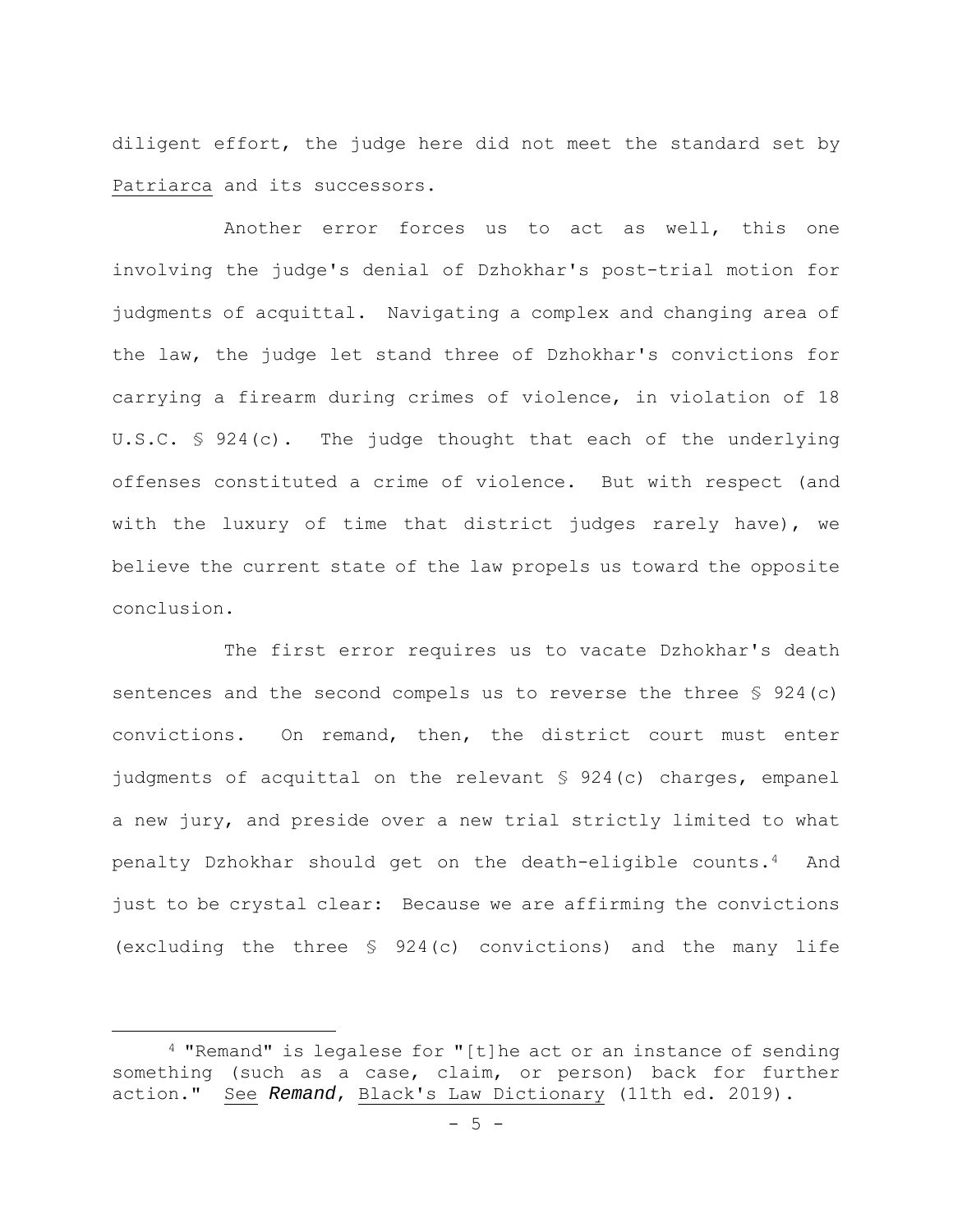sentences imposed on those remaining counts (which Dzhokhar has not challenged), Dzhokhar will remain confined to prison for the rest of his life, with the only question remaining being whether the government will end his life by executing him.

What follows is an explanation of our reasoning, as well as our take on certain issues that may recur on remand.<sup>5</sup>

## **HOW THE CASE CAME TO US**

The facts of today's appeal are painful to discuss. We apologize for their graphic detail. We also do not attempt to cover all of the case's complicated events in this section instead we offer only a summary, adding more information during our discussion of particular issues.

## **Bombings**

On Patriots' Day 2013 — April 15, to be exact, a local holiday celebrating the first battles of the American Revolution — the Tsarnaev brothers set off two shrapnel bombs near the finish line of the world-famous Boston Marathon, leaving the area with a

<sup>5</sup> Before going on, we wish to compliment counsel for both sides for their helpful briefs and arguments. We never hesitate to call out lawyers who fail to meet the minimum professional standards expected of them. So it is only fair that we thank today's attorneys for their exceptional performance in this most serious and high-profile case. And while our views on some of the issues differ from the district judge's, we commend him for all his hard work in very trying circumstances.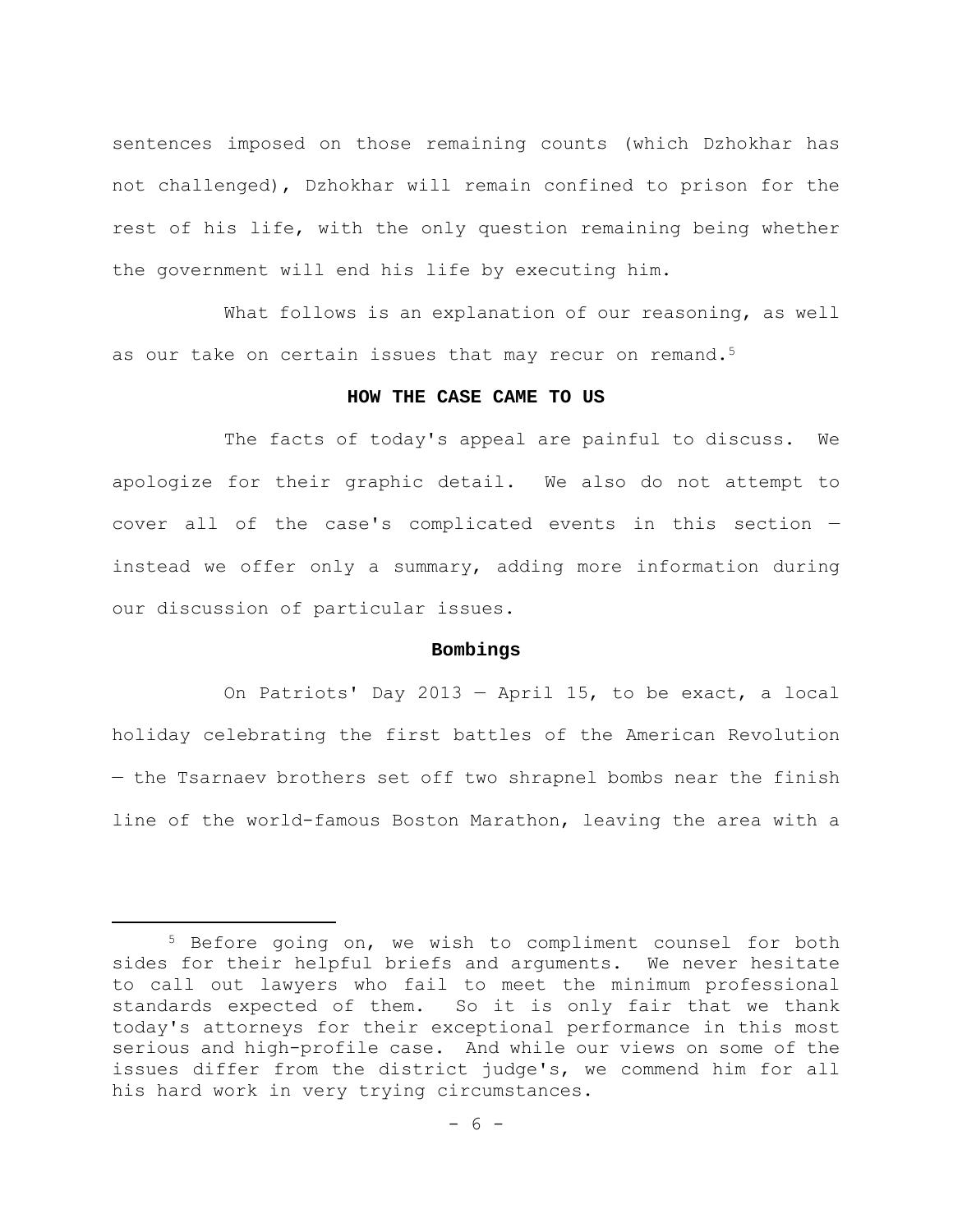ravaged, combat-zone look.6 BBs, nails, metal scraps, and glass fragments littered the streets and sidewalks. Blood and body parts were everywhere  $-$  so much so that it seemed as if "people had just been dropped like puzzle pieces onto the sidewalk" (a description taken from a witness's trial testimony). The smell of smoke and burnt flesh filled the air. And screams of panic and pain echoed throughout the site. "Mommy, mommy, mommy," a five-year-old boy cried out over and over again, his leg cut to the bone. Others yelled "help us," "we're going to die," or "stay with me."

Now brace yourself for how Marathon-goers Krystle Campbell, Lingzi Lu, and Martin Richard spent the last few minutes of their lives.

Krystle Campbell was watching the race with her friend Karen Rand (now known as Karen McWatters) when the first bomb went off. Rand got knocked to the ground. But she dragged herself over to Campbell, burning herself on hot metal pieces as she did so. She put her face next to Campbell's and held her hand. Campbell was "complete[ly] mutilat[ed]" from the waist down. Speaking very slowly, Campbell said her "legs hurt" — even though they had been blown off. Moments later, her hand went limp in Rand's. And she never spoke again, bleeding to death right there.

<sup>6</sup> All relevant activities occurred in Massachusetts.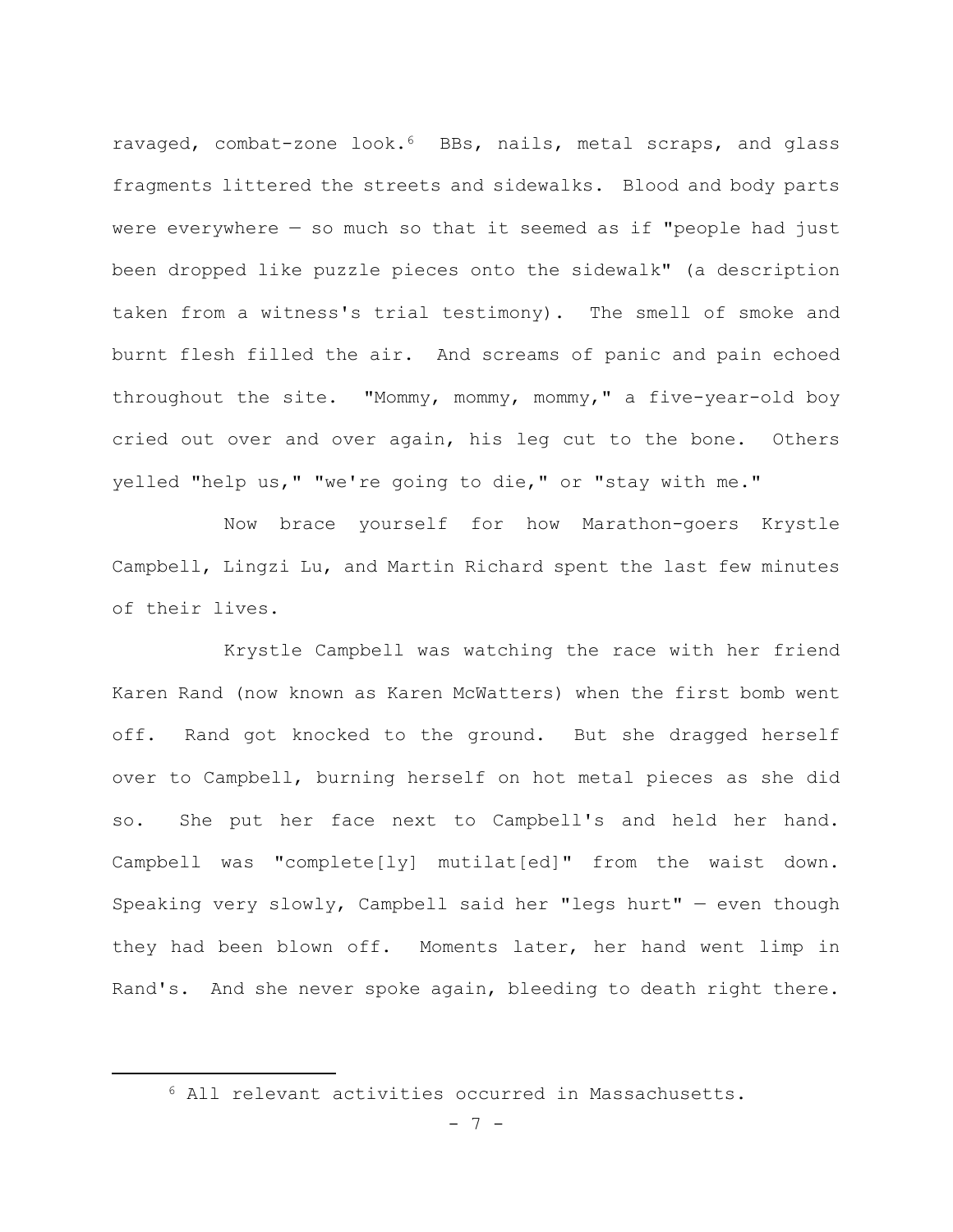Lingzi Lu was with her friend Danling Zhou as the second bomb exploded. Zhou got a gash across her stomach, requiring her to hold her insides in. While Lu had her arms and legs, she did have a significant thigh injury. "[B]asically her leg had been filleted open down to the bone," a doctor on the scene later said. He tried to tourniquet the wound. But she had lost a lot of blood and didn't have much of a pulse. Despite knowing that she was going to die, the doctor asked a nearby person to start CPR. A firefighter later moved in and pumped air into Lu's mouth with his mask. And a police officer did chest compressions, telling her, "[S]tay with us. You can do this. You're going to be okay. Stay strong." He and others put Lu on a backboard and placed her in an ambulance. But a paramedic told them to get her off because she "was gone" and he needed to keep the ambulance free for those who could be "save[d]."

The second bomb also sent BBs and nails tearing through eight-year-old Martin Richard's body, cutting his spinal cord, pancreas, liver, kidney, spleen, large intestine, and abdominal aorta, and nearly severing his left arm. He bled to death on the sidewalk — with his mother leaning over him, trying to will him to live. Searching for his two other children, Martin's father, Bill, first found son Henry (age twelve) and then daughter Jane (age six). Jane tried to stand up but fell — because her left leg was

 $- 8 -$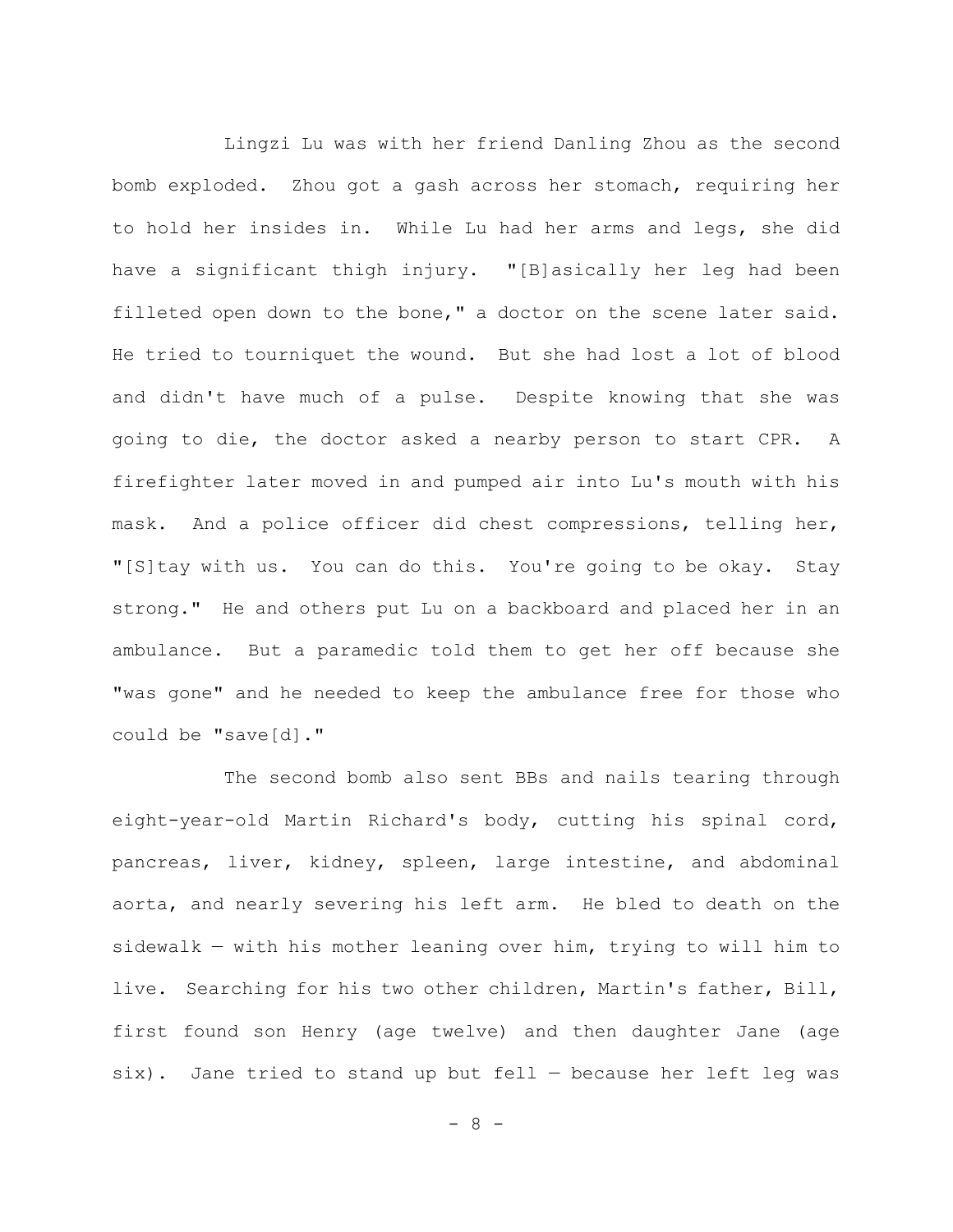gone. Bill carried her for a bit. And then an off-duty firefighter tourniqueted the leg, saving her life.

Not only did the Tsarnaev brothers kill Krystle Campbell, Lingzi Lu, and Martin Richard, they also consigned hundreds of others to a lifetime of unimaginable suffering. Some lost one or more limbs, blown off as they stood near the finish line or amputated later because they were so badly mangled. Others lost sight, still others hearing. And years after the bombings, many still had debris in their bodies. One survivor had shrapnel in her that occasionally worked its way to the surface and had to be removed; another had a ball bearing stuck in his brain — to give just a few examples.

## **Manhunt and Capture**

Leaving the scene, Dzhokhar and Tamerlan drove to Cambridge and stopped at a Whole Foods. Dzhokhar went in, grabbed a bottle of milk, paid for it, and left. About a minute later, he returned to the store and exchanged the bottle for a different one.

Back at his school the next day (UMass Dartmouth, as it is known locally), Dzhokhar resumed his normal routine. He worked out with a friend at the campus gym, for example. "I'm a stress free kind of guy," he tweeted.

- 9 -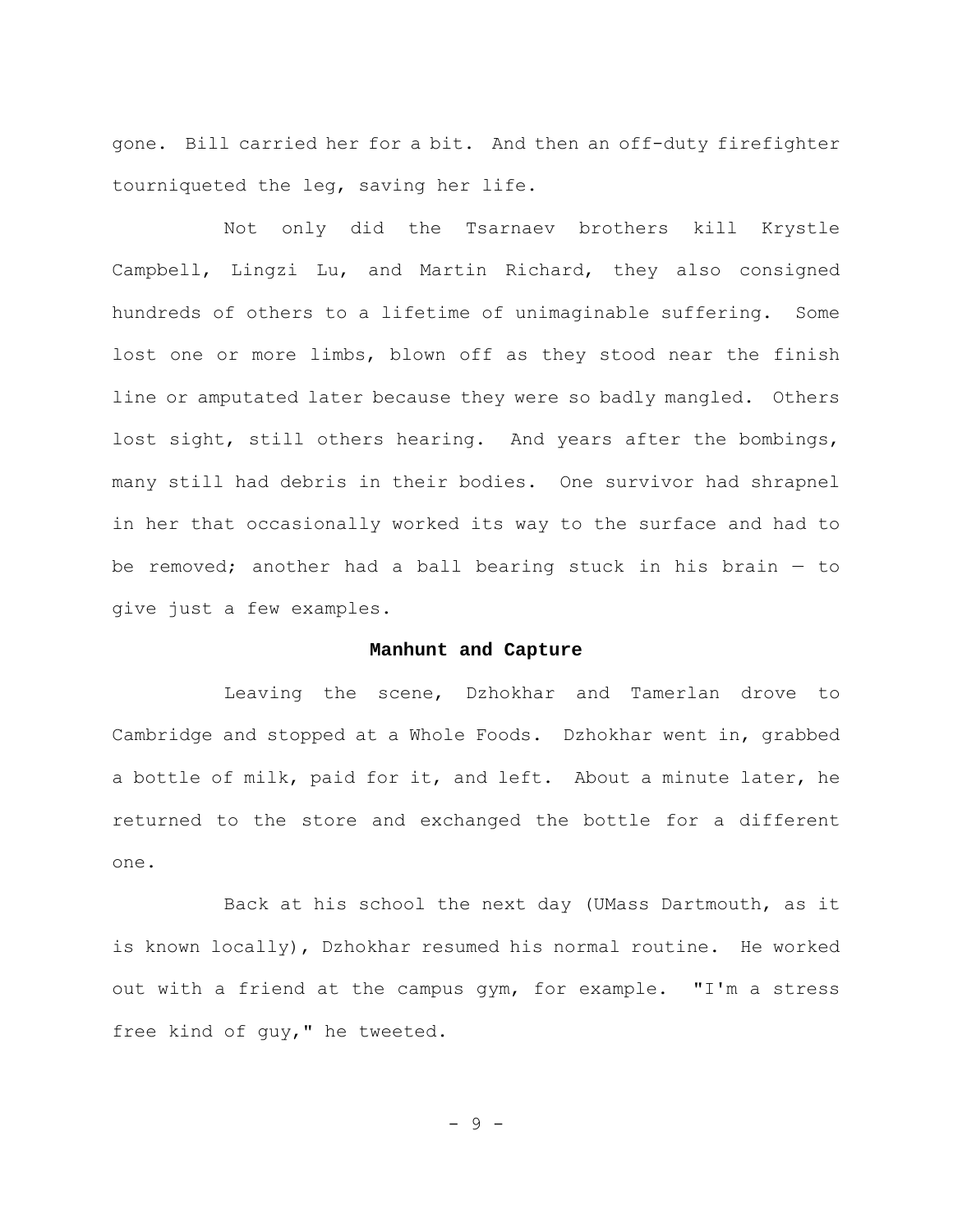Aided by a description given by a man from his hospital bed, as well as by videos from security cameras and bystanders' cell phones, law enforcement released images of the bombers two days later on April 18, and asked the public to help identify them and provide information about their whereabouts. The FBI (short for the Federal Bureau of Investigation) produced a "wanted poster" on its website and asked the local community to give any details that could lead to their arrests.

That night, still April 18, Tamerlan and Dzhokhar put pipe bombs, a handgun, and a shrapnel bomb (similar to the ones they exploded at the Marathon) into Tamerlan's Honda Civic and drove off from his Cambridge home. Passing by the Massachusetts Institute of Technology ("MIT," from now on), they spotted the squad car of campus police officer Sean Collier. Approaching the squad car from behind, the brothers shot Collier dead at close range — twice in the side of the head, once between the eyes, and three times in the hand. They tried and failed to take his gun (the holster's retention system tripped them up, apparently). Startled by an MIT student riding by on a bike, they got back in the Honda and sped away.

The brothers then drove to Brighton where they crossed paths with Dun Meng, who was sitting in his parked Mercedes SUV. After pulling up behind him, Tamerlan got out of the Honda and

 $- 10 -$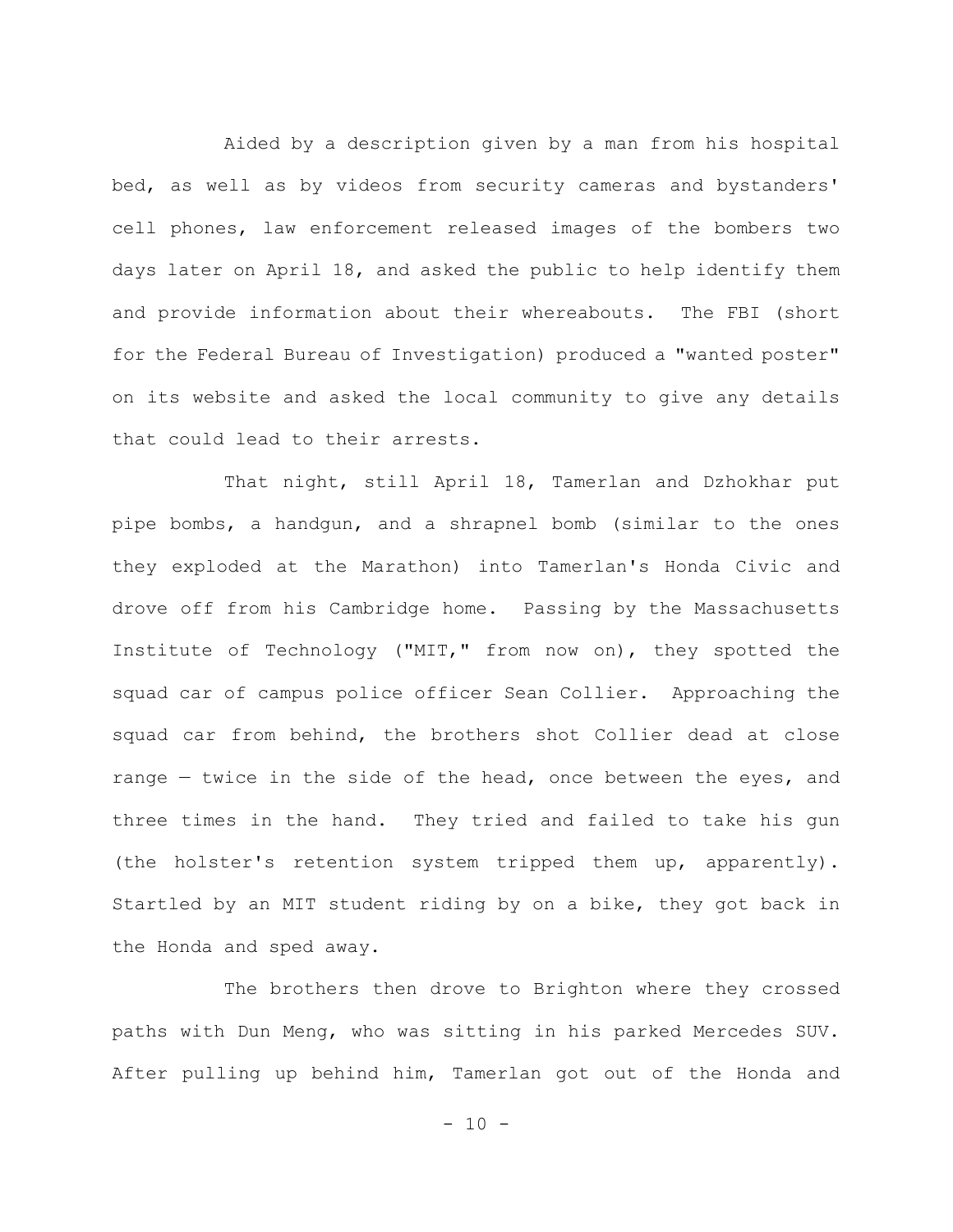knocked on Meng's passenger window. Meng rolled the window down. Tamerlan leaned in, opened the door, jumped in, aimed a gun at him, and demanded cash. A frightened Meng handed over his wallet. Explaining that he had exploded the bombs at the Marathon and had just killed Collier, Tamerlan ordered Meng to drive. So drive Meng did. Dzhokhar followed behind in the Honda.

Tamerlan eventually had Meng pull over on a street in Watertown. Tamerlan got into the Mercedes's driver's seat. Meng got into the Mercedes's front passenger's seat. And after parking the Honda, Dzhokhar got into the Mercedes's back passenger's seat. Tamerlan drove to an ATM. Dzhokhar withdrew \$800 from Meng's account using Meng's bank card and PIN (\$800 was the card's withdrawal limit).

Tamerlan drove back to his Honda to get a music CD with nasheeds on them (nasheeds are Islamic chants). He played the CD in the Mercedes — music that sounded a "bit weird" and "religious" to Meng. Tamerlan then stopped for gas in Cambridge. Fearing this might be his last chance to escape, Meng made a break for it, sprinting across the street to a different gas station where he begged the attendant to call the police. Tamerlan and Dzhokhar took off in the Mercedes.

 $-11 -$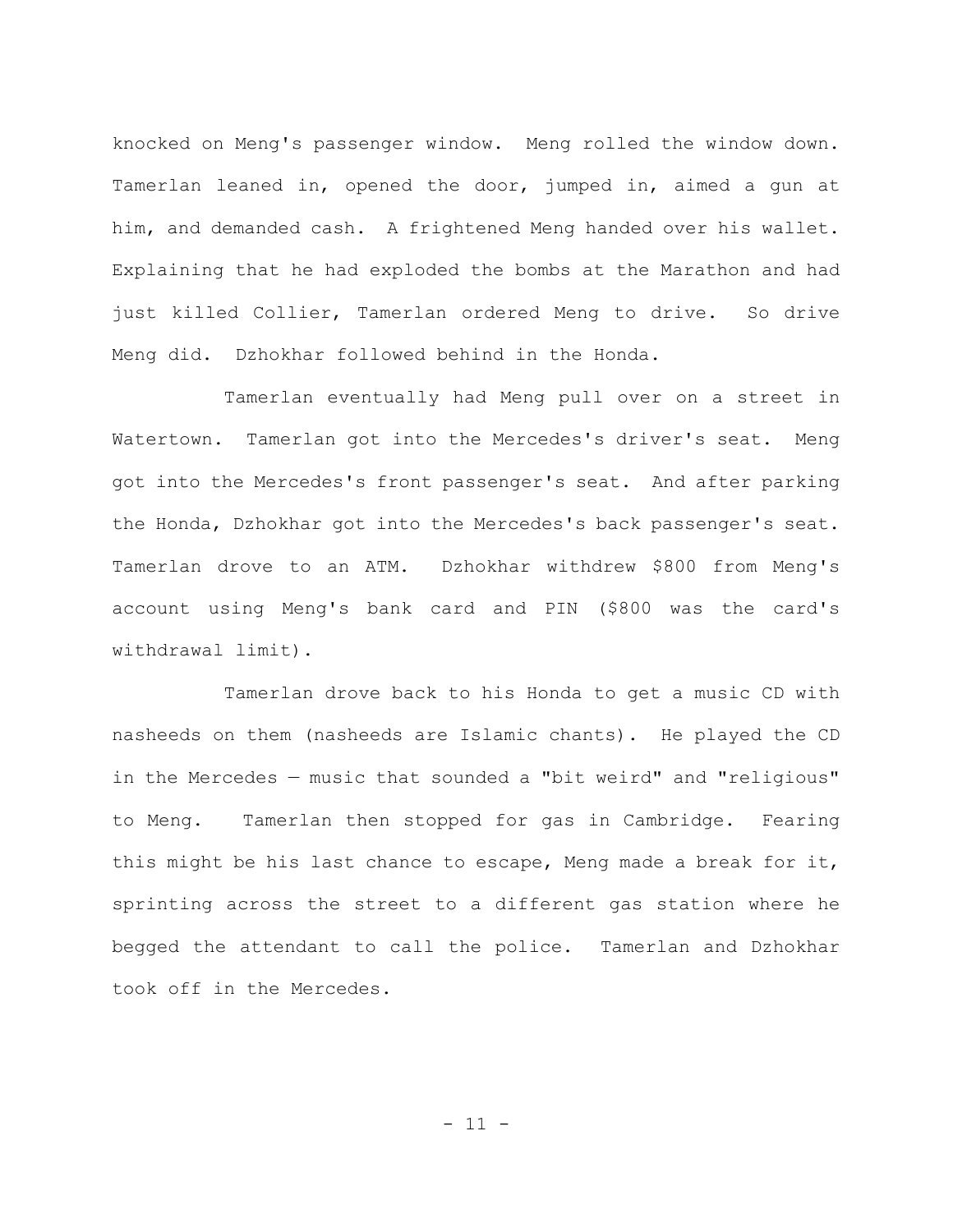Meng told the arriving officers that the carjackers were the Boston Marathon bombers. He also told them that his Mercedes had a built-in tracking system.

Good police work then led authorities to the Tsarnaev brothers in Watertown, where the two had returned to get the Honda. Tamerlan got out of the Mercedes. Dzhokhar got out of the Honda. Tamerlan started shooting at the officers. And he and Dzhokhar threw some pipe bombs and a larger bomb that looked "like a big cooking pot." A couple of the bombs exploded.

After getting shot, and having possibly run out of bullets, Tamerlan tossed his gun at one of the officers and ran toward them. They wrestled him to the ground, however. Dzhokhar got back in the Mercedes. And while trying to make his getaway, he ran over his brother, who died hours later.

Also hurt in the shootout was MBTA police officer Richard Donohue. He nearly bled to death after a bullet hit his groin area. It took months in a hospital to recover from his injury.

Back to Dzhokhar. He could only drive about two blocks, because the police had damaged the Mercedes's tires. So he exited the car and fled on foot. In a nearby backyard, he found a boat shrink-wrapped in plastic and climbed inside. And he stayed there overnight, bleeding from his wounds.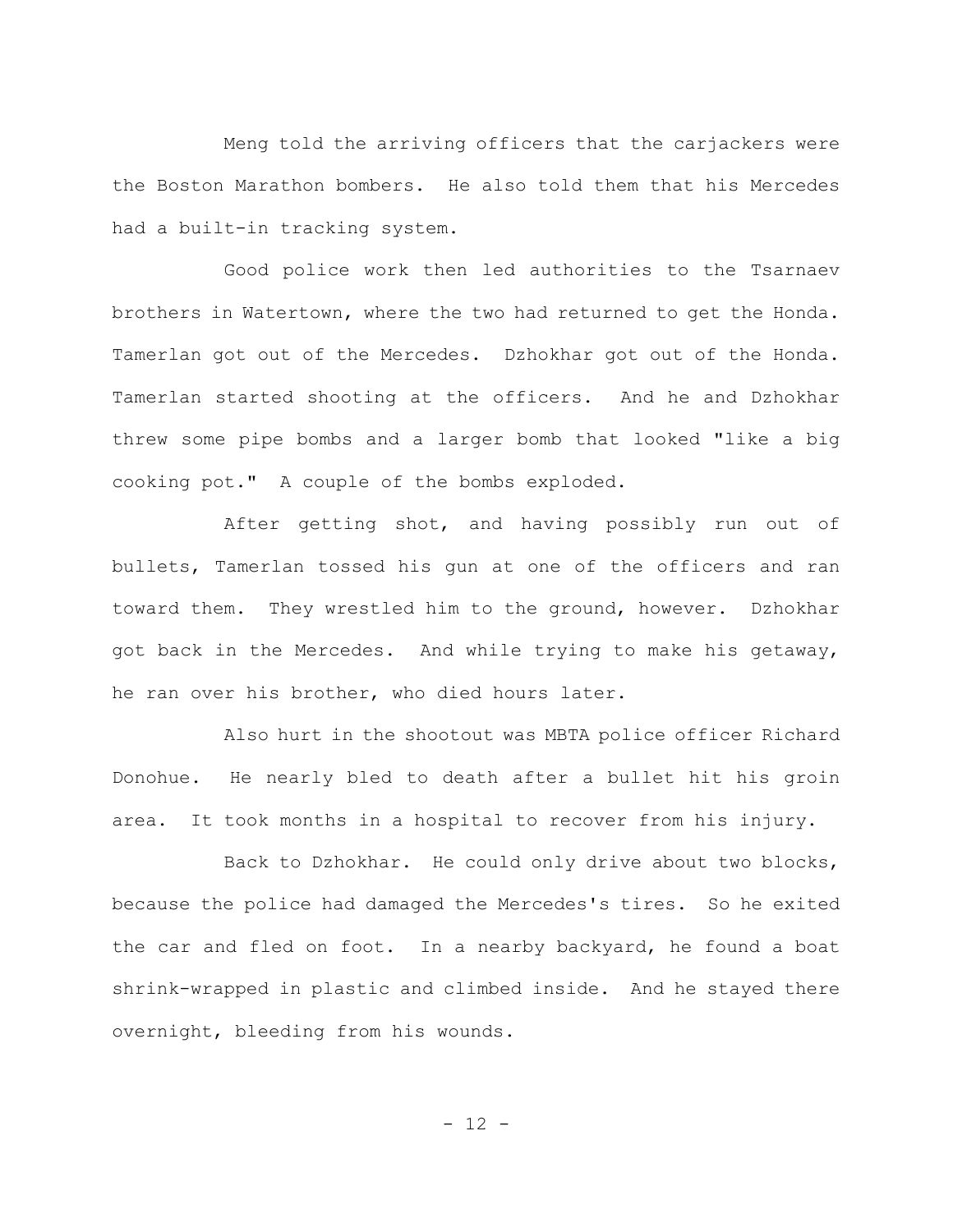Dzhokhar did, however, have enough strength to write a manifesto justifying his actions. On two wooden slats attached to the boat he carved the words, "Stop killing our innocent people and we will stop." "God has a plan for each person," he wrote on the fiberglass hull (with a pencil he found on the boat). "Mine was to hide in this boat and shed light on our actions." "[J]ealous" of Tamerlan's martyrdom, he accused "[t]he U.S. Government [of] killing our innocent civilians." Stressing that he could not "stand to see such evil go unpunished," he warned that "we Muslims are one body, you hurt one, you hurt us all." And finishing up, he wrote, "Now I don't like killing innocent people it is forbidden in Islam but due to said [ ] it is allowed."7

With Dzhokhar still at large, then-Massachusetts Governor Deval Patrick asked nearly a million citizens of Boston and the five neighboring locales (Belmont, Cambridge, Newton, Waltham, and Watertown) to "shelter in place" — that is, he told them to remain behind closed doors and "not to open the door for anyone other than a properly identified law enforcement officer." He also asked schools and businesses to close — only hospitals and law enforcement would stay open.

<sup>&</sup>lt;sup>7</sup> The bracket represents a portion obscured by a bullet hole.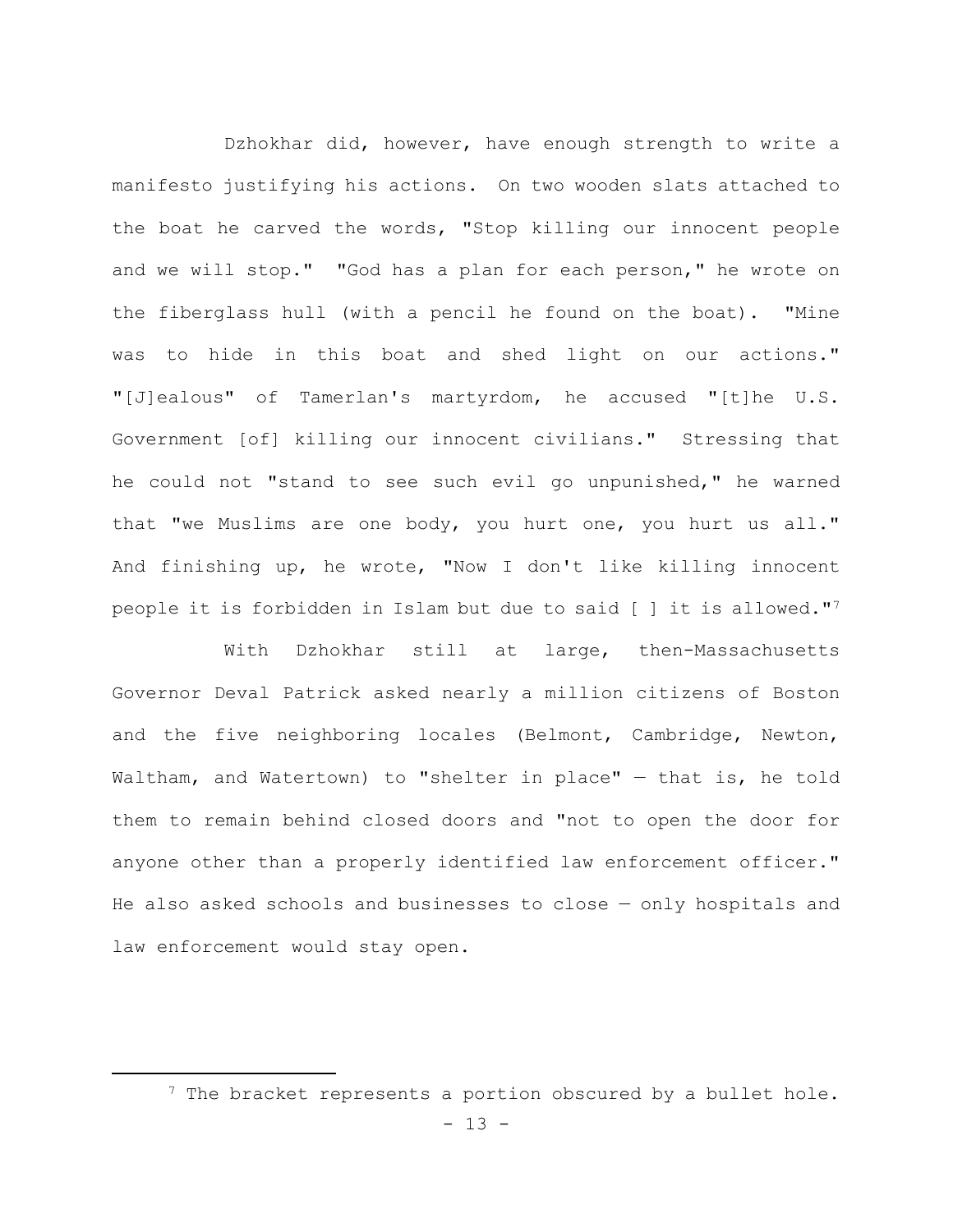Later that day, on April 19, Watertown resident David Henneberry noticed that his boat had some loose shrink wrap and went out to fix it  $-$  by this time Governor Patrick had lifted the shelter-in-place order, even though Dzhokhar was still a fugitive. As Henneberry climbed up a ladder, he saw blood in the boat and a person lying there with a hooded sweatshirt pulled over his head. So he raced back inside his house and called 911.

Officers responded rapidly. And after Dzhokhar ignored repeated requests to surrender, they threw flash-bang grenades into the boat and fired a barrage of bullets at it. Officers finally arrested him about 90 minutes after Henneberry's call.

An ambulance took Dzhokhar to a hospital where he underwent hours of emergency surgery to treat his injuries injuries that included a gunshot wound to the left side of his face and multiple gunshot wounds to his extremities. Doctors sutured his left eye shut and wired his jaw closed. He could not hear out of his left ear. He had to be intubated and took narcotic pain meds intravenously. FBI agents questioned him off and on for more than 13 hours over the next 36 hours without Miranda-izing him8 — and without letting lawyers from the federal public

<sup>8</sup> Miranda v. Arizona says that before interrogating a custodial suspect, officers must warn him

 $- 14$ that he has the right to remain silent, that anything he says can be used against him in a court of law, that he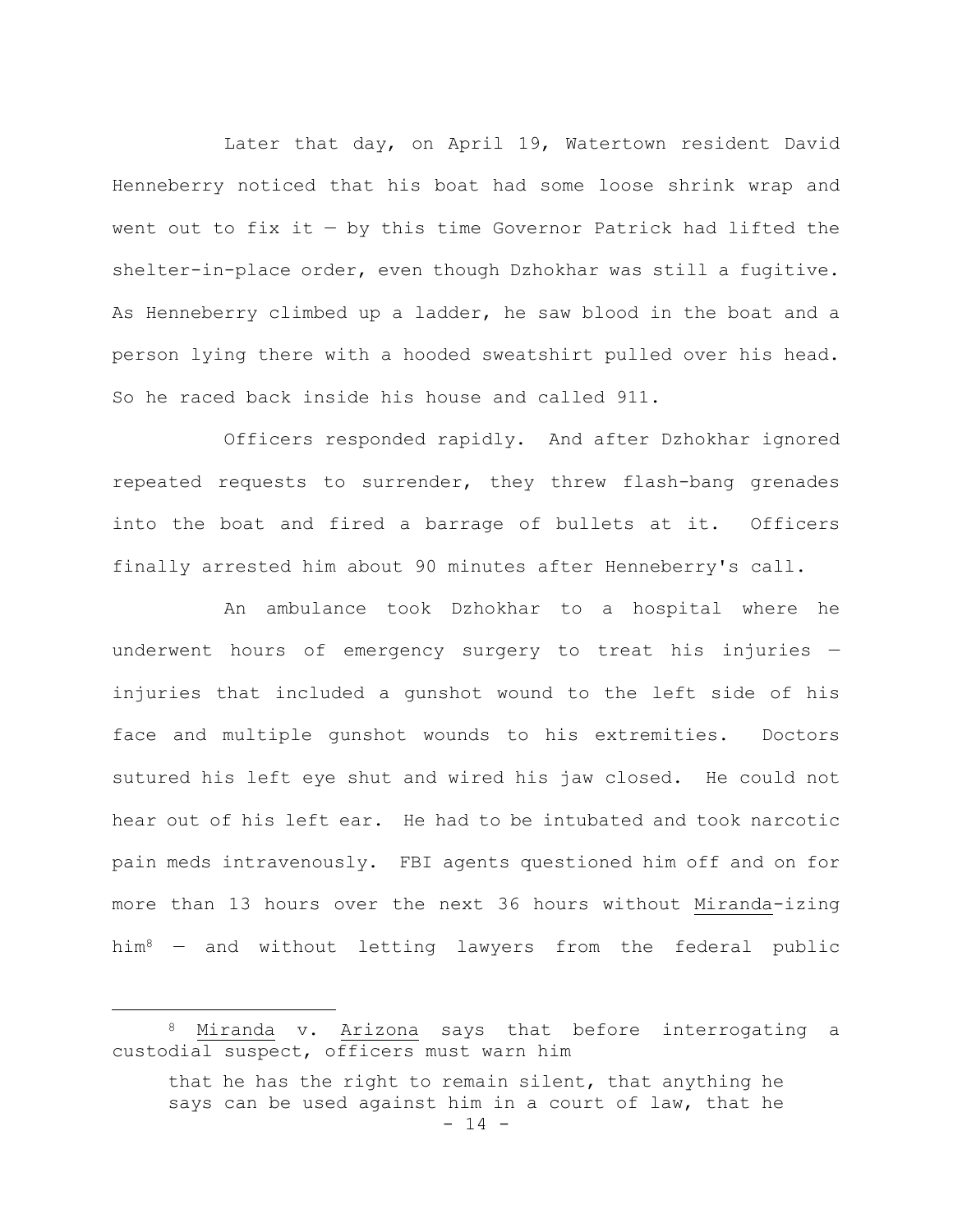defender's office see him either. Most questions he answered by nodding yes or no, or by writing his responses down in a notebook. Repeatedly, he asked for a lawyer. But the agents told him that he first needed to answer their questions "to ensure that the public . . . was no longer in danger." Exhausted and in pain, he asked the agents several times to stop questioning him. But the record does not indicate whether the agents honored these requests. At some point he told them that after the bombings, he and Tamerlan fled Boston by car, and "[o]n the way back to Cambridge, they stopped at a Whole Foods  $\ldots$  . to buy some milk" - the two "were observing the Muslim tradition of fasting on Mondays and Thursdays and needed milk to break the fast."

Unsurprisingly, the bombings and their aftermath dominated Boston-area TV, radio, newspapers, and magazines — not to mention web and social-media sites. Locals quickly adopted the "Boston Strong" slogan to convey a message of courage and resilience. And the Boston Strong movement remains vibrant to this very day.

has the right to the presence of an attorney, and that if he cannot afford an attorney one will be appointed for him prior to any questioning.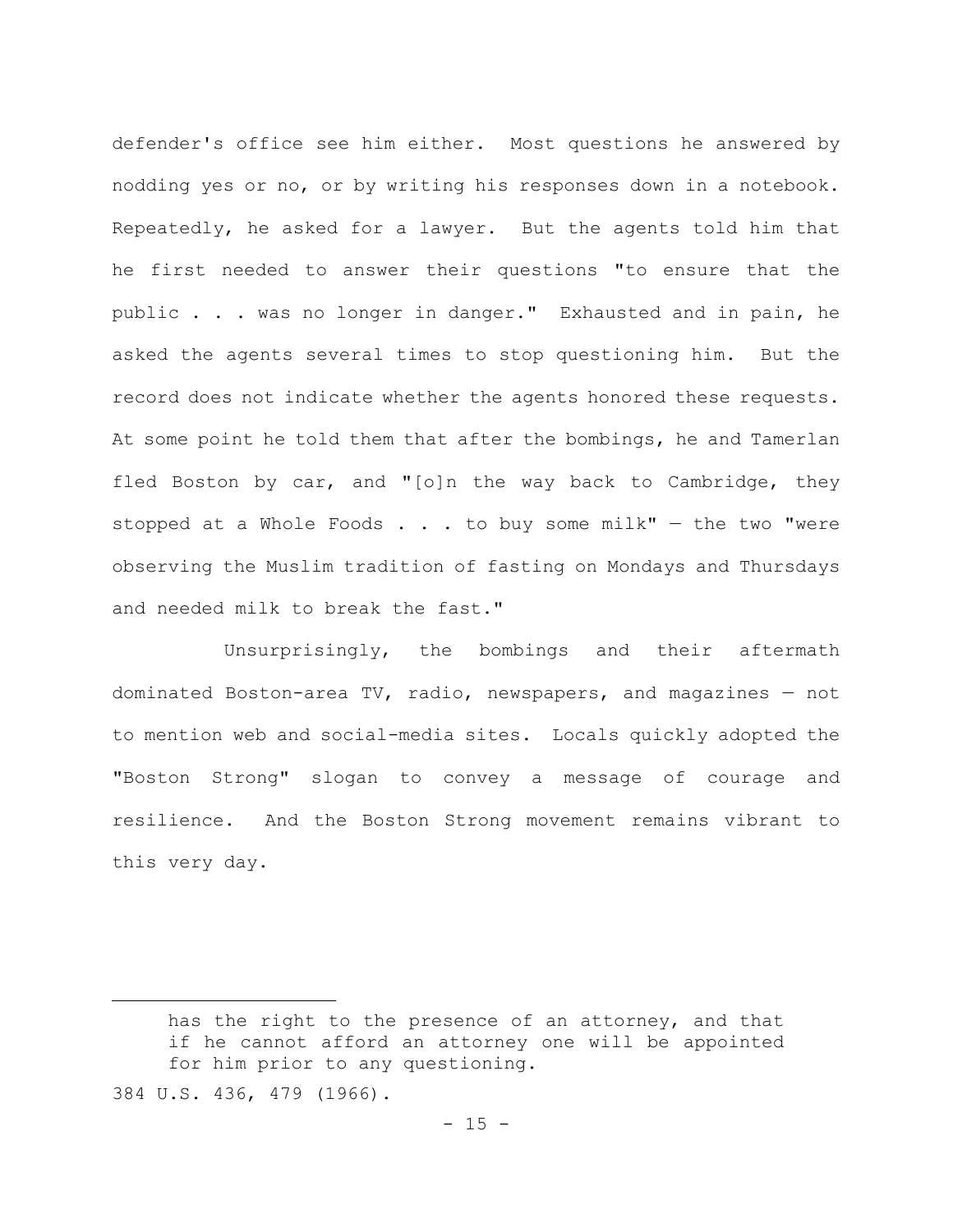# **Legal Proceedings**

Eventually, a Boston-based federal grand jury indicted Dzhokhar for crimes arising from his unspeakably brutal acts.<sup>9</sup> The

9 The grand jury's 30-count indictment charged him with:

- 1. Conspiring to use a weapon of mass destruction resulting in the deaths of Krystle Campbell, Sean Collier, Lingzi Lu, and Martin Richard, in violation of 18 U.S.C. § 2332a.
- 2. Using a weapon of mass destruction (pressure cooker bomb #1) resulting in the death of Krystle Campbell, in violation of 18 U.S.C. § 2332a.
- 3. Possessing and using a firearm (pressure cooker bomb #1) during and in relation to a crime of violence (Count 2) resulting in the murder of Krystle Campbell, in violation of 18 U.S.C. 924(c) and (j).
- 4. Using a weapon of mass destruction (pressure cooker bomb #2) resulting in the deaths of Lingzi Lu and Martin Richard, in violation of 18 U.S.C. § 2332a.
- 5. Possessing and using a firearm (pressure cooker bomb #2) during and in relation to a crime of violence (Count 4) resulting in the murders of Lingzi Lu and Martin Richard, in violation of 18 U.S.C.  $\frac{1}{2}$  924(c) and (j).
- 6. Conspiring to bomb a place of public use resulting in the deaths of Krystle Campbell, Sean Collier, Lingzi Lu, and Martin Richard, in violation of 18 U.S.C. § 2332f.
- 7. Bombing a place of public use (Marathon Sports) resulting in the death of Krystle Campbell, in violation of 18 U.S.C. § 2332f.
- 8. Possessing and using a firearm (pressure cooker bomb #1) during and in relation to a crime of violence (Count 7) resulting in the murder of Krystle Campbell, in violation of 18 U.S.C.  $\frac{1}{5}$  924(c) and (j).
- 9. Bombing a place of public use (Forum restaurant) resulting in the deaths of Lingzi Lu and Martin Richard, in violation of 18 U.S.C. § 2332f.
- $16 -$ 10. Possessing and using a firearm (pressure cooker bomb #2) during and in relation to a crime of violence (Count 9)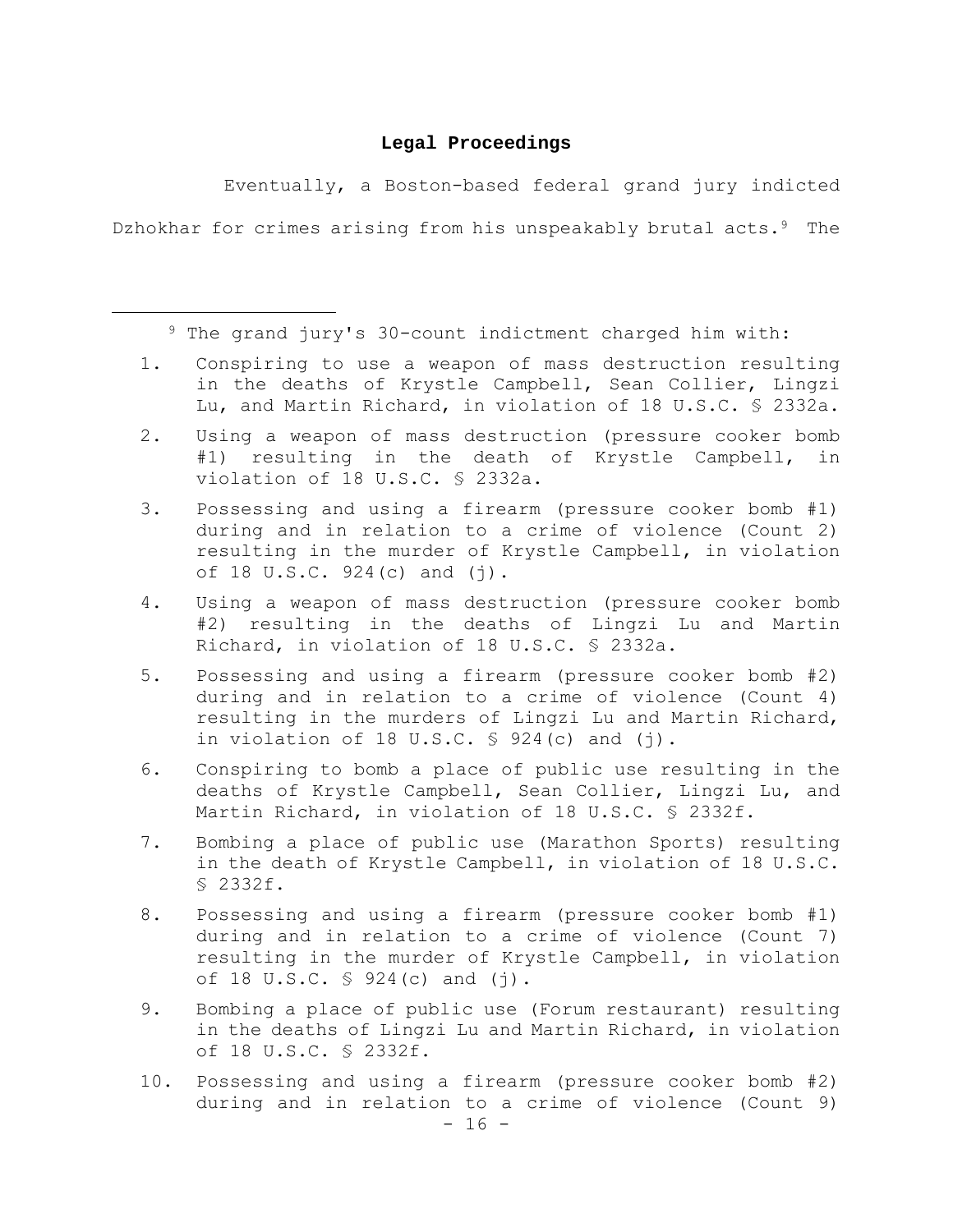resulting in the murders of Lingzi Lu and Martin Richard, in violation of 18 U.S.C.  $\frac{1}{2}$  924(c) and (j).

- 11. Conspiring to maliciously destroy property resulting in the deaths of Krystle Campbell, Sean Collier, Lingzi Lu, and Martin Richard, in violation of 18 U.S.C. § 844(i) and (n).
- 12. Maliciously destroying property (Marathon Sports and other property) resulting in the death of Krystle Campbell, in violation of 18 U.S.C. § 844(i).
- 13. Possessing and using a firearm (pressure cooker bomb #1) during and in relation to a crime of violence (Count 12) resulting in the death by murder of Krystle Campbell, in violation of 18 U.S.C.  $\frac{1}{5}$  924(c) and (j).
- 14. Maliciously destroying property (Forum restaurant and other property) resulting in the deaths of Lingzi Lu and Martin Richard, in violation of 18 U.S.C. § 844(i).
- 15. Possessing and using a firearm (pressure cooker bomb #2) during and in relation to a crime of violence (Count 14) resulting in the murders of Lingzi Lu and Martin Richard, in violation of 18 U.S.C.  $\frac{1}{5}$  924(c) and (j).
- 16. Possessing and using a firearm (Ruger 9mm handgun) during and in relation to a crime of violence (Count 1) resulting in the murder of Sean Collier, in violation of 18 U.S.C.  $$924(c)$  and  $(j)$ .
- 17. Possessing and using a firearm (Ruger 9mm handgun) during and in relation to a crime of violence (Count 6) resulting in the murder of Sean Collier, in violation of 18 U.S.C.  $$924(c)$  and  $(j)$ .
- 18. Possessing and using a firearm (Ruger 9mm handgun) during and in relation to a crime of violence (Count 11) resulting in the murder of Sean Collier, in violation of 18 U.S.C.  $$924(c)$  and  $(j)$ .
- 19. Carjacking resulting in serious bodily injury to Richard Donohue, in violation of 18 U.S.C. § 2119(2).
- 20. Possessing and using a firearm (Ruger 9mm handgun) during and in relation to a crime of violence (Count 19), in violation of 18 U.S.C. § 924(c).
- 21. Interfering with commerce by threats or violence (obtaining \$800 using Dun Meng's ATM card and PIN), in violation of 18 U.S.C. § 1951.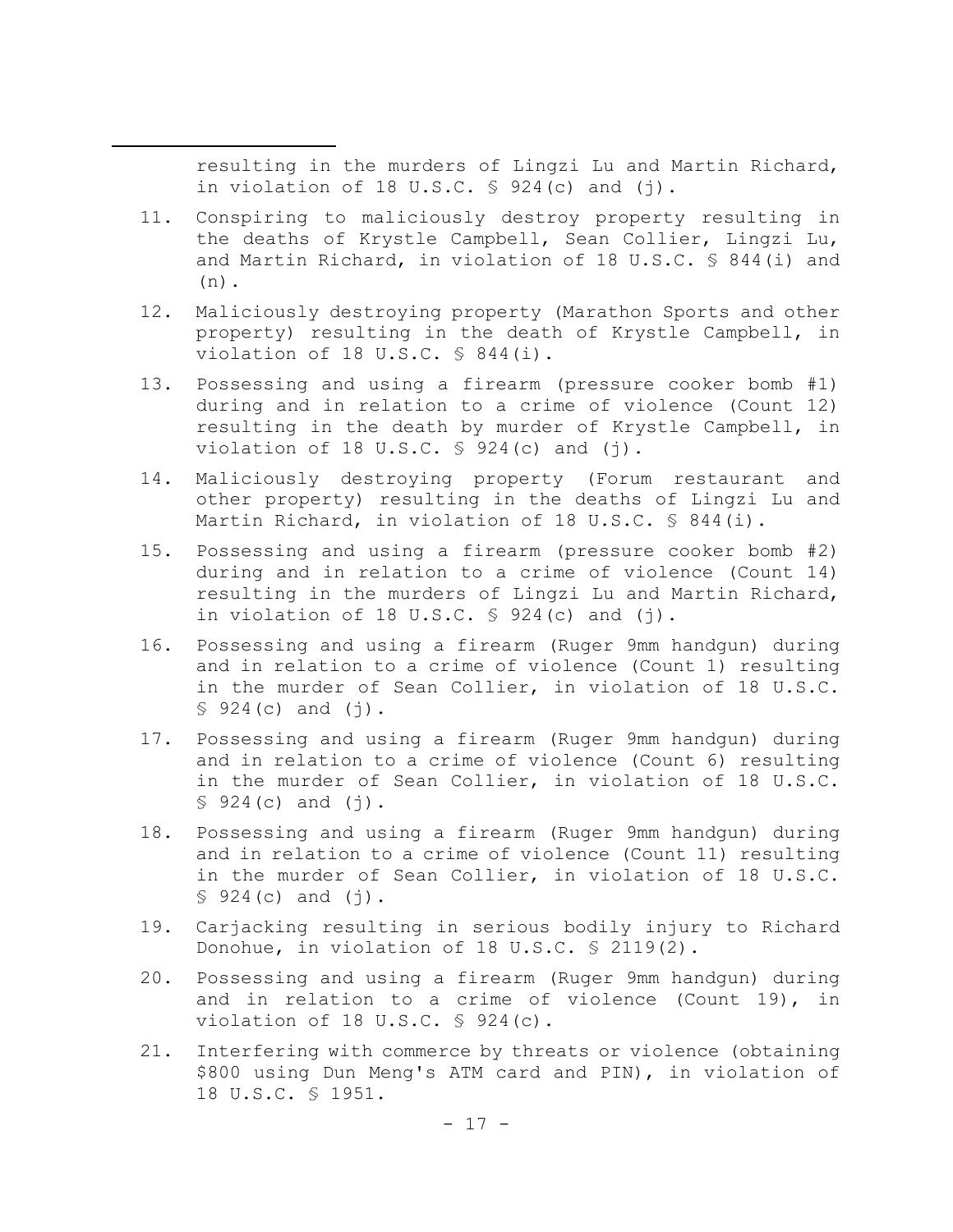indictment also included a number of specific allegations necessary for seeking capital punishment under the Federal Death Penalty Act ("FDPA"), 18 U.S.C. §§ 3591-99, which governs aspects of this case. And the government later notified him that it would seek the death penalty on all 17 death-eligible counts (Counts 1- 10 and 12-18). See 18 U.S.C. § 3593(a).10

Because of the extensive pretrial publicity in the Boston area, Dzhokhar filed motions to change venue before the

- 22. Possessing and using a firearm (Ruger 9mm handgun) during and in relation to a crime of violence (Count 21), in violation of 18 U.S.C. § 924(c).
- 23. Using a weapon of mass destruction (pressure cooker bomb #3), in violation of 18 U.S.C. § 2332a.
- 24. Possessing and using a firearm (Ruger 9mm and pressure cooker bomb #3) during and relation to a crime of violence (Count 23), in violation of 18 U.S.C. § 924(c).
- 25. Using a weapon of mass destruction (pipe bomb #1), in violation of 18 U.S.C. § 2332a.
- 26. Using a firearm (Ruger 9mm and pipe bomb #1) during and in relation to a crime of violence (Count 25), in violation of 18 U.S.C. § 924(c).
- 27. Using a weapon of mass destruction (pipe bomb #2), in violation of 18 U.S.C. § 2332a.
- 28. Possessing and using a firearm (Ruger 9mm and pipe bomb #2) during and in relation to a crime of violence (Count 27), in violation of 18 U.S.C. § 924(c).
- 29. Using a weapon of mass destruction (pipe bomb #3), in violation of 18 U.S.C. § 2332a.
- 30. Possessing and using a firearm (Ruger 9mm and pipe bomb #3) during and in relation to a crime of violence (Count 29), in violation of 18 U.S.C. § 924(c).
	- <sup>10</sup> That FDPA subsection says (emphasis ours) that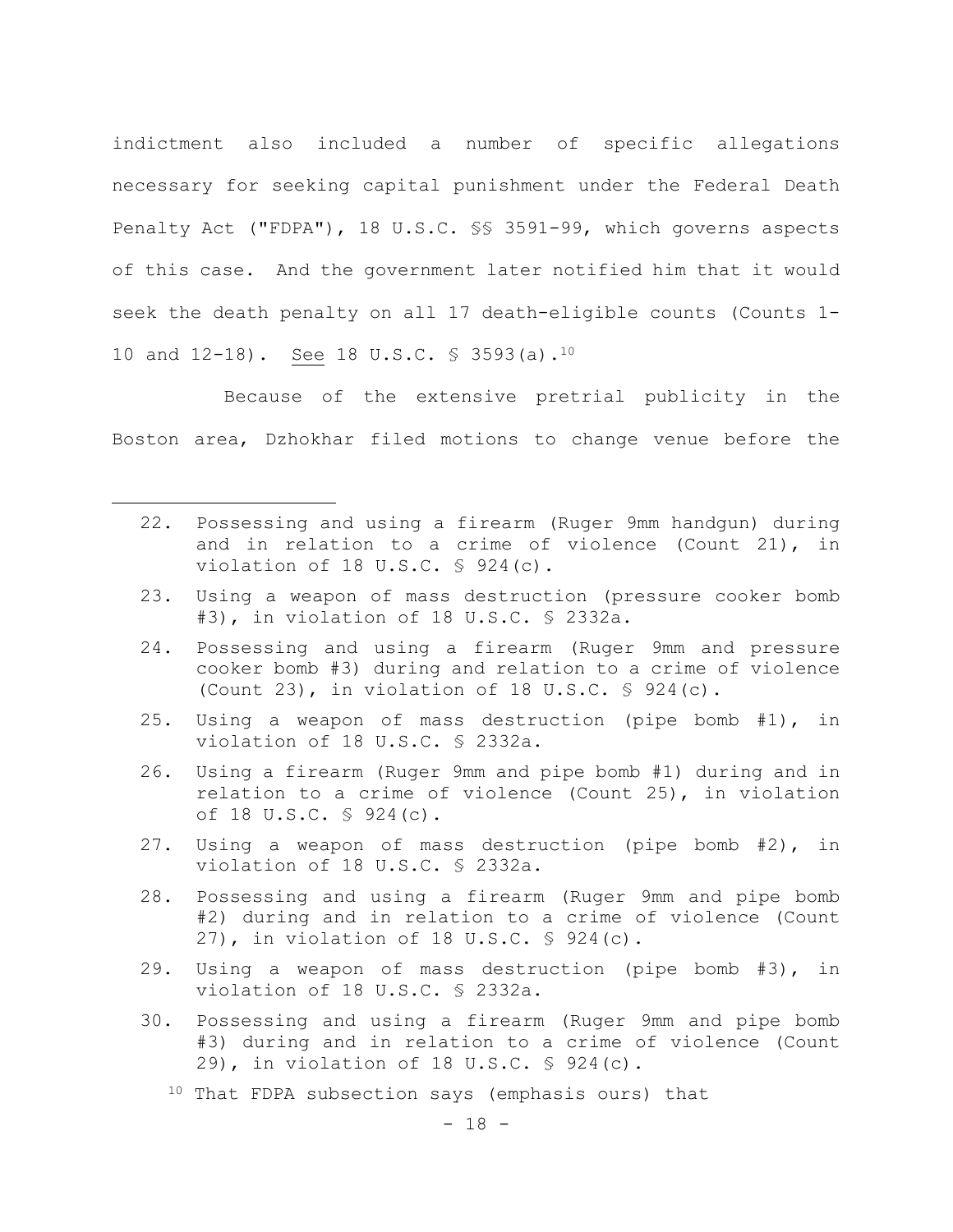guilt phase started (a capital trial has two phases, a guilt phase and a penalty phase)  $-$  motions that the judge denied, though he did promise to conduct a thorough and searching voir dire.<sup>11</sup> A

[i]f, in a case involving an offense described in section 3591, the attorney for the government believes that the circumstances of the offense are such that a sentence of death is justified under this chapter, the attorney shall, a reasonable time before the trial or before acceptance by the court of a plea of guilty, sign and file with the court, and serve on the defendant, a notice —

**(1)** stating that the government believes that the circumstances of the offense are such that, if the defendant is convicted, a sentence of death is justified under this chapter and that the government will seek the sentence of death; and

**(2)** setting forth the aggravating factor or factors that the government, if the defendant is convicted, proposes to prove as justifying a sentence of death.

The factors for which notice is provided under this subsection *may include* factors concerning the effect of the offense on *the victim and the victim's family*, and may include oral testimony, a *victim impact statement* that identifies the victim of the offense and the extent and scope of the injury and loss suffered by the victim and the victim's family, *and any other relevant information*. The court may permit the attorney for the government to amend the notice upon a showing of good cause.

We will have more to say about the italicized language later.

11 Dzhokhar twice petitioned unsuccessfully for a writ of mandamus compelling the judge to grant a change of venue (with one judge dissenting each time). See In re Tsarnaev, 780 F.3d 14, 29 (1st Cir. 2015) (per curiam) ("Tsarnaev II"); In re Tsarnaev, 775 F.3d 457, 457 (1st Cir. 2015) (mem.) ("Tsarnaev I"). See generally *Mandamus*, Black's Law Dictionary (11th ed. 2019) (explaining that a mandamus is a "writ issued by a court to compel performance of a particular act by a lower court or a governmental officer or body, usu[ally] to correct a prior action or failure to act"). We did say, though, that if a jury convicted him "on one or more of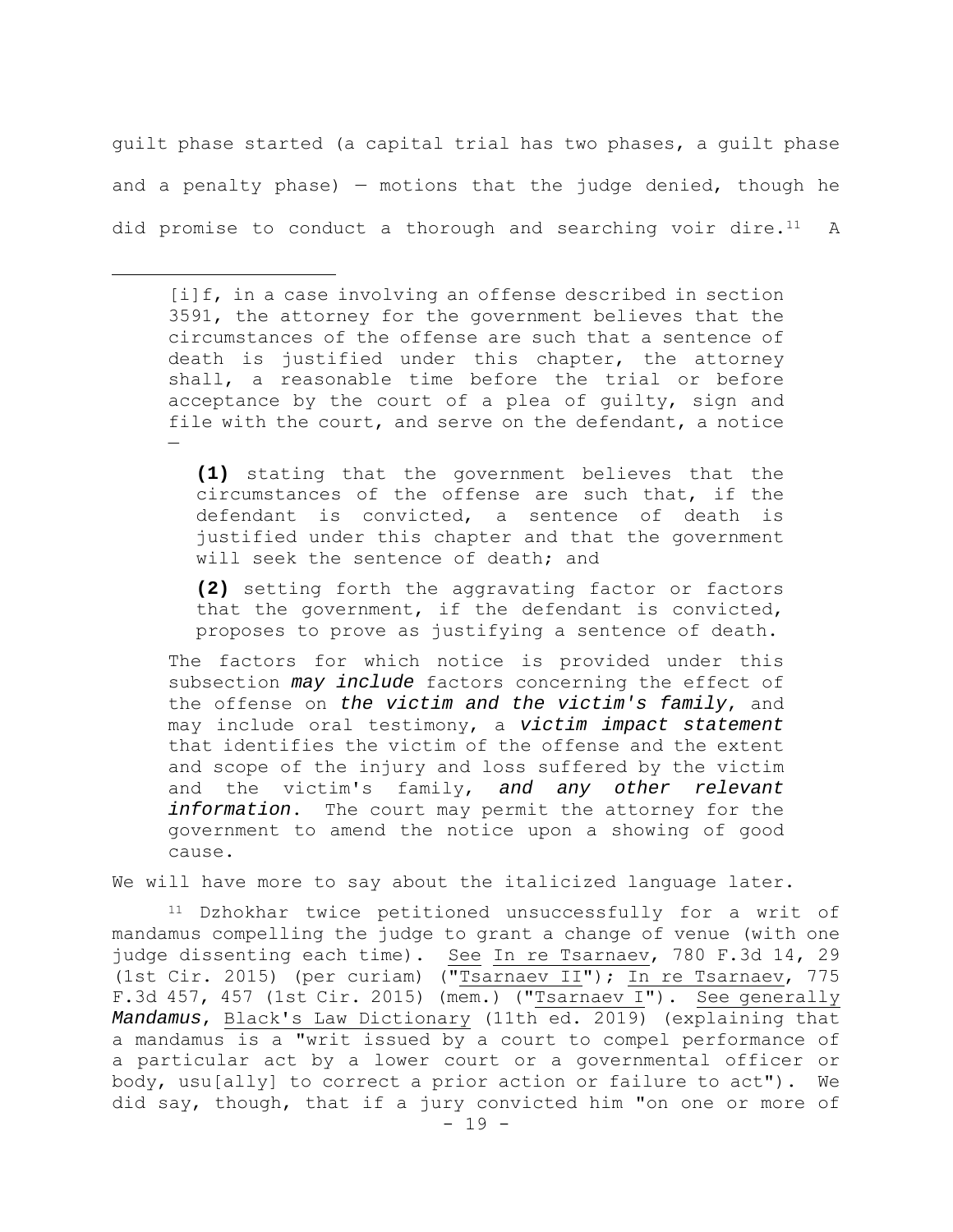French phrase that (roughly translated) means "to speak the truth," voir dire (as relevant here) "is a process through which a judge or lawyer examines a prospective juror to see if the prospect is qualified and suitable to serve on a jury." See United States v. Parker, 872 F.3d 1, 3 n.1 (1st Cir. 2017) (quotation marks omitted). But the judge stopped Dzhokhar's counsel from asking prospective jurors questions like "[w]hat did you know about the facts of this case before you came to court today (if anything)?" and "[w]hat stands out in your mind from everything you have heard, read[,] or seen about the Boston Marathon bombing and the events that followed it?"

During the guilt phase of his trial, Dzhokhar's lawyers did not dispute that he committed the charged acts. Rather, their guilt-phase defense rested on the idea that he participated in these horrible crimes only under Tamerlan's influence. In her opening statement, for instance, one of his attorneys said that "[i]t was him" and that the defense would not "attempt to sidestep" his "responsibility for his actions." But she said that his terrorist path was "created by his brother." And in her closing argument, she said that he "stands ready . . . to be held responsible for his actions." Ultimately the jury convicted him

the charges against him," he could "raise the venue argument again" in an appeal to us. Tsarnaev II, 780 F.3d at 28.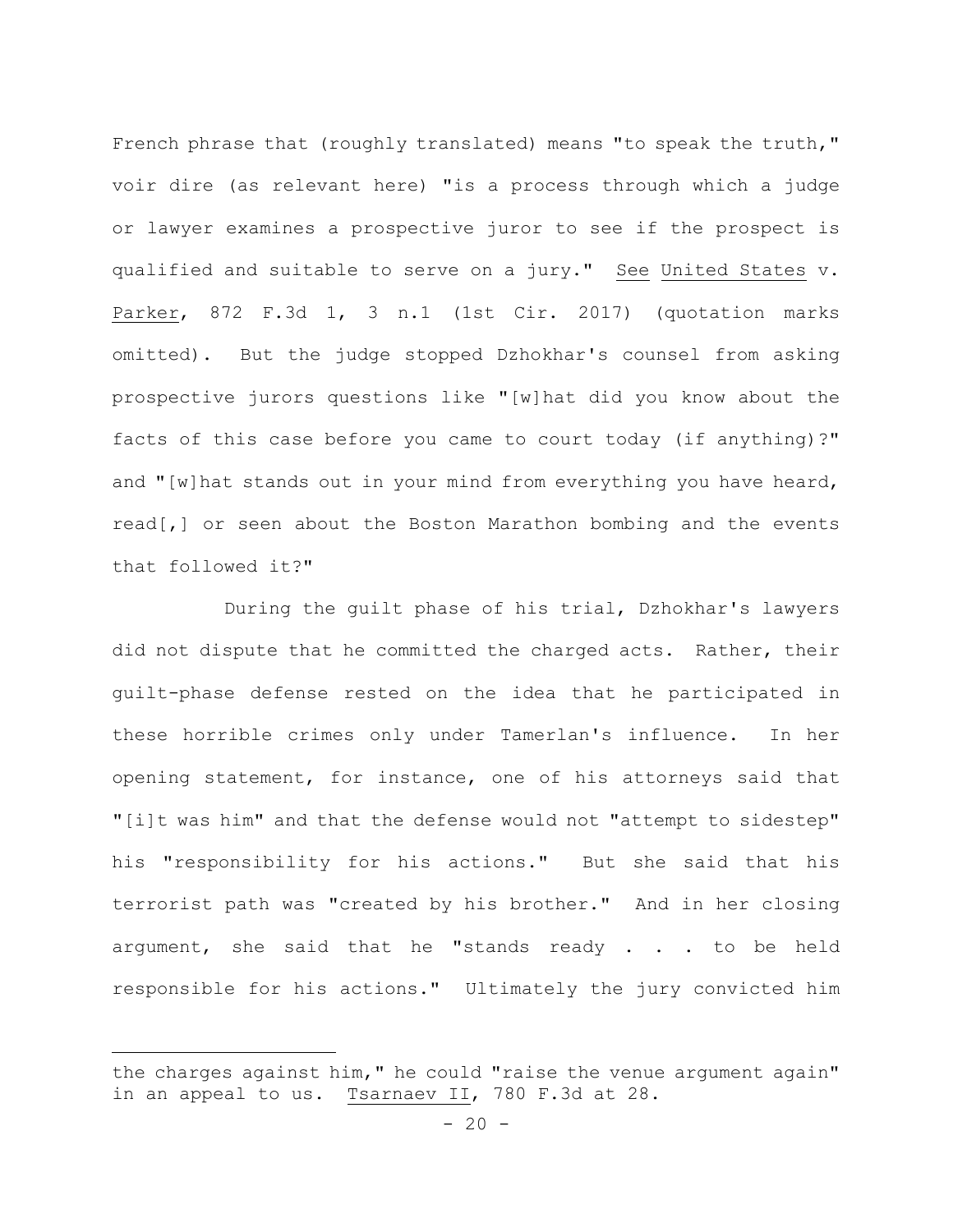on all counts after hearing testimony from nearly 100 witnesses and after receiving over 1,000 exhibits.

The jury later reconvened for the penalty phase.<sup>12</sup> The parties combined to present some 60 witnesses and introduce over 180 exhibits. And after following the process just outlined, the jury recommended the death penalty on six of the death-eligible

<sup>&</sup>lt;sup>12</sup> Here is an overview of how capital sentencing works.

Capital sentencing has two aspects: an "eligibility phase" and a "selection phase." See Jones v. United States, 527 U.S. 373, 381 (1999). A defendant convicted of certain crimes intentionally killing the victim, for instance — can be declared eligible for death if the jurors unanimously find beyond a reasonable doubt that one of four intent elements and at least one of sixteen aggravating factors are present. See id. at 376-77 (discussing the FDPA). If they find the defendant death-eligible, they must  $-$  during the selection phase  $-$  decide by a unanimous vote "whether the defendant should be sentenced to death, to life imprisonment without the possibility of release or some other lesser sentence." 18 U.S.C. § 3593(e). To recommend death, the jurors must determine that "all the aggravating . . . factors found to exist sufficiently outweigh all the mitigating . . . factors found to exist." Id. In addition to listing aggravating factors, the FDPA also lists mitigating factors. But the FDPA also allows the parties to offer nonstatutory factors for the jurors to consider as well. Id.  $\frac{1}{5}$  3592(a), (c); id.  $\frac{1}{5}$  3593(a). The jurors, however, can find only aggravators for which the government gave notice, id.  $\frac{1}{5}$  3592(c) – though they can find additional mitigators beyond those proposed by the defense, id. § 3593(a). And while they must find any nonstatutory aggravator unanimously and beyond a reasonable doubt, a single juror may find a mitigator by a preponderance of the evidence and may "consider such factor established . . . regardless of the number of jurors who concur that the factor has been established." Id.  $\frac{1}{5}$  3593(c)-(d). Ultimately, if they cannot unanimously agree on a sentence of death or life imprisonment without release, the job of sentencing falls to the judge, see Jones, 527 U.S. at 380-81, who must impose either a sentence of life without release or any lesser sentence permitted by law, see 18 U.S.C. § 3594.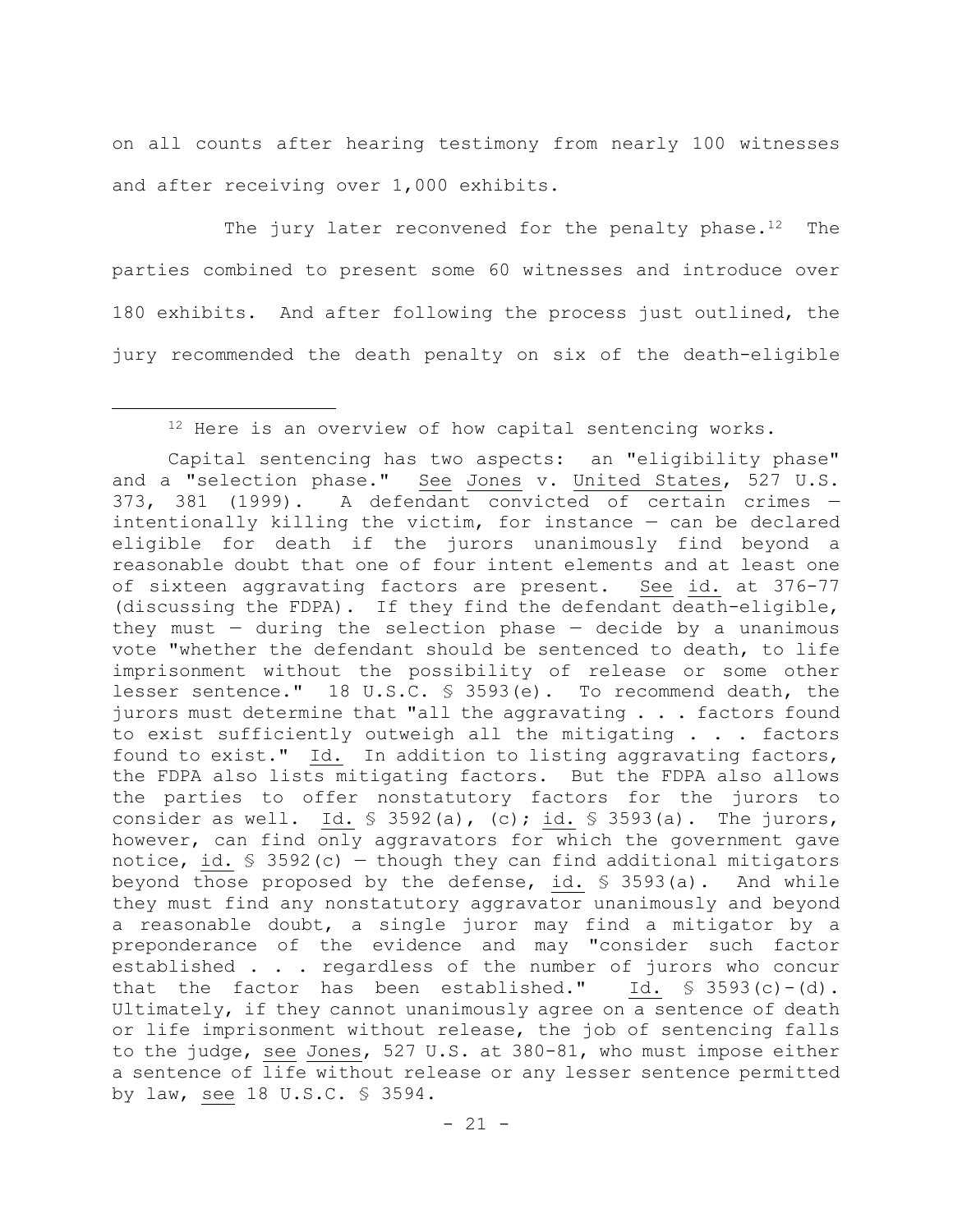counts (Counts 4, 5, 9, 10, 14, and 15). The judge, for his part, sentenced Dzhokhar to die, while also giving him a number of concurrent and consecutive prison terms on the remaining counts including 20 life terms.

And this timely appeal ensued.

#### **DISCUSSION**

Dzhokhar's briefs raise 16 issues for review, many with sub-issues and even sub-sub-issues. As we have previewed already, the judge's Patriarca-based error compels us to vacate the death sentences and his crime-of-violence errors require us to reverse three § 924(c) convictions. Not only do we explain those errors below. We also address other issues (even if just briefly) because we know they are likely to resurface on remand. See generally Swajian v. Gen. Motors Corp., 916 F.2d 31, 35 (1st Cir. 1990) (taking a similar approach in a similar situation). So our opinion proceeds as follows. Essentially taking the issues in the order presented to us, we start with venue but pivot to the juryselection process — because the judge's promise to hold a searching voir dire helped drive his decision to deny a venue change, but his handling of voir dire did not measure up to the standards set by Patriarca and other cases. We then touch on some matters (in varying levels of detail) that could affect how the penalty retrial on the death-eligible counts proceeds — matters like the retrial's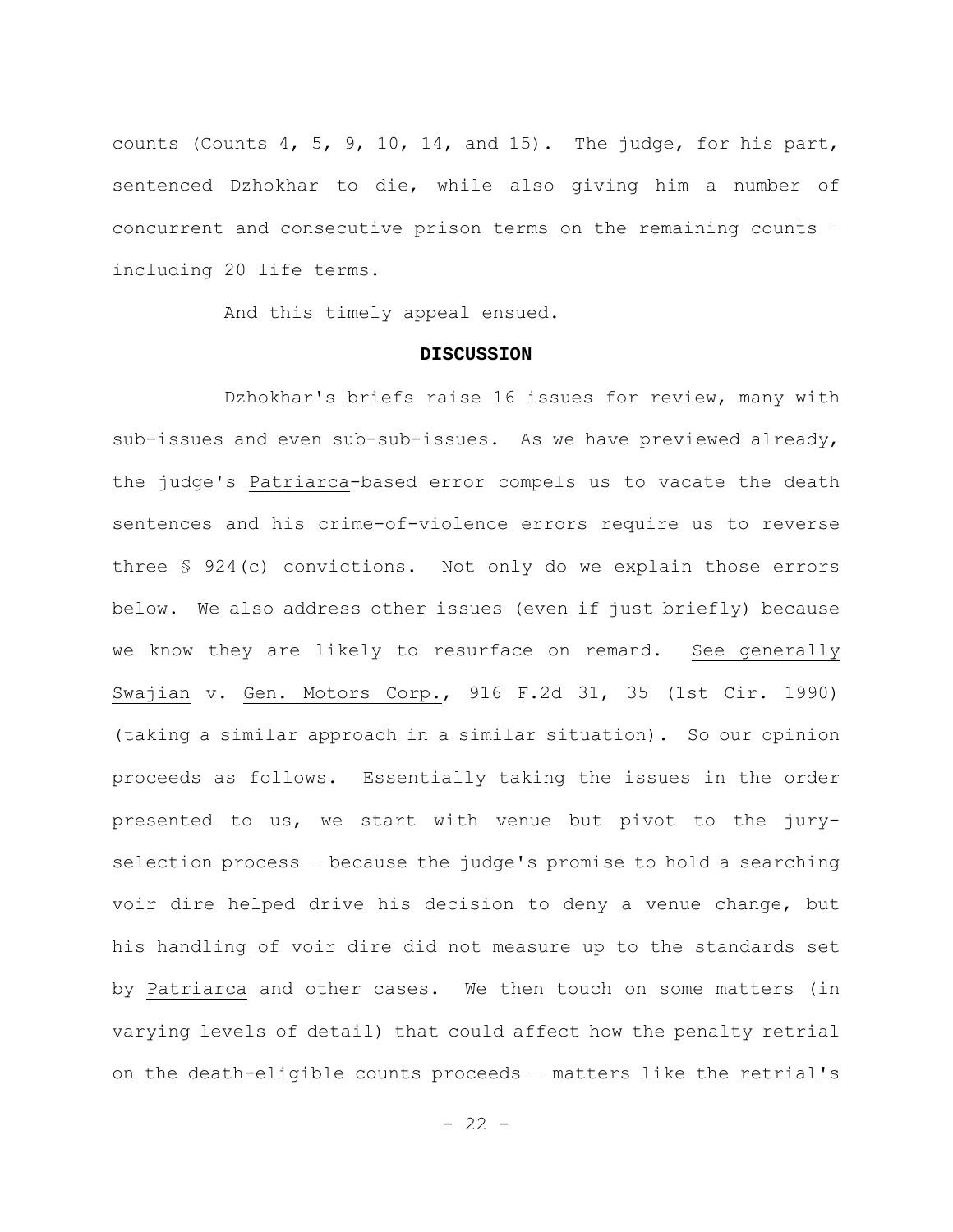location, the government's failure to disclose evidence material to punishment, the judge's admission of evidence, the prosecution's behavior during opening statements and closing arguments, the judge's jury instructions, the prosecution's private communications with the judge, *etc*. And we last highlight the errors in the judge's crime-of-violence analysis (this is one of the most complex areas of American law, we must say — which is why even well-meaning judges *and* lawyers sometimes make mistakes).

## **Trial Venue and Jury Selection**

We start with Dzhokhar's claims that the judge erred in how he handled the venue-change motions and the jury-selection process (we have a lot to go over, so please bear with us).

# *Background*

It is no exaggeration to say that the reporting of the events here — in the traditional press and on different socialmedia platforms — stands unrivaled in American legal history (at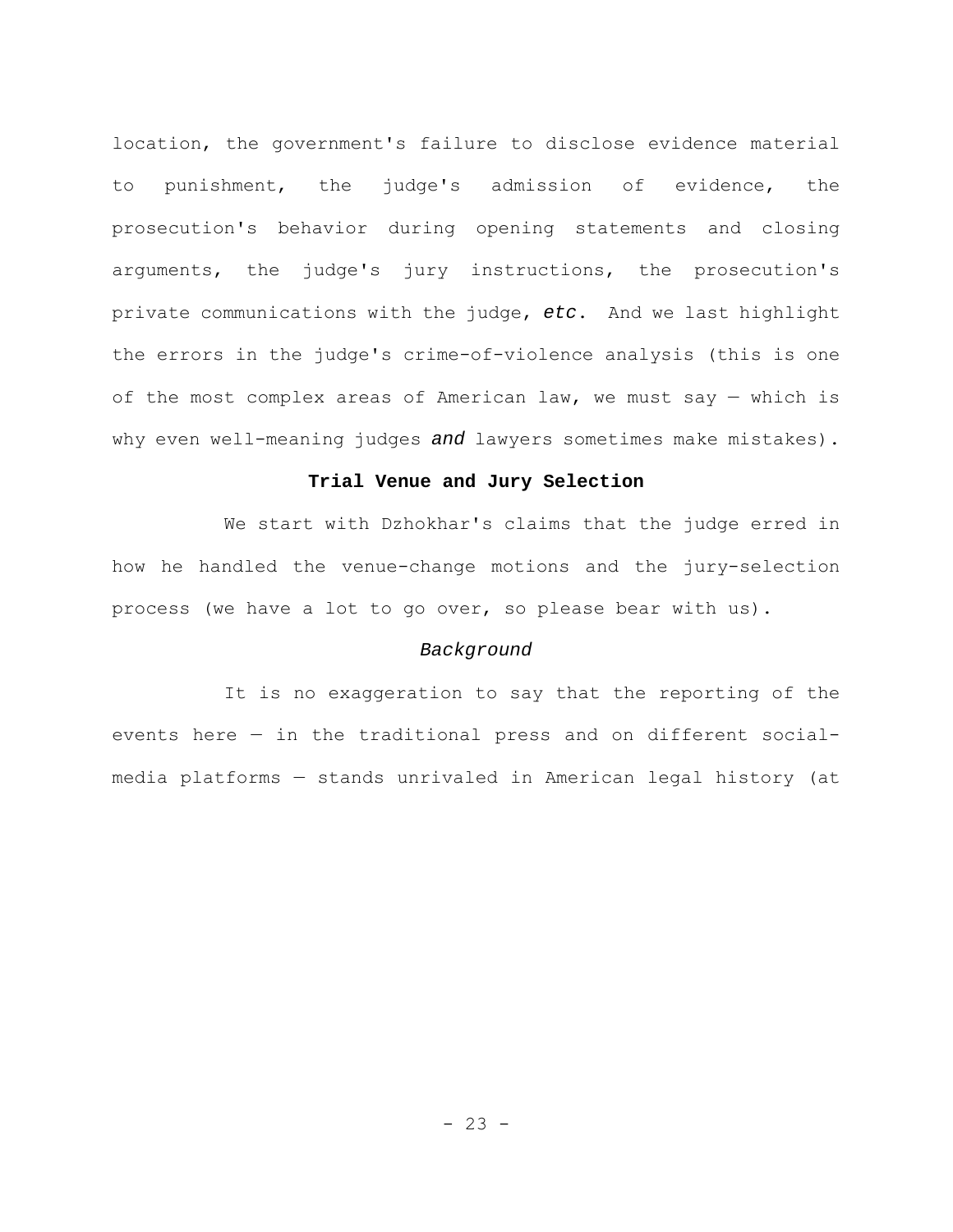least as of today). The highlights (or  $-$  as Dzhokhar sees some of it — lowlights) of the coverage include:

- **•** Starting with the bombings themselves, the reporting covered the carnage-filled terror scene — with the sights and sounds of the wounded and the dying in full display. $13$
- The reporting then covered the ensuing search for the bombers — with images of Dzhokhar leaving a backpack behind Martin Richard and walking away before it exploded, with Governor Patrick's press-conference statements about sheltering-inplace, and with at-the-scene videos showing agents removing a bloodied Dzhokhar from the dry-docked boat.
- The reporting did not get every detail right, however for example, some falsely claimed that Dzhokhar scrawled "Fuck America" in the boat.
- Other reporting mentioned his non-Miranda-ized statements to agents at the hospital — statements not introduced at trial.
- The reporting also explored the lives and deaths of Krystle Campbell, Lingzi Lu, Martin Richard, and Sean Collier touchingly describing the pain borne by their families and foreshadowing much of the decedent-victim-impact evidence

<sup>13</sup> To help lend perspective: Four of the *Boston Globe*'s five most-watched videos posted on its YouTube channel deal with the bombings, nearly getting a combined 30 million views.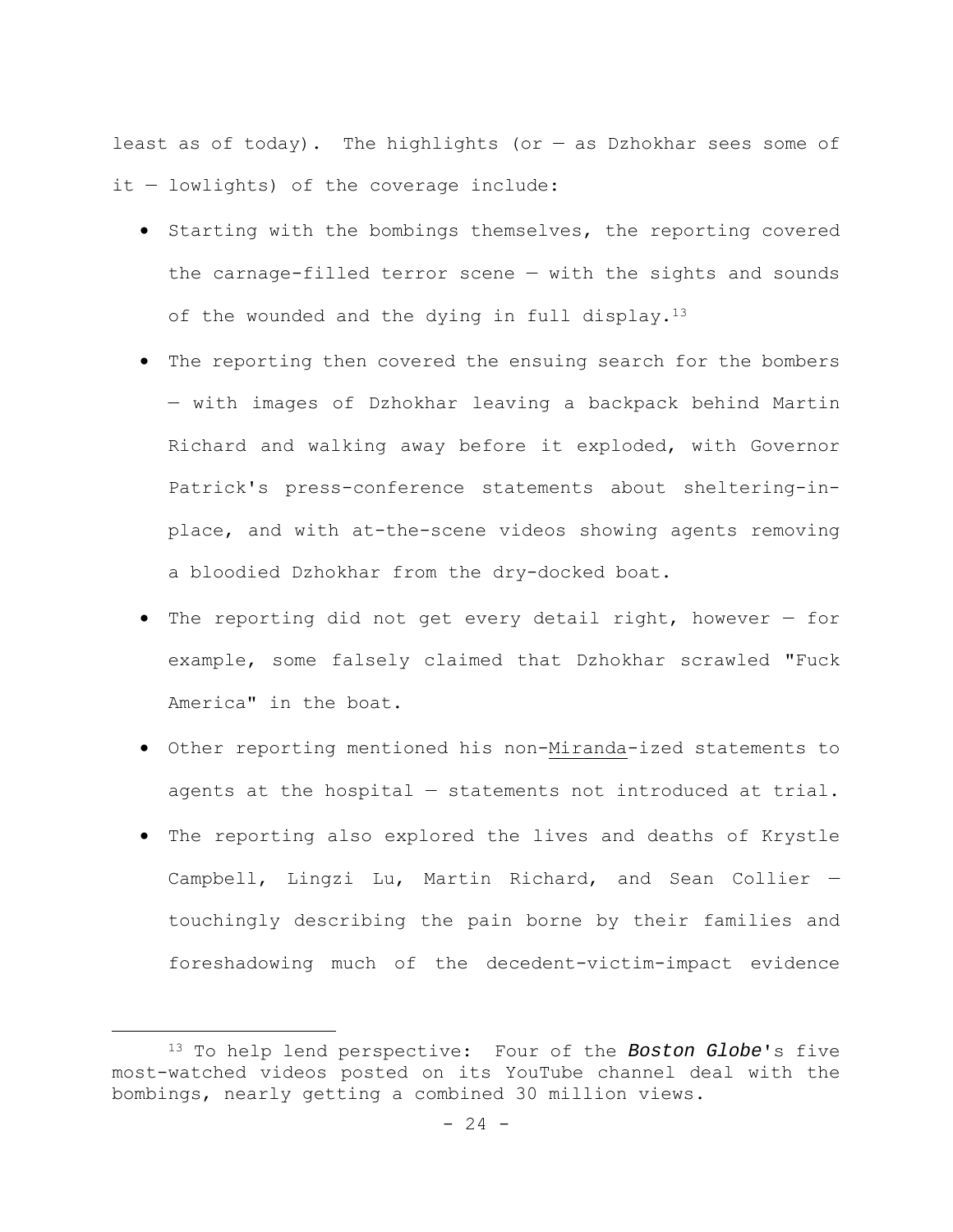that the jury would hear. And the reporting anticipated much of the testimony from badly-injured survivors — though it sometimes spotlighted accounts from survivors who would never testify.

- The reporting captured the views of prominent community members about the penalty Dzhokhar deserved. For instance, the *Boston Globe* reported that despite his past opposition to capital punishment, the then-Boston mayor thought Dzhokhar should "serve[] his time and [get] the death penalty." And the *Globe* reported as well that a former Boston police commissioner believed the government did the right thing in seeking Dzhokhar's execution, given the evidence's strength.
- More still, the reporting generated lots of stories where everyday people in the area called Dzhokhar a "monster," a "terrorist," or a "scumbag[]." One article even asked if a particular photo of Dzhokhar was "what evil looks like."

# First Venue Motion

In June 2014, Dzhokhar moved (before jury selection) for a change of venue, relying on this avalanche of pretrial publicity. He essentially argued that polling data collected by his expert showed potential jurors in the court's Eastern Division were more likely to consider him guilty than those in the district's Western Division, the Southern District of New York, and the District of

 $- 25 -$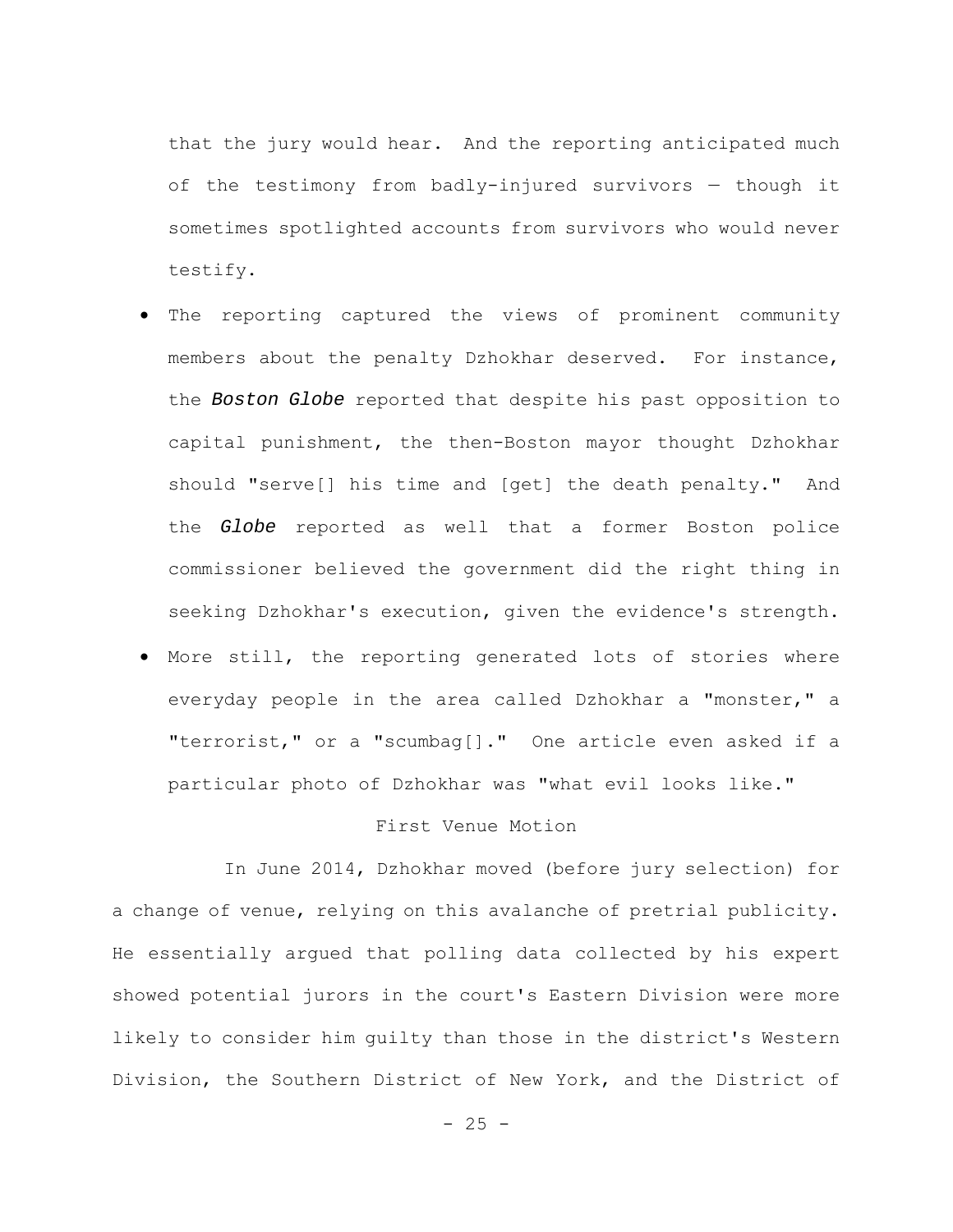Columbia.14 Convinced that the circumstances triggered a presumption of prejudice in the District of Massachusetts, he "recommend[ed] the District of Columbia as the venue with the least prejudicial attitudes."

Opposing this motion, the government argued that Dzhokhar failed to show that "12 fair and impartial jurors cannot be found" among the Eastern Division's "large, widespread, and diverse" populace. The government also claimed that his expert's analysis had a slew of problems, including the fact that courts in other "highly-publicized trials have found" his expert's "opinions unhelpful, misleading[,] or wrong." And the government suggested that "[f]ar from 'demonizing'" Dzhokhar, "the local press has largely humanized him . . ., portraying him as a popular and successful student and the beloved captain of his high school wrestling team."

<sup>&</sup>lt;sup>14</sup> The District Court for the District of Massachusetts sits in Boston, Worcester, and Springfield. For jury-selection purposes, the District is divided into three divisions: the Eastern Division, which encompasses the state counties of Essex, Middlesex, Norfolk, Suffolk, Bristol, Plymouth, Barnstable, Dukes, and Nantucket; the Central Division, which encompasses the state County of Worcester; and the Western Division, which encompasses the state counties of Franklin, Hampshire, Hampden, and Berkshire. Boston is in Suffolk County. Cambridge and Watertown are in Middlesex County. So these three cities are part of the Eastern Division, for example.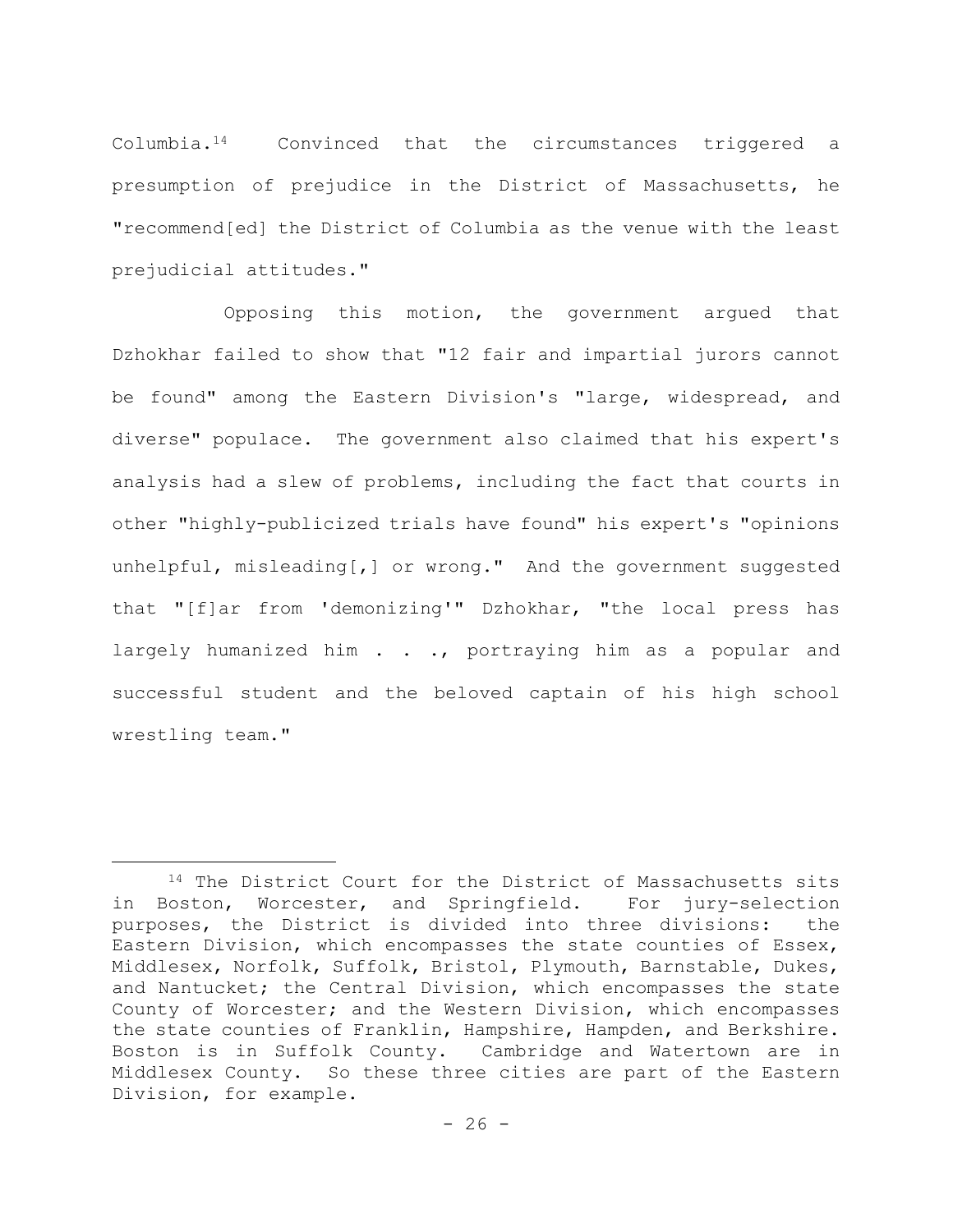Applying the factors outlined in Skilling v. United States, 561 U.S. 358 (2010), the judge denied Dzhokhar's motion in September 2014.15 Among other points, the judge noted that the district's Eastern Division has about "five million people," with many of them living outside of Boston — so, he emphasized, "it stretches the imagination to suggest that an impartial jury cannot be successfully selected from this large pool of potential jurors." And, the judge wrote, neither the defense expert's polling nor his newspaper analysis "persuasively show[ed] that the media coverage has contained blatantly prejudicial information that prospective jurors could not reasonably be expected to cabin or ignore." Moreover, some of the expert's results, the judge stressed, clashed with Dzhokhar's "position" because they showed that respondents in other jurisdictions were almost as likely to believe him guilty as respondents in Massachusetts's Eastern Division. Also, while "media coverage ha[d] continued" in the 18 months since the bombings, "the 'decibel level of media attention,'" the judge said (quoting Skilling), had "diminished somewhat." For the judge,

<sup>15</sup> On the presumption-of-prejudice issue, the factors Skilling discussed included the size and characteristics of the community where the crime happened; the nature of the pretrial publicity; whether the passage of time had lessened media attention; and the outcome of the case. See id. at 382-83. According to Skilling, "[a] presumption of prejudice . . . attends only the extreme case." Id. at 381.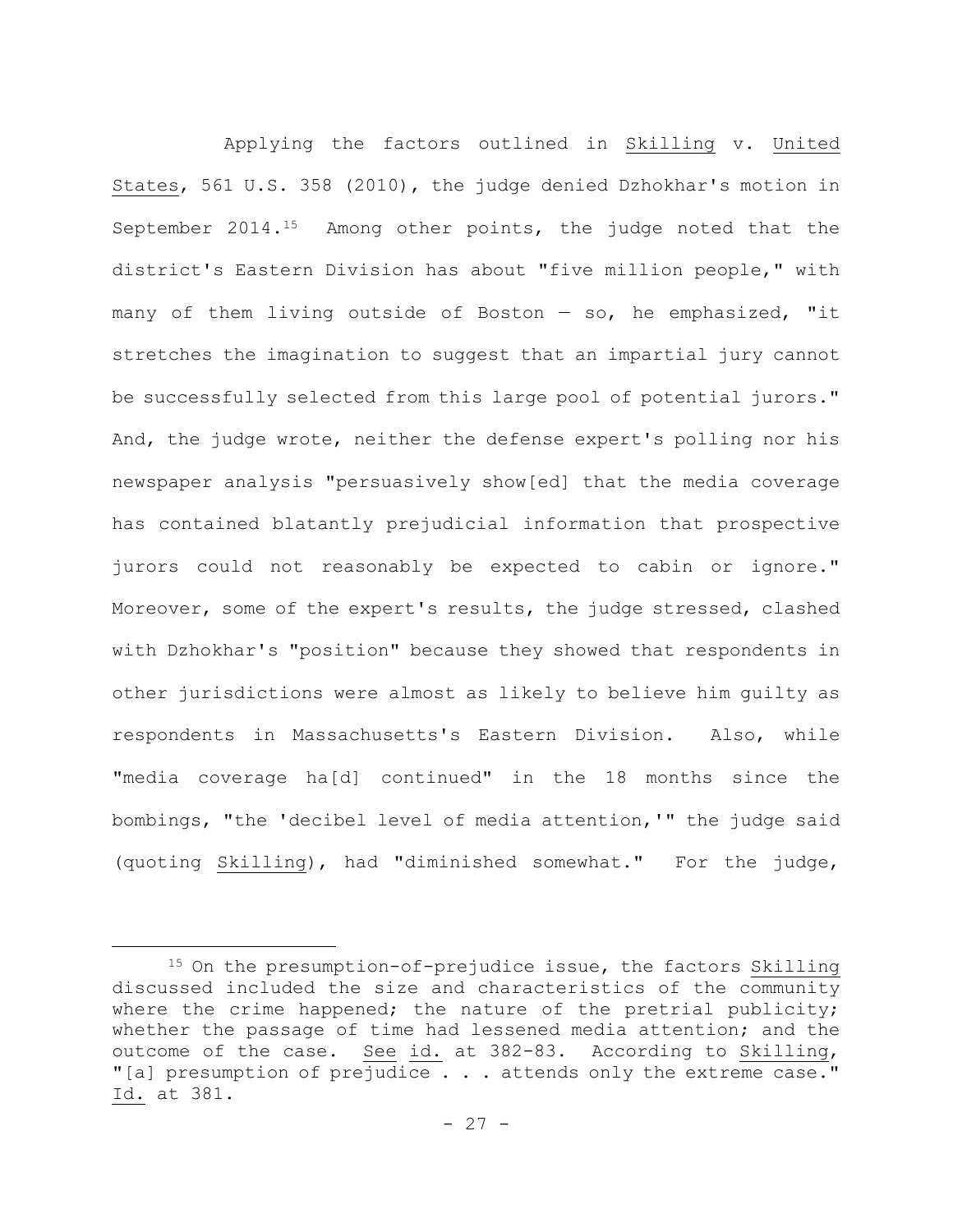Dzhokhar had "not proven that this [was] one of the rare and extreme cases for which a presumption of prejudice is warranted." "[A] thorough evaluation of potential jurors in the pool," the judge continued, "will be made through questionnaires and voir dire sufficient to identify prejudice during jury selection."

# Second Venue Motion, First Mandamus Petition, And Joint Proposed Jury Questionnaire

A few months later, in December 2014, Dzhokhar filed a second venue-change motion, protesting that a huge portion of the Eastern Division (again, the pool from which his jury would be drawn) "has been victimized by the attack on the Marathon and the related events" — which, combined with the continuing press coverage, made it impossible to seat an impartial jury. Responding to this motion, the government argued that "most of the articles" Dzhokhar mentioned in this memo "have little or nothing to do with this case, and the ones that do are largely factual and objective in nature." Without waiting for the judge's ruling on the second motion, Dzhokhar — also in December 2014 — petitioned this court for mandamus relief. See Tsarnaev II, 780 F.3d at 17 (discussing timeline).

With Dzhokhar's petition pending, however, the judge  $$ now in early January 2015, and after construing the motion as one for reconsideration of the original venue-change denial — rejected his second venue-change bid (just days after he filed his mandamus

 $- 28 -$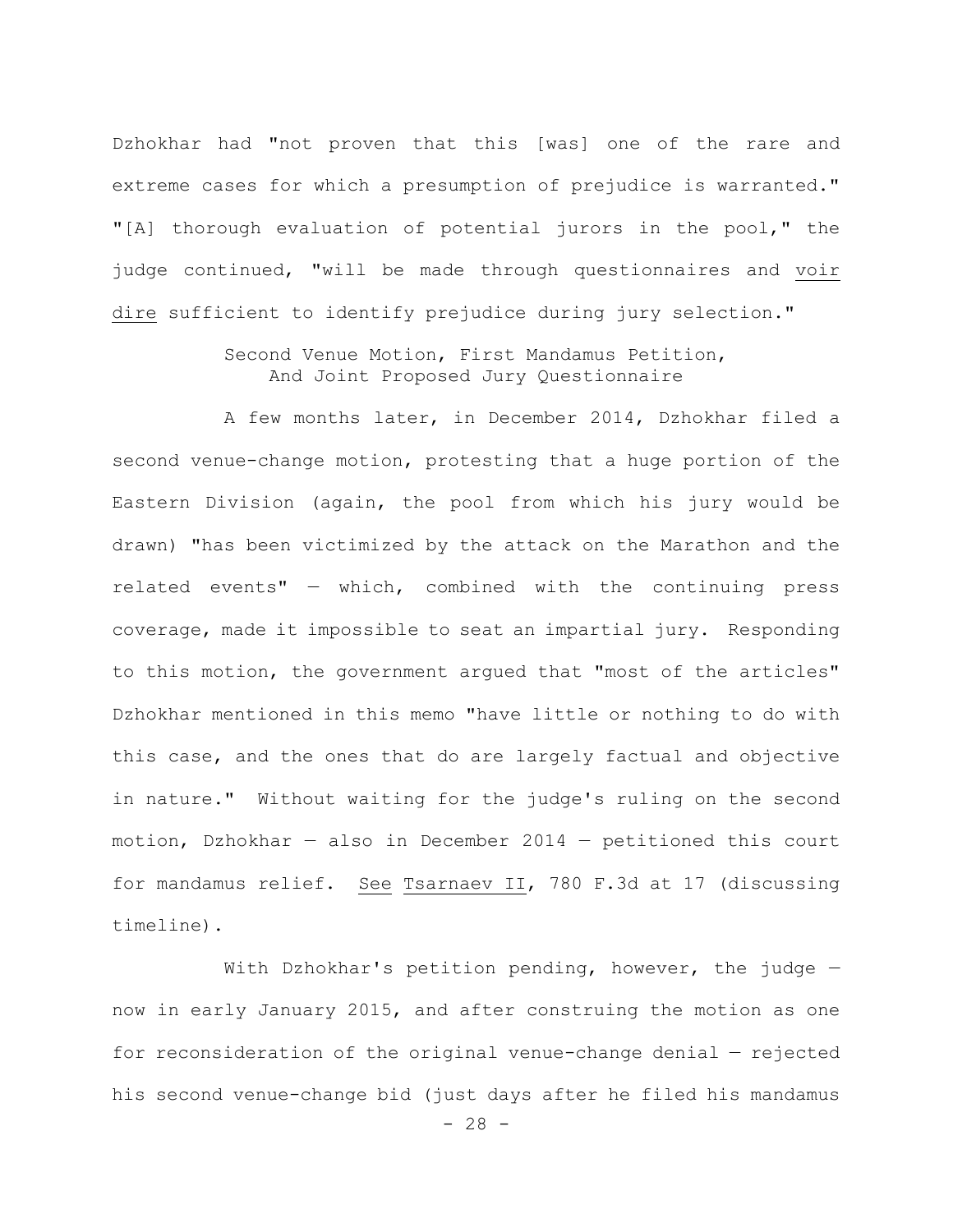petition). See id. Of note, the judge again expressed his confidence that the voir-dire process would ensure jury impartiality. "Should [that] process . . . prove otherwise," wrote the judge, "the question of transfer can obviously be revisited." Still in early January 2015, a divided panel of this court then denied Dzhokhar's petition, concluding that he had "not made the extraordinary showing required to justify mandamus relief." See Tsarnaev I, 775 F.3d at 457.

While all this was going on, the parties  $-$  in December 2014 — submitted a joint proposed questionnaire for use in voir dire. Some of their suggested questions touched on the potential jurors' general thoughts about capital punishment. Others touched on their exposure to pretrial publicity — questions like: "What did you know about the facts of this case before coming to court today (if anything)?"16

In a separate legal memo, the defense — citing Morgan v. Illinois, 504 U.S. 719 (1992) — moved to add more specific questions to identify those prospective jurors who could consider imposing a life sentence not just abstractly, but in the particular circumstances of the case before them. One proposed question, for example, asked potential jurors to

<sup>&</sup>lt;sup>16</sup> From now on we refer to questions of this type as "contentspecific questions" (or some variant).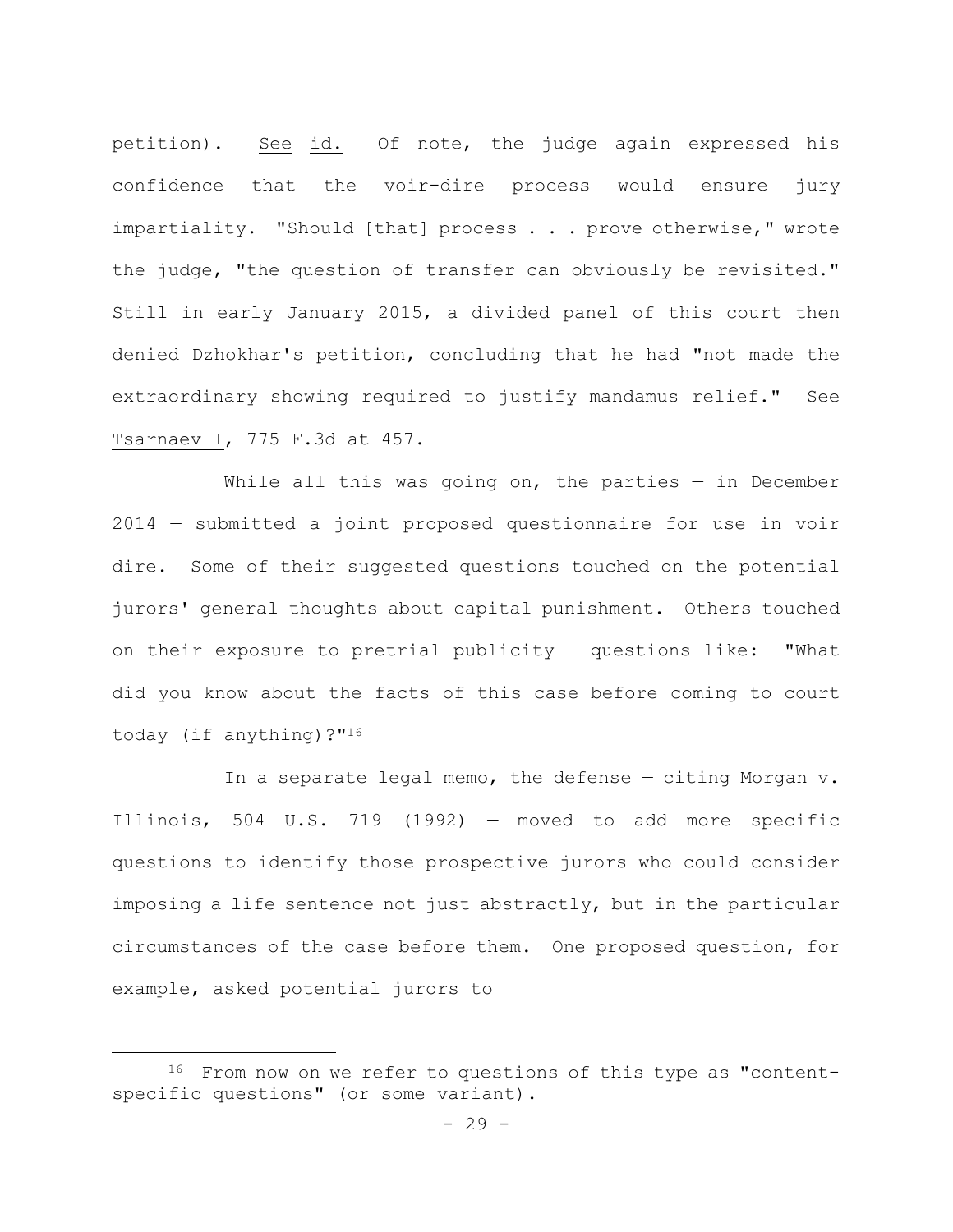[s]tate whether you agree or disagree with the following statements: The death penalty is the ONLY appropriate punishment for ANYONE who: A. murders a child. □ Agree □ Disagree B. deliberately murders a police officer. □ Agree □ Disagree

C. deliberately commits murder as an act of terrorism. □ Agree □ Disagree

Dzhokhar's team wanted these questions to "probe for a common form of bias — the belief that the death penalty should always or automatically be imposed *for certain types of murder*." The government opposed. Relying on and quoting Morgan, the government argued that the defense could ask "whether 'they will always vote to impose death for conviction of a capital offense'" generally not "whether they will consider a sentence less than death" in response to "a laundry list of potential crime elements and aggravating factors." And according to the government, these questions were nothing but impermissible "stakeout questions" *i.e.*, questions aimed at getting potential jurors to "stake out a position on the death penalty" before receiving instructions on the law. But according to the defense, "these are the opposite" of stakeout questions since "they seek only to probe whether jurors' minds are open to considering all of the evidence relevant to sentenc[ing]." The judge, however, decided not to include these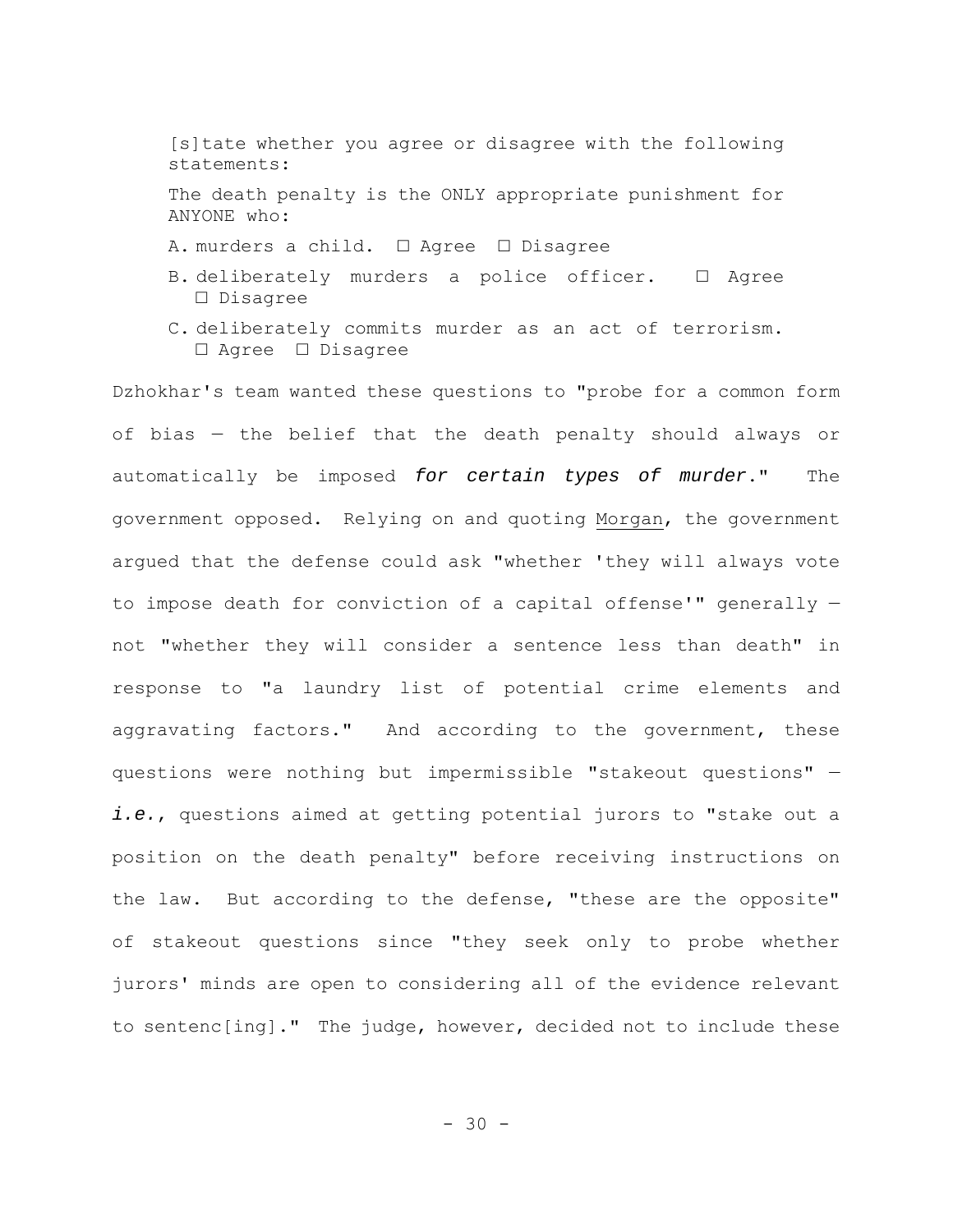questions on the questionnaire, saying he would cover those topics in voir dire.17

The judge also focused on the jointly-proposed question asking what potential jurors knew "about the facts of this case before coming to court today (if anything)." Conceding that this question "might get very interesting answers," the judge worried that it could "cause trouble because it will be so unfocused." "But if you want to live with it," the judge said to defense counsel, "this is a question that we'll probably be asking every voir dire person."

Despite having had a hand in submitting the questionnaire, the government now switched gears and argued that the question could cause the parties to have to "follow[] up on every fact asserted" — something that "would take forever." Apparently persuaded by the government's argument, the judge after noting that the query could generate "unmanageable data" ultimately struck the question, explaining that prospective jurors' "preconceptions" could instead be gauged by asking whether, "[a]s a result of what you have seen or read in the news media, . . . you [have] formed an opinion" about Dzhokhar's guilt or the proper penalty, and if so, whether "you [can] set aside

<sup>&</sup>lt;sup>17</sup> Going forward, we will call these kinds of questions, as a shorthand, "case-specific questions."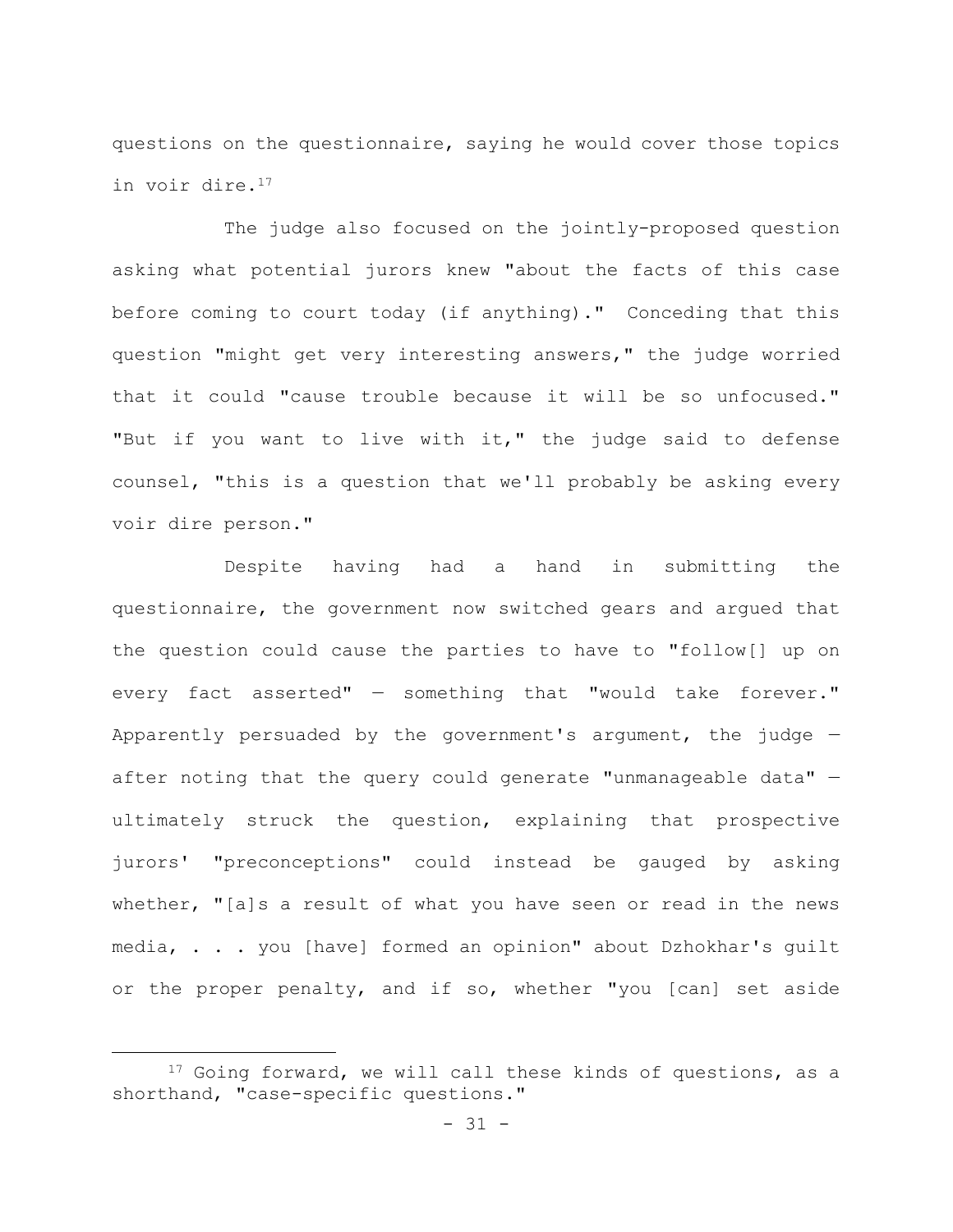your opinion and base your decision . . . solely on the evidence that will be presented to you in court." The defense objected, saying that "in a case like this[,] where  $\ldots$  you really have no idea what the juror may have swirling around in [his or her] head, it makes the juror the judge of [his or her] own impartiality." "To a large extent that's true," the judge countered, but "the other questions will help us" see if the potential jurors can set aside any preconceived notions about the case — which is "the biggest issue in voir dire, obviously."

# Start of Jury Selection, Third Venue Motion, And Second Mandamus Petition

Around the beginning of January 2015, 1,373 potential jurors showed up at the John Joseph Moakley U.S. Courthouse for the start of jury selection. The judge divided them into six panels. As a preliminary matter, the judge twice told them that Dzhokhar was "charged in connection with events that occurred near the finish line of the Boston Marathon . . . that resulted in the deaths of three people." And the judge had them fill out a 100 question questionnaire covering their backgrounds, social-media habits, exposure to pretrial publicity (the amount they had seen, whether they had "formed an opinion" about guilt or punishment, *etc.*), and thoughts on the death penalty.18 The questionnaire also

<sup>18</sup> To give but one example, question 73 asked: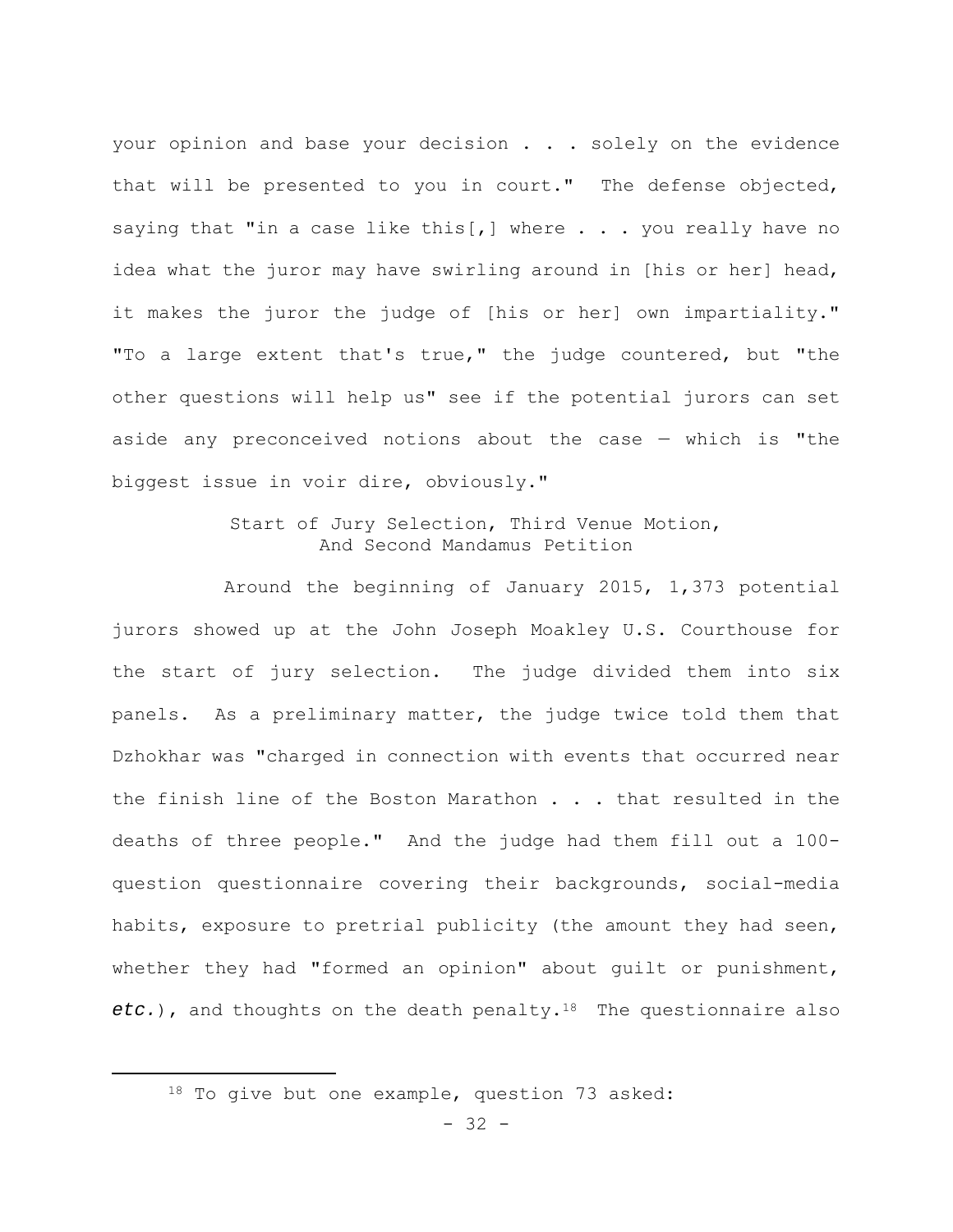gave a "summary of the facts of this case," including that "two bombs exploded . . . near the Boston Marathon finish line" and that "[t]he explosions killed Krystle Marie Campbell (29), Lingzi Lu (23), and Martin Richard (8), and injured hundreds of others." "MIT Police Officer Sean Collier (26) was shot to death in his police car," the questionnaire's summary added, and Dzhokhar "has been charged with various crimes arising out of these events." The questionnaire then asked prospective jurors their views on the death penalty for someone convicted of intentional murder and whether they could "conscientiously vote for life imprisonment without the possibility of release."

The judge and the parties identified the potential jurors by numbers. On appeal the parties focus on #138, #286, and #355. So we do too.

Before having the prospective jurors fill out the questionnaires, the judge gave some instructions. For instance, he told them "not to discuss this case with your family, friends[,] or any other person." They could "tell others that you may be a

- \_\_\_ A moderate amount (just basic coverage in the news)
- A little (basically just heard about it)
- None (have not heard of case before today)

How would you describe the amount of media coverage you have seen about this case:

\_\_\_ A lot (read many articles or watched television accounts)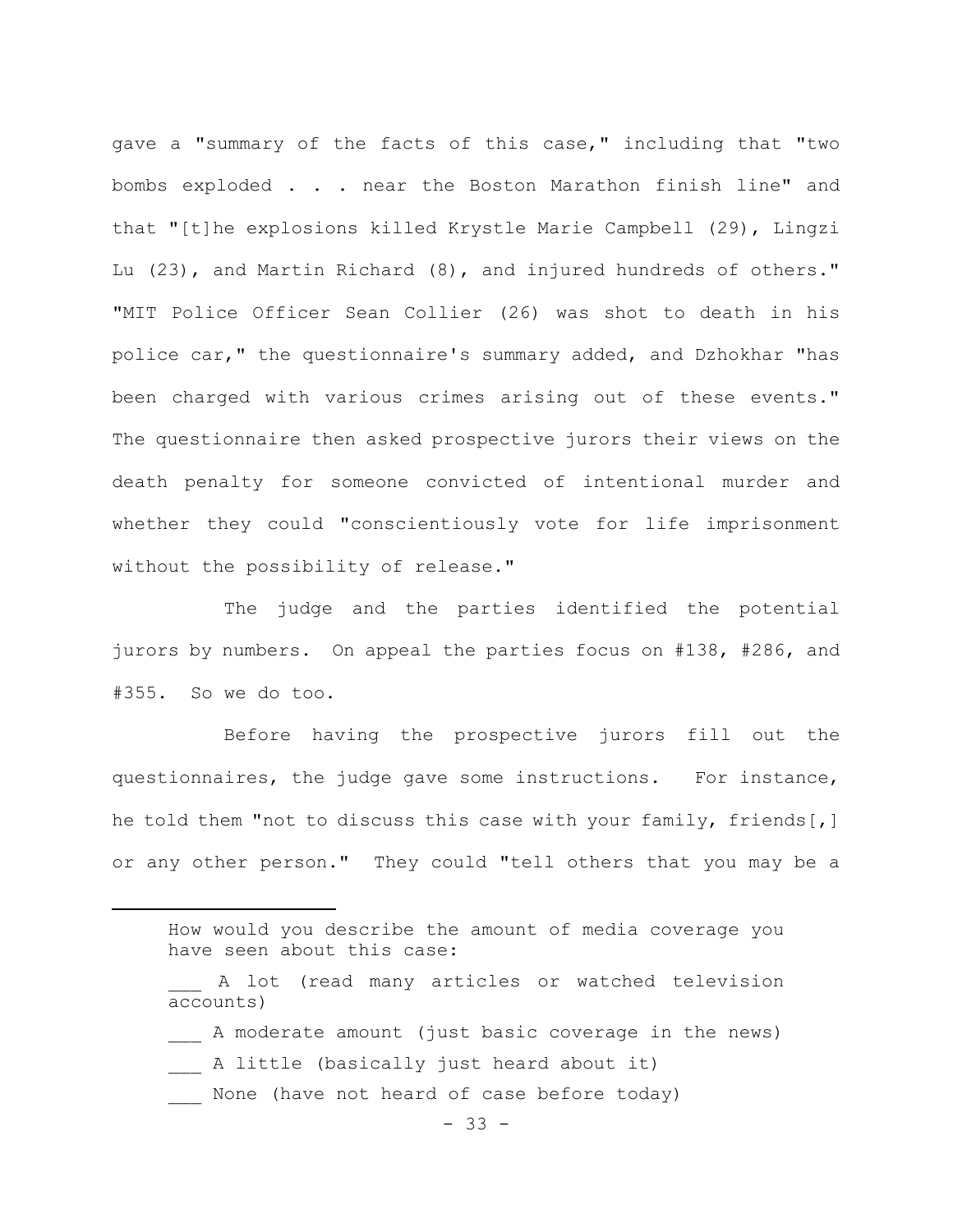juror in the case," he also said, and could "discuss the schedule with your family and employer." But he warned them "not to discuss anything else, or allow anyone else to discuss with you anything else until you have been excused, or if you're a juror, until the case concludes." And he told them not to "communicate about this case or allow anyone to communicate about it with you by phone, text, message, Skype, email, social media, such as Twitter or Facebook."

As for the answers potential jurors gave on the questionnaires, Dzhokhar — for reasons that will shortly become clear – directs us to these replies by  $#138$ ,  $#286$ , and  $#355$ .

Responding to a questionnaire inquiry about social-media use, #138 wrote that he used Facebook "[e]very other day" at "most." And he wrote "N/A" for a question asking whether he had "commented on this case . . . in an online comment or post."

For her answer to the same question about social-media use, #286 wrote that she looked at Facebook, Instagram, and Twitter "daily" but did not "post daily." For her response to the question about whether she had "commented on this case . . . in an online comment or post," she wrote "don't believe I have." And she wrote "N/A" to the question asking her to explain if she or a family member had been "personally affected by the Boston Marathon

- 34 -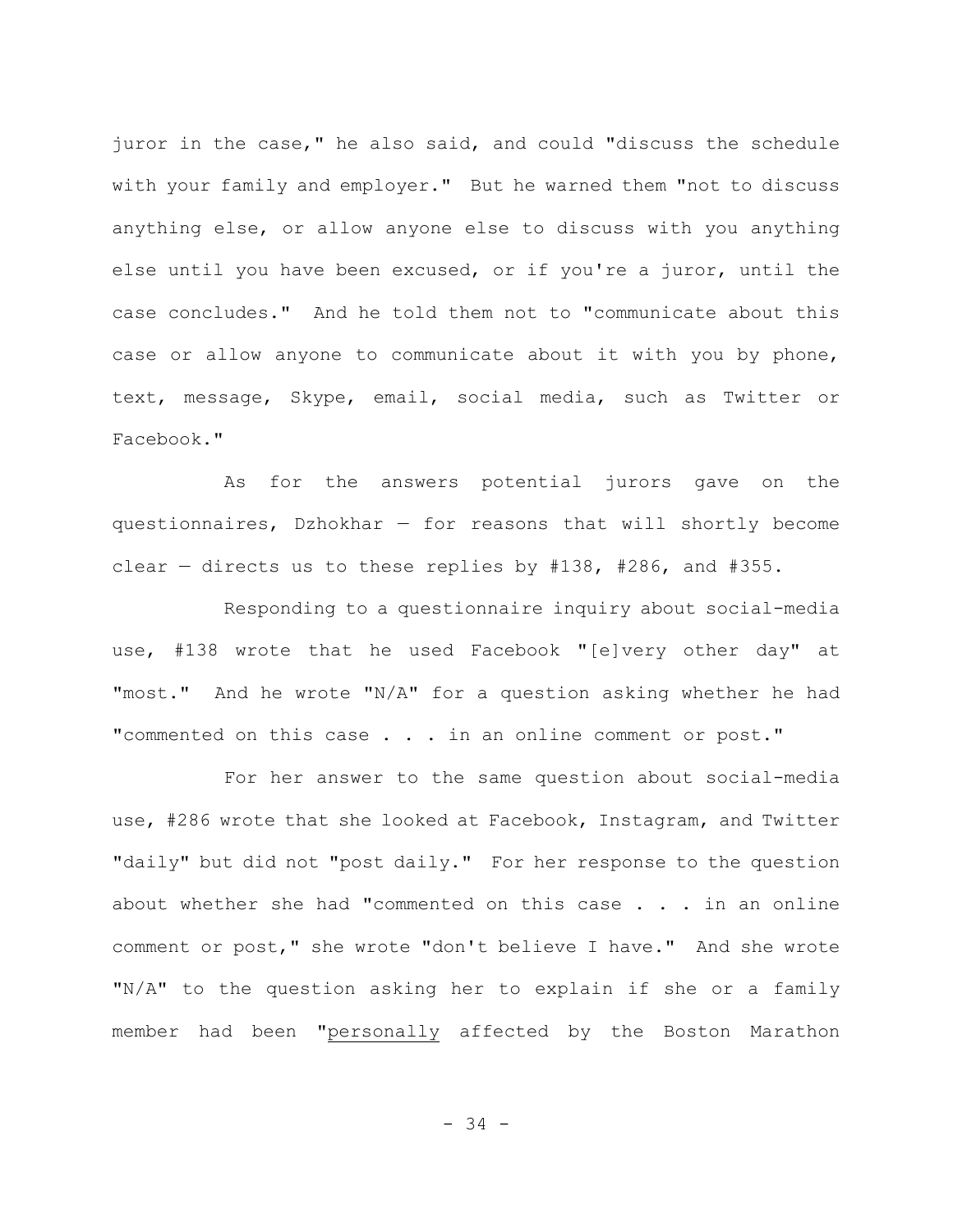bombings or any of the crimes charged in this case (including being asked to 'shelter in place' on April 19, 2013)."

On his jury questionnaire, #355 disclosed that he worked as an "attorney." Answering a question about his death-penalty views, he wrote, "Since it is legal, it should be the rarest of punishments. It is much too prevalent in the country." On a scale of 1 to 10, with 1 meaning "that the death penalty should never be imposed" and 10 meaning that it should be imposed for all cases of "intentional murder," he circled 2. He circled another answer option that read, "I am opposed to the death penalty but I could vote to impose it if I believed that the facts and the law in a particular case called for it." He also wrote that "[k]illing people, especially gov't sponsored killing, is generally wrong" — "[w]hile I can imagine a scenario where facts and law call for it, it is an exceedingly rare case." And responding to the question "[i]f you found [Dzhokhar] guilty and you decided that the death penalty was the appropriate punishment . . ., could you conscientiously vote for the death penalty," he checked the box for "I am not sure" — and then explained, "I cannot possibly prejudge his guilt or potential punishment at this stage."

After both sides agreed to excuse many of the 1,373 potential jurors, the judge called back 256 for individual voir dire — which lasted 21 days. And much happened during that time.

 $- 35 -$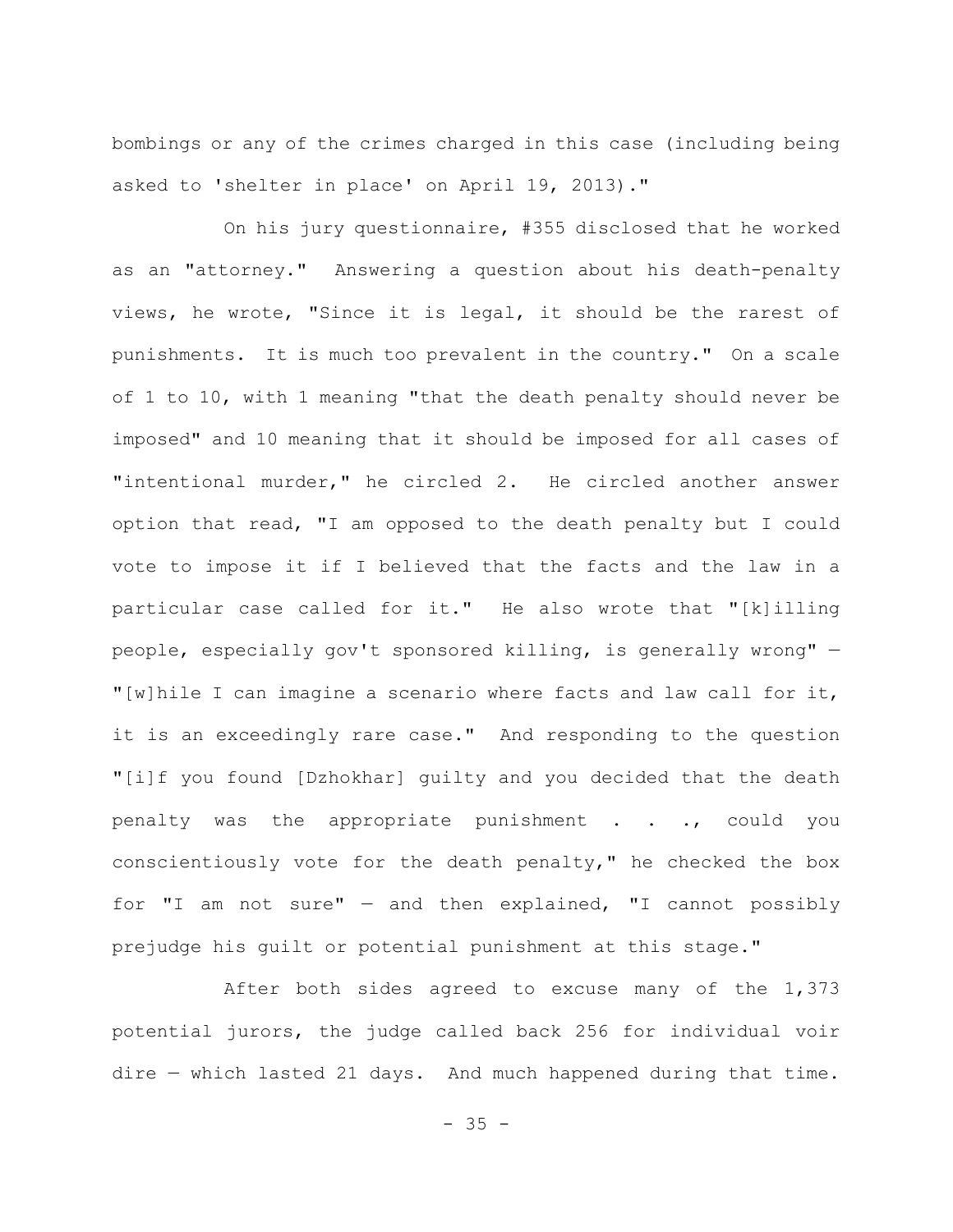Dzhokhar continued to ask the judge to ask prospective jurors casespecific questions (like the ones mentioned above) — but to no avail. For instance, Dzhokhar proposed that the judge ask them if they would automatically impose the death penalty if the defendant "killed a child by deliberately using a weapon of mass destruction"; "us[ed] a weapon of mass destruction to carry out an intentional killing"; "deliberately committed an act of terrorism that killed multiple victims"; or "intentionally murder[ed] a police officer in the line of duty." They "know that this is about a bombing," the judge ruled, "and they know that there are three people who were killed in the bombing." Plus they have "my preliminary instructions, . . . telling them what the offenses were in general," the judge said. And, the judge stressed, "they have those specifics already in their minds as they . . . answer the question about the ability to meaningfully consider life imprisonment." The judge thought, too, that "detailed questioning about what the juror thinks he or she knows about the events" could create the "wrong emphasis" and might inadvertently create bias where none existed before.

Dzhokhar also asked the judge to ask content-specific questions about pretrial publicity (like the ones mentioned earlier) — for example, "What stands out in your mind from everything you have heard, read[,] or seen about the Boston

 $- 36 -$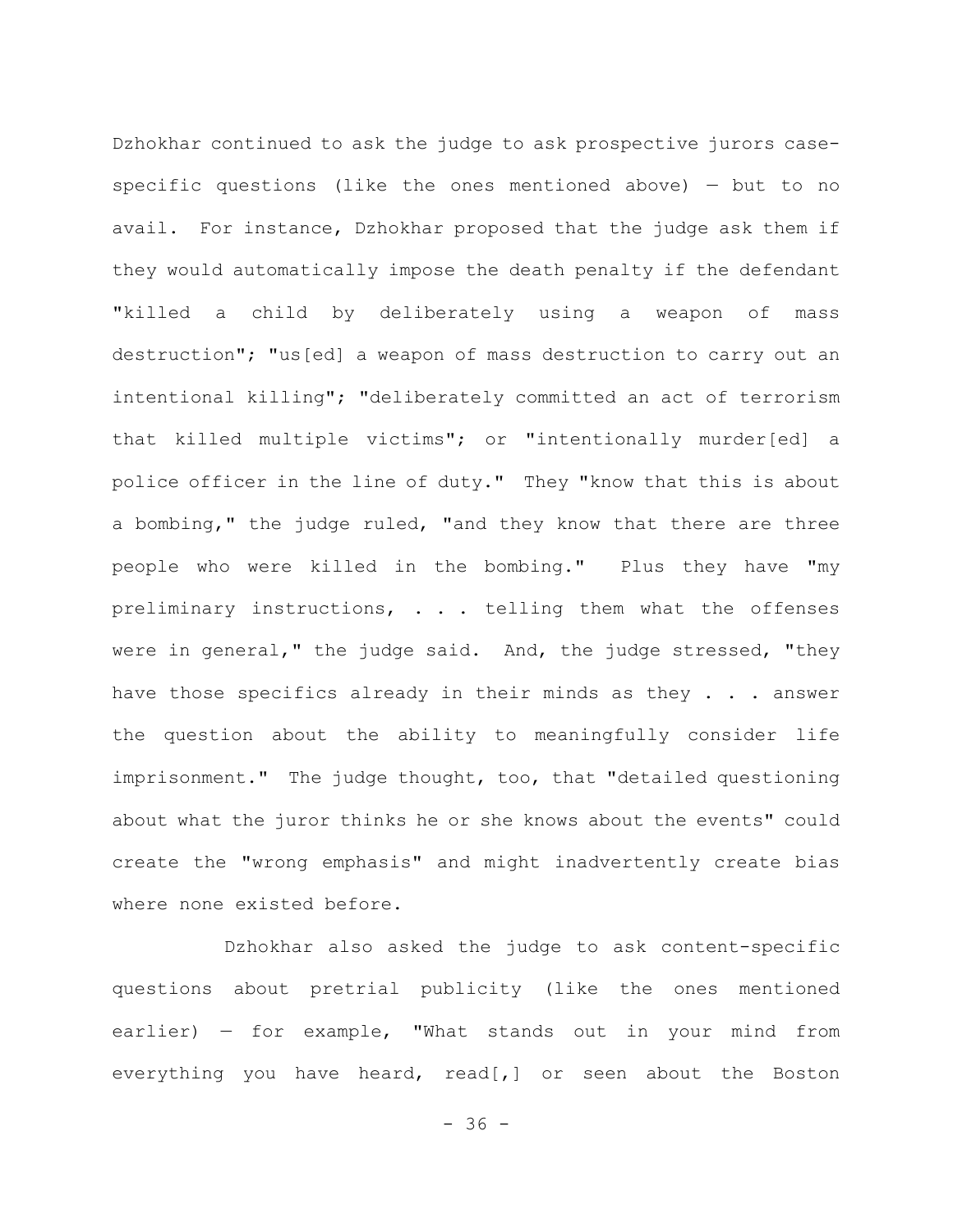Marathon bombing and the events that followed it?"19 But the judge rejected that request, saying that "[w]e have detailed answers in the questionnaire concerning  $\ldots$  exposure to the media"; that he saw no need to "repeat" questions "covered in the questionnaire"; and that he thought "digging for details  $\ldots$  will not likely yield reliable answers."

Near the end of January 2015, #138 underwent individual voir dire. The judge reminded him that he had told "everyone to avoid any discussion of the subject matter of the case with anybody," though they "could talk about coming here, obviously, but . . . also [had] to avoid any exposure to media articles about the case." And the judge asked #138 if he had "been able to do that." "Yeah," #138 replied, "I haven't looked at anything" or "talked to anybody about it." The judge then turned to the subject of #138's Facebook use (presumably as a follow-up to #138's questionnaire answers). "What's the nature of your use of it," the judge asked, "[i]s it essentially personal, social-type things?" And #138 said, "Yeah." Asked by the judge if he "comment[ed] on public affairs or anything like that," #138

<sup>&</sup>lt;sup>19</sup> This was a paraphrase from a question in Skilling. See 561 U.S. at 371 (noting that the defendant there asked the district court to ask prospective jurors "'what st[ood] out in [their] minds' of 'all the things [they] ha[d] seen, heard or read about'" the company the defendant had worked for (alterations in original)).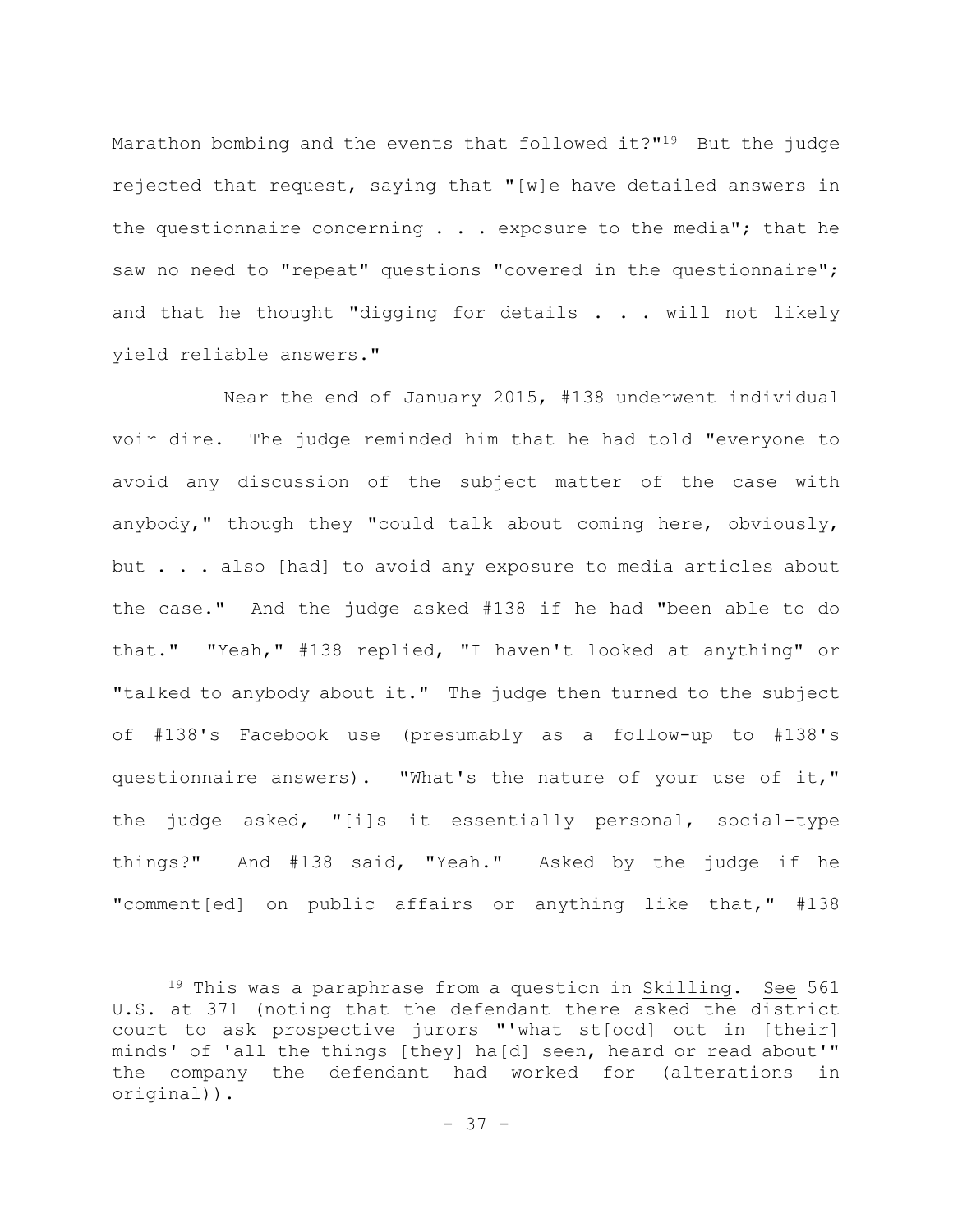answered, "Yeah, I see what my friends are doing and comment on that." Which prompted the judge to ask if anyone was "commenting about this trial"  $-$  to which #138 replied, "No."

The same day as #138's individual voir dire, Dzhokhar filed a third venue-change motion. Highlighting statistics based on questionnaire answers, he noted (among other arguments) that out of a pool of 1,373 prospective jurors, 68% thought he was "guilty, before hearing a single witness or examining a shred of evidence at trial," and 69% "have a self-identified connection or expressed allegiance to the people, places, and/or events at issue in the case." "Stronger" evidence "of presumed prejudice in Boston is difficult to imagine," he wrote. And as far as he was concerned, "[g]iven the extent of prejudice and personal connections," the judge could not count on voir dire to get "a jury that is both actually impartial and preserves the appearance of impartiality."

Disagreeing with Dzhokhar, the government argued (among other assertions) that Dzhokhar's own survey showed "that nearly 100% of respondents in Springfield, New York City, and Washington, D.C. said they had been exposed to publicity about this case." That makes sense, the government added, because "[t]he bombings and their bloody aftermath" made national and international news. And, the government emphasized, the percentage of people who believe Dzhokhar is guilty is greater in those locales than in the

- 38 -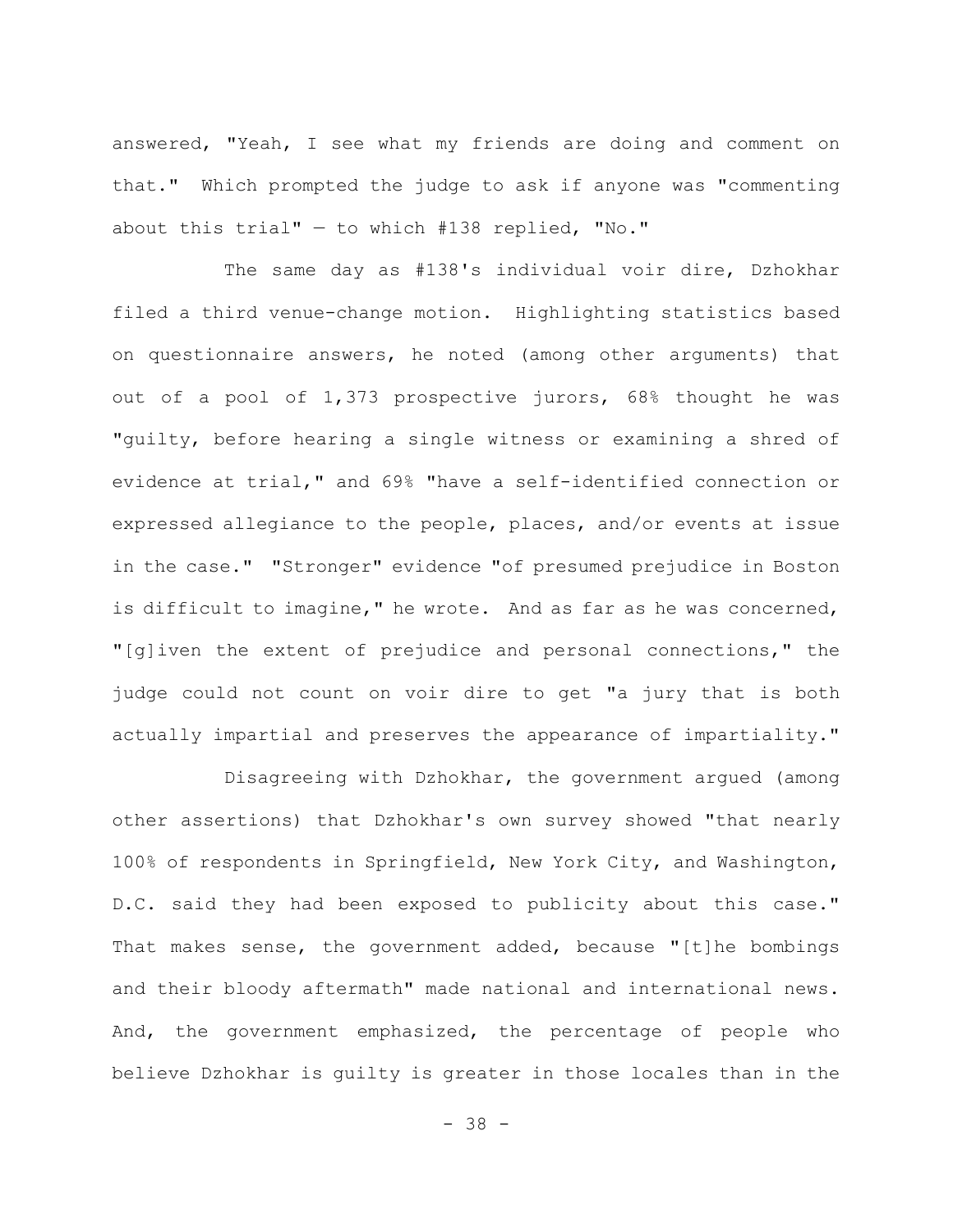Eastern Division (according to the jury questionnaire responses): "84% in Springfield, 92% in New York City, and 86% in Washington, D.C." Also, according to the government, "of the 68% of potential jurors in this case who have formed an opinion that [Dzhokhar] is guilty, fully 60% said they could set aside that opinion and decide the case solely on the [trial] evidence." So as the government saw it, the questionnaires and voir dire could protect Dzhokhar's right to an impartial jury.

Before the judge ruled on the motion, Dzhokhar filed a second mandamus petition with us in early February 2015. But individual voir dire still continued. During her turn — and responding to questions from the judge (who was following up on her questionnaire answers)  $-$  #286 disclosed that she used Facebook, Instagram, and Twitter "just [for] social" purposes. "I watch TV," she explained, "and kind of tweet while I'm watching TV with other people that are watching the same programs that I'm watching." And she implied that she had not been "locked down" with her family — saying that while at work on April 19, she "jok[ed]" with her boss that she had to go home. "I live in Boston," she said, "and Boston was on lockdown. I'm, like, I have to go home. We're on lockdown." Defense counsel then asked her if any family or friends had talked with her "about the Marathon bombing[s] . . . [o]r any of the events of that week." "[M]aybe

- 39 -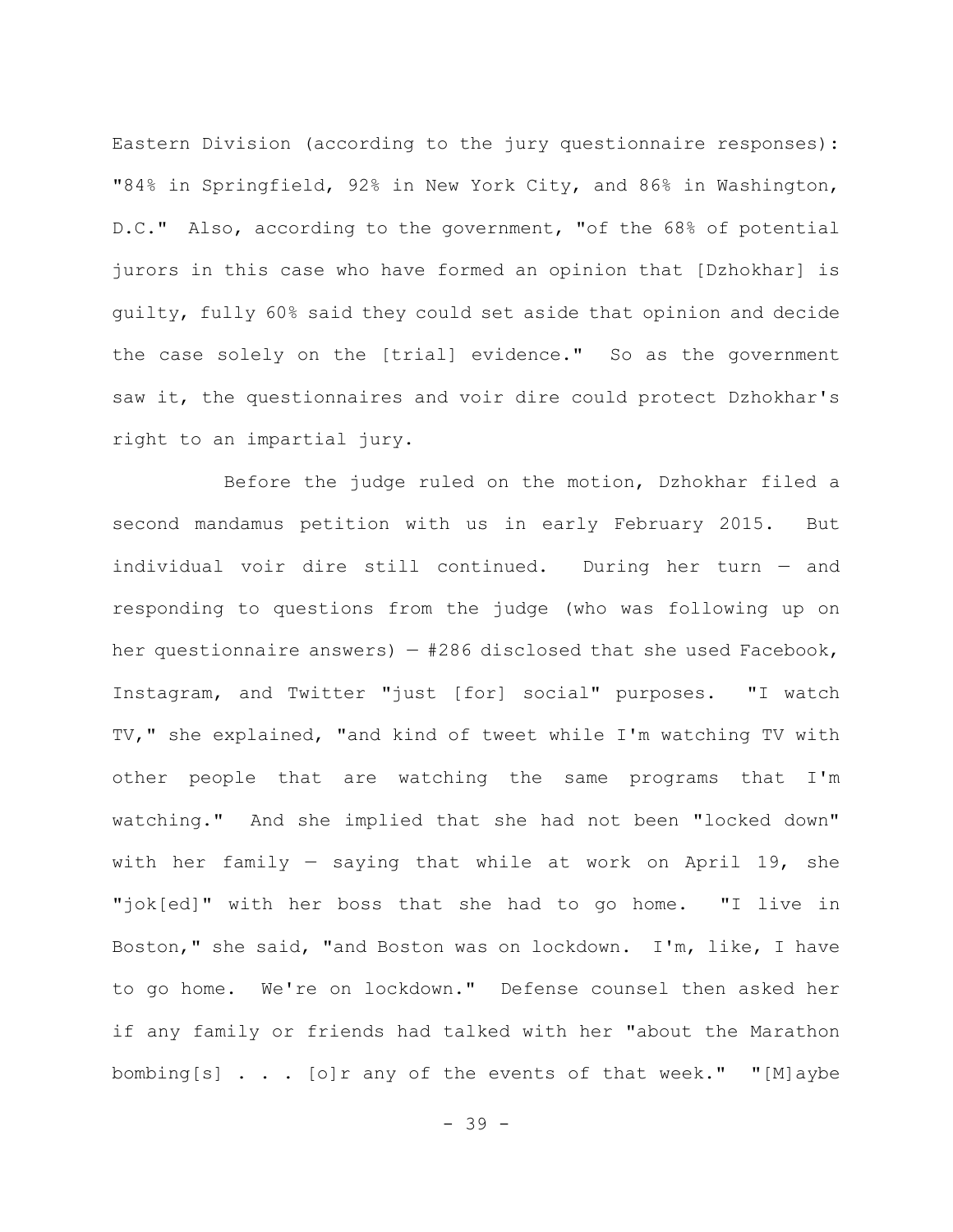in general or something but not really," she said. Dzhokhar's lawyer then asked, "Can you tell us what stands out in your mind that you read" about the case? But the government objected. And the judge sustained the objection.

A day later, with Dzhokhar's mandamus petition still pending, the judge denied Dzhokhar's third venue-change motion — "for reasons both old and new." We focus here on the judge's new reason. Conceding both that "[c]hecking a box" on a questionnaire "may result in answers that appear more clear and unambiguous than the juror may have intended or than is actually true," and that handwritten "answers" frequently "can . . . be unclear, inapposite, or incomplete," the judge concluded that the voir dire underway was "successfully identifying potential jurors who are capable of serving" fairly and impartially.

A week after the judge's ruling, #355 was individually voir dired. #355 said that he did not think that his work as a criminal lawyer would affect his impartiality. "[I]f asked to vote on" the death penalty," he explained, "I would probably vote against it because of my belief that it is overused." But he later added that "[i]f, after hearing the [judge's] instructions, and if I believed it . . . fit into one of those rare cases where I believed the death penalty should be imposed, having understood the law as given to me, then  $\ldots$  . I could vote to impose the death

 $- 40 -$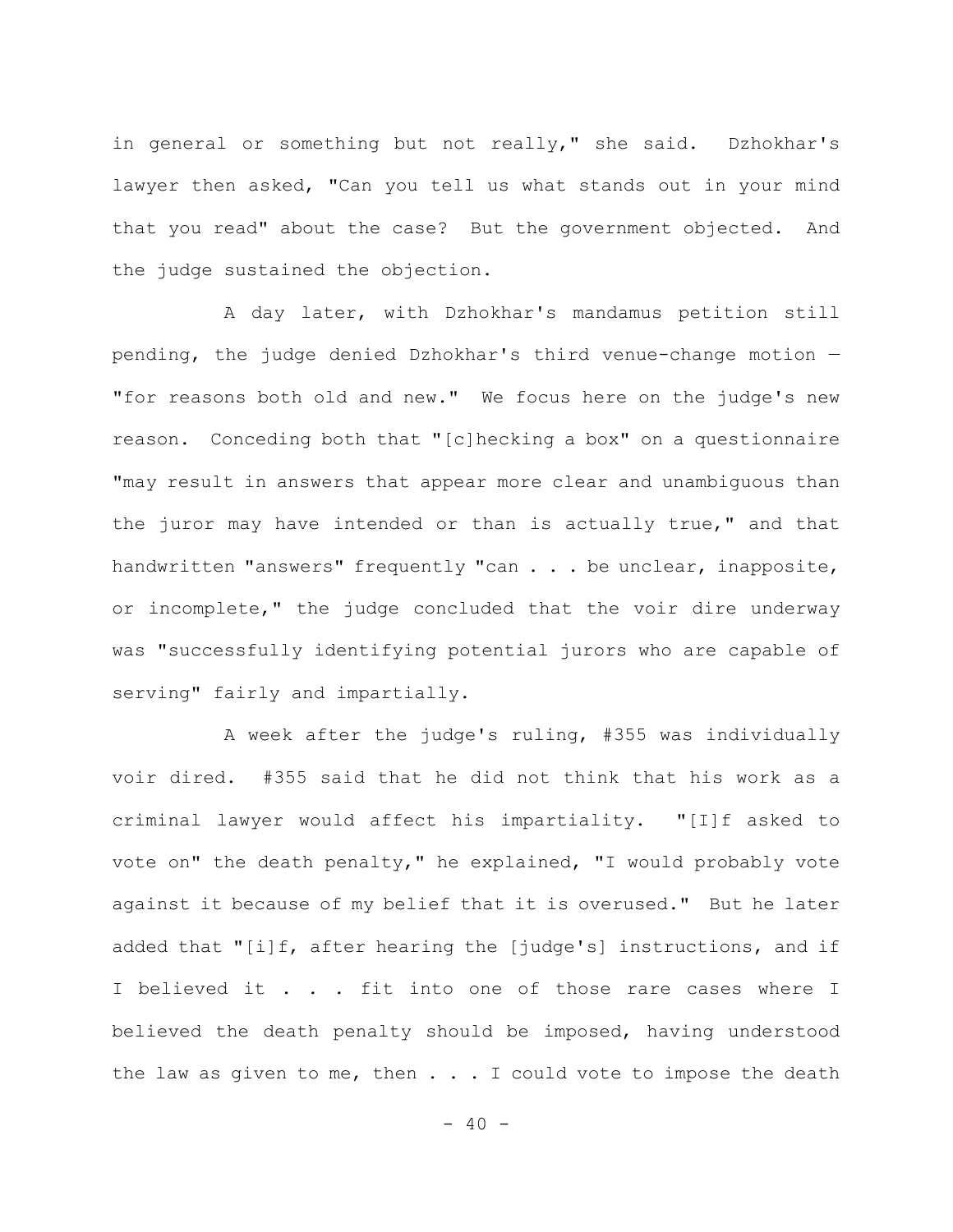penalty." Asked by the government whether he could "imagine any case that [he] would think is appropriate for the death penalty," #355 said, "I think Slobodan Milosevic was close, if not a prime example."20 Asked by the defense whether he could "actually vote to impose" the death penalty in an appropriate case, #355 stated, "I think I could." "Are you pretty confident of that answer?" the defense asked. "Yes," #355 replied.

The government moved to strike #355 "for his bias" as a criminal defense lawyer and "for his death penalty answers." To the government's way of thinking, #355 was "substantially impaired" because "the only time . . . he could think that he could impose the death penalty would be in a case of genocide." The defense opposed the motion, pointing out that #355 said he could "make a decision" to impose the death penalty "in a given set of facts." The judge granted the motion, however. "I would not exclude [#355] because of his . . . criminal defense work," the judge noted. But relying on his "sense of him," the judge concluded that #355 was not adequately "open to the possibility of the death penalty"  $-$  especially given "the genocide issue," which made #355's "zone of possibility . . . so narrow" that he was

<sup>20</sup> A former president of Serbia, Milosevic led a campaign of genocidal aggression during the Balkan wars of the 1990s. See Slobodan Milošević, Wikipedia (last visited July 23, 2020), https://en.wikipedia.org/wiki/Slobodan\_Milo%C5%A1evi%C4%87.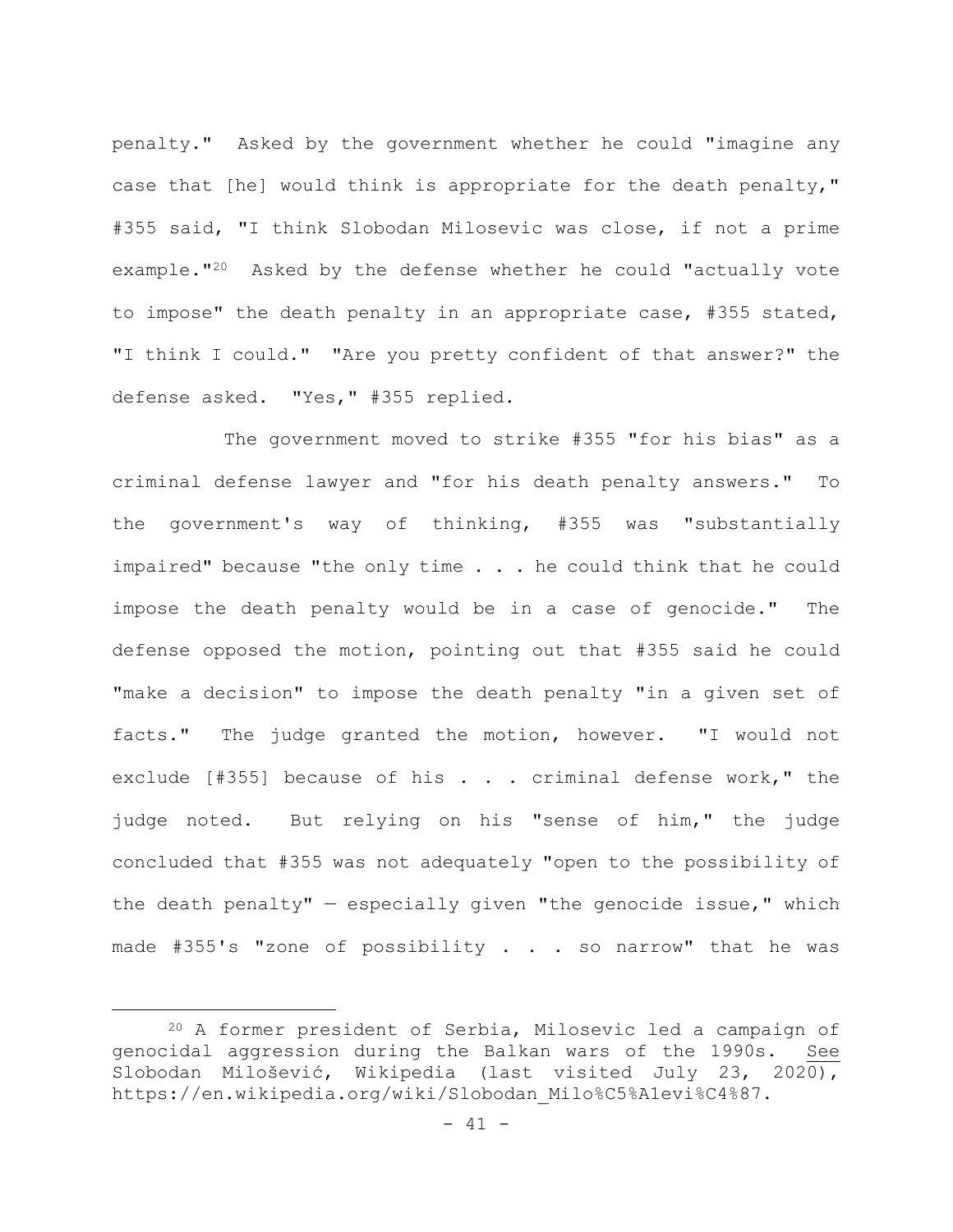"substantially impaired." All in all, the judge was not convinced that #355 "was going to be truly open in the way that would be necessary."

In the last week of February 2015, the judge provisionally qualified 75 prospective jurors — a group that included #138 and #286. The judge ended up excusing 5 of the 75 for hardship. And it was from this group of 70 that the parties would choose a jury.

That same week, a divided panel of this court denied Dzhokhar's second mandamus petition because he had not shown a clear and indisputable right to a venue change (which is what he had to show to get mandamus relief). See Tsarnaev II, 780 F.3d at 15, 19-20. To give one of the panel majority's reasons: Although Dzhokhar argued that we had to "presume prejudice for any jury drawn from the Eastern Division of Massachusetts," the panel majority found that "his own statistics reveal that hundreds of members of the [jury pool] have not formed an opinion that he is guilty" — and "[t]he voir dire responses have confirmed this." Id. at 21. The panel majority also believed that a rigorous and thorough voir dire would secure an impartial jury. See id. at 21- 24.

 $- 42 -$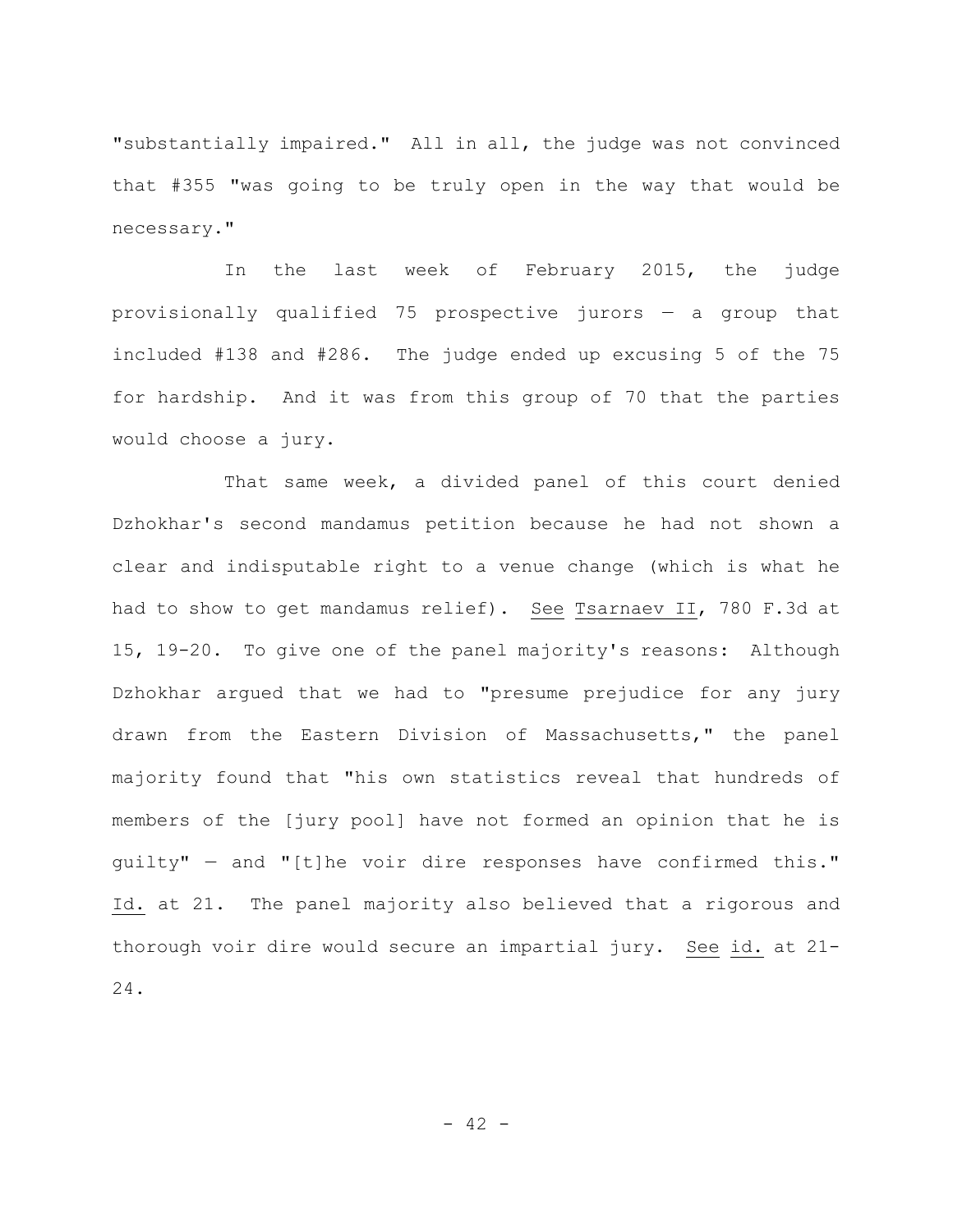## Motions to Excuse #138 and #286, Fourth Venue Motion, and Peremptory Strikes

On the same day Tsarnaev II came down, Dzhokhar filed motions to strike #138 and #286 for cause from the provisionally qualified jury pool — motions premised on alleged newly discovered information.21

In his motion against #138, Dzhokhar claimed that he had just learned that #138 "was dishonest . . . about comments on Facebook" and had defied the judge's "instructions" within mere "hours of receiving them." For support, he pointed to the following:

- On the day #138 went to court to complete his juror questionnaire, he posted on Facebook, "Jury duty....this should be interesting...couple thousand people already here."<sup>22</sup>
- Two of his Facebook "friends" responded. One said, "How'd you get stuck going to Boston?" The other said, "Did you get picked for the marathon bomber trial!!!??? That's awesome!"

<sup>21</sup> Dzhokhar says in his brief to us that "the defense exercised diligence in investigating the 1,373" potential jurors, "scour[ing]" their "social media profiles" as best they could, given the other "extraordinary demands" on his lawyers' time — "including the ongoing jury selection process, discovery review, litigation of pre-trial motions, and trial preparation."

 $22$  In our quotations from the posts, we use the spelling, grammar, and punctuation that appear in the original messages.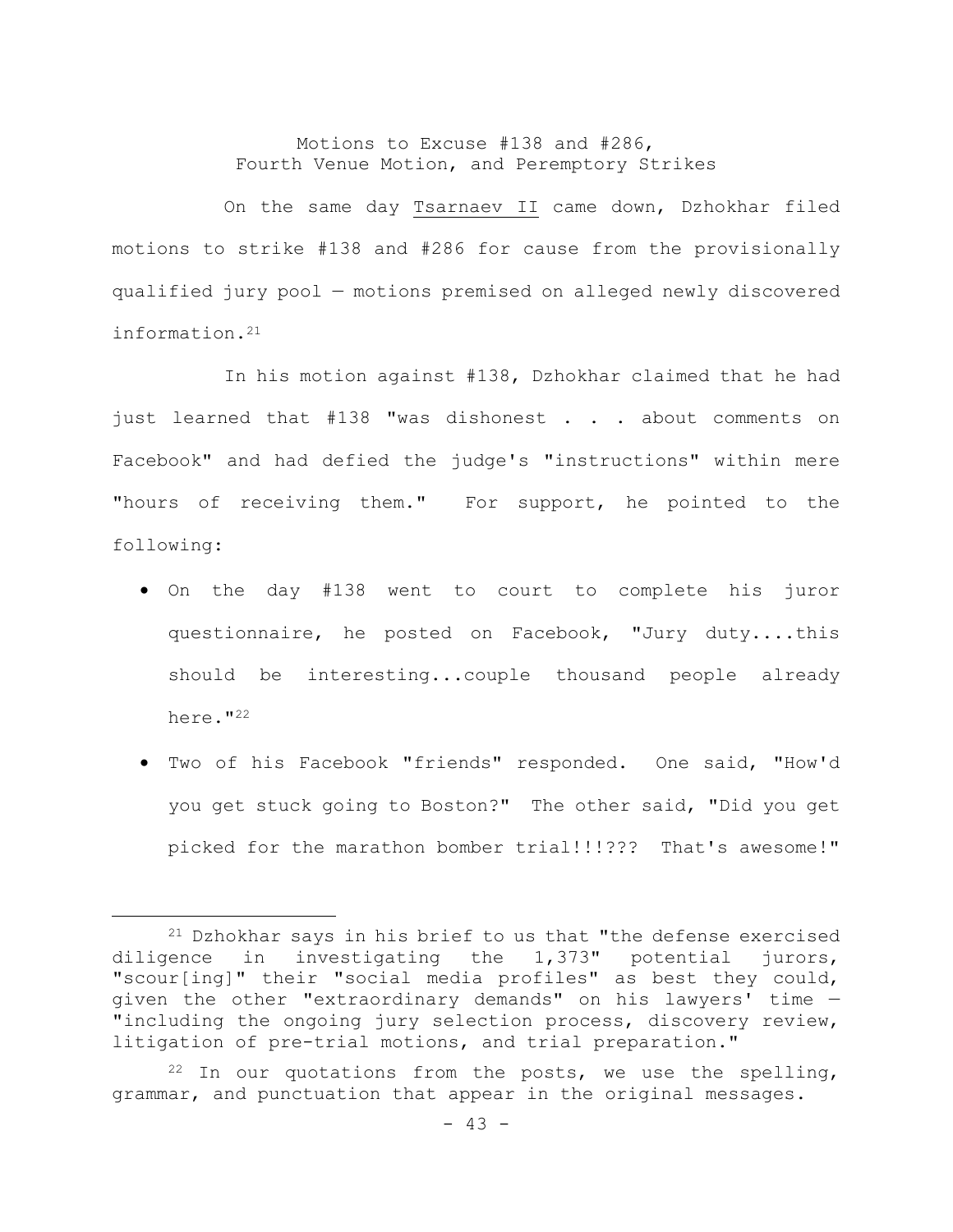#138 replied, "Ya awesome alright haha there's like 1000s of people."

- Over the next few hours, people left more comments, saying things like, "If you're really on jury duty, this guys got no shot in hell" and "They're gonna take one look at you and tell you to beat it."
- Despite hearing the judge's preliminary warnings "not to discuss anything else, or allow anyone else to discuss with you anything else until you have been excused," not to "communicate about this case or allow anyone to communicate about it with you by phone, text message, Skype, email, social media, such as Twitter or Facebook," *etc.* — #138 returned to the Facebook thread later that day and posted, "Shud be crazy [Dzhokhar] was legit like ten feet infront of me today with his 5 or 6 team of lawyers...can't say much else about it tho...that's against the rules." His Facebook friends responded, "Whoa!!"; "Since when does [#138] care about rules?"; and "Play the part so u get on the jury then send him to jail where he will be taken care of." #138 replied, "When the Feds are involved id rather not take my chances...them locals tho...pishhh ain't no thaang." "Yea super careful," a Facebook friend wrote back, "bc should you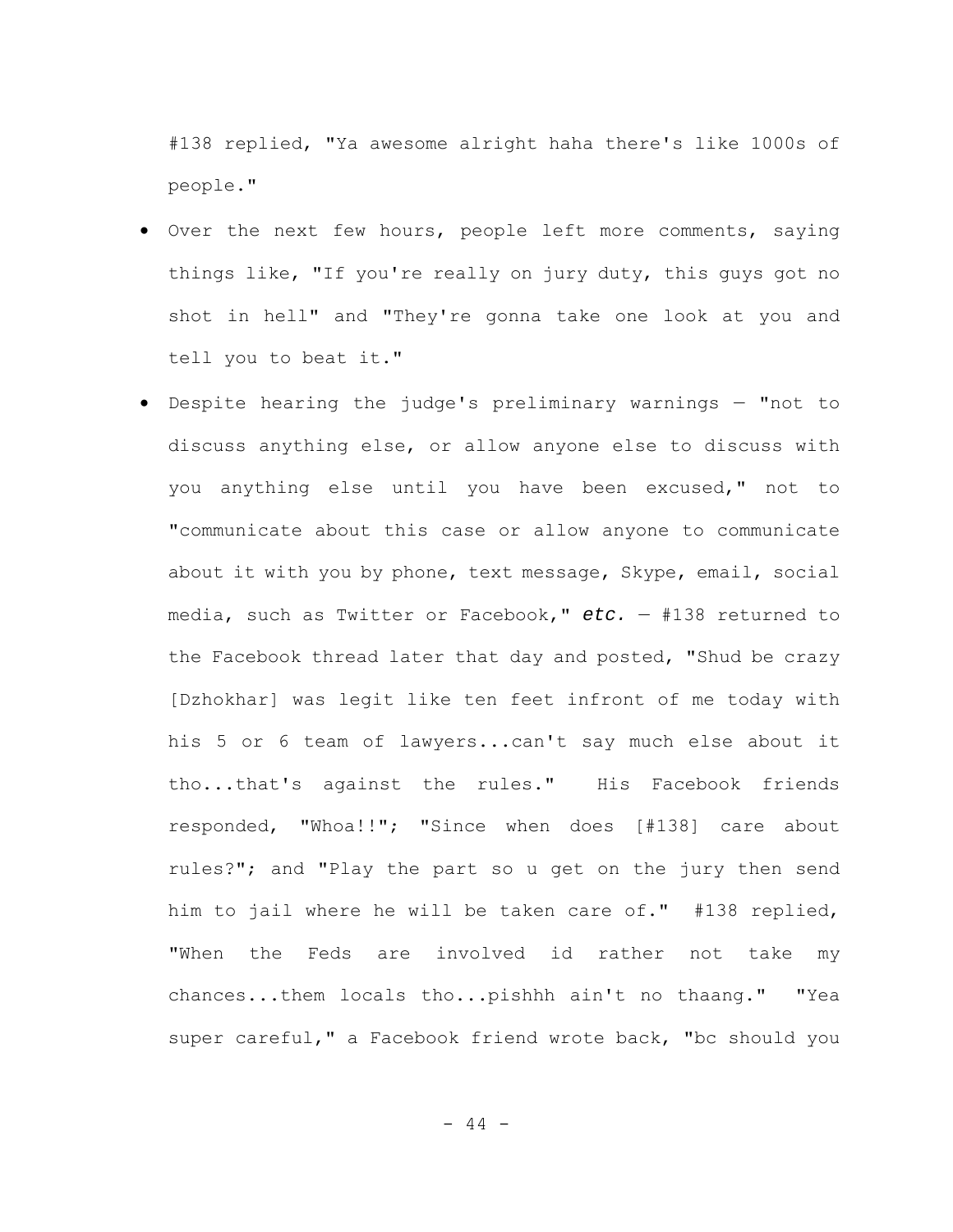get picked any mention of anything can get you booted or call for mistrial."

Dzhokhar argued that these actions by #138 showed "a willingness to flout the rules, a lack of maturity, and a failure to appreciate the seriousness of these procedures." So he asked the judge to "excuse[]" #138 "for cause."

Dzhokhar's motion against #286 claimed that "[a]fter her voir dire questioning," he discovered information about #286's social media "postings at the time of the Boston Marathon Bombings and their aftermath" that undermines "her juror questionnaire" answers. He emphasized the following:

- On the day of the bombings, #286 tweeted, "Need something to make you smile and warm your heart after today's tragedy at #BostonMarathon, take a look at #BostonHelp." About Martin Richard, she tweeted, "Little 8yr old boy that was killed at marathon, was a Savin Hill little leaguer :-( RIP little man #Dorchester #bostonmarathon." #286 was from Dorchester too (Dorchester is a neighborhood in Boston).
- During the shelter-in-place situation, #286 tweeted that she was "locked down" with her family, adding, "it's worse having to work knowing ur family is locked down at home!! Finally home locked down w/them #boston."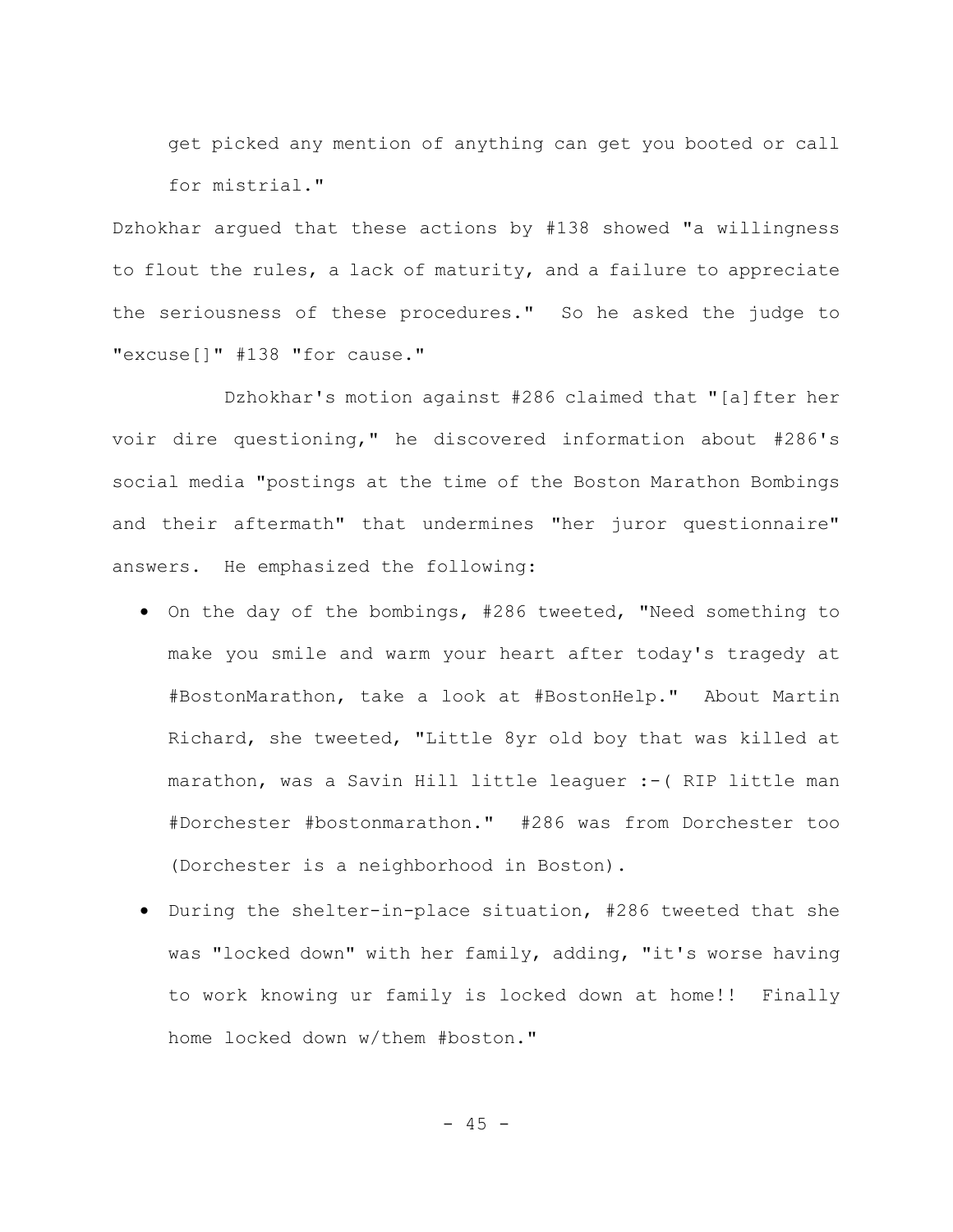- After Dzhokhar's capture, #286 retweeted expressions of celebration — including a tweet that said, "Told y'all. Welcome To Boston The City Of CHAMPS! We get our shit DONE! #BostonStrong." Another of her retweets said, "Congratulations to all of the law enforcement professionals who worked so hard and went through hell to bring in that piece of garbage." And another of her retweets read, "Monday started in celebration and ended in tragedy. Today began in tragedy and ended in celebration. You can't keep us down. #BostonStrong."
- Over the following year, #286 retweeted additional posts about the victims — including retweets of a photo of Martin Richard's sister singing the national anthem at Fenway Park (home to the Boston Red Sox), a photo of Martin's older brother running the Boston Athletic Association Youth Relay Race in 2014, and photos of officers Sean Collier and Richard Donohue at their police academy graduation (the caption over the photos read, "Please keep both in your prayers").

Dzhokhar contended that #286's tweets and retweets showed "a community allegiance that is certain to color her view of the case," making her claim that she could fairly and impartially "consider life versus the death penalty at trial exceedingly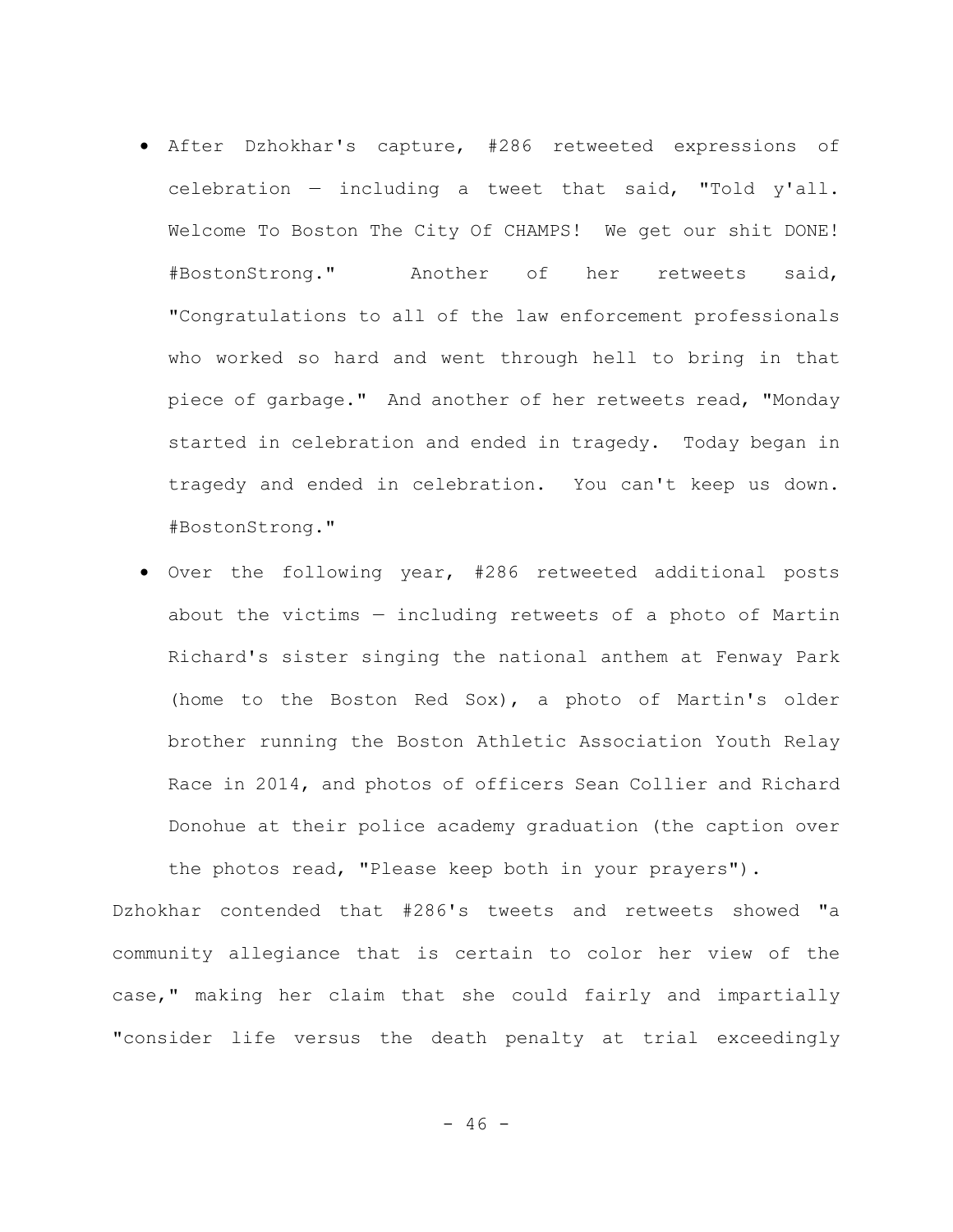suspect." So he asked the judge to "excuse[]" #286 "for cause" or "recall[]" her "for follow-up questioning."

In a memo opposing Dzhokhar's motions, the government called his challenges to #138 and #286 untimely because he did not object when the judge provisionally qualified them. And that untimeliness, said the government, could not be excused based on newly discovered evidence because the motions relied on "social media postings . . . that predated voir dire, often by years." On the merits, the government asserted that #138 did not disobey the judge's instructions by "simply reporting that [Dzhokhar] was ten feet in front of him at one point and had a team of five or six lawyers" (though the government did not address how #138 told the judge during individual voir dire that his Facebook friends were not "commenting" on the "trial"). And as for #286, labeling her tweets and retweets "innocuous," the government argued that she "may well not have considered 'tweeting' (or especially 'retweeting') a photograph to be the same as 'comment[ing] on this case in a letter to the editor, in an online comment or post, or on a radio talk show'" (the government made no mention of her "piece of garbage" retweet or her being "locked down" with her family, however).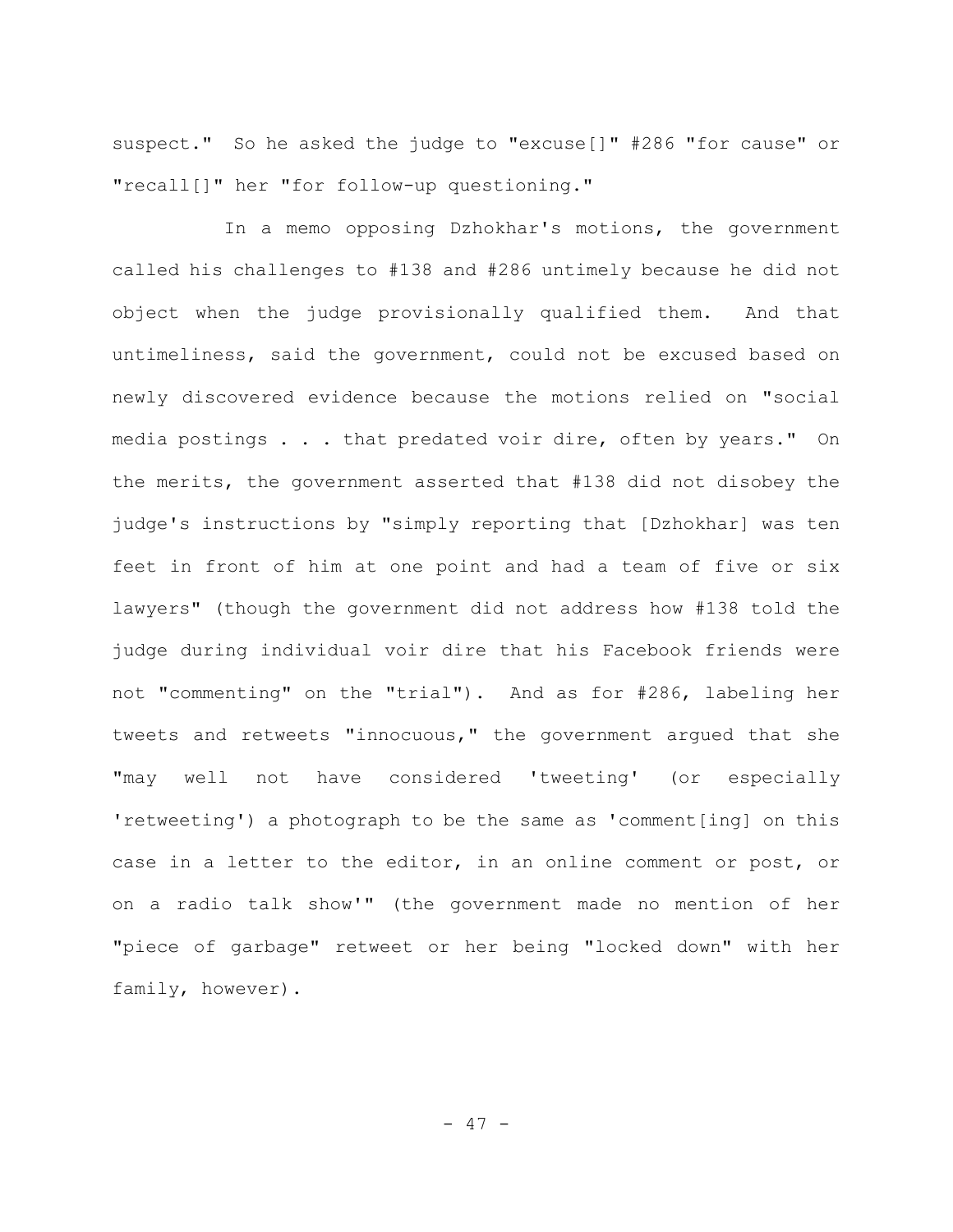The judge orally denied Dzhokhar's motions at a conference the first week of March 2015. "I reviewed the jury questionnaires," the judge said, and the voir dire

transcripts. First of all, I agree with the government that the objections are late and it is  $-$  we have a procedure. We have done it with some care and taken the time to do it. And I think the time to raise the issues was in the course of that process and not thereafter. So I am not inclined  $-$  and will not  $-$  reopen the voir dire for late discovery matters that could have been discovered earlier.

Continuing on, the judge added that he found Dzhokhar's objections "largely speculative." "There are various possible explanations," he said,

and none of them is . . . serious enough to warrant changing our provisional qualification, and in particular, none of the issues that were raised seem . . . to suggest the presence of a bias that would be harmful to jury impartiality in this case. They're collateral matters about things, they are — people close to them may have done, but none of them speak to actual bias in the case. So we leave the roster as it is.

Around this time — early March 2015 — the defense filed a fourth venue-change motion — essentially arguing that of the 75 provisionally qualified jurors, 42 "self-identified . . . some connection to the events, people, and/or places at issue in the case"; 23 "stated . . . that they had formed the opinion that [Dzhokhar] 'is' guilty, with . . . 1 . . . of those . . . 23 stating . . . that he would be unable to set aside that belief"; and that 48 "either believe that [Dzhokhar] is guilty, or have a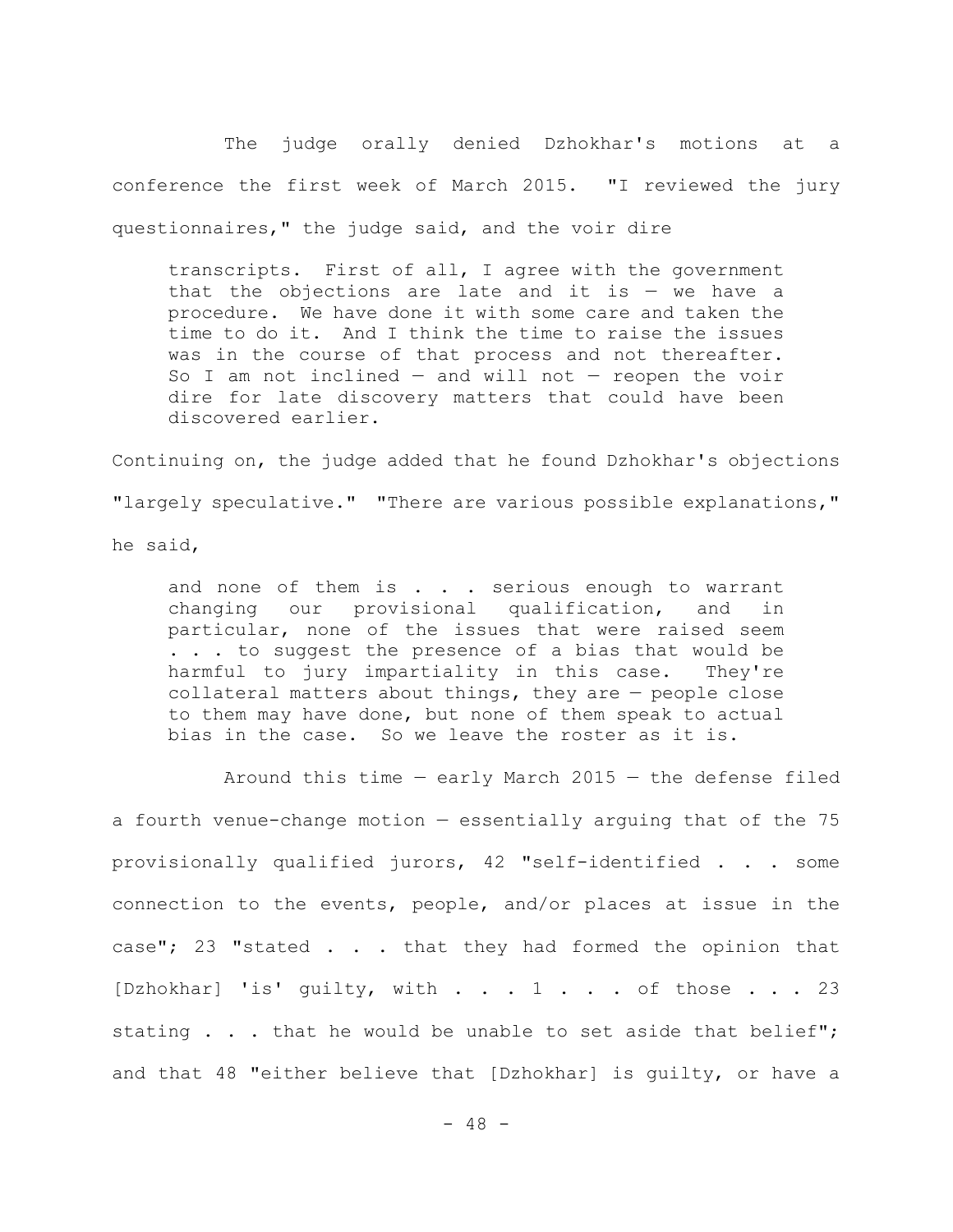self-identified connection, or both." The government opposed, contesting (among other things) the defense's statistical methodology.

While that motion was pending, the defense used all 20 of its peremptory strikes, see Fed. R. Crim. P. 24(b)(1), but did not strike #138 or #286 (the judge denied the defense's request for 10 more peremptories).<sup>23</sup> The government used all of its peremptory challenges too. Both #138 and #286 got on the jury (#286 ultimately served as the jury foreperson). Of the 12 jurors seated by the judge, 9 got there without disclosing the specific content of the media coverage they had seen<sup>24</sup>  $-$  recall how the judge rejected the defense's efforts to learn not just *whether* prospective jurors had seen media coverage of this case but *what specifically* they had seen. And of those 9, 4 believed based on pretrial publicity that Dzhokhar had participated in the bombings.

 $23$  A peremptory challenge is defined generally as "[o]ne of a party's limited number of challenges that do not need to be supported by a reason unless the opposing party makes a prima facie showing that the challenge was used to discriminate on the basis of race, ethnicity, or sex." See *Challenge*, Black's Law Dictionary (11th ed. 2019) (second definition).

 $24$  The defense asked one of the seated jurors what "st[ood] out in [her] mind, if anything, about this case from anything you've heard, seen." She replied, "The only thing that I definitely can remember from that time is probably after the fact when they showed the finish line." Another seated juror volunteered that she had watched "the shootout in Watertown" on TV. And another seated juror volunteered that she had seen "video evidence" and Dzhokhar's "being in the boat."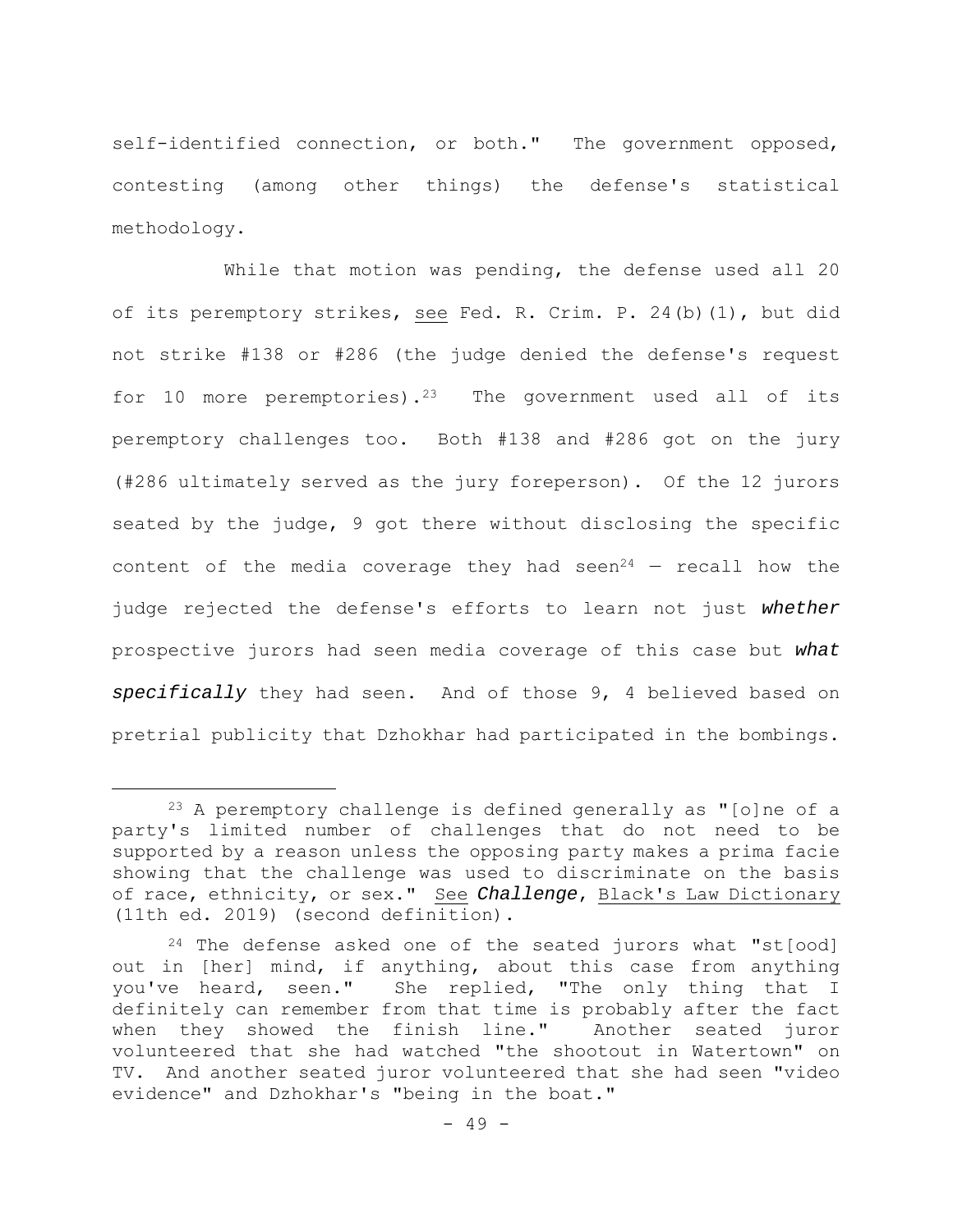But all 12 did say that they could adjudicate on the evidence as opposed to personal biases or preconceived notions.

On the first day of trial  $-$  also in early March 2015  $$ the judge orally denied the defense's pending venue-change request, without an on-the-spot explanation.

## *Basic Appellate Arguments*

Dzhokhar presents a raft of venue- and juror-selection claims on appeal.

Starting with venue, Dzhokhar contends that his trial in the district's Eastern Division violated his constitutional right to an impartial jury for either of two reasons: "The community's exposure to the bombings and ensuing pre-trial publicity . . . warranted a presumption of prejudice," or "the jurors' questionnaire and voir dire responses establish[ed] actual prejudice." Hoping to counter that claim, the government argues that "[p]rejudice should not be presumed in a venue with a population of almost five million and where more than half of the prospective jurors had either not prejudged guilt or had stated under oath that they could set aside their view that [Dzhokhar] was guilty." And the government also insists that the record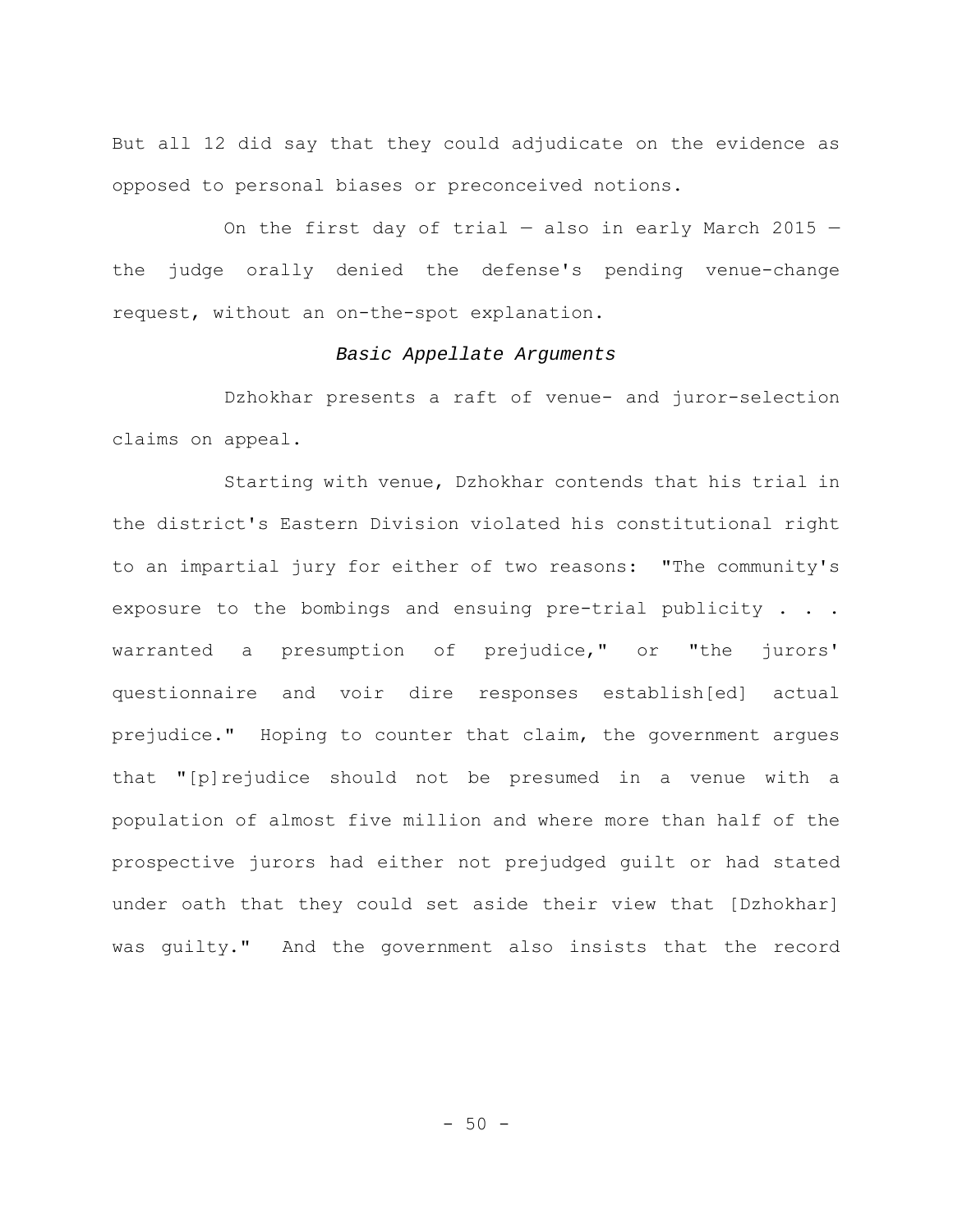nowhere shows that the pretrial publicity "actually biased" the potential or seated jurors.

From there, Dzhokhar argues that both #138 and #286 lied under oath during voir dire about their social-media postings. And, he says, by not striking them for cause, the judge robbed him of his constitutional rights to due process, an impartial jury, and a reliable sentencing decision. The government responds that even if #138 and #286 "had fully disclosed everything" that Dzhokhar says "they should have, they would not have been stricken for cause." Which is why the government thinks that Dzhokhar "cannot show entitlement to a new trial or an evidentiary hearing."

Dzhokhar then argues that the judge stacked the deck against him by excusing #355 based on the mistaken belief that #355's death-penalty views would have "substantially impaired" him in his ability to perform as a juror. Calling him "[a]n educated professional who had devoted" considerable thought to the question, Dzhokhar notes that #355 said that he could vote for the death penalty in the right case — despite his personal views on capital punishment. Conversely, the government contends that #355 "gave hesitant and carefully hedged answers about the death penalty," plus "was unable to think of any category of crimes beyond genocide where he believed the death penalty would be appropriate."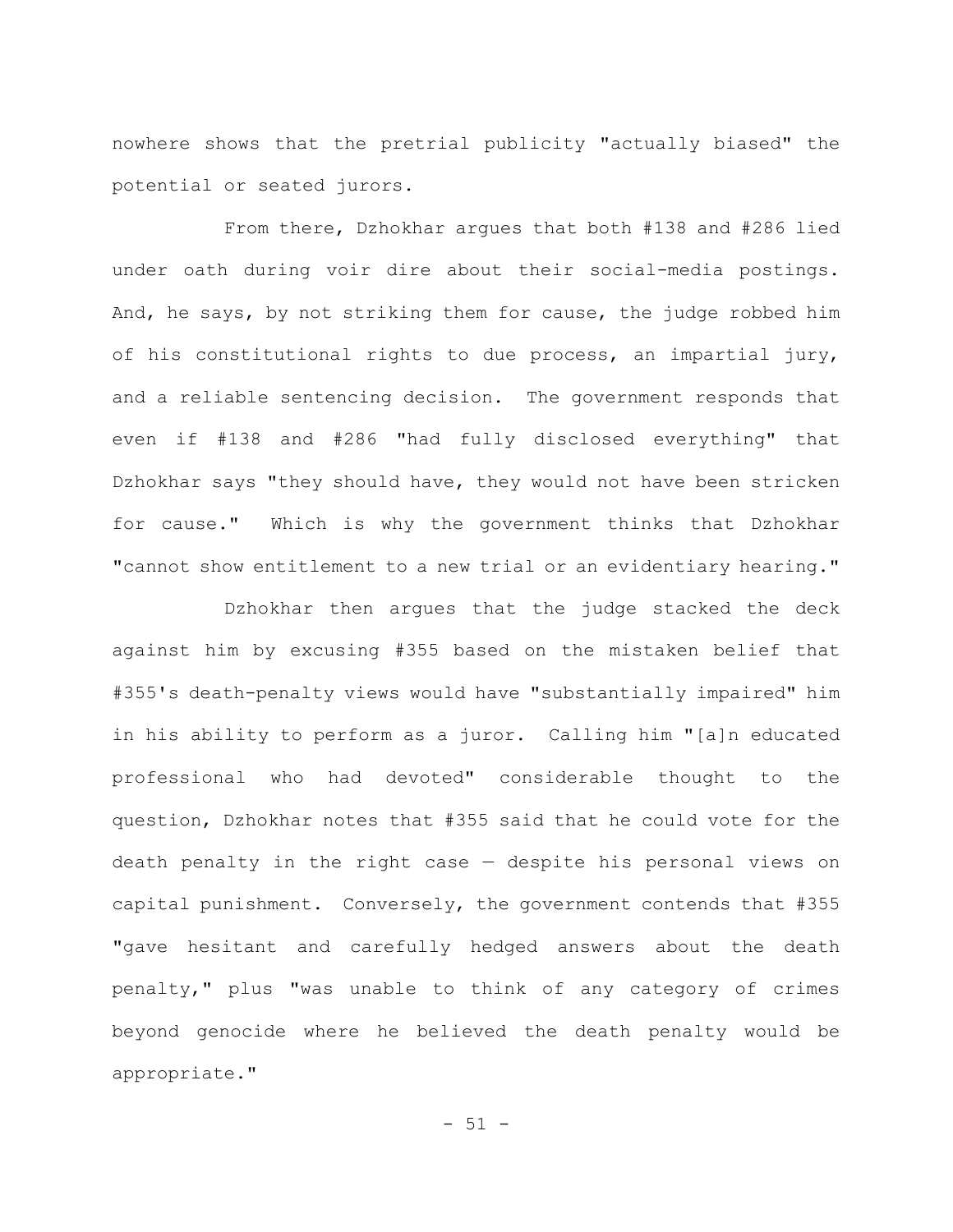Penultimately (at least for this part of this opinion), Dzhokhar faults the judge for "taking a crabbed view of Morgan." The nub of his complaint is, to quote his brief, that a faithful application of Morgan required the judge to ask prospective jurors "whether they could take into account mitigating evidence and consider a sentence of life imprisonment not just in the abstract, but in light of specific allegations in his case." Unpersuaded, the government sees no legal error under Morgan, because the suggested questions "were impermissible 'stakeout' questions" that basically asked potential jurors "to prejudge the appropriateness of the death penalty in this case without consideration of the [judge's] instructions or mitigating factors." And, the government adds, even if Morgan required the judge to tell prospective jurors about "certain case-specific facts," Dzhokhar's suggested questions were unnecessary because they already knew about the case's key facts from the judge's preliminary instructions and the juror questionnaire  $-$  "and they could have considered those facts when answering questions about their views on the death penalty."

Relying on Patriarca and its offspring, Dzhokhar lastly argues here that the judge erred in denying his request to ask potential jurors content-specific questions about "what they had seen, read, or heard about his case." The pretrial publicity, he

 $-52 -$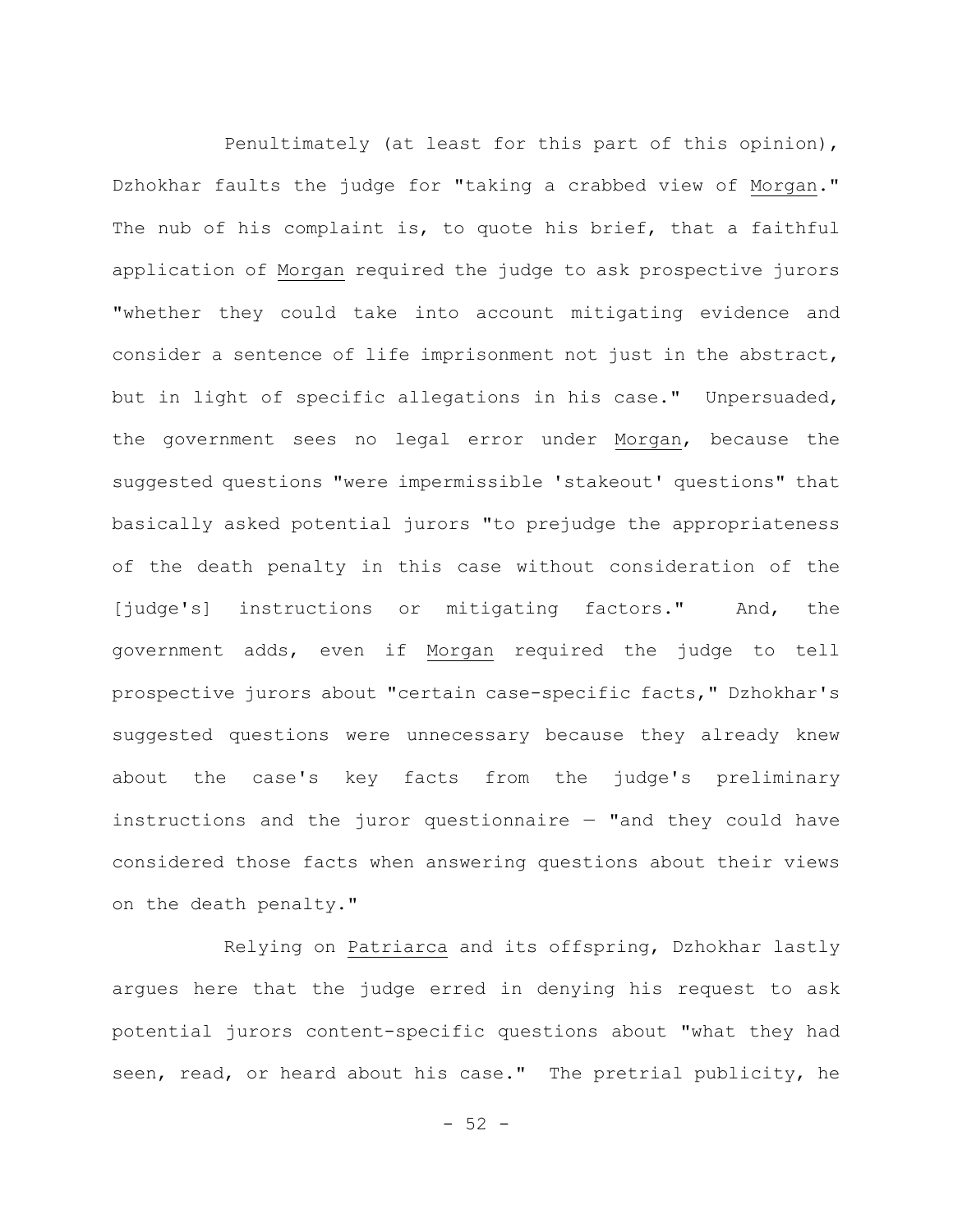writes (quoting Patriarca), created a "'significant possibility that jurors [had] been exposed to potentially prejudicial material'" and so "trigger[ed]" a "duty to inquire." Which, according to him, means that the judge had to ask "not just *whether* prospective jurors had seen media coverage of this case, but *what*, specifically, they had seen." And by not doing so, the judge (in Dzhokhar's words) produced "a jury biased by prejudicial publicity." Trying to meet this argument, the government — citing Mu'Min v. Virginia, 500 U.S. 415 (1991) — principally contends that Supreme Court precedent "reject[s] the claim that such an inquiry is required."

## *Analysis*

We start, as the parties do, with the judge's decision not to change venue — a decision that receives abuse-of-discretion review. See United States v. Casellas-Toro, 807 F.3d 380, 385 (1st Cir. 2015). Anyone alleging an abuse of discretion faces an uphill climb. See generally United States v. Rivera-Carrasquillo, 933 F.3d 33, 44 (1st Cir. 2019) (explaining that a judge abuses his discretion "if no reasonable person could agree with the ruling"), cert. denied, No. 19-7879 (Apr. 20, 2020). And that is certainly true when a party asks us to critique a denial of a motion grounded on alleged jury partiality, because — as no less an authority than the Supreme Court has said  $-$  "[i]n reviewing

 $- 53 -$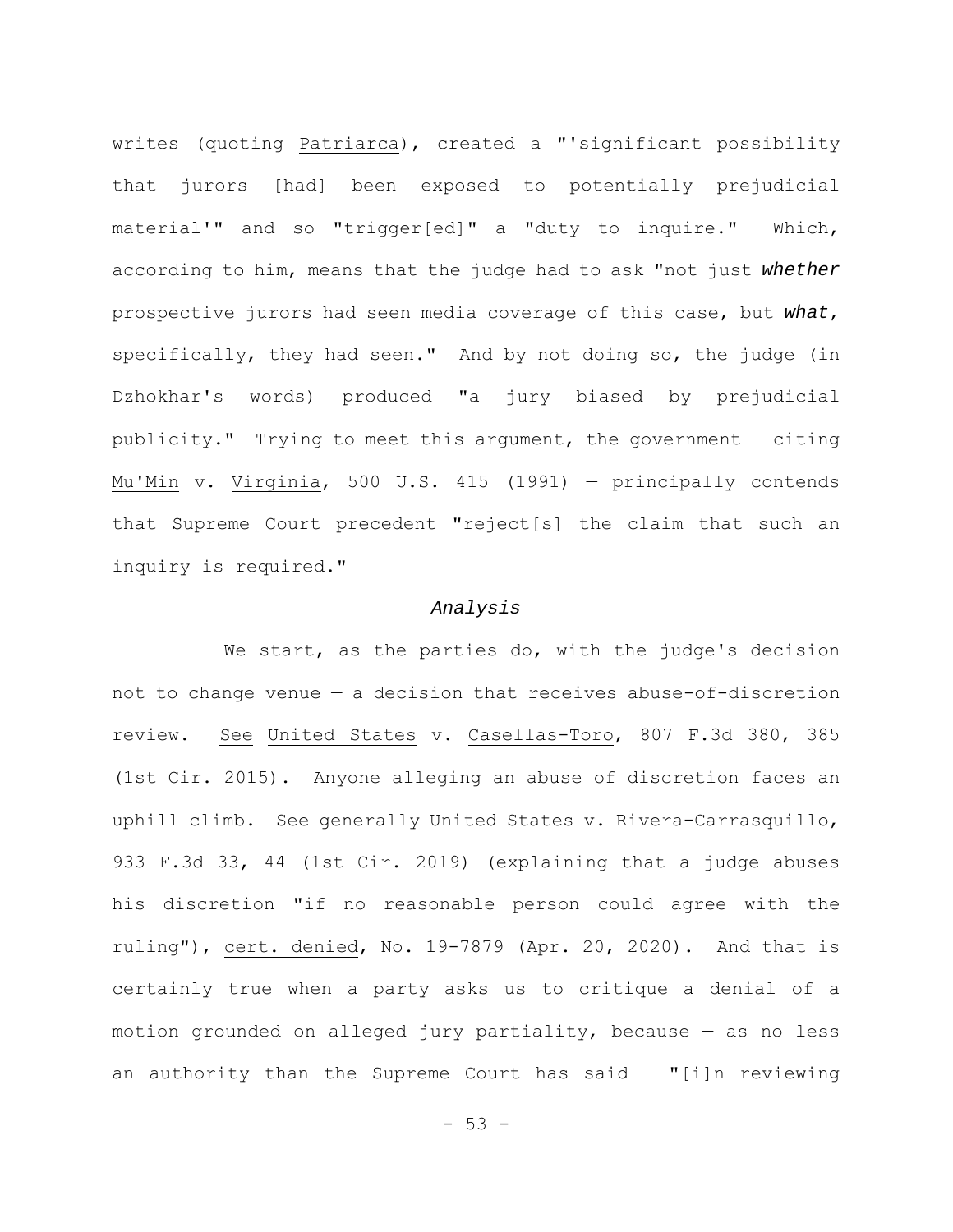claims of this type, the deference due to district courts is at its *pinnacle*." Skilling, 561 U.S. at 396 (emphasis added).

Two of us find serious points against Dzhokhar's venuechange arguments.

First, the polling data shows that many in Boston were undecided about whether Dzhokhar should receive death — even after all the publicity. The defense expert's own survey data revealed that only 36.7% of people in Boston favored the death penalty for Dzhokhar before the trial, leaving 63.3% undecided or leaning against death. Since the Eastern Division has a population of about five million, that leaves several million people (even minus children, *etc.*) open to a life sentence despite all the publicity. The data from the voir-dire questionnaire is even more telling, showing that only 23% of the prospective-juror panel had formed an opinion that Dzhokhar should die — and just 16% held that view and said they could not be convinced otherwise. This means that of the 1,373 potential jurors, over 1,000 of them had not predetermined that death was the right sentence.

Second, the same polling data shows public awareness and attitudes were not materially different in, for example, Springfield or New York City. In Springfield, 51.7% said Dzhokhar was "definitely guilty" and 32.2% said he was "probably guilty" based on the pretrial publicity, compared with 47.6% and 44% in

- 54 -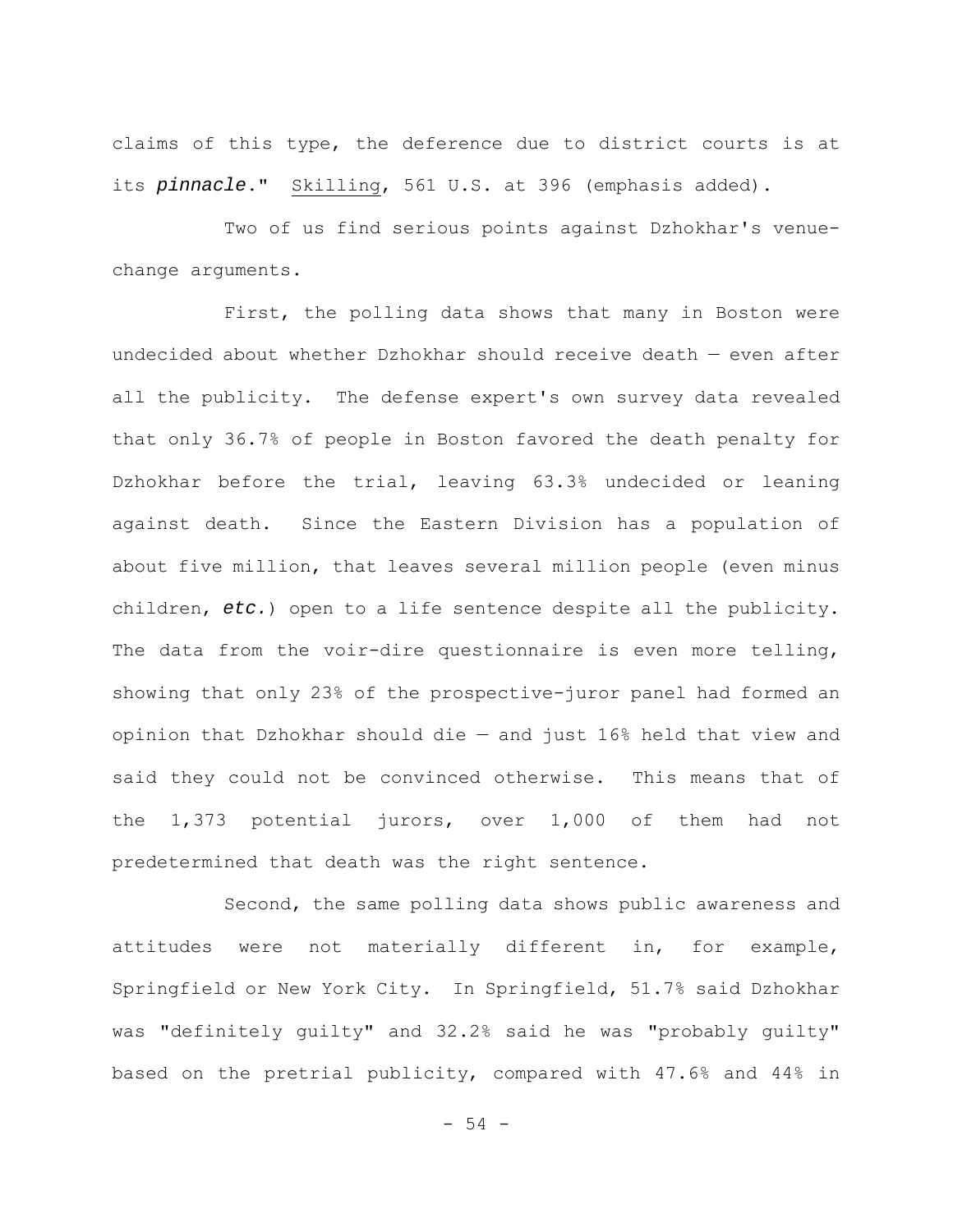Manhattan, and 57.8% and 34.5% in Boston. The numbers regarding penalty are also similar — in fact fewer respondents preferred life without the possibility of parole in Springfield (45.4%) than in Boston (51.2%).

Also and importantly, the polling inquiry does not ask respondents to judge for themselves whether they are biased. Nor does it fail to overlook subliminal biases. Instead, the pollster asked whether Dzhokhar should get the death penalty. The answer to that question likely reflected whatever actual bias might have been operating, knowingly or otherwise. So (extrapolating from the relevant figures) the fact that so many hundreds of thousands in the pool of potential jurors were undecided, and that the percentage of those persons was not materially less than the percentage for New York City, does support the judge's venue decision in a powerful way.

We note too that this is not a case where almost everybody locally knows something and very few elsewhere know of it. Plus the data seemingly contradicts any claim that the Boston Strong movement and the sheltering in place account for undue prejudice — were it otherwise, the difference in attitudes would probably be much greater in, for example, New York City.

Third, most of the publicity was true — something we now know from Dzhokhar's guilt admission in his lawyer's guilt-phase

 $- 55 -$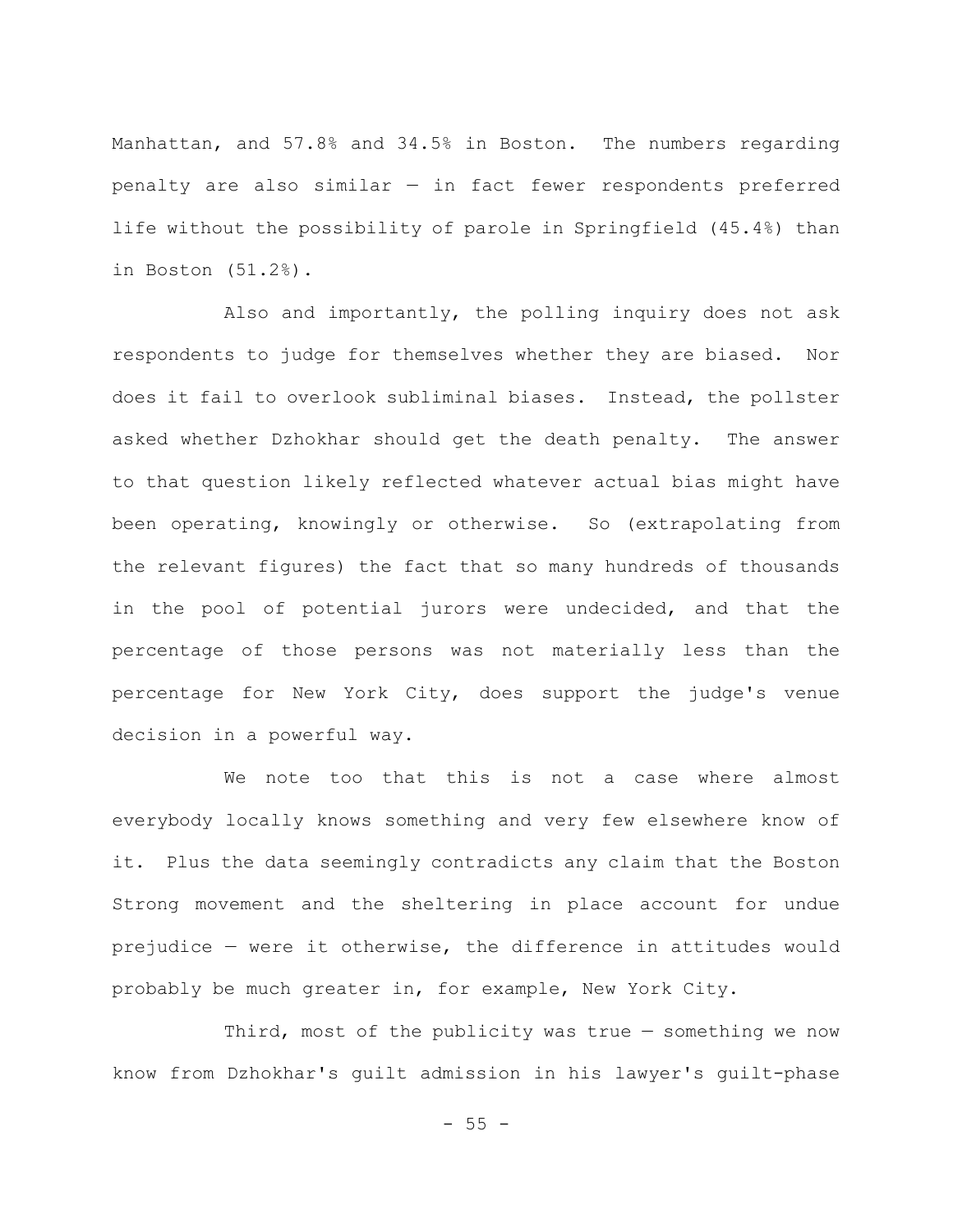opening and closing statements (notably, Dzhokhar does not say he would have raised an innocence defense in another venue). See Murphy v. Florida, 421 U.S. 794, 802 (1975) (noting the truth of the pretrial publicity); see also Skilling, 561 U.S. at 382-83; Casellas-Toro, 807 F.3d at 387. So after the first day of trial, a juror from Boston and one from California would know essentially the same things about the case  $-$  even though the California juror would have seen less of the publicity. Contrast that with Rideau v. Louisiana, 373 U.S. 723 (1963), where an inadmissible taped confession by a guilt-contesting defendant was televised only on the local news. As for the untrue pieces of publicity, they seem trivial given the true and relevant information — for example, the report that Dzhokhar's boat message said "fuck America" got quickly disproved once jurors saw the actual message; and at any rate, the words "fuck America" added very little if anything to what he actually wrote.

Fourth and finally, comparing Dzhokhar's case to other venue-change cases — specifically Skilling and Casellas-Toro makes it hard to say the judge abused his discretion. Starting with the size and diversity of the metropolitan area (the first Skilling factor), Boston is very large and diverse — much closer to Houston in Skilling, 561 U.S. at 382 (a "large, diverse pool" of 4.5 million eligible jurors in the area made the "suggestion

 $- 56 -$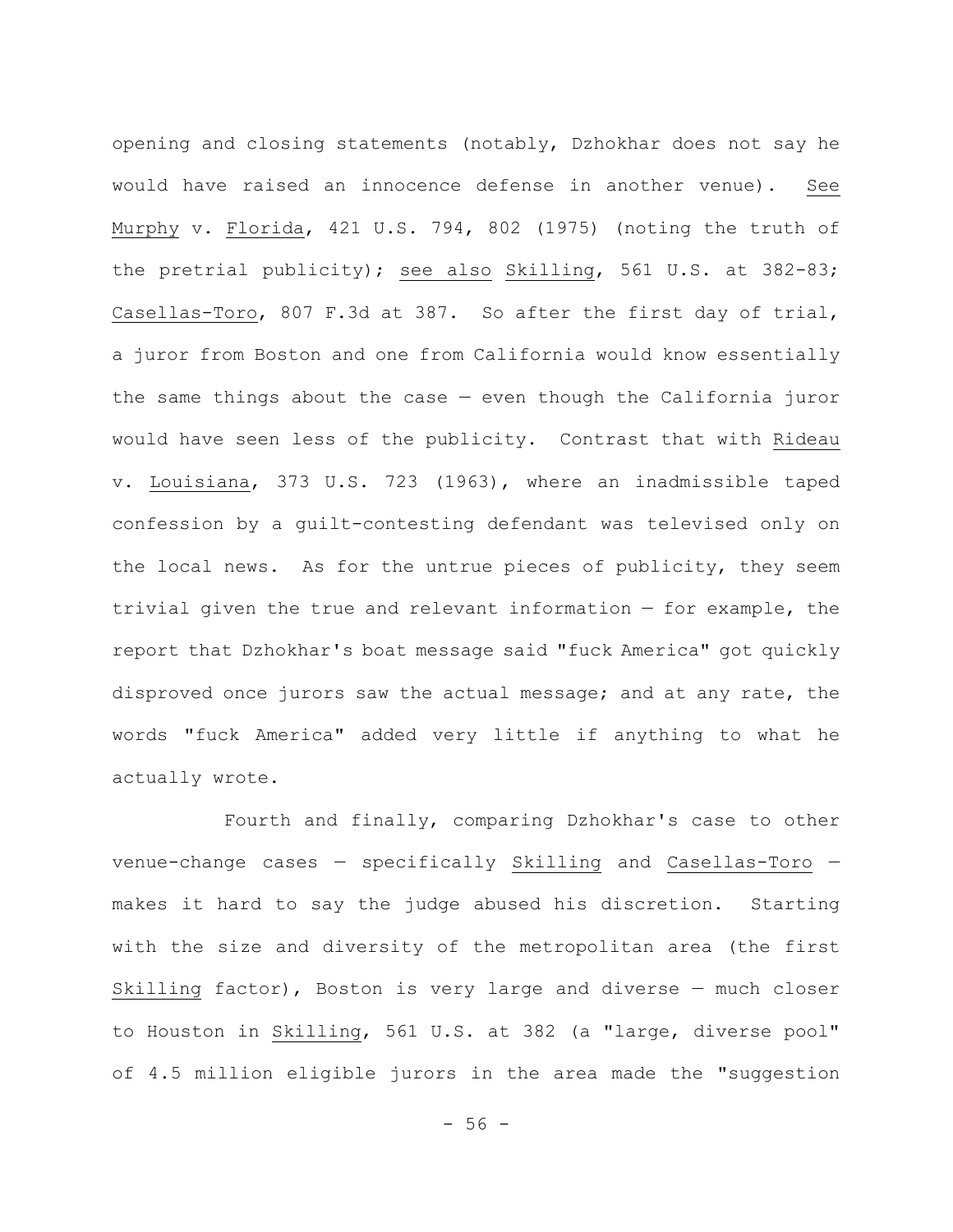that 12 impartial individuals could not be empaneled . . . hard to sustain"), than to the Indiana community in Irvin v. Dowd, 366 U.S. 717, 719 (1961) (about 30,000 people), or to Puerto Rico in Casellas-Toro, 807 F.3d at 386 ("a compact, insular community" of 3 million people that "is highly susceptible to the impact of local media" (quotation marks omitted)). The nature of the publicity (the second Skilling factor) was, as discussed, largely factual and the untrue stuff was no more inflammatory than the evidence presented at trial. As to passage of time (the third Skilling factor), two years had elapsed between the crime and the trial which is closer in magnitude to the four years in Skilling (a point cutting against a venue change) than the two months in Casellas-Toro (a point favoring a venue change). And the verdict shows no affirmative signs of bias (the fourth Skilling factor), since the jury recommended Dzhokhar die for six of seventeen deatheligible counts, similar to Skilling's acquittal on certain counts and contrasted with Casellas-Toro's guilty verdict on counts lacking sufficient evidence. Dzhokhar asks us to give no weight to the jury's decision not to recommend death on most of the deatheligible counts. He reasons that the jury's decision-making can be explained by the fact that the government can only kill him once. But the jurors had seventeen death counts to consider. And they decided on death for six of those. That selectivity cannot

 $-57 -$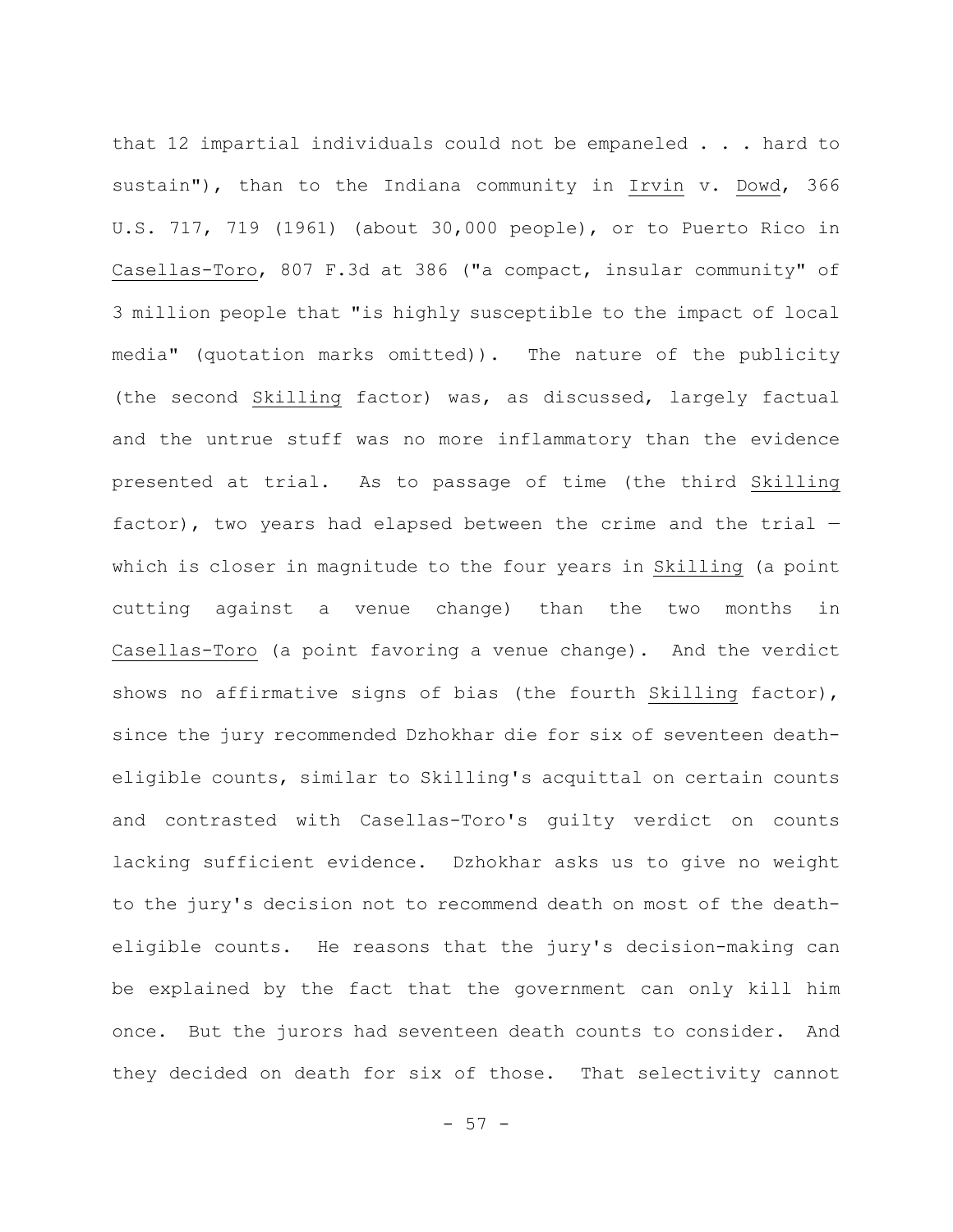be explained (as he presumes) by his the-government-can-onlyexecute-me-once theory. For if he were right, the jury would have returned a death verdict on just one count. To pick six and not one or seventeen, the jurors must have had some other rationale in mind that required them to draw distinctions between facts that they thought warranted a death verdict and those that they thought did not. And that sort of nuance favors a view of the jury as intent on following the law and the facts.

Dzhokhar's chief argument — that the nature of the crime (terrorism) might be viewed as an attack on the Boston community specifically — does not appear in the framework of these cases. But it seems just as likely that a juror in, say, New York City would view the crime as an attack on all of America (as he himself did) — thus negating any advantage in changing venues.

So if pressed to decide the venue question now, two of us would likely find the judge abused no discretion in finding venue proper in Boston in 2015. But we need not make such a decision now. That is because, as explained next, we must remand the penalty-phase portion of this trial for a retrial — regardless of how we rule on venue. And it also is because, given the sizable passage of time, the venue issue should look quite different the second time around, likely in 2021. See Skilling, 561 U.S. at 383.

- 58 -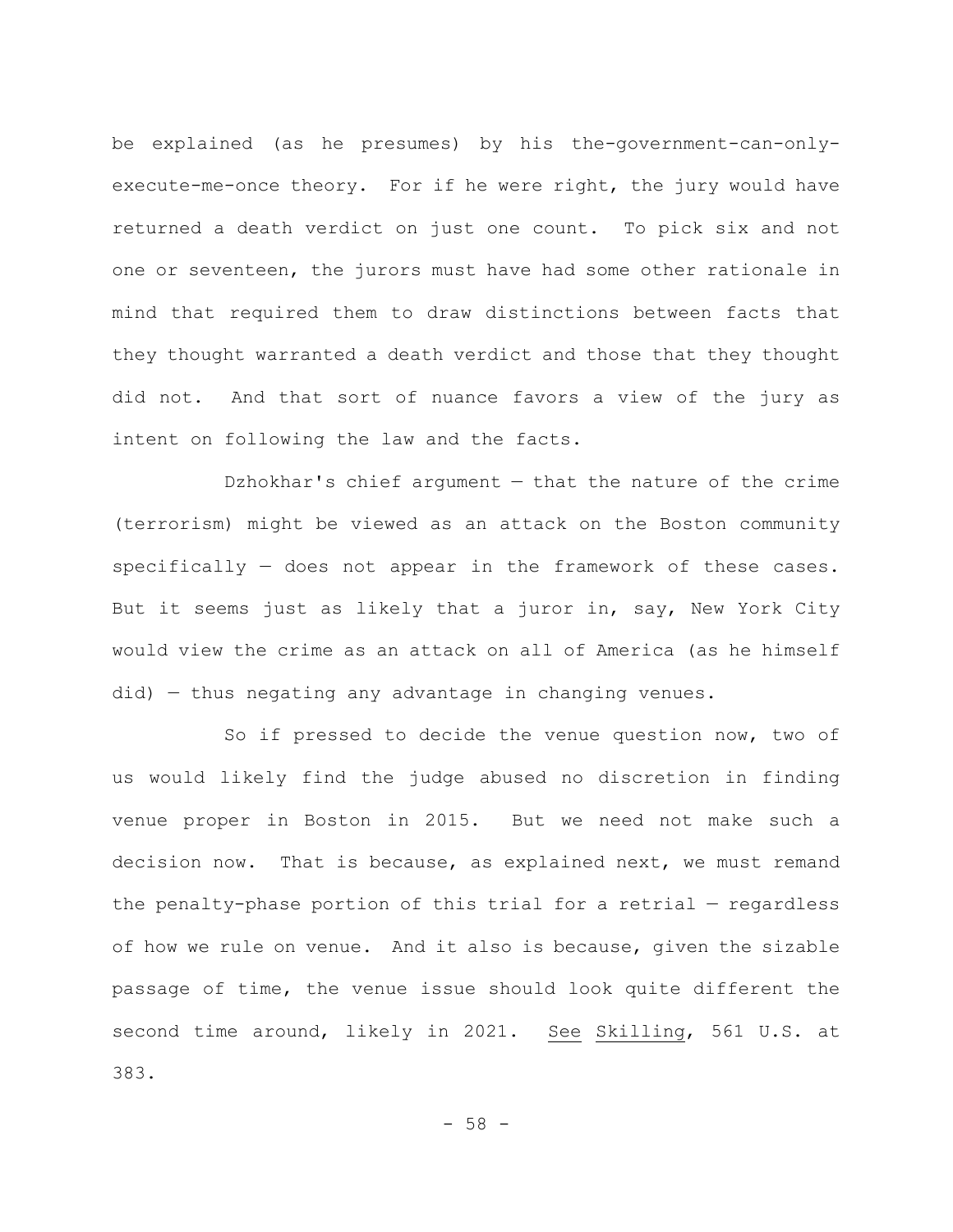Now for our remand-for-a-penalty-phase-retrial explanation. Even assuming (favorably to the government) that the judge did not reversibly err on the venue question, he still had to oversee a voir-dire process capable of winnowing out partial jurors through careful questioning — indeed, in denying Dzhokhar a venue change, the judge premised his analysis in part on a pledge to run a "voir dire sufficient to identify prejudice."25 But performance fell short of promise, providing (as Dzhokhar's counsel said at oral argument) a sufficient ground to vacate his death sentences - even on abuse-of-discretion review.<sup>26</sup> See United States v. Casanova, 886 F.3d 55, 60 (1st Cir. 2018). See generally United States v. Connolly, 504 F.3d 206, 211-12 (1st Cir. 2007) (noting that "an erroneous view of the law" is always an abuse of discretion). With the venue assumption in place, we lay out our reasoning.

Patriarca is the key. A pretrial-publicity case, Patriarca involved an organized-crime prosecution where the press called one of the defendants "'Boss' of the New England 'Cosa

<sup>25</sup> For some cases making a venue-was-proper assumption and then deciding the appeal on another basis, see In re Horseshoe Entm't, 337 F.3d 429, 435 (5th Cir. 2003); Emrit v. Holland & Knight, LLP, 693 F. App'x 186, 186-187 (4th Cir. 2017) (per curiam).

 $26$  By the way, Dzhokhar's sentencing arguments target only the death sentences.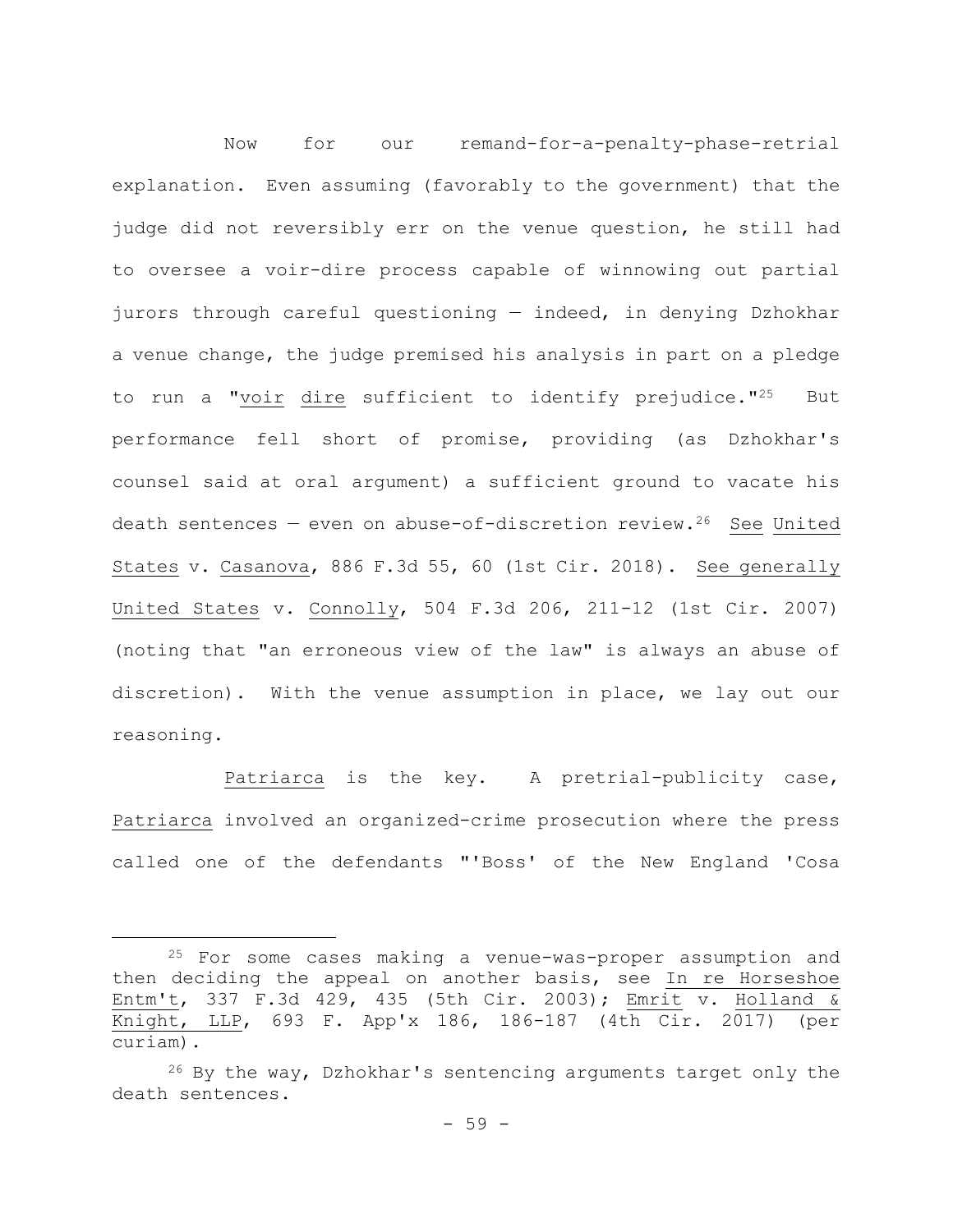Nostra'" and reported how a lawyer for a government witness nearly died in a car-bomb incident. See 402 F.2d at 315-16. Convinced that the news accounts might make prospective jurors think (wrongly, apparently) that the defendants had something to do with the bombing, the defense teams moved to change the trial's venue — and lost. Id. at 316-17.

The defendants appealed, relevantly arguing that the judge "erred in denying" the change-of-venue motion "because of prejudicial publicity." Id. at 315. We noted "that the amount of coverage diminished sharply after the week following the bombing." Id. at 317. We also noted that the defense had the chance "to mitigate any possible effect of pretrial publicity — [namely,] on the voir dire." Id. Counsel for one of the defendants had asked the judge to "ask a question of the jury in connection with this case, in the light of all the publicity." Id. at 317-18. And the judge said that he would ask the jurors "if there is any member . . . who feels that he would not be able to give the defendants a fair and impartial jury." Id. at 318. Counsel said "thank you." Id. The judge put the question to the jury, got "[n]o response" from the members, and so saw no reason not to proceed to trial. See id. Given this set of circumstances, we found no sign of abused discretion in the judge's venue decision. Id.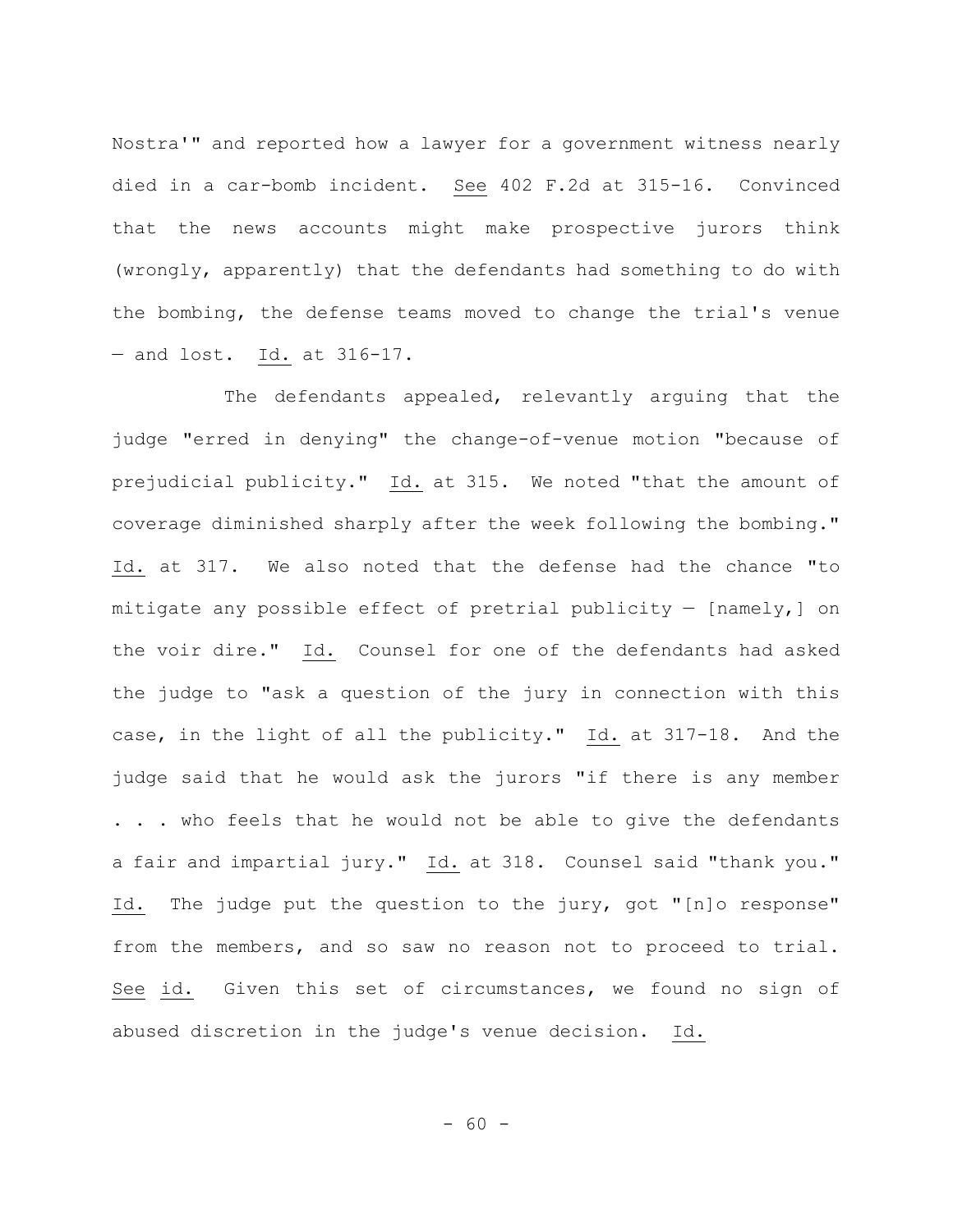But crucially, we felt "bound" to address "sua sponte" — *i.e.*, without prompting from either side — the scope of voir dire judges should conduct "[i]n cases where there is, in the opinion of the [judge], a significant possibility that jurors have been exposed to potentially prejudicial material." Id. Specifically, we directed that

on request of counsel, . . . the [judge] should proceed to examine each prospective juror apart from other jurors and prospective jurors, with a view to eliciting *the kind and degree of his exposure to the case or the parties*, the effect of such exposure on his present state of mind, and the extent to which such state of mind is immutable or subject to change from evidence.

Id. (double emphasis added).

And in driving this directive home, we explicitly endorsed section 3.4 of the American Bar Association's then-recent Standards Relating to Fair Trial and Free Press. See id. (emphasizing that "we are in accord with the suggestions of section 3.4").27 Section 3.4, in turn, said that in cases involving prejudicial pretrial publicity, voir-dire "questioning shall be conducted for the purpose of determining what the prospective juror has *read and heard about the case*." See Am. Bar Ass'n, Standards

<sup>27</sup> The American Bar Association is familiarly known by its abbreviation "ABA."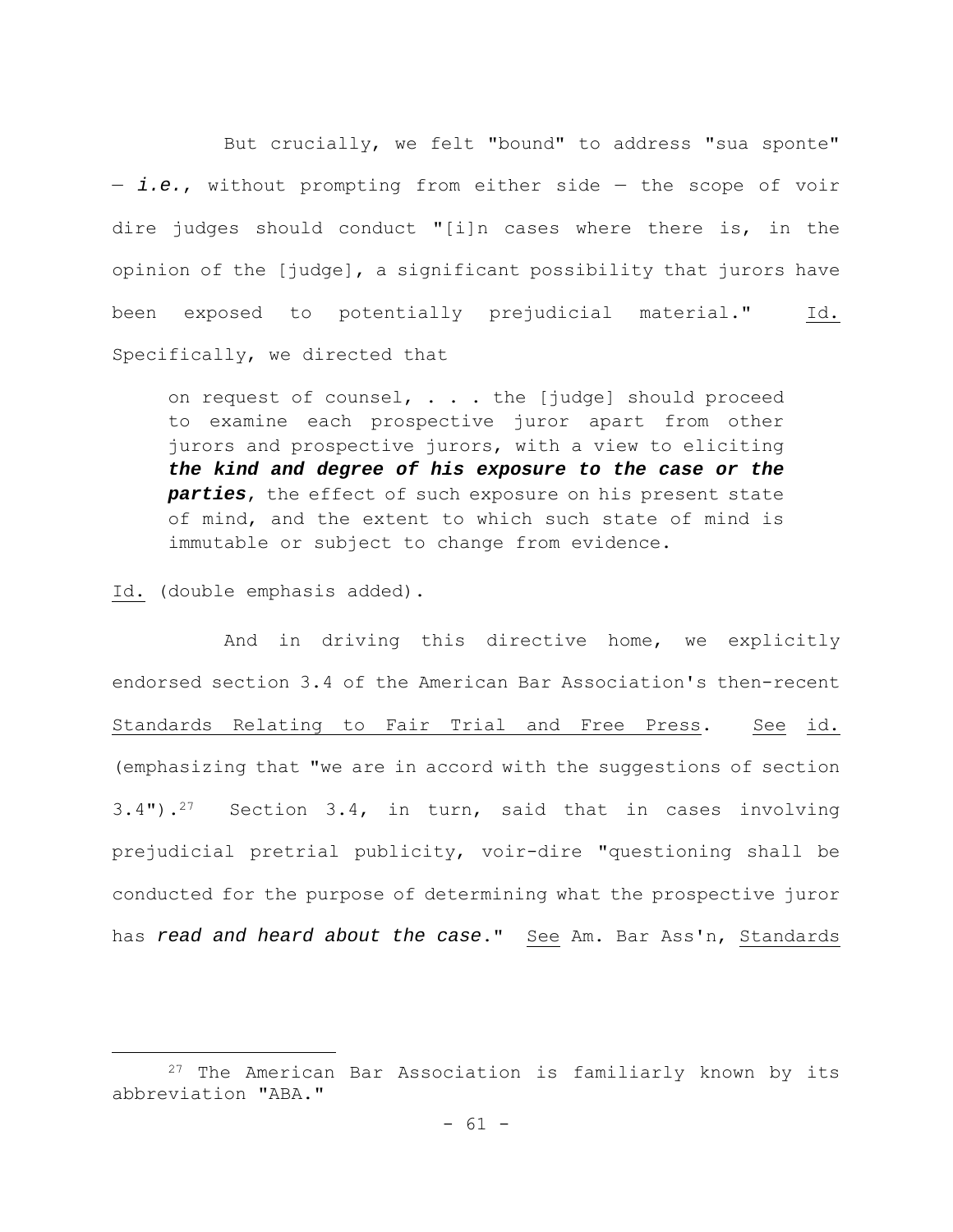Relating to Fair Trial and Free Press § 3.4(a), at 130 (Tentative Draft Dec. 1966) (emphasis added).<sup>28</sup>

The rationale for the Patriarca standard is obvious. Decisions about prospective jurors' impartiality are for the judge, not for the potential jurors themselves. See, e.g., United States v. Rhodes, 556 F.2d 599, 601 (1st Cir. 1977). And that is because prospective jurors "may have an interest in concealing [their] own bias" or "may be unaware of it." Smith v. Phillips, 455 U.S. 209, 221-22 (1982) (O'Connor, J., concurring); see also Sampson v. United States, 724 F.3d 150, 164 (1st Cir. 2013) ("Sampson II") (emphasizing that "a person who harbors a bias may not appreciate it and, in any event, may be reluctant to admit her lack of objectivity"). So asking them only "whether they had read anything that might influence their opinion" does not suffice, for that question "in no way elicit[s] what, if anything," they have "learned, but let[s] [them] decide for themselves the ultimate

<sup>28</sup> This standard has endured for 50-plus years. See Am. Bar Ass'n, Fair Trial and Public Discourse, Standard 8-5.4 (2016) (stating that "[i]f it is likely that any prospective jurors have been exposed to prejudicial publicity, they should be individually questioned to determine what they have read and heard about the case and how any exposure has affected their attitudes toward the trial"), trial( $\sim$  available at  $\sim$  available at https://www.americanbar.org/groups/criminal\_justice/standards/cr imjust standards fairtrial blk/ (last visited July 23, 2020).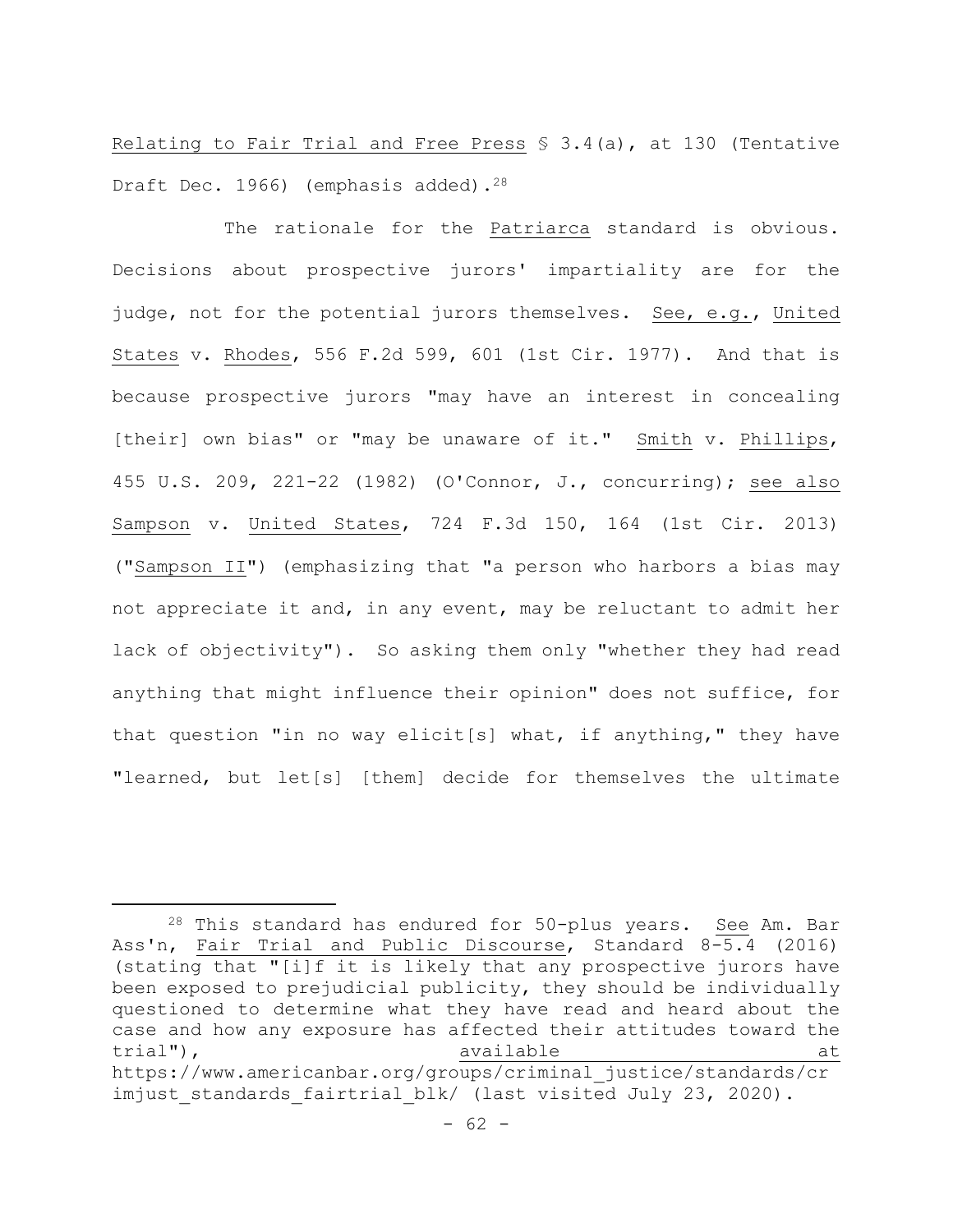question whether what they [have] learned had prejudiced them." Rhodes, 556 F.2d at 601*.*

With these principles in mind, we have held that a judge in a high-profile case "fully complied with" Patriarca by asking potential jurors if they "had read or heard anything about the case in the newspapers, on television[,] or radio"  $-$  and if so, by "*prob[ing] further* as to the extent of such knowledge." See United States v. Medina, 761 F.2d 12, 20 (1st Cir. 1985) (emphasis added). We have also found "no inconsistency" with Patriarca when a judge in another high-profile case "asked the prospective jurors, collectively," if they "had heard 'anything at all' about the case" — and then asked those who had "to recount" at side bar "*all that [they] knew* about the case." See Vest, 842 F.2d at 1332 (emphasis added). And we have held that a judge in yet another high-profile case satisfied Patriarca when he asked potential jurors if they "had seen or read anything about the case"  $-$  and then asked those who had about "*the circumstances* under which [they] had been exposed to publicity." See United States v. Orlando-Figueroa, 229 F.3d 33, 43 (1st Cir. 2000) (emphasis added).

Despite his best intentions, Dzhokhar's judge did not meet the Patriarca standard, however — even though the case met Patriarca's conditions for requiring extensive inquiry. Dzhokhar, do not forget, "request[ed]" voir dire on the contents of the

- 63 -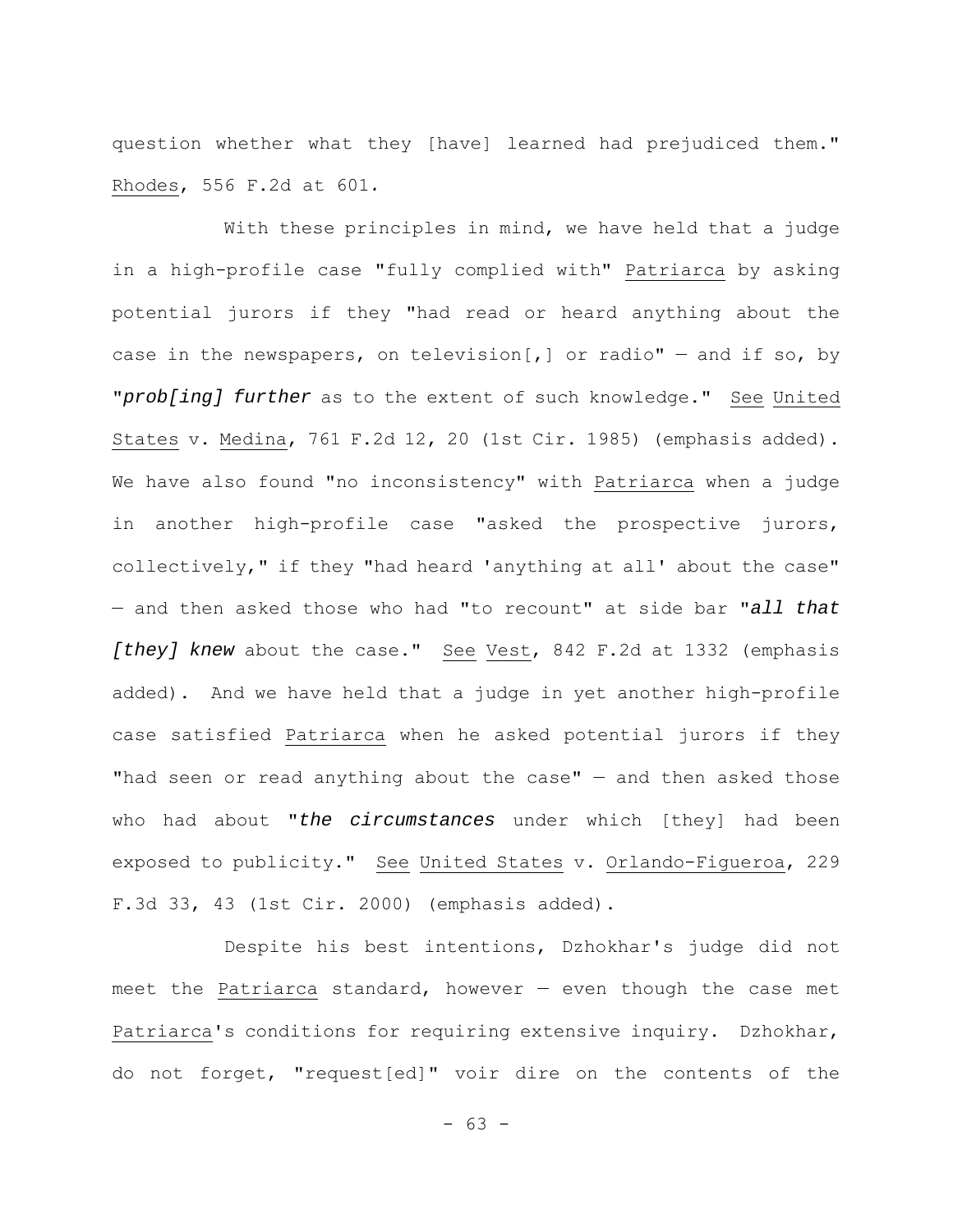material that the potential jurors had seen. See Patriarca, 402 F.2d at 318. And there was "a significant possibility" that the prospective jurors had been "exposed to potentially prejudicial material." See id. Again, the pervasive coverage of the bombings and the aftermath featured bone-chilling still shots and videos of the Tsarnaev brothers carrying backpacks at the Marathon, of the maimed and the dead near the Marathon's finish line, and of a bloodied Dzhokhar arrested in Watertown (to name just a few). Also, while the media (social, cable, internet, *etc.*) gave largely factual accounts, see Tsarnaev II, 780 F.3d at 21-22, some of the coverage included inaccurate or inadmissible information — like the details of his un-Miranda-ized hospital interview and the opinions of public officials that he should die.

With Patriarca's prerequisites satisfied, the judge had to ascertain not just the "degree" but the "kind" of "exposure to the case or the parties" that the prospective jurors had experienced, see 402 F.2d at 318 — that is, "what [they] ha[d] read and heard about the case," see Am. Bar Ass'n, Standards Relating to Fair Trial and Free Press § 3.4(a), at 130 (cited in Patriarca, 402 F.2d at 318). But as to 9 of the 12 seated jurors, the judge fell short on this front. To repeat what we wrote earlier, the judge qualified jurors who had already formed an opinion that Dzhokhar was guilty — and he did so in large part

- 64 -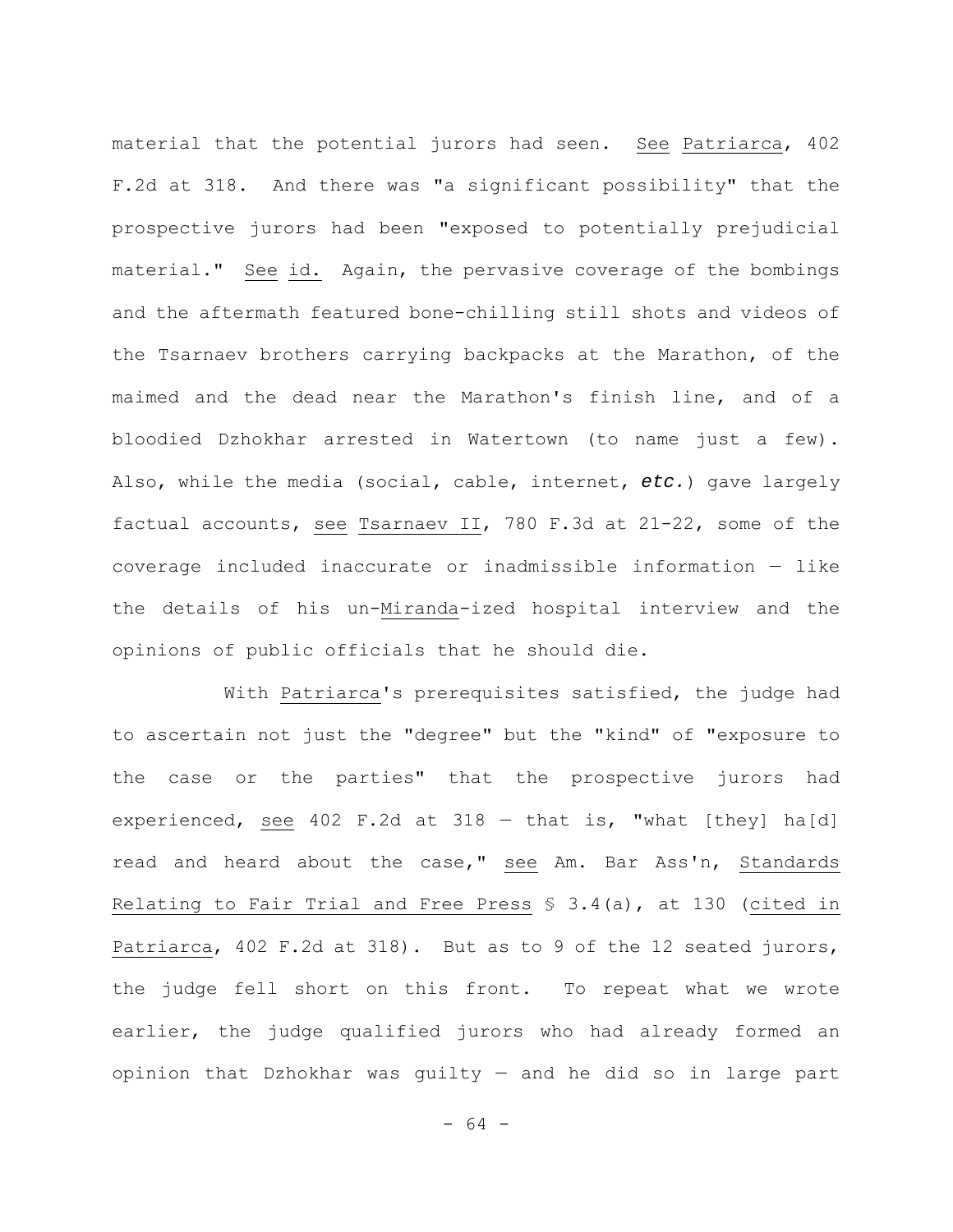because they answered "yes" to the question whether they could decide this high-profile case based on the evidence. The defense warned the judge that asking only general questions like that would wrongly "make[]" the potential jurors "judge[s] of their own impartiality" — the exact error that the Patriarca line of cases seeks to prevent. But the judge dismissed the defense's objection, saying that "[t]o a large extent" jurors must perform that function. Yet by not having the jurors identify what it was they already thought they knew about the case, the judge made it too difficult for himself and the parties to determine both the nature of any taint (*e.g.*, whether the juror knew something prejudicial not to be conceded at trial) and the possible remedies for the taint. This was an error of law and so an abuse of discretion. See Connolly, 504 F.3d at 211-12; see also Mangual v. Rotger-Sabat, 317 F.3d 45, 61 (1st Cir. 2003) (echoing the truism that "[i]t is an abuse of discretion for the district court to apply an erroneous standard of law").

The government offers a number of arguments to the contrary. But none of them changes the result.

The government first argues that the Patriarca language we bank on is "dicta."<sup>29</sup> True, the pertinent appellate claim there

 $- 65 29$  "Dictum" – the singular of "dicta" – "is a term that judges and lawyers use to describe comments relevant, but not essential, to the disposition of legal questions pending before a court."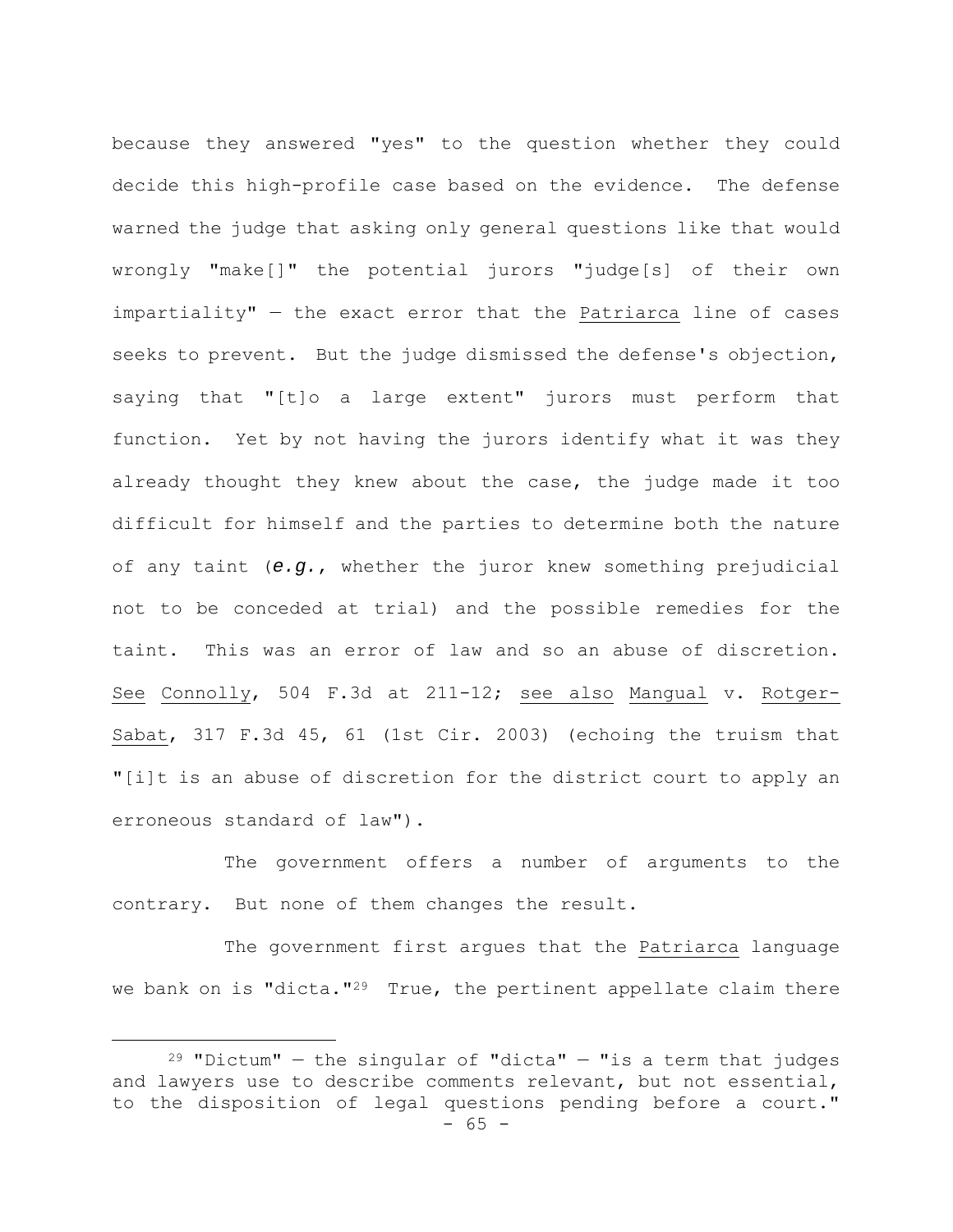concerned a venue-change denial. See 402 F.2d at 315. But after rejecting that claim, we "fe[lt] *bound*" to address the sufficiency of the voir dire — which we did by stating that in high-profile cases, district judges "should proceed to examine each prospective juror . . . with a view to eliciting the *kind and degree* of his exposure to the case." Id. at 318 (emphasis added). And as a later case confirms, Patriarca intended to and does state "the *standards* of this circuit." See Medina, 761 F.2d at 20 (emphasis added). So the government's dicta argument does not work.

Nor does the government's suggestion that the voir dire here actually "elicit[ed] the kind and degree" of the potential jurors' exposure to the case. In making this claim, the government (paraphrasing the questionnaire) notes that prospective jurors had to disclose "what newspapers, radio programs, and television programs [they] viewed and with what frequency, as well as how much media coverage [they] had seen about the case." And that suffices, the government says, because we have not read Patriarca to require content-specific questioning. But this is wrong for several reasons. For one thing, learning that prospective jurors read, say, the *Boston Globe* daily and have seen a lot of coverage

See Doughty v. Underwriters at Lloyd's, London, 6 F.3d 856, 861 (1st Cir. 1993), abrogated on other grounds by Quackenbush v. Allstate Ins. Co., 517 U.S. 706 (1996).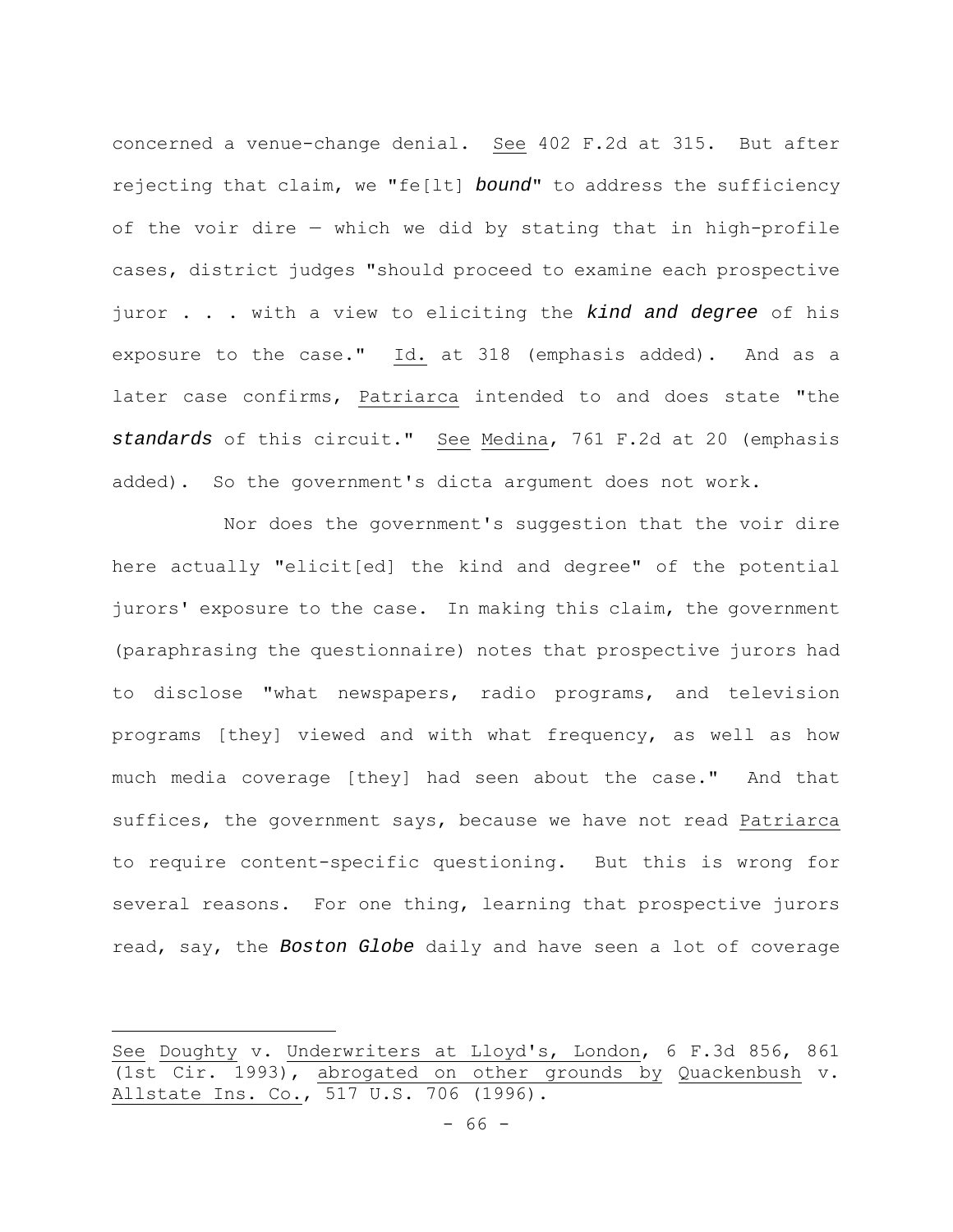about the case is not the same as learning that they read *Globe* articles quoting civic leaders saying *Dzhokhar should die* statements that could not constitutionally be admitted into evidence. See Bosse v. Oklahoma, 137 S. Ct. 1, 2 (2016) (per curiam). For another thing, the government's rejoinder rests on a misreading of Patriarca — an opinion that *does* require inquiry into what information potential jurors have been exposed to. Again, Patriarca endorsed the ABA's standards calling for contentspecific questioning "for the purpose of determining what the prospective juror has read and heard about the case." Also and critically, post-Patriarca caselaw clarified that the defect Patriarca aimed to cure was delegating to prospective jurors the job of evaluating their impartiality — a defect that contentspecific questioning can fix. See Vest, 842 F.2d at 1332. Consider Vest. Following the correct approach, the district judge there did not ask potential jurors "to decide for themselves the 'ultimate question' of impartiality" — instead, "once a juror admitted to any knowledge of the case," the judge "individually questioned" him or her "as to the facts and extent of such knowledge." Id. And contrary to the government's characterization, Vest concerned not just individual versus group voir dire, but also content-specific versus noncontent-specific questioning.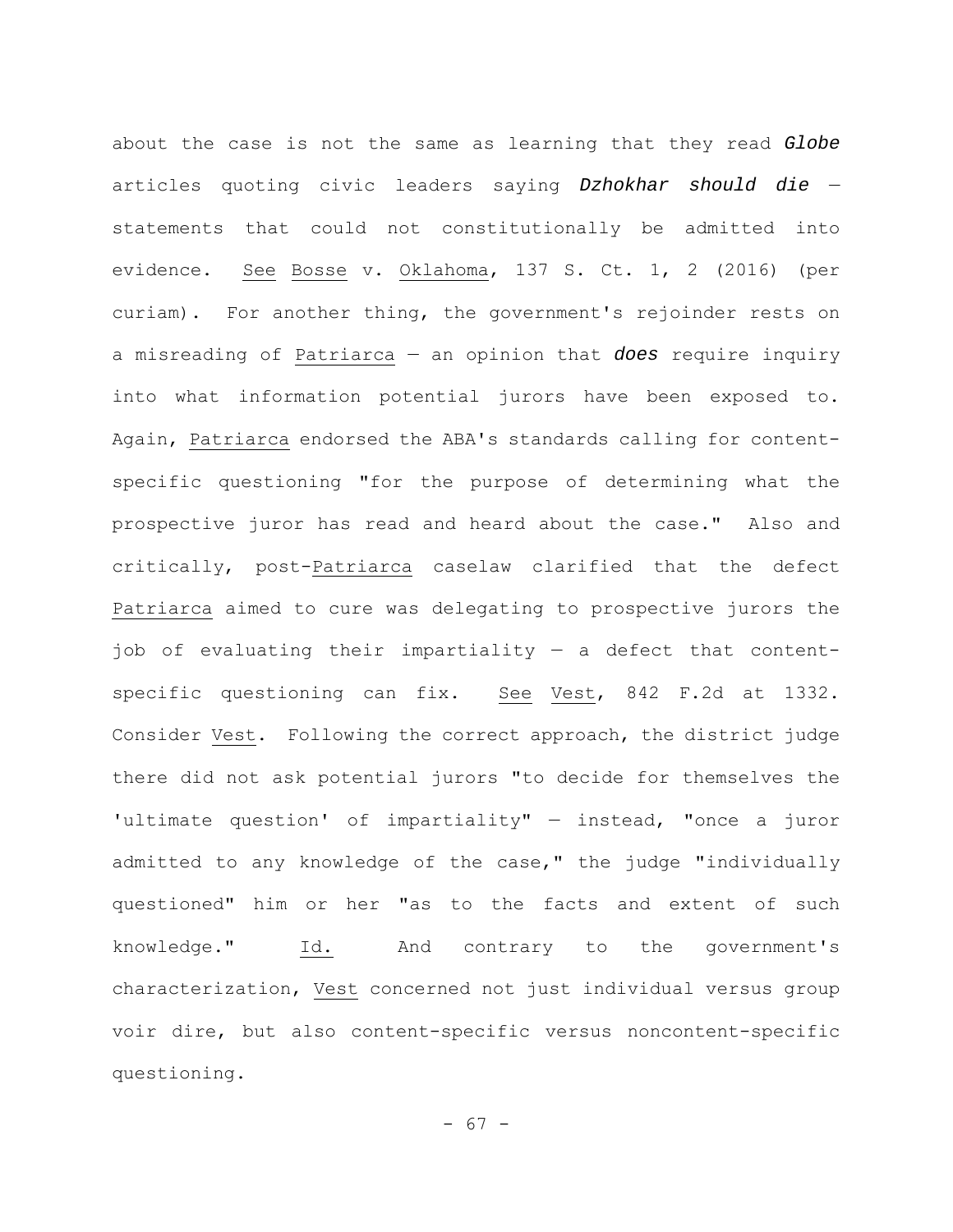Quoting Mu'Min, the government then makes its biggest argument — namely, that this post-Patriarca opinion by the Supreme Court (emphasis ours) "rejected the argument that the *Constitution* requires [judges] to question prospective jurors 'about the specific contents of the news reports to which they had been exposed.'" But there is a major flaw in the government's theory. Mu'min arose on direct review of a state-court criminal conviction — which meant the Supreme Court's "authority" was "limited to enforcing the commands of the [federal] *Constitution*." 500 U.S. at 422 (emphasis added). Dzhokhar, contrastingly, was "tried in federal court[]" — and thus was "subject to" the "*supervisory power*" of the federal appellate courts. See id. (emphasis added). And this distinction makes all the difference, because "[w]e enjoy more latitude in setting standards for voir dire in federal courts under our supervisory power than we have in interpreting" the federal Constitution "with respect to voir dire in state courts." See id. at 424 (italics omitted); see also Kater v. Maloney, 459 F.3d 56, 66 n.9 (1st Cir. 2006) (noting that Mu'Min "carefully distinguished between constitutional requirements which states must meet and the exercise of its broader supervisory authority over cases tried in federal courts").

Patriarca did not say that the endorsed standard sprang from the Constitution. And neither did Patriarca explicitly say

- 68 -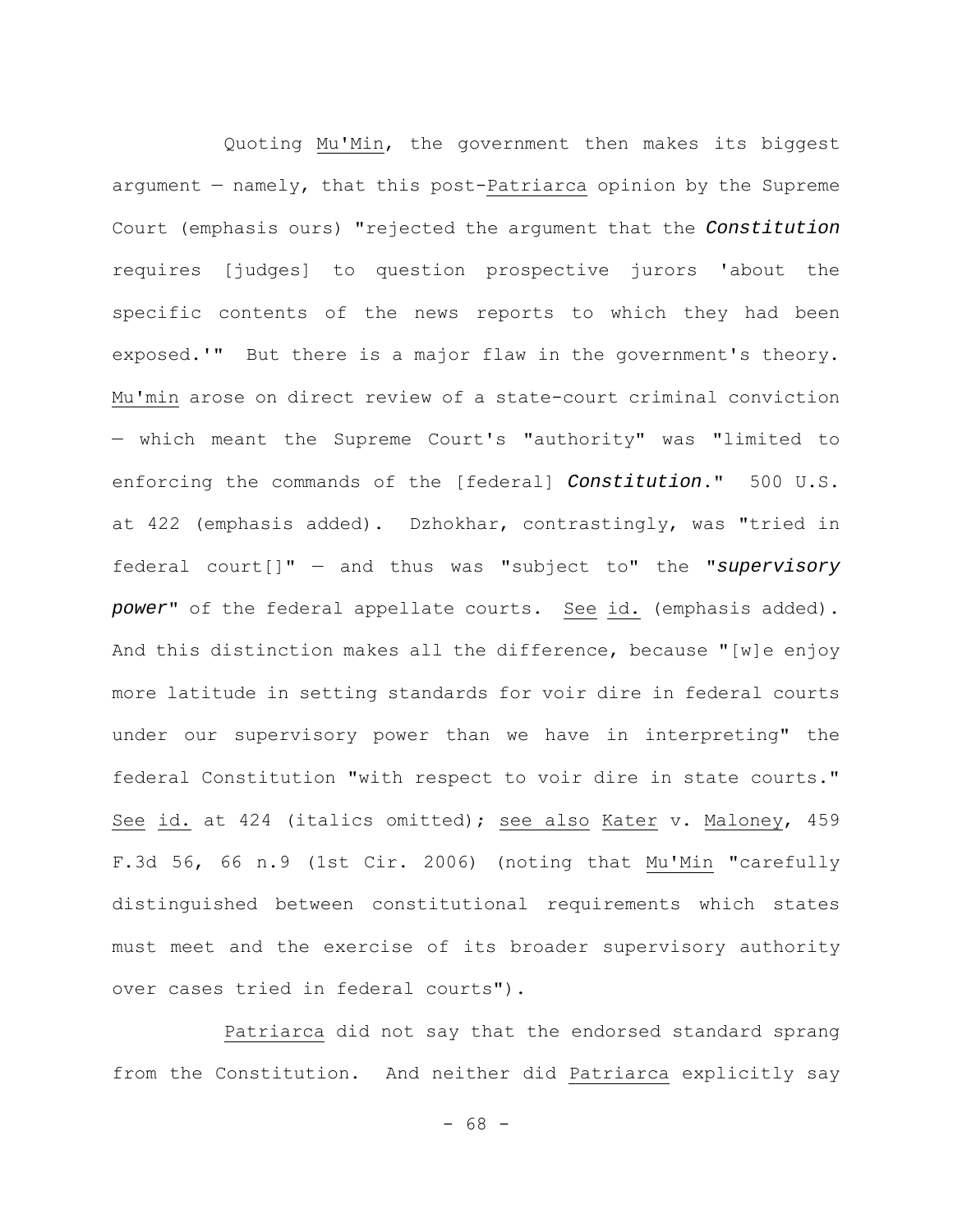that it emanated from our supervisory powers — yet we see plenty of signs that it did indeed emanate from that source. For starters, neither side in Patriarca made voir dire an issue. And it is highly unlikely that we would have engaged in a constitutional excursion without prompting by the parties. Also and relatedly, given the well-entrenched doctrine of constitutional avoidance, it is equally unlikely that we would have gone out of our way to issue a constitutional decision. See Am. Foreign Serv. Ass'n v. Garfinkel, 490 U.S. 153, 161 (1989) (per curiam) (explaining that the doctrine counsels against issuing "unnecessary constitutional rulings"). Plus as we have noted, Patriarca relied on the ABA standards. And those standards are meant as templates for courts, not as constitutional pronouncements. Cf. Br. of Am. Bar Ass'n as Amicus Curiae at 2, Martinez v. Ryan, 566 U.S. 1 (2011) (No. 10-1001), 2011 WL 3584754, at \*2 (explaining that the ABA Standards for Criminal Justice "represent a collection of 'best practices' based on the consensus views of a broad array of professionals involved in the criminal justice system"). Mu'Min itself recognized that other federal appellate courts have mandated content-specific questioning in the exercise of their discretionary supervisory powers, not as a matter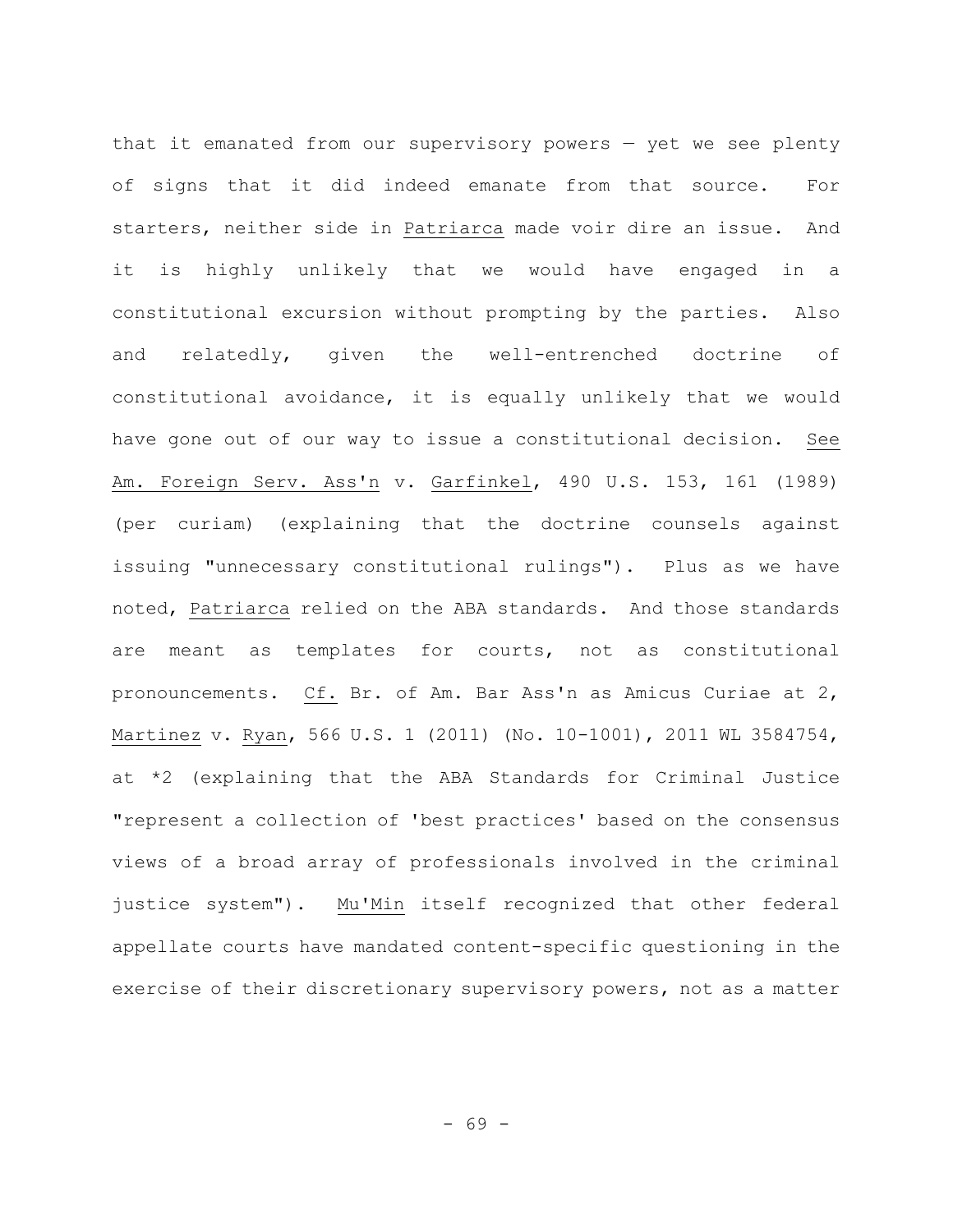of constitutional law. See 500 U.S. at 427.30 One of those courts — the Fifth Circuit — later specifically said that "Mu'Min does

30 The Mu'Min majority cited United States v. Davis, 583 F.2d 190 (5th Cir. 1978); United States v. Dellinger, 472 F.2d 340 (7th Cir. 1972); and Silverthorne v. United States, 400 F.2d 627 (9th Cir. 1968). See Mu'Min, 500 U.S. at 426. The lead Mu'Min dissent added United States v. Addonizio, 451 F.2d 49 (3d Cir. 1971), to that list. See Mu'Min, 500 U.S. at 446 (Marshall, J., dissenting). Here is a sampling of those cases' key statements:

- Because "the nature of the publicity as a whole raised a significant possibility of prejudice," the district court "should have determined what in particular each juror had heard or read and how it affected his attitude toward the trial, and should have determined for itself whether any juror's impartiality had been destroyed." Davis, 583 F.2d at 196.
- Because "the publicity surrounding the instant case was tremendous," creating a "possibility" that prospective jurors "had formed opinions before they entered the courtroom," the district court "had a duty to inquire into pretrial publicity on voir dire" — and the court's "general inquiry into whether there was any reason [they] could not be fair and impartial . . . was not expressly pointed at impressions [they] may have gained from reading or hearing about the relevant events." Dellinger, 472 F.2d at 375.
- "[W]hether a [prospective] juror can render a verdict based solely on evidence adduced in the courtroom should not be adjudged on [his] own assessment of self-righteousness" — and given the amount of pretrial publicity, the district court should have made "a careful, individual examination of each of the jurors involved, out of the presence of the remaining jurors, as to the possible effect of the articles" they had read. Silverthorne, 400 F.2d at 639 (quotation marks omitted).
- Invoking "our supervisory powers over the district courts in this circuit, . . . we recommend" that district judges ask content-specific questions in cases involving "a significant possibility that [prospective jurors] will be ineligible to serve because of exposure to potentially prejudicial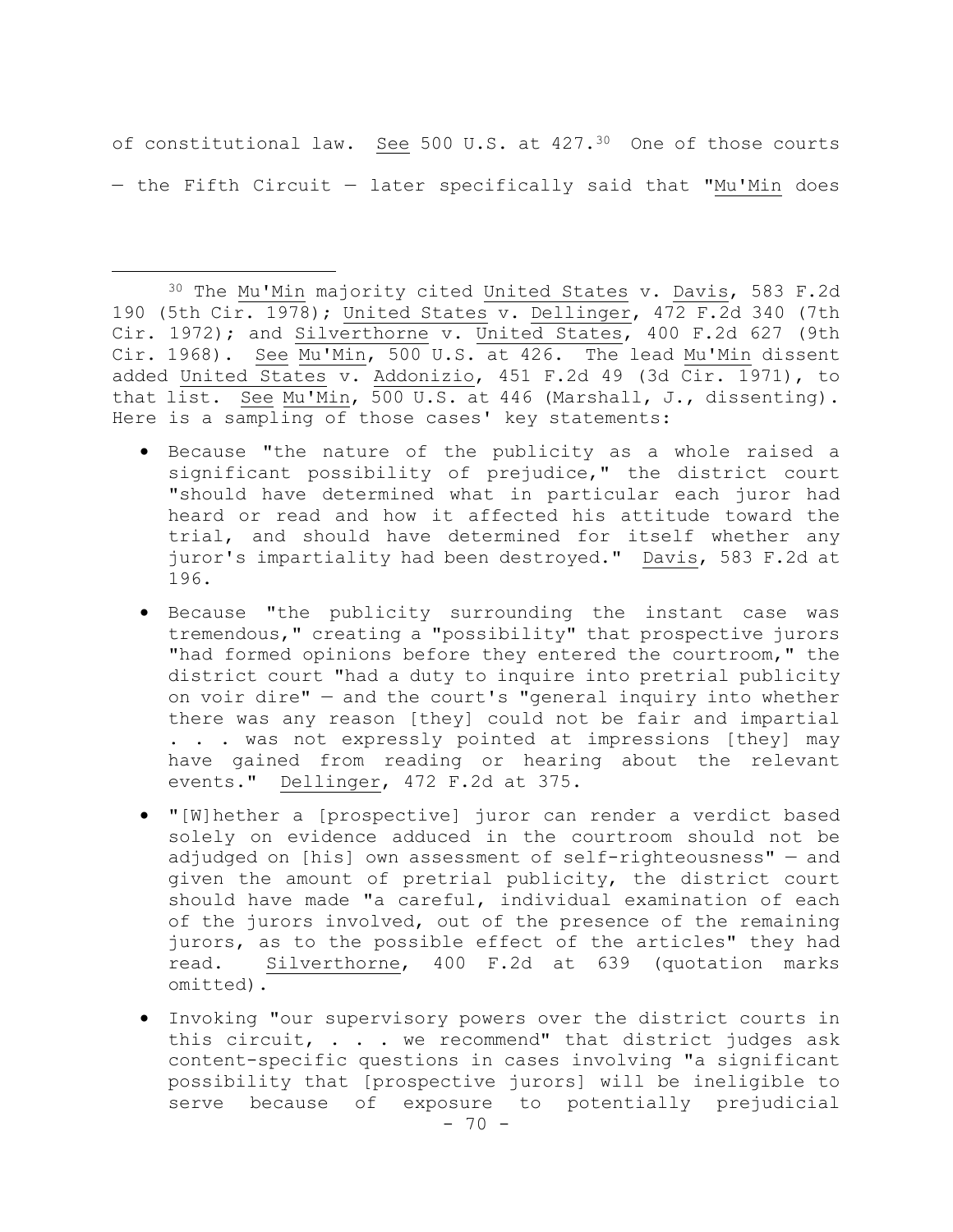not abrogate" that court's earlier holding "that, where pretrial publicity creates a significant possibility of prejudice, the district court must make an independent determination of the impartiality of jurors." United States v. Beckner, 69 F.3d 1290, 1292 n.1 (5th Cir. 1995) (discussing Davis).

The government also defends some (not all) of the judge's reasons for declining to ask content-specific questions. But concerns about "unmanageable data" from content-specific questions — in a case where 1,373 prospective jurors each completed a 100 question questionnaire and the judge designated 21 days for voir dire — seem misplaced. So too does any fear that content-specific questioning could accidentally create bias where none existed. If potential jurors recall a particular piece of reporting well enough to bring it up at voir dire, and the reporting is prejudicial, then potential bias was already present. Far from "reinforc[ing] potentially prejudicial information," content-specific questioning would have brought such material front and center. The parties and the judge could then assess the publicity's effect on the prospective jurors' ability to reach a fair verdict, thus putting the judge in a position to take any necessary measures to protect Dzhokhar's fair-trial rights.

material." Addonizio, 451 F.2d at 67 (quotation marks omitted).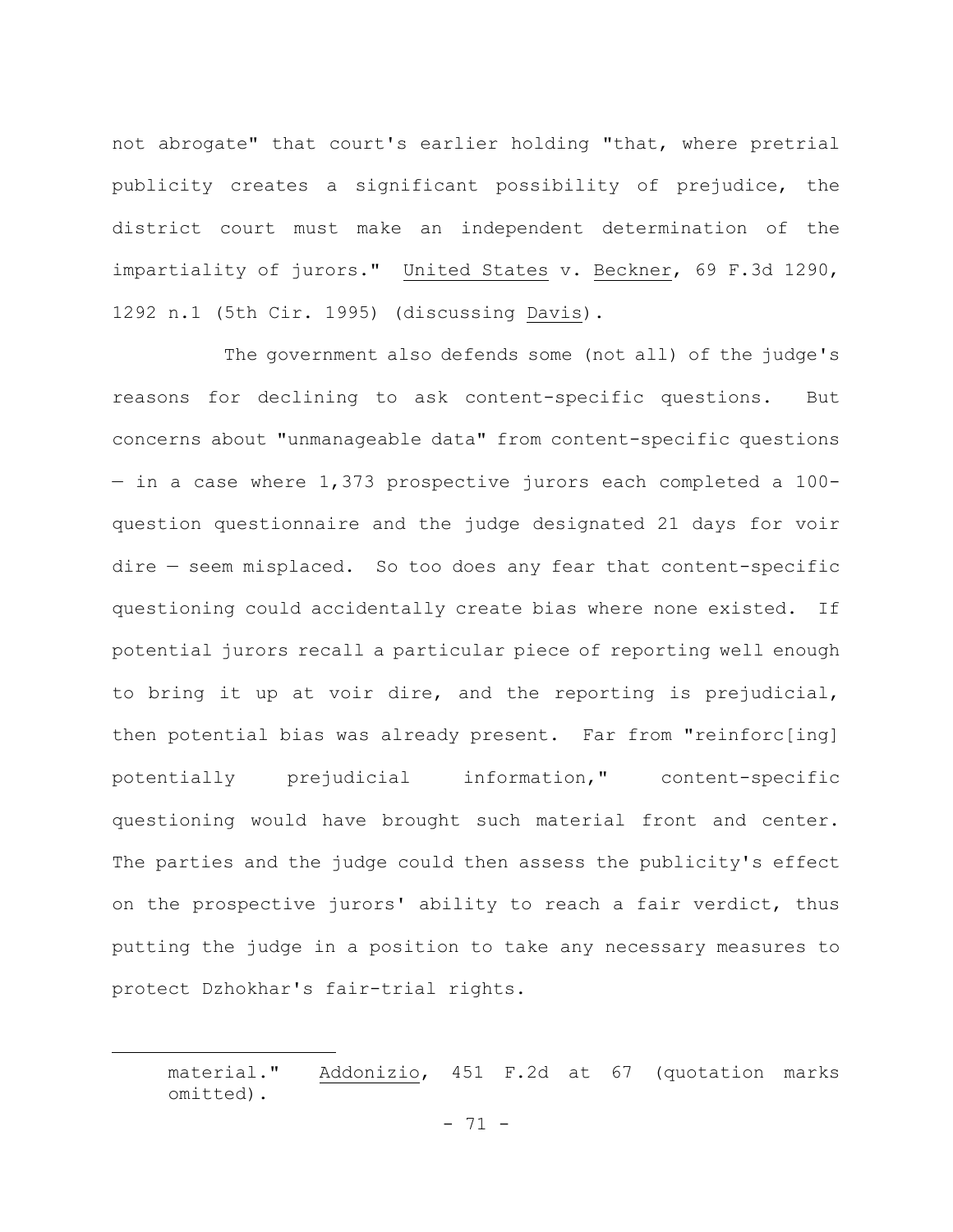Patriarca was a noncapital case, unlike Dzhokhar's. And the pretrial publicity in Patriarca pales in comparison to the pretrial publicity surrounding Dzhokhar's case. Surely then, with his life at stake, Dzhokhar deserved the type of voir dire that Patriarca calls for. See generally Sampson II, 724 F.3d at 159- 60 (suggesting that protections are generally heightened in capital cases, because death is different from other kinds of penalties).

In denying Dzhokhar mandamus relief on the venue-change issue, it is reasonable to infer that the mandamus panels reasonably expected that the judge would conduct the kind of searching voir-dire inquiry required by our caselaw. But regrettably, we conclude that his efforts fell short for the reasons just stated. Dzhokhar's appellate counsel admitted at oral argument that this error was harmless at the guilt stage, given his trial concession (through his trial lawyer) that he had done what the government accused him of doing. The government suggests that "any error was harmless" at the penalty stage too, because prospective jurors said that they could serve impartially. Not only does the government push a theory that clashes with our caselaw — caselaw that again says that in a situation like Dzhokhar's, a judge cannot delegate to potential jurors the work of judging their own impartiality. But the government never

- 72 -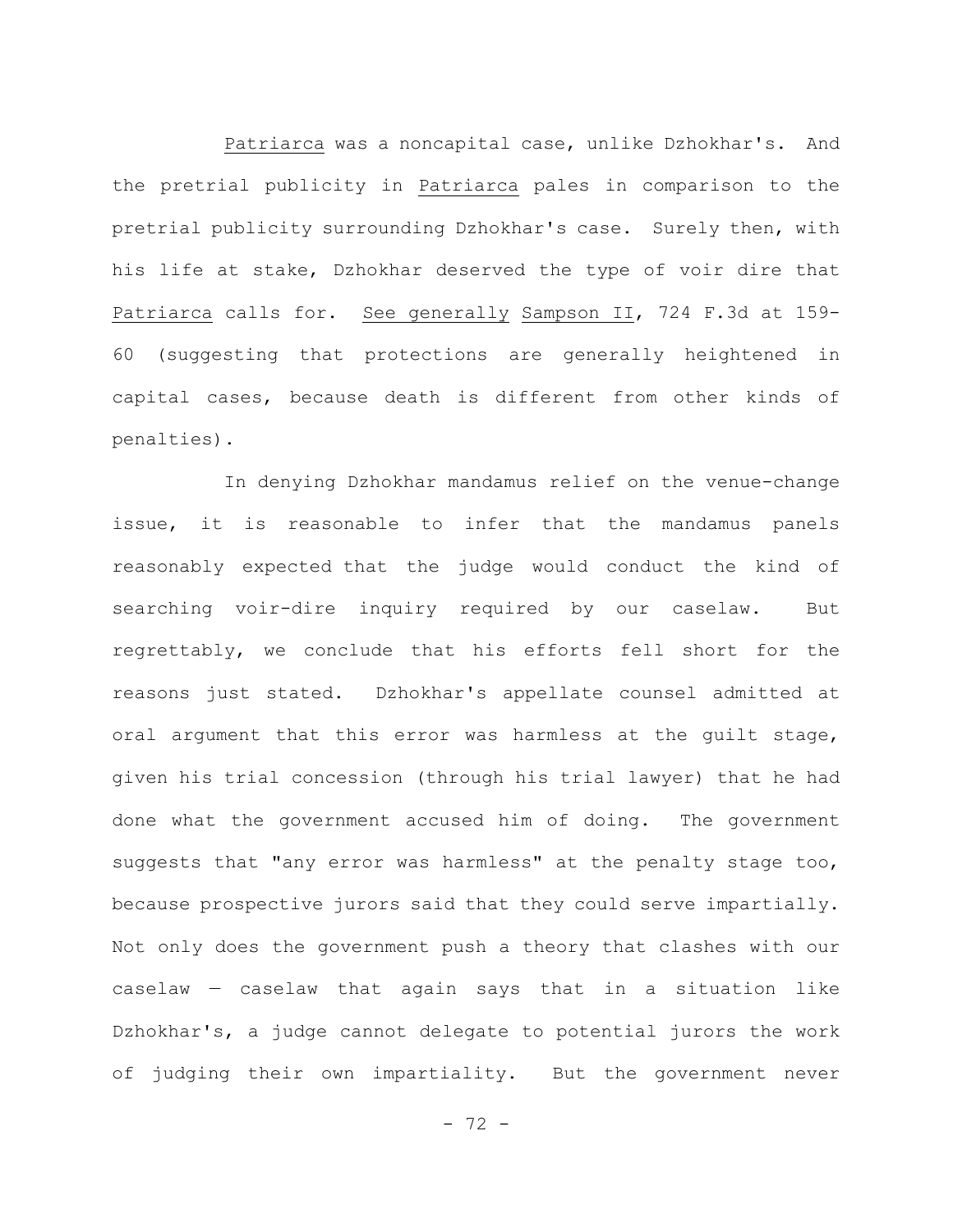explains how its flawed argument proves the error's harmlessness beyond a reasonable doubt. See 18 U.S.C.  $\frac{1}{5}$  3595(c)(2)(C) (providing that "[t]he court of appeals shall not reverse or vacate a sentence of death on account of any error which can be harmless" if "the [g]overnment establishes beyond a reasonable doubt that the error was harmless").<sup>31</sup> So the government's harmless-error theory is a nonstarter.

Given our ruling that the judge's Patriarca-based error demands vacatur of the death sentences,  $32$  the remaining issues listed above (in the "Basic Appellate Arguments" section) require only the briefest discussion — but discussion nevertheless, at least on matters that may arise again on remand.

Regarding Dzhokhar's claim that #138 and #286 lied during voir dire, we repeat a point made in our caselaw again and again (and again) because it is so very important to our system of justice: If a defendant "com[es] forward" at any point in the litigation process "with a 'colorable or plausible'" jurormisconduct claim, "an 'unflagging duty' falls to the district court

<sup>&</sup>lt;sup>31</sup> Proof beyond a reasonable doubt is evidence that lets a rational "factfinder . . . reach a subjective state of near certitude of the guilt of the accused." See Victor v. Nebraska, 511 U.S. 1, 15 (1994) (quoting Jackson v. Virginia, 443 U.S. 307, 315 (1979)).

 $32$  Vacatur is "[t]he act of annulling or setting aside." See *Vacatur*, Black's Law Dictionary (11th ed. 2019).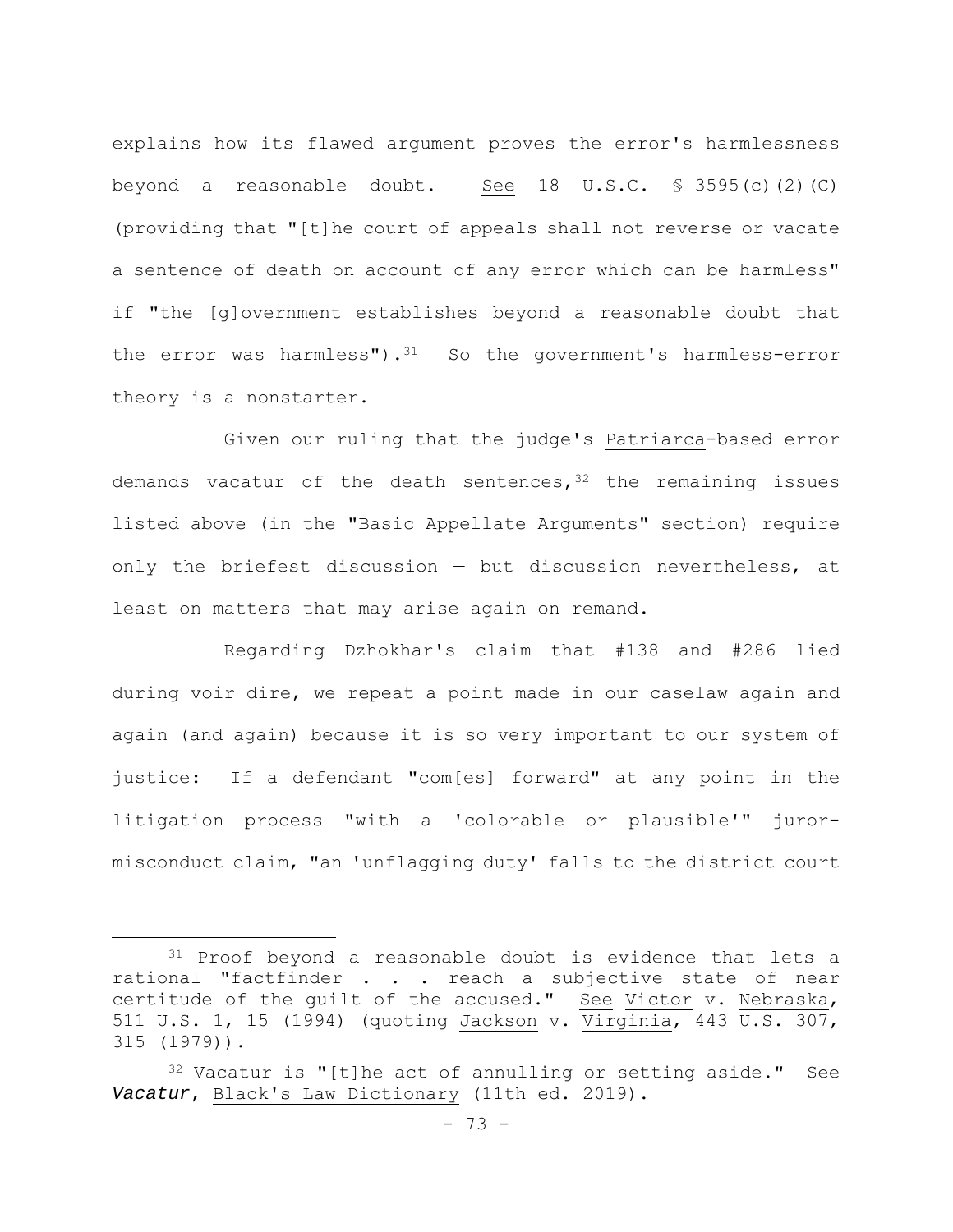to investigate the claim." United States v. French, 904 F.3d 111, 117 (1st Cir. 2018) (quoting United States v. Zimny, 846 F.3d 458, 464 (1st Cir. 2017)), cert. denied sub nom. Russell v. United States, 139 S. Ct. 949 (2019). See generally Sampson II, 724 F.3d at 169 (stressing that "[j]urors who do not take their oaths seriously threaten the very integrity of the judicial process"). But our decision on the content-specific-questioning issue makes it unnecessary to address the misconduct charge.  $33$ 

And that same ruling also makes it unnecessary to touch on Dzhokhar's argument that the judge wrongly excused #355 for his views on the death penalty.

That leaves us with Dzhokhar's claim that the judge kept him from asking case-specific death-penalty questions critical to seating an impartial jury — questions like whether potential jurors could consider mitigating circumstances on the ultimate life-ordeath issue, given "the specific allegations in his case: the killing of multiple victims, one of them a child, in a premediated

<sup>33</sup> Citing French, 904 F.3d at 120, Dzhokhar briefly argues that any error regarding juror misconduct would require vacatur of his convictions as well as the death sentence. But this case is unique in that Dzhokhar's counsel admitted his guilt in the opening and closing statements of the trial's guilt phase, and he has not argued that he would have used a different trial strategy in another venue or before a different jury. At oral argument here, Dzhokhar's lawyer conceded that this guilt admission would allow us to affirm the convictions despite the alleged juror-misconduct error — or any other error, including venue. We agree.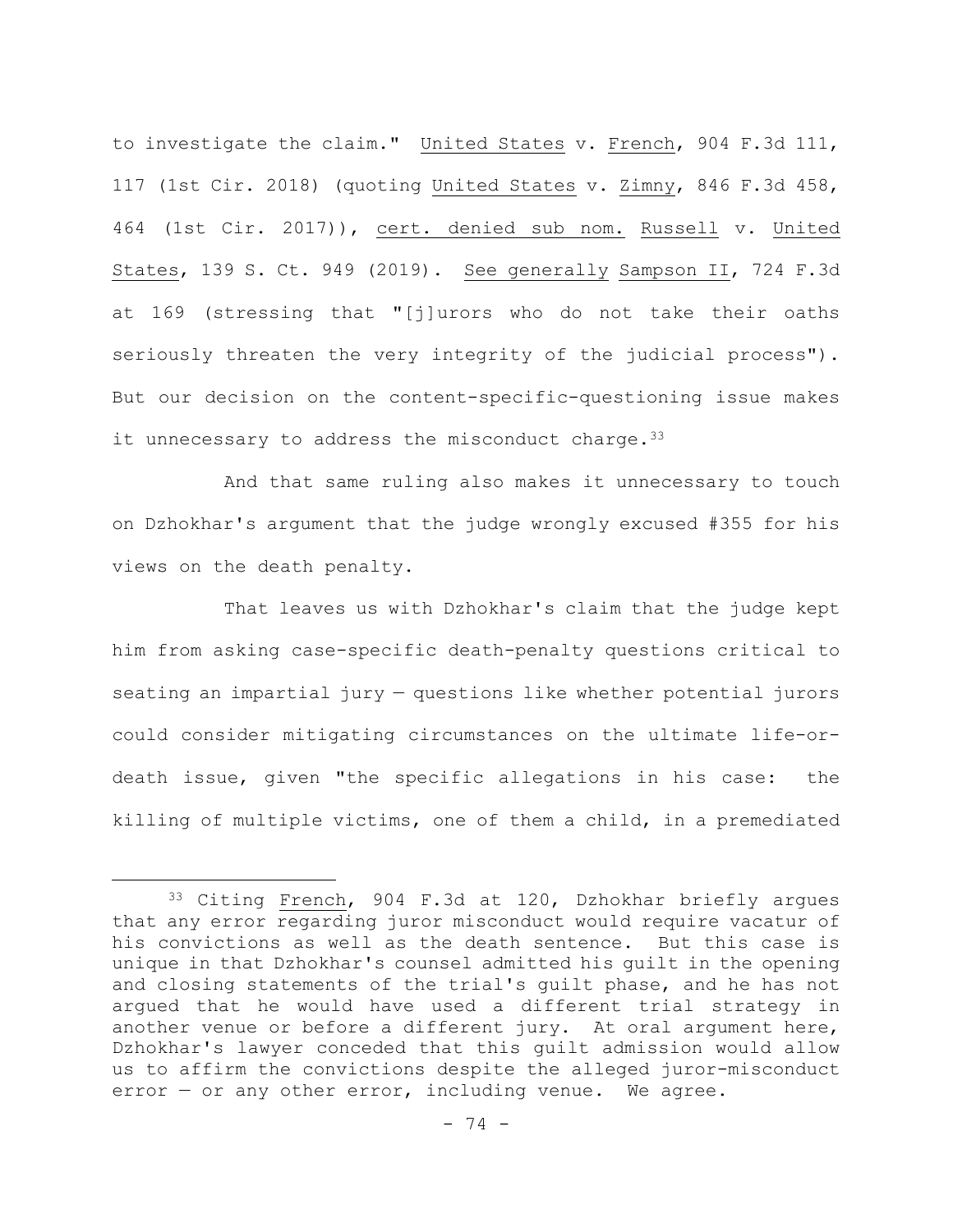act of terrorism." On this issue — which also gets abuse-ofdiscretion review, see Casanova, 886 F.3d at  $60 - it$  it is enough for us to say that even assuming without deciding that the judge had to inform prospective jurors of certain case-specific facts, he did do so here. Recall the judge's preliminary instructions to prospective jurors before they filled out the questionnaires that Dzhokhar was "charged in connection with events that occurred near the finish line of the Boston Marathon . . . that resulted in the deaths of three people." Recall too the questionnaires' "summary of the facts of this case" — that "two bombs exploded . . . near the Boston Marathon finish line $\lceil, \rceil$  . . . kill [ing] Krystle Marie Campbell (29), Lingzi Lu (23), and Martin Richard (8), and injured hundreds of others"; that "MIT Police Officer Sean Collier (26) was shot to death in his police car"; and that Dzhokhar "has been charged with various crimes arising out of these events." And like the judge, we think that because potential jurors knew these details, the voir dire adequately covered Dzhokhar's case-specific questions. 34

<sup>34</sup> Dzhokhar argues that Ham v. South Carolina, 409 U.S. 524 (1973), prevents us from so holding. We see things differently, however.

<sup>- 75 -</sup> The state in Ham tried a locally known African-American civilrights activist on a marijuana-possession charge. Id. at 524-25. He defended on the theory that the police had framed him as payback for his civil-rights work. Id. at 525. Despite these circumstances, the trial judge denied his request that voir dire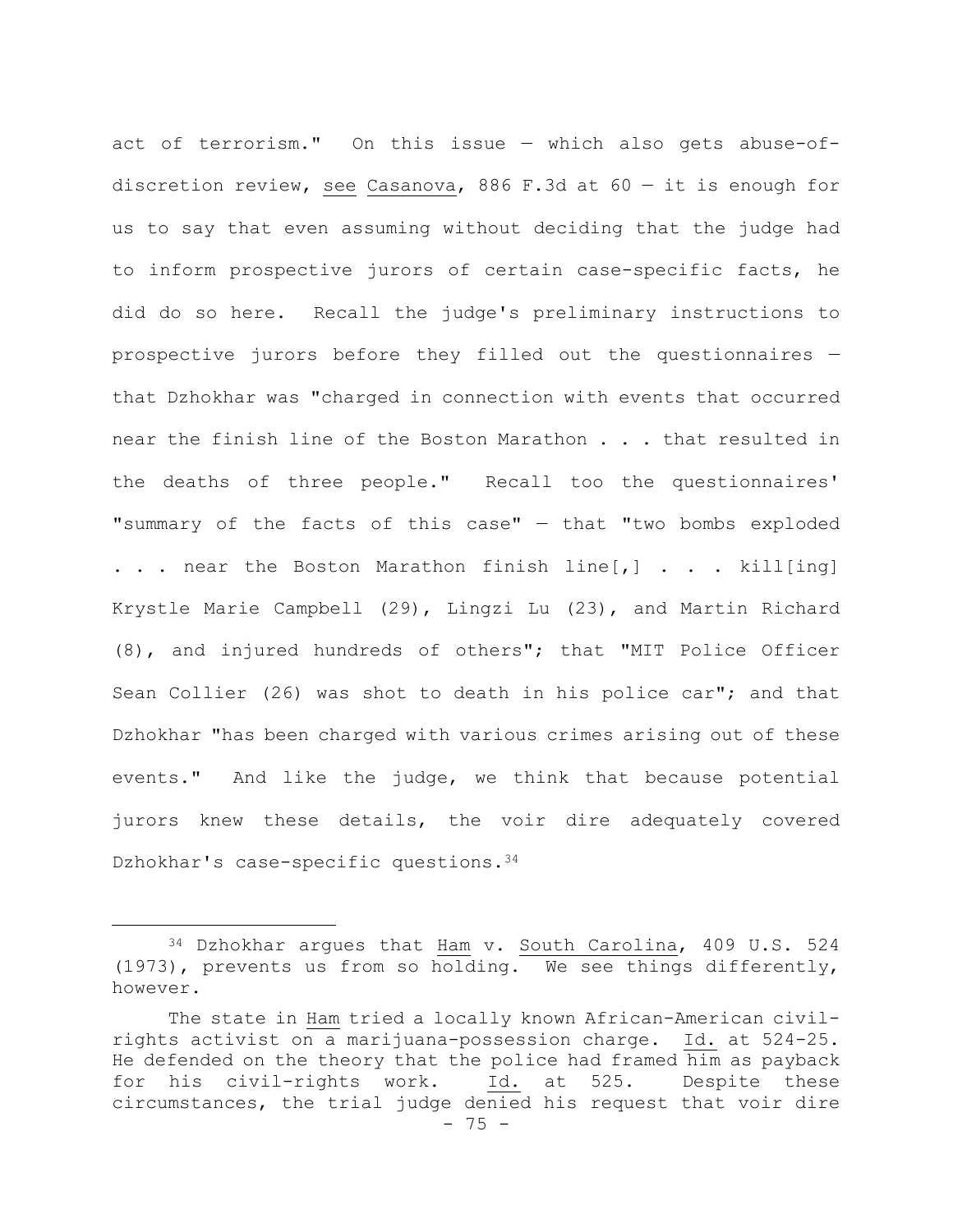Having said all that needs saying on these subjects, we press on — for the reader's information, everything from here on out until we reach the crime-of-violence issue also falls within the category of issues that could easily reappear on remand.

include questions aimed at racial prejudice. Id. at 525-26 & n.2 (noting that the proposed questions asked whether prospective jurors could "fairly try this case on the basis of the evidence and disregarding the defendant's race," whether they had "no prejudice against negroes" or "[a]gainst black people," and whether they "would  $\ldots$  be influenced by the use of the term 'black'"). The Supreme Court later reversed his conviction because "the essential fairness required by the Due Process Clause of the Fourteenth Amendment requires that under the facts shown by this record [he] be permitted to have the jurors interrogated on the issue of racial bias." Id. at 527.

Dzhokhar notes that the state's brief there had argued that the judge's general "bias or prejudice" question sufficed because the defendant was "within sight" of the prospective jurors, who could discern his race — which, according to the state, made the specific questions about race redundant and thus unnecessary. See Br. for Resp., Ham, 409 U.S. 524 (No. 71-5139), 1972 WL 135829, at \*3-4. And by Dzhokhar's account, the Supreme Court's reversal of Ham's conviction "establishes that a [prospective juror's] awareness of facts which could give rise to potential bias, coupled with general questions about bias, do not obviate a particularized investigation into prejudice." Extrapolating from this reading, he argues that Ham shows the judge legally erred by deeming casespecific questions about prospective jurors' death-penalty views unnecessary because of what they already knew about the case. The simplest response is that the Ham Court *never* addressed the state's argument that a general question sufficed. So Ham does not help his cause. See generally Ristaino v. Ross, 424 U.S. 589, 596 (1976) (emphasizing that "[b]y its terms, Ham did not announce a requirement of universal applicability").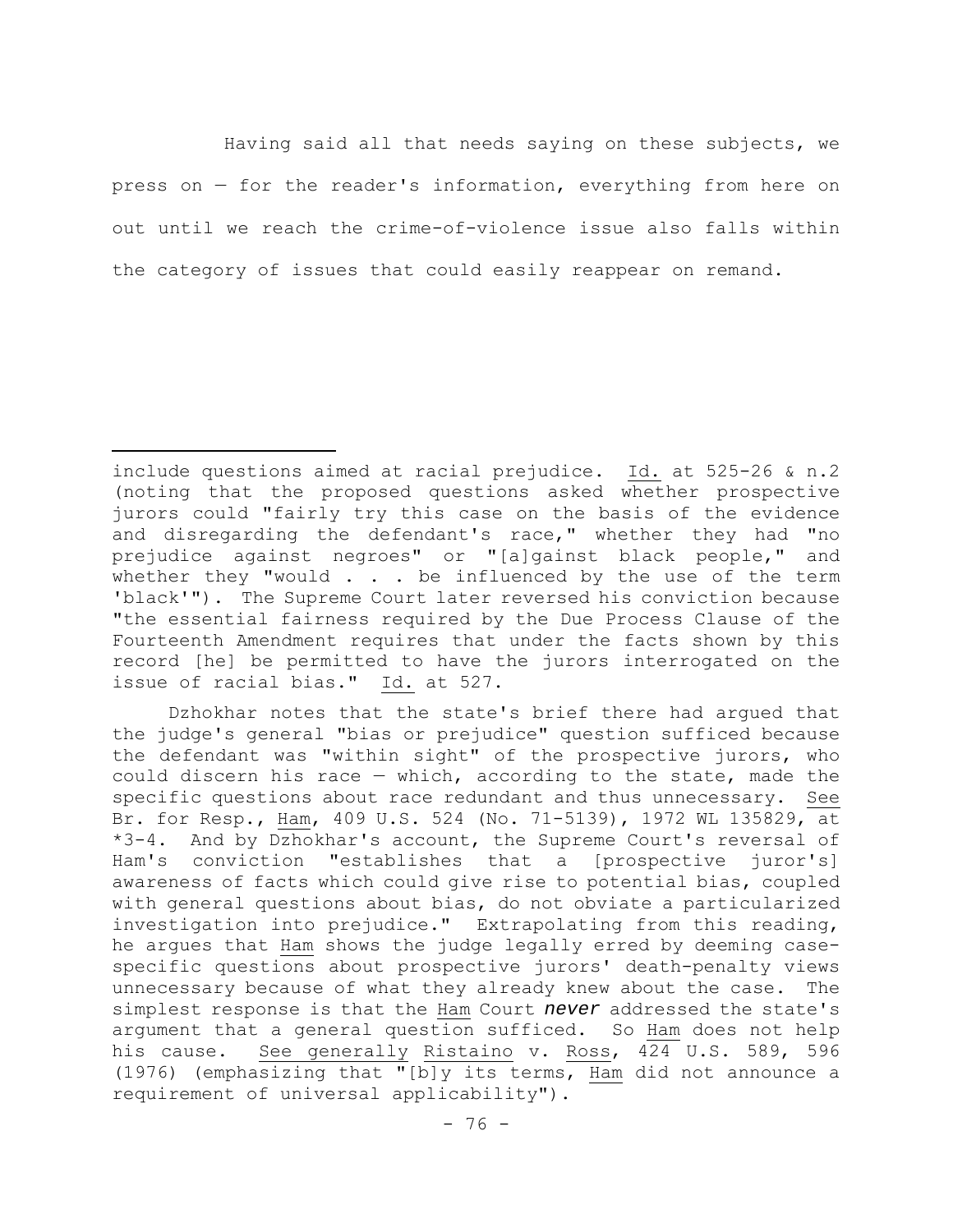# **Mitigation Evidence About Tamerlan's Possible Homicidal Past**

We shift our focus to Dzhokhar's claim that the judge damaged the defense's mitigation case by barring evidence tying Tamerlan to a triple murder in 2011, and by keeping the defense from seeing a confession Tamerlan's friend made to the FBI about how he and Tamerlan had committed those crimes.

### *Background*

On September 11, 2011  $-$  the tenth anniversary of the 9/11 terrorist attacks — someone (or a number of someones) robbed and killed three drug dealers in an apartment in Waltham, Massachusetts. All three were found bound, with their throats slit. These crimes remain unsolved to this day.

Fast forward to 2013. Soon after the Marathon bombings, federal and state law-enforcement officers interviewed Tamerlan's friend, Ibragim Todashev — a mixed-martial-arts fighter who had come to the United States from Chechnya in 2008 and met Tamerlan shortly afterwards. $35$  Officers interviewed Todashev, then living

<sup>&</sup>lt;sup>35</sup> Perhaps this is as good a place as any to say a few words about Dzhokhar's family background, as best we can discern it from the record.

Dzhokhar and Tamerlan's father, Anzor, is of Chechen ancestry born in Kyrgyzstan. Their mother, Zubeidat, is of Avar ancestry born in Dagestan. She and Anzor met as teenagers in Siberia in the early 1980s — she was there living with her brother, and he was stationed there with the Soviet Army. The two later married and moved around a bit, living in Siberia, Chechnya, Dagestan, and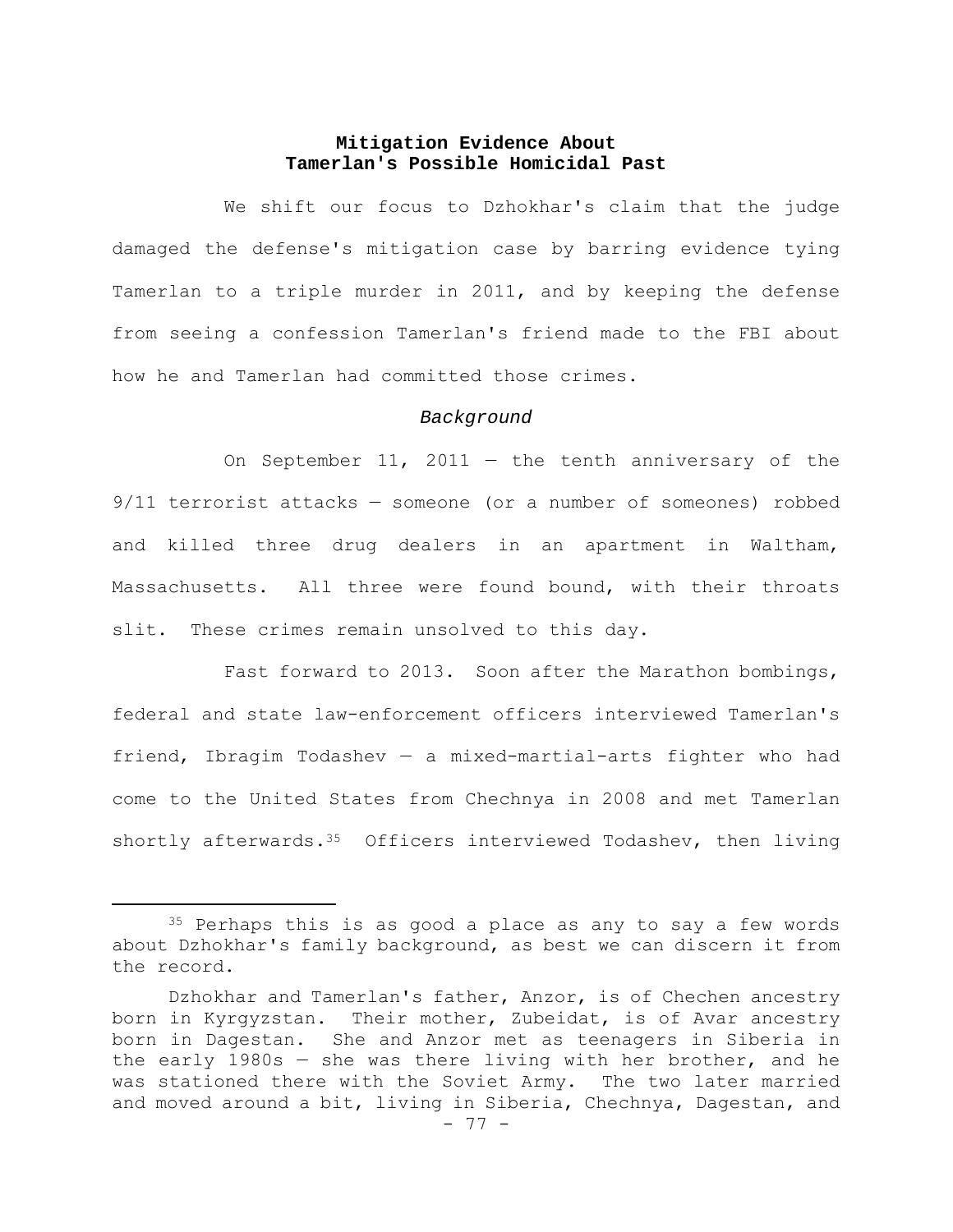in Florida, four separate times in April and May. The first two interviews focused on his relationship with Tamerlan and his possible knowledge of the bombings. At some point, agents began suspecting that Todashev had a hand in the 2011 murders. During the final interview on May 21, Todashev said he knew something about the murders and asked if he could get a deal for cooperating.

After waiving his Miranda rights, Todashev gave the following account. Tamerlan recruited Todashev to rob the men. They drove to a Waltham apartment, held the men at gunpoint (with a gun Tamerlan had brought), beat them, and bound them with duct tape. Not wanting to leave any witnesses, Tamerlan cut each man's throat while Todashev waited outside (Todashev did not want any part of the throat cutting, apparently). Tamerlan then waved Todashev back in to help remove all traces of evidence.

Todashev agreed to write out a confession. But as he was doing so, he attacked the agents — one of whom shot and killed him. The FBI documented Todashev's statements in memos known as 302 reports. And a state trooper recorded most of his statements

Kyrgyzstan (for example). During this time, they had four children — including Tamerlan (in 1986) and Dzhokhar (in 1993).

In 2002, with the region embroiled in a bloody war with Russia, Anzor, Zubeidat, and Dzhokhar emigrated from Kyrgyzstan to the United States — specifically, to Cambridge, Massachusetts. Dzhokhar's other siblings joined them in 2003. Anzor and Zubeidat returned to Russia in 2012, leaving Dzhokhar in the United States with Tamerlan.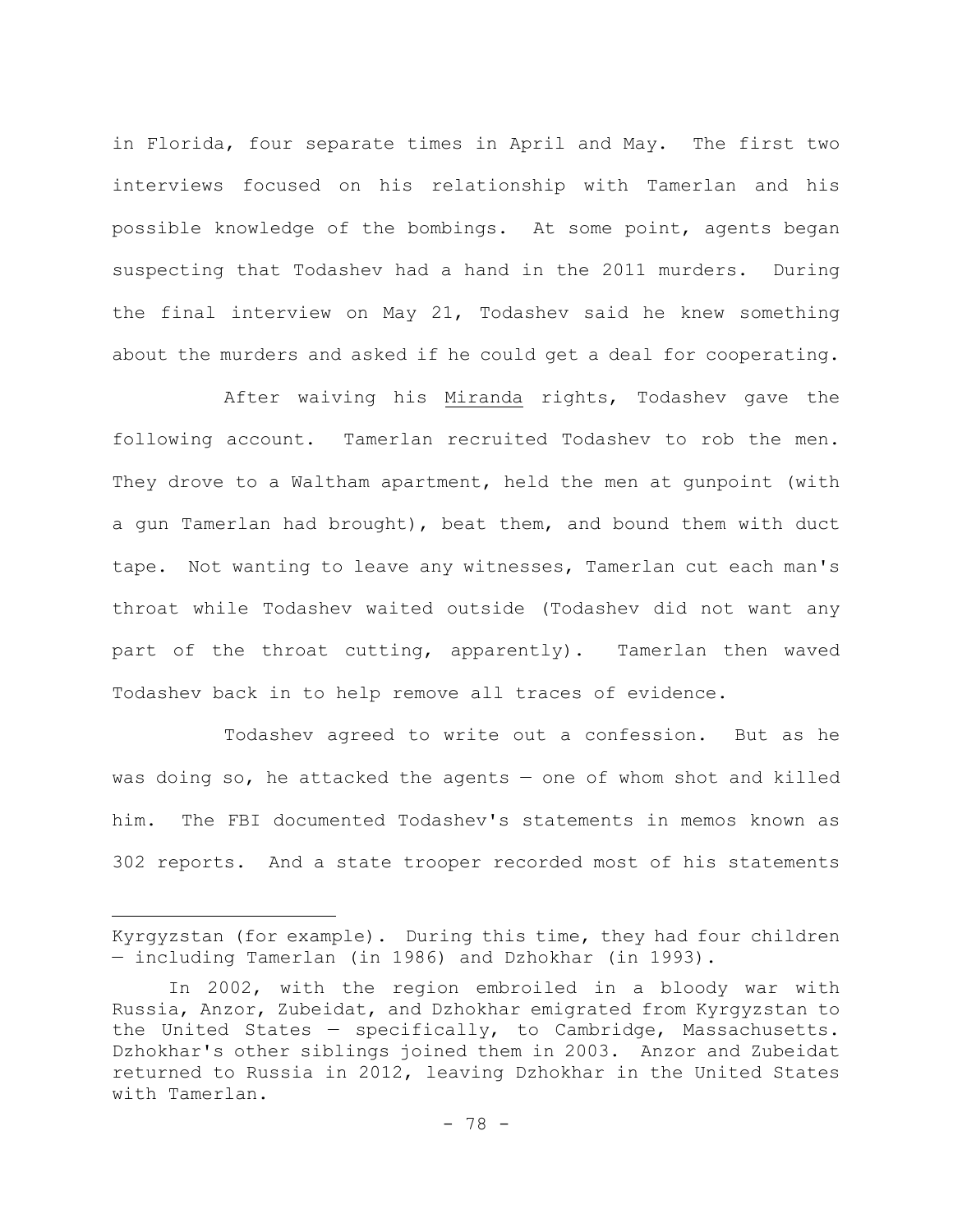at his final interview. The Florida attorney general's office investigated the circumstances of Todashev's death and found the agent had acted reasonably in using deadly force.

Dzhokhar's lawyers repeatedly asked the judge pretrial to make the government produce all reports and recordings of Todashev's statements about the Waltham crimes, either directly to them or to the judge for an in-camera inspection.<sup>36</sup> The government opposed each of the defense's motions, arguing that the soughtafter materials were not discoverable under the federal or local criminal rules or under Brady v. Maryland, 373 U.S. 83 (1963), and were protected by the law enforcement investigatory privilege.<sup>37</sup> In the government's telling, because prosecutors had informed the defense that Tamerlan had "participated in the Waltham triple homicide," it did not have to disclose the actual reports and recordings. After inspecting some of the items in camera, the judge refused to disclose any of the materials documenting Todashev's statements. Agreeing with the government that

<sup>36</sup> In camera means "in a chamber." See *In Camera*, Black's Law Dictionary (11th ed. 2019).

<sup>&</sup>lt;sup>37</sup> Basically, this judge-devised doctrine sometimes keeps the government from having to turn over materials law enforcement has for use in criminal investigations — "sometimes," however, is a tip-off that the privilege is not absolute, since it can be overridden in appropriate cases by a party's need for the privileged items. See, e.g., Puerto Rico v. United States, 490 F.3d 50, 64 (1st Cir. 2007).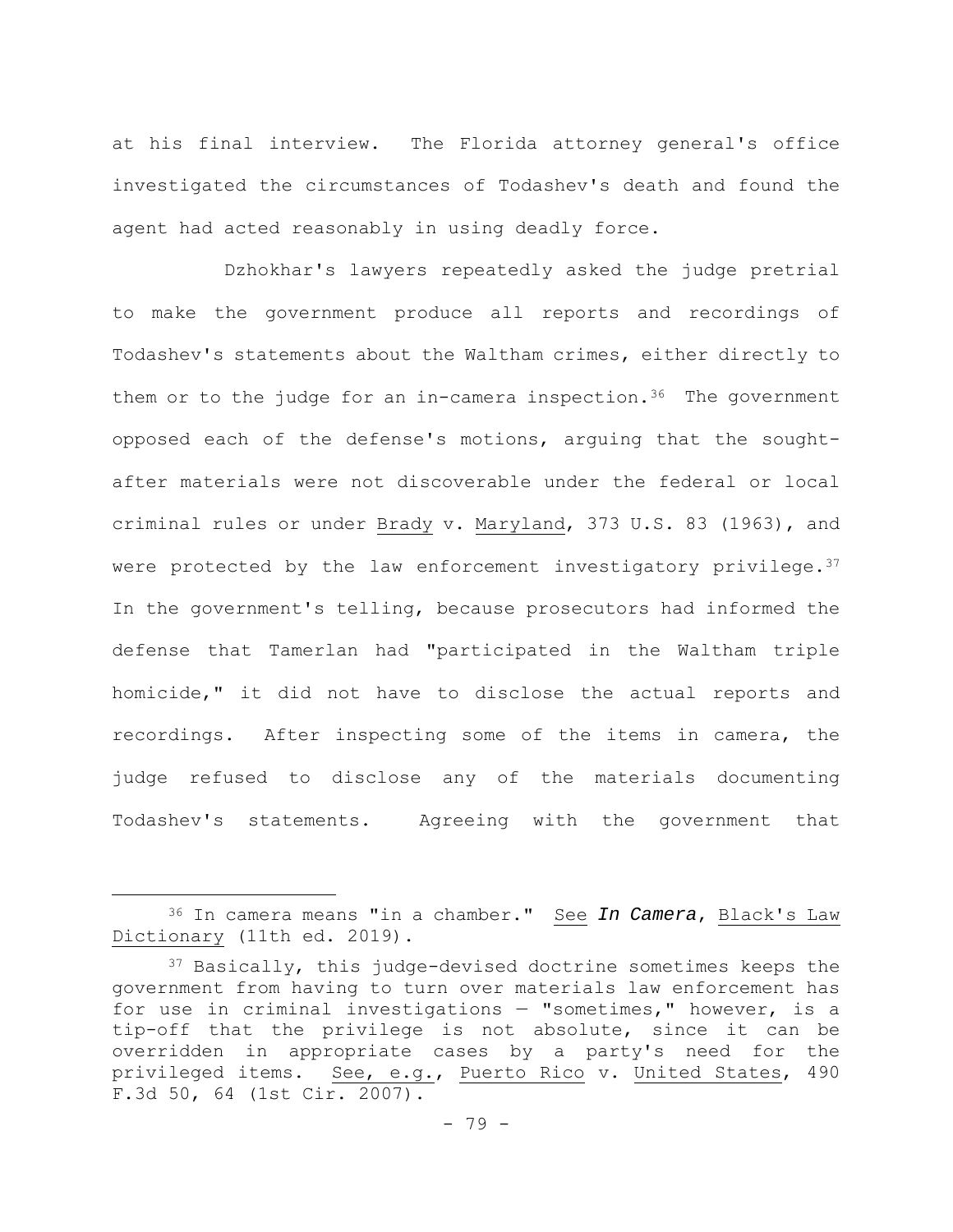prosecutors had "conveyed the fact and general substance of Todashev's statements," the judge said that the FBI's 302 report of Todashev's final interview did "not materially advance [the mitigation] theory beyond what is already available to the defense." The judge also said that disclosing Todashev's statements "risk[ed] revealing facts seemingly innocuous on their face, such as times of day or sequences of events," that "would have a real potential to interfere with the ongoing state investigation."

While all this was going on, a lawyer representing Dzhokhar's college friend Dias Kadyrbayev — who faced prosecution for hiding Dzhokhar's backpack and computer — told the government that his client "may be able to provide" some information, including that "Kadyrbayev learned in the fall of 2012 from Dzhokhar . . . that Tamerlan . . . was involved in the Waltham murders" and that "Dzhokhar . . . told Kadyrbayev that [Tamerlan] 'had committed jihad' in Waltham." The government disclosed Kadyrbayev's lawyer's proffer to Dzhokhar's counsel.

Anyway, because of the judge's rulings, the defense never learned key details about the murders (as disclosed by Todashev) — including:

 Tamerlan brought the "tools" he and Todashev used to commit the crimes (a gun, knives, duct tape, cleaning supplies).

 $- 80 -$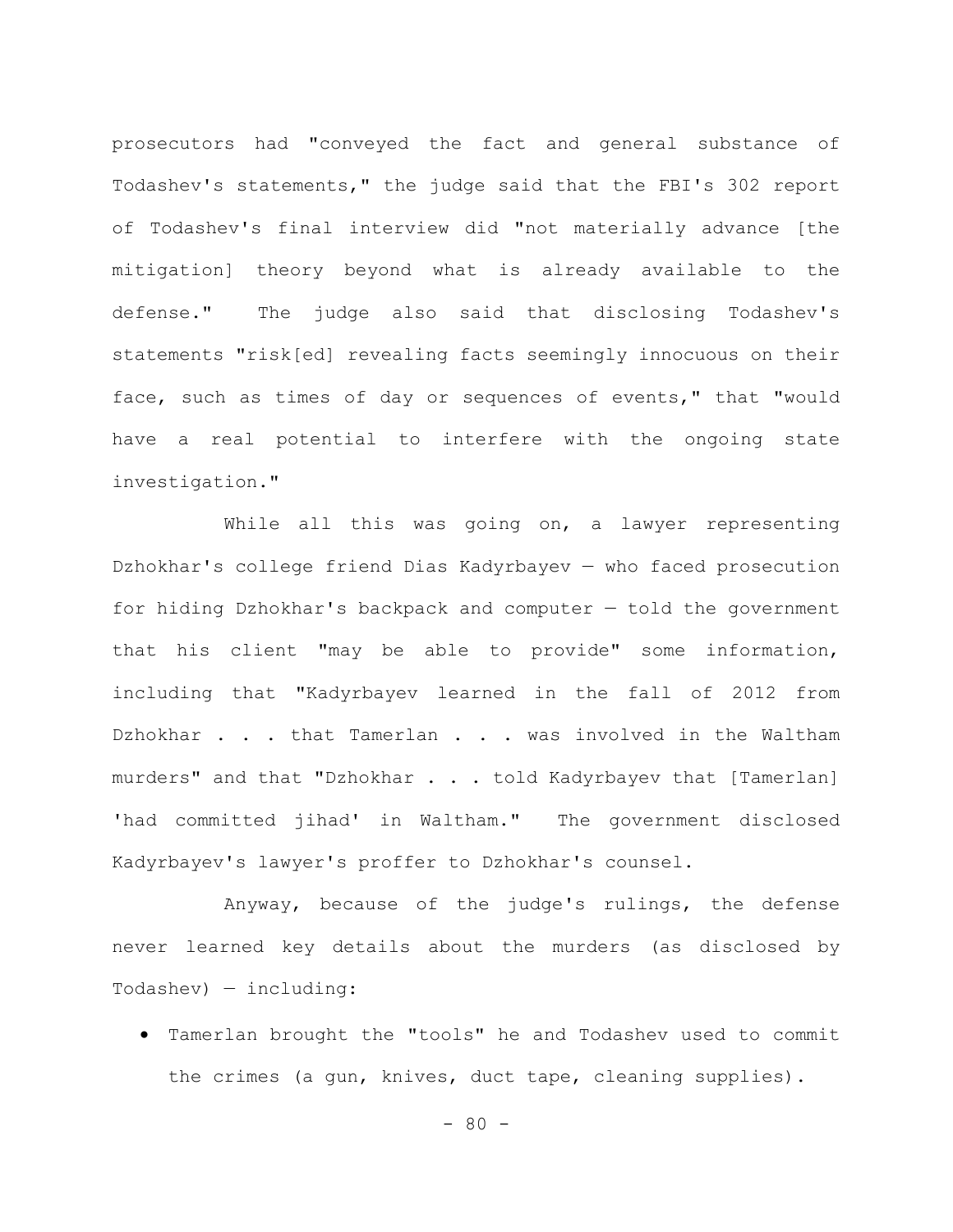- Tamerlan and Todashev got into the apartment because Tamerlan knew one of the victims, Brendan Mess — Tamerlan and Mess were close childhood friends.
- Tamerlan had Todashev duct tape one of the victim's hands and feet. And Tamerlan duct taped the others.
- Tamerlan beat Mess to try to get him to say where more money was in the apartment.
- Todashev had agreed with Tamerlan to rob the men. But after they had bound and robbed them, Tamerlan decided to kill the men  $-$  a decision that made Todashev shake with nerves, because while he did not want to participate in the murders, he felt he "had to" since he "did not have a way out."
- Tamerlan slashed each man's throat.
- Tamerlan gave Todashev \$20,000 from the money they had stolen.38

The government later moved in limine to bar Dzhokhar from introducing any evidence about the Waltham murders at the guilt or penalty phases.<sup>39</sup> Among other theories, the government

<sup>38</sup> Following an order from us, authorized counsel got to review the in-camera materials for the first time.

 $39$  In limine means "at the outset" - "a motion . . . raised preliminarily, esp[ecially] because of an issue about the admissibility of evidence believed by the movant to be prejudicial." See *In-Limine*, Black's Law Dictionary (11th ed. 2019).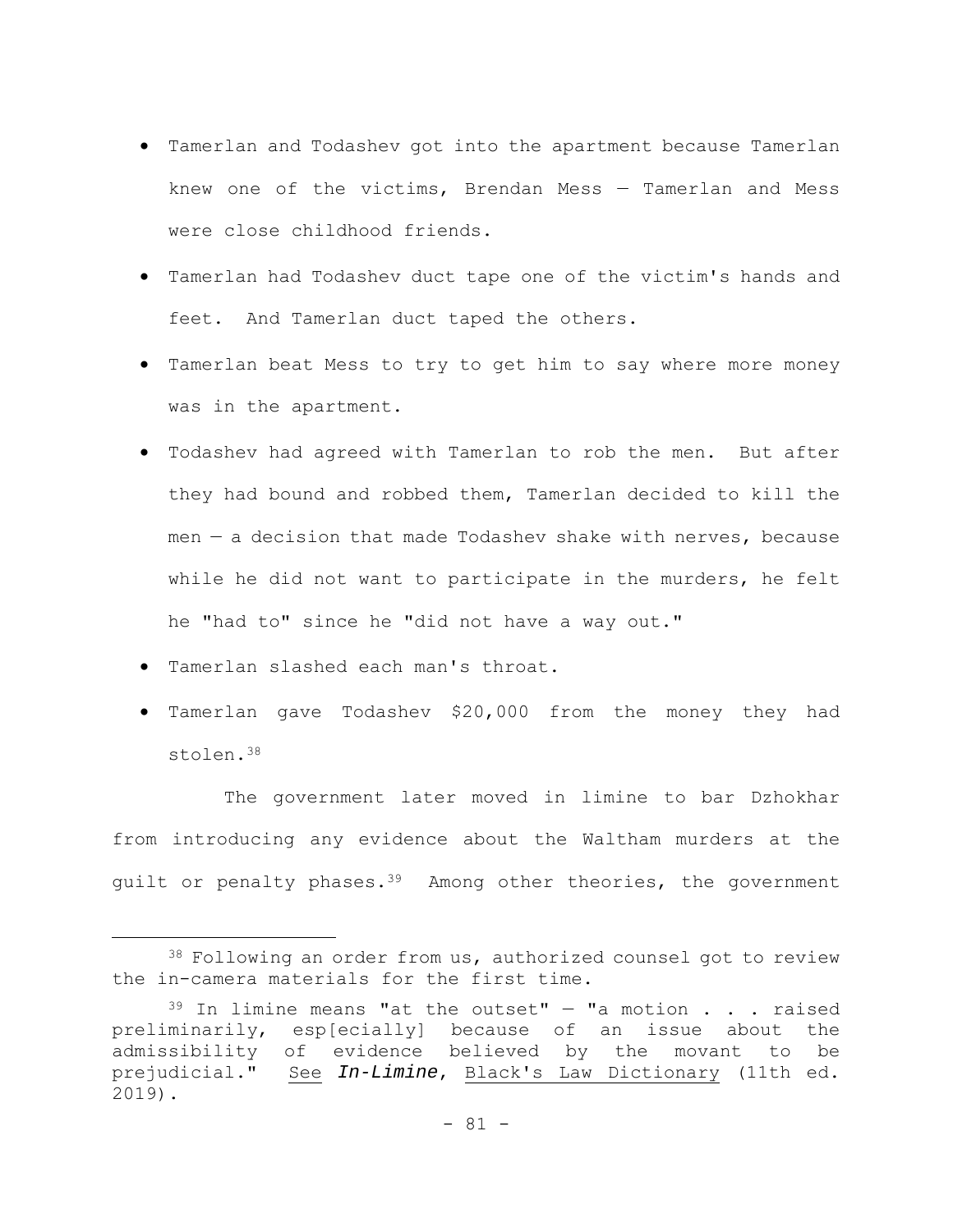called Todashev's statements about Tamerlan's role "unreliable" since he had an obvious motive to pin the murders on someone else (what the government did not tell the judge, however, was that agents had previously relied on Todashev's statements in applying for a search warrant to look for evidence from the Waltham homicides in Tamerlan's car). The government also argued that, apart from Todashev's statements, it had no "evidence that Todashev and/or Tamerlan . . . actually participated in the Waltham triple homicides." The government further claimed that Todashev's statements should not come in because he "cannot be crossexamined," because he "obviously was not of sound mind" since he attacked armed agents, and because admitting this evidence would confuse the jurors by opening the door to "a great deal of information having nothing to do with" Dzhokhar's crimes. And the government claimed that "[t]here's no evidence that the defense can point to anywhere, including . . . Todashev's own statement, that Tamerlan . . . controlled him in any way."

Dzhokhar's lawyers argued in opposition that evidence showing Tamerlan's having committed the crimes was highly probative of the brothers' respective roles in the bombings and was sufficiently reliable to be admitted under the evidentiary standards applicable at the penalty phase. They also stressed that whether to credit Todashev's statements was for the jury.

- 82 -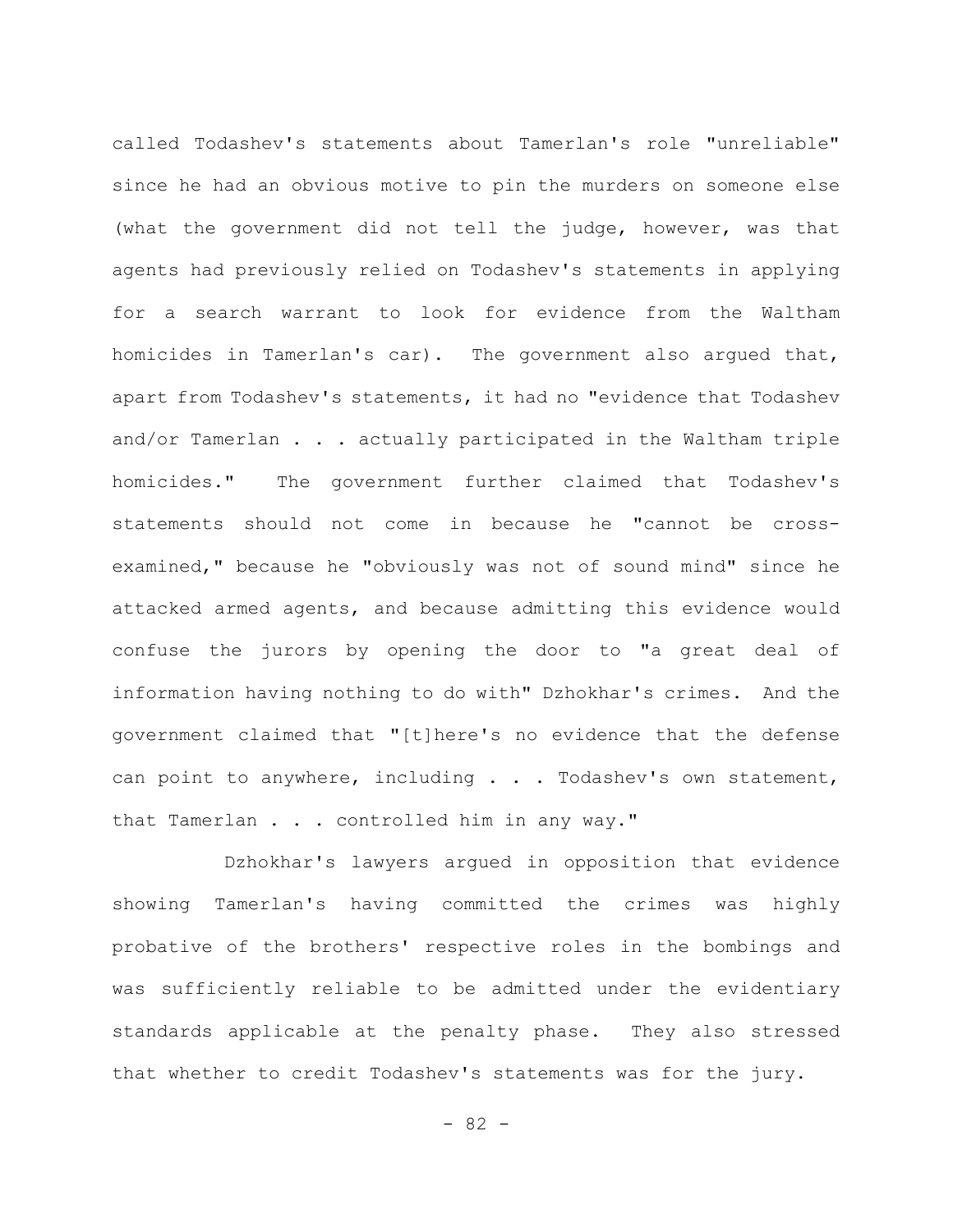The judge orally granted the government's in-limine motion, finding that "there simply is insufficient evidence to describe what participation Tamerlan may have had" in the Waltham murders. From his check of the evidence — which "include[d] an in-camera review of some Todashev 302s," but not the recordings of the confession — the judge thought that "it [was] as plausible . . . that Todashev was the bad guy and Tamerlan was the minor actor." So the judge concluded that the murder evidence "would be confusing to the jury and a waste of time,  $\ldots$  without any probative value."

Dzhokhar's mitigation theory portrayed him as influenced by Tamerlan to take part in the Marathon bombings. "[I]f not for Tamerlan," said his lawyer to the penalty-phase jury, "this wouldn't have happened." And the defense sought to prove several mitigating factors about their relationship and their relative culpability — including:

- Dzhokhar "acted under the influence of his older brother";
- "because of Tamerlan's age, size, aggressiveness, domineering personality, [and] privileged status in the family," Dzhokhar "was particularly susceptible to his . . . influence";
- "Dzhokhar['s] . . . brother Tamerlan planned, led, and directed the Marathon bombing[s]";

- 83 -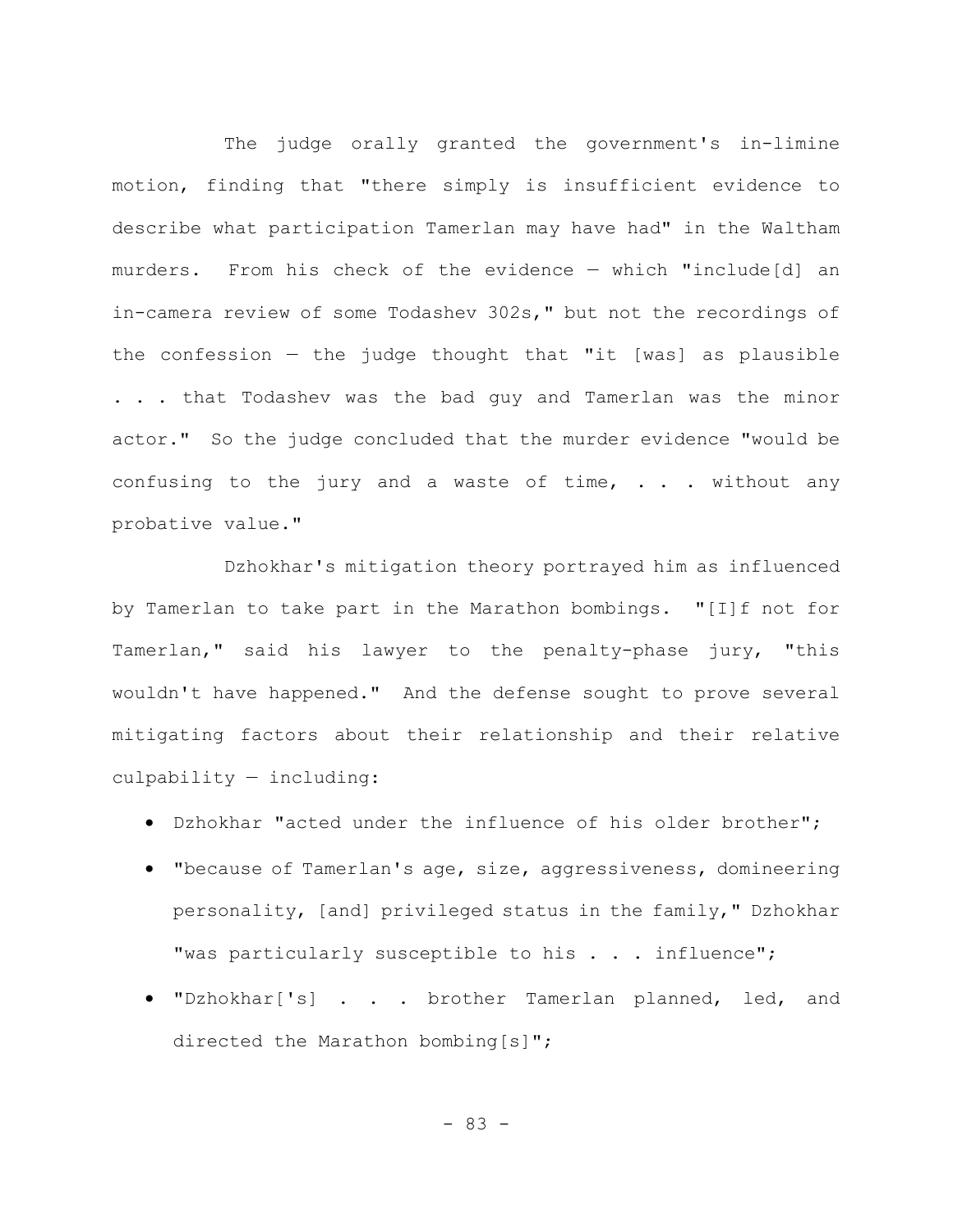- "Dzhokhar . . . would not have committed the crimes but for his older brother Tamerlan"; and
- "Tamerlan . . . became radicalized first, and then encouraged his younger brother to follow him."

Without the Waltham evidence, the defense supported its mitigation theory with testimony like:

- Tamerlan became radicalized first, began proselytizing his views, and sent jihadi materials to Dzhokhar;
- the oldest brother in a Chechen family like the Tsarnaevs usually receives deference (an associate professor from Princeton University testified that "it's expected that the younger brothers will listen to the older brother");
- Tamerlan occasionally broke the rules of the gym he belonged to (he used other members' equipment without asking, for instance);
- Tamerlan sometimes got argumentative at a mosque (for example, he twice called the Imam a "hypocrite");
- Tamerlan yelled at a store owner for selling halal turkey for Thanksgiving (halal is a term associated with Islamic dietary laws); and
- Tamerlan once might have physically abused his thengirlfriend (he later married her).

- 84 -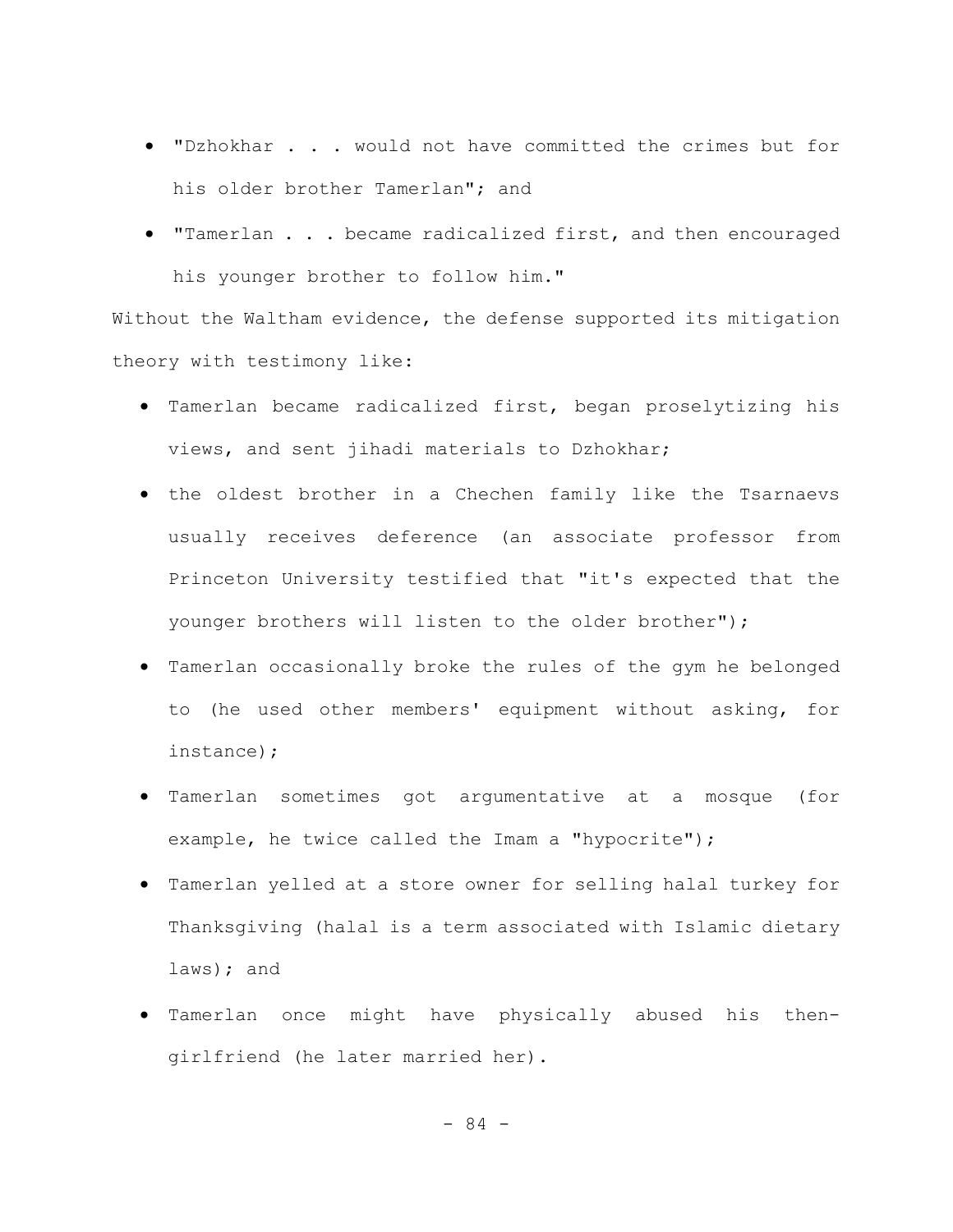Conversely, the government tried to convince the jury that Dzhokhar should die because he and Tamerlan were equally culpable in the bombings and that Tamerlan had played no role in Dzhokhar's decision to participate. During the penalty phase, the government argued that the defense's mitigation evidence consisted of little more than "testimony that Tamerlan was bossy." The government also described Tamerlan as a "handsome," "charming," "loud" guy who "sometimes lost his temper." And the government implored the jurors to "ask [themselves] if there's anything about Tamerlan . . . that will explain . . . how Dzhokhar . . . could take a bomb, leave it behind a row of children, walk . . . down the street, and detonate it." Insisting that no evidence supported the notion that Tamerlan had "coerced or controlled" Dzhokhar, the government labeled the brothers "a partnership of equals" and so "bear the same moral culpability for what they did."

### *Basic Appellate Arguments*

Dzhokhar presents essentially two arguments about the judge's handling of the Waltham evidence. The first claim is that the judge violated his right to present a complete mitigation defense by keeping from the jury major proof of Tamerlan's brutal past, his ability to enlist others in acts of extreme cruelty, and thus his relative culpability  $-$  an error the government exploited by distorting Tamerlan's character and suggesting no evidence

 $- 85 -$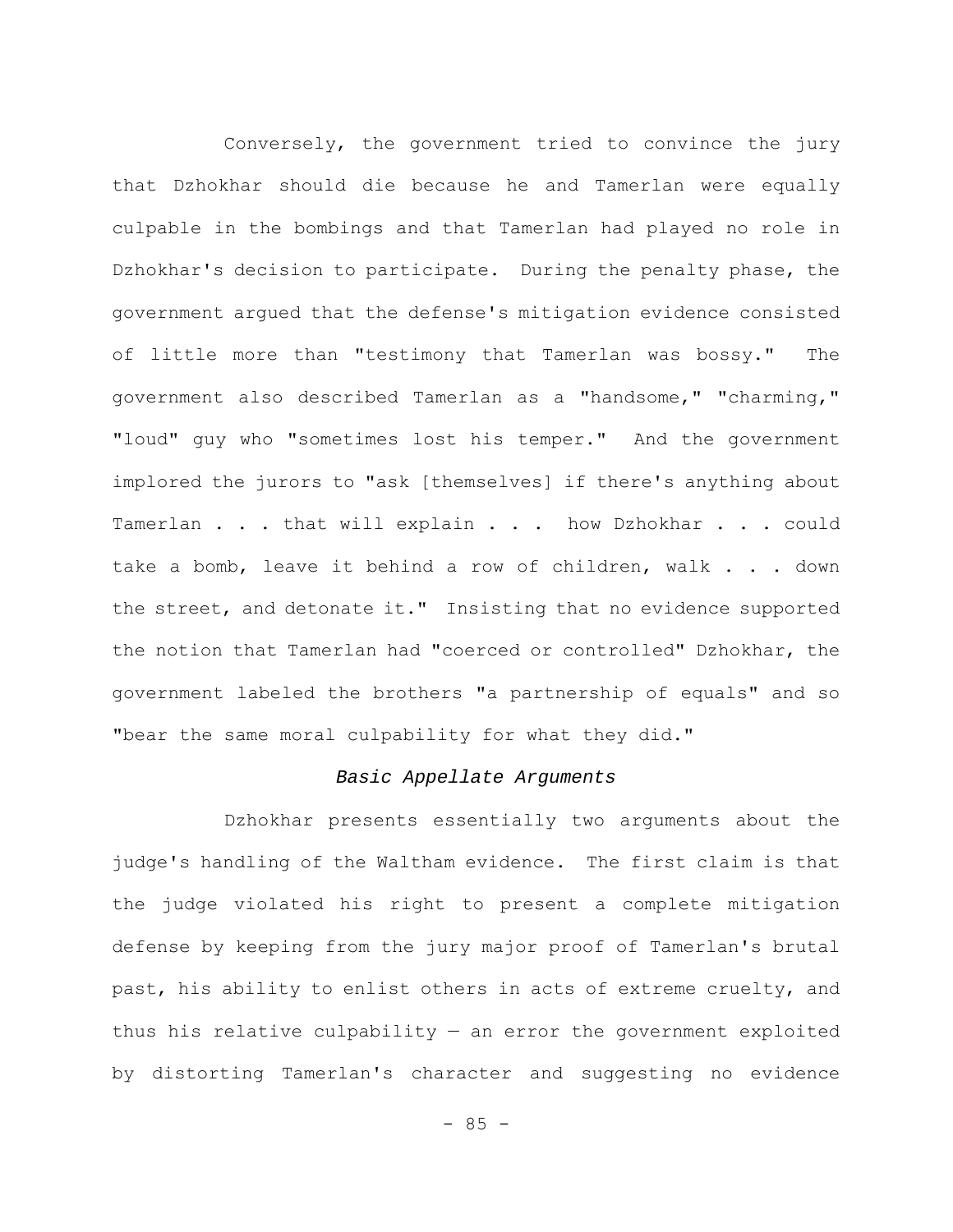showed his influence over Dzhokhar. The second claim is that the judge violated his Brady rights by refusing to give the defense a 302 report and recordings of Todashev's confession — evidence that, "if presented," would have shown "why Tamerlan was to be feared, and his ability to influence others to commit horrific crimes."

The government takes a different view of the matter. According to the government, the Waltham evidence was not relevant mitigation evidence because nothing suggests Tamerlan's alleged commission of the Waltham crimes had any link to Dzhokhar's commission of the crimes here. And, says the government, even if the Waltham evidence had some slight relevance, the judge rightly excluded it because the risks of confusing the issues and misleading the jury outweighed any probative worth. The government also thinks that any error by the judge was harmless beyond a reasonable doubt because "overwhelming[]" evidence (the government's word) showed Dzhokhar willingly engaged in the crimes charged here. Wrapping up, the government says that the undisclosed "information was not discoverable under Brady" and "was subject to the law enforcement privilege."

### *Analysis*

We give abuse-of-discretion review to preserved disputes over whether the judge wrongly excluded mitigating evidence at the penalty phase, showing "great deference" to his balancing of the

 $-86 -$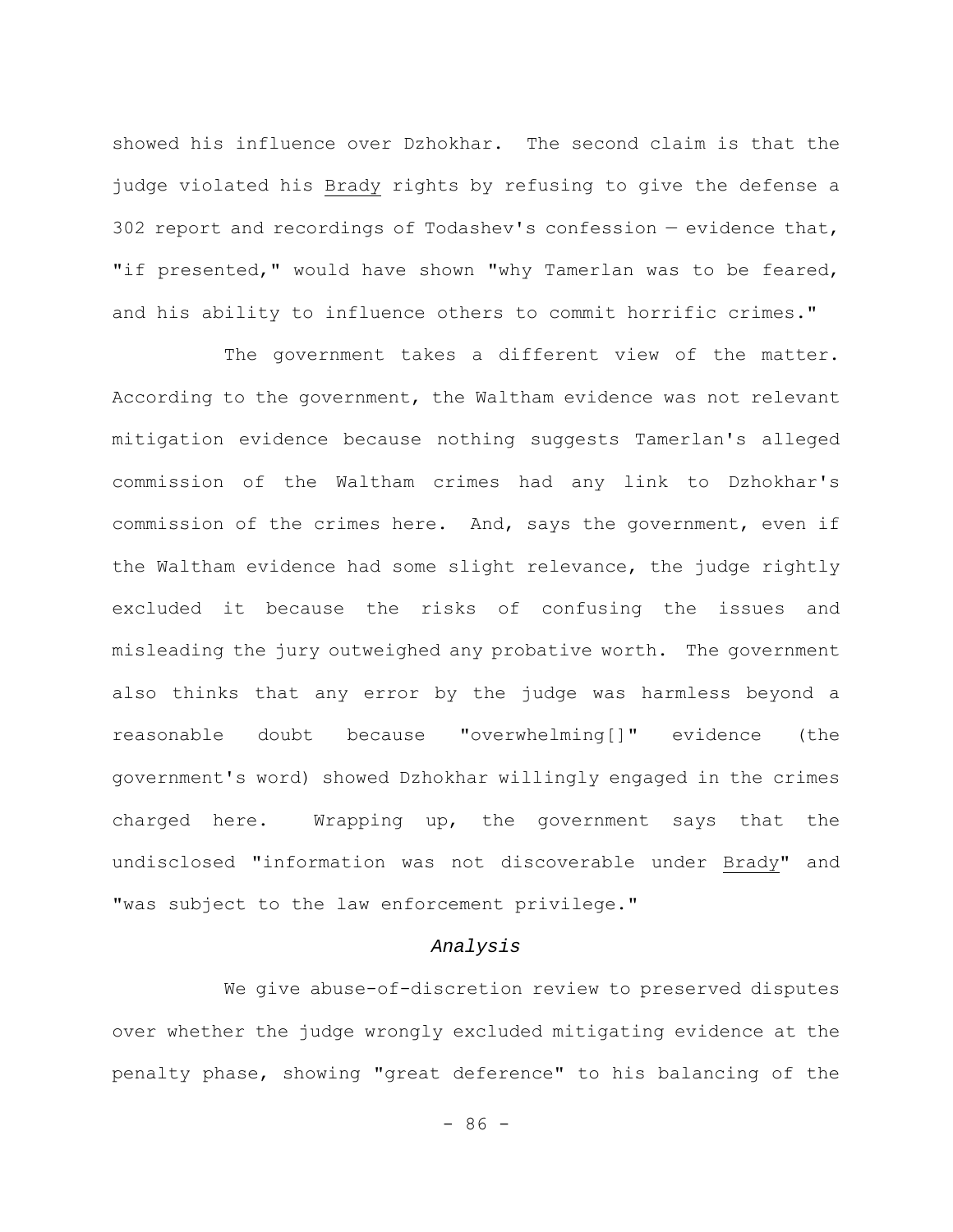evidence's probative worth against its possible prejudice. See United States v. Sampson, 486 F.3d 13, 42 (1st Cir. 2007) ("Sampson I").40 We also give abuse-of-discretion review to preserved disputes over whether the judge wrongly kept Brady material from the defense. See United States v. Bulger, 816 F.3d 137, 153 (1st Cir. 2016).

With these preliminaries out of the way, we turn to Dzhokhar's first claim: that the judge committed prejudicial error by keeping the Waltham evidence from the jury at the penalty phase.

Because it is "desirable for the jury to have as much information before it as possible when it makes the sentencing decision," the Supreme Court has for years said that if "the evidence introduced and the arguments made . . . do not prejudice a defendant, it is preferable not to impose restrictions." Gregg v. Georgia, 448 U.S. 153, 203-04 (1976). So a defendant convicted of capital crime has a constitutional right to put before the jury, "*as a mitigating factor*, any aspect of [his] character or record and any of the circumstances of the offense that [he] proffers as

<sup>40</sup> Dzhokhar argues that we owe no deference because the judge "reviewed only the summary 302 report prepared by the FBI" and not "the video and audio recordings themselves." But the two cases he cites do not help him, because the judges there — unlike the judge here — denied discovery without reviewing *any* of the at-issue materials. See United States v. Rosario-Peralta, 175 F.3d 48, 55 (1st Cir. 1999); United States v. Buford, 889 F.2d 1406, 1407 (5th Cir. 1989).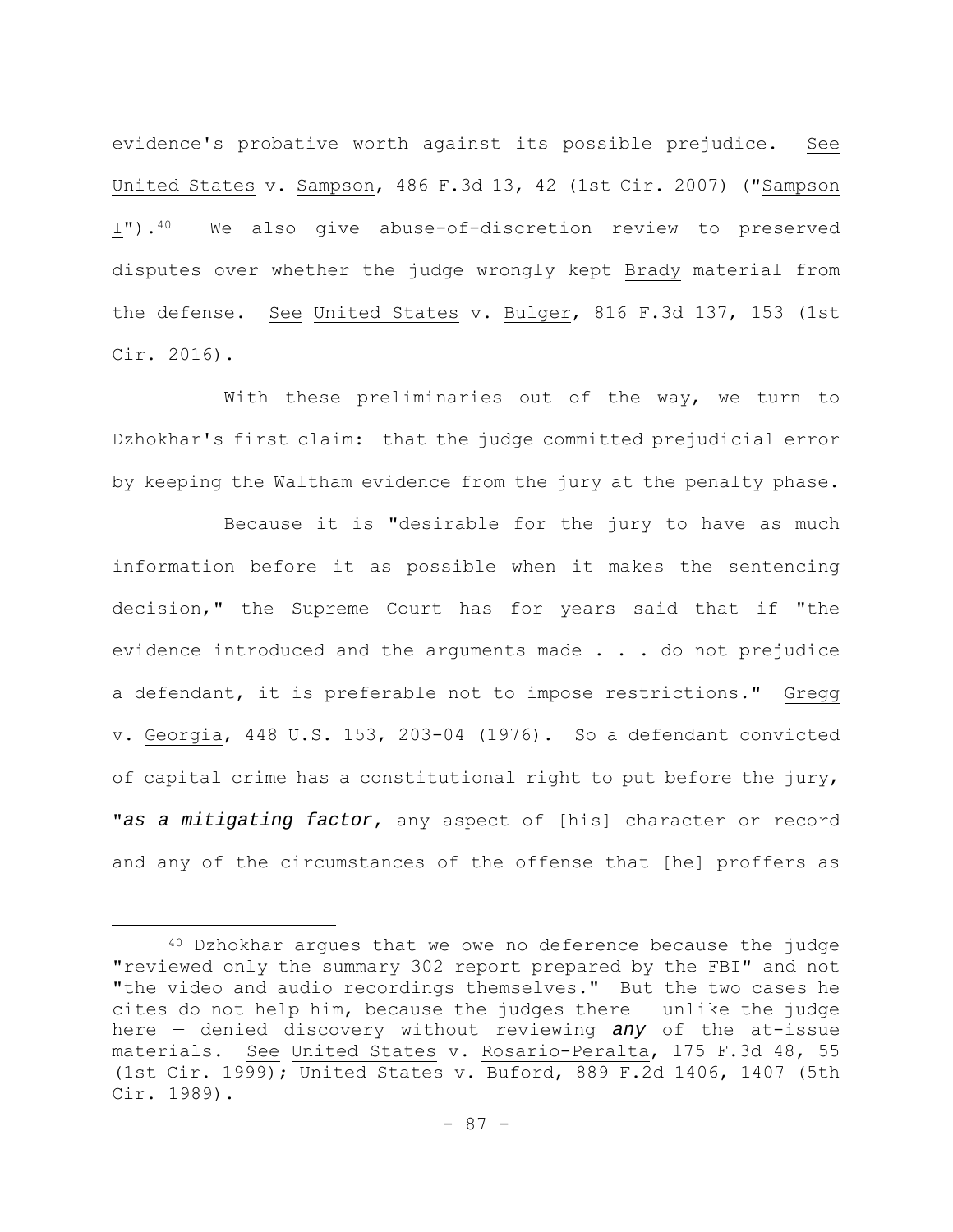a basis for a sentence less than death." Lockett v. Ohio, 438 U.S. 586, 604 (1978) (plurality opinion); see also Eddings v. Oklahoma, 455 U.S. 104, 110 (1982) (adopting the rule announced by the Lockett plurality). Mitigating factors include aspects of "the defendant's background, record, or character or any other circumstance of the offense that mitigate against imposition of the death sentence," see 18 U.S.C.  $\frac{1}{5}$  3592(a)(8) - like, for instance, information bearing on the extent and nature of each defendant's role in the charged crime, see Green v. Georgia, 442 U.S. 95, 97 (1979) (finding a constitutional violation where the judge excluded penalty-phase evidence showing a codefendant's primary role).

This standard is broad, reflecting the idea "that punishment should be directly related to the personal culpability of the criminal defendant." See Penry v. Lynaugh, 492 U.S. 302, 319 (1989), abrogated on other grounds by Atkins v. Virginia, 536 U.S. 304 (2002); see also Enmund v. Florida, 458 U.S. 782, 801 (1982) (emphasizing that "punishment must be tailored to [a defendant's] personal responsibility and moral guilt"). And consistent with this lenient approach, mitigating information need not be admissible under the rules of evidence to get in. See 18 U.S.C. § 3593(c). All of which is why the normally low relevance threshold in noncapital cases is lower still when it comes to

- 88 -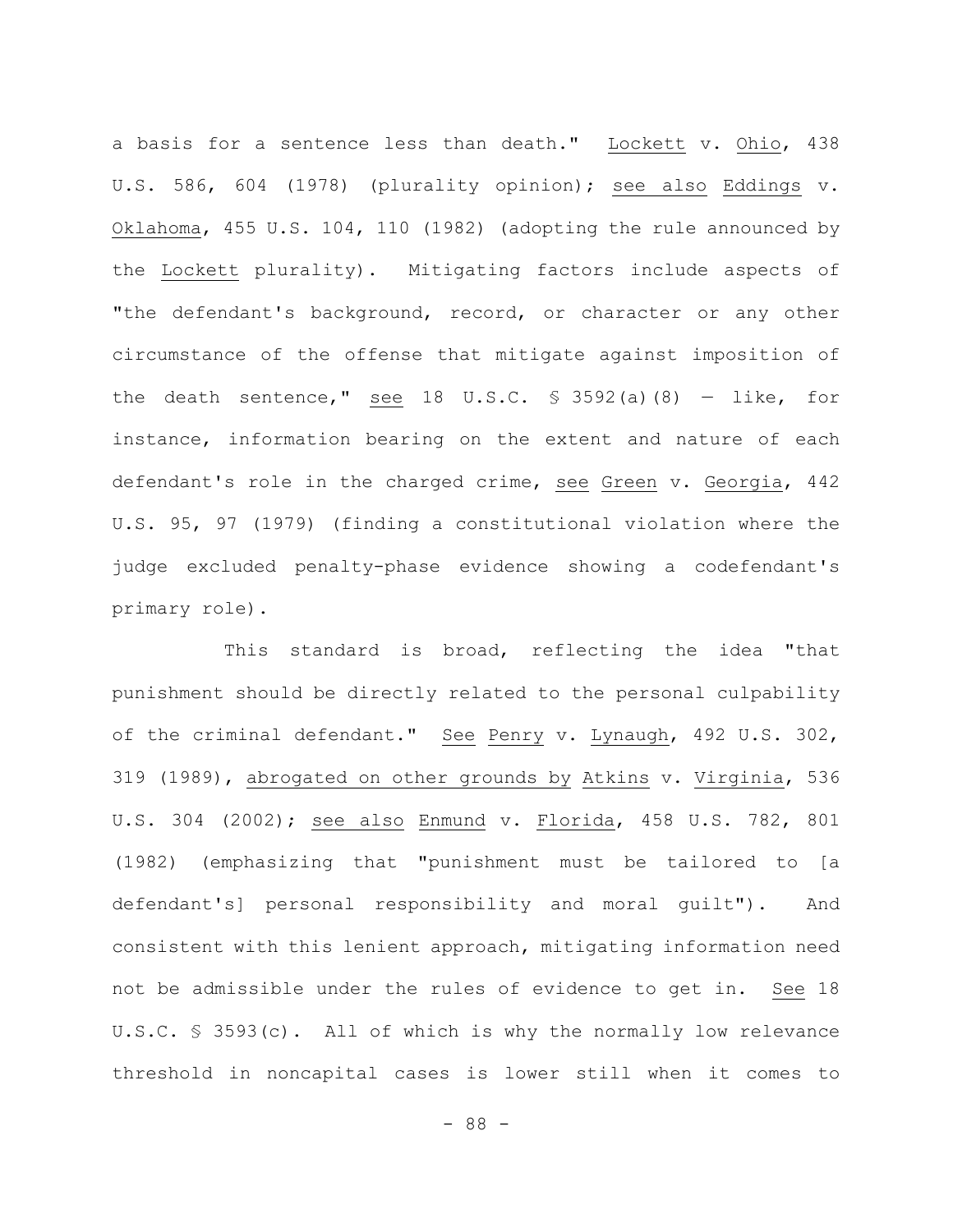mitigation evidence in capital cases: Relevant "mitigating evidence" encompasses any "evidence which tends logically to prove or disprove some fact or circumstance which a fact-finder could reasonably deem to have mitigating value." See Smith v. Texas, 543 U.S. 37, 44 (2004). Once this modest "threshold . . . is met," the Constitution "'requires that the jury be able to consider and give effect to' a capital defendant's mitigating evidence." See Tennard v. Dretke, 542 U.S. 274, 285 (2004) (quoting Boyde v. California, 494 U.S. 370, 377-78 (1990)); see also Green, 442 U.S. at 97 (holding that a "mechanistic[]" use of the hearsay rule to keep a capital defendant from introducing mitigating evidence at sentencing in a capital case offends due process (quotation marks omitted)).

None of this is code for anything goes, however. For a judge can exclude "information" if "its probative value is outweighed by the danger of creating unfair prejudice, confusing the issues, or misleading the jury." See 18 U.S.C. § 3593(c); see also Sampson I, 486 F.3d at 45 (stating that the "low barriers to admission of evidence in a capital sentencing hearing 'do[] not mean that the defense has *carte blanche* to introduce any and all evidence that it wishes'" (quoting United States v. Purkey, 428 F.3d 738, 756 (8th Cir. 2005))).

- 89 -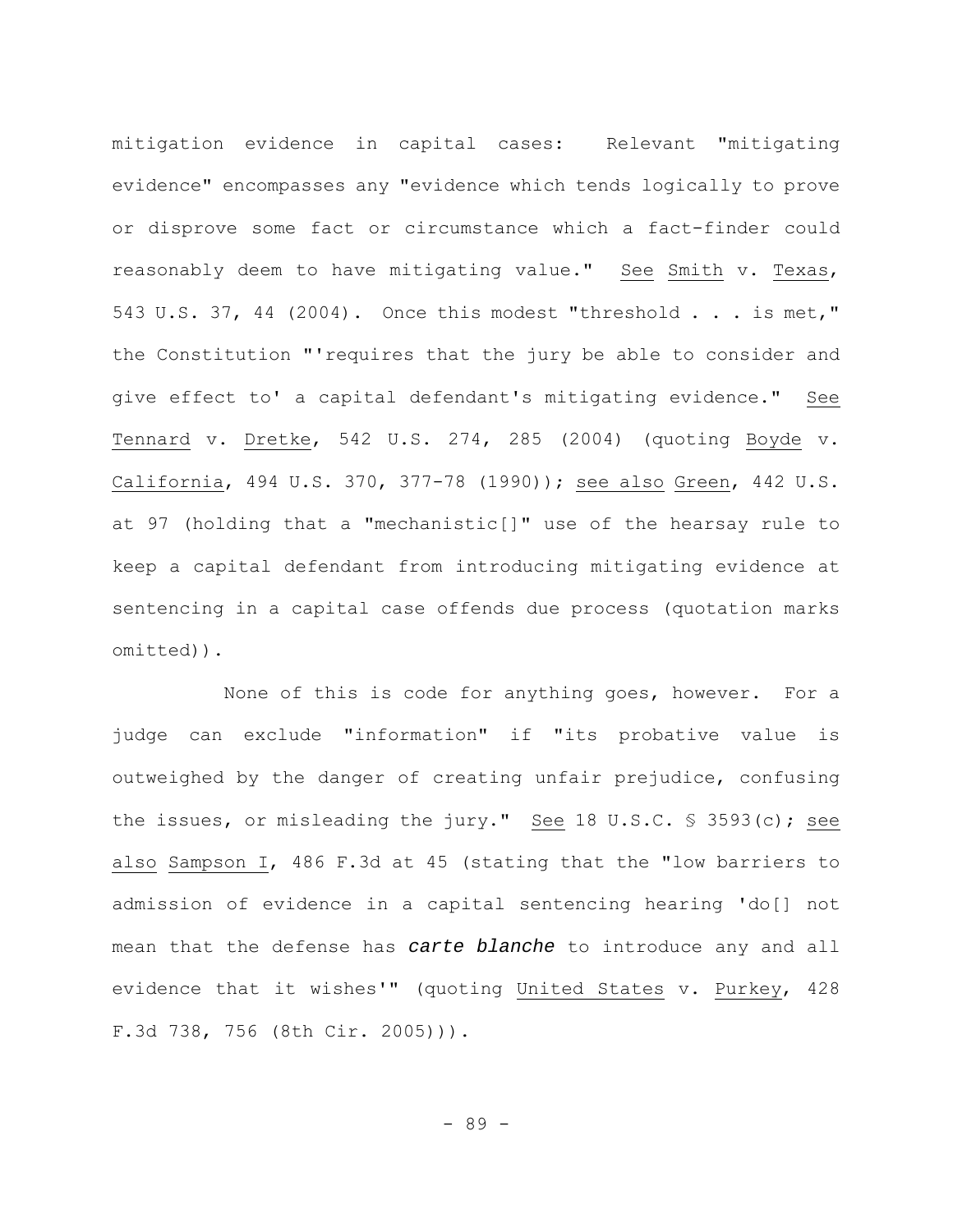The government in our case recognized that Dzhokhar's penalty-phase defense turned on what Tamerlan's role was. Which probably explains why in its own penalty-phase arguments, the government continually called the brothers equally culpable and stressed Tamerlan's lack of influence over Dzhokhar. The jurors cared about the brothers' relative culpability as well, a point made quite clear by their not recommending death for Dzhokhar on the capital counts involving Tamerlan's conduct in setting off the first bomb. And given how the proceedings played out, the probative value of showing that the bombings were not the first time Tamerlan committed acts of brutality and persuaded others to help him is obvious. So we cannot agree with the judge that the Waltham evidence lacks (emphasis ours) "*any*" probative force.

Inspired by his jihadi beliefs, Tamerlan's lead role in the Waltham killings — felonies (according to the kept-out evidence) that he committed without Dzhokhar — makes it reasonably more likely that he played a greater role in the crimes charged here than Dzhokhar. $41$  And as we said a moment ago, evidence showing a defendant's minor role in the offense is relevant mitigating evidence under the rule broadcast in Lockett. See Enmund, 458 U.S. at 797-98.

<sup>41</sup> As Dzhokhar tells us in his reply brief, the government never suggests that Tamerlan did not commit the killings.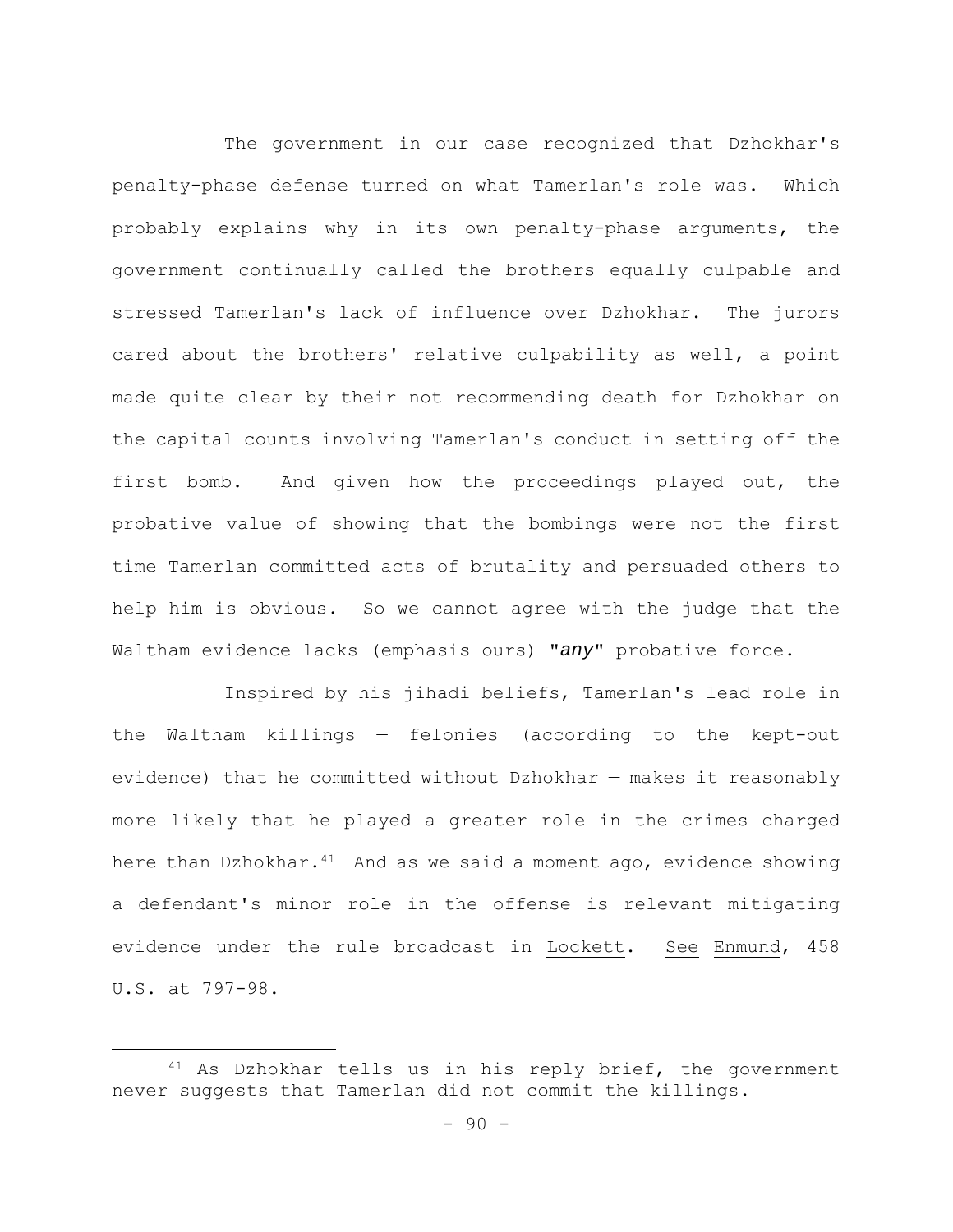But there is more to be said in Dzhokhar's favor than that.

The Waltham evidence was also highly probative of Tamerlan's ability to influence Dzhokhar. Because of the judge's decisions, Dzhokhar did not present proof showing how he learned (months after the fact, per college-acquaintance Kadyrbayev) that Tamerlan had butchered the men, one of whom was a close friend actions motivated by Tamerlan's vision of jihad.<sup>42</sup> But evidence of this sort could reasonably have persuaded at least one juror that Dzhokhar did what he did because he feared what his brother might do to him if he refused (and remember, a jury may consider any mitigating factor at least one juror found proved by a preponderance of the information). Or put slightly differently, at least one juror could reasonably have found that because of what had happened in Waltham, Tamerlan was not just "bossy" (to use the prosecutor's word) but a stone-cold killer who got a friend to support his fiendish work. And if Tamerlan could influence Todashev (a mixed-martial-arts bruiser who followed Tamerlan because he "did not have a way out"), Tamerlan's influence over Dzhokhar (his younger brother with no prior history of violence)

<sup>42</sup> Defense counsel told us at oral argument that once the judge granted the government's in-limine motion barring any mention of the Waltham crimes, Dzhokhar had no basis for trying to get his statements to Kadyrbayev admitted.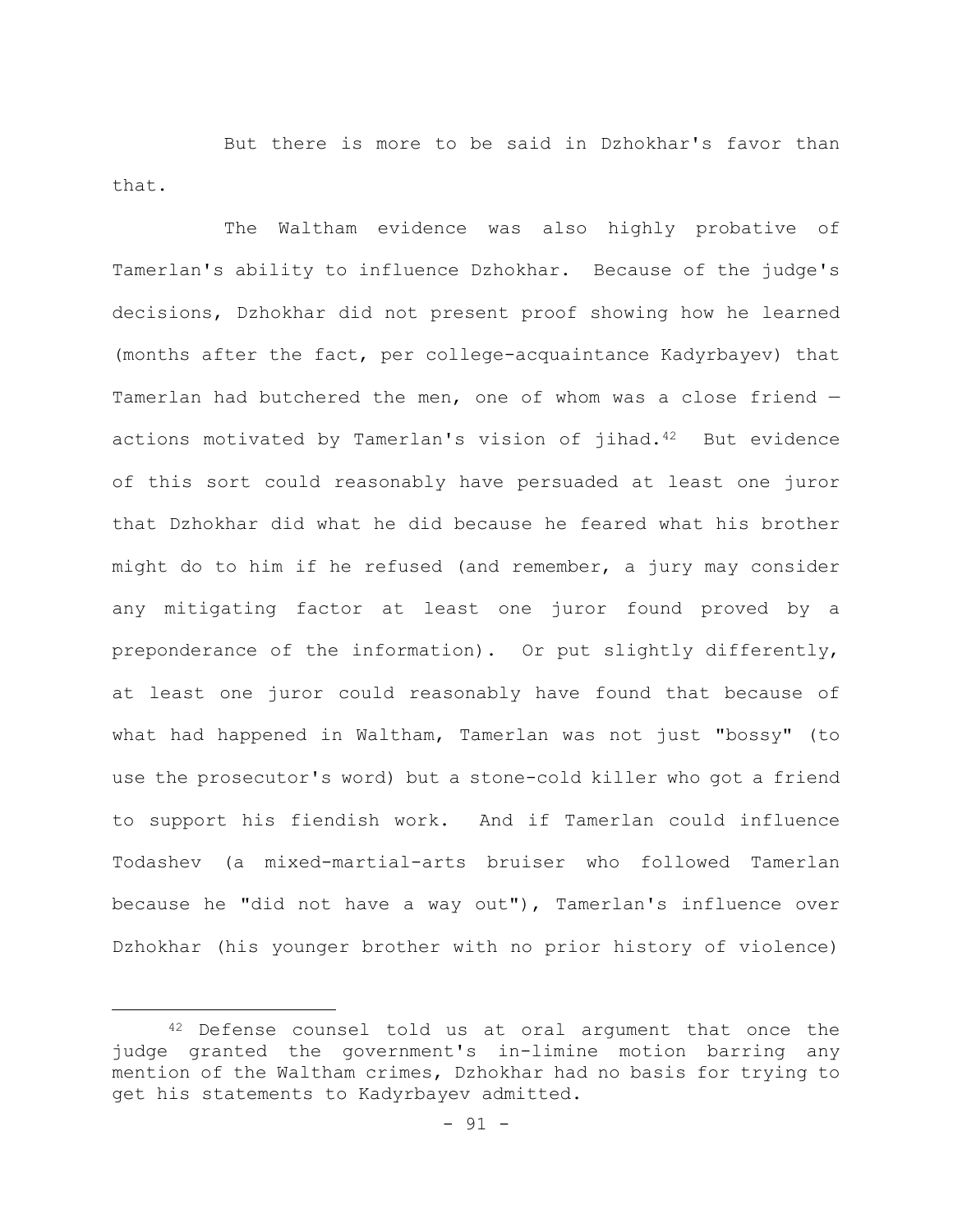could be even stronger.43 All of which strengthens two of Dzhokhar's mitigating factors — his susceptibility to Tamerlan's influence, and his having acted under Tamerlan's influence.

And despite its hard work, the government's responses do not persuade us otherwise.

The government's lead argument is that the Waltham evidence cannot clear the low relevancy hurdle because that evidence (at least in its mind) would have told the jurors nothing about the brothers' relative culpability here. Not so. Again, Dzhokhar premised his mitigation theory on his being less culpable than Tamerlan because he would not have committed the charged crimes but for Tamerlan's influence. And Tamerlan's earlier domineering and deadly acts had relevance to this theory. The judge admitted other, lesser evidence of Tamerlan's belligerence — like his screaming at others for not conforming to his view of how a good Muslim should act. And the judge did so because he deemed that evidence relevant to Tamerlan's "domination." Even this limited evidence convinced some jurors to find the existence

<sup>&</sup>lt;sup>43</sup> Of course, when the government told the judge that he should bar the materials because "[t]here's no evidence that the defense can point to anywhere, including . . . Todashev's own statement, that Tamerlan . . . controlled him in any way," the defense did not have Todashev's statement — including his telling comment that he felt he "had to" help Tamerlan with the murder clean up because he "did not have a way out."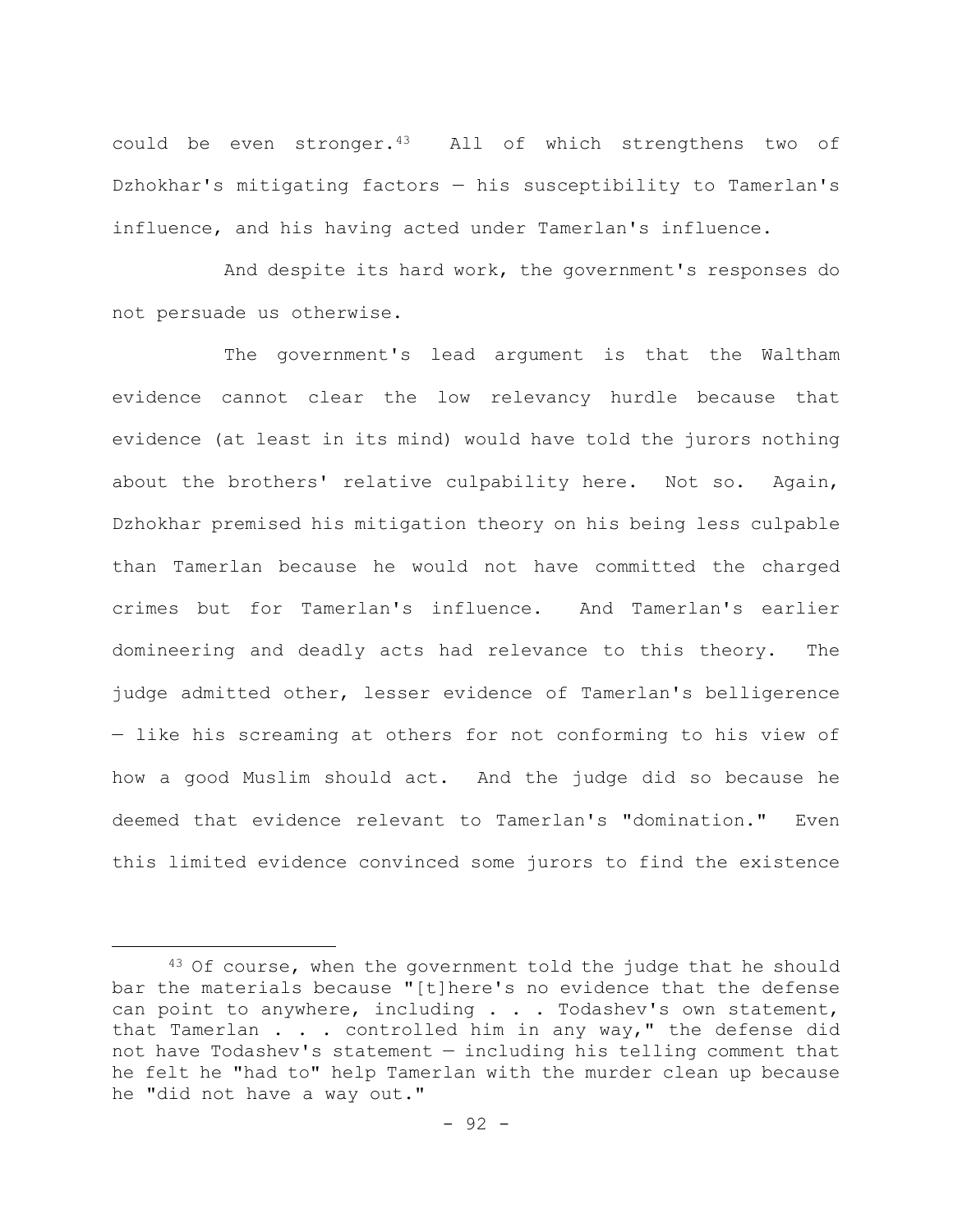of mitigating factors touching on Tamerlan's prior radicalization, leadership role in the bombings, and influence over Dzhokhar. And if Tamerlan's yelling at someone for selling halal turkeys had the effect of showing his dominance and radicalization, then evidence of his having conscripted a friend into a jihad-inspired robbery and killing scheme would have increased that effect exponentially.

The government is wrong to imply that the jury had to make leaps of imagination to connect what Tamerlan did in Waltham to his influence over Dzhokhar. If the judge had admitted this evidence, the jurors would have learned that Dzhokhar knew by the fall of 2012 that Tamerlan had killed the drug dealers in the name of jihad. They also would have known that it was only after these killings that Dzhokhar became radicalized as well: Evidence actually admitted showed that Dzhokhar first flashed signs of radicalization — as is obvious from his texts on jihad — after spending a holiday break with Tamerlan several weeks or so after learning about the Waltham murders.<sup>44</sup> So if the jurors had heard Todashev's description of how he felt powerless to withdraw from the Waltham crimes once Tamerlan chose to turn an armed robbery into a triple murder, at least one juror might have found that

<sup>44</sup> For example, texting with someone (a friend, presumably) about life plans, Dzhokhar wrote: "I wanna bring justice for my people."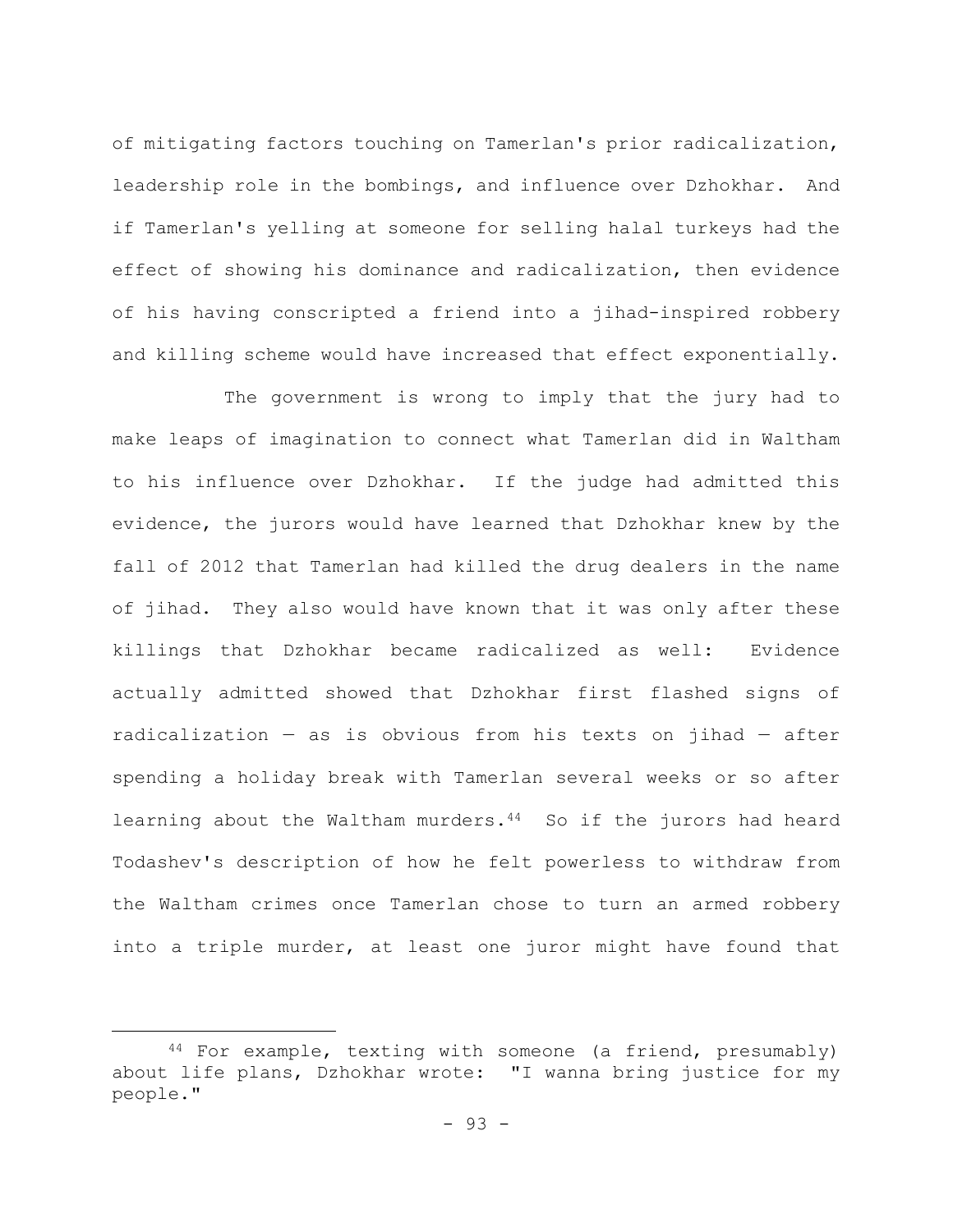Dzhokhar felt the same way when it came to the bombings in early 2013.

And if the judge had admitted the Waltham evidence evidence that shows (like no other) that Tamerlan was predisposed to religiously-inspired brutality before the bombings and before Dzhokhar's radicalization<sup>45</sup>  $-$  the defense could have more forcefully rebutted the government's claim that the brothers had a "partnership of equals." The Waltham evidence would have helped the defense show that Tamerlan inspired his younger brother not only to believe in jihad but also to act on those beliefs — just as he had in Waltham (again, the government does not suggest that Tamerlan did not commit the murders). Similarly, the evidence could have helped the defense counter the government's argument that Tamerlan and Dzhokhar "bear the same moral culpability" and that Dzhokhar acted "independently" in placing the bomb at the finish line — for the evidence showed that Tamerlan, unlike Dzhokhar, had a history of horrific violence, which he justified as jihad; that Tamerlan, unlike Dzhokhar, had previously instigated, planned, and led brutal attacks; and that Tamerlan, unlike Dzhokhar, had influenced a less culpable person (Todashev) to participate in murder.

<sup>45</sup> Think back to how the Waltham murders occurred on the decade anniversary of the 9/11 attacks.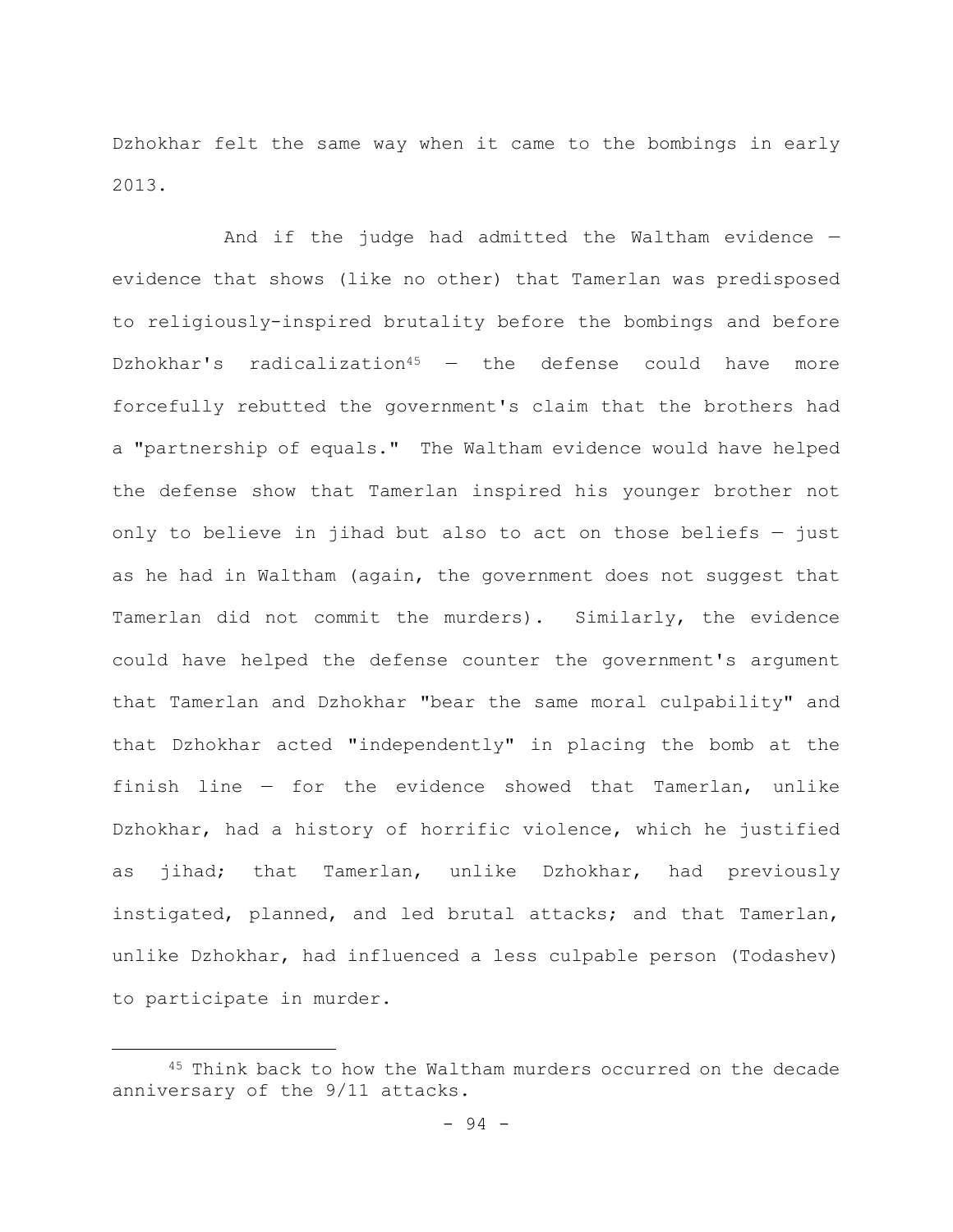The government still could have argued to the jurors  $$ as it does to us — that Dzhokhar was nevertheless a willing criminal. The government also could have challenged the evidence's reliability, arguing that other than his self-serving statement about thinking he "had to" help clean up the scene, nothing proves Tamerlan bullied Todashev into doing anything. See 18 U.S.C. § 3593(c) (providing that either party can rebut any information received at the hearing). And maybe the government could have argued that the evidence undercuts Dzhokhar's mitigation theory saying something like, Tamerlan had to pay Todashev money to get him to go along, while Dzhokhar joined on for free; and Todashev opted not to kill, while Dzhokhar killed with no reluctance or regret. But all of this goes to weight and credibility and not to admissibility — *i.e.*, the effect of Tamerlan's prior violence on Dzhokhar's radicalization, on his willingness to go from texting to bombing, was something the jurors should have gotten to decide for themselves. See, e.g., United States v. Guzmán-Montañez, 756 F.3d 1, 9 (1st Cir. 2014) (explaining that "[w]hen the issue lies on credibility of the evidence, it is up to the jury to decide" and adding that "[t]he factfinder is free to conduct its own interpretation of the evidence"); Nelson v. Quarterman, 472 F.3d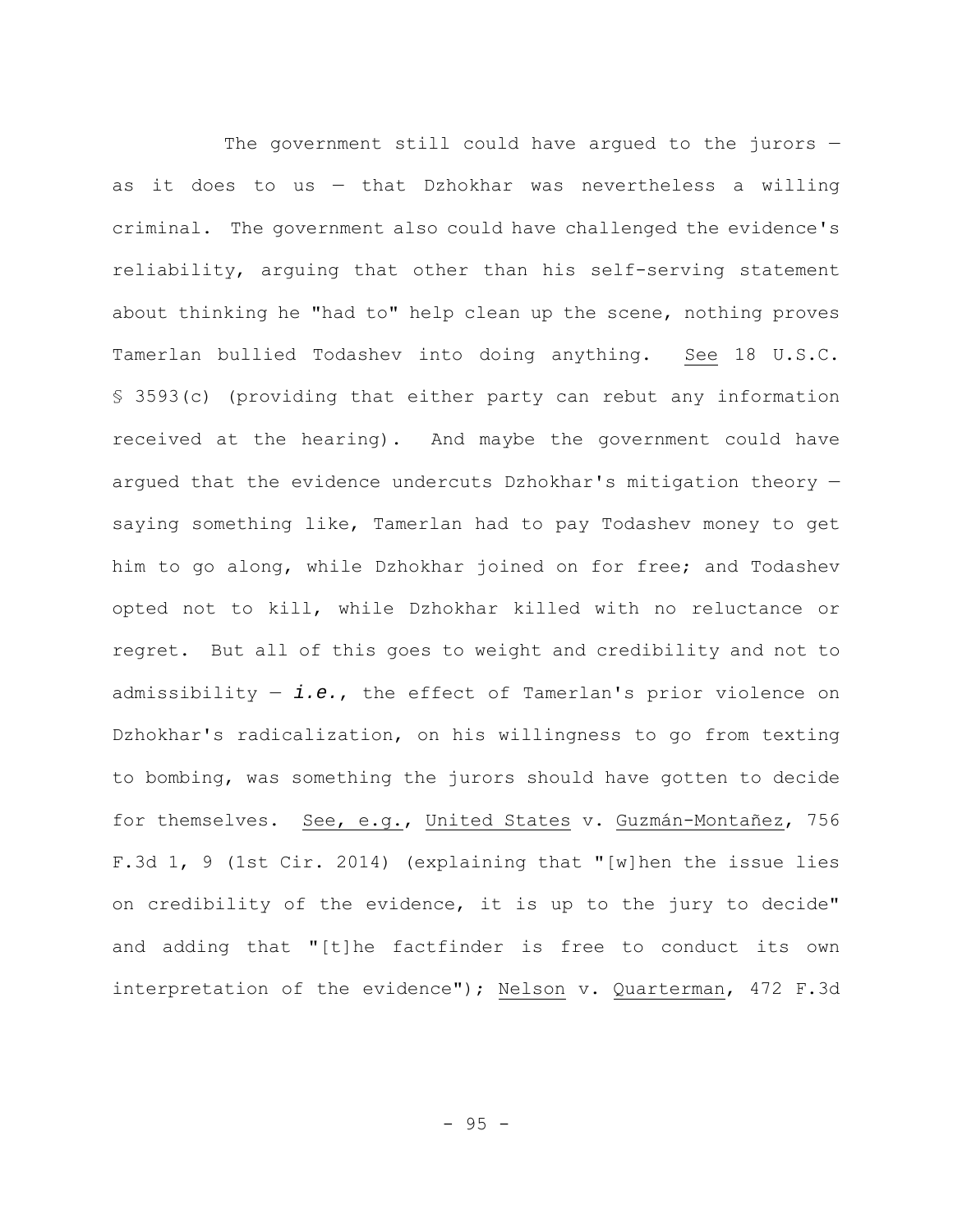287, 313 (5th Cir. 2006) (en banc) (noting that the "strength" or "sufficiency" of mitigating evidence is for the jury to decide).46

The government insists that because the circumstances of the Waltham killings are too dissimilar to the bombings, the Waltham evidence has no relevance here. But in both situations, Tamerlan committed murder with help from someone who gave no prior sign of a willingness to commit such acts. And in both situations, Tamerlan used his interpretations of Islam to justify his actions. So the government's too-dissimilar argument has no merit either.

Shifting from the relevancy question, the government defends the judge's actions by insisting that the Waltham evidence's admission would have led to mini-trials over whether Todashev's version of the killings "was believable" or just a pack of lies told to minimize his responsibility for those crimes. But the concern is overblown. As Dzhokhar notes, the defense could have relied, for instance, on the government's sworn searchwarrant materials (to search Tamerlan's car after the bombings)

<sup>46</sup> The government does not argue that Todashev's unavailability precludes admission in the penalty-phase context perhaps because of the relaxed evidentiary standards. And the judge permitted the statements of other unavailable witnesses at the penalty phase — including FBI 302 reports summarizing interviews of some of Tamerlan's friends.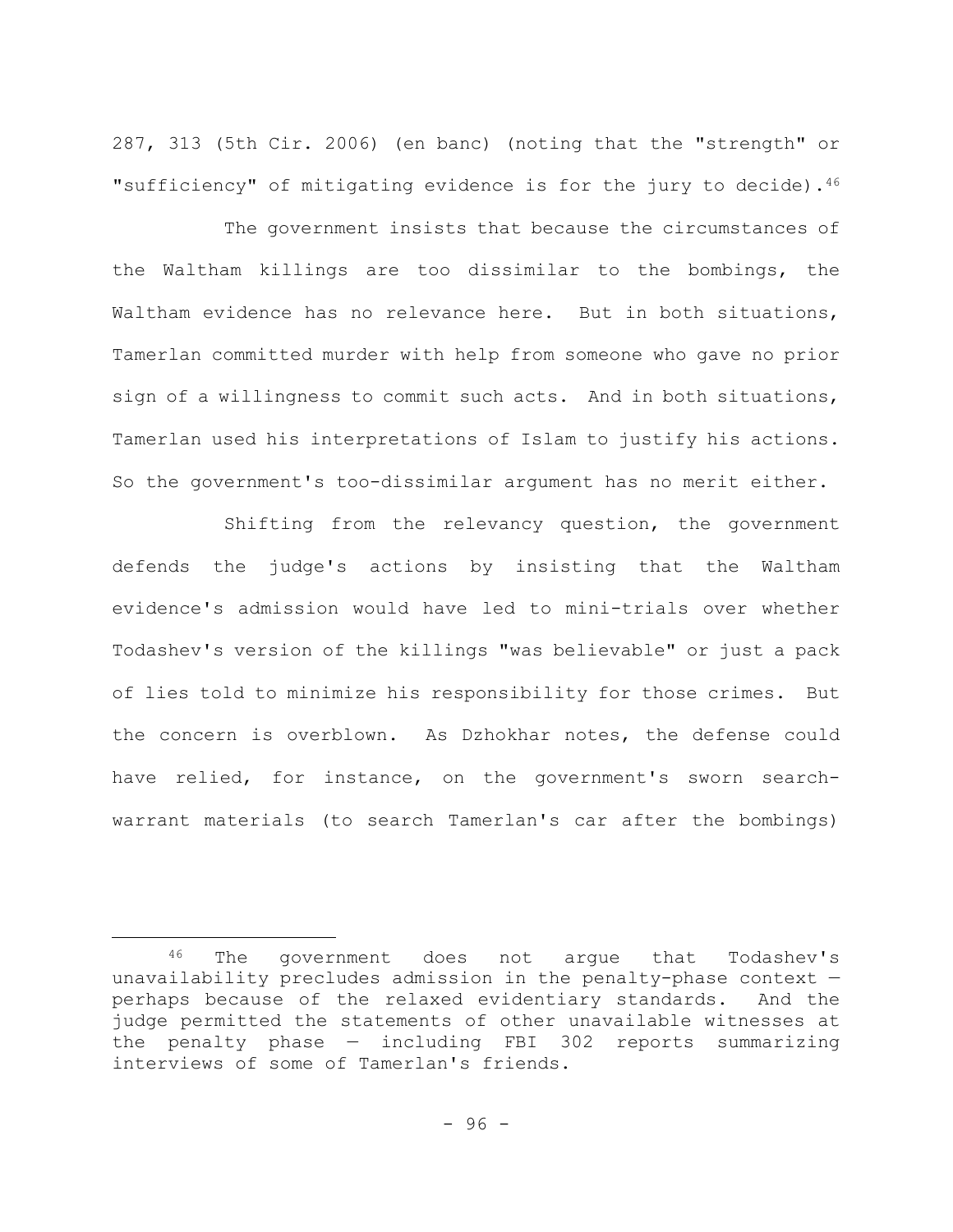that credited Todashev's statements to the FBI.<sup>47</sup> The government now tries to soft-pedal its crediting of Todashev's account in the search-warrant affidavit as "a far cry from embracing those claims" at trial. But when the agent swore out the affidavit and the prosecutor submitted the materials to the magistrate judge, the government confirmed its belief in Todashev's veracity. See

law enforcement agents interviewed Todashev. Todashev confessed that he and Tamerlan participated in the Waltham murders. He said that he and Tamerlan had agreed initially just to rob the victims, whom they knew to be drug dealers . . . . Todashev said that he and Tamerlan took several thousand dollars from the residence and split the money. Todashev said that Tamerlan had a gun, which he brandished to enter the residence.

The affidavit further said that

Tamerlan decided that they should eliminate any witnesses to the crime, and then Todashev and Tamerlan bound the victims, who were ultimately murdered. Todashev went on to say that after the murders, Tamerlan and Todashev tried to clean the crime scene . . . to remove traces of their fingerprints and other identifying details. . . . [T]o clean the scene, Todashev said that they used bleach and other chemicals to clean surfaces, and even poured some on the bodies of the victims. Todashev said that they spent over an hour cleaning the scene.

And the affidavit also noted that

Todashev said that Tamerlan had picked Todashev up in the Target Vehicle and they traveled to the scene of the Waltham murders together. After the robbery and murder, they left the scene in the Target Vehicle.

<sup>47</sup> An FBI agent swore out an affidavit saying that "there is probable cause to believe that Todashev and Tamerlan planned and carried out the murder of three individuals in Waltham . . . in September 2011." "On May 21, 2013," the affidavit stated,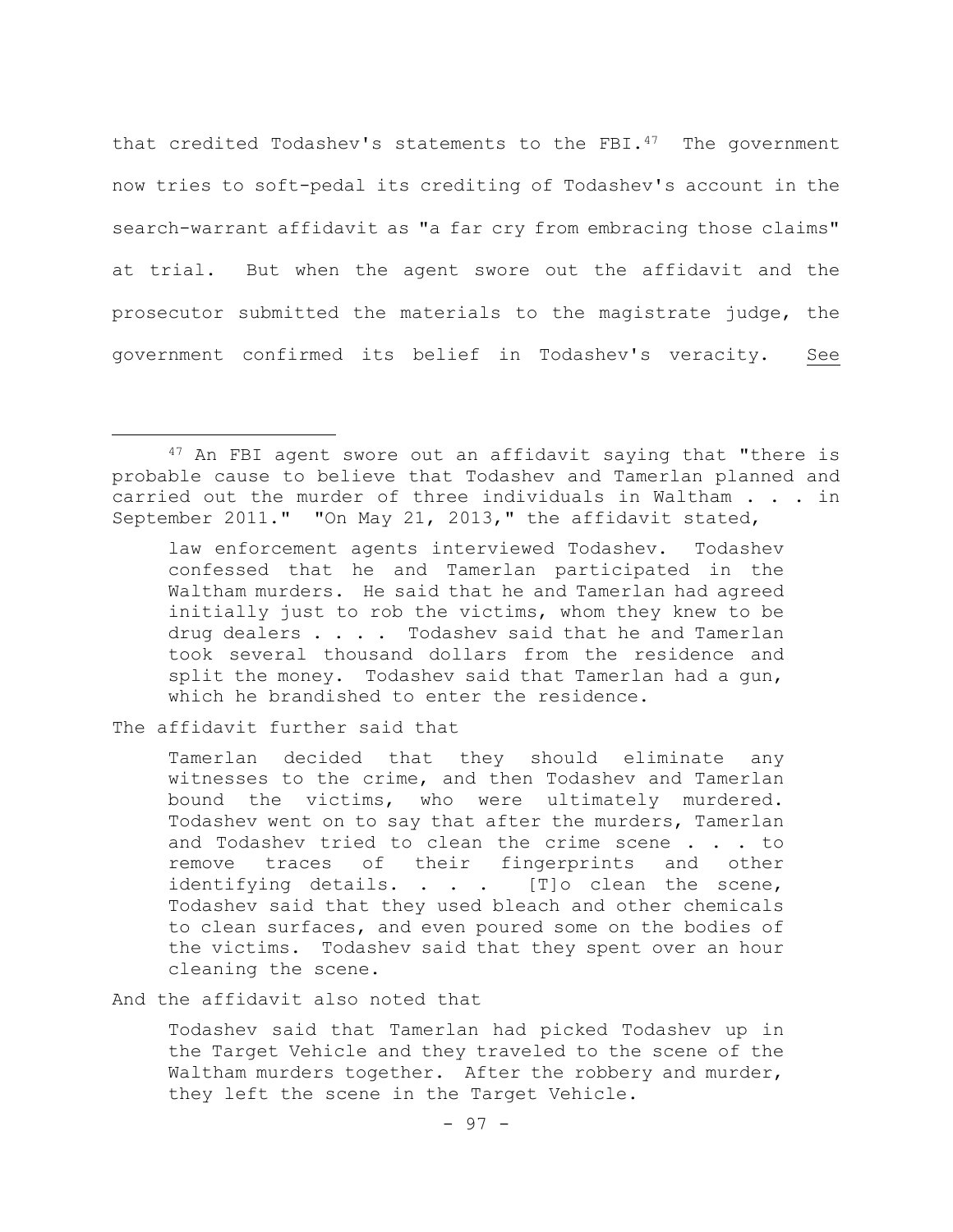generally Franks v. Delaware, 438 U.S. 154, 164-65 (1978) (explaining that "[w]hen the Fourth Amendment demands a factual showing sufficient to comprise 'probable cause,' the obvious assumption is that there will be a *truthful* showing," and adding that "it is to be 'truthful' in the sense that the information put forth is believed or appropriately accepted by the affiant as true"). We know of no reason why the sworn affidavit — which the government asked the magistrate judge to credit — should now be disbelieved. To this we add that the judge retained control over how much of this evidence could have come in. He also could have limited the evidence as appropriate or cut off the presentation if the evidence became too extensive  $-$  a more suitable remedy than barring all evidence of Tamerlan's murderous past. So in the end we think the Waltham evidence was sufficiently reliable to go to the jurors, who could then decide whether to believe it and how much weight (if any) to assign it in mitigation. See Guzmán-Montañez, 756 F.3d at 9.

The government is also off-base in saying that "[t]he Waltham evidence would have confusingly focused the jury's attention on *Tamerlan*'s character and the circumstances of an *unrelated* offense." But the parties and the judge put the mitigating factors before the jury, front and center — factors that made clear that Tamerlan's character and prior conduct were

- 98 -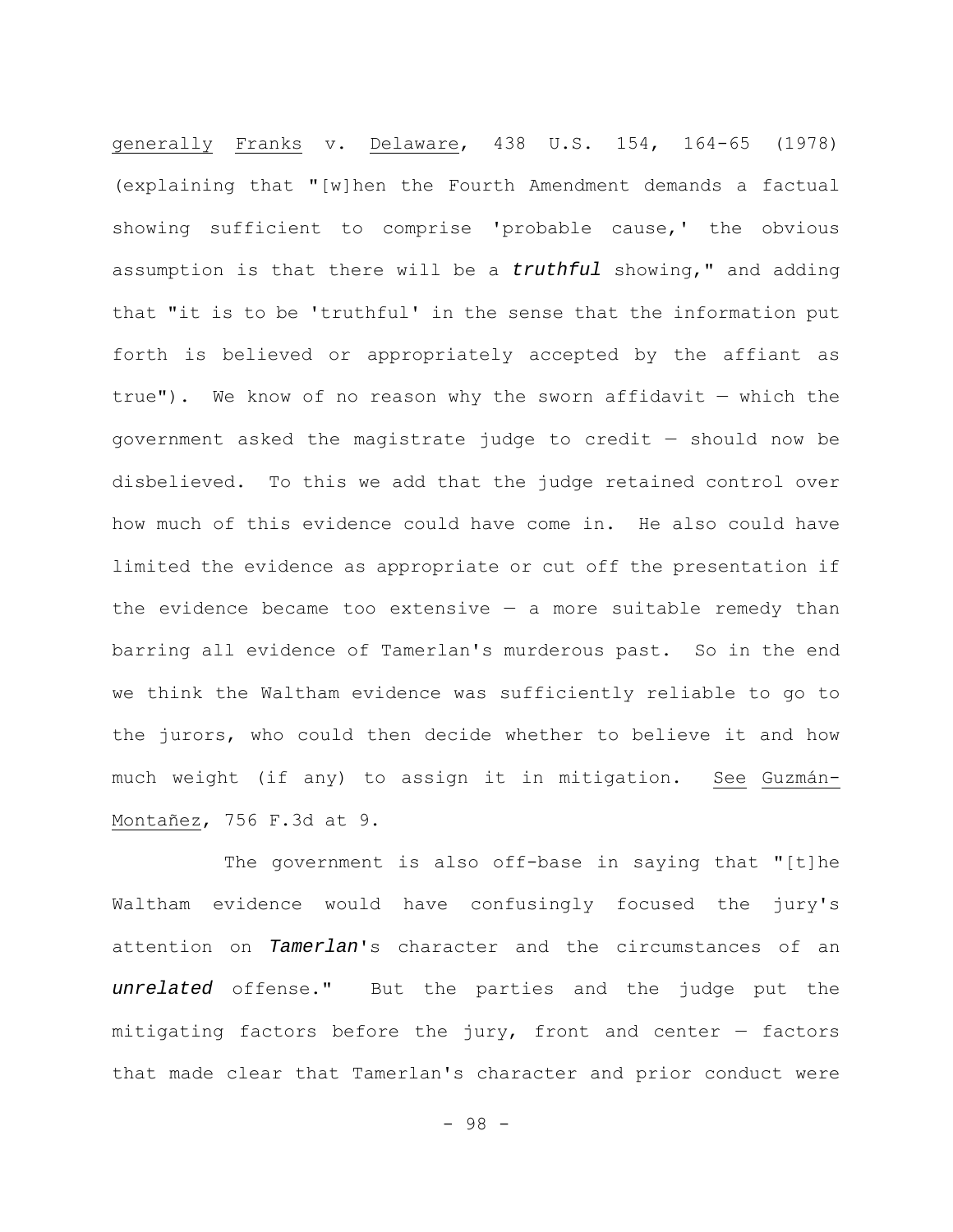relevant because they bore on the broader circumstances of Dzhokhar's commission of the charged crimes.<sup>48</sup> Arguing to the jury, the government called Dzhokhar's mitigation theory (centered on Tamerlan's influence over him) baseless because no evidence supported it. But the Waltham evidence could have been that evidence. And it would not have confused the jurors to have learned about it. Caselaw tells us to presume that juries follow instructions. See, e.g., Richardson v. Marsh, 481 U.S. 200, 211 (1987). And the jurors' penalty-phase verdicts — not recommending death on 11 of the 17 death-eligible counts  $-$  show they fully understood that Tamerlan's relative culpability was mitigating only to the extent it bore on the brothers' respective roles in committing the charged crimes.49 Which compels us to reject the government's claim that the jurors would have lost sight of this distinction.

<sup>48</sup> We are referring here to the mitigating factors mentioned in the second bullet-point list above, which required the jurors to resolve a set of "whethers": whether Dzhokhar acted under the influence of Tamerlan; whether Tamerlan's aggressiveness made Dzhokhar susceptible to following his lead; whether Tamerlan instigated and led the bombings; whether Dzhokhar would ever have committed these crimes were it not for Tamerlan; and whether Tamerlan radicalized first and encouraged Dzhokhar to follow him.

 $49$  The jury, for example, recommended death on those counts dealing with Dzhokhar's placing a bomb (the zenith of Dzhokhar's responsibility) but did not recommend death on those counts dealing with Tamerlan's placing a bomb (the nadir of Dzhokhar's responsibility).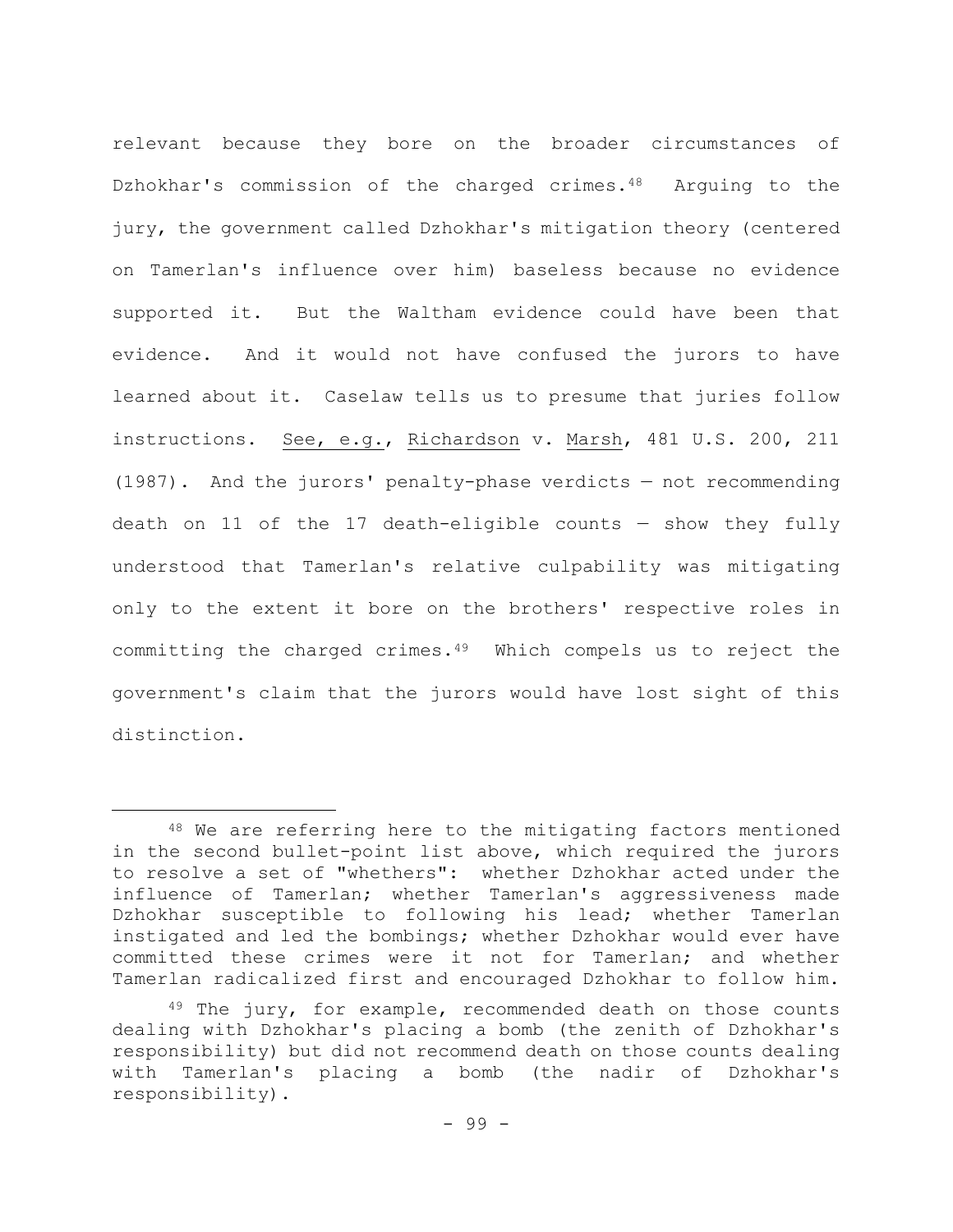So we find the judge abused his discretion in banning the Waltham evidence. Compare McKinney v. Arizona, 140 S. Ct. 702, 706 (2020) (stressing "that a capital sentencer may not refuse as a matter of law to consider relevant mitigating evidence"), with United States v. Rodriguez, 919 F.3d 629, 634 (1st Cir. 2019) (explaining "that a material error of law always amounts to an abuse of discretion"). The government thinks that any error was harmless beyond a reasonable doubt. $50$  But the government's harmlessness claim is essentially a reprise of its argument in support of exclusion: In its view, just as the Waltham evidence is irrelevant because it does not show that Dzhokhar participated in the bombings under Tamerlan's influence, for the same reasons, its exclusion could not have affected the jurors' decision. Again, though, the exclusion of the Waltham evidence undermined Dzhokhar's mitigation case. Sure, as the government argues, a jury armed with the omitted evidence still might have recommended death. But the omitted evidence might have tipped at least one juror's decisional scale away from death. In other words, the government cannot show to a "near certitude," see Victor, 511 U.S.

<sup>50</sup> The parties spar a bit over whether a judge's mistake in banning mitigating evidence is subject to harmless-error review. Dzhokhar argues it is not; the government argues it is. We need not get into that here: Even under its preferred approach, the government cannot win because (as we are about to explain) the government cannot satisfy its harmlessness burden.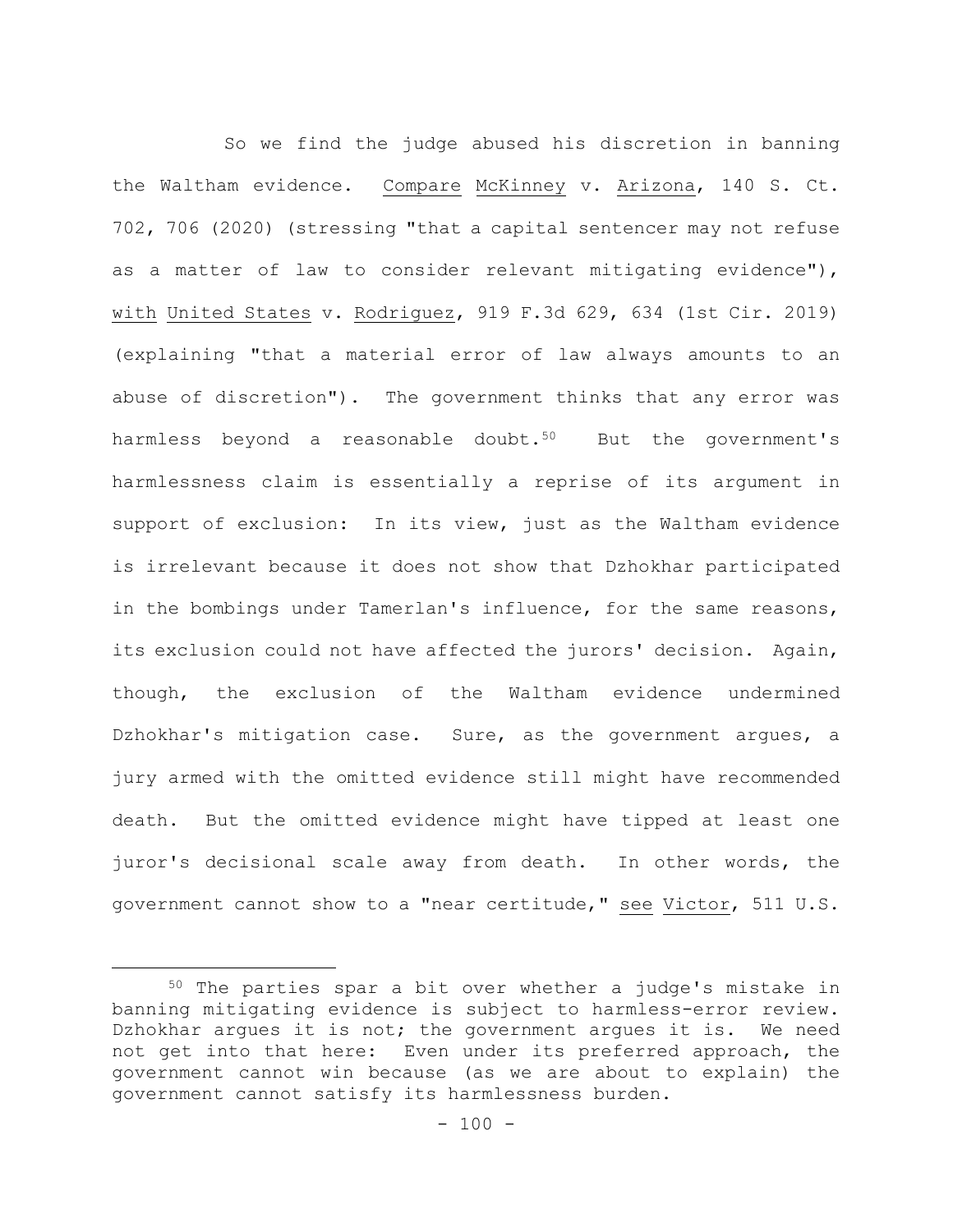at 15, that the excluded evidence — that Tamerlan cold-bloodedly killed the drug dealers, all in the name of jihad — would not have convinced even one juror that (contrary to the government's jury argument) Dzhokhar did not "bear the same moral culpability" as Tamerlan, see Skipper v. South Carolina, 476 U.S. 1, 8 (1986) (holding that because the judge's ruling excluding mitigating evidence "may have affected the jury's decision to impose the death sentence," the error was "sufficiently prejudicial" to require vacatur of the defendant's death sentence).

This leaves us then with Dzhokhar's Brady-based challenge: that the judge also erred by denying the defense access to additional evidence both favorable and material to him specifically, the report and recordings of Todashev's FBI confession.

Prosecutors have an "inescapable" duty "to disclose known, favorable evidence rising to a material level of importance." Kyles v. Whitley, 514 U.S. 419, 438 (1995) (discussing Brady). Favorable evidence includes both exculpatory and impeachment evidence that is relevant either to guilt or punishment. See, e.g., United States v. Bagley, 473 U.S. 667, 674-76 (1985); Giglio v. United States, 405 U.S. 150, 154 (1972). Material evidence includes information that creates a "reasonable probability" of a different outcome, see Kyles, 514 U.S. at 433 —

 $- 101 -$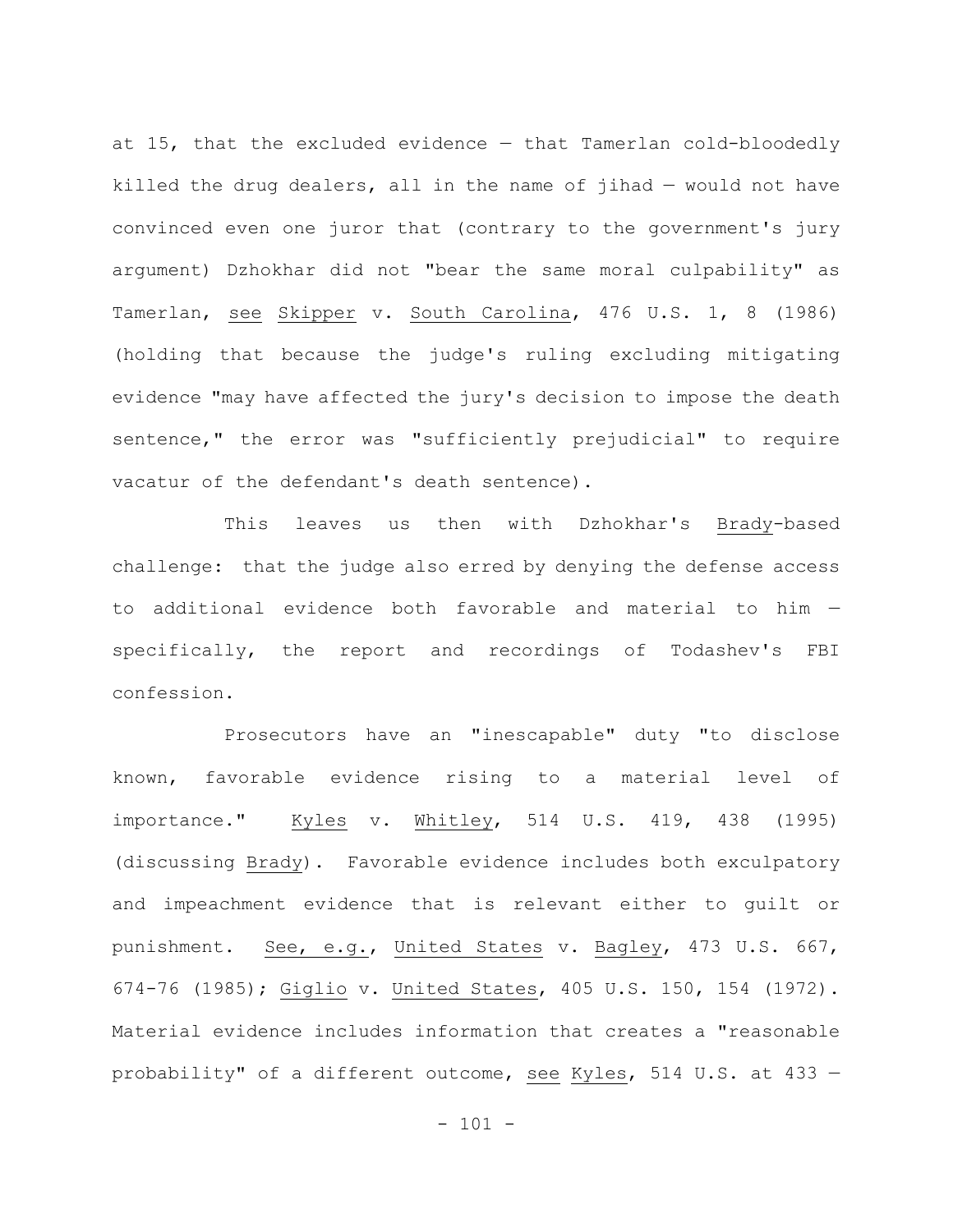and in a capital case that encompasses data that "play[s] a mitigating, though not exculpating, role," see Cone v. Bell, 556 U.S. 449, 475 (2009). But make no mistake: "A reasonable probability does not mean that the defendant 'would more likely than not have [gotten] a different [result] with the evidence,' only that the likelihood of a different result is great enough to 'undermine[ ] confidence'" in the proceeding's outcome. See Smith v. Cain, 565 U.S. 73, 75 (2012) (last alteration in original) (quoting Kyles, 514 U.S. at 434). To find the withheld evidence not material, the judge must conclude that the other evidence is so overwhelming that, even if the undisclosed evidence had gotten in, there would be no "reasonable probability" of a different result. And this standard is not met just because the government "offers a reason that the jury *could* have disbelieved [the withheld evidence], but gives us no confidence that it *would* have done so." Id. at 76.

Several pages earlier we noted how the judge ruled that the government had already given the defense the gist of Todashev's statements and so the sought-after material did "not materially advance [the mitigation] theory beyond what is already available to the defense." But as we also explained, that material had information that the defense never saw below, including: that Tamerlan planned the Waltham crime, got Todashev to join in, and

 $- 102 -$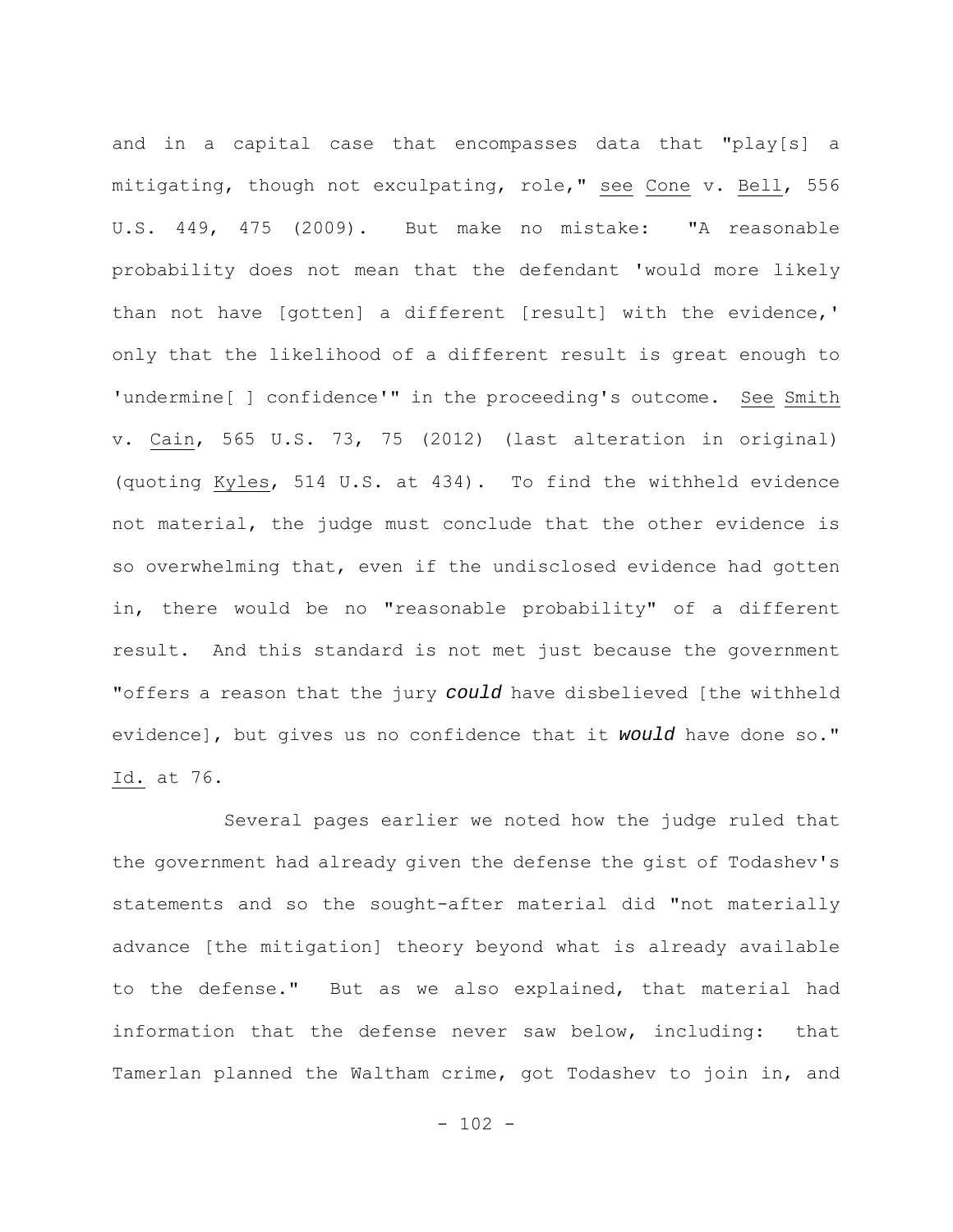brought the key materials (gun, knives, duct tape, and cleaning supplies) to the apartment; that Tamerlan thought up the idea of killing the three men to cover up the robbery; and that Todashev felt "he did not have a way out" from doing what Tamerlan wanted. Todashev's confession showed — probably more than any other evidence — how and why Tamerlan inspired fear and influenced another to commit unspeakable crimes and thus strongly supported the defense's arguments about relative culpability. And armed with these withheld details, the defense could have investigated further and developed additional mitigating evidence. To us, this means there is a reasonable probability that the material's disclosure would have produced a different penalty-phase result. So the confession constituted Brady material, making it reversible error for the judge to rule the evidence off-limits from discovery.

And we find that the judge also erred by relying on the qualified law enforcement investigatory privilege. As the party asserting the privilege, the government had the burden of showing that withholding the FBI report and recordings would achieve the privilege's "underlying purpose" of not jeopardizing an ongoing investigation. See Puerto Rico, 490 F.3d at 62-64 (recognizing "a qualified privilege for law enforcement techniques and procedures"). The showing must be specific not speculative, concrete not conclusory. See id. at 62. But the government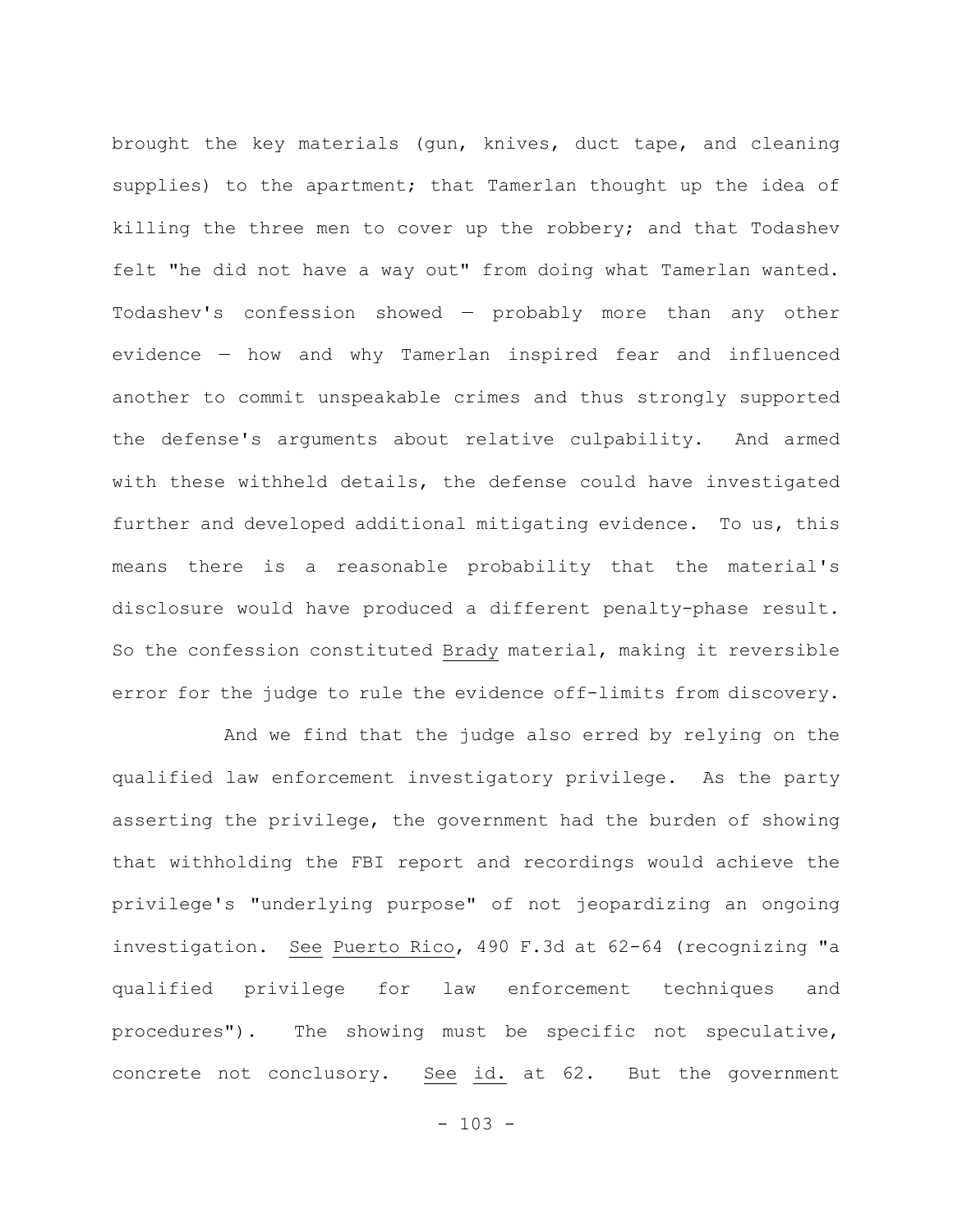offered no specific ways in which disclosure would have endangered the ongoing Waltham-murders investigation — particularly if disclosure occurred under a protective order. See Ass'n for Reduction of Violence v. Hall, 734 F.2d 63, 66 (1st Cir. 1984) (emphasizing that where possible, a court should accommodate a moving party's interest in disclosure through excising privileged sections, editing or summarizing documents, or okaying discovery subject to a protective order). The Waltham murders occurred in 2011. By 2015, when Dzhokhar's penalty phase began, the only identified suspects — Tamerlan and Todashev — were both dead. And the government did not ask the district attorney's office to explain whether and why the privilege was still viable. Ultimately, the judge's speculation about how disclosing Todashev's statements might compromise the investigation was just that: *speculation*. Which as we just observed is not sufficient.

The long and the short of it is that the judge's handling of the Waltham evidence provides an additional basis for vacating Dzhokhar's death sentences.<sup>51</sup>

 $- 104 -$ 51 Judge Kayatta does not join in this section of our opinion entitled Mitigation Evidence About Tamerlan's Possible Homicidal Past to the extent it finds an abuse of discretion in refusing to admit the Todashev statements themselves. He does agree that the fact of the Waltham murders, the fact that law enforcement had probable cause to suspect Tamerlan as the perpetrator, the relationship of one of the victims to Tamerlan, and Dzhokhar's professed understanding of Tamerlan's involvement as reflected in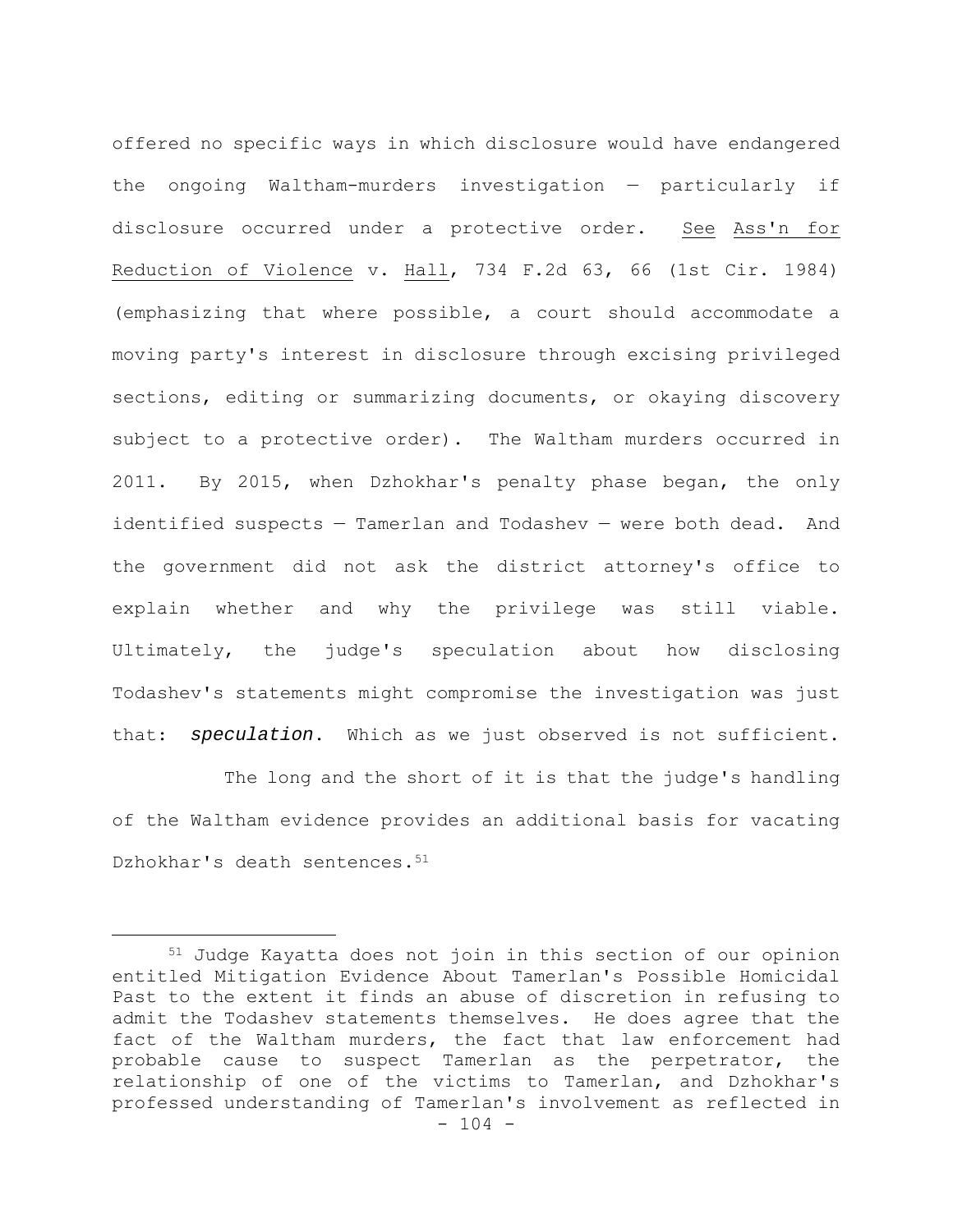# **Mitigation Evidence About Dzhokhar's Mental Condition**

We now consider Dzhokhar's claim that the judge infracted his constitutional right against compelled selfincrimination and the criminal rules of procedure by conditioning the admission of his "non-testimonial neuropsychological evidence" on his "be[ing] interrogated, without limits, by government experts."

#### *Background*

A death-penalty defendant wishing to make an issue of his mental health and present expert evidence on that subject must notify the government within specified time limits. See Fed. R. Crim. P. 12.2(b). If he does that, the judge may order a rebuttal exam by the government's expert "under procedures ordered by the [judge]." See Fed. R. Crim. P. 12.2(c)(1)(B). Judges often appoint assistant U.S. attorneys from another district as "firewalled" attorneys to handle this process. See, e.g., United States v. Sampson, 335 F. Supp. 2d 166, 244-45 (D. Mass. 2004). The results and reports from a rebuttal exam must be sealed and not given to the prosecution or the defense unless the defendant is found guilty and confirms his intent to rely on mental-condition evidence during the penalty phase. See Fed. R. Crim. P.

the Kadyrbayev letter, collectively satisfied the low threshold for admissibility in the penalty phase of the trial.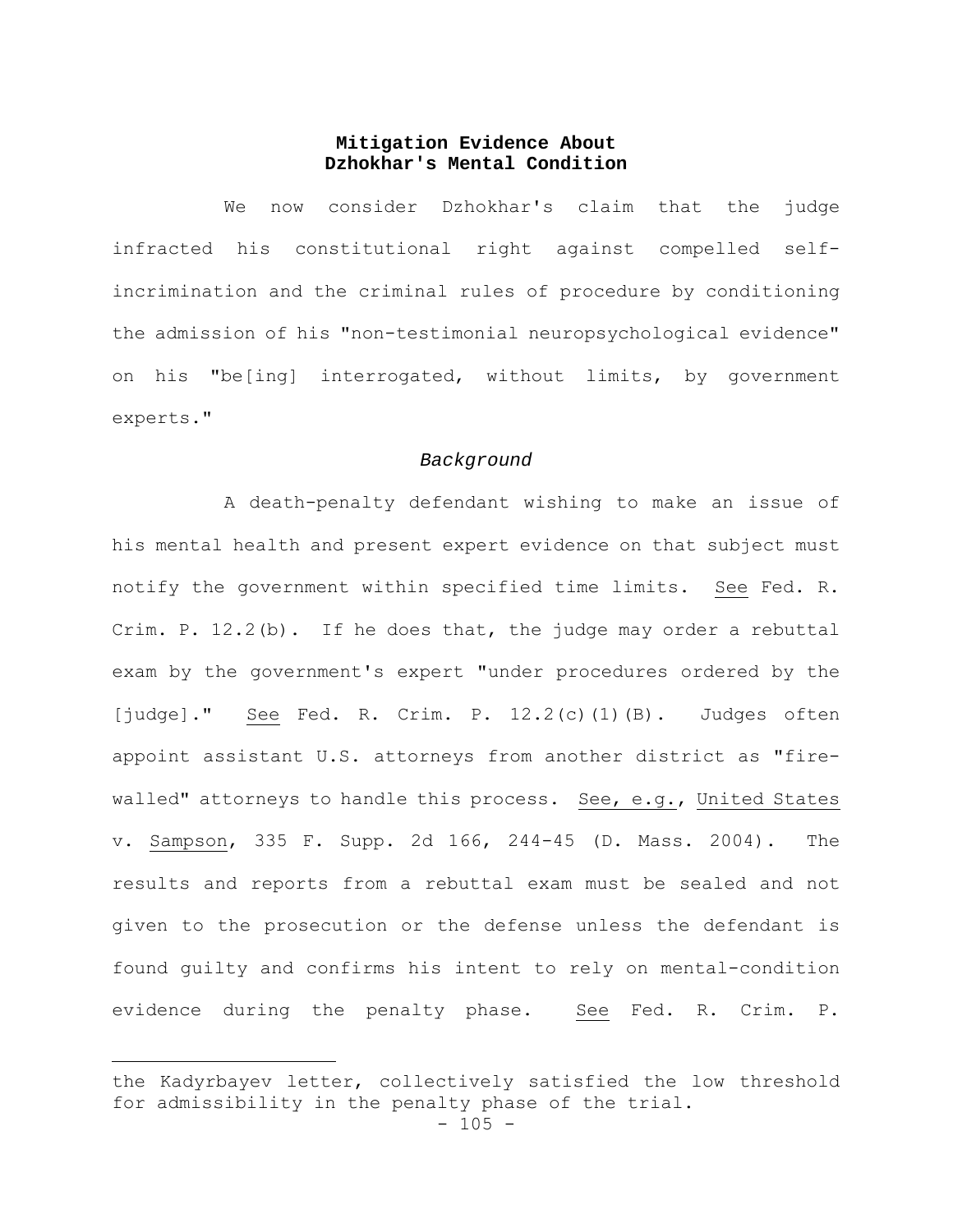12.2(c)(2). If this happens, the defendant must then give the government any results and reports of his mental condition "about which [he] intends to introduce expert evidence." See Fed. R. Crim. P.  $12.2(c)(3)$ . But prosecutors cannot use any statement he made during an exam conducted under this regime unless he first introduces evidence of his mental condition, see Fed. R. Crim. P.  $12.2(c)(4)$  – a rule designed to protect a defendant's Fifth Amendment privilege against compulsory self-incrimination, $5^2$  see Fed. R. Crim. P. 12.2 advisory committee notes. See also generally Estelle v. Smith, 451 U.S. 454, 466-69 (1981) (recognizing that a psychiatrist's court-ordered competency exam in a capital case raised the same Fifth (and Sixth) Amendment concerns as an incustody interrogation by law enforcement); Buchanan v. Kentucky, 483 U.S. 402, 424 (1987) (explaining that if a defendant tries to establish a mental-status defense, the government may constitutionally force him to submit to an interview with a mentalhealth expert for "limited rebuttal purpose[s]").

Citing Criminal Rule 12.2, Dzhokhar's lawyers filed a pretrial notice of intent to introduce expert evidence about "his mental condition as it bears on the issue of punishment."

<sup>52</sup> The self-incrimination clause of the Fifth Amendment provides that "[n]o person . . . shall be compelled in any criminal case to be a witness against himself." U.S. Const. amend. V.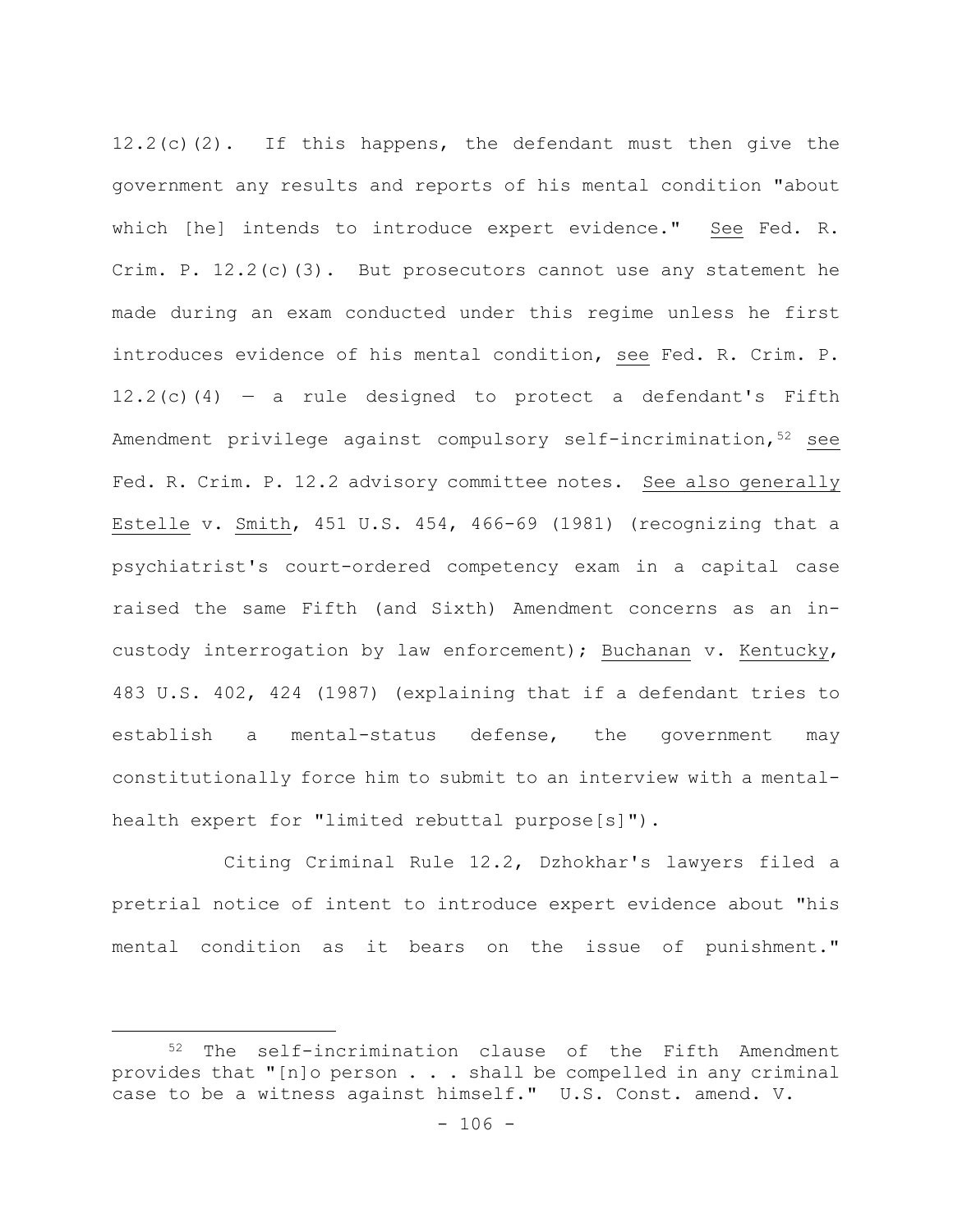Simultaneously, they told the prosecution that they planned on presenting "neuropsychological testimony" that would rely on the results of various tests done on Dzhokhar (an intelligence test, for example). The judge created a separate sealed docket and appointed two fire-walled assistant U.S. attorneys from Connecticut and New York to manage the government's rebuttal exams and to represent the government in any related litigation. In an ex-parte proffer to the judge, Dzhokhar's attorneys claimed that the neuropsychological and neuroimaging exams revealed information that would support his mitigation theory.<sup>53</sup>

Through the fire-walled attorneys, the government told the defense that it intended to have two experts examine Dzhokhar. The first would do a clinical interview of him and administer some tests (the just-mentioned intelligence test being one of them). The second would do a psychiatric exam focusing on his "life choices," especially "those decisions and actions underlying the charged criminal conduct," while also "explor[ing] the effects, if any of [his] social history, personality, mental state, social

<sup>53</sup> Ex parte is a Latin phrase basically meaning only one side is heard — "[d]one or made at the instance and for the benefit of one party only, and without notice to, or argument by, anyone having an adverse interest." See *Ex Parte*, Black's Law Dictionary (11th ed. 2019).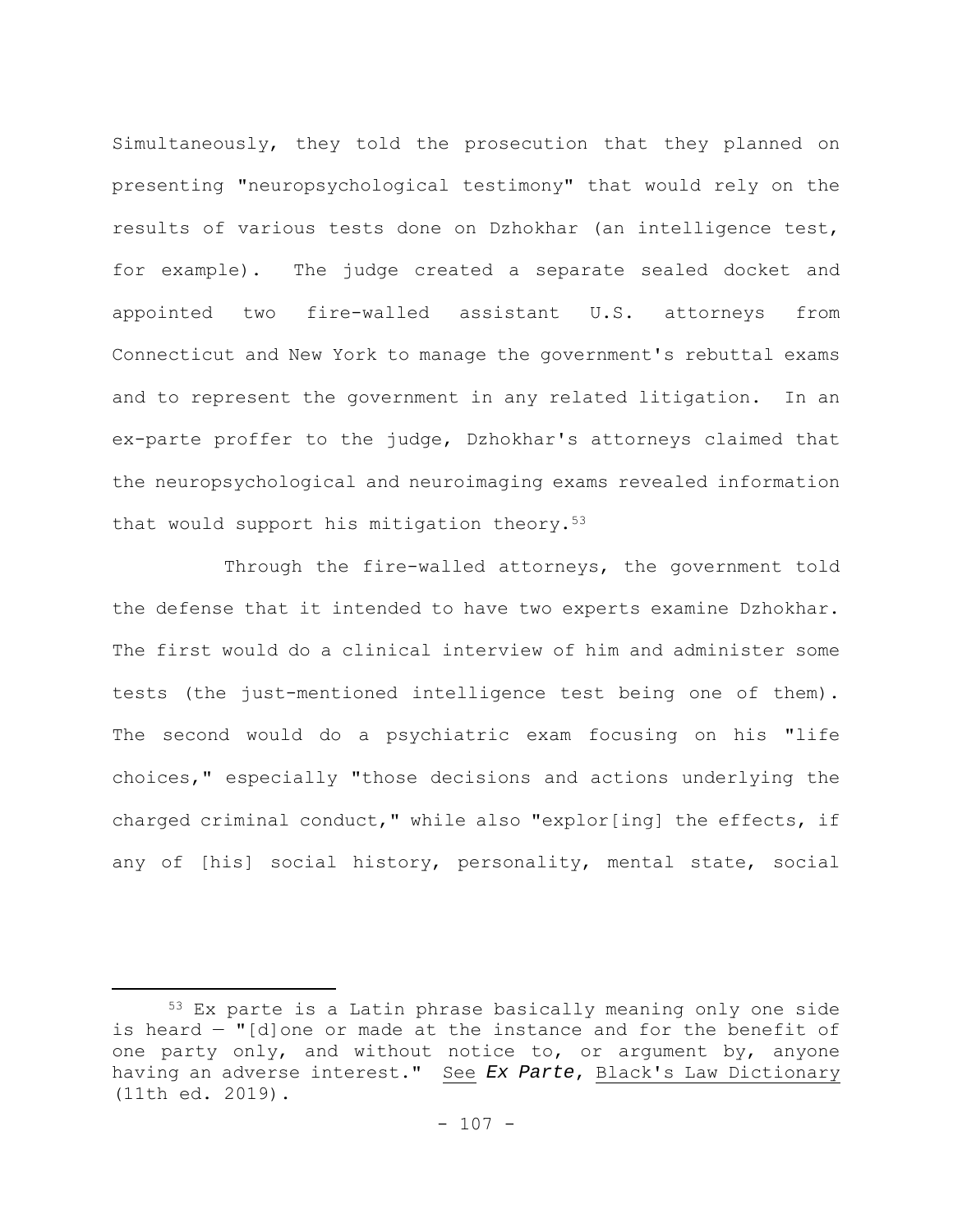environment, family influences, peer pressure, and any duress to which [he] may have been subjected."54

The defense objected to the government's notice. Insisting that prosecutors have "only a limited rebuttal right," the defense asked the judge to limit the exams of the government experts to "the same type of testing conducted by the defense experts" — *i.e.*, "objective" tests, like the "computer based tests," "pen and paper tests," "physical tests," and "neuroimaging test[s]" that the defense experts used. None of these tests, the defense argued, would elicit or rely on statements by Dzhokhar expressing his views about his own symptoms or history. So according to the defense, the judge had to bar the government experts from "asking questions beyond those specified in the test instruments themselves, or otherwise engaging [Dzhokhar] in any communication intended to elicit testimonial evidence, including[] opinions, view[s], beliefs, historical information or anything else." That is because asking such questions would "compel him to testify against himself," or so the defense contended.

Responding, the fire-walled attorneys argued that Dzhokhar could not "dictate and limit" their experts' "testing by

<sup>54</sup> The government also indicated that it wanted Dzhokhar to undergo some brain-imaging scans, with a third doctor then analyzing the results. But the defense has not complained about this proposed testing, either below or here.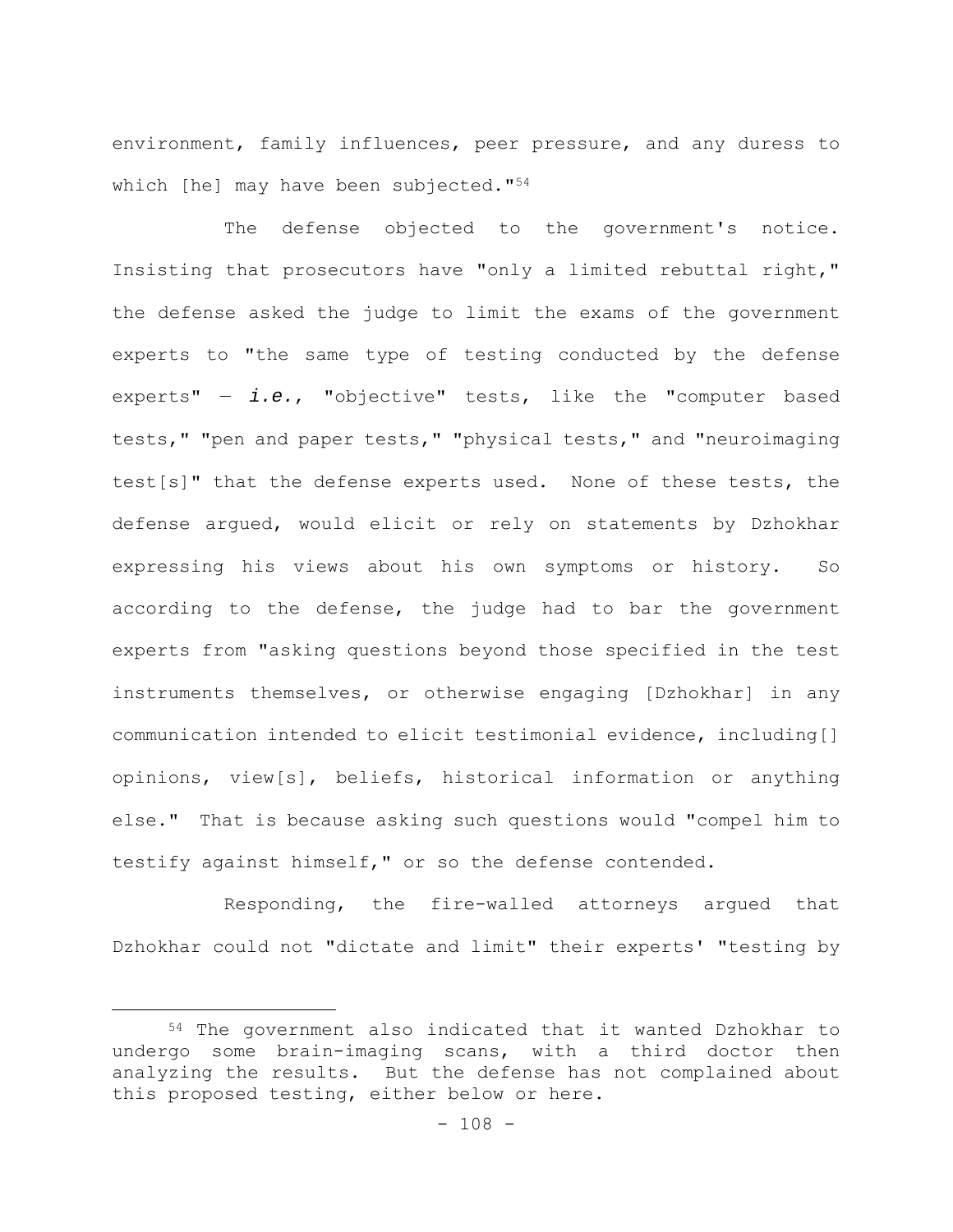selecting certain tests and then objecting to different tests that inform the subject matter under inquiry." Dzhokhar, they noted, had not revealed exactly "what type of mental disease or defect defense he is intending to assert"  $-$  though they suspected he would "claim that he was particularly susceptible to his brother's persuasion" based on "a dependent personality disorder." And they insisted that the government's proposed exams would rebut that claim by showing he could think independently. Admittedly, some of the information the experts got might not be admissible, they said — but they insisted that "curtailing the government's right to *prepare* at this juncture d[id] nothing more than allow the defendant to present completely un-contradicted testimony."

After a hearing, the judge overruled Dzhokhar's objection. Rule 12.2 did not "limit[] the rebuttal to simply the same . . . tests or investigations" that the defense performed, the judge said. "[A]n appropriate rebuttal," the judge pointed out, might be "to say that the wrong tests were done or that insufficient tests were done." The judge did not want to prevent the government experts from using tests that they in their "professional judgment" deemed "appropriate." But the judge made clear that his ruling did not "mean necessarily" that the exams' results would be "admissible" or "usable" at trial — it all depended on what the "defense present[ed]." Attempting one last

 $- 109 -$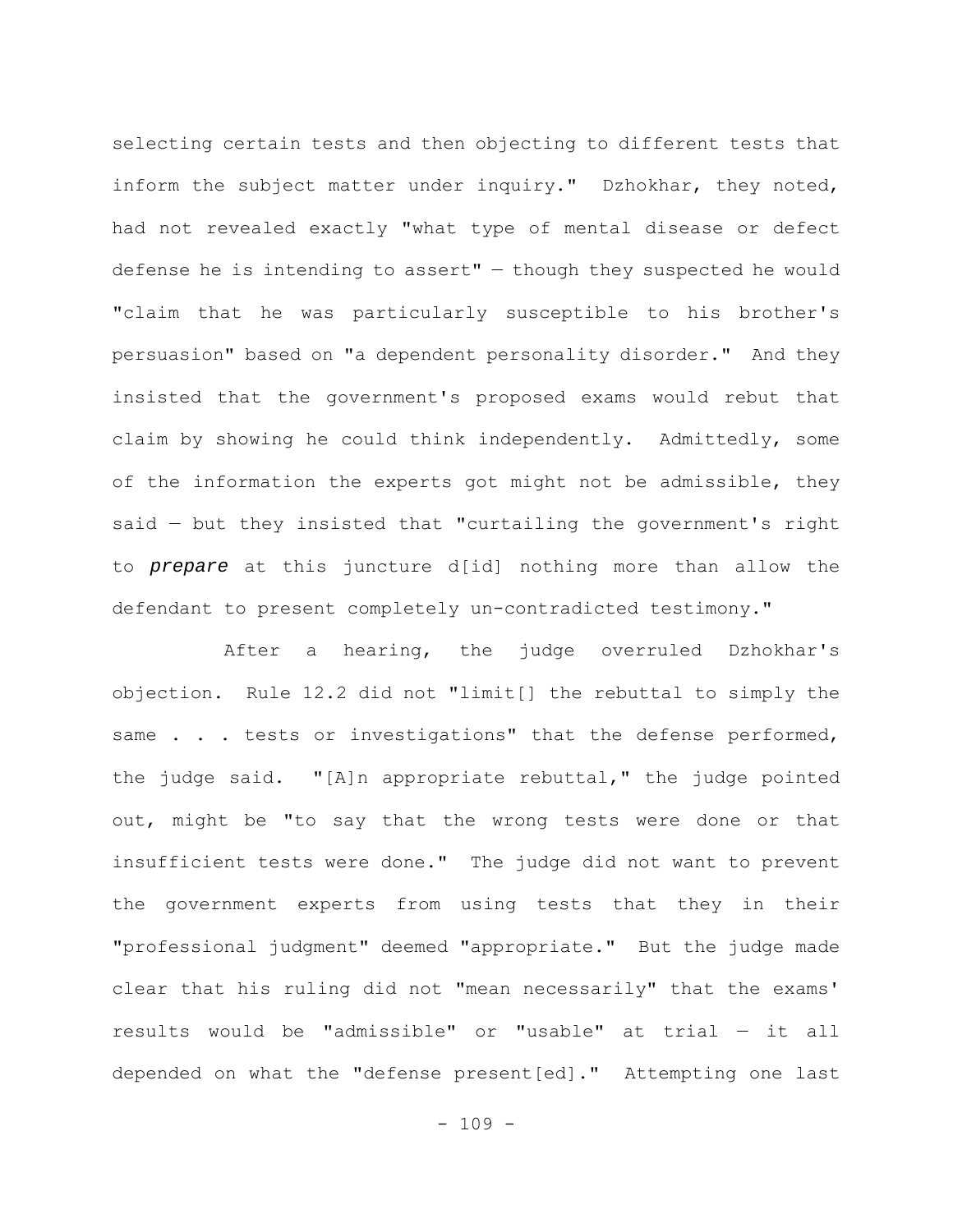stand, defense counsel argued that "we are offering nothing testimonial from [Dzhokhar]," just "the results of pen-and-paper tests." So the defense asked the judge to "make the rebuttal call now as opposed to exposing [him] to an interrogation by a government agent, essentially." But the judge remained unmoved. "I don't think I can make it until I know what the exam[s] might reveal and what [any government expert] might be offered to say." Consequently, the exams could go forward, even though they "may not produce admissible evidence"  $-$  an approach that he said posed no constitutional problems.

After the ruling (but before the government experts could examine him), Dzhokhar withdrew his Rule 12.2 notice. "The broad scope" of the planned exams, his lawyers wrote, "without the presence of counsel," plus "the use the [judge] indicated can be made" of the exams' results, violate Dzhokhar's constitutional rights and clash with Rule 12.2. As the defense saw things, "[t]hese conditions separately and cumulatively impose too great a cost on the introduction of [his] proposed [mental-health] evidence."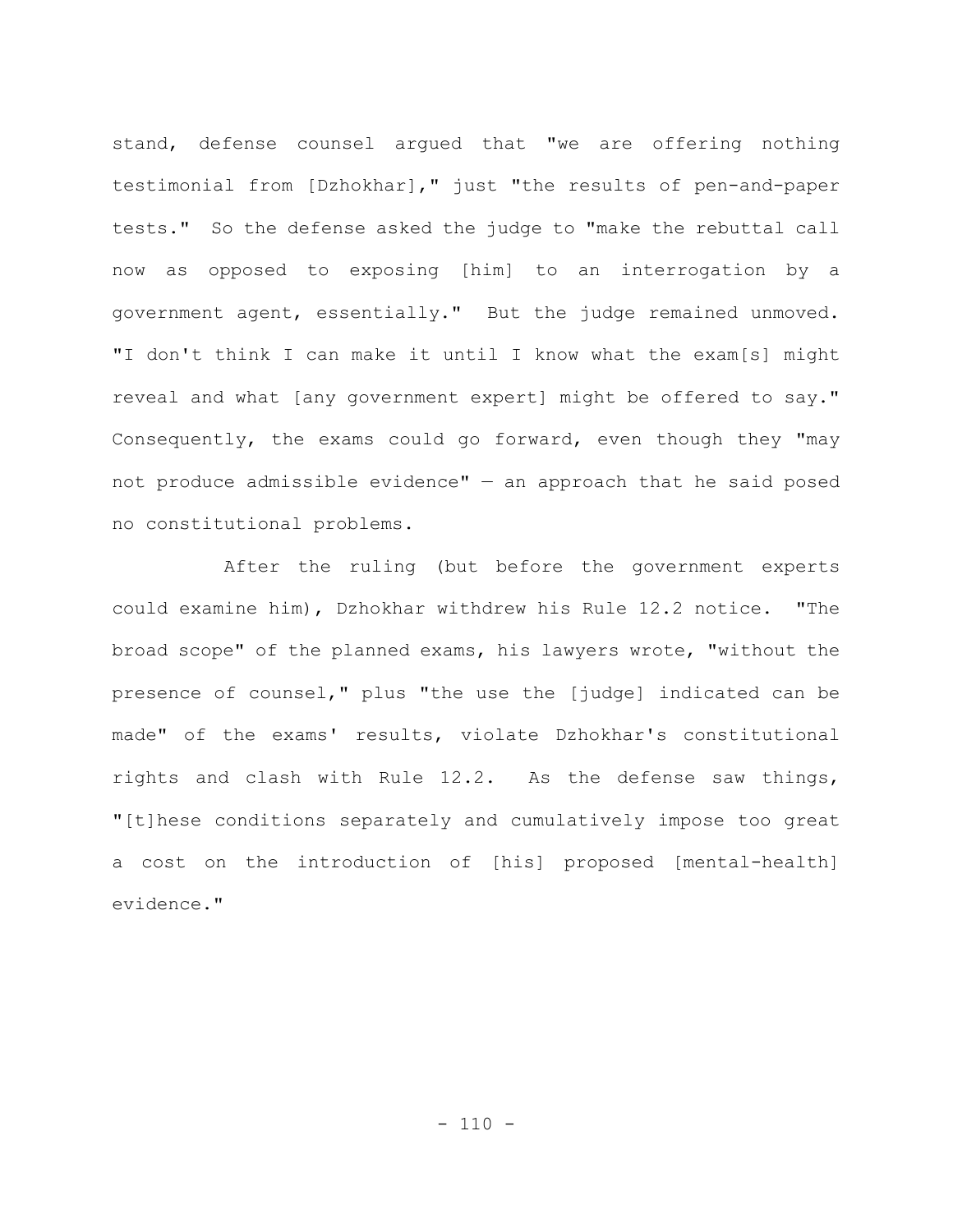#### *Basic Appellate Arguments*

Broadly speaking, Dzhokhar claims that the judge created a "constitutional mismatch." In his telling, the results of the testing he planned to introduce were not testimonial in any constitutional sense. During his test-taking — which he calls a "pen and paper" exercise, like having his "reflexes" evaluated he neither offered his beliefs or thoughts on "historical or life events," nor talked about "the crimes charged against him[] or his family background." Contrastingly — at least according to Dzhokhar — and "as the price of" admitting his "non-speech" mental-health evidence, the judge essentially ruled that the government experts could interrogate him on a wide range of topics, including "the charged criminal conduct." And, the argument goes, by setting this price, the judge forced him to withdraw his notice, damaging his mitigation case — which violated his rights both under the Fifth Amendment and Rule 12.2.

The government counters with several arguments. Among other things, the government contends — citing Luce v. United States, 469 U.S. 38 (1984) — that by withdrawing his Rule 12.2 notice and not presenting his mental-health evidence, Dzhokhar failed to preserve this issue for appeal. Preservation aside, the government claims that he cannot show that the Fifth Amendment privilege — which protects against real rather than speculative

- 111 -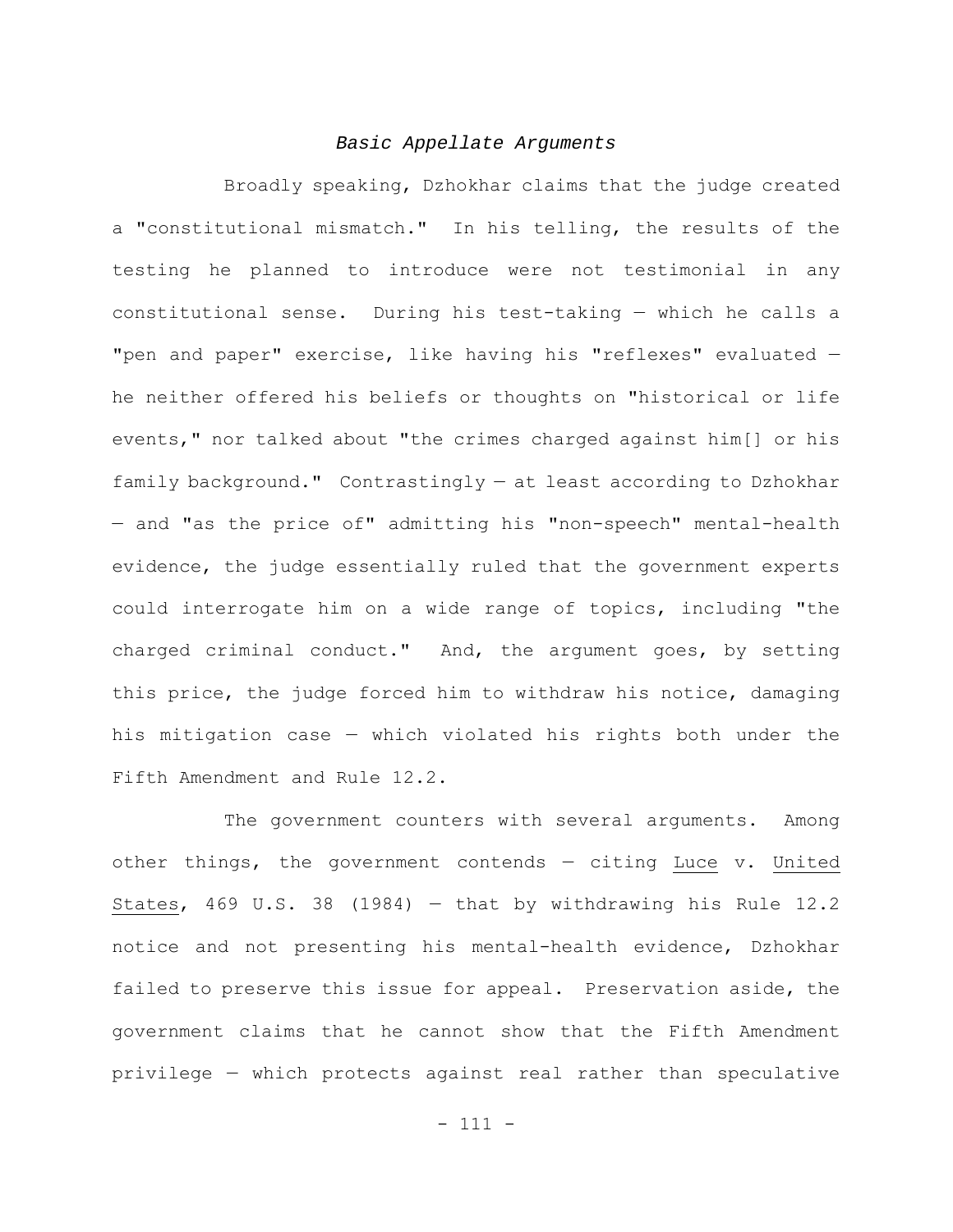dangers — actually applied here. The judge did not order him to submit to any mental-health exams, the government notes, and prosecutors did not comment on his failure to introduce mentalcondition evidence — which makes this situation the direct opposite of compulsory. Also, the government reminds us, the judge repeatedly said that he would not necessarily admit the results of the government experts' exams. And, the argument proceeds, even if the judge did admit the exam results, prosecutors could only use them for rebuttal purposes — which the government says is perfectly permissible under Kansas v. Cheever, 571 U.S. 87, 94, 98 (2013). Additionally, to quote again from the government's brief, Dzhokhar's mental-health evidence "would have had little or no mitigating effect," because other evidence rebutted what the government surmises was his mitigation defense (the government highlights testimony about his academic achievements, like his getting mostly A's in middle school).

Pertinently for our purposes, Dzhokhar's reply contests the government's preservation point. As he sees things, a pair of Supreme Court cases — Brooks v. Tennessee, 406 U.S. 605 (1972), and New Jersey v. Portash, 440 U.S. 450 (1979) — allows a defendant to challenge on appeal obstacles that "'reach[] constitutional dimensions' without first taking the stand," which he argues is the situation here.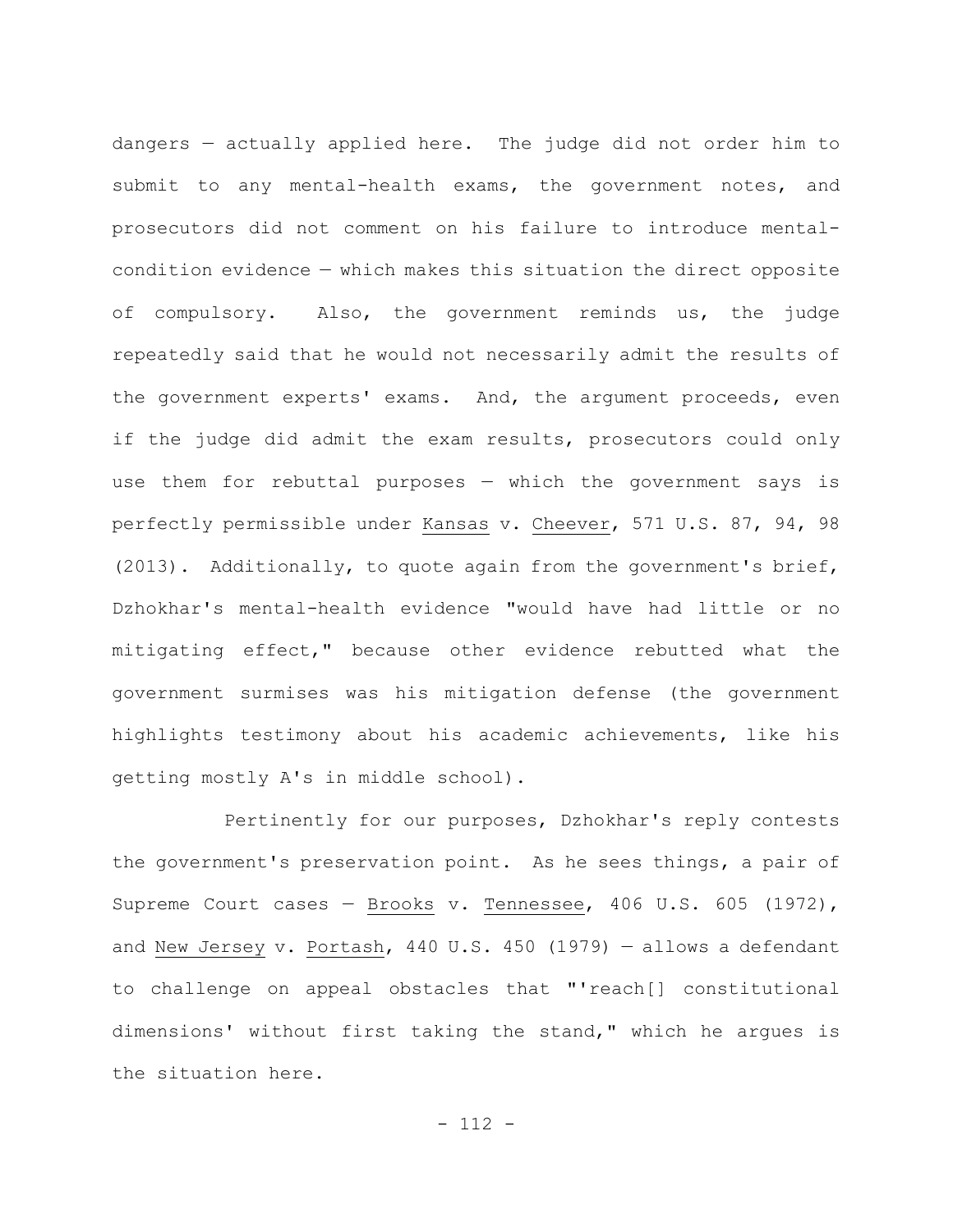#### *Analysis*

The parties note that different standards of review may come into play here: for instance, fresh-eyed review ("de novo," in legal parlance) for claims involving the judge's interpretation of the protections provided by privilege against forced selfincrimination, see Amato v. United States, 450 F.3d 46, 49 (1st Cir. 2006), but abuse-of-discretion review for claims about the exclusion of testimony under Rule 12.2, see United States v. Cartagena-Carrasquillo, 70 F.3d 706, 710 (1st Cir. 1995), and for claims concerning the scope of rebuttal testimony, see United States v. Sebaggala, 256 F.3d 59, 66 (1st Cir. 2001).

Often "[t]he simplest way" to decide an issue is "the best." See Stor/Gard, Inc. v. Strathmore Ins. Co., 717 F.3d 242, 248 (1st Cir. 2013) (quoting Chambers v. Bowersox, 157 F.3d 560, 564 n.4 (8th Cir. 1998) (R. Arnold, J.)). And that is so here.

Skipping over the parties' preservation points (which lets us avoid having to work through a complex series of arguments and cases), we conclude that Dzhokhar's reliance on the Fifth Amendment privilege fails. To get anywhere, he must show that he had "reasonable cause to apprehend danger" from submitting to interviews with the government experts, see Hoffman v. United States, 341 U.S. 479, 486 (1951)  $-$  for as the Supreme Court has long emphasized, "the privilege protects against real dangers, not

- 113 -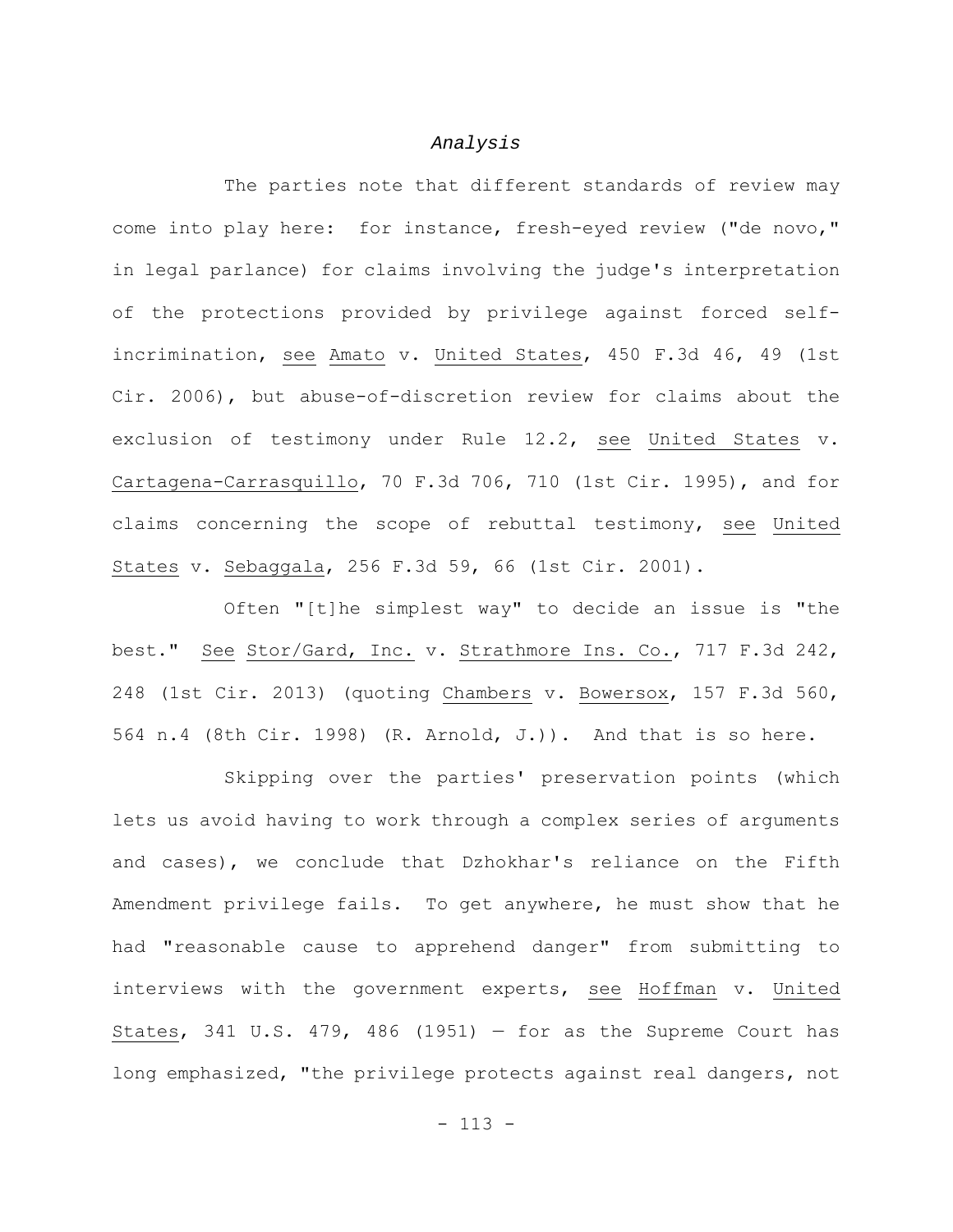remote and speculative possibilities," see Zicarelli v. N.J. State Comm'n of Investigation, 406 U.S. 472, 478 (1972). But the judge here said over and over again that he would not automatically admit the results of the government experts' exams, and that even if he did admit them, prosecutors could use them only for "rebuttal" which is copacetic under the Fifth Amendment. See Cheever, 571 U.S. at 94, 98. So no appreciable danger of a Fifth Amendment violation would have arisen unless (1) Dzhokhar incriminated himself during the government experts' exams, (2) he still chose to present mental-health evidence, (3) the judge let a government expert testify based on Dzhokhar's self-incriminating comments, and (4) the expert's testimony was not proper rebuttal. To ask us to find this rank conjecture sufficient (as Dzhokhar does) is asking too much. See Minor v. United States, 396 U.S. 87, 98 (1969) (explaining that one must show "'real and appreciable' risks to support a Fifth Amendment claim").

On then to another issue.

## **Surviving Victims' Testimony**

In this section we tackle Dzhokhar's claim that the judge erred by admitting "victim impact" testimony by survivors at the penalty phase. As briefed here, his challenge is factually and

- 114 -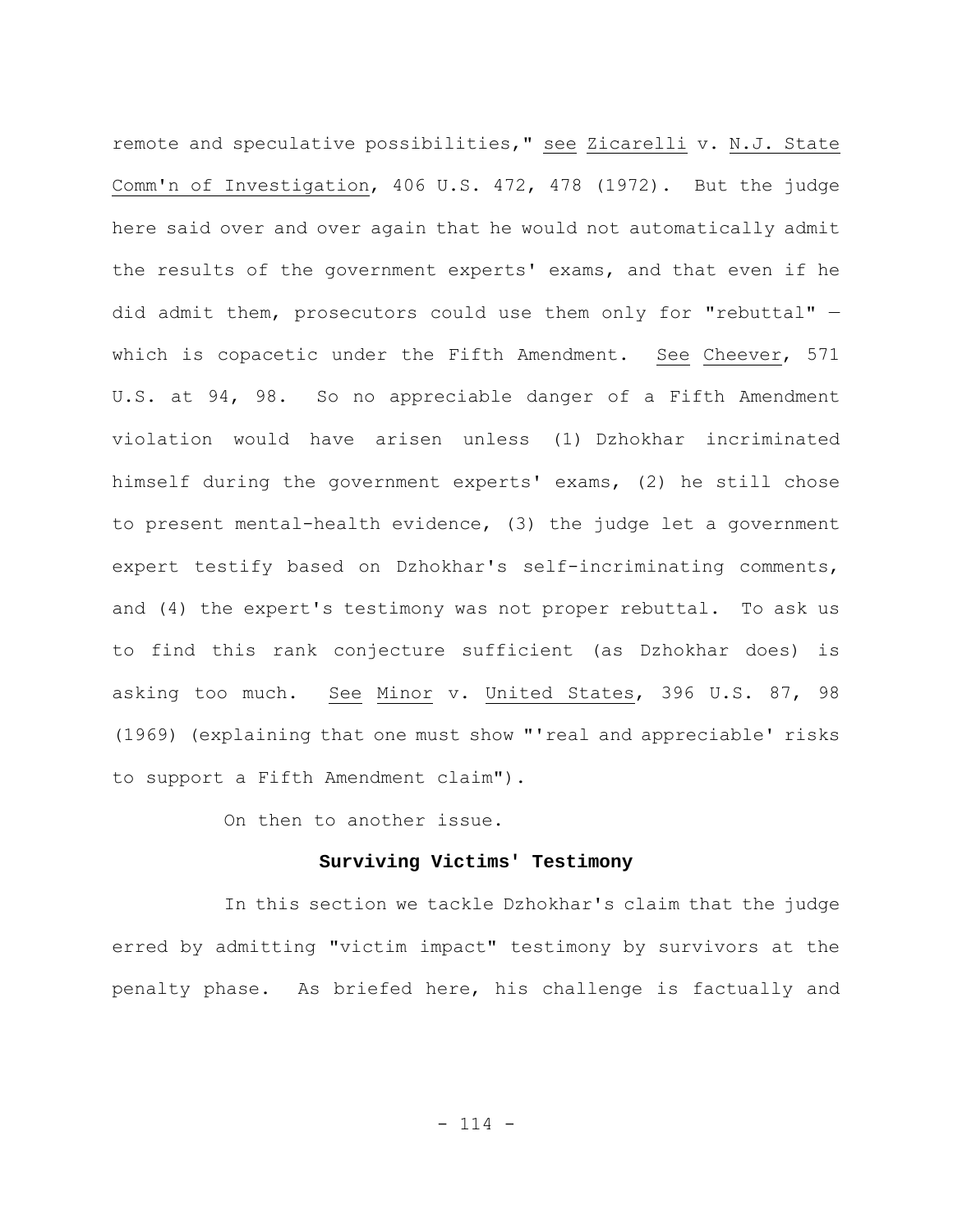legally intricate. But because there is a straightforward route to resolving it, we can streamline and simplify our discussion.

The FDPA says that when the government seeks a death sentence, it must "serve on the defendant[] a notice . . . setting forth the aggravating factor or factors" it believes justify the death penalty. 18 U.S.C. § 3593(a). In its notice here, prosecutors specified several statutory aggravators they envisioned proving in pursuing the death penalty against Dzhokhar — including:

- his "knowingly creat[ing] a grave risk of death to 1 or more persons in addition to" the victims who died, see 18 U.S.C.  $$3592(c)(5);$
- his "committ[ing] the offense in an especially heinous, cruel, and depraved manner in that it involved serious physical abuse to the victim," see id. § 3592(c)(6); and
- his "committ[ing] the offense after substantial planning and premeditation to cause the death of a person and commit an act of terrorism," see id. § 3592(c)(9).

The notice also listed several nonstatutory aggravators, see id.  $$3593(a)(2) - including:$ 

 his "target[ing] the Boston Marathon, an iconic event that draws large crowds of men, women[,] and children to its final

 $- 115 -$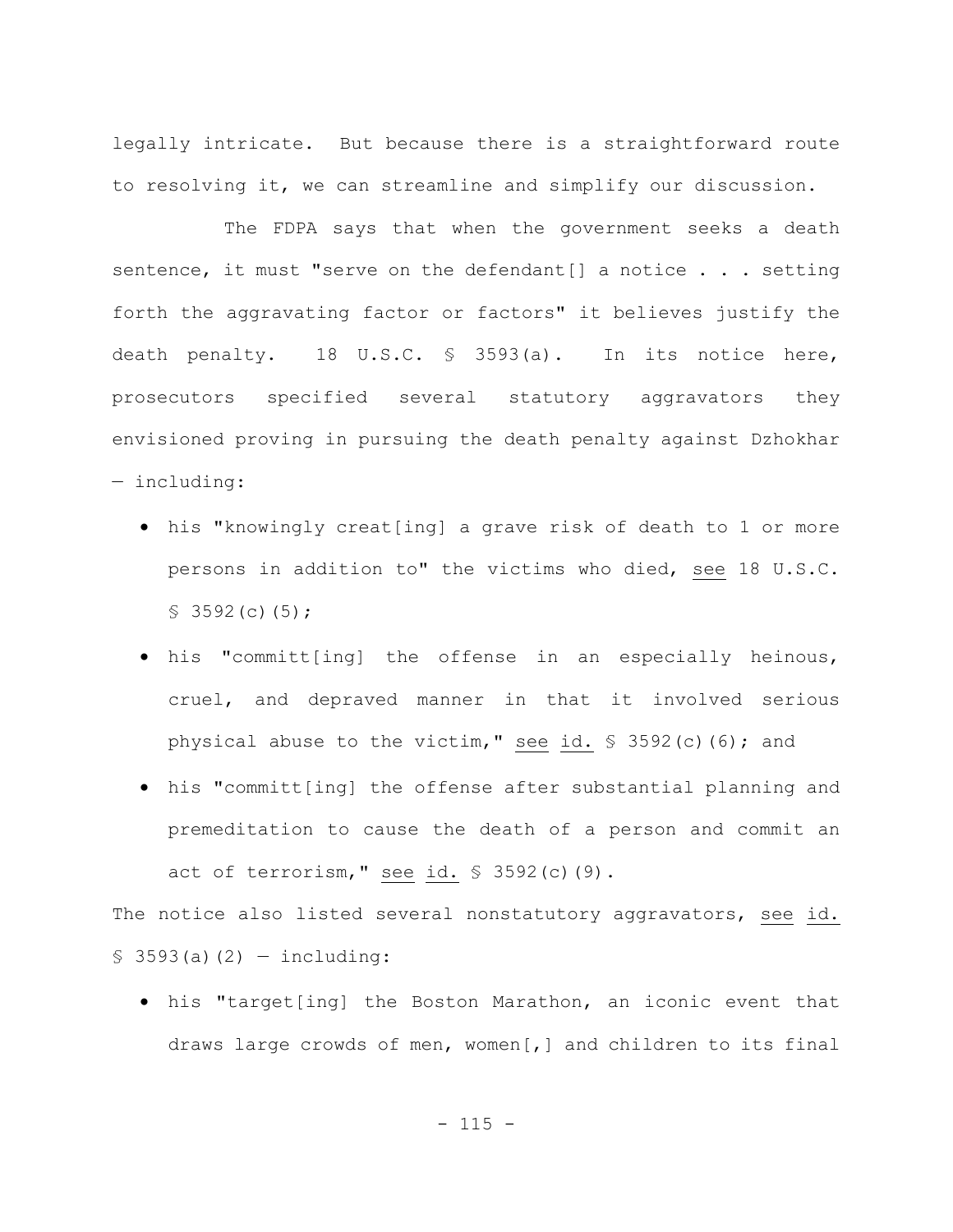stretch, making it especially susceptible to the act and effects of terrorism"; and

 his "participat[ing] in additional uncharged crimes of violence," like "assault with intent to maim, mayhem[,] and attempted murder."

Dzhokhar's appellate argument only focuses on the victim-impact aggravator. And it proceeds in four steps: (1) He notes (emphasis ours) that  $\frac{1}{5}$  3593(a)(2) provides that nonstatutory aggravators

may include factors concerning *the effect of the offense on the victim and the victim's family,* and may include oral testimony, a victim impact statement that identifies the victim of the offense and the extent and scope of the injury and loss suffered by the victim and the victim's family*,* and any other relevant information.

(2) He then says that the reference to the "victim and the victim's family" precludes penalty-phase testimony on "the impact of survivors' injuries on those survivors (or their families) themselves." (3) That is so, he contends, because even though this FDPA subsection does not define "victim," Congress used "victim" in three other subsections and in the Act's legislative history to refer to a "victim" who died.<sup>55</sup> And  $(4)$  asking us to

 $- 116 -$ 55 The provisions he cites are: 18 U.S.C. § 3591(a)(2) (referring to offenses where the defendant "killed the victim," offenses that "resulted in the death of the victim," and offenses where the "victim died"); 18 U.S.C. § 3592(a)(7) (listing as a mitigating factor the fact that the victim "consented to the criminal conduct that resulted in the victim's death"); and 18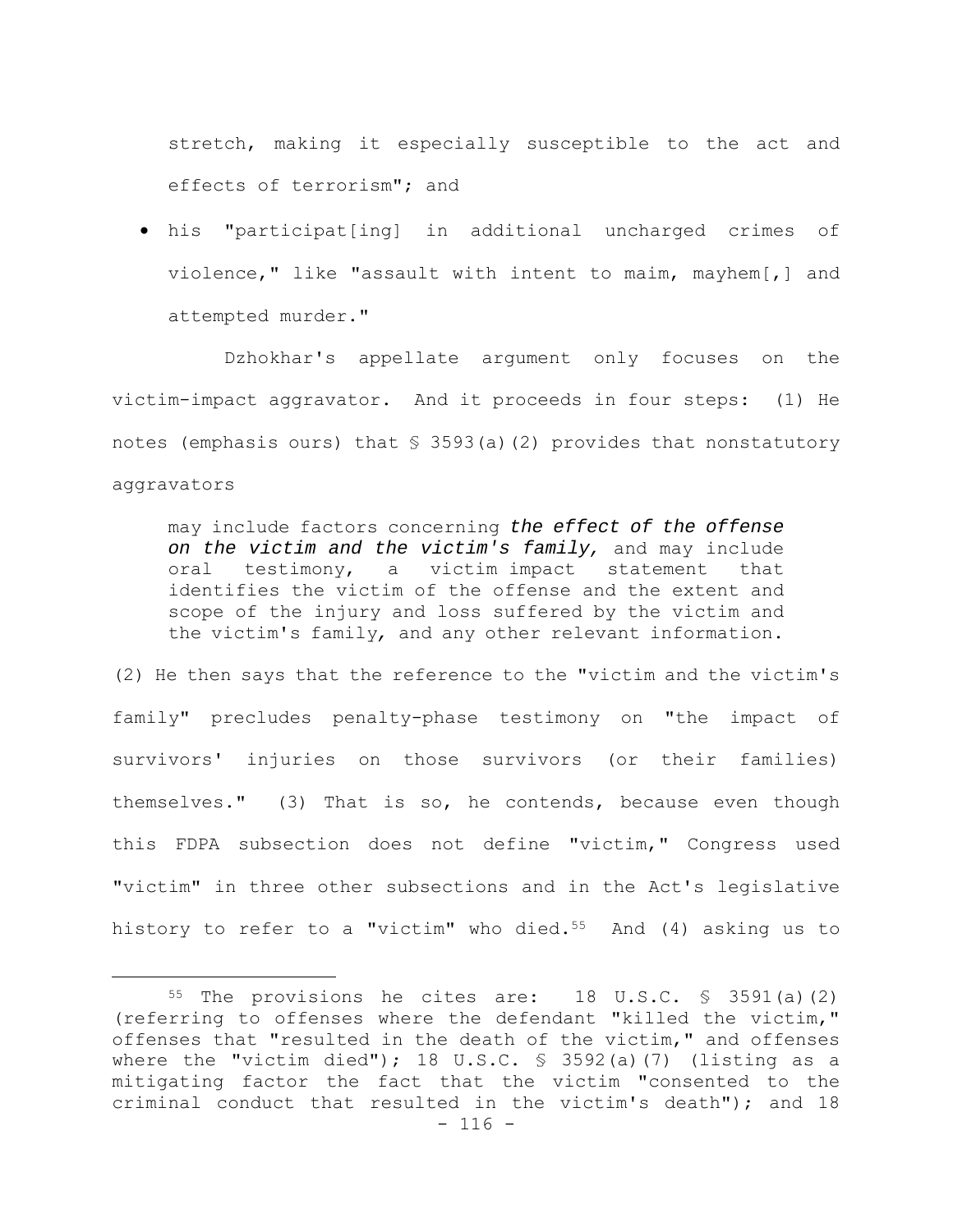apply the usual rule of statutory interpretation that identical words bear identical meaning throughout the same act, he believes that such an analysis should lead us to conclude that the judge misinterpreted the statute to allow "victim impact evidence from surviving victims at the penalty phase."

If preserved, we review challenges to the judge's interpretation of the FDPA afresh (*i.e.*, de novo), see United States v. Troy, 618 F.3d 27, 35 (1st Cir. 2010), and challenges to his rulings admitting or excluding evidence for abuse of discretion, see Sampson I, 486 F.3d at 42. Dzhokhar says he preserved his challenges at trial; the government says he did not and so must now prove plain error on the judge's part. A famously demanding standard, plain error requires the proponent to show not just error, but error that is plain, that affects his substantial rights, and that seriously impaired the fairness, integrity, or public perception of the trial. See, e.g., United States v. Takesian, 945 F.3d 553, 563 (1st Cir. 2019). Because we see no

U.S.C. § 3592(c)(5) (providing for an aggravating factor where the defendant "created a grave risk of death to 1 or more persons in addition to the victim of the offense"). The legislative history he quotes says that the "aggravating factors for which notice is provided may include factors concerning the effect of the offense on the victim and the victim's family" and that "[t]he effect on the victim may include the suffering of the victim in the course of the killing or during a period of time between the infliction of injury and resulting death." H.R. Doc. No. 102-58, at 166 (1991).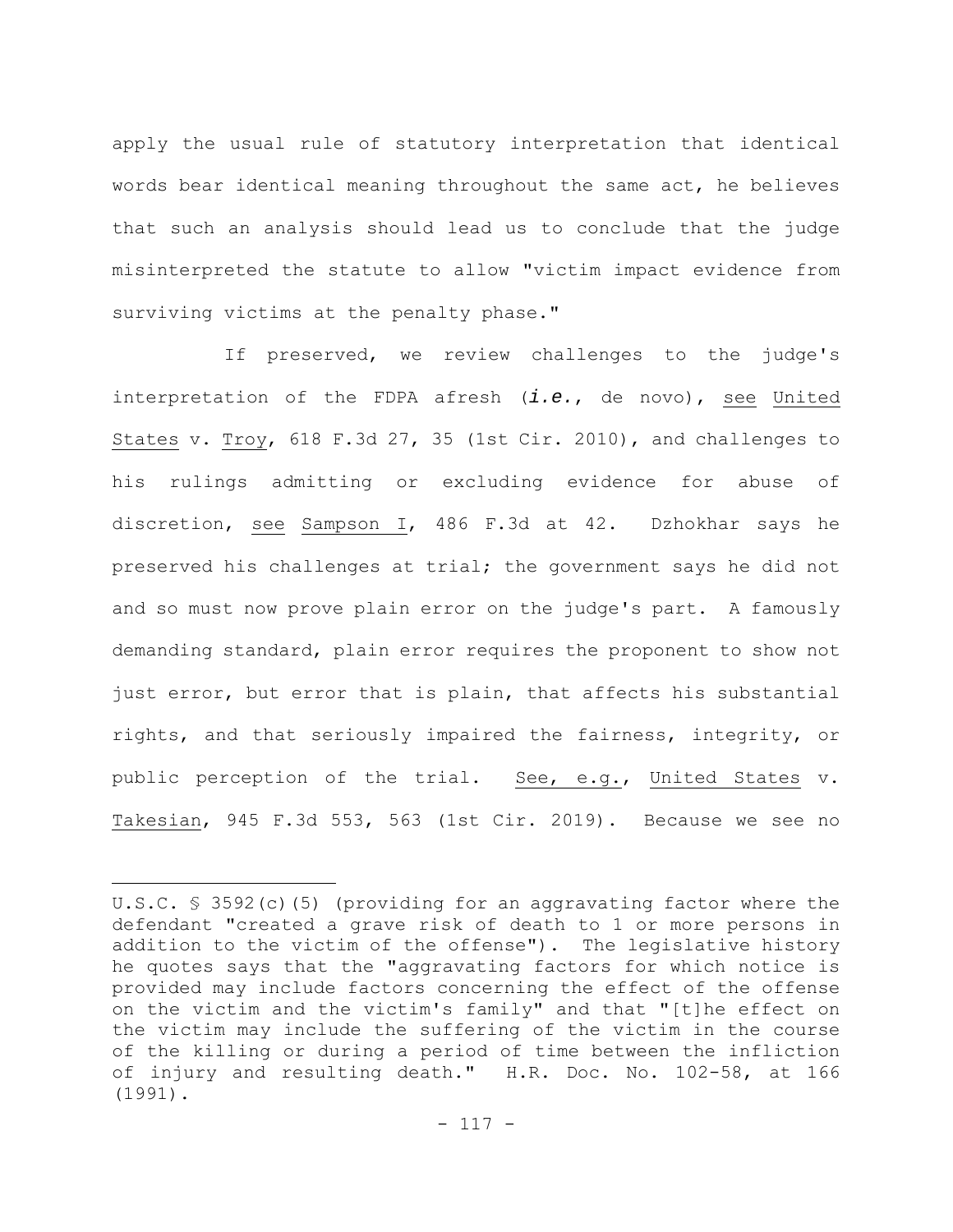error in any event, we need not resolve their dispute about the standard of review.

We can leave the resolution of the interpretive question about the FDPA for another day, because (as the government notes) even assuming *without granting* that Dzhokhar is correct here, the surviving spectators' testimony had relevance to the jury's weighing of aggravating factors other than victim impact.<sup>56</sup>

For organizational convenience, the survivors' testimony Dzhokhar complains about can be grouped into these categories:

- 1. "[R]eactions to facing death": Jeffrey Bauman, for example, described making "peace" with death because he "had a great life." Roseann Sdoia said she knew she "was bleeding out" but resolved to "stay calm and stay conscious" because if she panicked she "would die." And Celeste Corcoran described how she at first "wanted to die" because she was in so much pain but realized she needed to "be there" for her family.
- 2. "[U]ncertainty about what had happened to other family members": Eric Whalley, for instance, said he and his wife each thought the other had died. And Stephen Woolfenden said he was "terrified" when first responders whisked his son away

 $56$  Dzhokhar accepts, as he must, that "surviving victims  $$ like any other witnesses — may testify at the penalty phase in support of any properly alleged statutory or non-statutory aggravating factor relating to the capital charges."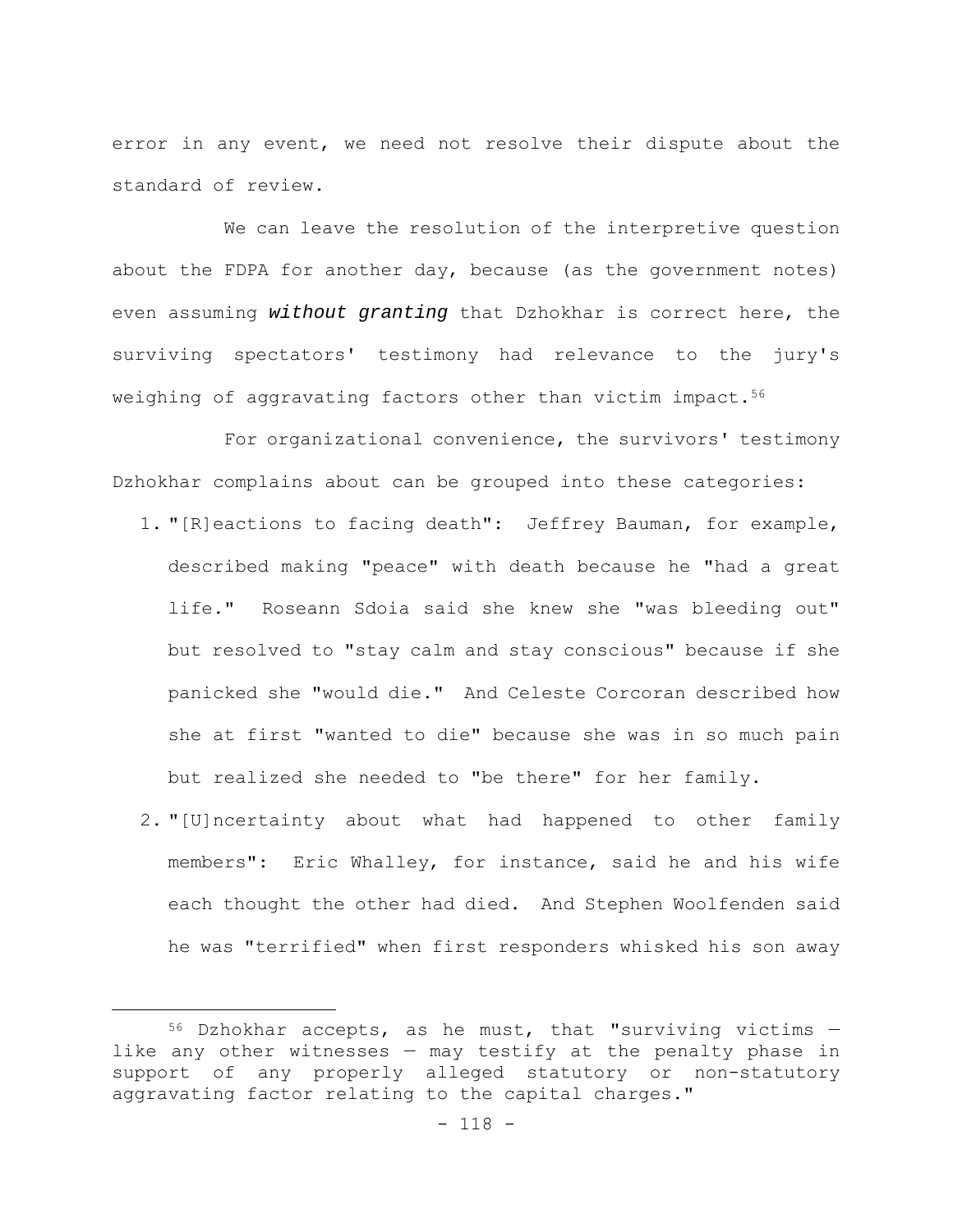because he "didn't know if [he] was ever going to see [him] again."

- 3. "[F]eelings of helplessness watching their injured child or partner suffer": Rebekah Gregory, for example, said she could hear her son calling "mommy" after the blast and felt "helpless as a mother" because she could not go to him. Lying there on the pavement, she said a prayer, "God, if this is it, take me but let me know that Noah is okay." And Jessica Kensky discussed her frustration at not being able to care for her husband (one of the bombs left his "foot and part of his leg . . . completely detached, hanging on kind of by a thin thread").
- 4. "[T]he long-term implications of becoming an amputee": Roseann Sdoia, for instance, said her amputation made it "extremely difficult" to learn to walk and run again, and to deal with the snow. Jessica Kensky said becoming a "bilateral amputee" was "terrifying." She wanted to keep "some memory" of her legs, to "paint [her] toenails," and to "put [her] feet in the sand." And the pain from surgeries and treatments was "[a]bsolutely horrendous," putting her "in a very dark place" of "really not wanting to live" anymore. And Adrianne Haslet-Davis said her husband could not attend the trial because he had checked himself into a mental-health facility.

- 119 -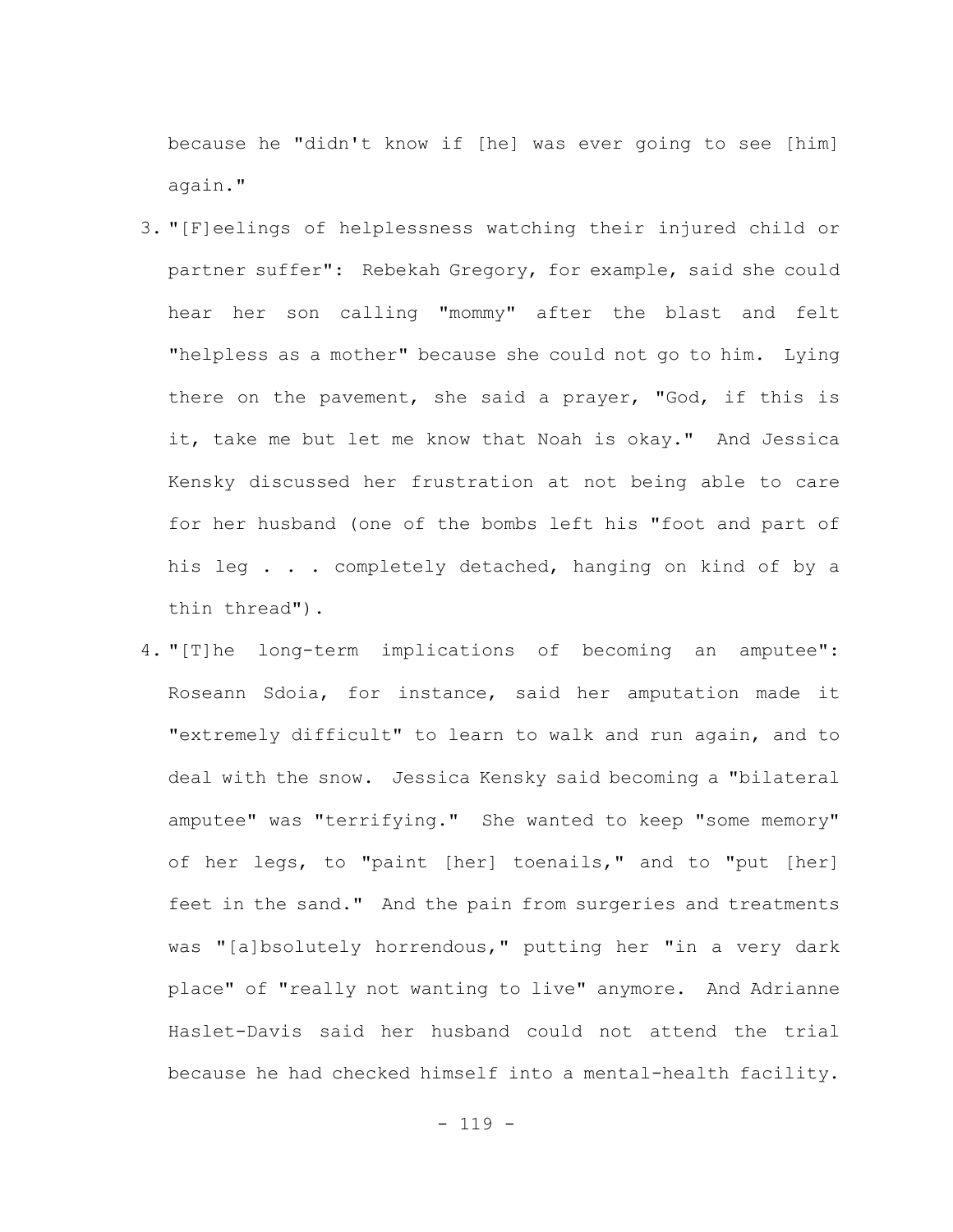Given how low the relevance threshold is, we cannot say that the judge slipped in finding this evidence at least minimally relevant to an aggravating factor other than victim impact.

The survivors' reactions to facing death (category 1) helped show that Dzhokhar "knowingly created a grave risk of death to 1 or more persons in addition to" the persons who died  $-$  a statutory-aggravating factor. See 18 U.S.C. § 3592(c)(5). That they felt they might die helps show they actually faced a grave risk of death. And their specific descriptions of what that felt like made it more likely that the jury would credit their statements about being at death's door. Plus their testimony could help the jury in weighing the grave-risk-of-death factor as part of its death-penalty decision. See Sampson I, 486 F.3d at 44 (upholding admission of graphic evidence about a murder because it "would help the jury to determine how much weight it should give" the aggravating factors). Above and beyond all that, their testimony could help prove other aggravators — that Dzhokhar substantially planned "an act of terrorism," a statutoryaggravator, see 18 U.S.C. § 3592(c)(9); and that he "participated in additional uncharged crimes of violence" like "assault with intent to maim, mayhem[,] and attempted murder," a nonstatutory aggravator.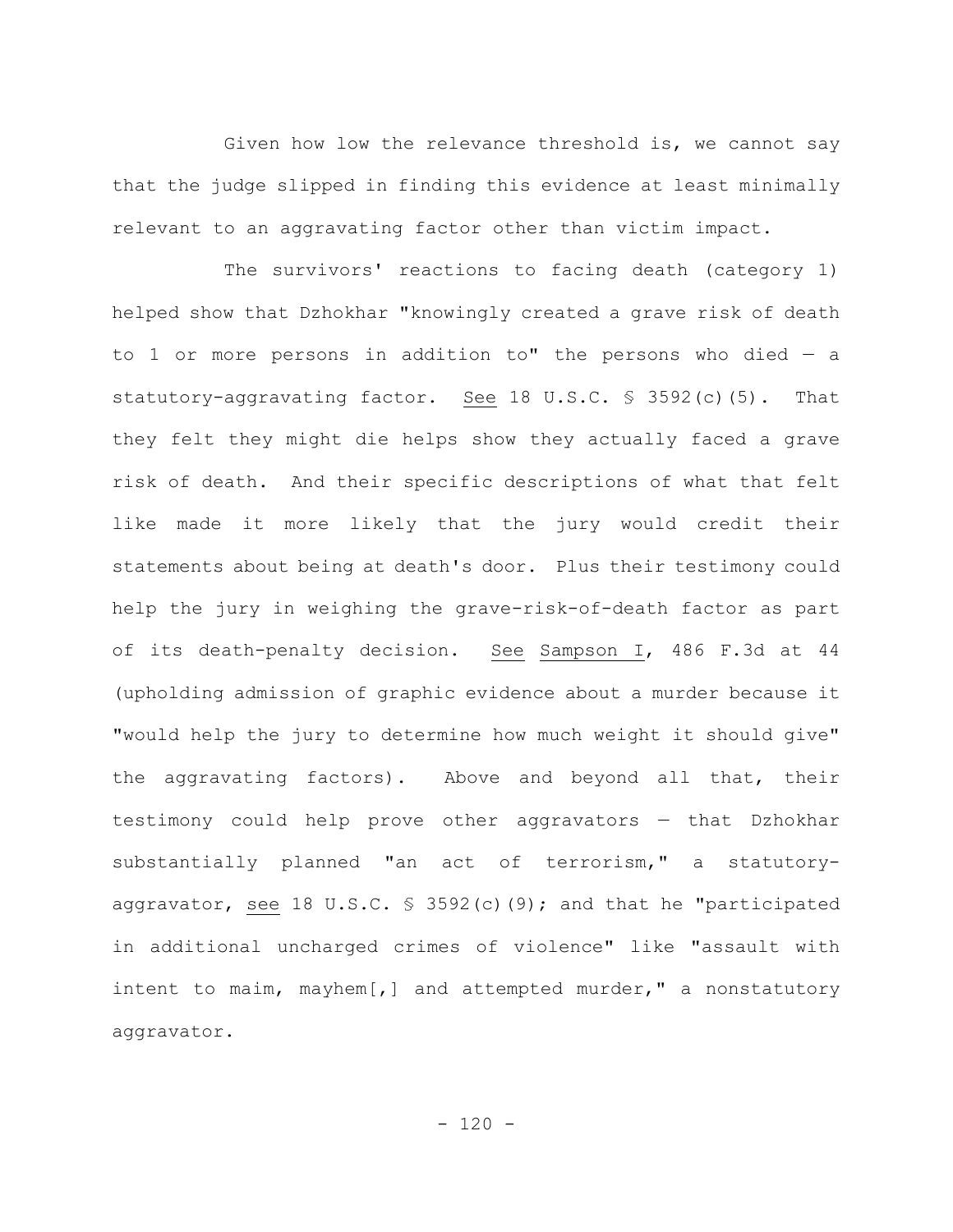The survivors' uncertainty regarding what happened to their family members (category 2) was relevant to the grave-risk of-death aggravator. See id. § 3592(c)(5). In most cases, family members got separated because so many victims were on the verge of dying that rescuers had to evacuate them as soon as possible. And the multiple family separations highlighted how "grave" the "risk" was. The evidence was also relevant to the statutory terrorism aggravator. It is hard to think of anything more terrifying than to lose track of one's child or parent in a life-or-death situation. The evidence was additionally relevant to a nonstatutory aggravator — that he "targeted the Boston Marathon," an event "especially susceptible to the . . . effects of terrorism" because of its "large crowds of men, women[,] and children."

The survivors' feelings of helplessness as loved ones suffered (category 3) was relevant for the same reasons. Their inability to aid their family members after the bombings magnified the terror that Dzhokhar sought to create.

Finally, the testimony about the long-term implications of becoming an amputee (category 4) helped establish the statutory grave-risk-of-death aggravator. The survivors' comments about surgeries and suicidal thoughts showed that the risk of death continued past the immediate aftermath of the bombings. And the

- 121 -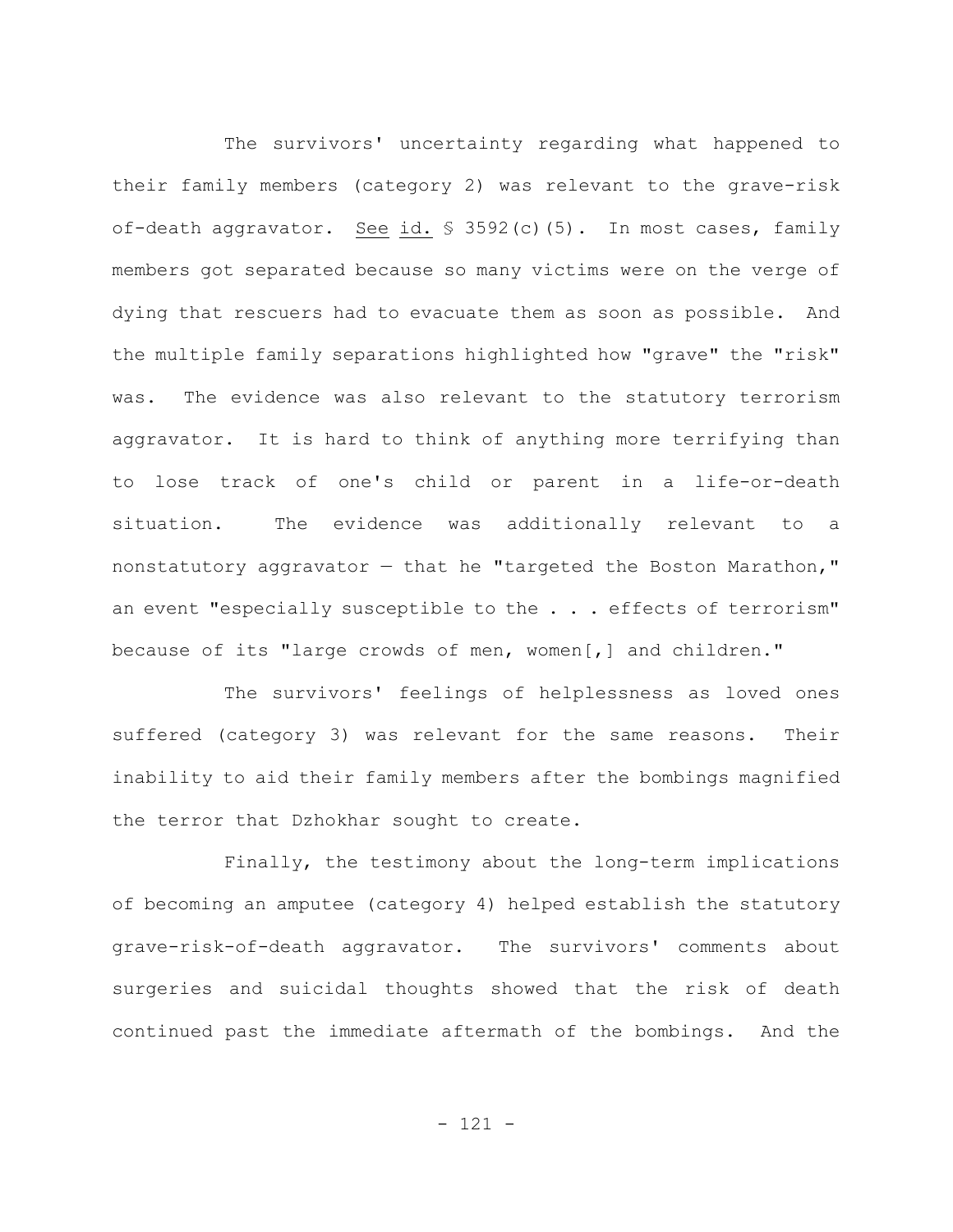long-term effects of their injuries were directly relevant to the existence and weight of these factors.

Enough said about the surviving victims' testimony.

### **Whole Foods Video**

We now take up Dzhokhar's challenge to the admission of a video showing him buying milk at a Whole Foods soon after the bombings. What he essentially wants us to do is to remand for a hearing on his claim that agents derived the video from involuntary statements he made at the hospital after his arrest. Each side spends much energy debating two principal points. The first is whether Dzhokhar waived this claim  $-$  the government says he did just that by not moving to suppress the video before trial; while Dzhokhar says prosecutors made a pretrial promise not to use his confession, which excuses any untimeliness in his raising the claim. The second is whether agents discovered the video through an independent source untainted by any constitutional violations — the government says a tip from Tamerlan's wife led agents to the video; while Dzhokhar (noting the government identified her as the tipster *after* he had filed his opening brief) says his involuntary statements (not his sister-in-law's tip) steered the agents to the video. But because Dzhokhar is getting another penalty-phase trial, the parties and the judge should address these matters *e.g.*, was the source for the video genuinely independent of his

- 122 -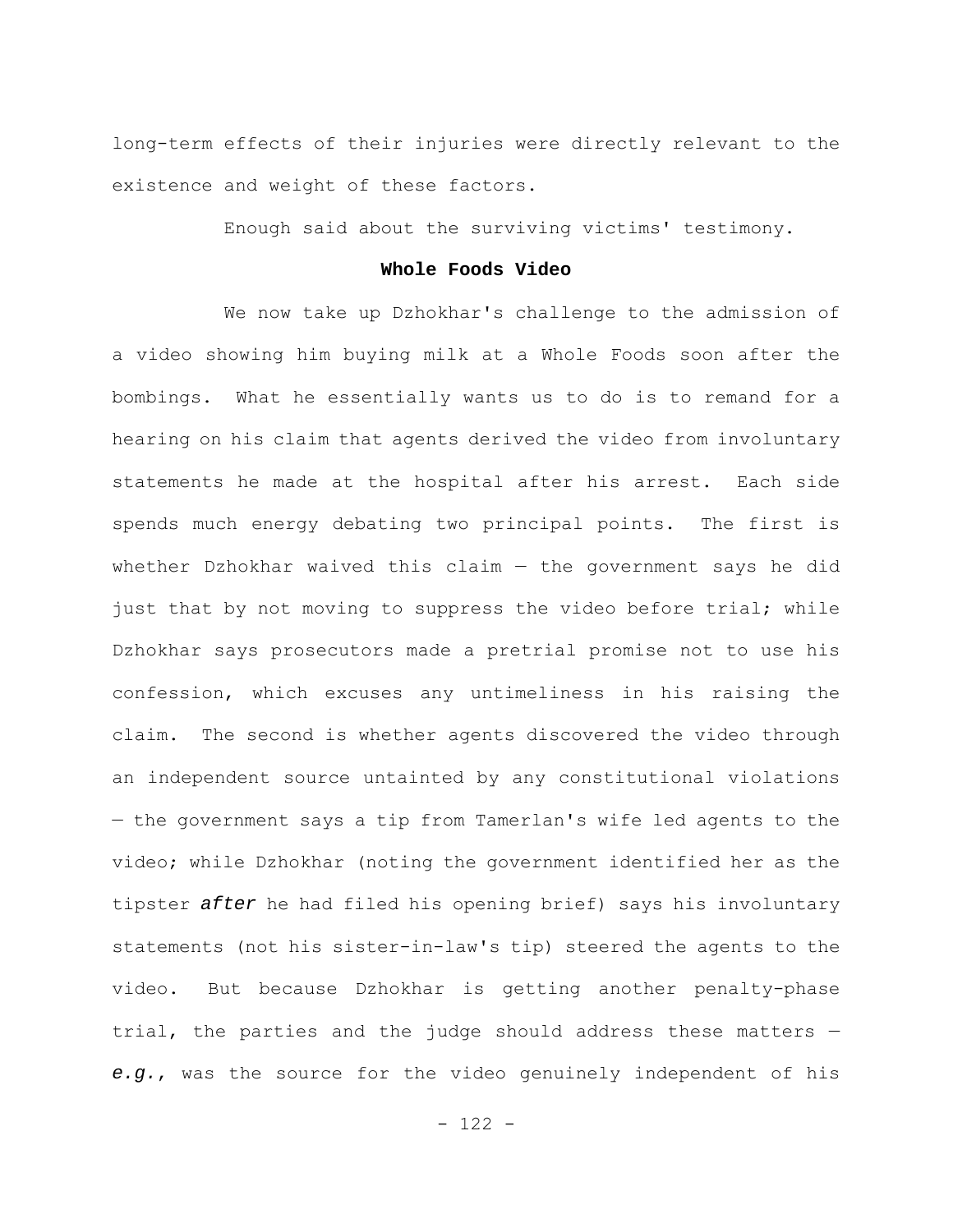hospital confession, and if not, was the confession voluntary? if the government again opts to offer the video into evidence and Dzhokhar objects.

### **An Expert's Testimony About ISIS and the Prosecution's Use of an Islamic Song and a Photo of Dzhokhar Raising His Middle Finger**

In the next section of his opening brief, Dzhokhar raises three claims. He first knocks the judge for wrongly admitting (in the guilt phase) expert testimony on ISIS (the popular acronym for the Islamic State of Iraq and Syria). He then accuses the prosecutor of committing misconduct by juxtaposing (in the guiltphase closing) a photo slideshow of the post-bombing carnage with a recording of an Islamic song found on a computer in Tamerlan's home that Dzhokhar used to surf the internet. And he lastly accuses another prosecutor of committing misconduct by displaying (in the penalty-phase opening) posters of the four murder victims beside a photo of him raising his middle finger at a cell-block security camera.

#### *Background*

Before trial, the defense had moved to exclude any expert testimony "about terrorist leaders and attacks in which [Dzhokhar] was not involved" unless the government could show that he knew of the materials under discussion and "endorsed" or "absorbed" them. The judge did not rule on the motion until just before the

- 123 -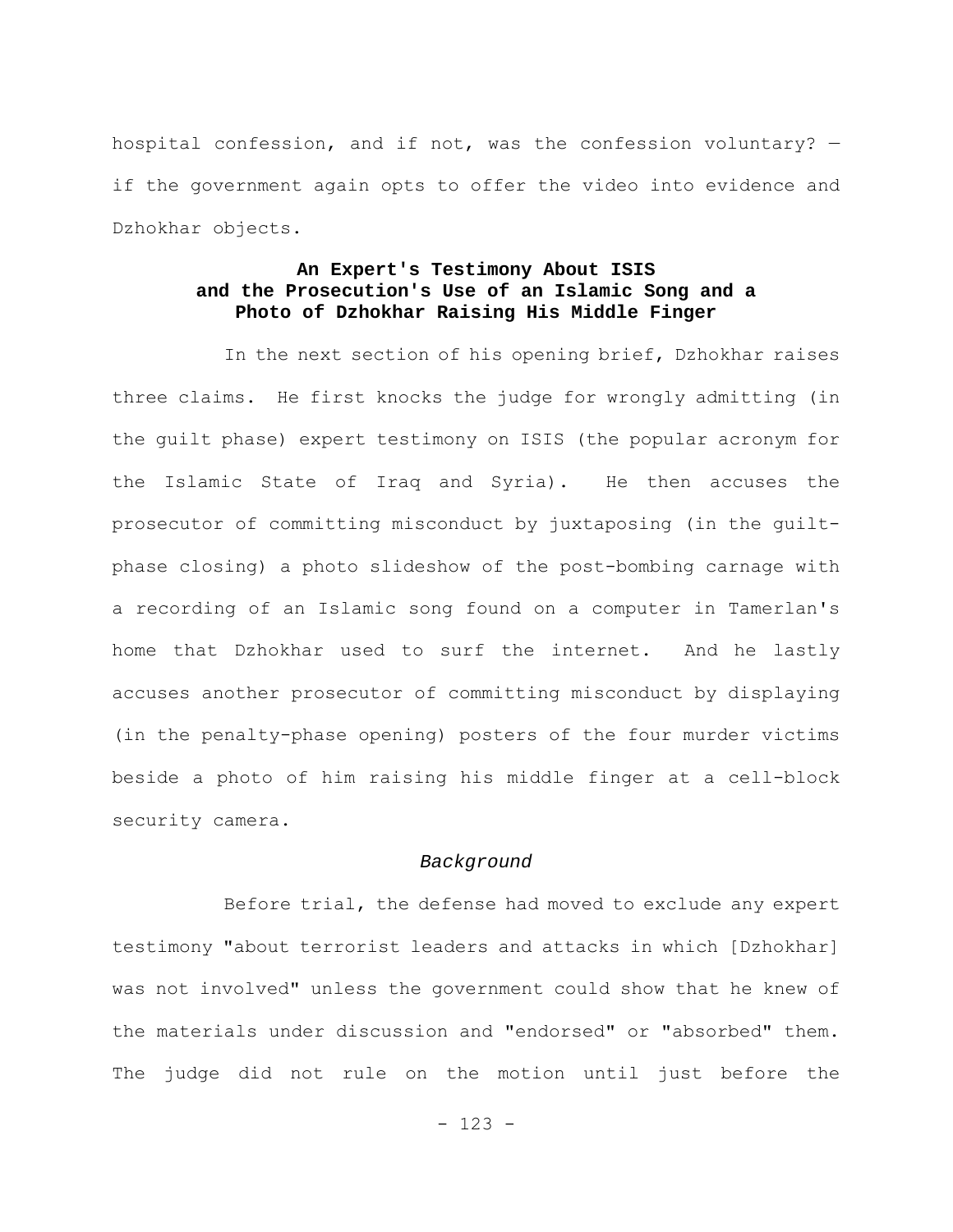prosecution called Dr. Matthew Levitt as an expert witness on international terrorism during the guilt phase. Recognizing that Federal Rule of Evidence "403 is an important consideration," and cautioning the government not to "step too far on this," the judge denied the motion, saying that Levitt could "testify about the history of recent terrorist activity, particularly the encouragement of jihadi actions by particular prominent figures." The government, for its part, promised to be "very sensitive" to the defense's concerns.

Levitt talked to the jury about the "global jihad movement." What drove this movement, he said, was not a formal organizational structure but a decades-old "idea" that "there is a need for a global effort on behalf of Muslims to unite as a nation" and to "defend itself" through "acts of violence." The movement's ideology, he added, permitted the killing of innocents and focused its wrath on the United States. And, he further explained, calling on followers to conduct independent terrorist attacks "at home" had "become a major theme of radical propaganda."

Levitt noted that this was true not only of "al-Qaeda" but "now [also] the so-called Islamic state or ISIS." The defense objected to "bringing in" ISIS. But the judge ruled the testimony admissible "[a]s . . . general background." Levitt then said that "ISIS" — which both fought and cooperated with al-Qaeda — "is the

 $- 124 -$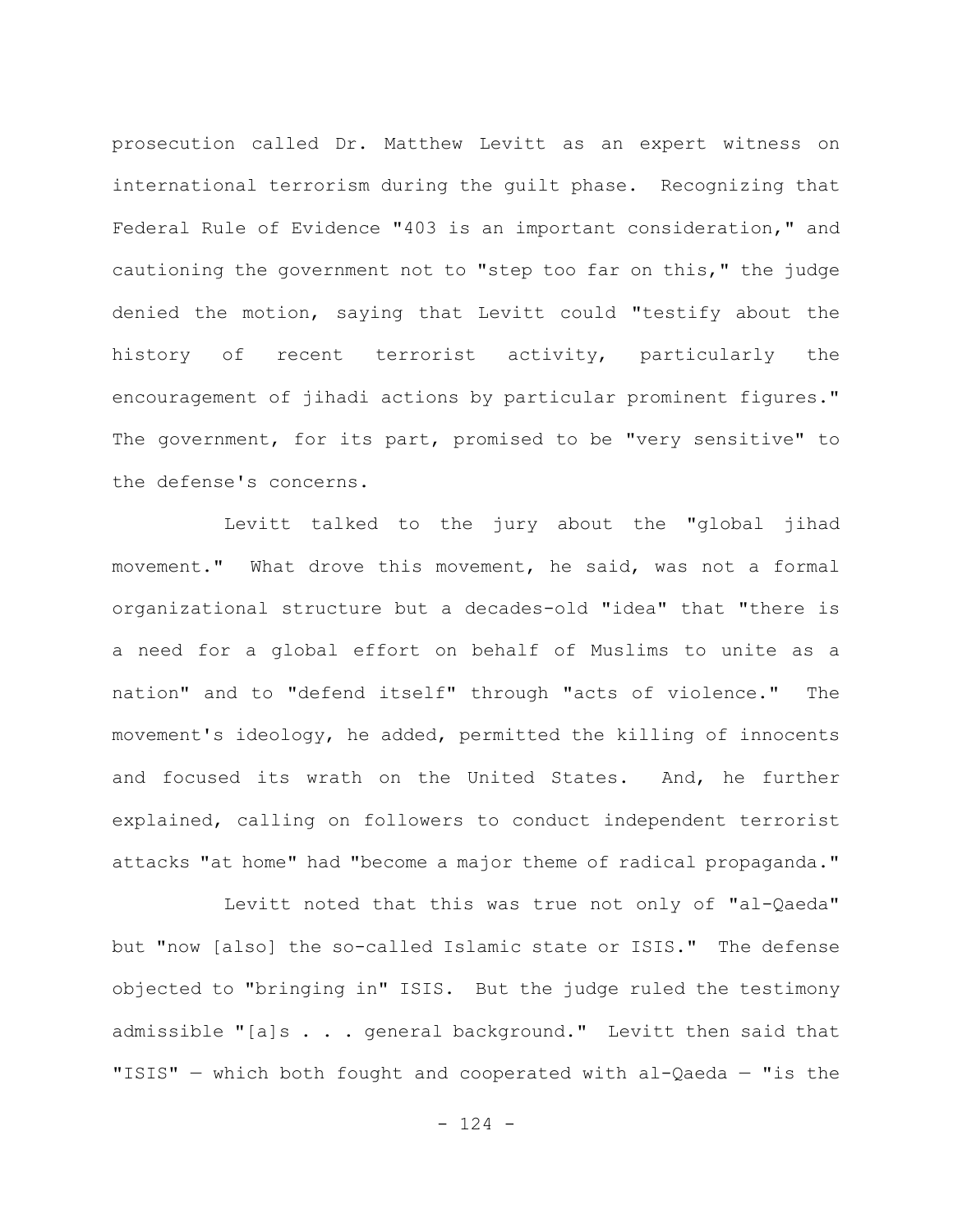latest incarnation of this global jihad movement." And he explained that "ISIS, like al-Qaeda, has glossy magazines" and "very impressive online radical and radicalization literature" that tells supporters they "don't have to come" to a foreign battlefield — "just do something back home."

Later in his testimony, Levitt described how the conflict in the Russian republic of Chechnya had become a "rallying cry" that jihadists used to "radicalize people." He then said that the "Syrian conflict" — which started "four years" before in 2011 — had also "become a rallying cry around the world." The defense objected "to the whole discussion of Syria that goes beyond the date of any of the events alleged in the indictment"  $-$  to which the judge said, "Overruled." Levitt then explained that "[s]ticking even to the first two years of the Syrian conflict two years ago," there were "different things that drew jihadis to this conflict," including "jihadi ideology and want[ing] to go fight with the next incarnation of al-Qaeda."

We fast-forward to the prosecution's guilt-phase closing arguments. There, the prosecutor argued that the Tsarnaev brothers had been "radicalized to believe that jihad was the solution to their problems." He reviewed the evidence of Dzhokhar's radical beliefs — which included Dzhokhar's boat manifesto, plus his "library" of jihadist videos, writings, and "nasheeds" (Islamic

 $- 125 -$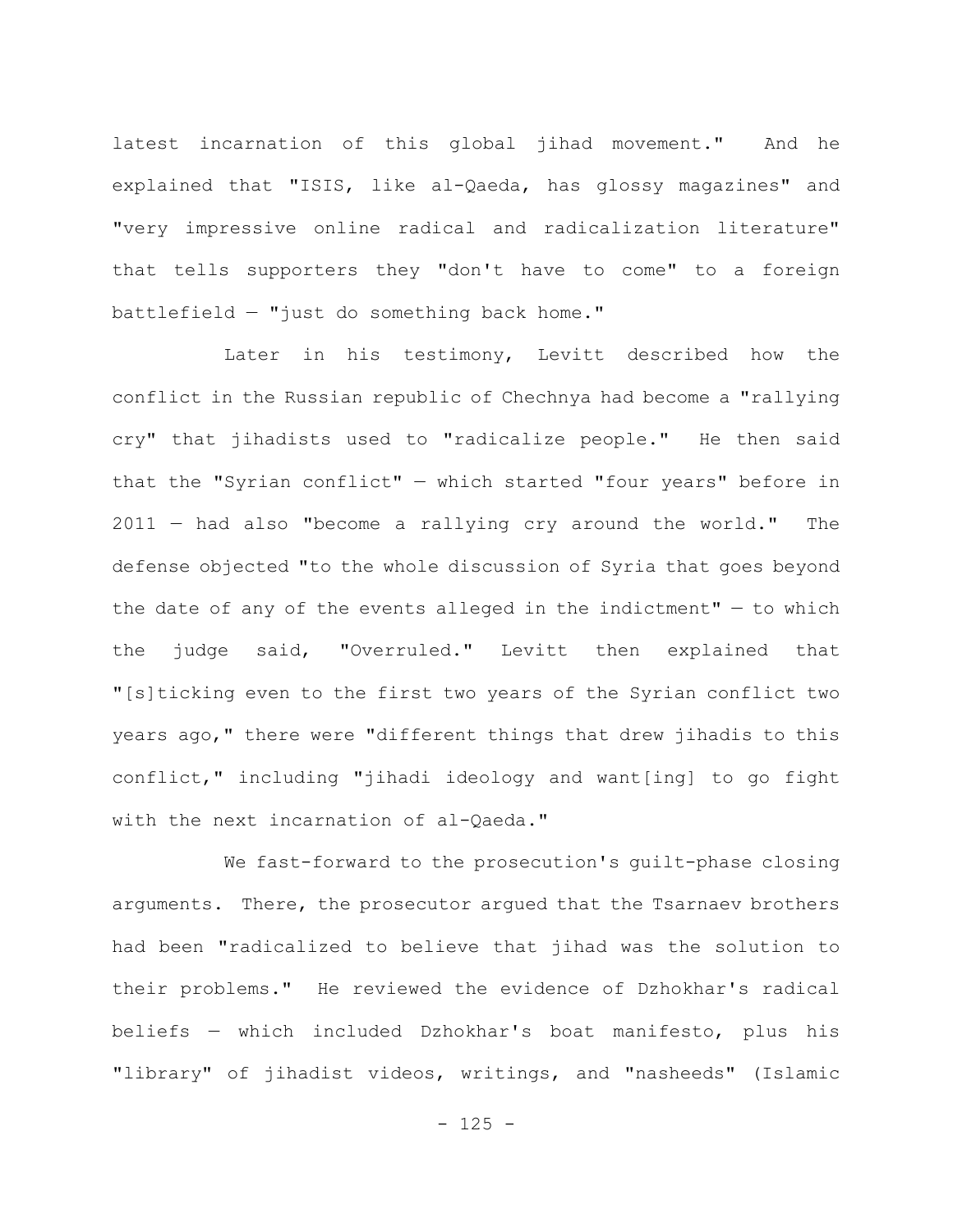chants) that Dzhokhar watched, read, and listened to on his computer and other devices. He noted that after the Tsarnaev brothers carjacked Dun Meng, they "went back to Watertown" to get "a CD containing those jihad nasheeds on it" for some "portable inspiration" as they continued their escape. He also noted that Dzhokhar had created a twitter account with the display name "Ghuraba" — an Islamic word that means "stranger."

Later in his guilt-phase closing, the prosecutor said that Dzhokhar had "murdered four people" and "wounded hundreds" to "make a statement" and to "be a terrorist hero." "This is how [Dzhokhar] saw his crimes," the prosecutor stated while displaying a PowerPoint presentation. The presentation combined photos with the audio of a nasheed. Involving a singer chanting "Ghuraba" repeatedly, the nasheed played over a slide of bombmaking instructions (from *Inspire*, al-Qaeda's English-language magazine), a photo of Dzhokhar seated in front of a black flag with Arabic script, and three images of severely wounded victims in the aftermath of the bombings. The nasheed played for about 19 seconds. After the chanting stopped, the prosecutor said that "this is the cold reality of what his crimes left behind." And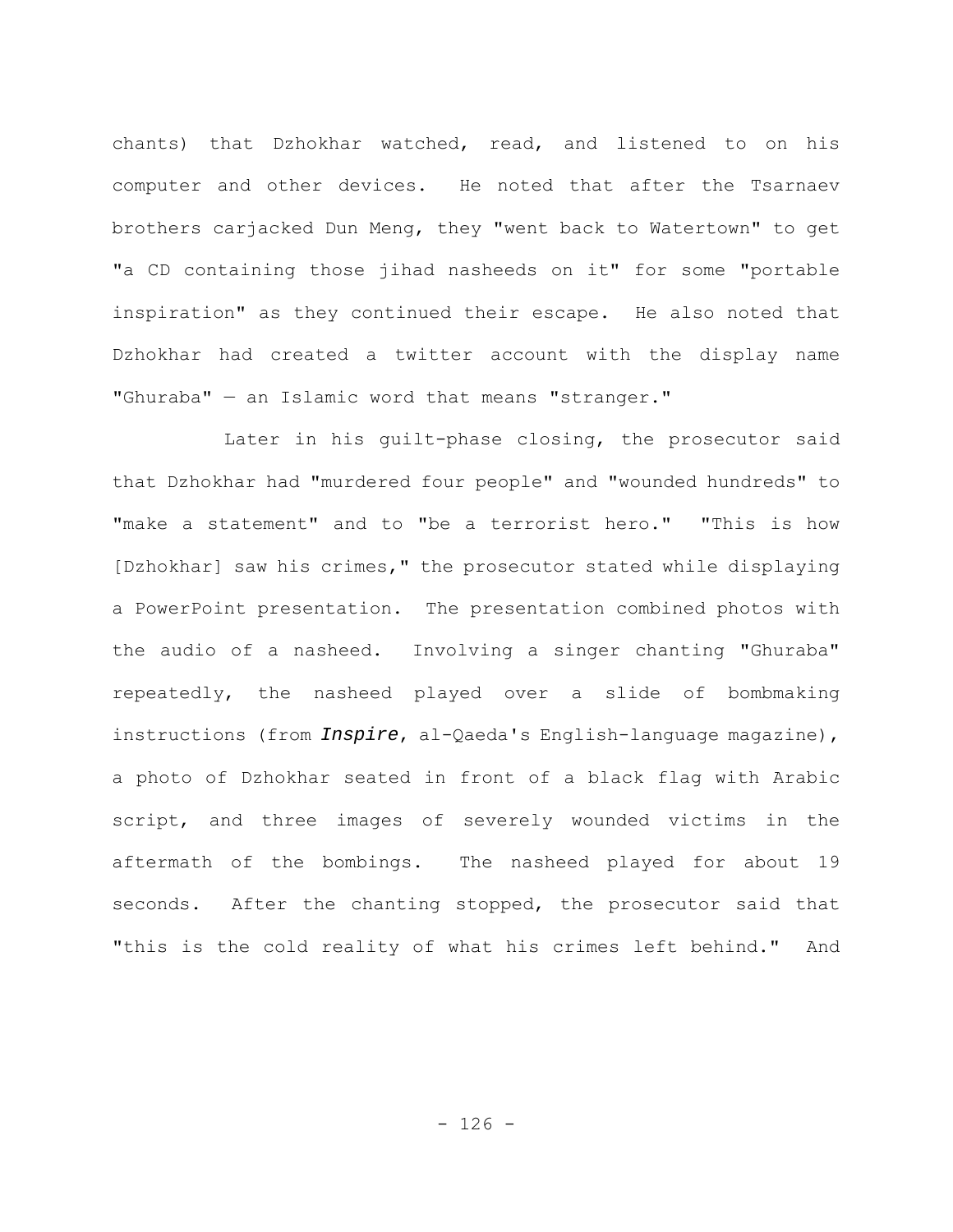then he showed additional slides of the bombings' aftermath in silence.

Calling the prosecutor's playing "this haunting music over the [photos]" a bid to "inflame religious or ethnic prejudice," the defense moved for a mistrial after the guilt-phase summations and before the jury began deliberating (the defense did not object during the closing, probably to not draw undue attention to the presentation). The government responded that both the audio file and the photos were in evidence and that the slideshow provided "perspective" on Dzhokhar's "state of mind, his radicalization." The judge denied the defense's motion, adopting "the government's radicalization position."

We now skip ahead to the prosecution's penalty-phase opening statement. There, the prosecutor displayed on easels 3 foot by 4-foot photos of Lingzi Lu, Krystle Campbell, Sean Collier, and Martin Richard. A fifth easel in the middle had a black cloth covering it. Near the end of her statement, the prosecutor said:

On July 10th, 2013, almost three months after Dzhokhar Tsarnaev had murdered Krystle Marie Campbell, Lingzi Lu, Martin Richard, and Officer Sean Collier, he was here in this courthouse. He knew the United States had charged him for his crimes. In the room that he was in, there was a video camera. [He] was alone. There was no brother with him. And once more, just as he had done with the boat [in Watertown], he had one more message to send.

- 127 -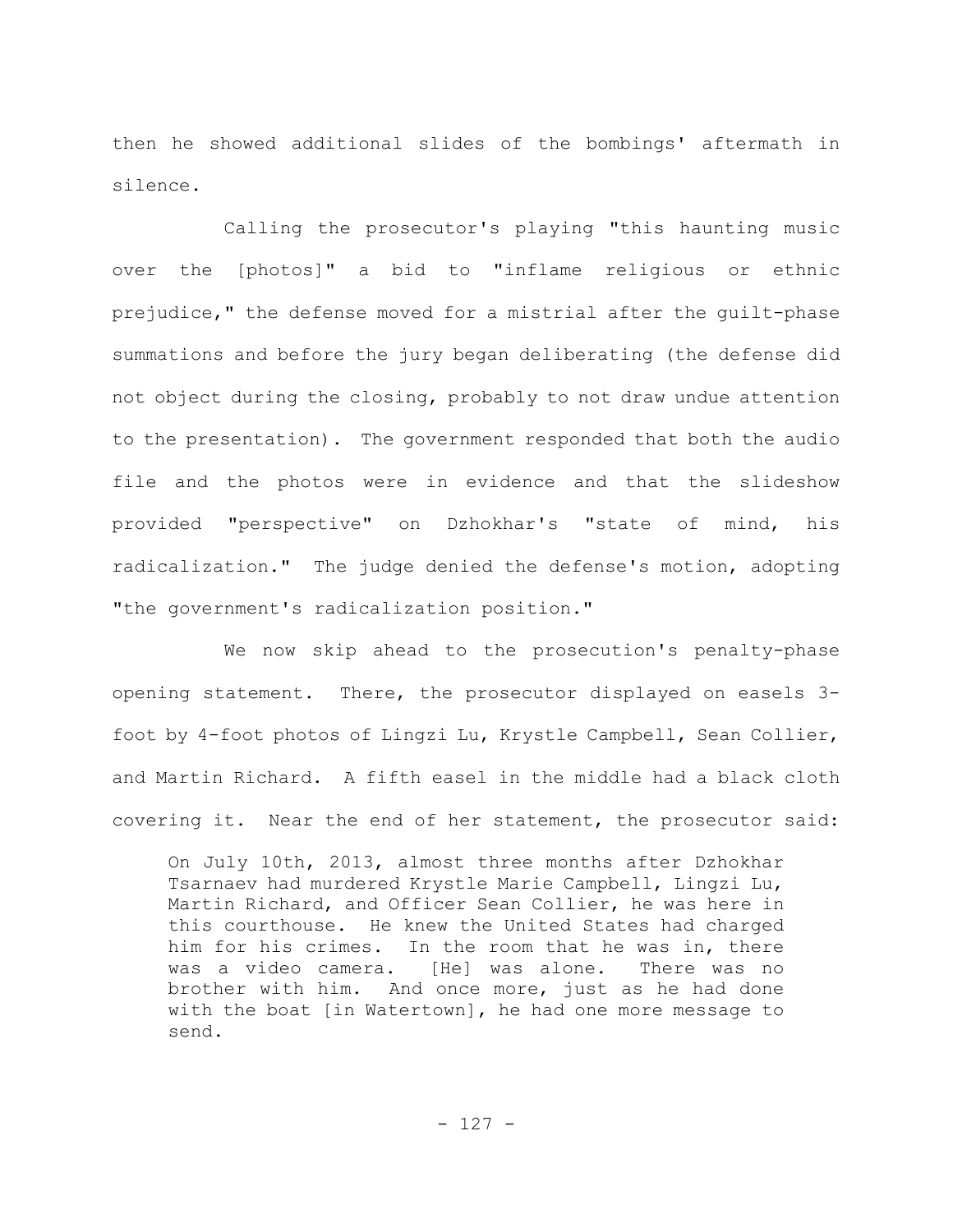The prosecutor then pulled the black cloth off the middle easel, revealing a 3-foot by 4-foot photo of Dzhokhar in his cell thrusting his middle finger at a surveillance camera. Concluding, the prosecutor remarked:

This is Dzhokhar Tsarnaev, unconcerned, unrepentant, and unchanged. Without remorse, he remains untouched by the grief and the loss that he caused. And without assistance, he remains the unrepentant killer that he is. It is because of who [he] is that the United States will return and ask you to find that the just and appropriate sentence for [him] is death.

After the opening statement, a lawyer for Dzhokhar noted as a "point of record-keeping" that the prosecution had "displayed the cell block photograph" during its opening. Counsel claimed "that the prejudicial" and "inflammatory" effect "of what we think was an out of context and . . . quite distorted still [shot] from the cell block was greatly enhanced . . . by its juxtaposition between these very attractive and touching photographs of the victims in life." The judge did not comment on the issue.

#### *Basic Appellate Arguments*

Dzhokhar calls Levitt's ISIS testimony both "irrelevant and prejudicial," noting that the group (which he had no ties to) "was well known for its barbarism at the time of his trial, but unknown — indeed, hardly existent — at the time of his crimes." He labels the prosecution's audiovisual presentation misconduct. According to him, by "pairing religiously evocative images and

- 128 -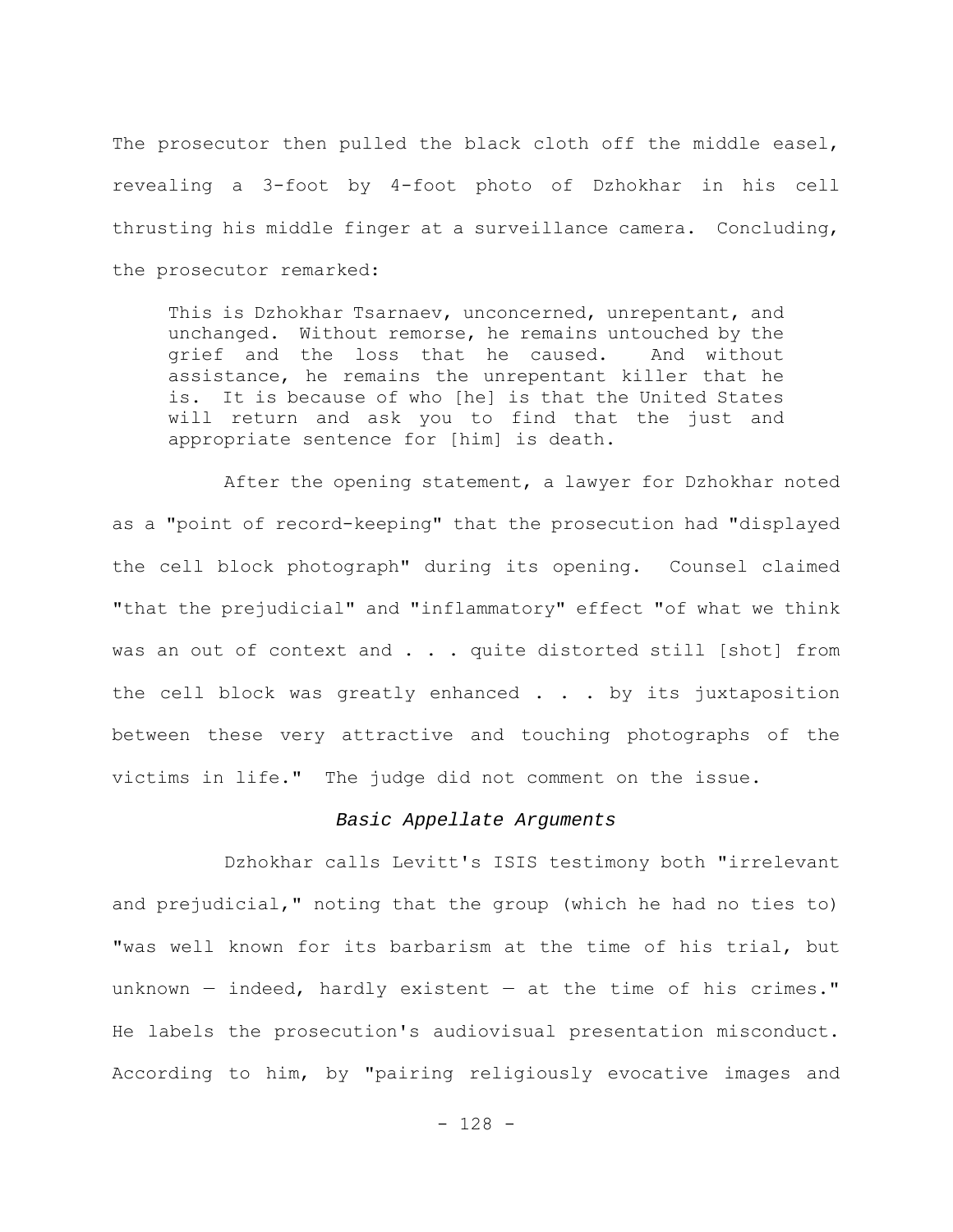gruesome photographs of the bombings, and overlaying both with an Arabic chant," the prosecution "played to commonly held biases against Muslims: that they are foreign, frightening, and violenceprone." And he alleges an instance of misconduct in the prosecution's extracting the image of him "raising his middle finger at a cellblock camera, juxtapos[ing] it with photographs of the four decedents in the case, and then [telling] the jurors" — "with no factual basis" — "that this obscene gesture was [his] 'message' to his victims." All of which, his theory runs, shows the jury voted for death under the influence of "[p]assion and [p]rejudice."

Taking the opposite view, the government argues that Levitt's testimony was more pertinent than prejudicial, because his comments helped the jurors see how the global jihad movement inspires home-grown militants to commit "independent terrorist attacks" — comments he delivered briefly and in an academic tone. The government also defends the propriety of the PowerPoint presentation, saying the playing of "a 19-second audio clip of a nasheed . . . over photos of [Dzhokhar] and the bombing's aftermath" were "tied specifically to the trial evidence regarding [his] inspiration for the bombing." And the government sees no prosecutorial misconduct regarding the middle-finger poster,  $b$ ecause  $-$  contrary to the defense's representation  $-$  the prosecutor

- 129 -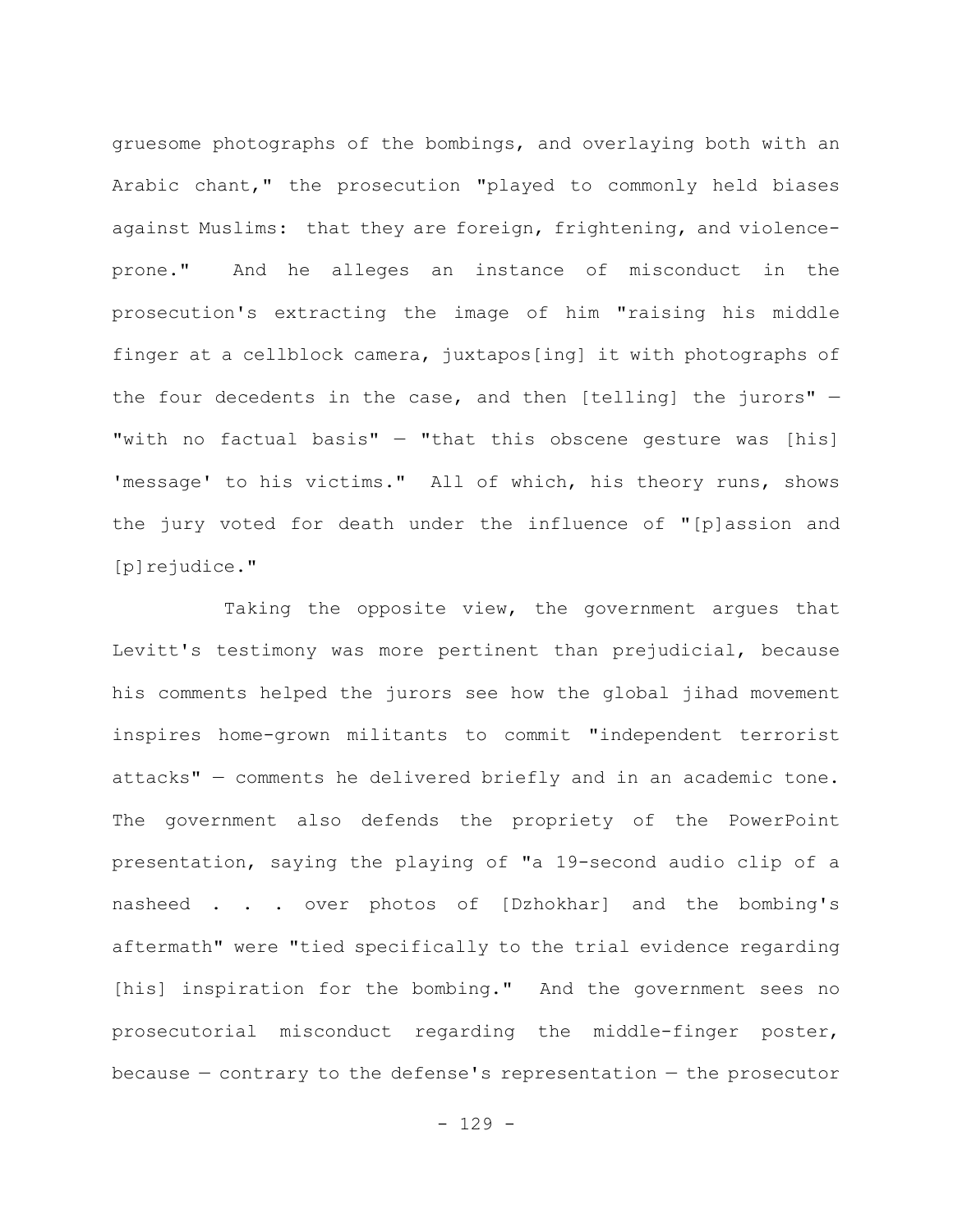did not "say [Dzhokhar's] middle finger was a message 'to his victims'" but instead only said that his "gesture was intended to send the same 'message' that he had written in a boat before his arrest, when he wrote that the bombings were a 'message' to the United States Government."

#### *Analysis*

Taking first things first, we consider Levitt's guiltphase testimony. Preserved relevance and prejudice claims, like these ones, prompt "abuse-of-discretion review — a famouslydeferential standard that requires a challenger to show that no rational person could accept the judge's decision." See United States v. Rodríguez-Soler, 773 F.3d 289, 293 (1st Cir. 2014). But even deference has limits. See United States v. Ayala-García, 574 F.3d 5, 18 (1st Cir. 2009). And our deference reaches its limit here.

The relevance of Levitt's ISIS testimony is hard to see. For example, we do not understand how the actions of a group that did not meaningfully exist before Dzhokhar's crime could have made any fact of consequence more likely (the government admits that the threat posed by ISIS was generally "after the Boston Marathon attacks"). See United States v. Kilmartin, 944 F.3d 315, 335 (1st Cir. 2019) (emphasizing that "[e]vidence is relevant as long as it has some tendency to make a fact of consequence more or less

 $- 130 -$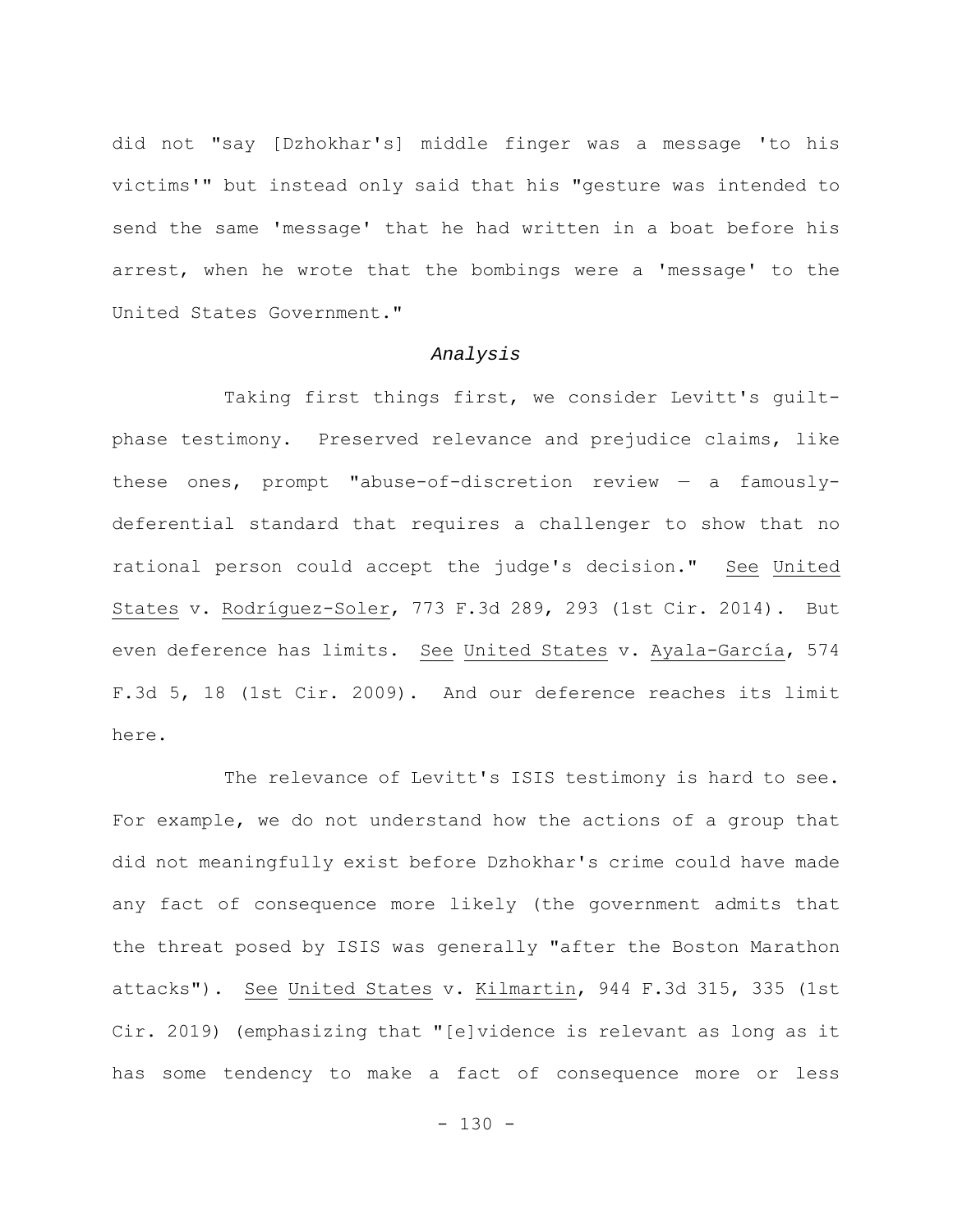probable"). And calling the evidence "background," as the judge did, does not move the needle. Again, because ISIS barely existed at the time of the bombings, Levitt's testimony could not have provided "background" or "stich[ed] together an appropriate context in which the jury could assess the evidence introduced during the trial." See United States v. McKeeve, 131 F.3d 1, 13 (1st Cir. 1997). And by falsely linking Dzhokhar to this infamously brutal group, the unfair prejudicial effect of Levitt's ISIS comments far outweighed any probative value that it had.

But what saves the government is that this error is harmless beyond a reasonable doubt. See 18 U.S.C. § 3595(c)(2) (explaining that a circuit court cannot reverse or vacate a federal death sentence if the error is harmless beyond a reasonable doubt). Running about two transcript pages, the contested testimony was briefly given and tonally academic. Plus an overwhelming amount of other evidence showed that Dzhokhar drew inspiration from radical Islamic propaganda, including from articles in a magazine published by al-Qaeda (*Inspire*) and from lectures given by an Imam connected to al-Qaeda. So any suggestion during the guilt phase that he got inspiration from another radical Islamic group (ISIS) would not have affected the jury's sentencing verdict. Moreover, the jurors unanimously found the existence of several statutory intent factors, statutory aggravating factors, and nonstatutory

- 131 -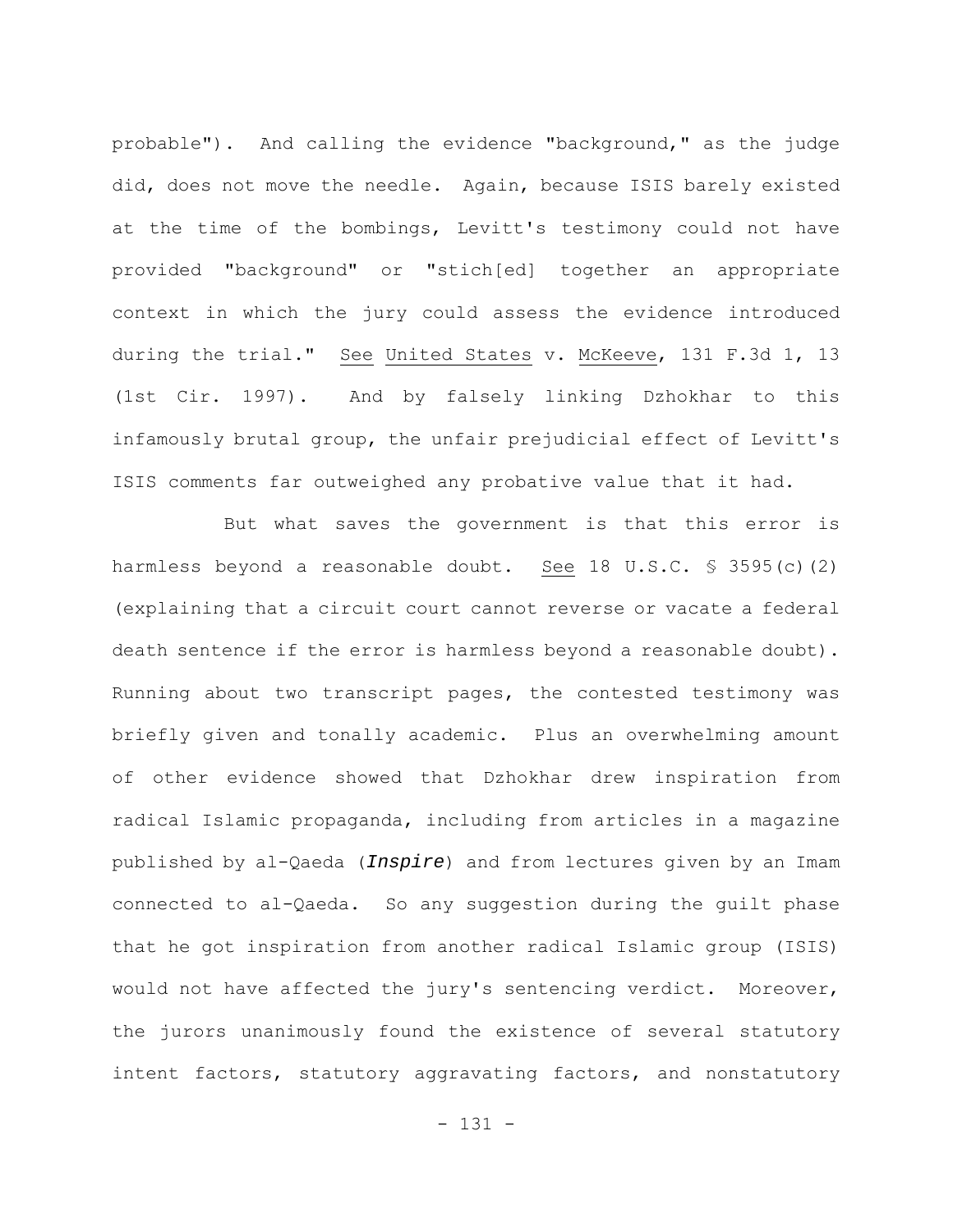aggravating factors supported the death penalty. And Dzhokhar does not challenge the evidentiary support for any of them. And given the overwhelming force of these factors — driving home the devastating effects of Dzhokhar's actions — we find beyond a reasonable doubt that the jury would have imposed death even if the judge had excluded the ISIS testimony. See generally Jones, 527 U.S. at 404-05 (noting that a reviewing court doing a harmlesserror check of a death sentence can consider whether "the jury would have reached the same conclusion" absent the error).

Turning to the prosecutorial-misconduct claims, we note that we review preserved claims de novo (that is, without giving the district judge's decision any weight), and unpreserved claims for plain error. See, e.g., United States v. Sepúlveda-Hernández, 752 F.3d 22, 31 (1st Cir. 2014). The parties dispute whether Dzhokhar preserved all of his claims. But the dispute is academic, because any error also fails on harmless-error review.

When faced with a prosecutorial-misconduct allegation, we first look to see if the prosecutors acted improperly. See, e.g., United States v. Veloz, 948 F.3d 418, 435 (1st Cir. 2020). If they did, we then see if their misconduct "so poisoned the well that the trial's outcome was likely affected," id. (quoting French, 904 F.3d at 124) — "weigh[ing] factors such as the severity of the misconduct, the context in which it occurred, the presence or

- 132 -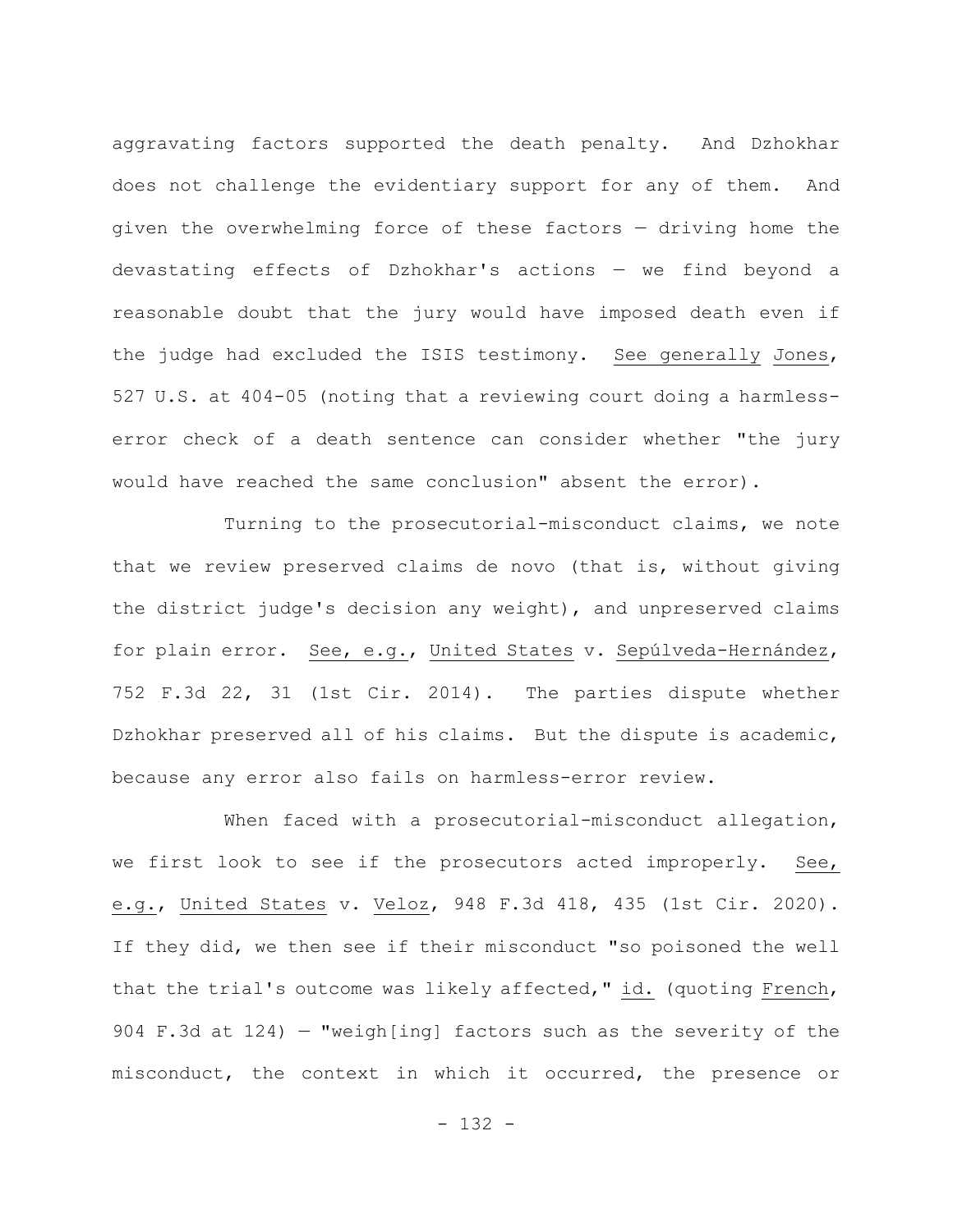absence of curative instructions, and the strength of the evidence," United States v. Walker-Couvertier, 860 F.3d 1, 10 (1st Cir. 2017). Ultimately, reversal is justified "only where there would be a miscarriage of justice or where the evidence preponderates heavily against the verdict." United States v. Rodríguez-De Jesús, 202 F.3d 482, 486 (1st Cir. 2000) (quoting United States v. Gonzalez-Gonzalez, 136 F.3d 6, 12 (1st Cir. 1998)).

Both sides have strong arguments. As for the audiovisual presentation, Dzhokhar correctly says that prosecutors offered no proof that the nasheed used had any significance to him (let alone that he ever played it or that it had any connection to the crimes themselves), and they never played that nasheed during the trial. And the government correctly notes that the presentation consisted of photos and an accompanying audio file that the judge had admitted into evidence. Dzhokhar calls the presentation — scored with a "foreign-sounding soundtrack" — too emotional or frightening, intended not to inform but "to stoke religious bias." To this the government replies — with quotes from United States v. Mehanna, 735 F.3d 32, 64 (1st Cir. 2013) (quotation marks omitted) — that "terrorism-related evidence is often emotionally charged," even "alarming" and "blood curdling," yet "much of this emotional overlay is directly related to the nature of the [terrorist]

- 133 -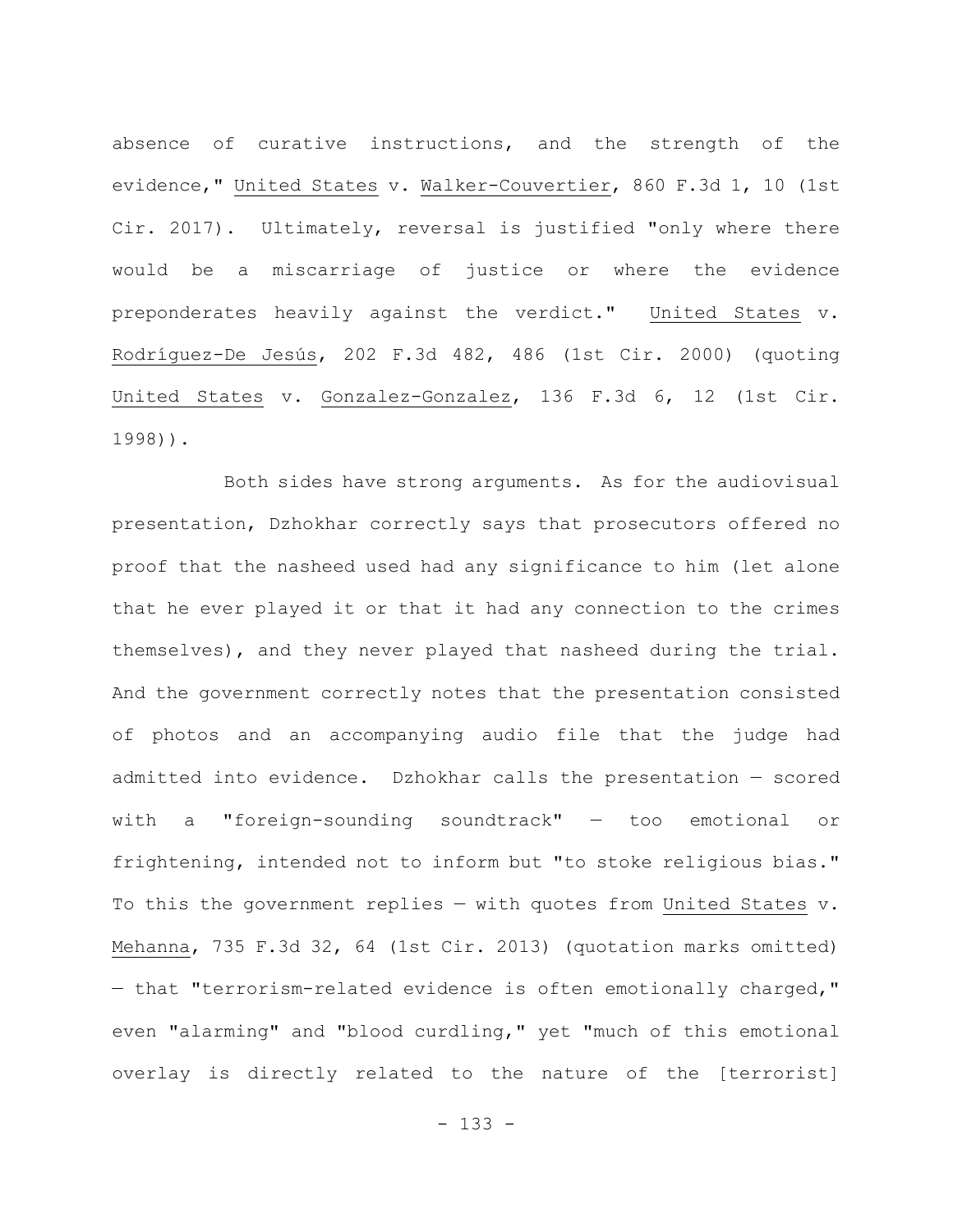crimes." And, the government suggests, if that is true of Mehanna, where the defendant committed no violent acts, it is all the more reasonable to expect emotionally charged evidence and argument here, where Dzhokhar partook in terrorist attacks that killed four and grievously injured hundreds of others.

Rather than resolving this close question, we assume error — though the error did not irreversibly poison the well. As per usual, the judge told the jurors that counsel's arguments are not evidence. And as required by the FDPA, see 18 U.S.C. § 3593(f), the judge told them they could not consider Dzhokhar's religious beliefs or national origin in deciding whether to recommend death. Also as required by the FDPA, they specifically certified in the penalty-verdict form that "consideration of the . . . religious beliefs" or "national origin . . . of Dzhokhar . . . was not involved in reaching" their decision. Last but not least, in the context of this case — with the overwhelming evidence of Dzhokhar's devotion to radical jihadist ideology and with his guilt unquestioned — the jury's penalty-phase verdict was not likely affected by 19 seconds of music played weeks earlier during the guilt phase.

Sounding a familiar refrain, we note that each party makes good points on the next issue too. Dzhokhar insists that by displaying the image of his middle-finger salute alongside photos

- 134 -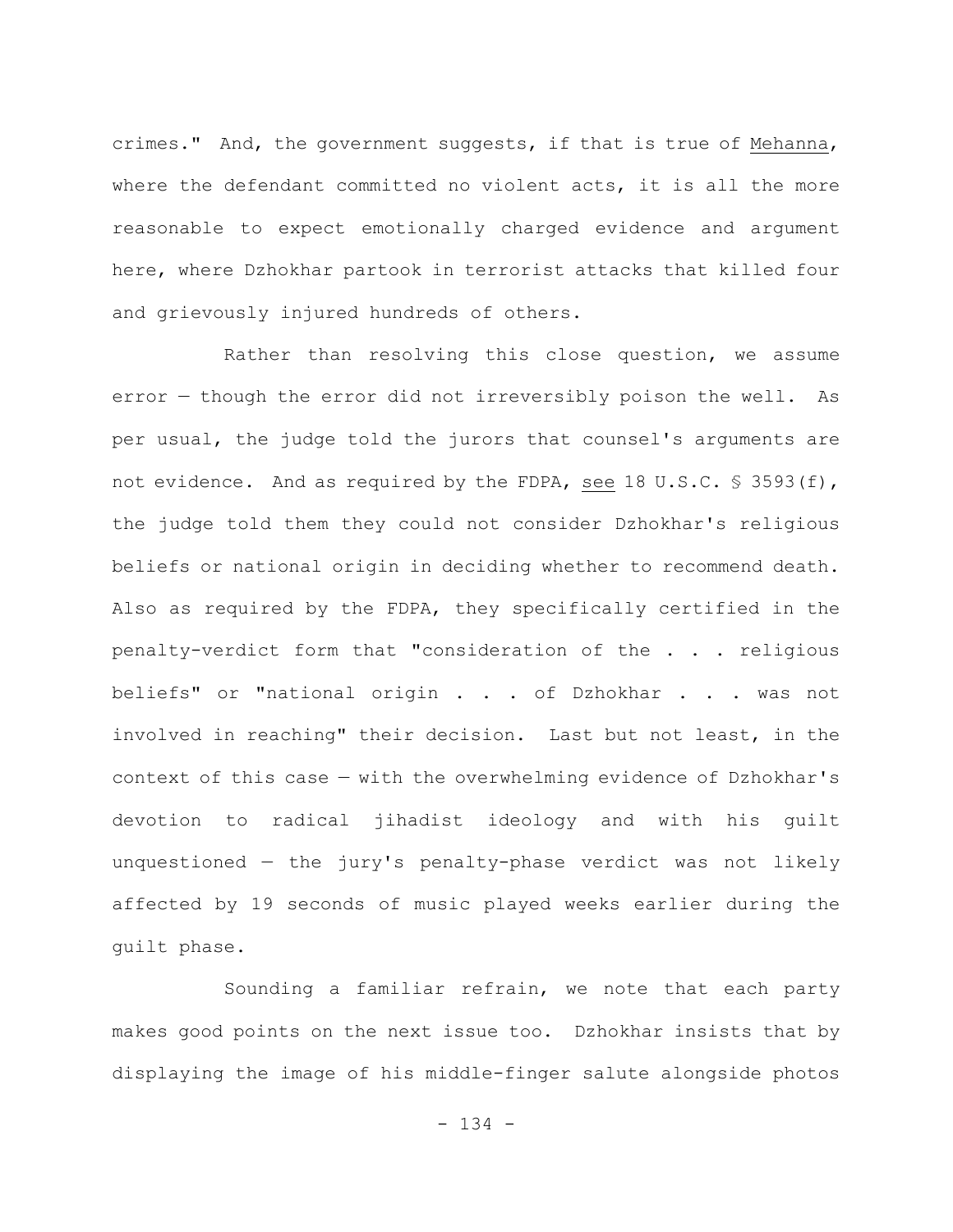of those who had died, the prosecutor fueled the jurors' passions by saying — without any factual support — that this was his "message" to the murder victims. The government insists that the prosecutor never said that he was flipping off his victims rather, she said that what he did was meant to convey the same "message" as his "boat" manifesto: that a religious duty to wage jihad against the United States justified his actions. And the government reminds us that courts do not lightly infer that a prosecutor intends an "ambiguous remark" to carry its most harmful meaning. Not leaving that claim unanswered, Dzhokhar says that given how the prosecutor displayed the photos, "[t]he inference that these images were related to one another is not only the most damaging meaning, but also the most obvious."

Yet even if the government is wrong and Dzhokhar is right, he cannot win. The evidence overwhelmingly showed his disdain for his victims. Far from simply gesturing at them, he set off a bomb designed to kill them by sending pieces of metal tearing through their bodies. And after doing this, he later tweeted that he was "a stress free kind of guy." So even if the jurors understood the prosecutor as saying that Dzhokhar directed his middle-finger salute at his victims, the prejudice from that inference would pale when compared with evidence of his violently and intentionally killing them — without showing any remorse.

 $- 135 -$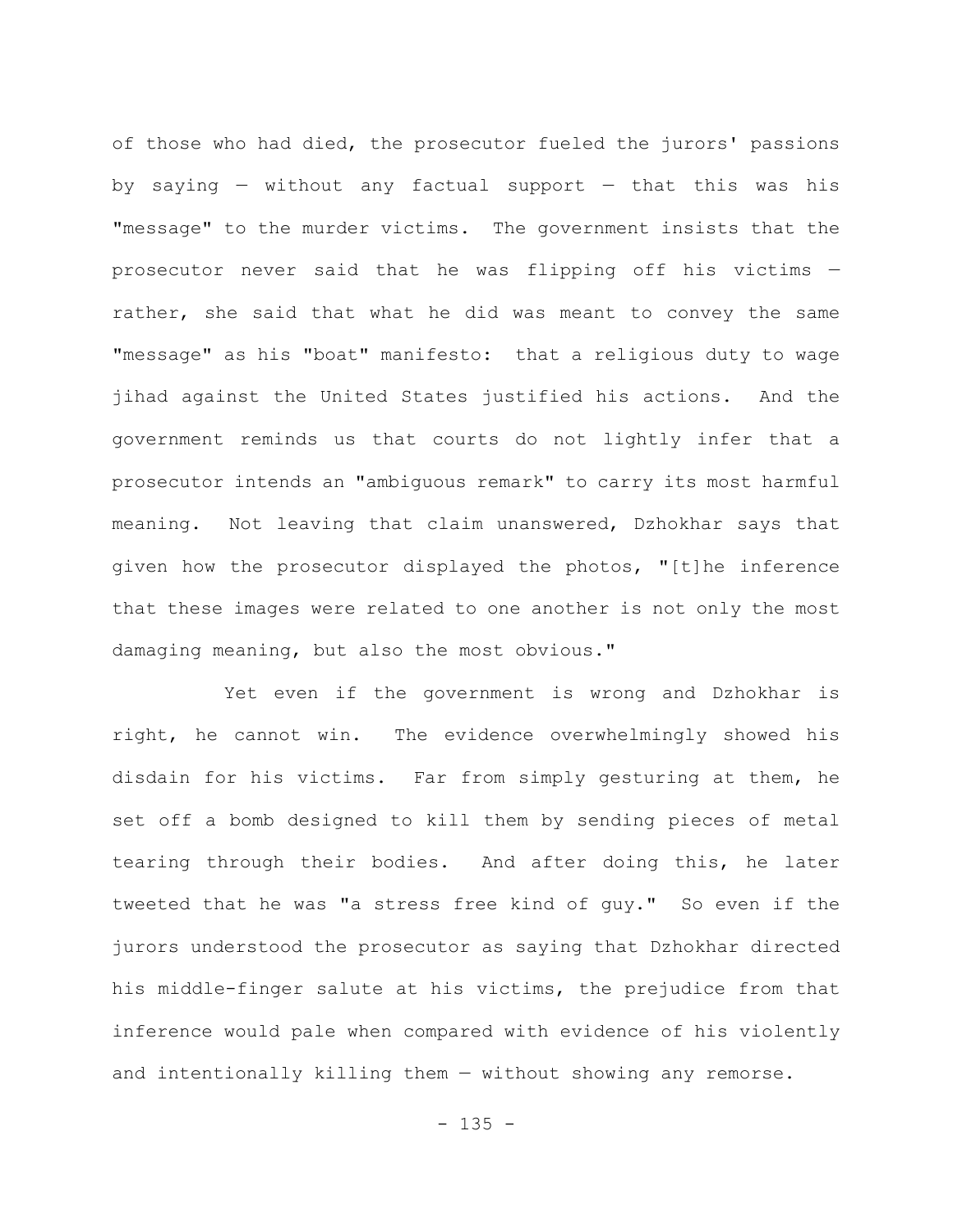Even though the government won the prosecutorialmisconduct challenges on harmless error, we suggest that prosecutors not to repeat these tactics on remand. And by tactics we mean the prosecution's (a) showing the jury a photo slideshow of the post-bombing carnage scored with a nasheed that had zero connection to the crime itself; and (b) displaying a poster-sized photo of Dzhokhar sticking out his middle finger placed between the same-sized photos of the decedents, thereby implying his gesture constituted his "message" to the victims — even though no evidence showed he in fact directed his gesture toward the victims.

# **Penalty-Phase Jury Instructions About Weighing Aggravating and Mitigating Factors**

We turn our attention to Dzhokhar's suggestion that the judge stumbled by not telling the jurors that to recommend death they had to find *beyond a reasonable doubt* that the aggravating factors outweighed any mitigating ones.

### *Background*

To place the matter into proper perspective (and to save the reader from having to flip back to a footnote many pages ago), we highlight certain aspects of how capital sentencing works. For a defendant to get a death sentence under the FDPA, the jurors must make several penalty-phase determinations — including: they must find unanimously and beyond a reasonable doubt that he acted with the statutorily required intent, see 18 U.S.C. § 3591(a)(2);

- 136 -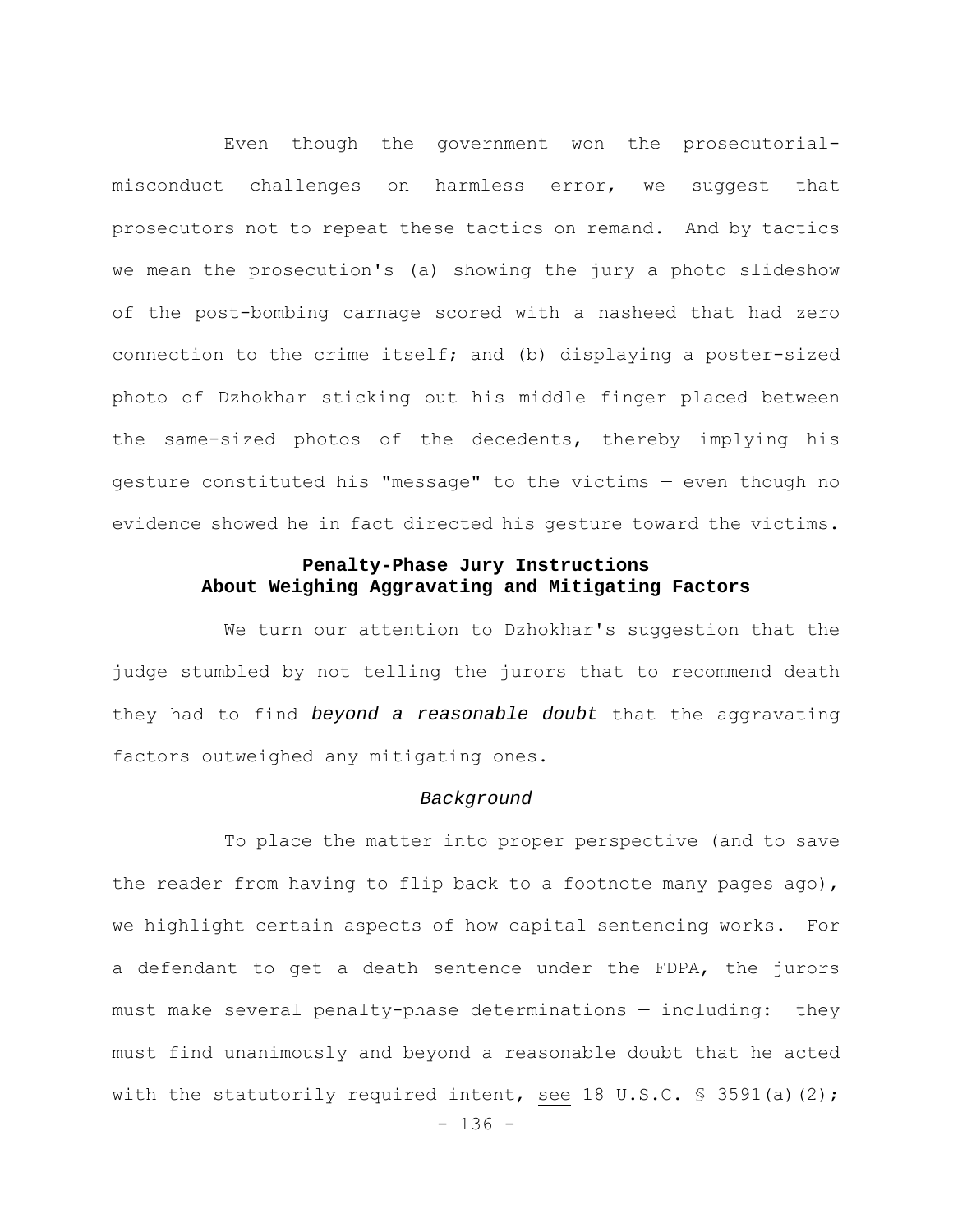they must find unanimously and beyond a reasonable doubt that at least one statutory aggravator is present, see id. § 3593(e)(2); see also id. § 3592(c); and they must find unanimously that the aggravators (statutory and nonstatutory) sufficiently outweigh any mitigators, see id. § 3593(e).

Before the penalty-phase deliberations started, the defense asked the judge to tell the jurors that they could only call for Dzhokhar's death if they found the aggravators outweighed any mitigators "beyond a reasonable doubt." Without hearing any argument, the judge said that "Circuit law" precluded him from giving an instruction like that. The judge probably had in mind Sampson  $I - a$  case holding that because "the requisite weighing constitutes a process, not a fact to be found," a jury need not make the weighing determination beyond a reasonable doubt. See 486 F.3d at 32.

## *Basic Appellate Arguments*

The Supreme Court tells us "that only a jury, and not a judge, may find [beyond a reasonable doubt] facts that increase a maximum penalty, except for the simple fact of a prior conviction." See Mathis v. United States, 136 S. Ct. 2243, 2252 (2016) (citing Apprendi v. New Jersey, 530 U.S. 466, 490 (2000)). Dzhokhar says that the weighing determination is a "fact[]" that ups a defendant's "maximum possible punishment from life to death." So

- 137 -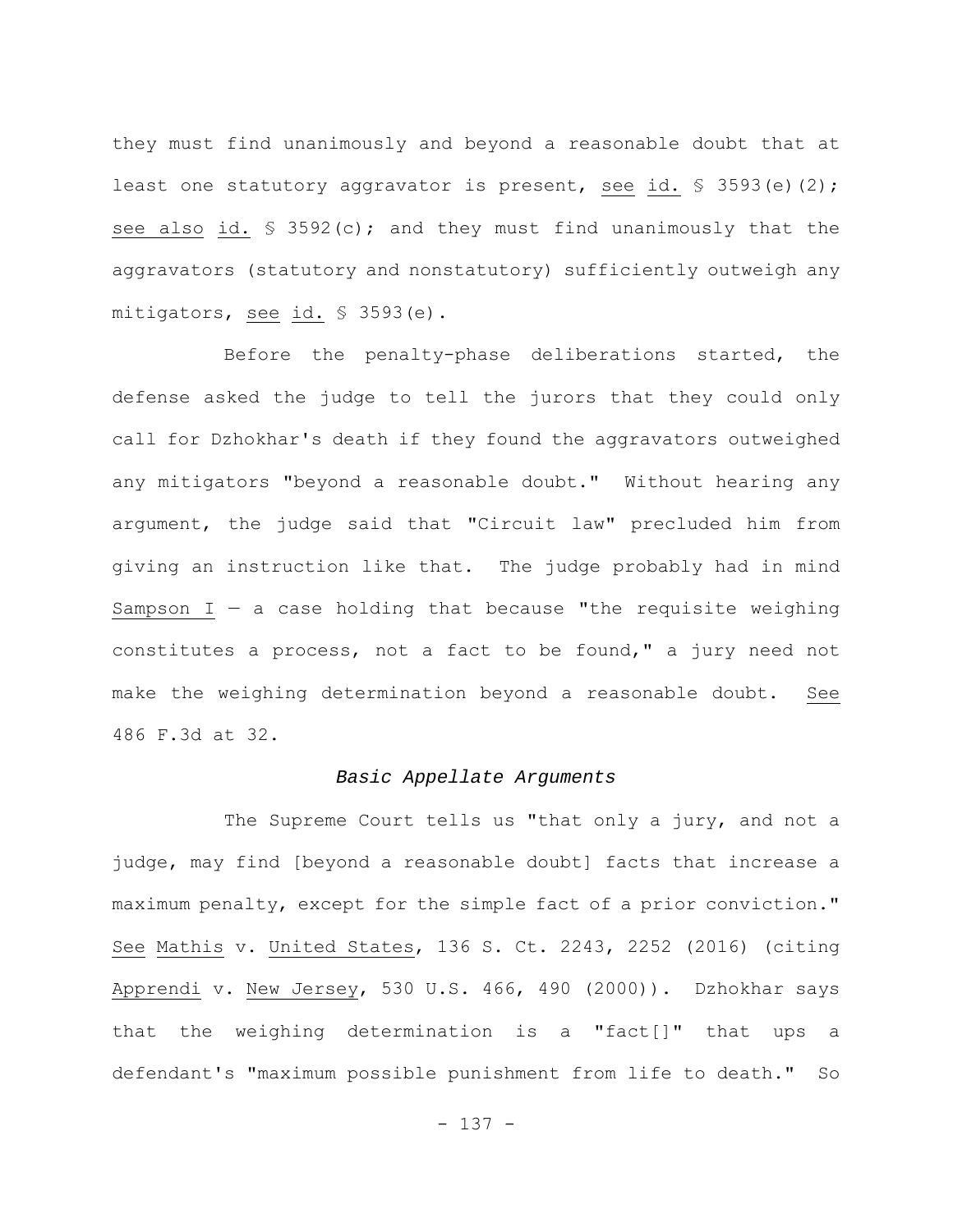he argues that the judge erred by not telling the jurors that they had to find the aggravators outweighed the mitigators under the reasonable-doubt standard. He admits that Sampson I forecloses his claim. But he thinks that the Supreme Court "abrogated" Sampson I in Hurst v. Florida, 136 S. Ct. 616 (2016).

The government disagrees. Sampson I, the government says, is still good law because nothing in Hurst weakens Sampson I's holding that the "outweighs" decision — coming into play only after the jurors find the defendant death-eligible beyond a reasonable doubt — is not a fact determination, but a moral one about what is just.

#### *Analysis*

Dzhokhar's claim rises or falls on the notion that Hurst requires that jurors make the weighing determination beyond a reasonable doubt. Using our independent (or de novo) judgment, see Sampson I, 486 F.3d at 29, we think his argument must fall.

Hurst invalidated Florida's capital-sentencing scheme. See 136 S. Ct. at 619-20. Under that scheme, "the maximum sentence a capital felon" could get based on "the [jury] conviction alone [was] life imprisonment." Id. at 620. He could get a death sentence only if the judge later determined that (1) "sufficient aggravating circumstances exist" and that (2) "there are insufficient mitigating circumstances to outweigh the aggravating

- 138 -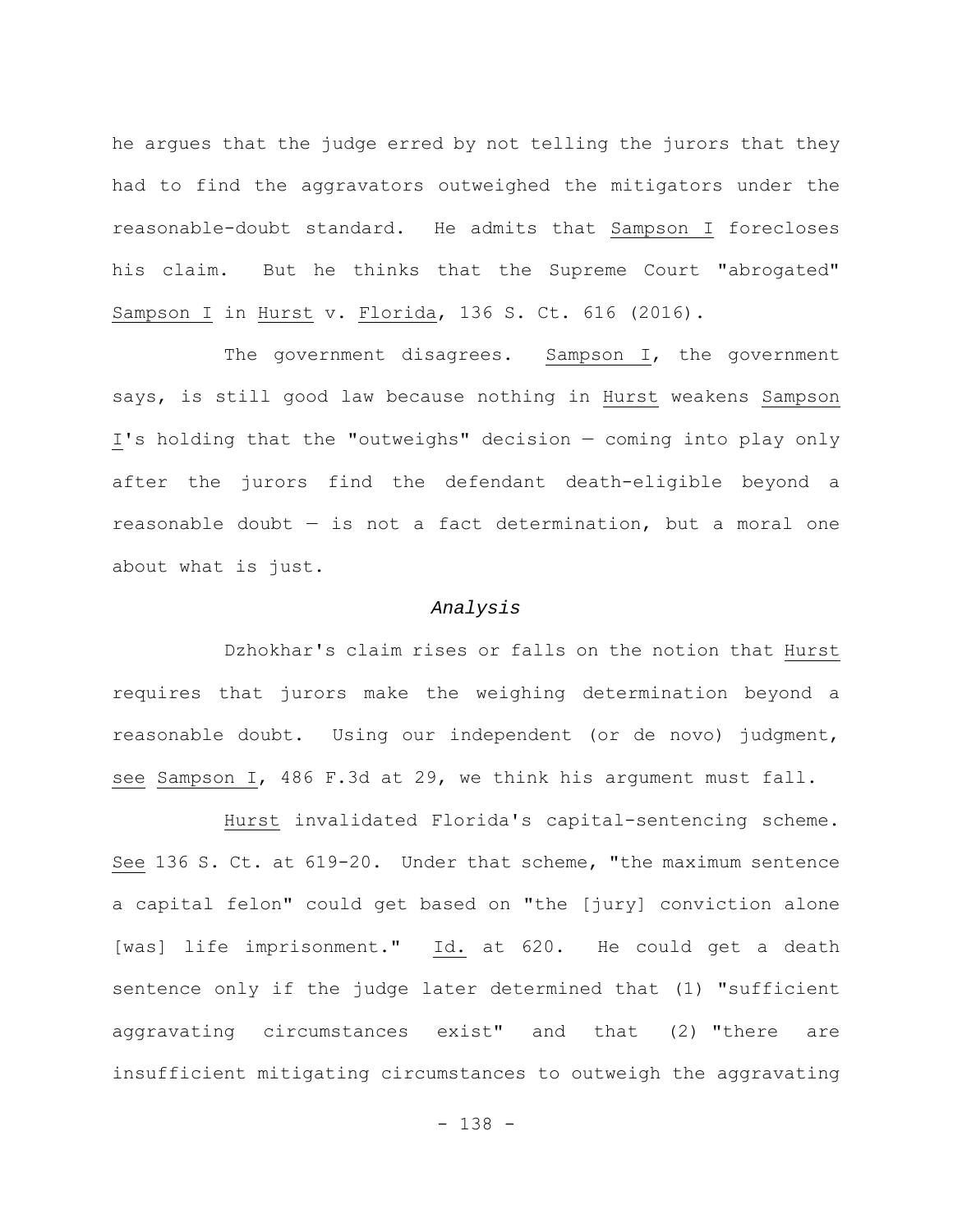circumstances." Id. at 620, 622 (quotation marks omitted). Hurst said that determination  $(1)$  – that sufficient aggravators exist – violated the defendant's constitutional right to a jury trial, because it "impermissibly allowed 'a sentencing judge to find an aggravating circumstance, independent of a jury's factfinding, that is necessary for imposition of the death penalty.'" McKinney, 140 S. Ct. at 707 (quoting Hurst, 136 S. Ct. at 624). But importantly here, Hurst made no holding regarding determination (2) — that the mitigators do not outweigh the aggravators. See 136 S. Ct. at 624 (summarizing the case as holding that Florida's sentencing procedure, "which required the judge alone to *find the existence of an aggravating circumstance*, is . . . unconstitutional" (emphasis added)).

About a week after Hurst came out, the Supreme Court issued Kansas v. Carr. Carr held that the Constitution does not "require[] capital-sentencing courts . . . to affirmatively inform the jury that mitigating circumstances need not be proven beyond a reasonable doubt." See 136 S. Ct. 633, 642 (2016) (quotation marks omitted). In doing so, Carr

doubt[ed] whether it is even possible to apply a standard of proof to the mitigating-factor determination . . . . Whether mitigation exists . . . is largely a judgment call (or perhaps a value call); what one juror might consider mitigating another might not.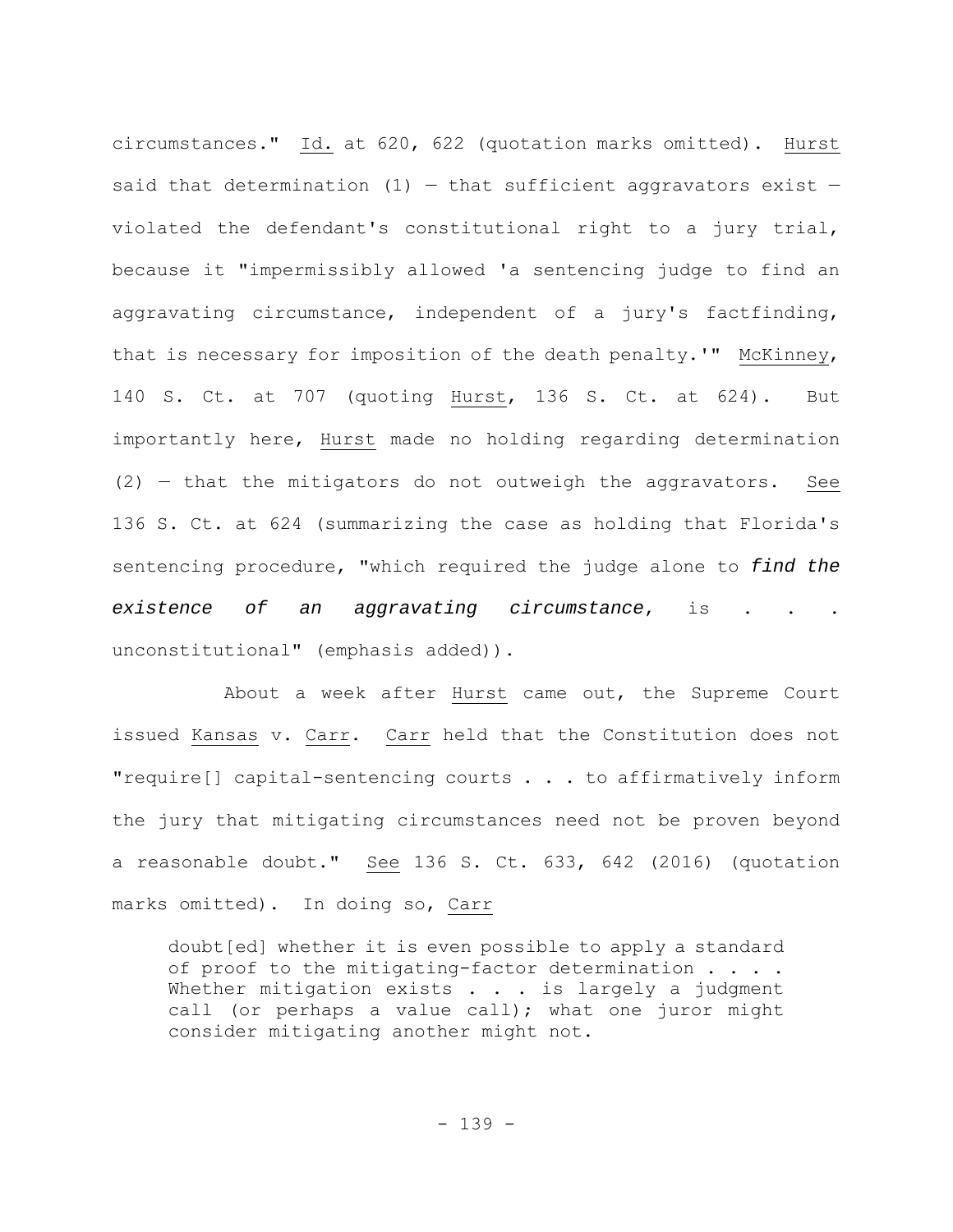Id. And then Carr emphasized the discretionary nature of the weighing process, saying

the ultimate question whether mitigating circumstances outweigh aggravating circumstances is mostly a question of mercy — the quality of which, as we know, is not strained. It *would mean nothing*, we think, to tell the jury that the defendants must deserve mercy beyond a reasonable doubt; or must more-likely-than-not deserve it.

Id. (emphasis added).<sup>57</sup>

Carr causes problems for Dzhokhar in two ways. One, if the Supreme Court in Hurst intended to impose the reasonable-doubt standard on the weighing process — as Dzhokhar argues — the Court in Carr would not have said days later that telling the jury to use that standard "would mean nothing." And two, Carr's "mercy" talk supports Sampson I's statement that "[t]he outcome of the weighing process is not an objective truth that is susceptible to (further) proof by either party." See 486 F.3d at 32.

Now consider McKinney v. Arizona, a Supreme Court opinion from this year. McKinney held that while cases like Hurst require a jury to "find the aggravating circumstance that makes

<sup>57</sup> Dzhokhar calls this passage "dicta" that we can disregard. But Supreme Court dicta are different from other judicial dicta, because "we 'are bound by the Supreme Court's considered dicta almost as firmly as by the Court's outright holdings.'" See LaPierre v. City of Lawrence, 819 F.3d 558, 563-64 (1st Cir. 2016) (quoting Cuevas v. United States, 778 F.3d 267, 272-73 (1st Cir. 2015)).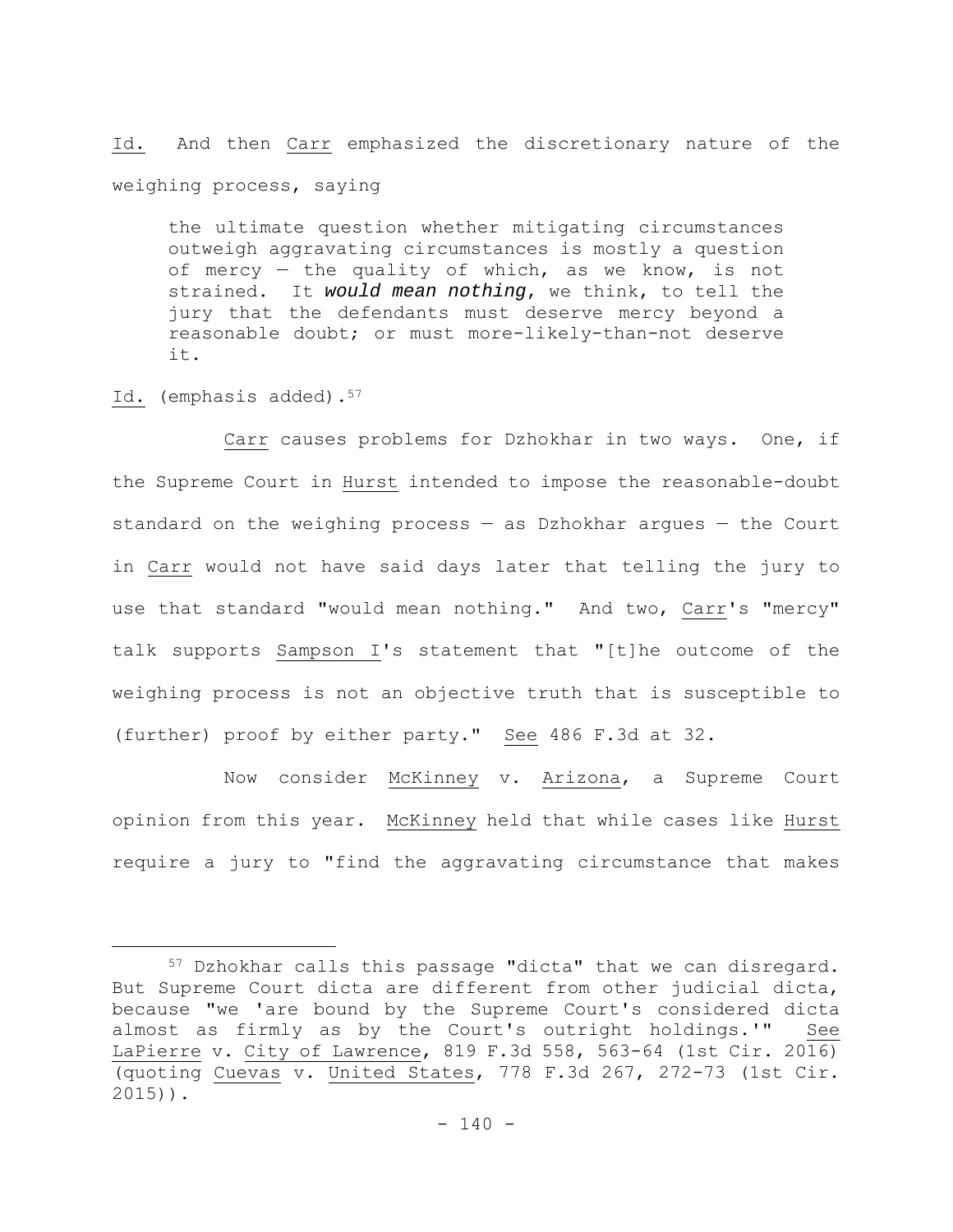the defendant death eligible," they "did not require jury weighing of aggravating and mitigating circumstances." See 140 S. Ct. at 707-08 (holding that an appellate court can reweigh aggravators and mitigators if the judge failed to properly consider a mitigator). So McKinney helps sink Dzhokhar's claim that Hurst requires the jury to make the weighing determination beyond a reasonable doubt — a view we hold because McKinney makes crystal clear Hurst addressed only the finding of aggravating facts and had nothing to do with the weighing process.

The bottom line of this discussion is that our Sampson I opinion — holding that the reasonable-doubt standard does not apply to the weighing process  $-$  remains good law.<sup>58</sup>

# **Penalty-Phase Jury Instructions About Jury Deadlock**

Dzhokhar makes a second claim of instructional error: that the judge botched the proceedings by not telling the jurors that failure to reach a unanimous recommendation on the death

<sup>58</sup> Dzhokhar takes another dig at Sampson I, arguing that Sampson I "failed to take account of" United States v. Gaudin, 515 U.S. 506 (1995). Gaudin held that a jury must decide whether a criminal defendant "is guilty of every element of the crime with which he is charged, beyond a reasonable doubt." Id. at 510. And Gaudin further held that materiality, as an element of a falsestatement crime under 18 U.S.C. § 1001, is a mixed question of law and fact for the jury to resolve. Id. at 511-12, 522. But nowhere did Gaudin suggest that the weighing determination is an element or fact that a jury must find applying a reasonable-doubt standard. So Gaudin does not help Dzhokhar.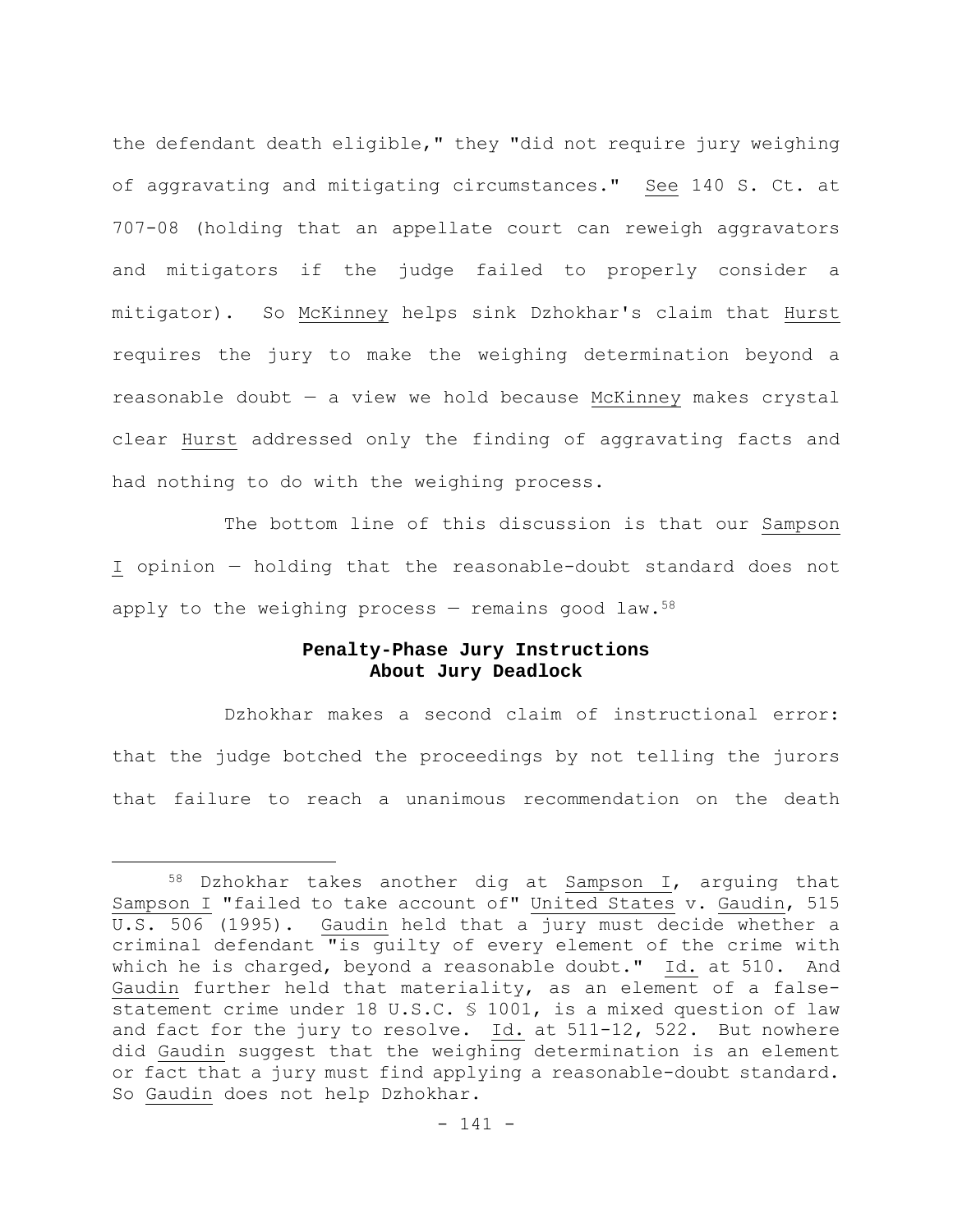penalty would result in his imposing a life sentence without the possibility of release.

#### *Background*

As a matter of helpful repetition, we emphasize again that jurors in a federal capital case cannot recommend that a defendant die unless (as relevant here) they unanimously find beyond a reasonable doubt a requisite intent factor and an aggravating circumstance, and then unanimously find that all the aggravators outweigh any mitigators to justify his getting death. See Jones, 527 U.S. at 376-77 (reviewing the FDPA). And if they cannot make a unanimous recommendation, the judge steps in and can impose either a life sentence without release or any lesser sentence allowed by law. See id. at 380-81. The parties concur that jury deadlock on any of these prerequisites here would have resulted in a sentence of life without release.

With this understanding in place, we return to the particulars of Dzhokhar's case — right before the penalty-phase deliberations. The defense asked the judge to tell the jurors that he would impose a sentence of life without release if, after weighing the aggravating and mitigating circumstances, they could not unanimously agree on a sentencing recommendation. The proposed instruction read:

If the jury is unable to reach a unanimous decision in favor of either a death sentence or of a life sentence,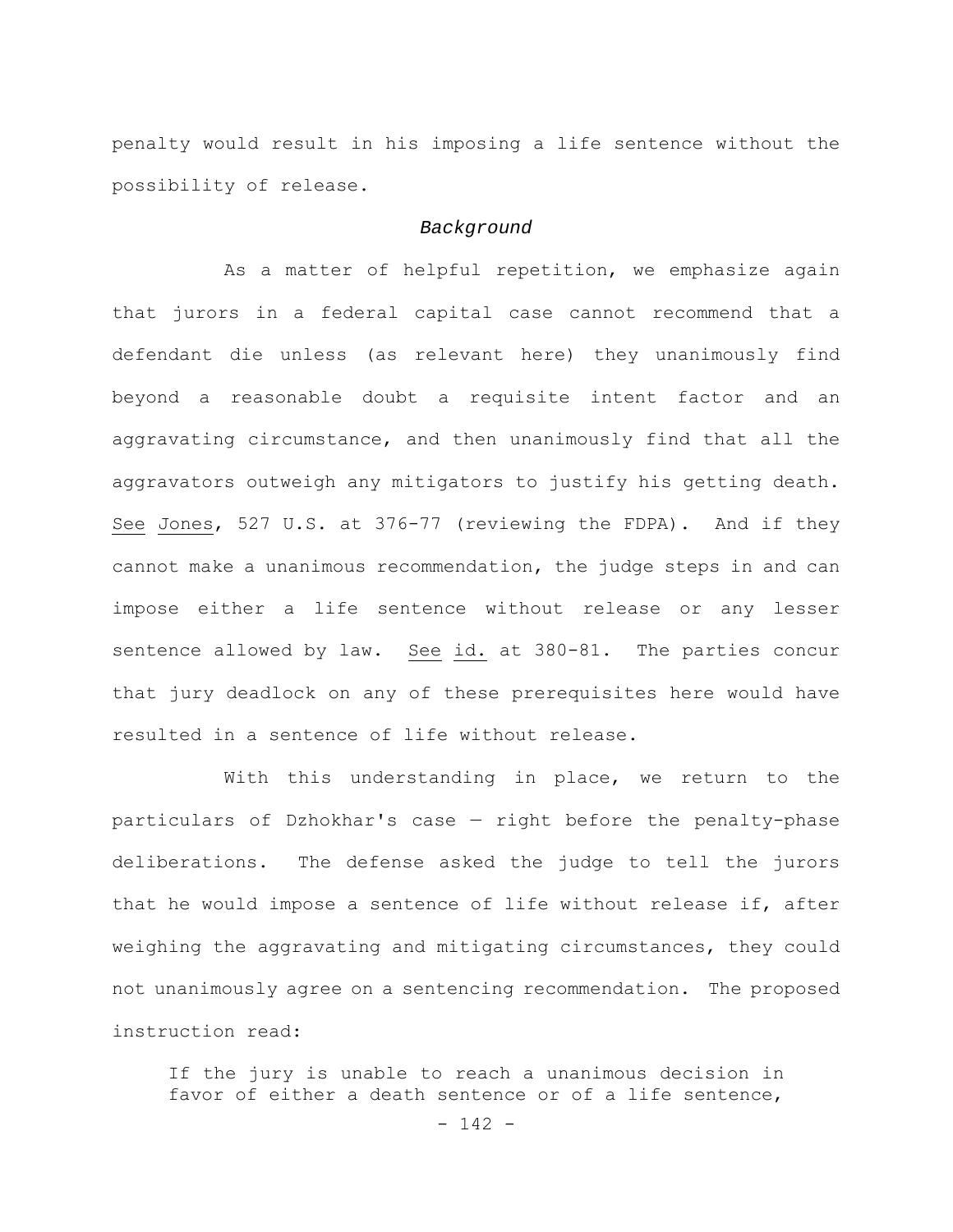I will impose a sentence of life imprisonment without possibility of release upon the defendant. That will conclude the case. At this sentencing stage of the case, the inability of the jury to agree on the sentence to be imposed does not require that any part of the case be retried. It also does not affect the guilty verdicts that you have previously rendered.

The defense conceded that the Supreme Court's Jones decision "authorize[d] district courts" to refuse to give such an instruction. See 527 U.S. at 381 (holding that judges are not required to instruct sentencing juries on the consequences of a deadlock in the weighing process). But the defense claimed that without it, the jury might "wrongly assume that a failure to agree on sentence would require the case to be retried before a new jury." And this mistaken belief, the defense added, would "coerc[e]" some jurors into accepting a death verdict to avoid having to "put the victims and the survivors and the entire community through this entire case again."

The judge rejected the defense's request, saying that the suggested instruction could "undercut[]" the "process anticipated by" the FDPA by essentially empowering "one juror" to "simply decid[e] that the decision was his or hers" without sufficiently engaging in the deliberative process. But the judge explained that he would address the defense's coercion concerns by giving "a very strong instruction" that "each individual juror is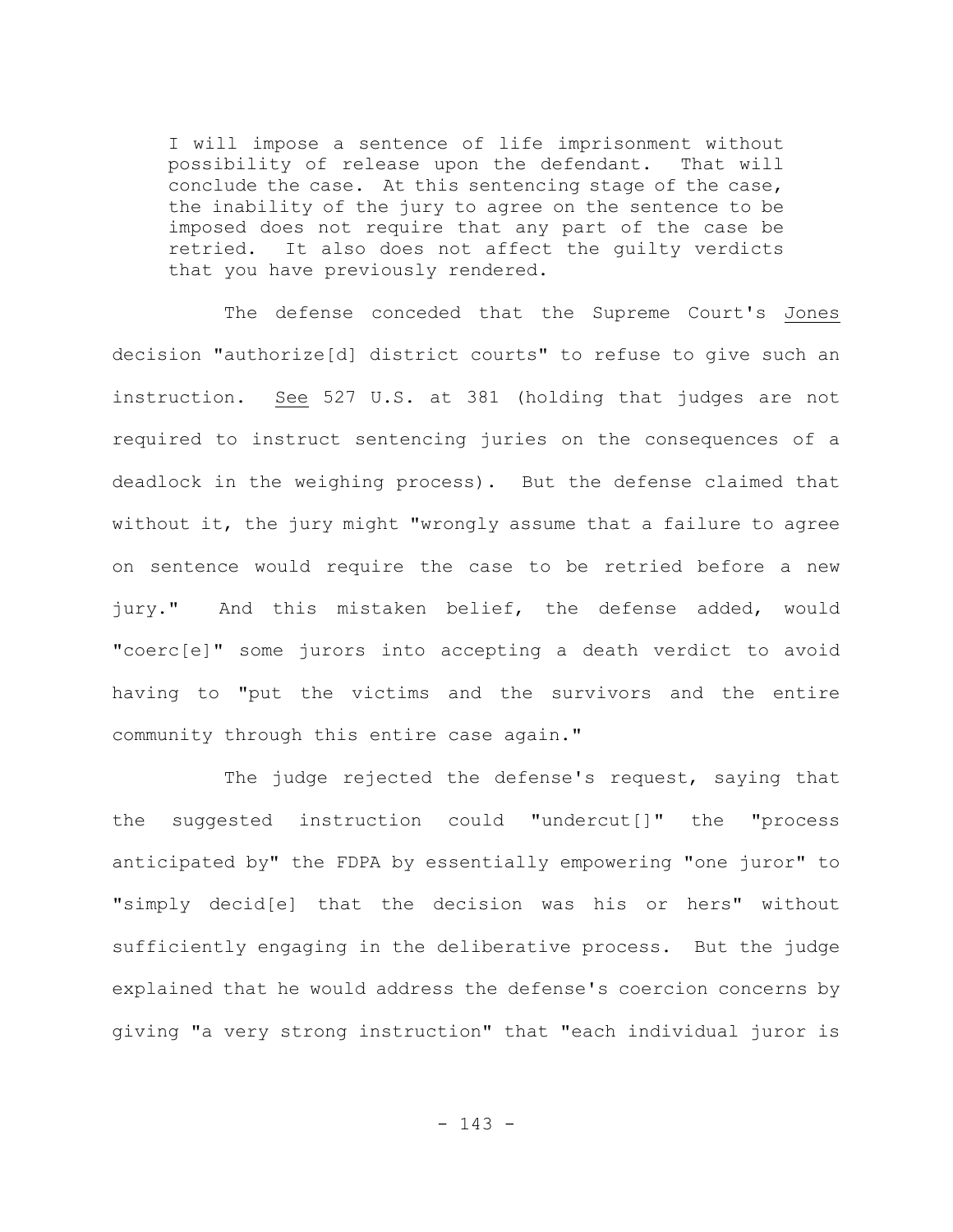to give his or her own [verdict] and not agree just to agree with others."

After the parties presented their penalty-phase evidence, the judge told the jurors that they had to decide unanimously and beyond a reasonable doubt — whether the government established the existence of one of the "gateway" mental-intent factors (which we will later discuss) and one of the statutory aggravating factors. The judge noted that if they could not so agree, he then would sentence Dzhokhar to life imprisonment without release. But the judge said that if they could so agree, they then had to consider whether the aggravators outweighed any mitigators to justify a death sentence. And if, after the weighing process, they unanimously found that death or life without release was the proper sentence, the judge stated that they should mark the corresponding part of the verdict form.

The judge did not instruct the jurors about what would happen if they deadlocked in making a sentencing recommendation. But he did tell them that "[b]efore you reach any conclusion based on a lack of unanimity on any count, you should continue your discussions until you are fully satisfied that no further discussion will lead to a unanimous decision." And he emphasized that "[a]ny one of you is free to decide that a death sentence should not be imposed," that "[e]ach juror must individually

 $- 144 -$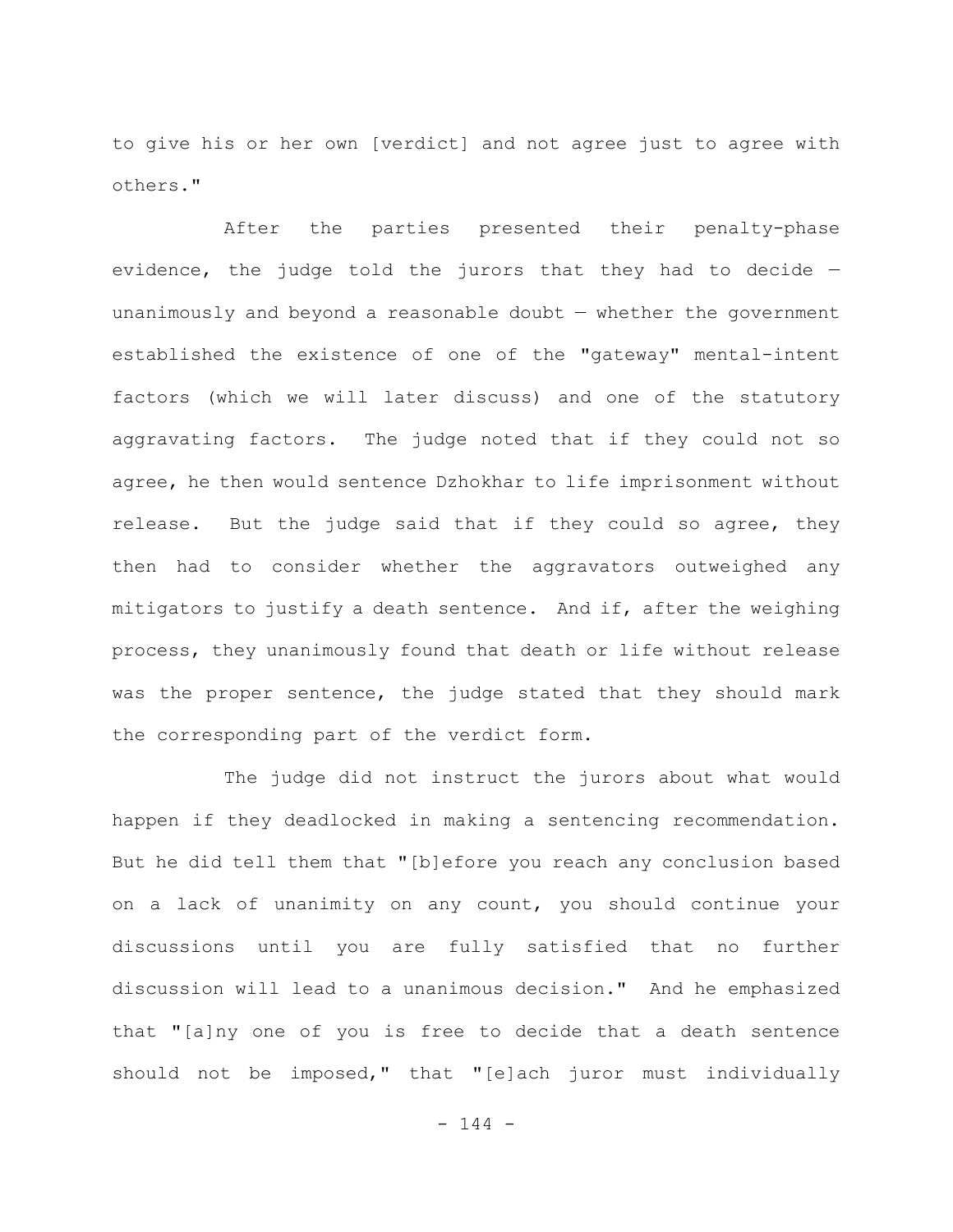decide" whether to recommend death, and that "no juror is ever required to impose a sentence of death."

The defense later objected to the judge's "refusal" to instruct the jurors about what would occur if they deadlocked on the penalty recommendation.

# *Basic Appellate Arguments*

Dzhokhar criticizes the judge for not telling the jurors that if they could not unanimously agree on whether to recommend death, then he (Dzhokhar) would automatically get life without release. He thinks this because to him the jurors likely drew a "negative inference" from the instructions at earlier stages *i.e.*, that because the judge said that deadlock at the intent and aggravator stages would result in an automatic life sentence without release, his not saying anything about deadlock at the weighing stage would cause them to infer that the "failure to reach unanimity" there "would yield a result other than a mandatory life sentence." And, still repeating arguments made below, this "omission[]" (to quote again from his brief) "created an intolerable risk of coercing holdout jurors for life to acquiesce in a death verdict in order to spare the victims' families, the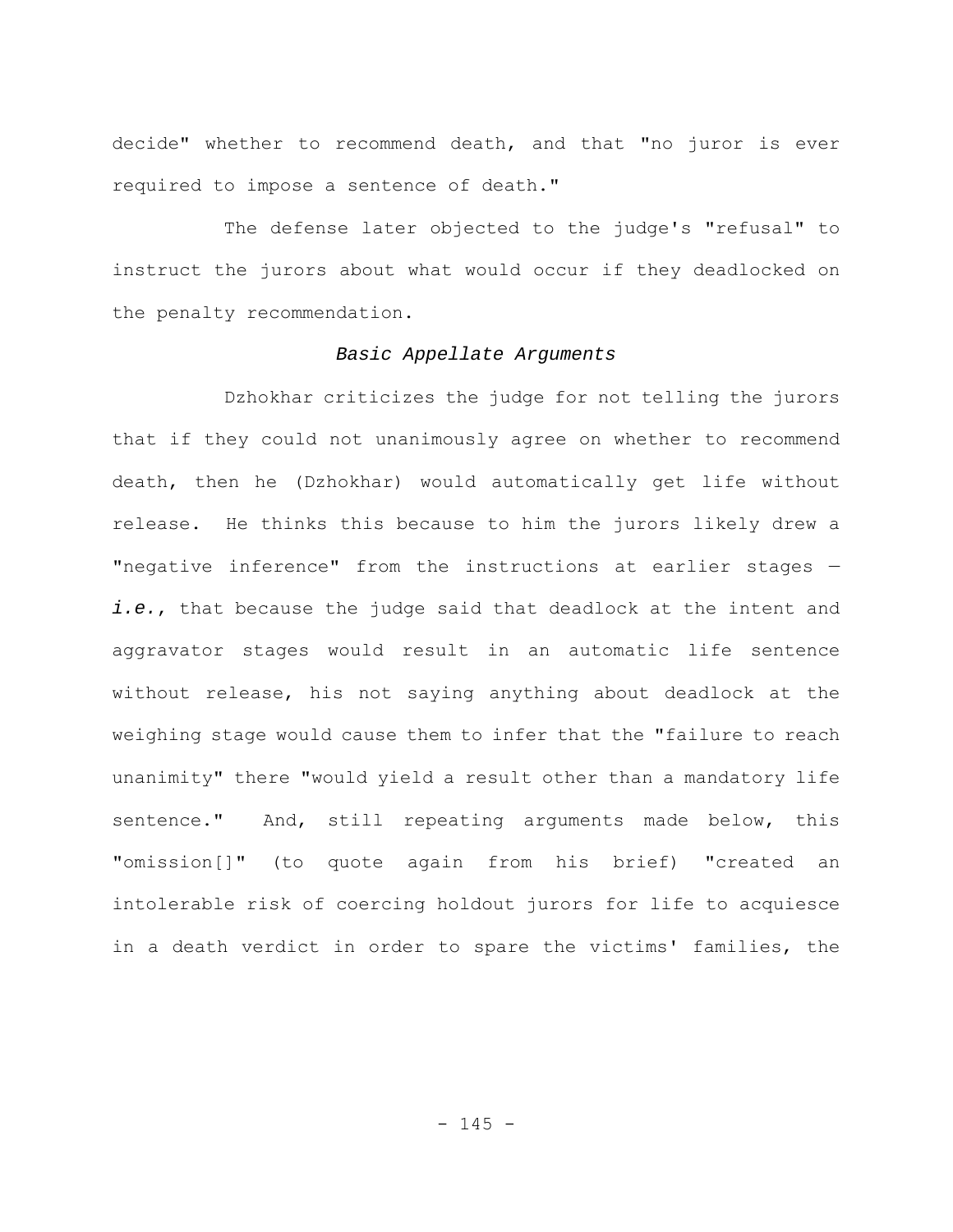survivors, and the Boston community the significant financial and emotional strain" of a second penalty-phase "trial."

The government takes a diametrically opposed position. It says that the judge's decision not to instruct about the effect of a deadlock on the sentence decision squares with the Supreme Court's Jones opinion. It also says that Dzhokhar's argument about the jurors drawing a negative inference "is speculative at best" and so cannot undermine the judge's ruling.

## *Analysis*

The parties disagree about what standard of review applies to this claim. We review anew (de novo, as the cases say) preserved claims that the jury instructions mislead the jurors, "taking into account the charge as a whole and the body of evidence presented at trial." Sampson I, 486 F.3d at 29. Dzhokhar believes he said enough below to preserve his arguments. The government believes differently. But we assume without deciding that Dzhokhar is correct because he loses here under either standard.

Jones lights the path to decision. Construing § 3594 of the FDPA, Jones held that if the jury fails to reach a unanimous verdict on punishment for a capital crime, the judge must enter a sentence other than death  $-$  so there is no mistrial or second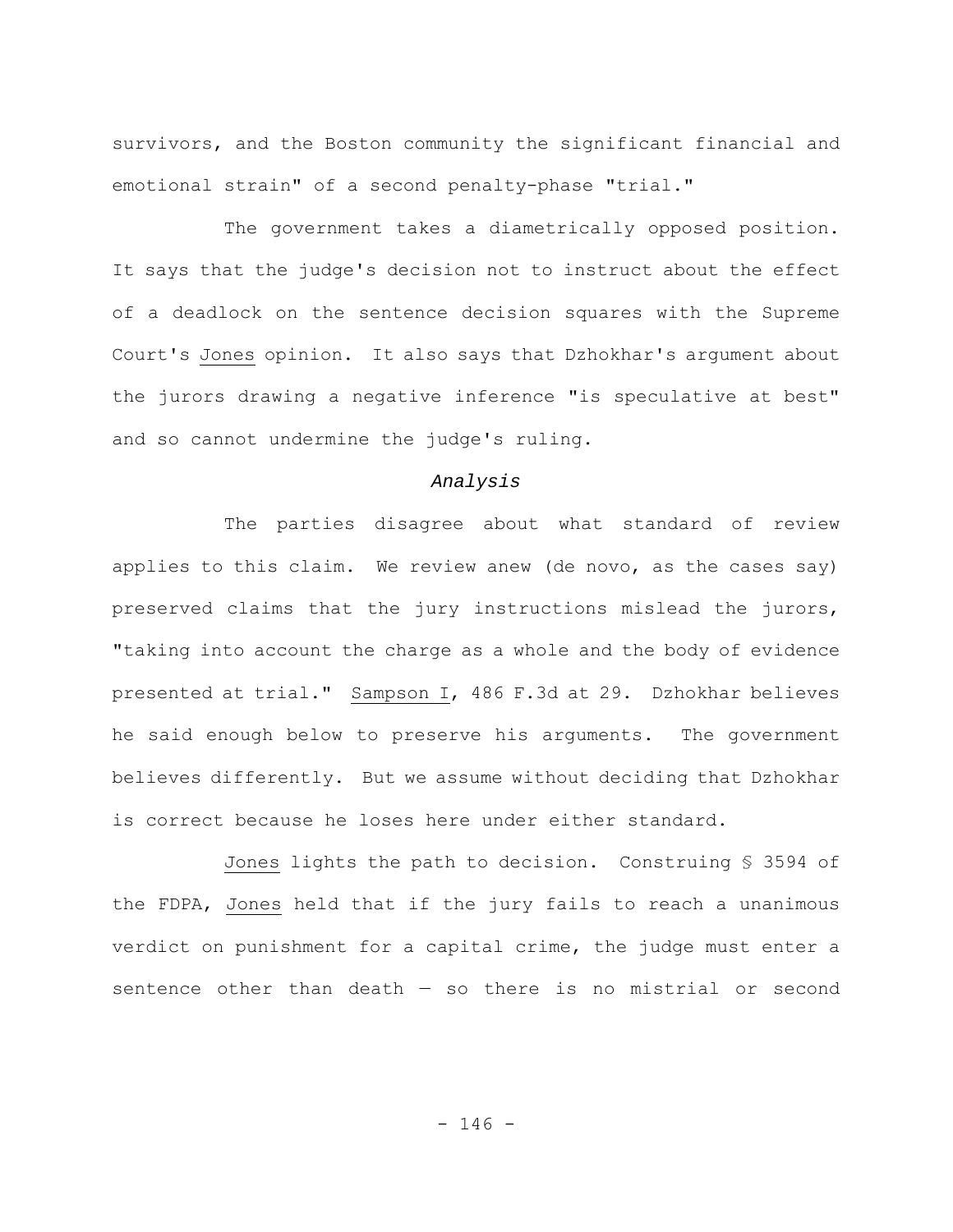penalty-phase proceeding.59 See 527 U.S. at 380-81. Jones also held that a judge need not tell the jurors about the consequences of deadlock at that stage. See 527 U.S. at 381, 384. "[I]n a capital sentencing proceeding," Jones explained, "the Government has 'a strong interest in having the jury express the conscience of the community on the ultimate question of life or death.'" Id. at 382 (quoting Lowenfield v. Phelps, 484 U.S. 231, 238 (1988)). And telling the jurors about the consequences of nonunanimity, Jones said, could undermine those vital interests because it might amount to "an open invitation for the jury to avoid its responsibility and to disagree." Id. at 383-84 (quoting Justus v. Virginia, 266 S.E.2d 87, 92 (Va. 1980)). Jones also stressed that if a defendant thinks the judge's charge "caused jury confusion," he must show "a reasonable likelihood that the jury has applied

## 59 Section 3594 says:

18 U.S.C. § 3594.

Upon a recommendation under section 3593(e) that the defendant should be sentenced to death or life imprisonment without possibility of release, the court shall sentence the defendant accordingly. Otherwise, the court shall impose any lesser sentence that is authorized by law. Notwithstanding any other law, if the maximum term of imprisonment for the offense is life imprisonment, the court may impose a sentence of life imprisonment without possibility of release.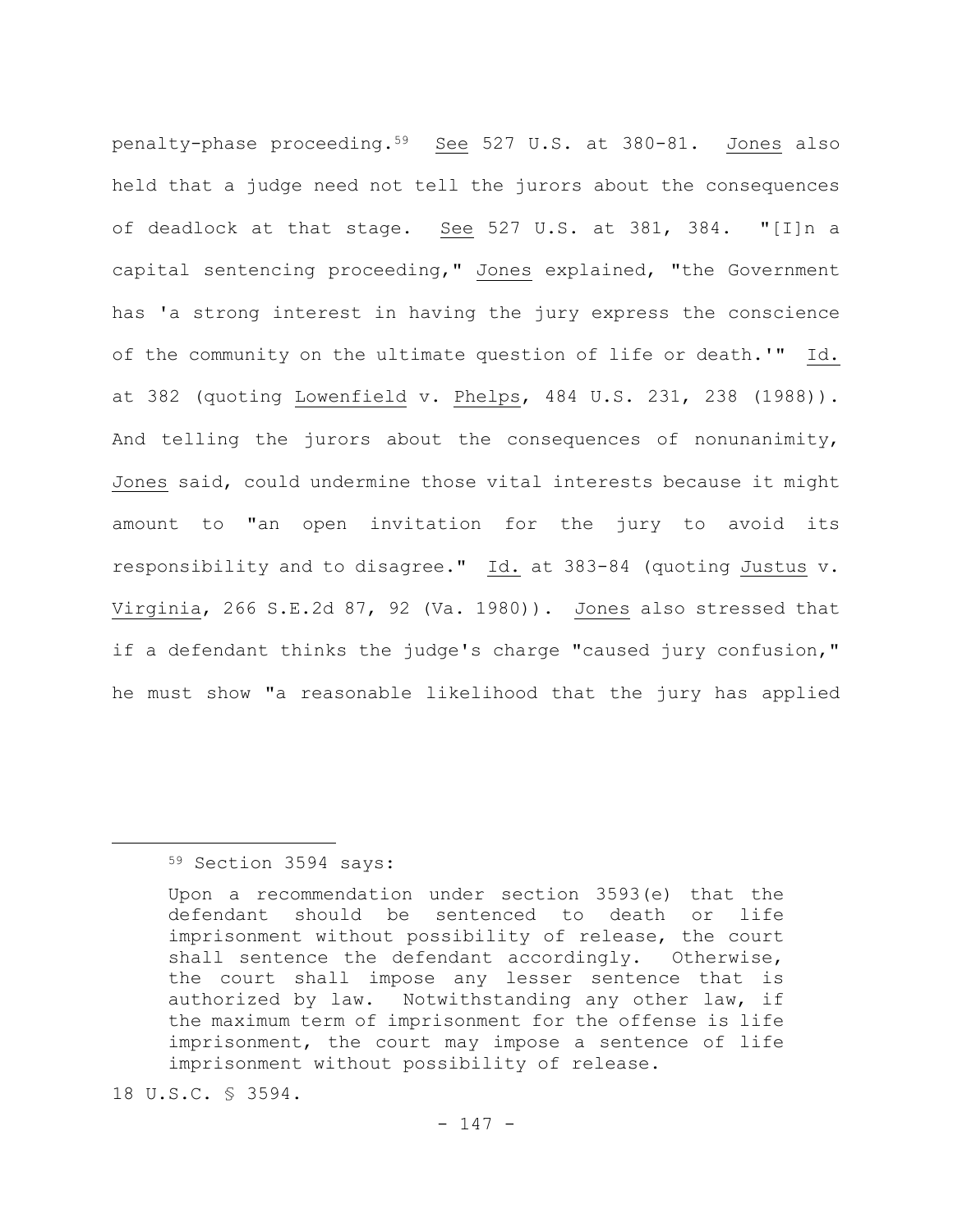the challenged instruction[s]" in a legally flawed way. Id. at 390 (quoting Estelle v. McGuire, 502 U.S. 62, 72 (1991)).

Dzhokhar has not shown a reasonable likelihood that the jury applied the instructions incorrectly. Our reasons for so concluding are threefold.

In the first place, the judge's instructions that he would sentence Dzhokhar to life without release if the jury deadlocked at the intent-and-aggravator-factor stages passed legal muster. See Jones, 527 U.S. at 380-81. So too did the judge's decision not to instruct on the effect of their deadlocking on the sentence decision. See id. at 381-84. Devastating to his claim, Dzhokhar cites no precedent holding that if the judge instructs on the effect of an impasse at one stage, he must also do so at every other stage.

In the second place, Dzhokhar's negative-inference theory — the omission of a consequences-of-deadlock instruction at the weighing stage signaled to the jury that a deadlock there would lead to a mistrial and a new penalty phase — rests on nothing but speculation. See Carr, 136 S. Ct. at 643 (stressing that "[a] meager 'possibility' of confusion is not enough" (quoting Boyde v. California, 494 U.S. 370, 380 (1990))). We doubt that the jurors recognized the inconsistency that his lawyers see, particularly since "[j]urors do not sit in solitary isolation booths parsing

- 148 -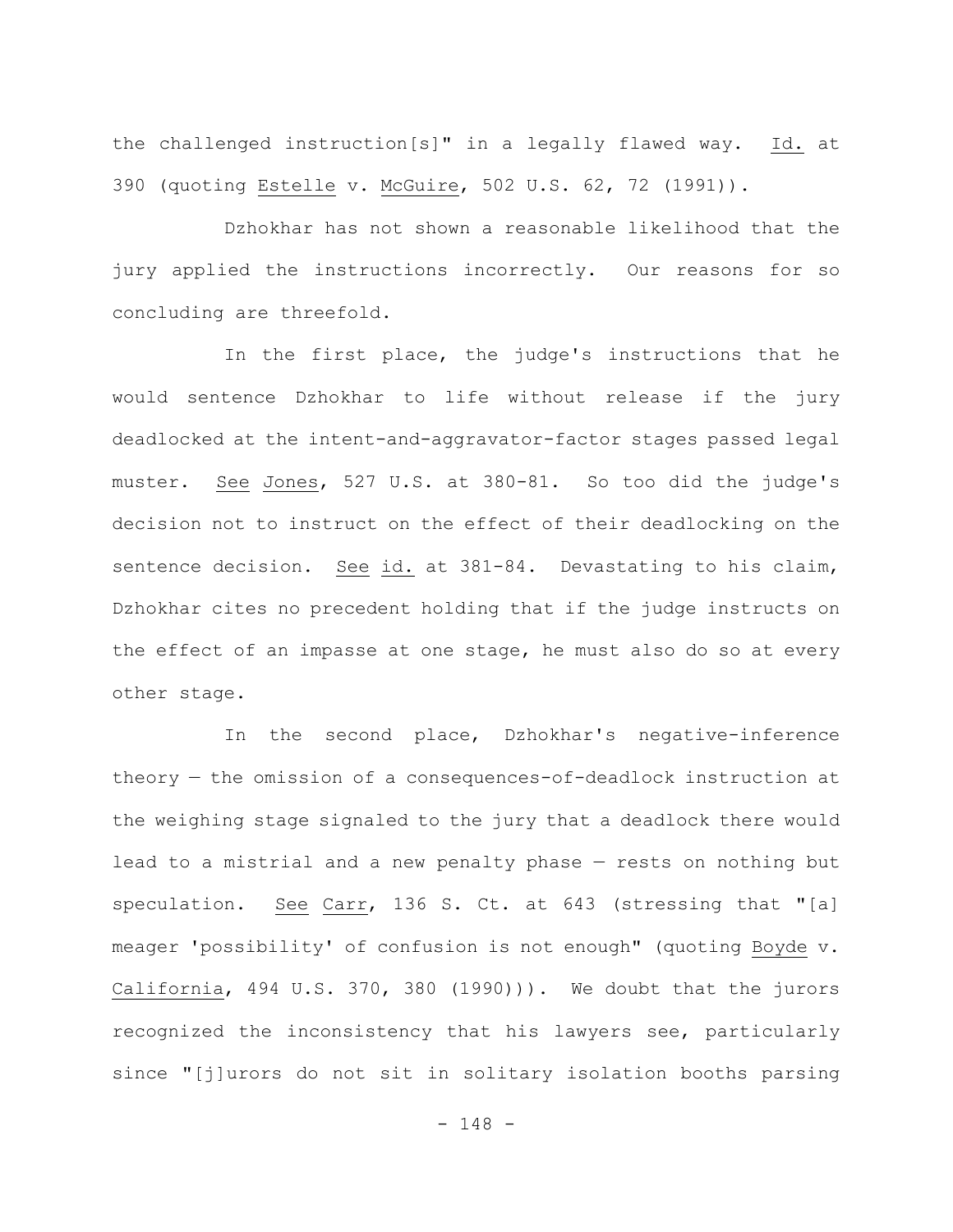instructions for subtle shades of meaning in the same way that lawyers might." See Brown v. Payton, 544 U.S. 133, 143 (2005) (quoting Boyde, 494 U.S. at 380-81). But even indulging his speculative inference drawing, we think that the jurors were at least as likely to conclude that the effect of a deadlock at the weighing stage would be the same as at the earlier stage — *i.e.*, that the judge would hand down a sentence of life without release. And even assuming the jurors wanted to avoid a new penalty phase, we believe the instructions could just as easily have caused them to compromise by choosing to recommend life without release. Anyhow, their verdict shows they did not feel compelled to return a death verdict, given how they recommended life on 11 of the 17 death-eligible counts.

Also hurting Dzhokhar is that Jones rejected a similar negative-inference claim. The Jones defendant claimed that an alleged ambiguity in the instructions might have caused the jury to think that if it failed to reach unanimity on the sentencing issue, the judge might give him a term less severe than life without release. 572 U.S. at 387. But Jones rebuffed this negative-implication argument, holding that the defendant had "parse[d]" the instructions "too finely" and that — after considering the instructions as a whole — the inferences he relied

- 149 -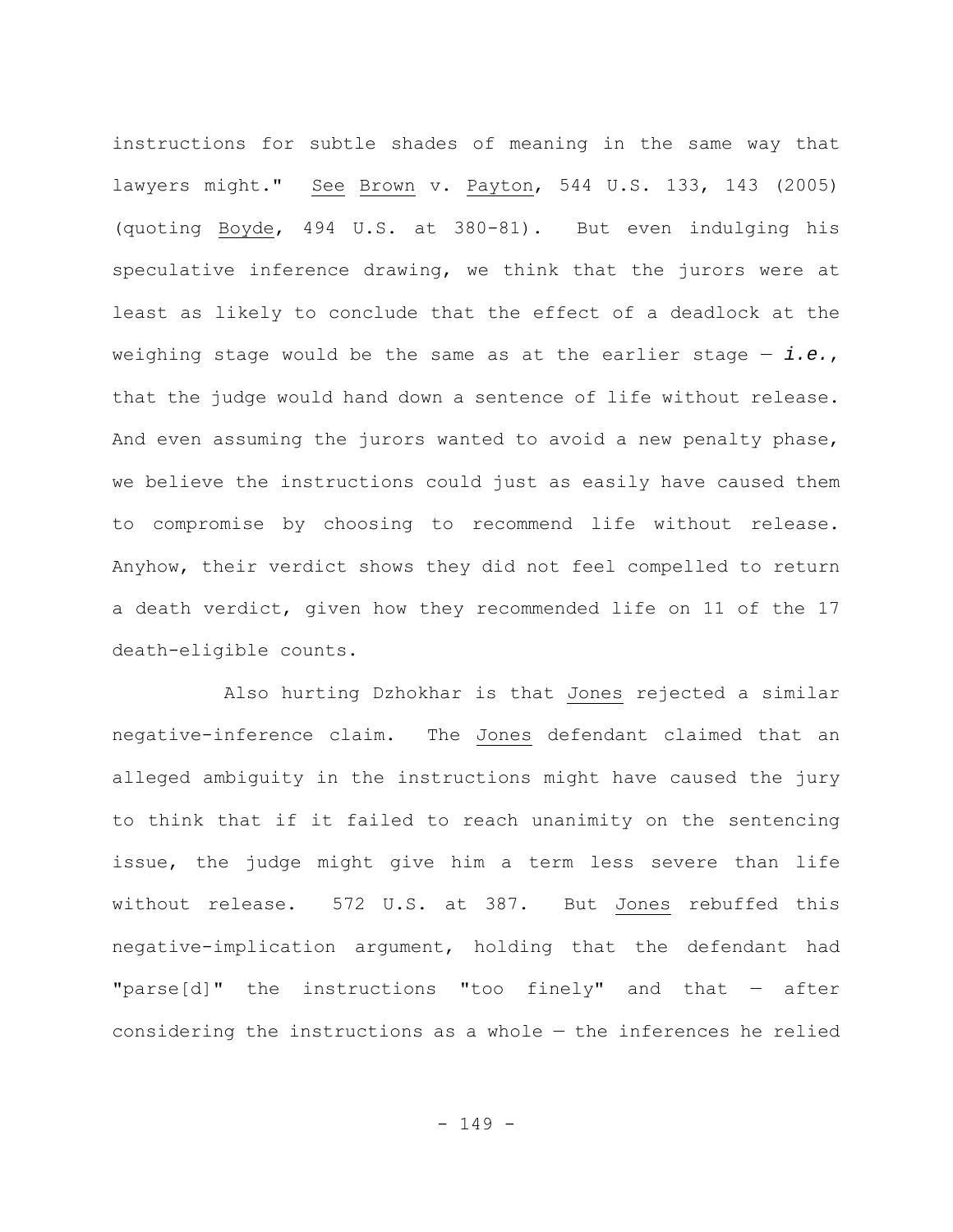on did not "create a reasonable likelihood" of confusion over the deadlock's effect. Id. at 391-92.

In the third place and finally, Dzhokhar cites no authority holding that an instruction that is constitutionally permissible can become unconstitutionally coercive by ambiguous negative inferences drawn from other instructions. That is probably because the caselaw is against him. For Jones holds "that instructions that might be ambiguous in the abstract can be cured when read in conjunction with other instructions." Id. at 391. And reviewing the instructions holistically — instructions that stressed that "[a]ny [juror] is free to decide that a death sentence should not be imposed," that "[e]ach juror must individually decide" whether to recommend death, and that "no juror is ever required to impose a sentence of death" (which we presume they obeyed, see Marsh, 481 U.S. at 206) — we see no basis for Dzhokhar's conjecture that any juror was coerced into voting for a death sentence to avoid causing a mistrial.

## **Ex-Parte Communications**

Up for review here is Dzhokhar's claim that a "secret channel of communication" existed between prosecutors and the

 $- 150 -$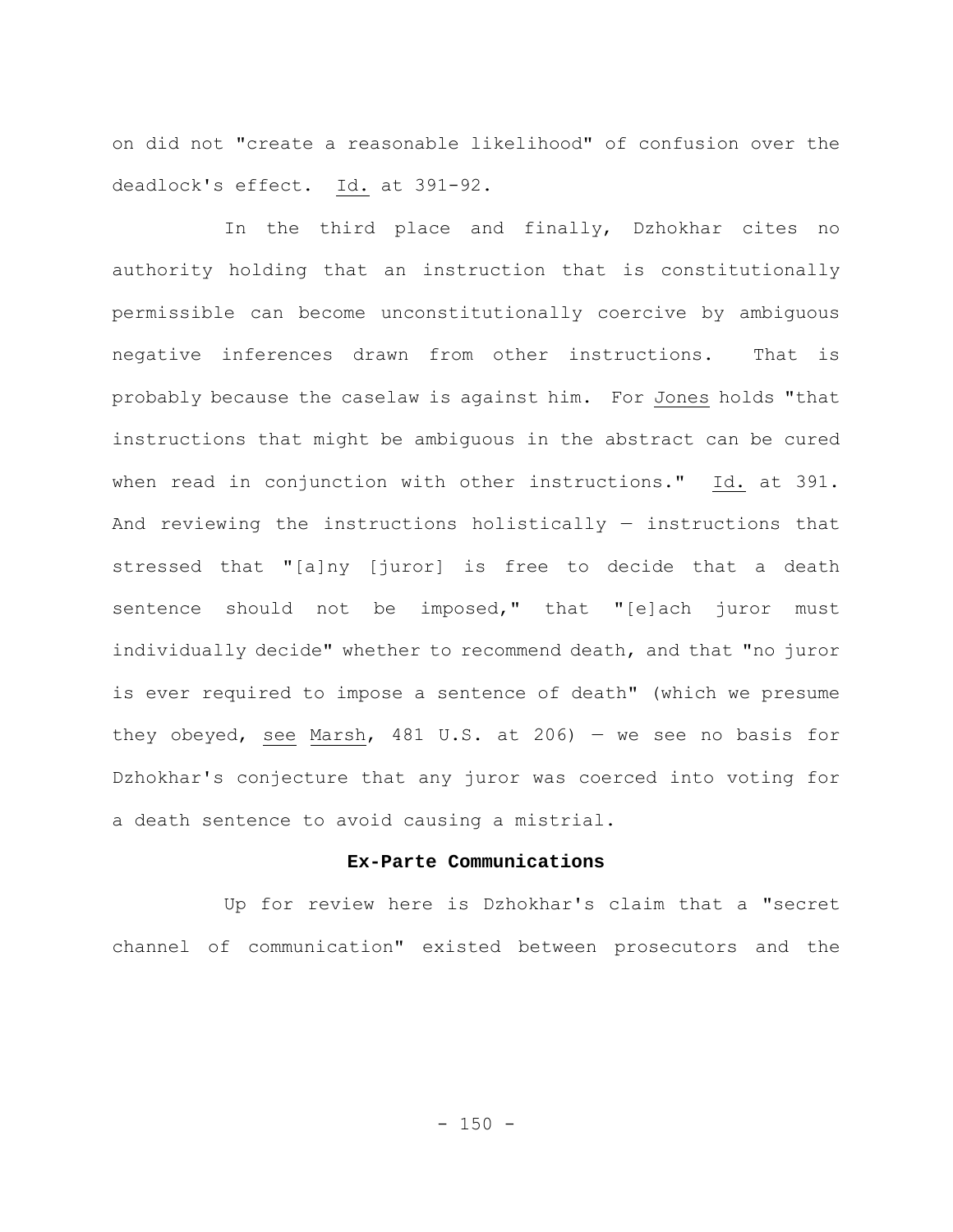judge — "repeated private access" that violated his constitutional rights to due process and effective assistance of counsel.

## *Background*

During Dzhokhar's prosecution, the government filed a number of documents ex parte. And the judge held a number of exparte conferences with the government. All of this resulted in 26 ex-parte docket entries, involving 4 court orders, 16 government motions or notices, and 6 ex-parte conferences.

As Dzhokhar's appeal moved along, the government (with the judge's approval) voluntarily disclosed 13 of the ex-parte filings to the defense. After some motion practice, the government disclosed a lightly-redacted transcript of an ex-parte conference on the Waltham evidence. So 12 ex-parte items remain undisclosed.

## *Basic Appellate Arguments*

The nub of Dzhokhar's argument is that the judge's "backchannel talks" with the government robbed him of his "Fifth Amendment right to due process and his Sixth Amendment right to the assistance of counsel." Quoting a decision from us, he points out that

not only is it a gross breach of the appearance of justice when the defendant's principal adversary is given private access to the ear of the court, it is a dangerous procedure [because it invites the question whether] "[t]he firmness of the court's belief [in the prosecutor's position] may well have been due not only to the fact that the prosecutor got in his pitch first,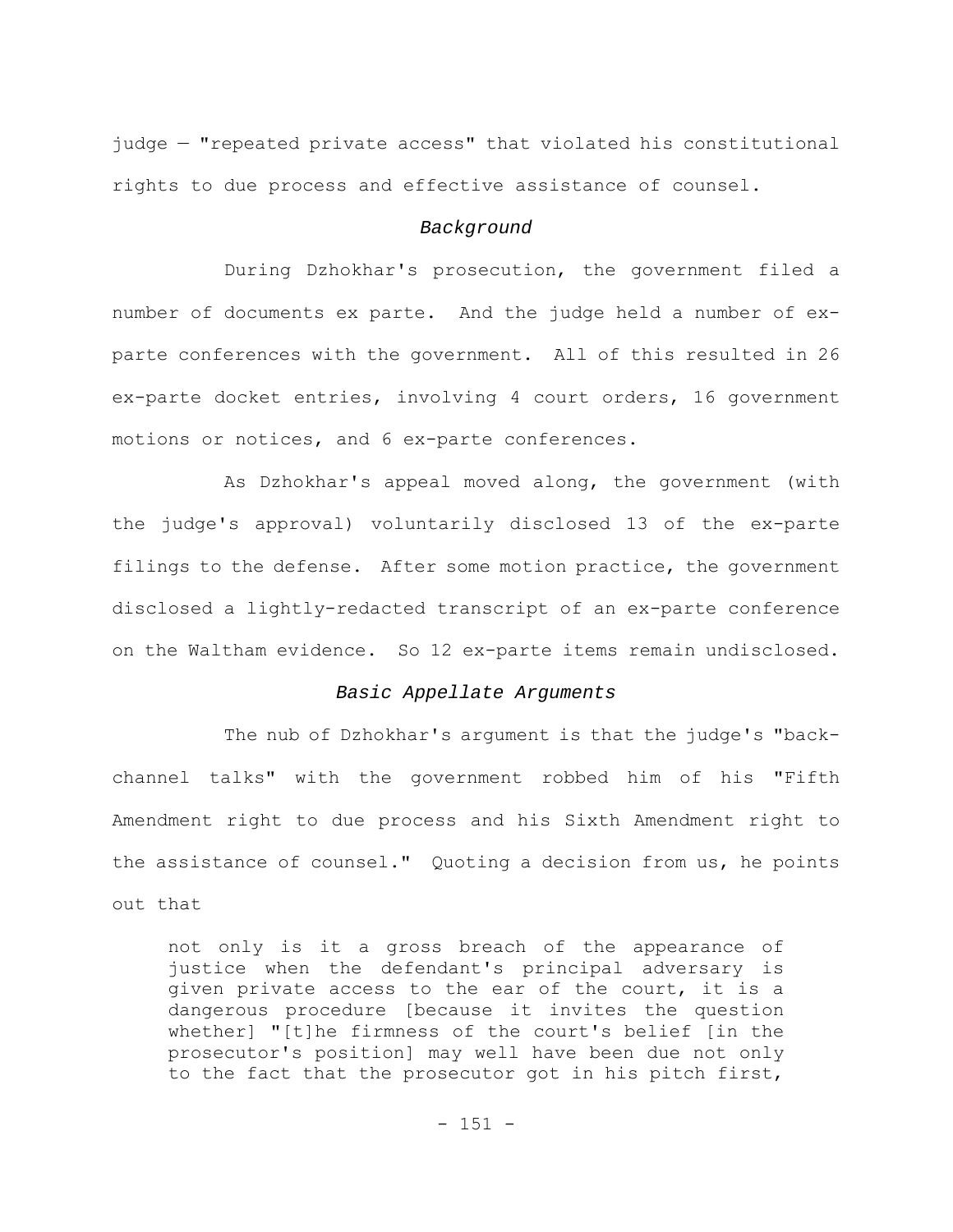but, even more insidiously, to the very relationship . . . that permitted such [ex parte] disclosures."

See Haller v. Robbins, 409 F.2d 857, 859-60 (1st Cir. 1969). And he notes that the constitutional right to counsel applies to all critical stages of the prosecution. See Lafler v. Cooper, 566 U.S. 156, 165 (2012) (underscoring that this "constitutional guarantee applies to pretrial critical stages that are part of the whole course of a criminal proceeding, a proceeding in which defendants cannot be presumed to make critical decisions without counsel's advice").

Seeing no violations, the government insists that the in-camera procedures helped the judge "to independently assess whether the materials were discoverable"  $-$  and because they "were not" discoverable, Dzhokhar had "no right to obtain them." As support, the government stresses that a judge's ex-parte, incamera review of documents may be authorized under the Classified Information Procedures Act and Criminal Rule 16(d)(1). See United States v. Pringle, 751 F.2d 419, 426-28 (1st Cir. 1984).60 And

 $- 152 -$ 60 "[E]nacted to limit the practice of criminal defendants threatening to disclose classified information . . . to force the government to dismiss the charges," the Classified Information Procedures Act (among other things) lists a series of rules for preserving confidentiality of classified information and for allowing discrete use of such information. See Dhiab v. Trump, 852 F.3d 1087, 1092 n.9 (D.C. Cir. 2017). That Act defines "[c]lassified information," in relevant part, as "any information or material that has been determined by the United States Government pursuant to an Executive order, statute, or regulation,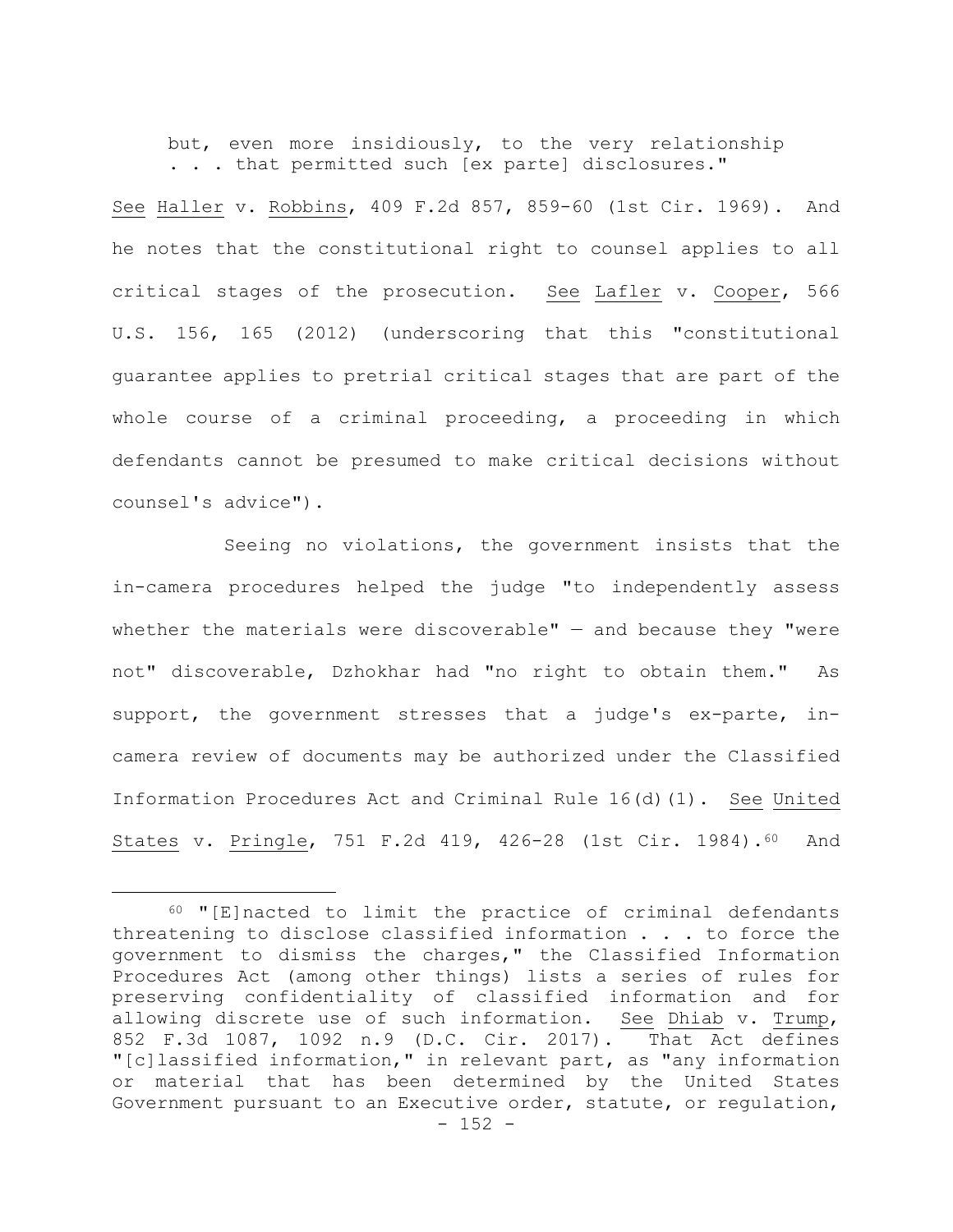quoting one of our cases, the government adds that the "requirements of confidentiality [can] outweigh the interest in adversarial litigation and permit a court to rule on an issue *in camera* and without the participation of an interested party." See United States v. Innamorati, 996 F.2d 456, 487 (1st Cir. 1993).

## *Analysis*

The interests on each side of this controversy are profound. And both parties have points in their favor. But reviewing Dzhokhar's legal challenge de novo, see United States v. Lustyik, 833 F.3d 1263, 1267 (10th Cir. 2016) — *i.e.*, without giving the judge's take any special weight — we side with the government.

A criminal defendant's right to an adversary proceeding is central to our system of justice. See, e.g., Innamorati, 996 F.2d at 487. That right includes the right to have counsel at all critical stages of the criminal process. See, e.g., United States v. Cronic, 466 U.S. 648, 654, 659 (1984). But the law permits some exceptions to this norm. See, e.g., Innamorati, 996 F.2d at 487. In exceedingly "rare situations" a judge may act in camera

to require protection against unauthorized disclosure for reasons of national security." 18 U.S.C. app. 3 § 1(a). And Criminal Rule 16(d)(1) provides that "[t]he court may permit a party to show good cause [for an order restricting discovery] by a written statement that the court will inspect ex parte."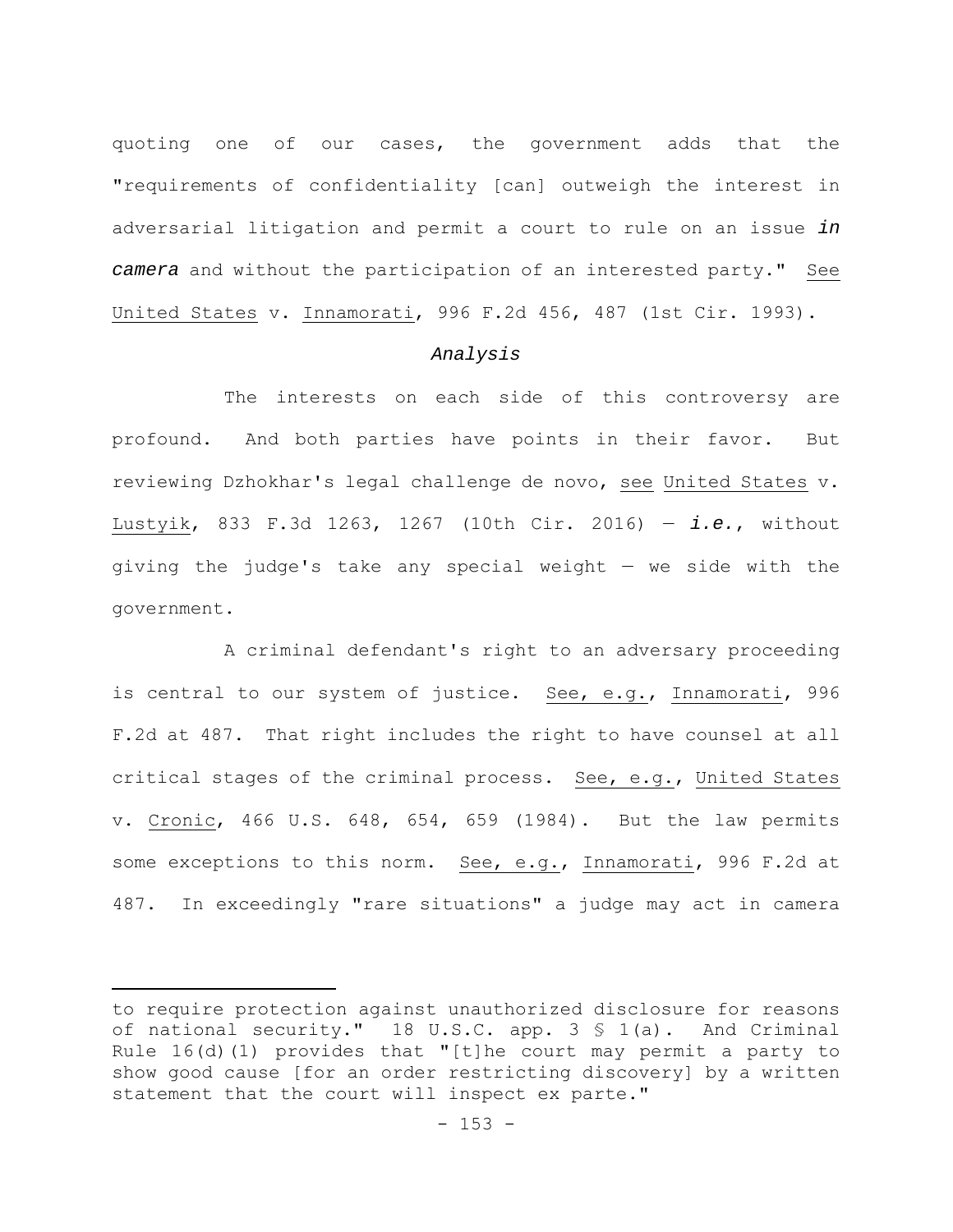and with the benefit of only the prosecution's views, like when there is a need to stop disclosure of sensitive information — for example (and without limitation), material that could damage national security, see id., compromise an in-progress criminal inquiry, see Puerto Rico, 490 F.3d at 64, or fall outside the rule of Brady v. Maryland, see United States v. Claudio, 44 F.3d 10, 14 (1st Cir. 1995).<sup>61</sup> And because the point is so powerful and cannot be made enough, we repeat what we said in Innamorati:

Outside of emergencies, . . . the *ex parte* submission of information from a party to the court and the court's ruling on that information without notice to or participation of the opposing party is fundamentally at odds with our traditions of jurisprudence . . . and can be justified only in the most extraordinary circumstances.

996 F.2d at 487.

The "burden of justification" here is on the government. See Claudio, 44 F.3d at 14. And it is a burden the government has carried.

The government notes that aside from a few documents on a restitution issue (which the judge never ruled on), all of the remaining ex-parte items involve "either classified or otherwise sensitive material" that prosecutors gave the judge for an in-

 $61$  Generally speaking (and as noted earlier), Brady requires the prosecution to give the accused information that is both favorable and material to guilt or punishment. See 373 U.S. at 87.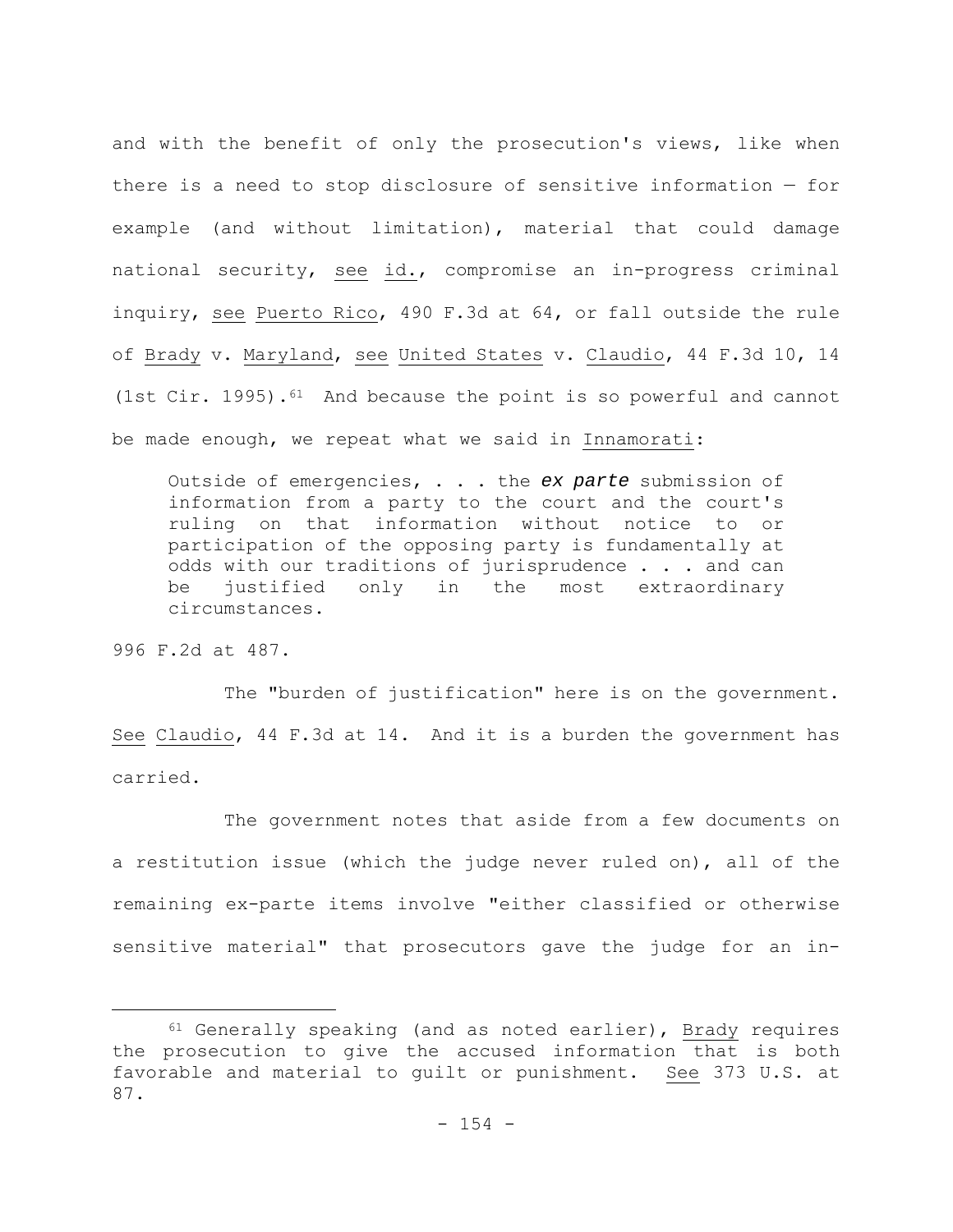camera review to see if "the material should be protected from disclosure or should instead be produced to the defense."62 Asking us to take his side, Dzhokhar zeroes in on an ex-parte proceeding held after the defense filed a motion challenging the prosecution's proposed trial exhibits. With the benefit of only the government's presentation, the judge there offered some suggestions about how the evidence could best be shown at trial. But neither he nor the government touched on Dzhokhar's objections. We do not understand why the judge had to consider this presentation issue on an exparte basis. But given the "unimportance of the material" discussed at this brief hearing, any error "inflicted no prejudice" on Dzhokhar. See Innamorati, 996 F.2d at 488.

As for the other ex-parte communications, we think that the necessity to keep sensitive information from the defense sufficiently justified the procedures employed in this case. And not for nothing, but these ex-parte measures actually helped protect Dzhokhar's due-process rights, for they allowed the judge to review and rule on the materials' discoverability — rather than leaving the decision in the hands of prosecutors. See generally Pennsylvania v. Ritchie, 480 U.S. 39, 59 (1987) (explaining that

<sup>62</sup> The government has given Dzhokhar's appellate counsel and us a document (filed under seal) describing the ex-parte materials and explaining why the defense should not get them.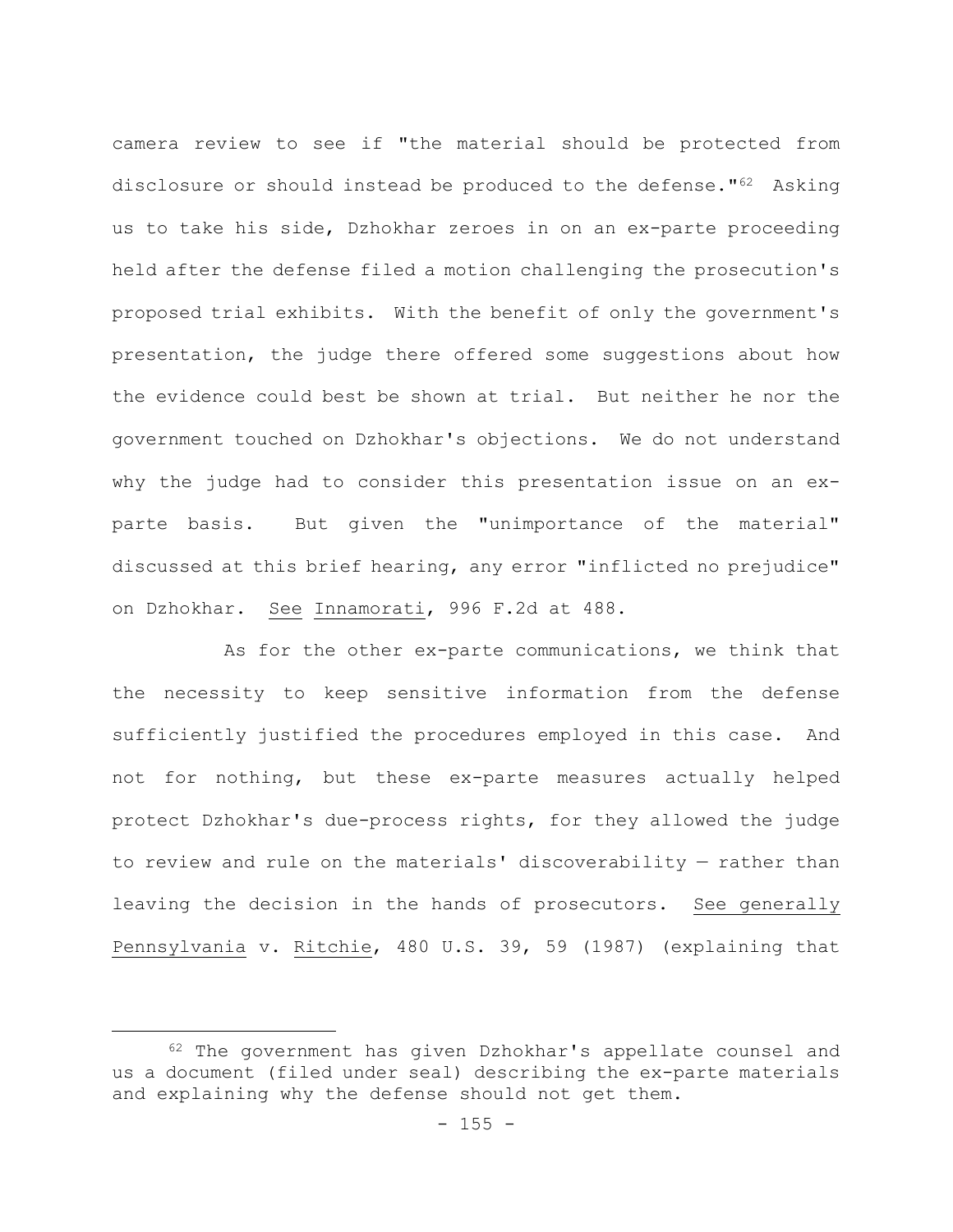"[i]n the typical case where a defendant makes only a general request for exculpatory material under Brady . . ., it is the [government] that decides which information must be disclosed"). On this point Innamorati put it best: "[T]he interests of justice are better served by encouraging the government to let the district court resolve" concerns about sensitive information "in close cases"; and a "[d]efendant[] in general would not gain from a regime that encouraged the government to decide the matter itself." See 996 F.2d at 488. See also generally Ritchie, 480 U.S. at 59- 60 (finding the defendant's interest in discovering exculpatory information adequately protected by trial court's in-camera review of sensitive materials).

Dzhokhar does not gain any more traction by turning to the judge's ex-parte, in-camera handling of the Todashev material — proceedings prompted by the government's pressing the qualified law enforcement investigatory privilege. True, we today hold that the judge erred by denying the defense access to these items. But the potentially sensitive nature of the information involved justified the judge's "initial" ex-parte examination. See Innamorati, 996 F.2d at 488. Which is why we applaud rather than criticize the judge's use of established protocols for assessing the merits of this privilege claim.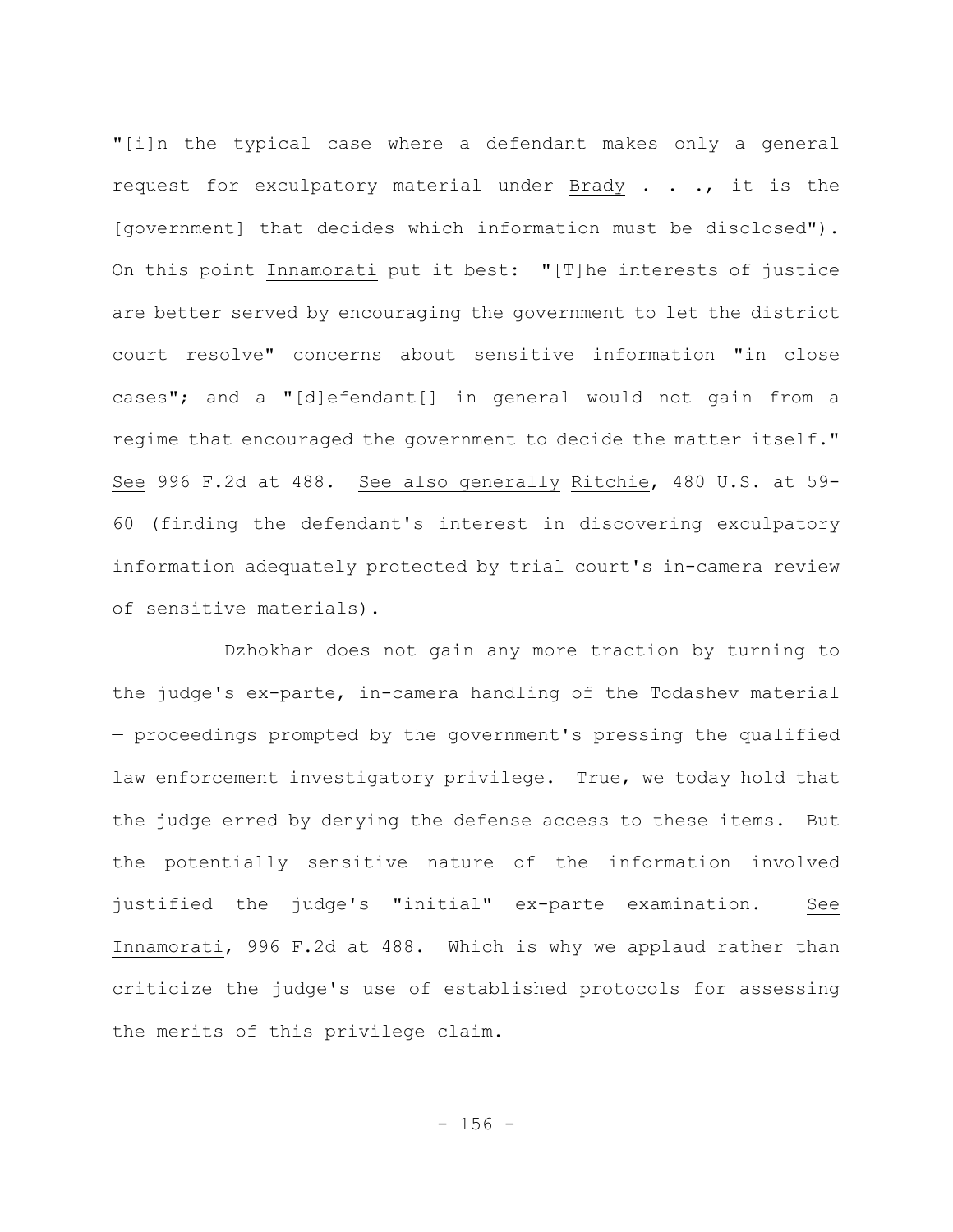Not only does Dzhokhar's due-process argument collapse — his right-to-counsel argument does too.

Citing Cronic, Dzhokhar insists that "[t]he *ex parte* communications concerning contested discovery" violated his right to counsel at a "critical stage" of his prosecution. Cronic held that if a defendant was completely denied the right to counsel for a "critical stage" of the trial, we irrebuttably presume that it was harmful (we do not ask whether the error was harmless). See 466 U.S. at 659 & n.25; see also Bell v. Cone, 535 U.S. 685, 695- 96 (2002). But Dzhokhar never explains how these ex-parte proceedings qualified as critical stages. Then there is the justdiscussed caselaw saying that ex-parte review is appropriate in those "rare" instances where the need to keep sensitive information from the opposing party "outweigh[s] the interest" in inquisitorial proceedings. See Innamorati, 966 F.2d at 487. See also generally Ritchie, 480 U.S. at 60 (recognizing that ex-parte proceedings "den[y]" the defendant "the benefits of an 'advocate's eye,'" but finding no constitutional problem there because the trial judge was "obligated to release information material to the fairness of the trial"). And that takes care of his right-tocounsel theory.

We end here with a caveat. This is a jury trial, not a bench trial where the judge decides the facts. And our reasoning

 $- 157 -$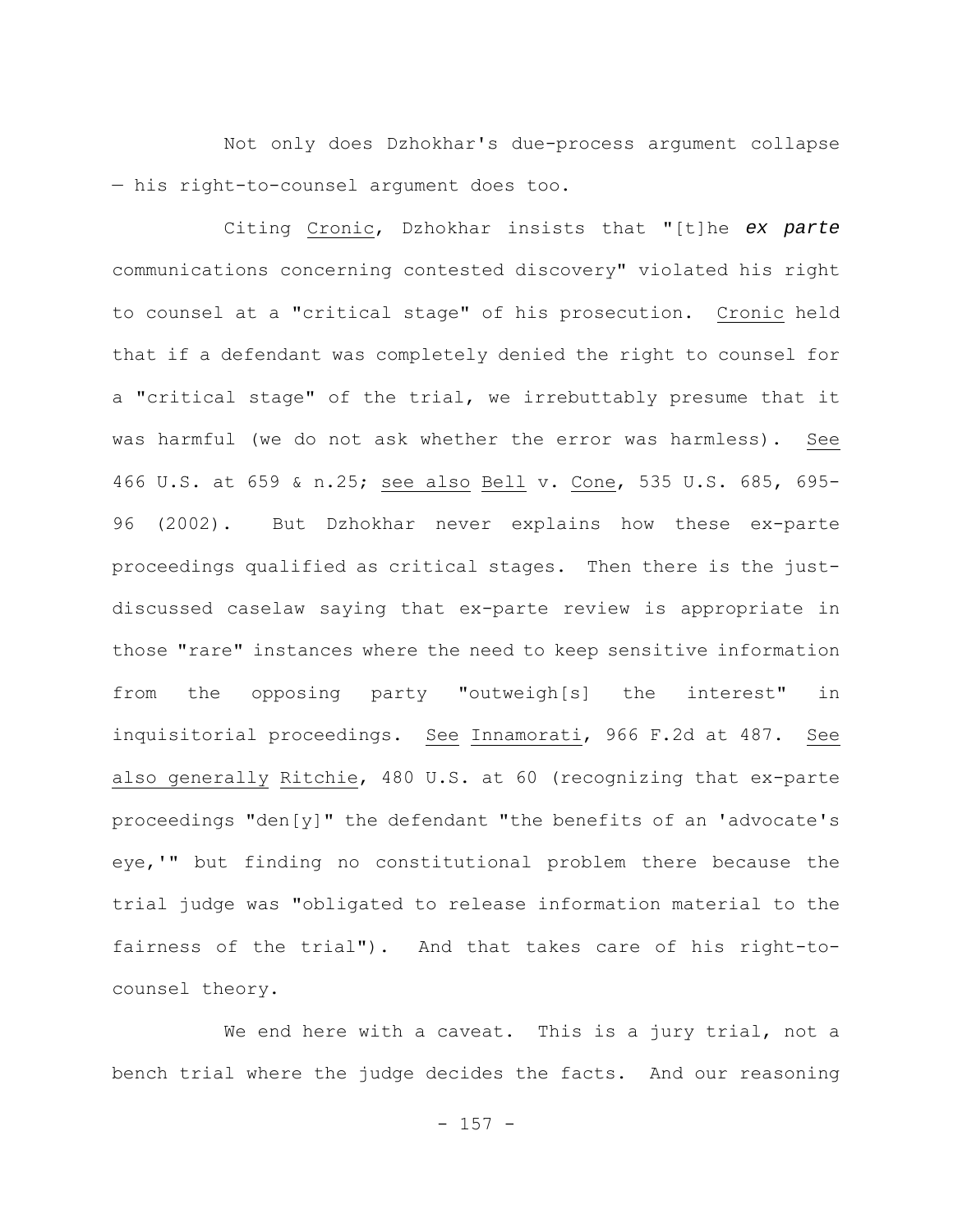does not necessarily apply to the latter without further consideration.

# **Fair-Cross-Section Requirement**

Dzhokhar contends that an underrepresentation of African Americans in the grand and petit jury wheels violated his right to an impartial jury selected from a fair cross-section of the community.63 He calls the statistical methodology that our circuit uses to determine underrepresentation — the absolute-disparity method — "legally and statistically unsound."64 Conceding that we as a three-judge panel are stuck with this circuit's approach, he says that he raises the issue simply to preserve it for possible "en banc or Supreme Court review." So "[f]or present purposes," he adds, "nothing else need be said"  $-$  a point with which we agree.

<sup>63</sup> A jury wheel is "[a] physical device or electronic system used for storing and randomly selecting names of potential jurors." See *Jury Wheel*, Black's Law Dictionary (11th ed. 2019). A grand jury decides whether to indict a suspect. See *Grand Jury*, Black's Law Dictionary (11th ed. 2019). And a petit jury decides whether to convict the indictee*.* See *Jury: Petit Jury*, Black's Law Dictionary (11th ed. 2019).

<sup>64</sup> The absolute-disparity method "measures the difference between the percentage of members of the distinctive group in the relevant population and the percentage of group members on the jury wheel." United States v. Royal, 174 F.3d 1, 6-7 (1st Cir. 1999) (discussing United States v. Hafen, 726 F.2d 21, 23 (1st Cir. 1984)).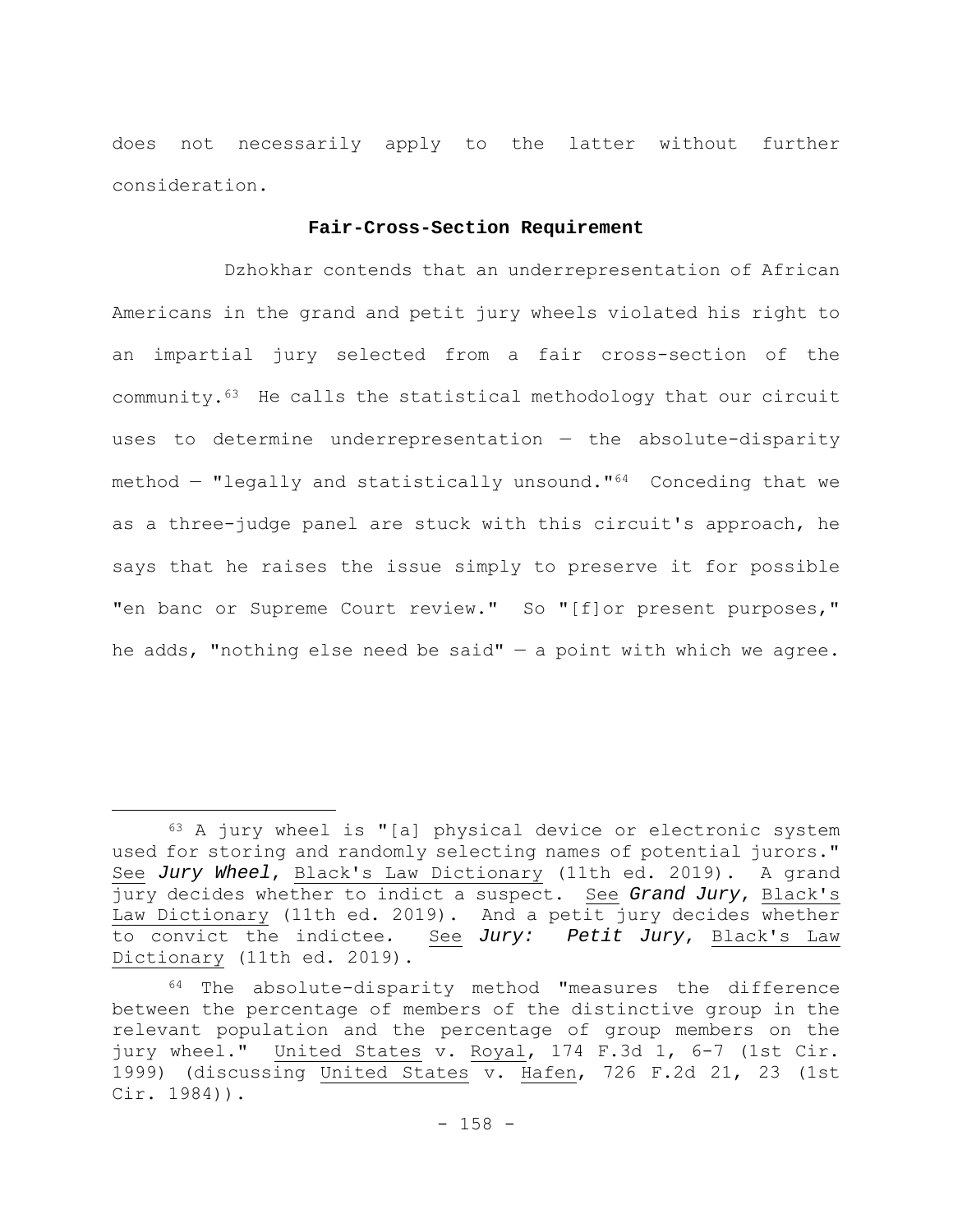#### **Death Penalty for Offenders Under Age 21**

That takes us to Dzhokhar's constitutional claim that as a person accused of having committed death-eligible crimes when he was under 21 (he was 19 at the time of the bombings), he is "categorically exempt from the death penalty."

Citing Roper v. Simmons, 543 U.S. 551 (2005), Dzhokhar concedes  $-$  as he must  $-$  that the Supreme Court has "dr[awn] a bright line" for death eligibility "at age 18." He just thinks that the factors Roper considered relevant in granting deathpenalty immunity to persons under 18 — that they lack the maturity we attribute to adults; that they are more vulnerable to peer pressure than are adults; and that their personality traits are less fixed, suggesting a higher likelihood of rehabilitation of juveniles than of adults, see id. at 569-79 — apply equally to persons under 21. Looking for support, he argues that "scientific research" since Roper "has explained the effects of brain maturation, or the lack thereof, on the behavioral and decisionmaking abilities of late adolescents in their late teens and early twenties." He also says that there is a "growing national consensus against the death penalty" for offenders between 18 and 20. See Am. Bar Ass'n, Resolution 111 (2018), https://www.americanbar.org/content/dam/aba/images/abanews/mym20 18res/111.pdf.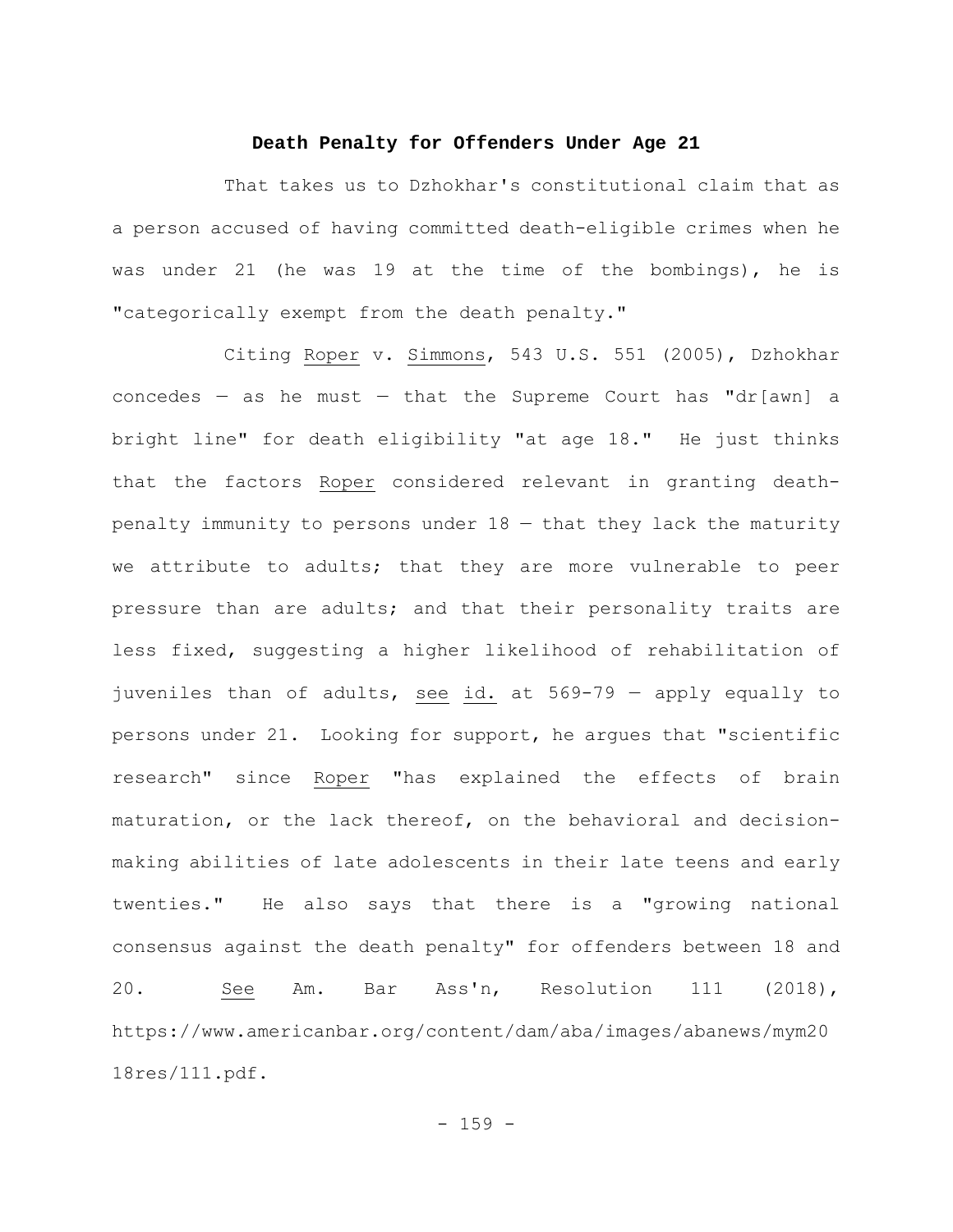Unimpressed, the government writes that Dzhokhar discusses no research about "brain maturation that is substantially different from the research available" at the time Roper came down. Citing one of his sources, the government also writes that "not a single state with an active death penalty scheme" bans the execution of 18-to-20-year-olds. And if the United States made that group death-penalty immune, the government adds, quoting another of his sources, it "would be taking an unusual legal stance with respect to prevailing international norms."

Because Dzhokhar did not raise this issue below, we review for plain error — reversing only if (among other requirements) he can show an "indisputable" error, "given controlling precedent." See United States v. Correa-Osorio, 784 F.3d 11, 22 (1st Cir. 2015). This he cannot do, however, given Roper's square holding that 18 is "the age at which the line for death eligibility ought to rest." See 543 U.S. at 574. The change he proposes is certainly worthy of careful consideration. As members of what the Constitution calls an "inferior" court, see U.S. Const. art. III, § 1, we simply note that whether a change should occur is for the Supreme Court to say  $-$  not us, see Morey v. United States, 903 F.2d 880, 883 (1st Cir. 1990).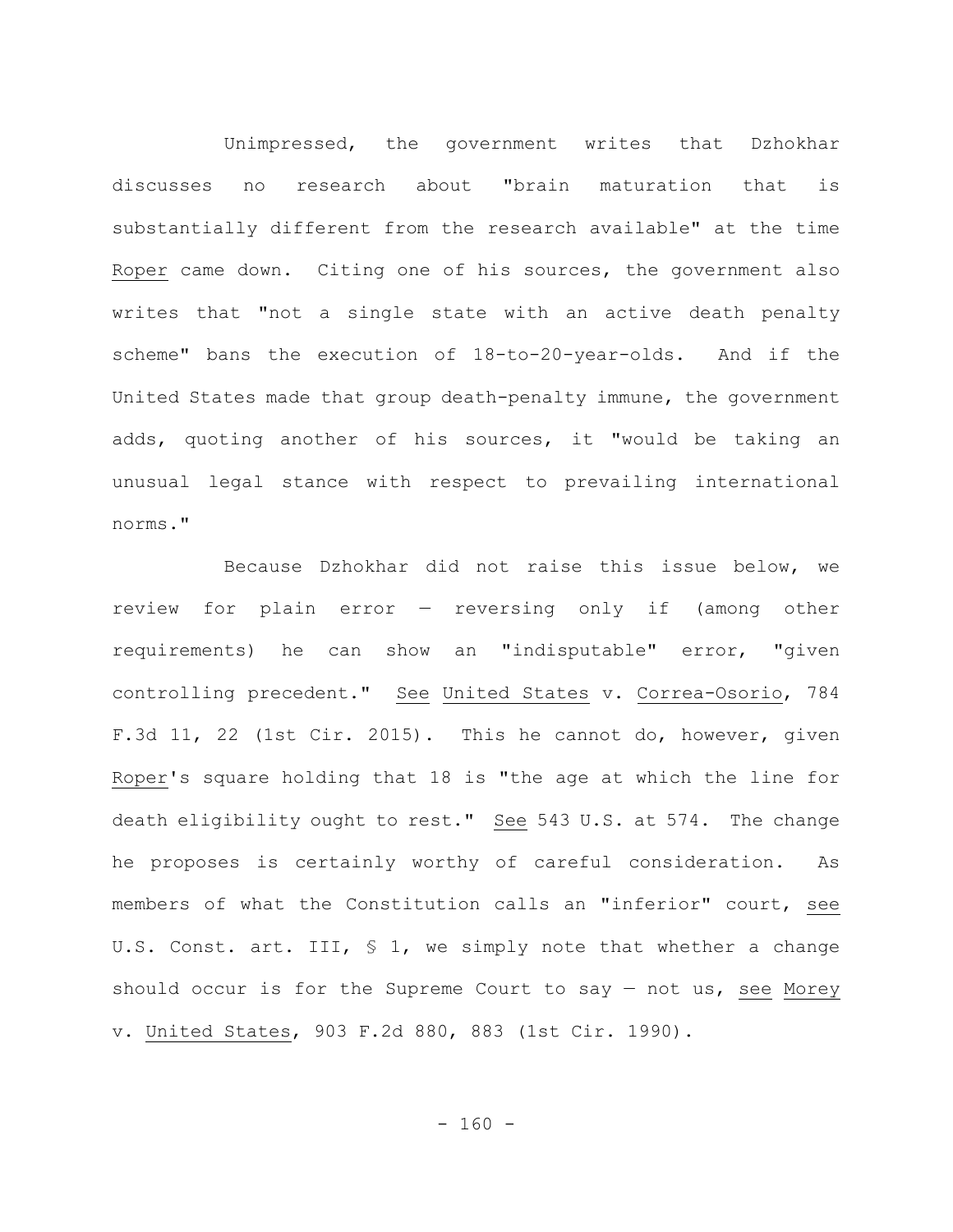## **Crime of Violence**

We end with Dzhokhar's challenge to five convictions for using a firearm during a "crime of violence."

#### *Background*

The jury convicted Dzhokhar of (among other crimes) multiple violations of 18 U.S.C. § 924(c). As relevant here, that section has two prongs: the "use or carry" prong and the "possession" prong. The first punishes anyone who "during and in relation to any *crime of violence* . . . uses or carries a firearm." Id. § 924(c)(1)(A) (emphasis added). The second punishes anyone who "in furtherance of *any such crime*[] possesses a firearm." Id. (emphasis added).65 The statute carries hefty minimum prison terms, especially for recidivists (and these sentences are over and above the ones they get for the underlying crime). See id.  $§ 924(c)(1)(A)-(C)$ . Another provision increases the maximum penalty to death if the defendant, "in the course of a violation of subsection (c)," kills "a person through the use of a firearm" and the killing is a murder as defined in the federal murder statute. See id. § 924(j)(1).

<sup>65</sup> Critically for present purposes, "firearm" includes "destructive device[s]" such as bombs. See 18 U.S.C.  $\frac{6}{5}$  921(a)(3)-(4).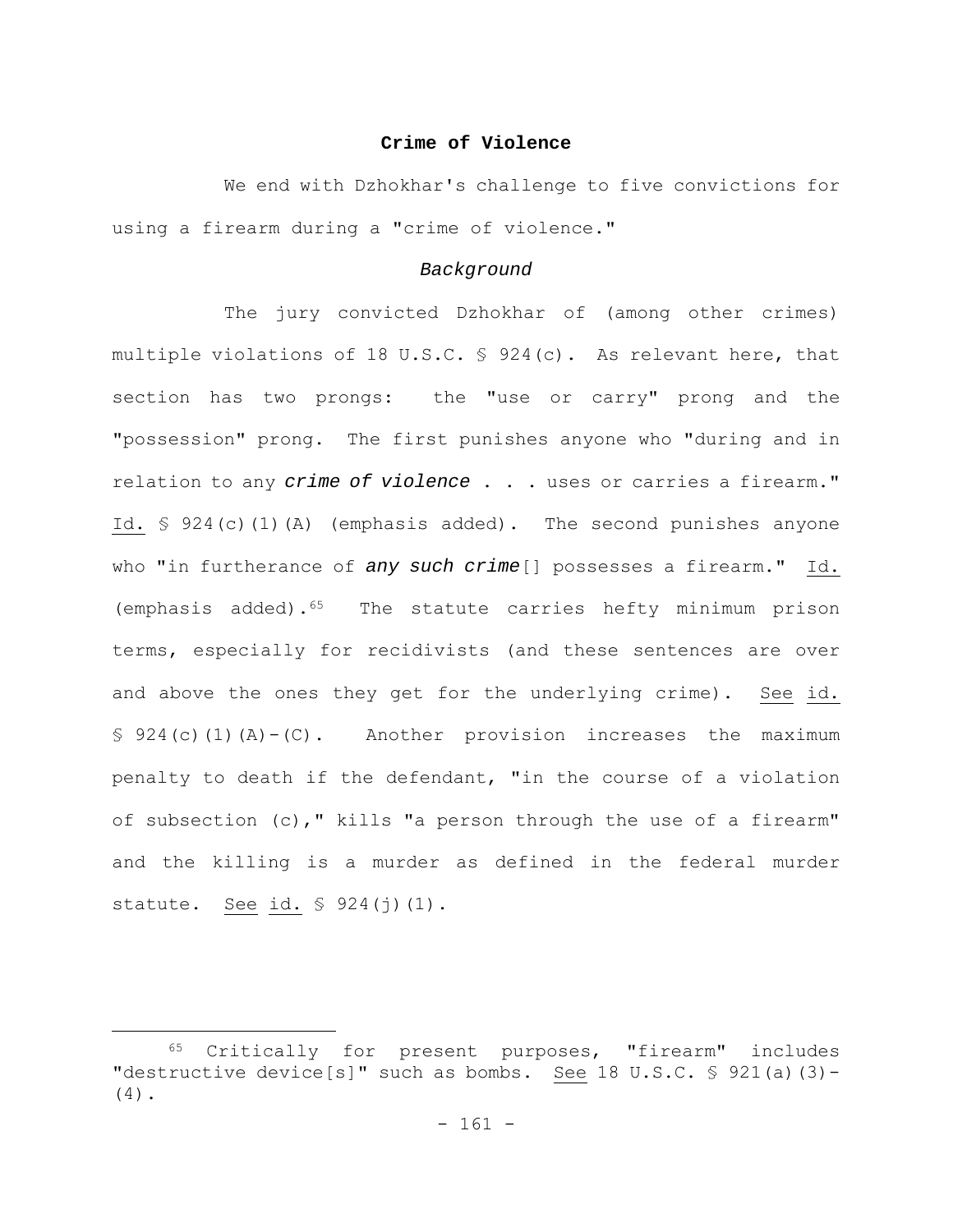Section 924(c) defines "crime of violence" (a phrase we italicized above) as "an offense that is a felony" and

(A) has as an element the use, attempted use, or threatened use of physical force against the person or property of another, or

(B) that by its nature, involves a substantial risk that physical force against the person or property of another may be used in the course of committing the offense.

Id. § 924(c)(3). Courts commonly call subsection (A) the "elements clause" (sometimes also referred to as the "force clause") and subsection (B) the "residual clause." See, e.g., United States v. Davis, 139 S. Ct. 2319, 2324 (2019).

Two methods exist for deciding if a prior crime is a crime of violence: the "categorical approach" and the "modified categorical approach." See, e.g., United States v. Taylor, 848 F.3d 476, 491-92 (1st Cir. 2017).

If the prior crime involved a violation of an "indivisible" statute — *i.e.*, one that "sets out a single . . . set of elements to define a single crime" - we apply the categorical approach. See Mathis, 136 S. Ct. at 2248. That means we see whether the prosecution had to prove that the defendant used, attempted to use, or threatened to use physical force against the person or property of another — not whether he actually did. See id. And because we care only whether the prior crime requires physical force — not whether his criminal conduct involved physical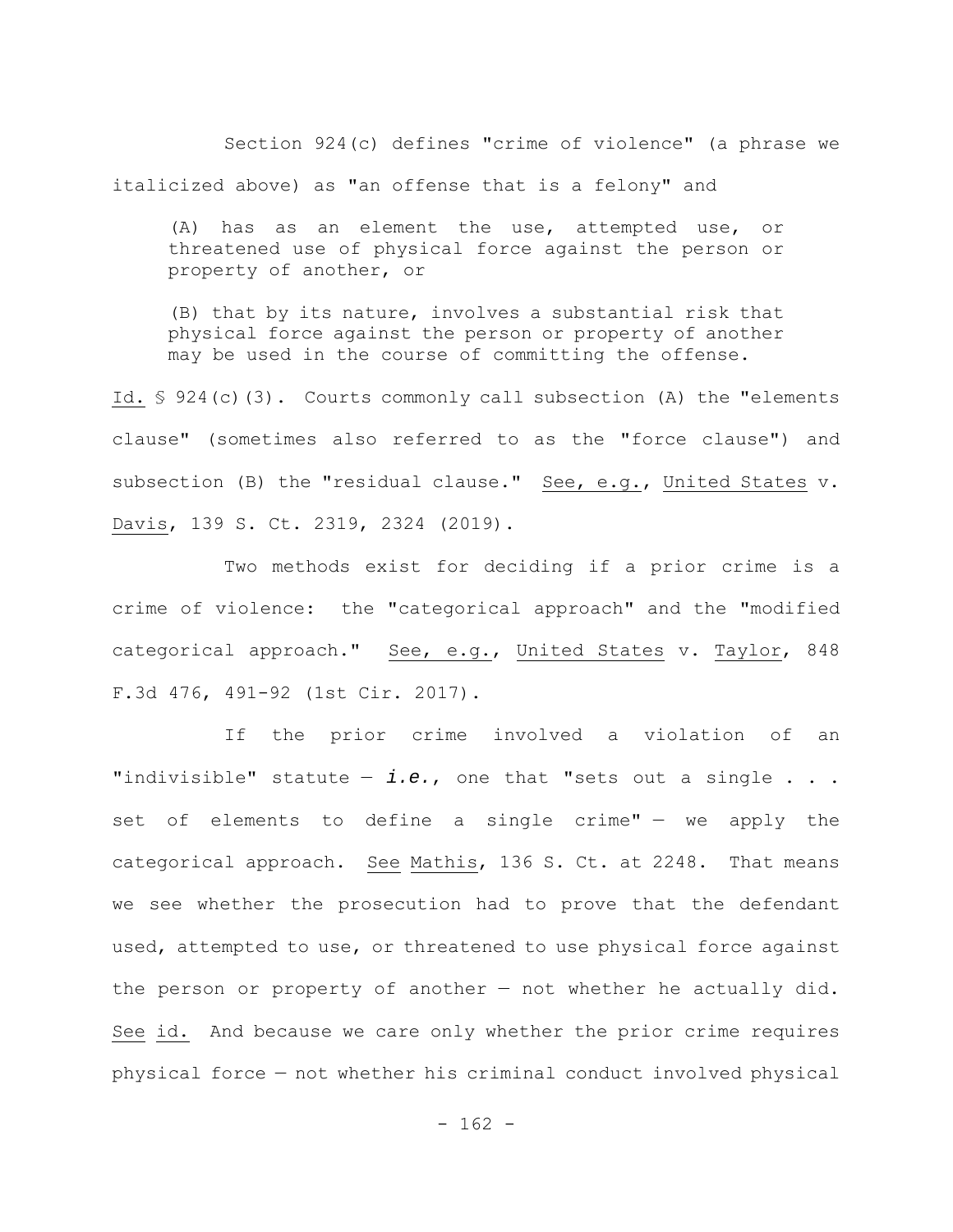force — we focus on the least forceful conduct generally criminalized under the statute, knowing that there must be a realistic probability the statute would be used to criminalize the conduct. See United States v. Báez-Martínez, 950 F.3d 119, 124 (1st Cir. 2020). And "physical force" here means "force capable of causing physical pain or injury" to a person or physical damage to property. See Johnson v. United States, 559 U.S. 133, 138-40 (2010) ("Curtis Johnson"); see also Davis, 139 S. Ct. at 2325-26.

Alternatively, if the prior crime involved a violation of a "divisible" statute  $-$  *i.e.*, one that defines multiple crimes with distinct elements — we apply the modified categorical approach (if the statute simply lists different means of committing a single crime, then it is indivisible and we use the categorical approach). See Mathis, 136 S. Ct. at 2249. This approach allows us to look beyond the face of the statute to a limited set of documents — known as "Shepard documents," which include the indictment, jury instructions, and verdict forms — to see "what crime, with what elements," the defendant committed. See id. (discussing Shepard v. United States, 544 U.S. 13 (2005)); see also United States v. Delgado-Sánchez, 849 F.3d 1, 8 (1st Cir. 2017). But the approach "serves a limited function," namely, to "help[] effectuate the categorical analysis" when we are faced with a divisible statute  $-$  in other words, after reviewing the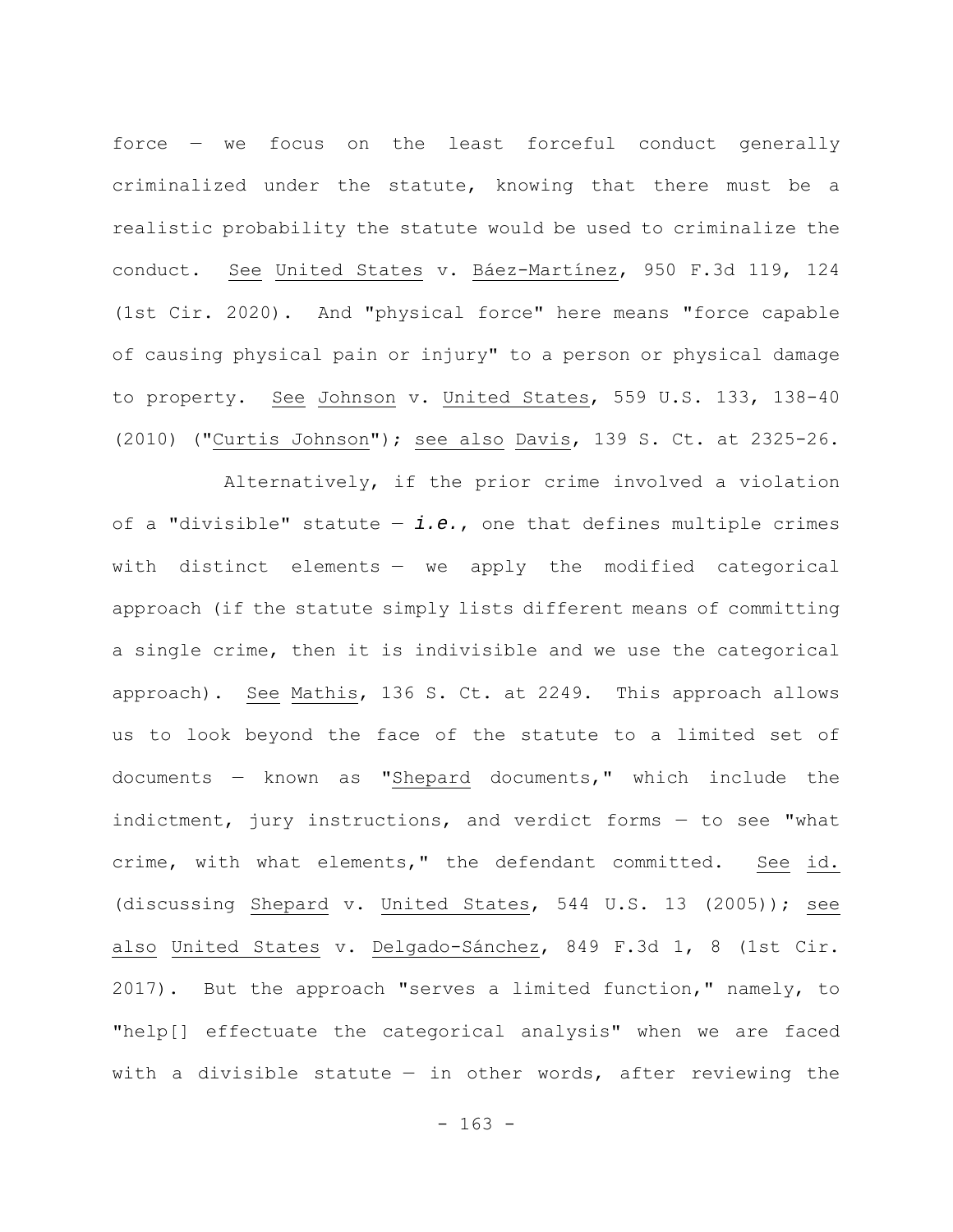relevant documents and identifying the specific crime underlying the defendant's conviction, we must then apply the categorical approach to that crime to see if it is a crime of violence. See Descamps v. United States, 570 U.S. 254, 260 (2013).

Days after the judge sentenced Dzhokhar — giving him death on some of the death-eligible counts and various concurrent and consecutive terms on the remaining counts (including 20 life terms) — the Supreme Court invalidated the Armed Career Criminal Act's similarly worded residual clause as unconstitutionally vague. See Johnson v. United States, 135 S. Ct. 2551, 2557 (2015) ("Samuel Johnson"). For easy reading, we shorten Armed Career Criminal Act to "ACCA." The ACCA's residual clause defined "violent felony" as any crime punishable by a term of imprisonment exceeding one year that "involves conduct that presents a serious potential risk of physical injury to another." See 18 U.S.C. § 924(e)(2)(B). In tossing out that residual clause, Samuel Johnson (in brief) found "[t]wo features of the [ACCA's] residual clause" troublesome: it "leaves grave uncertainty about *how* to estimate the risk posed by a crime" and "about *how much* risk it takes for a crime to qualify as a violent felony." See 135 S. Ct. at 2557-58 (emphasis added).

Relying on Samuel Johnson, Dzhokhar moved for a judgment of acquittal on all of the § 924(c) counts. He also asked for a

- 164 -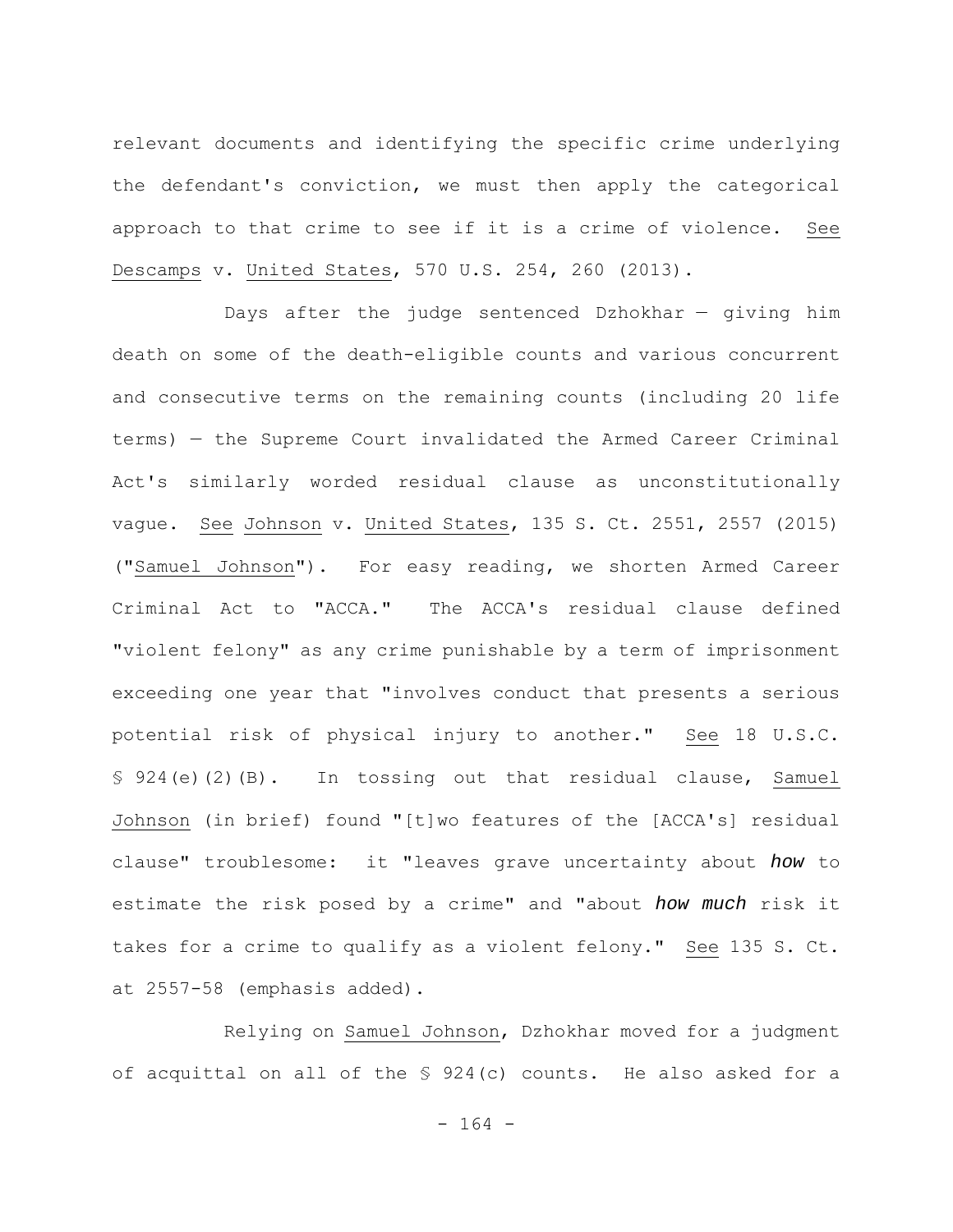new penalty-phase trial as well. According to his motion, the judge had told the jury (without objection) that all of the "predicate" offenses — malicious destruction of property, for example, or conspiracies to use a weapon of mass destruction, to bomb a place of public use, and to maliciously destroy property constituted crimes of violence as a matter of law. But, he noted, the judge did not say which of § 924(c)'s clauses applied to which predicate. Insisting that the government could no longer rely on the residual clause after Samuel Johnson, he also claimed that none of the predicates categorically qualified as a crime of violence under the elements clause.

Opposing the motion, the government argued first that Dzhokhar had waived his challenge to the § 924(c) counts by not raising it sooner. The government premised this argument on two theories: that Dzhokhar had to raise defects in the indictment before trial and that he had to object to the judge's crime-ofviolence instructions either before or after the judge gave them. Waiver aside, the government also argued that the different wordings between § 924(c)'s residual clause and the ACCA's residual clause made Samuel Johnson's void-for-vagueness analysis inapplicable to Dzhokhar's case. And relying on Curtis Johnson, the government insisted that the predicates qualified as crimes of violence under the elements clause because they involved the use,

 $- 165 -$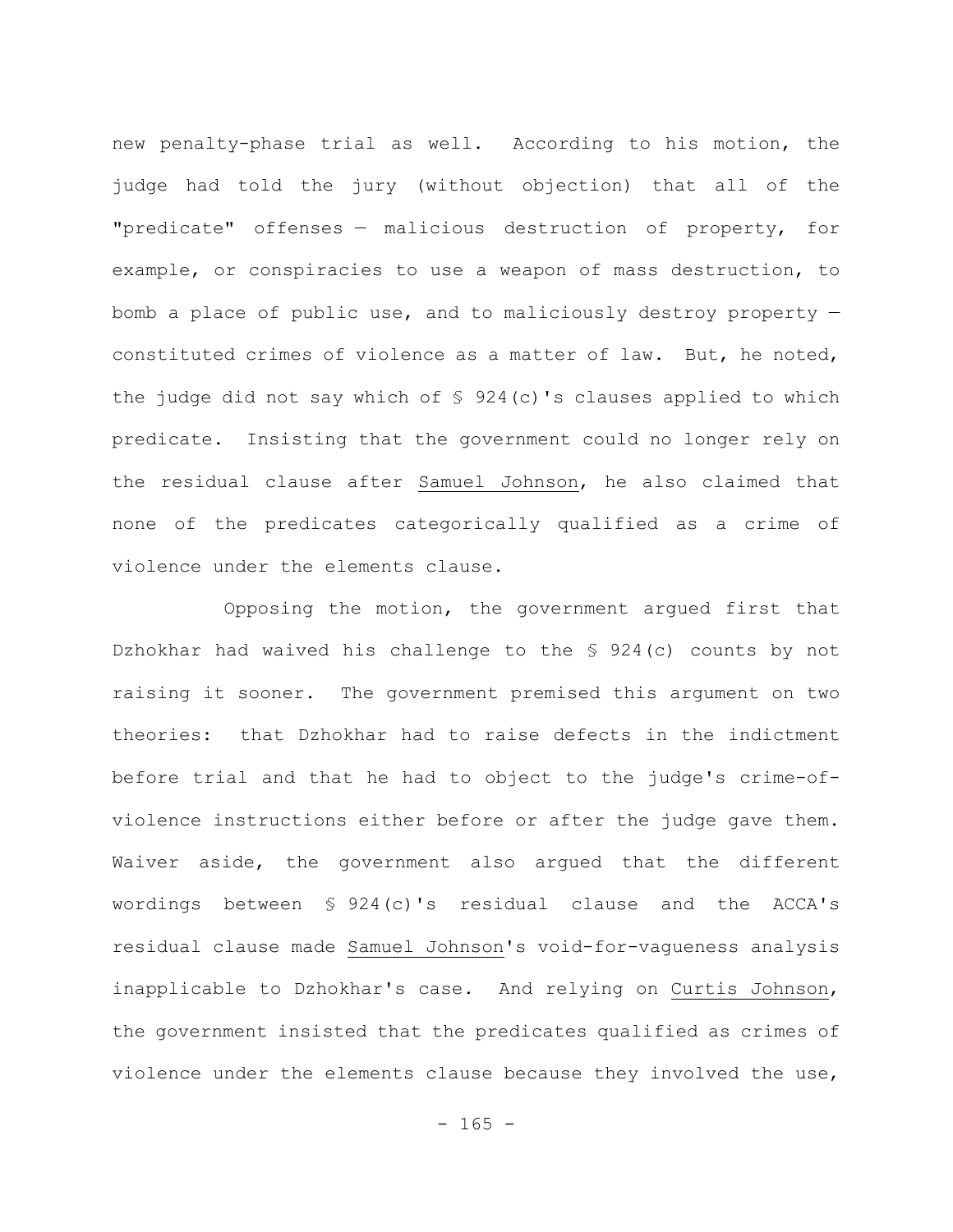attempted use, or threatened use of violent physical force against the person or property of another.

The judge denied Dzhokhar's motion, finding § 924(c)'s residual clause not impermissibly vague and each contested predicate a crime of violence under the elements clause. In a footnote, the judge theorized how Dzhokhar may have waived any argument that the predicates failed to satisfy the elements clause. But the judge did not resolve the waiver issue because he found no error.

During the briefing phase of this appeal, the Supreme Court issued an opinion declaring § 924(c)'s residual clause overly vague. See Davis, 139 S. Ct. at 2336. With Davis on the books, that leaves only one potential path for treating the predicates as crime-of-violence offenses: the elements clause, a provision (as we said) that sweeps in crimes having "as an element the use, attempted use, or threatened use of physical force," see 18 U.S.C.  $\frac{1}{2}$  924(c)(3)(A) - *i.e.*, "force capable of causing physical pain or injury" to a person or physical damage to property, see Curtis Johnson, 559 U.S. at 140.

# *Basic Appellate Arguments*

On appeal Dzhokhar limits his challenge to five § 924(c) convictions involving Counts 13, 15, 16, 17, and 18. Counts 13 and 15 alleged as predicates the malicious destruction of property,

 $- 166 -$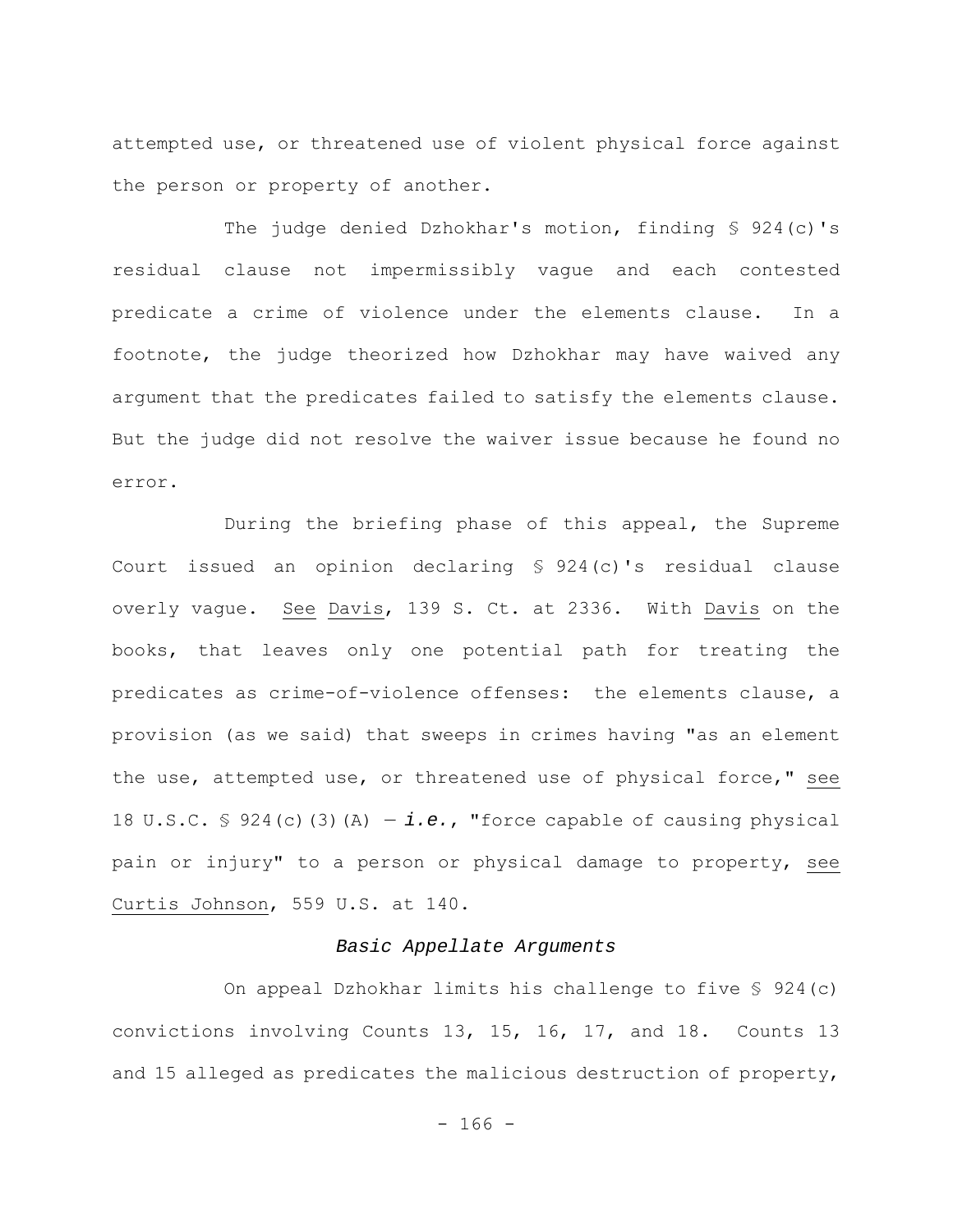colloquially known as arson, resulting in death (as charged in Counts 12 and 14, respectively). See 18 U.S.C. § 844(i). And Counts 16, 17, and 18 alleged as predicates conspiracies to use a weapon of mass destruction, to bomb a place of public use, and to maliciously destroy property, all resulting in death (as charged in Counts 1, 6, and 11, respectively). See 18 U.S.C.  $\S$ \$ 2332a(a)(2), 2332f(a)(1) and (2), 844(i) and (n).

In essence, Dzhokhar's position boils down to this. Arson  $-$  the predicate crime for Counts 13 and 15  $-$  fails to satisfy the elements clause because, first, one can commit the offense by maliciously destroying "any" property, including one's own and so does not require as an element that force be used against the person or property of another, as the elements clause requires; and second, one can commit the crime with a reckless mental state but the elements clause demands intentional conduct. Arguing further, Dzhokhar contends that the challenged conspiracies — the predicate crimes for Counts 16, 17, and  $18 -$  fail to satisfy the elements clause because conspiracies criminalize mere agreements to commit an act and thus do not necessarily have as an element the actual, attempted, or threatened use of physical force.

The government responds, essentially, this way. It agrees that malicious destruction of property "simpliciter . . . is not categorically a crime of violence." It admits that under

 $- 167 -$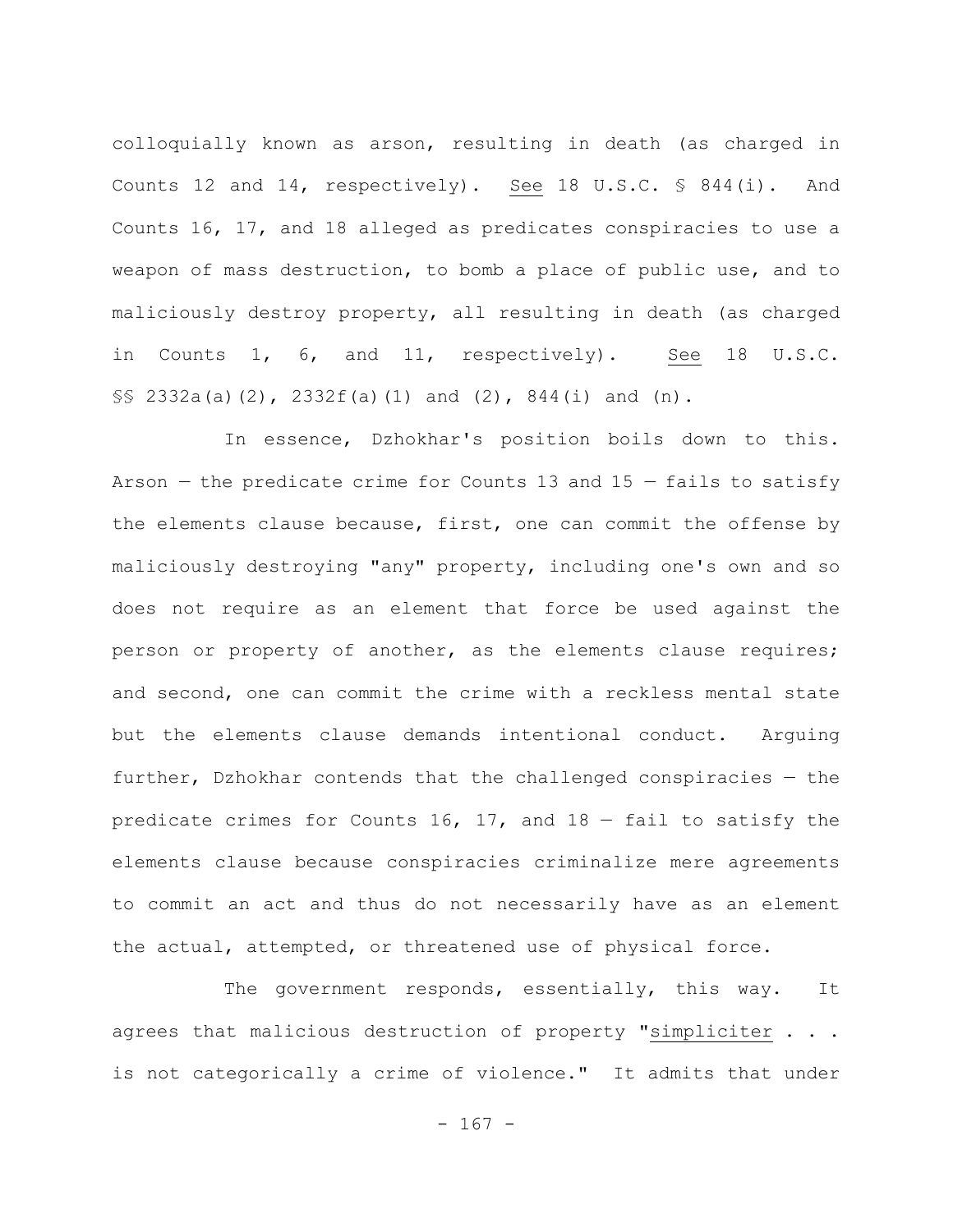our current precedent "reckless conduct, as opposed to intentional conduct, cannot constitute the use of force against the person or property of another." It accepts that "conspiring to commit a violent act does not necessarily have as an element the use, attempted use, or threatened use of physical force." And it consents to our vacating of Count 18 — predicated on conspiracy to commit arson — albeit on grounds different from those offered by Dzhokhar<sup>66</sup> (thus sparing us the need to discuss Count 18 further).

But the government insists that when the indictment charges arson as a capital crime, "the jury must find as an element" at least one of the FDPA's gateway-intent factors — each of which "requires proof that the defendant engaged in intentional conduct that directly resulted in a victim's death," meaning he used a level of force required under the elements clause.<sup>67</sup> It

- $67$  The gateway-intent factors require proof that the defendant
- (A) intentionally killed the victim;
- (B) intentionally inflicted serious bodily injury that resulted in the death of the victim;

<sup>66</sup> Dzhokhar argues that Count 18 is not a valid predicate because conspiracy to commit an offense is simply an agreement to commit an offense, and such an agreement does not always require the actual, attempted, or threatened use of physical force. But the government insists Count 18 is invalid because the indictment did not charge the predicate conspiracy as a capital count.

<sup>(</sup>C) intentionally participated in an act, contemplating that the life of a person would be taken or intending that lethal force would be used in connection with a person, other than one of the participants in the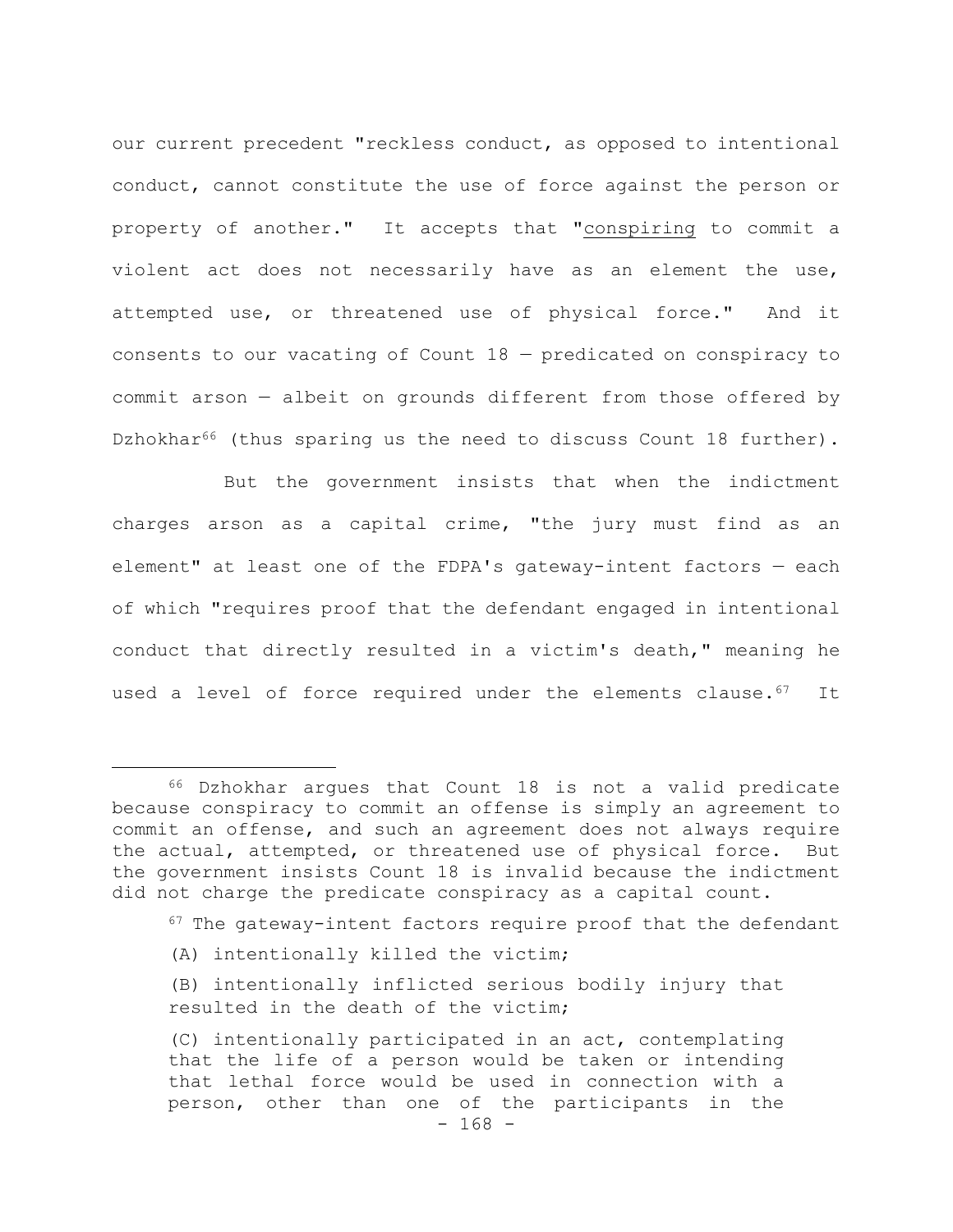also insists that the death-resulting allegations "independently require[] proof that the victim was subjected to 'physical force'" as used in the elements clause. And it takes a similar approach with the remaining conspiracy predicates, claiming that the deathresulting allegations establish the type of force needed to satisfy the elements clause.

## *Analysis*

The parties spend some time addressing our standard of review. Dzhokhar argues for a de novo appraisal, noting that we typically evaluate judgment-of-acquittal and crime-of-violence assessments without giving any deference to the district judge's views. See United States v. Santos-Soto, 799 F.3d 49, 56 (1st Cir. 2015) (judgment of acquittal); United States v. Turner, 501 F.3d 59, 67 (1st Cir. 2007) (crime of violence). The government pushes for plain-error review, repeating the waiver arguments it

offense, and the victim died as a direct result of the act; or

<sup>(</sup>D) intentionally and specifically engaged in an act of violence, knowing that the act created a grave risk of death to a person, other than one of the participants in the offense, such that participation in the act constituted a reckless disregard for human life and the victim died as a direct result of the act.

<sup>18</sup> U.S.C.  $\frac{1}{2}$  3591(a)(2)(A)-(D). Because no one arques otherwise, we assume without deciding that the government is right in saying that each factor (including (D)) requires intentional conduct. See also Báez-Martínez, 950 F.3d at 124–28 (holding that the mens rea required for second-degree murder satisfies the ACCA's elements clause).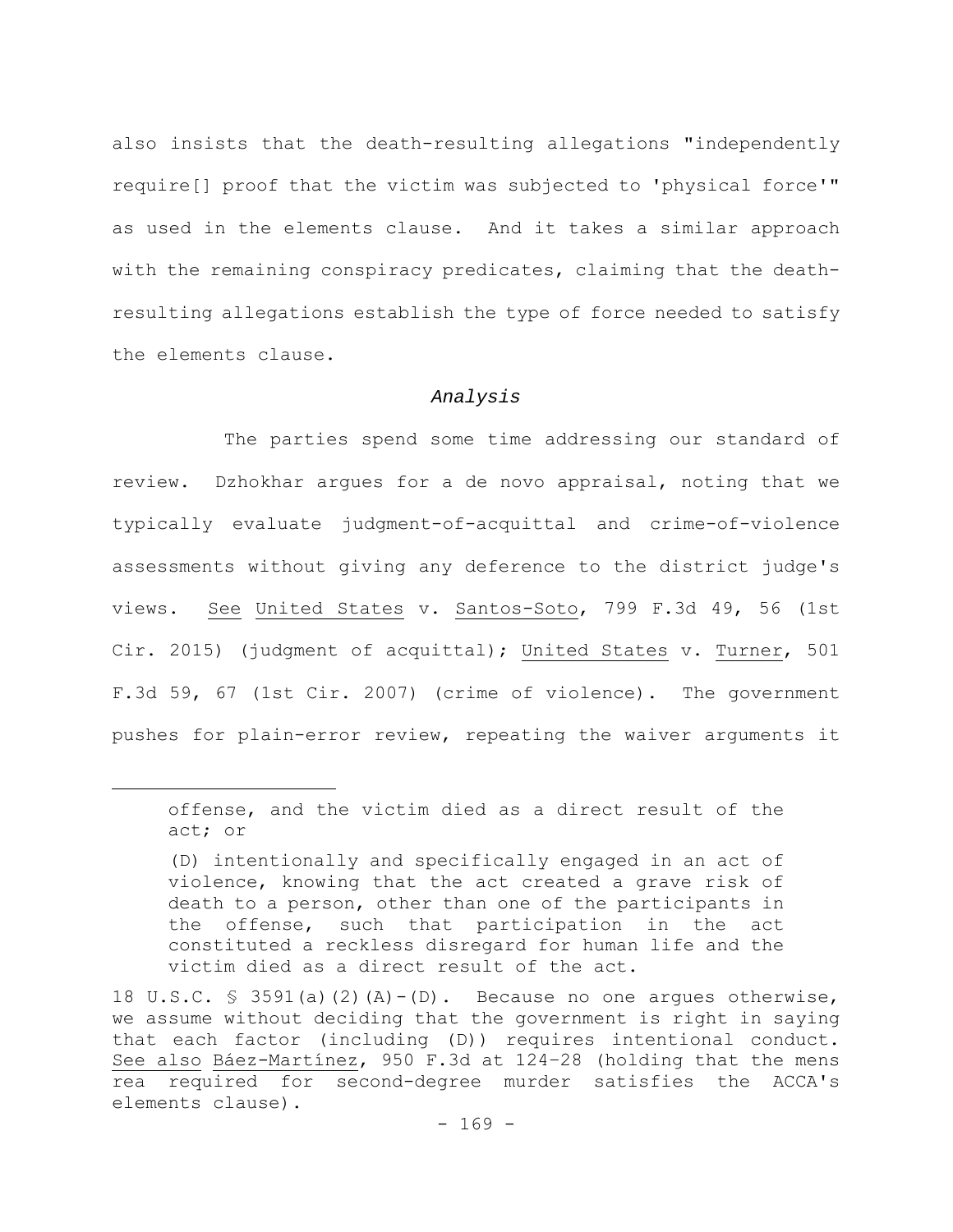made in the district court: that Dzhokhar had to — but did not raise the crime-of-violence issue pretrial or object to the crimeof-violence instructions either before or after the judge gave them.

We think Dzhokhar has the better of this standard-ofreview exchange. United States v. Cruz-Rivera concluded that a defendant's judgment-of-acquittal motions preserved his § 924(c) predicate-offense challenge. 904 F.3d 63, 65 (1st Cir. 2018). And Cruz-Rivera did so even though the defendant had not moved to dismiss the indictment or objected to the jury charge instructing that the at-issue predicate constituted a crime of violence as a matter of law. See Br. for Appellee at 10, Cruz-Rivera, 904 F.3d 63 (No. 16-1321), 2018 WL 3035960, at \*9-10; Br. for Appellant at 20, Cruz-Rivera, 904 F.3d 63 (No. 16-1321), 2018 WL 3261713, at \*20. The government tries to downplay the importance of this decision by saying "Cruz-Rivera . . . did not definitively opine on" the waiver question because "the government never challenged the preservation of the claim." When we give de novo review to an unpreserved claim because the government failed to argue plain error to us, we say so. See, e.g., United States v. Blewitt, 920 F.3d 118, 122 n.2 (1st Cir. 2019) (quoting United States v. Encarnación-Ruiz, 787 F.3d 581, 586 (1st Cir. 2015)). But Cruz-Rivera said nothing of the sort  $-$  it only said that the defendant

 $- 170 -$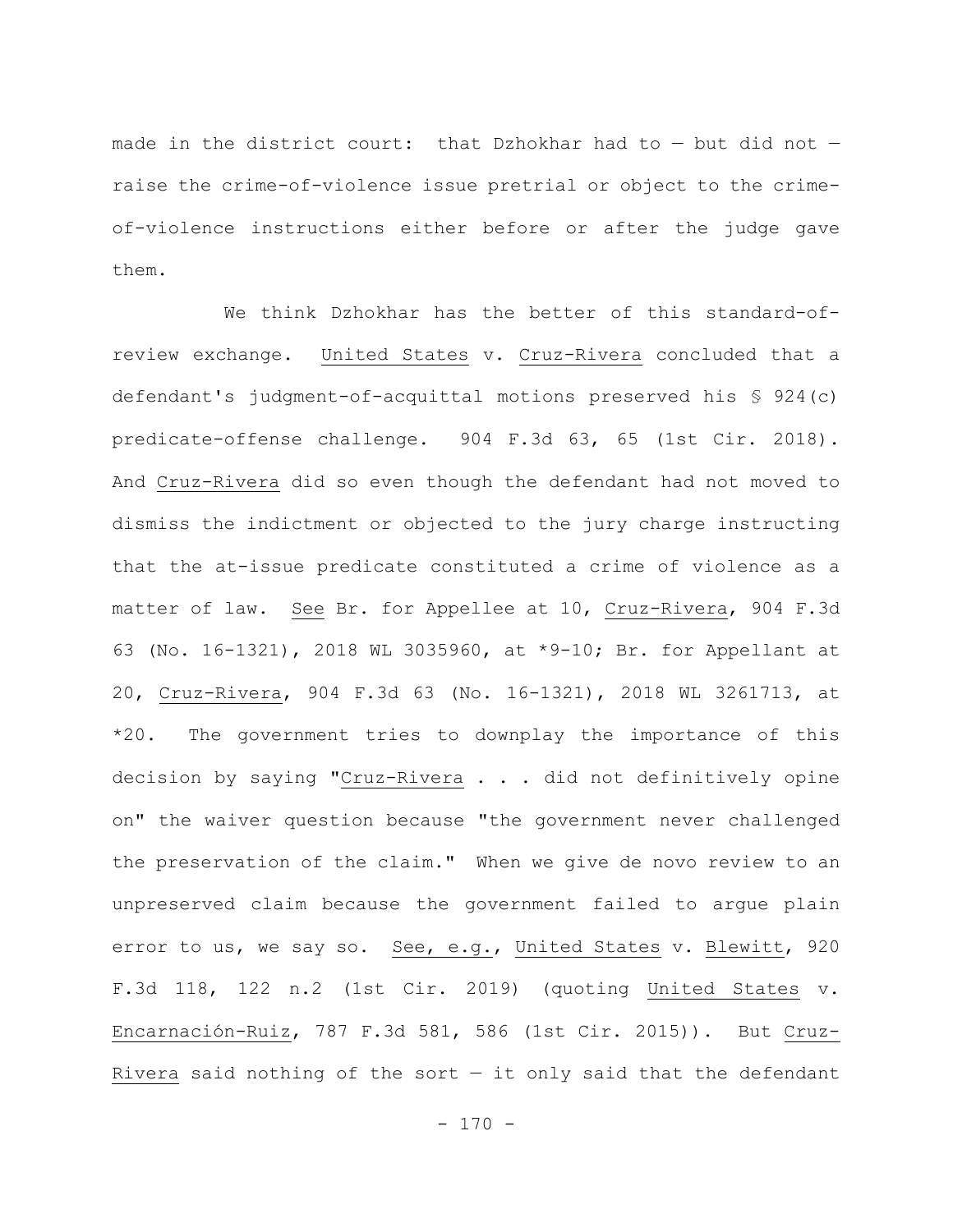had "preserved this issue below." 904 F.3d at 65. So de novo review is called for.

To the merits then.

First up is whether Dzhokhar's arson convictions (on Counts 12 and 14) satisfy the elements clause. The arson statute at issue punishes the use "of fire or an explosive" to "*maliciously* damage[] or destroy[] . . . any . . . property used in interstate or foreign commerce or in any activity affecting interstate or foreign commerce." 18 U.S.C. § 844(i) (emphasis added). And the parties agree (or at least do not dispute) that "maliciously" there includes both intentional and reckless acts. See generally United States v. Grady, 746 F.3d 846, 848-49 (7th Cir. 2014) (adopting this definition and collecting circuit cases doing the same).

Our caselaw says that recklessness does *not* suffice the ACCA's materially identical elements clause. See Báez-Martínez, 950 F.3d at 126 (discussing our bright-line rule that "reckless conduct bereft of an intent to employ force against another falls short of the mens rea required under" the ACCA (emphasis removed and citation omitted)). $68$  And our caselaw routinely uses decisions

<sup>- 171 -</sup> 68 To give a rough sense of our caselaw's evolution: The Supreme Court has found recklessness sufficient to count as a crime that "has, as an element, the use or attempted use of physical force" under 18 U.S.C. § 921(a)(33)(A) – a statute barring persons convicted of a "misdemeanor crime of domestic violence" from possessing a gun. See Voisine v. United States, 136 S. Ct. 2272, 2280 (2016). Voisine said "use" refers to "the act of employing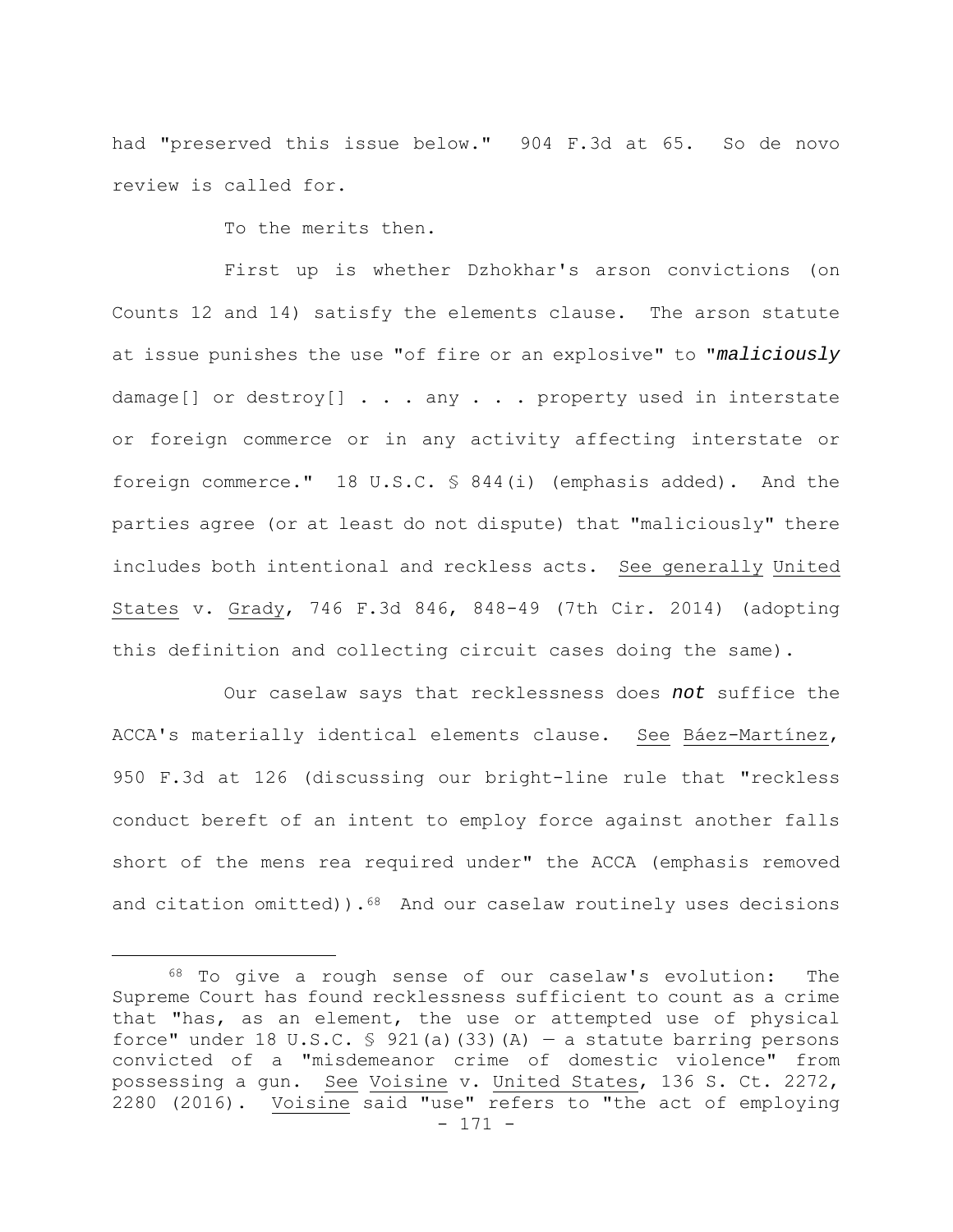interpreting the ACCA's elements clause in construing  $\frac{1}{5}$  924(c)'s, see Taylor, 848 F.3d at 491 — no surprise, since both clauses encompass "the use, attempted use, or threatened use of physical force against the person . . . of another," compare 18 U.S.C. § 924(e)(2)(B)(i), with id. § 924(c)(3)(A). Which perhaps explains why the government concedes that crimes requiring

On the heels of Voisine, we decided Bennett v. United States, 868 F.3d 1 (1st Cir. 2017). Bennett noted that the ACCA requires a use of physical force "against the person of another," while the statute in Voisine requires a use of physical force without the "against the person of another" jargon. See 868 F.3d at 18. Bennett reasoned that "against" may require that "the perpetrator . . . knowingly or purposefully . . . caus[e] the victim's bodily injury." Id. But Bennett also found compelling the possibility that "against" does not change Voisine's analysis. Id. at 18-20. Finding a "grievous ambiguity" concerning whether recklessness suffices under the ACCA's elements clause, Bennett invoked the rule of lenity to hold in the defendant's favor that recklessness did not suffice. Id. at 23 (quotation marks omitted). We withdrew Bennett after the defendant died. See Bennett v. United States, 870 F.3d 34, 36 (1st Cir. 2017) (per curiam). But we adopted its reasoning in a later case. See United States v. Windley, 864 F.3d 36, 37 n.2 (1st Cir. 2017) (per curiam).

The government believes that we decided these cases wrongly. The Supreme Court granted certiorari to resolve a circuit split regarding whether a crime involving "ordinary recklessness can satisfy the ACCA's [elements] clause." Báez-Martínez, 950 F.3d at 125 n.5. The Court dismissed certiorari after the petitioner died, see Walker v. United States, 140 S. Ct. 953 (2020), but the Court recently granted certiorari in another case to address the same issue, see United States v. Borden, 769 F. App'x 266 (6th Cir. 2019), cert. granted, 140 S. Ct. 1262 (2020).

something." Id. at 2278 (quotation marks omitted). So, Voisine held, the "use of physical force" requires "volitional" but not "knowing or intentional" conduct. See id. at 2279-80. Voisine, though, left undecided whether this statutory interpretation should apply in other contexts. See id. at 2280 n.4.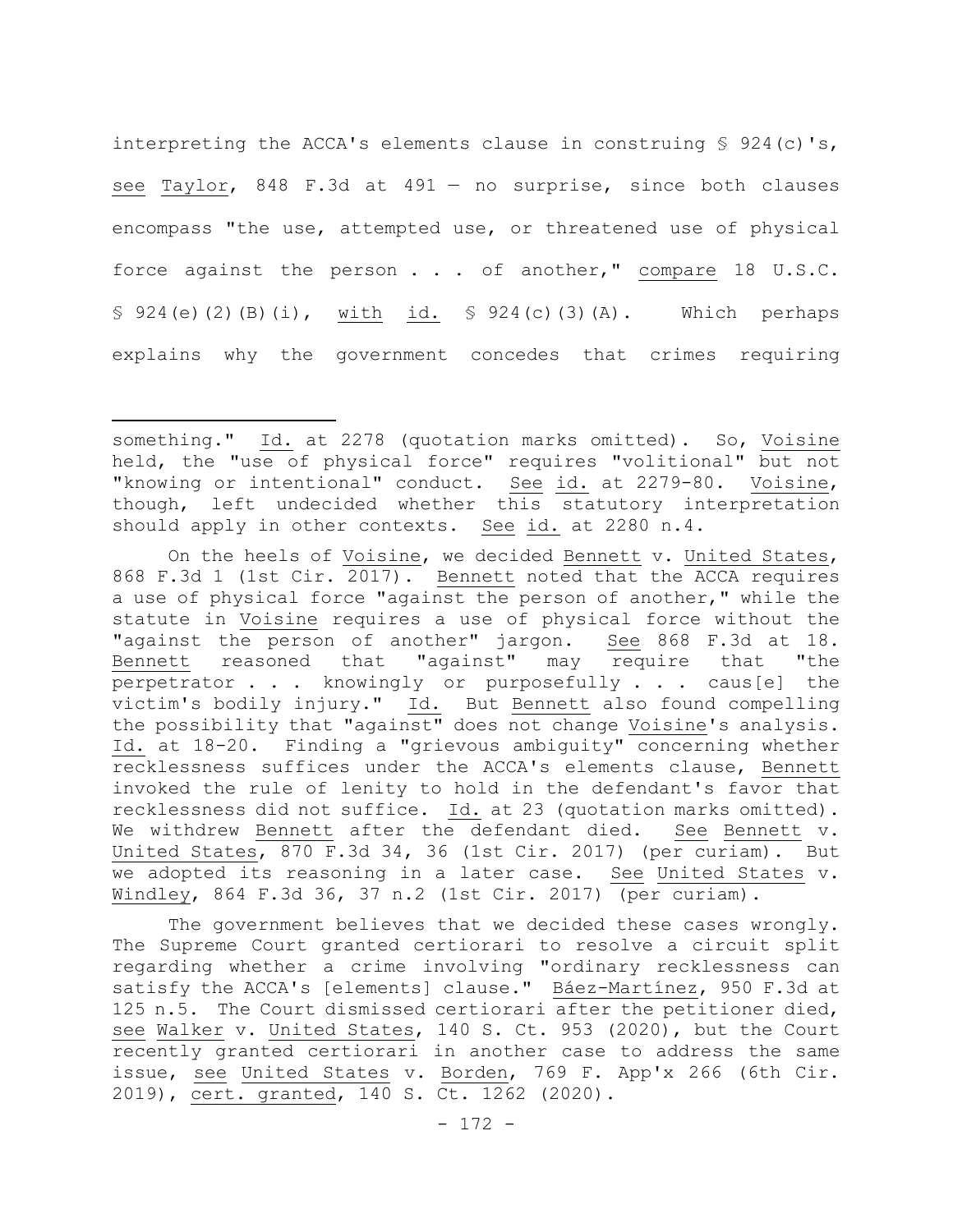recklessness, as opposed to intent, do not qualify as crimes of violence under § 924(c)'s elements clause — at least under existing circuit precedent.

Our caselaw is also clear about what happens next. Applying the minimum-conduct rule (as a reminder, the elementsbased approach focuses on "the least culpable conduct" criminalized, Báez-Martínez, 950 F.3d at 124), we must presume that Dzhokhar acted with recklessness, see Taylor, 848 F.3d at 492. So — as counterintuitive as it might first seem — his arson convictions are not crimes of violence for purposes of § 924(c)'s elements clause.

And none of the government's responses alters this conclusion.

The government argues that "[w]here  $\ldots$  arson is charged as a capital offense, the jury must find as an element at least one of the four 'gateway' special intent factors" in the FDPA. These factors, says the government, require proof that the defendant intentionally engaged in conduct that resulted in a victim's death and thus proof that he "intentionally used force sufficient to kill the victim."

This aspect of the government's response overlooks that the gateway factors are drawn from the FDPA, not § 844(i) itself. Under either the categorical or modified categorical approach, we

- 173 -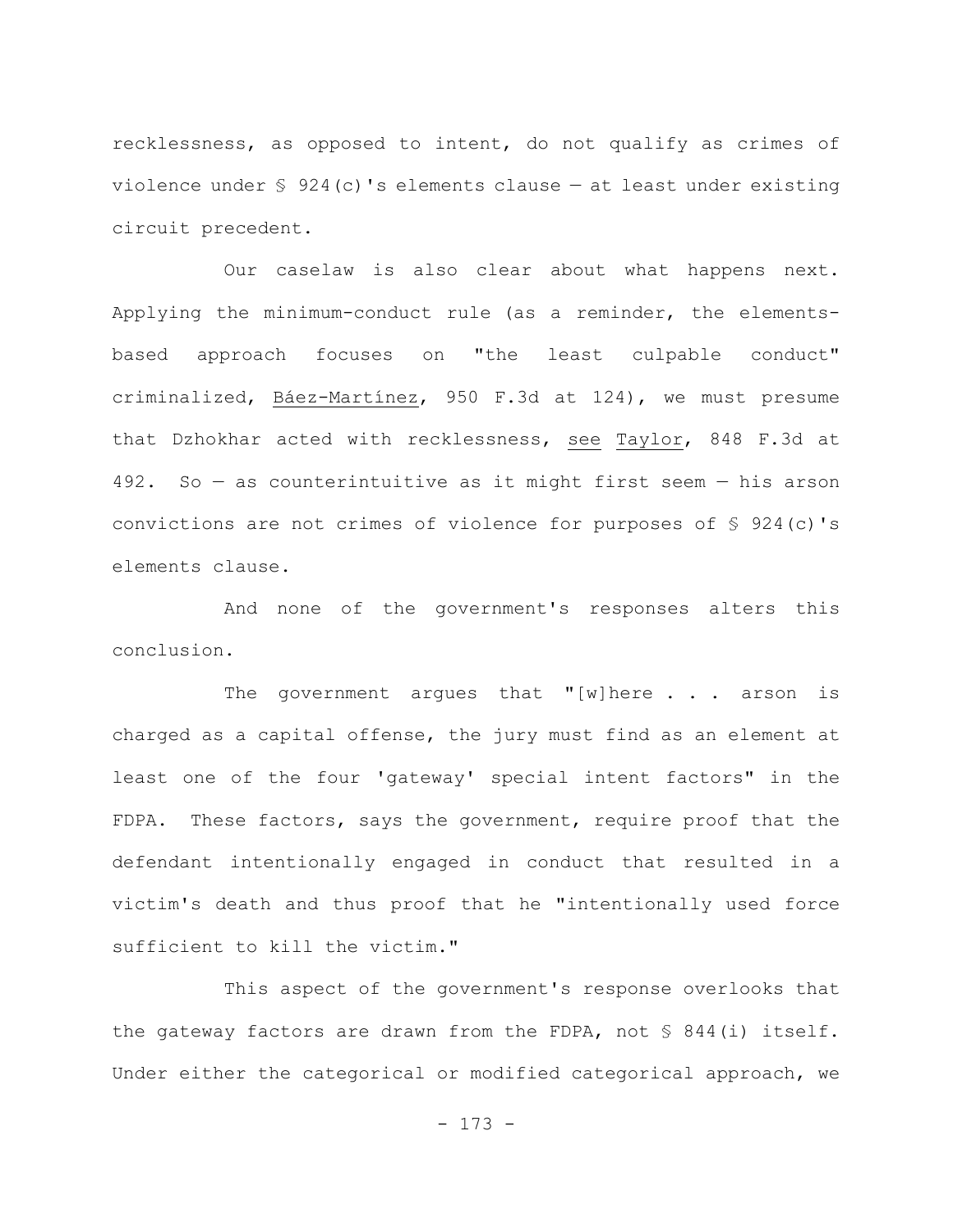generally look to the statute of conviction to determine the elements of the crime. See, e.g., Mathis, 136 S. Ct. at 2248. And nowhere in § 844(i) does there appear an intent element. The government has pointed us to no authority suggesting that we can look beyond the statute of conviction to an unrelated statutory scheme  $-$  like the FDPA  $-$  to add elements to a crime for these purposes. See Taylor, 848 F.3d at 491 (explaining that "'[e]lements' are the 'constituent parts' of a crime's legal definition" (alteration in original) (quoting Mathis, 136 S. Ct. at 2248)). To convict Dzhokhar on the arson offenses (Counts 12 and 14) – the predicates for the contested  $\S$  924(c) counts (Counts 13 and 15) — the jurors did not have to find any of the gatewayintent factors. Instead, they could convict even if he acted recklessly rather than intentionally. Had the penalty-phase jurors not found the gateway factors proven beyond a reasonable doubt as to the arson charges, Dzhokhar could not have gotten a judgment of acquittal on those counts (Counts 12 and 14); indeed, the indictment on those two counts does not reveal on its face that the government had to prove intent. Surely then those factors cannot be elements of the arson predicates.

The government next contends that the death-resulting allegations in Counts 12 and 14 provide an independent basis for us to conclude that the arson predicates satisfy § 924(c)'s

- 174 -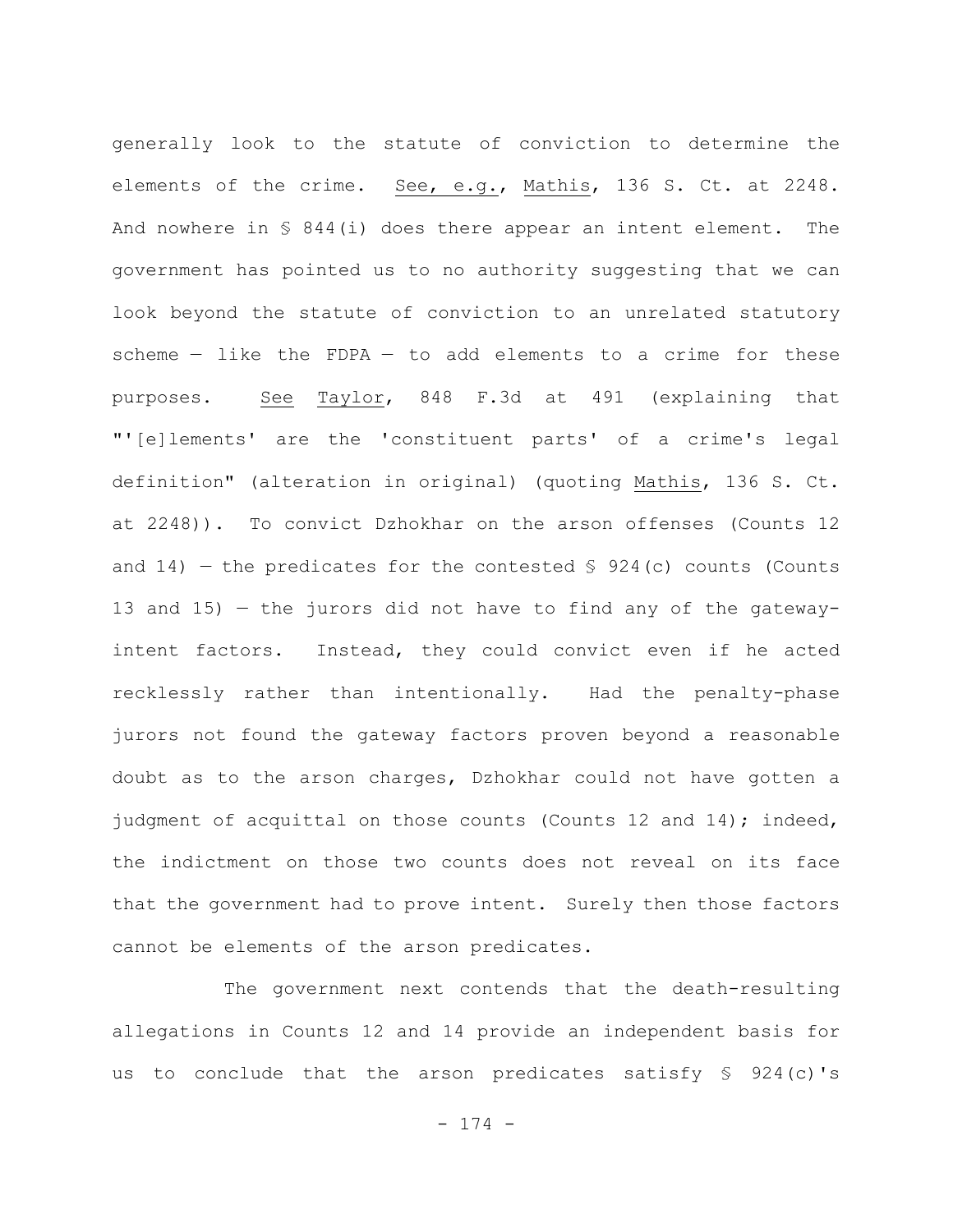elements clause. But even assuming without deciding that the death-resulting allegations are elements (the parties fight over whether they are), we know the minimum conduct necessary to commit arson resulting in death is still recklessness. See generally United States v. Gullett, 75 F.3d 941, 947-48 (4th Cir. 1996) (deeming evidence of malice sufficient to convict the defendant of violating the arson statute, § 844(i), specifically rejecting his argument that the jury had to find that he intended to damage the property). As we will discuss shortly, the fact that death results (when included as an element of the statute of conviction) may indicate the application of violent force. But it does not necessarily involve the *intentional* application of physical force (*i.e.*, a "use" in the language of the elements clause) as our caselaw requires. See Bennett v. United States, 868 F.3d 1, 7–9 (1st Cir. 2017) (holding that recklessly causing bodily injury does not constitute the "use  $\ldots$  of physical force against the person of another"), opinion withdrawn as moot, 870 F.3d 34, 36 (1st Cir. 2017), reasoning adopted by United States v. Windley, 864 F.3d 36, 37 n.2 (1st Cir. 2017). So the government's second basis for affirming these contested § 924(c) counts (Counts 13 and 15) is not compelling either.<sup>69</sup>

<sup>- 175 -</sup> 69 Given our analysis, we need not address Dzhokhar's alternative claim: that the arson convictions cannot be predicates because § 844(i) punishes the destruction of one's own property,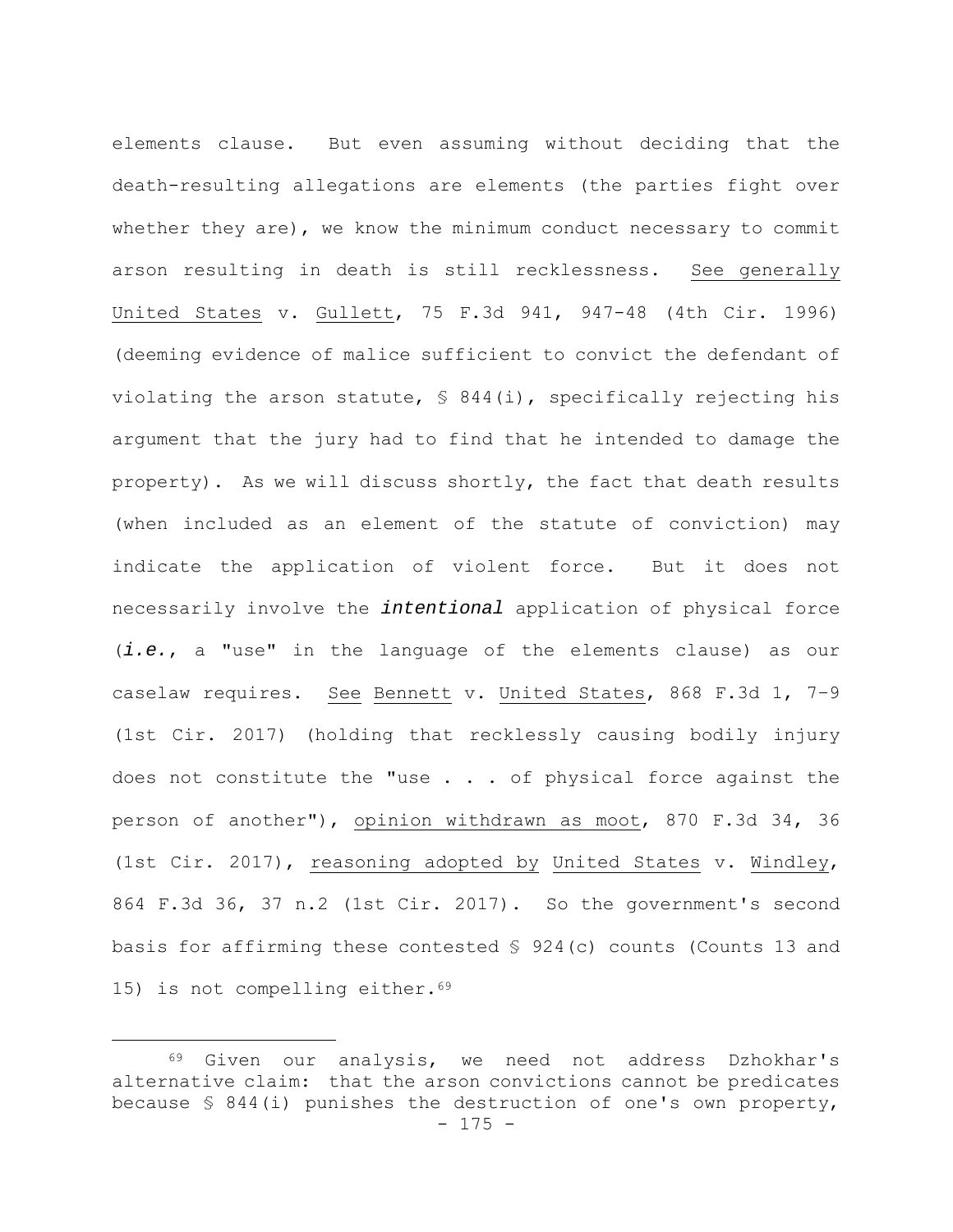Next up is whether Dzhokhar's conspiracy convictions (on Counts 1 and 6) satisfy the elements clause. Recall that prosecutors predicated the relevant § 924(c) counts (Counts 16 and 17) on his allegedly conspiring to use a weapon of mass destruction (Count 1), see 18 U.S.C.  $\frac{1}{2}$  2332a(a)(2), and to bomb a place of public use (Count 6), see id. § 2332f(a)(1) and (2), each resulting in death. Section 2332a(a)(2) criminalizes anyone "who, without lawful authority, uses, threatens, or attempts or conspires to use, a weapon of mass destruction . . . against any person . . . within the United States," provided the "threat, attempt, or conspiracy[] would have affected interstate or foreign commerce." Section  $2332f(a)(1)$  applies to anyone who "unlawfully delivers, places, discharges, or detonates an explosive . . . in, into, or against a place of public use  $\ldots$  . with the intent to cause death or serious bodily injury, or . . . with the intent to cause extensive destruction of such a place." Section 2332f(a)(2) prohibits "attempts or conspirac[ies] . . . under [§ 2332f(a)(1)]." And "if death results" from these crimes, the statutes provide for punishment "by death or imprison[ment] for

while § 924(c)'s elements clause covers the use of force against the property of the another. See generally PDK Labs. Inc. v. DEA, 362 F.3d 786, 799 (D.C. Cir. 2004) (Roberts, J., concurring) (explaining that "if it is not necessary to decide more, it is necessary not to decide more").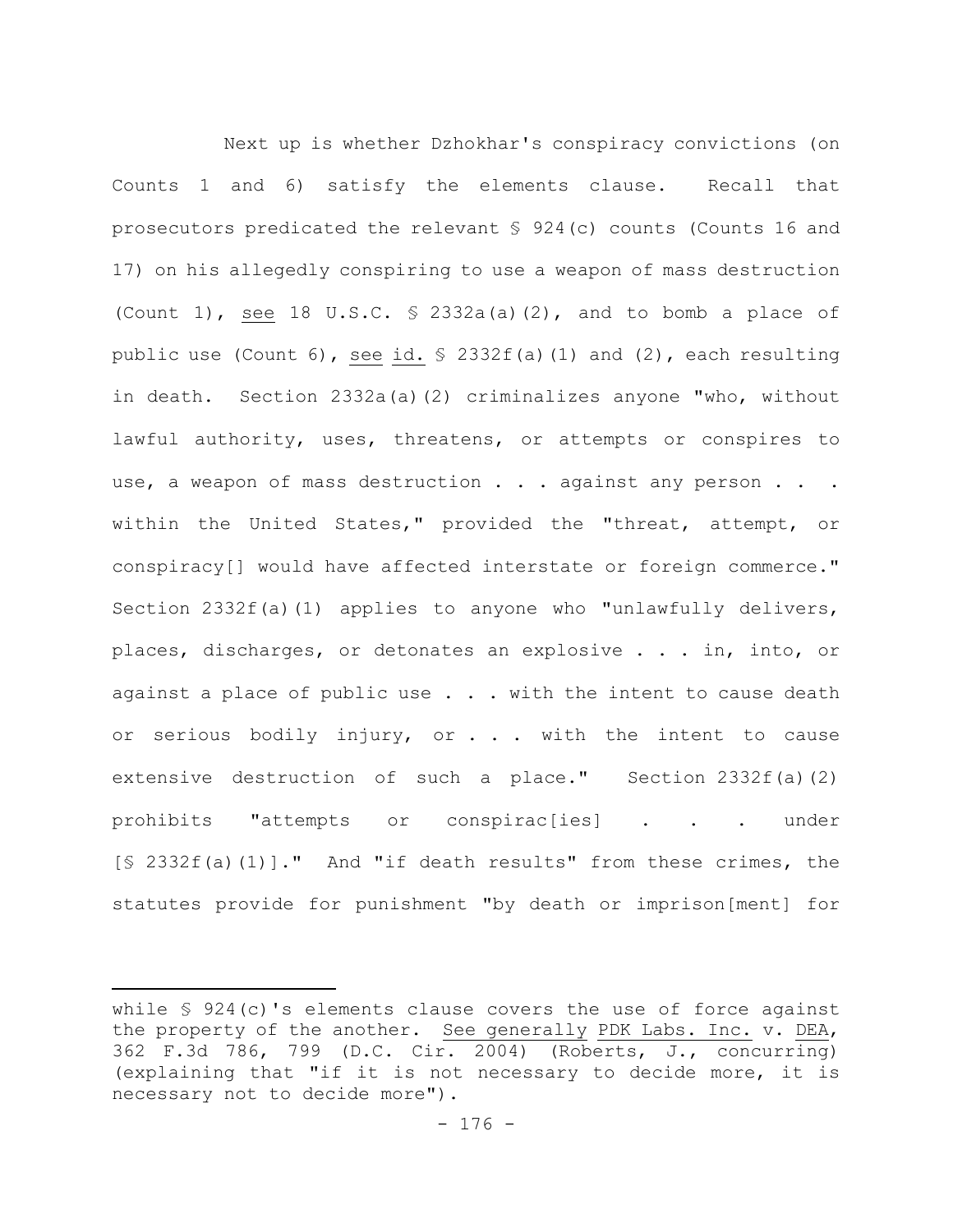any term of years or for life." See id. § 2332a(a); see also id. § 2332f(c).

Helpfully, the parties agree that the at-issue convictions concern conspiracies to use a weapon of mass destruction and to bomb a place of public use (not attempts to do either crime, for example), with death resulting.<sup>70</sup> Our "task" then "is to compare" the elements of those conspiracies "to the definition of a 'crime of violence' in the force clause." See United States v. García-Ortiz, 904 F.3d 102, 106 (1st Cir. 2018) (using the categorical approach where the parties "agree[d]" that the defendant's "conviction concerned Hobbs Act robbery (not extortion)"). So the question is whether the at-issue conspiracy offenses have as an element the use, attempted use, or threatened use of "violent [physical] force — that is, force capable of causing physical pain or injury to another person." See Curtis Johnson, 559 U.S. at 140; see also Moncrieffe v. Holder, 569 U.S. 184, 190-91 (2013) (requiring courts to consider whether the least serious form of the relevant offense meets that standard). If it does, then the relevant conspiracies qualify categorically as crimes of violence — if not, then not.

<sup>&</sup>lt;sup>70</sup> The government's brief does quote  $\frac{1}{2}$  2332f(a)(1), which again punishes the bombing of a place of public use (we simplify slightly here). But the government tailors its arguments to the conspiracy context, which of course implicates  $\frac{1}{2}$  2332f(a)(2).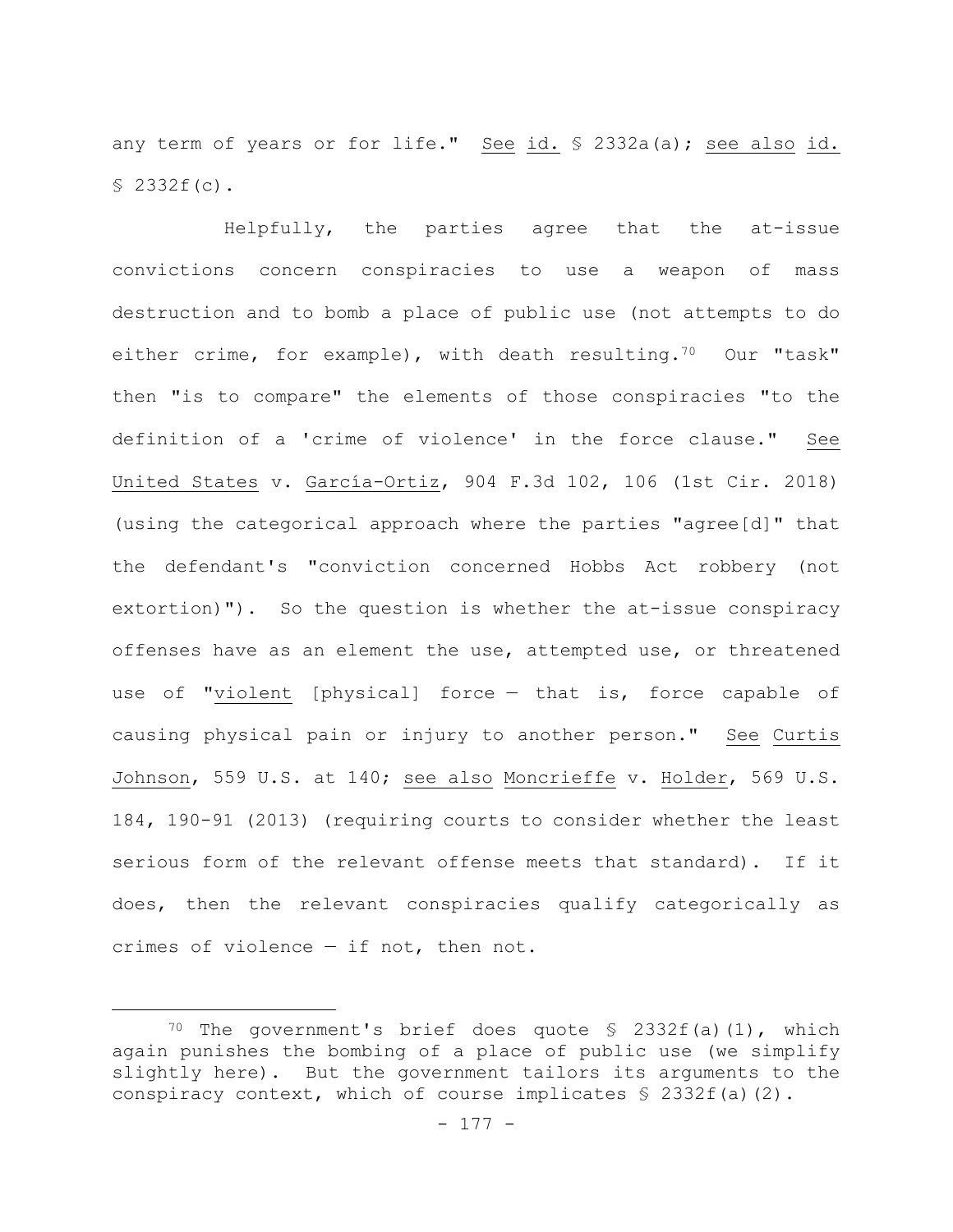A conspiracy is  $-$  as the parties concur  $-$  a knowing agreement between two or more people "to commit a crime, intending that the underlying offense be completed." See United States v. Ledée, 772 F.3d 21, 32 (1st Cir. 2014). The crime of conspiracy is the agreement rather than the completed offense. See Iannelli v. United States, 420 U.S. 770, 777 (1975) (explaining that "[c]onspiracy is an inchoate offense, the essence of which is an agreement to commit an unlawful  $act"$ ).<sup>71</sup> So "conspiracy's elements are met as soon as the participants have made an agreement." Sessions v. Dimaya, 138 S. Ct. 1204, 1219 (2018). Thus — to borrow a line from the government's brief (emphasis omitted) — "simply conspiring to commit a violent act does not necessarily have as an element the use, attempted use, or threatened use of physical force," meaning "most conspiracies to commit what would otherwise be crimes of violence are not categorically crimes of violence under" § 924(c)'s elements clause.

But the "death results" element changes things. Báez-Martínez says that any crime for which "death results" (or any serious bodily injury results) is an element automatically satisfies the ACCA's "violent force" requirement. 950 F.3d at

<sup>71</sup> Inchoate means "[p]artially completed or imperfectly formed; just begun." See *Inchoate*, Black's Law Dictionary (11th ed. 2019).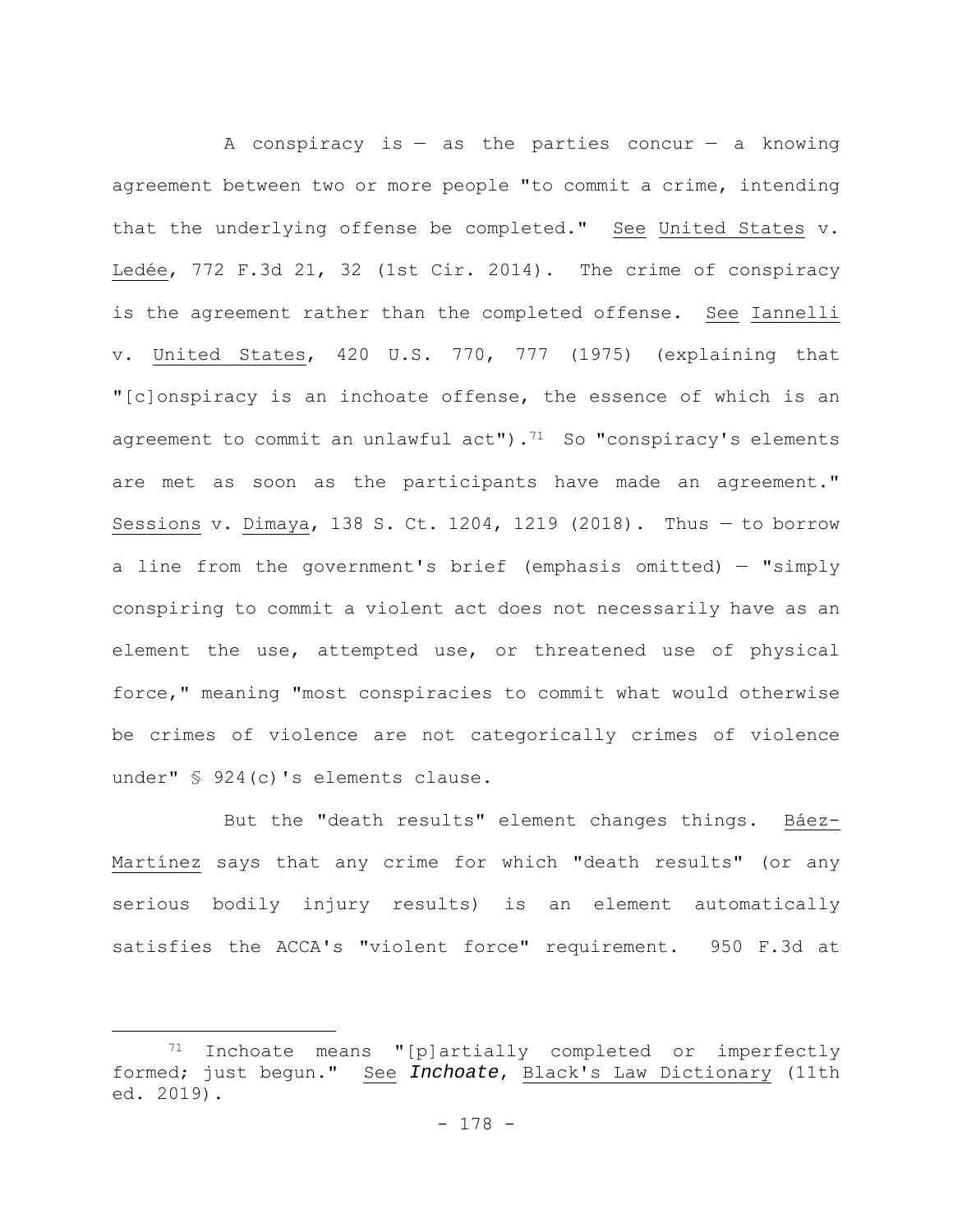132. So while most conspiracies are not crimes of violence, conspiracies that are categorically defined to result in death are (assuming the other requirements like intent are satisfied). And here, the statute makes "death results" an element of the crime. Section 2332a says that "if death results" from a violation of the at-issue conspiracy statutes, the punishment may be up to life in prison or death. 18 U.S.C. § 2332a(a). Section 2332f incorporates this penalty scheme. Id. § 2332f(c).

Dzhokhar argues that "death results" is not an element of § 2332a or § 2332f under the crime-of-violence categorical approach because, like the FDPA gateway factors, that element need only be proven to the jury at the penalty phase. But unlike the FDPA gateway factors, the "death results" element appears in the statute of conviction itself (or is incorporated into that statute, for § 2332f). True, as Dzhokhar suggests, a (guilt-phase) jury could have convicted him under § 2332a or § 2332f without deciding that anyone died, and those convictions would stand even if the (penalty-phase) jury found that no deaths resulted. But these statutes, it seems to us, are divisible into two branches: one in which there is no "death results" element (and the penalty is up to life in prison), and one in which "death results" is an element (and the penalty can be death). See Mathis, 136 S. Ct. at 2256 (noting that "[i]f statutory alternatives carry different

- 179 -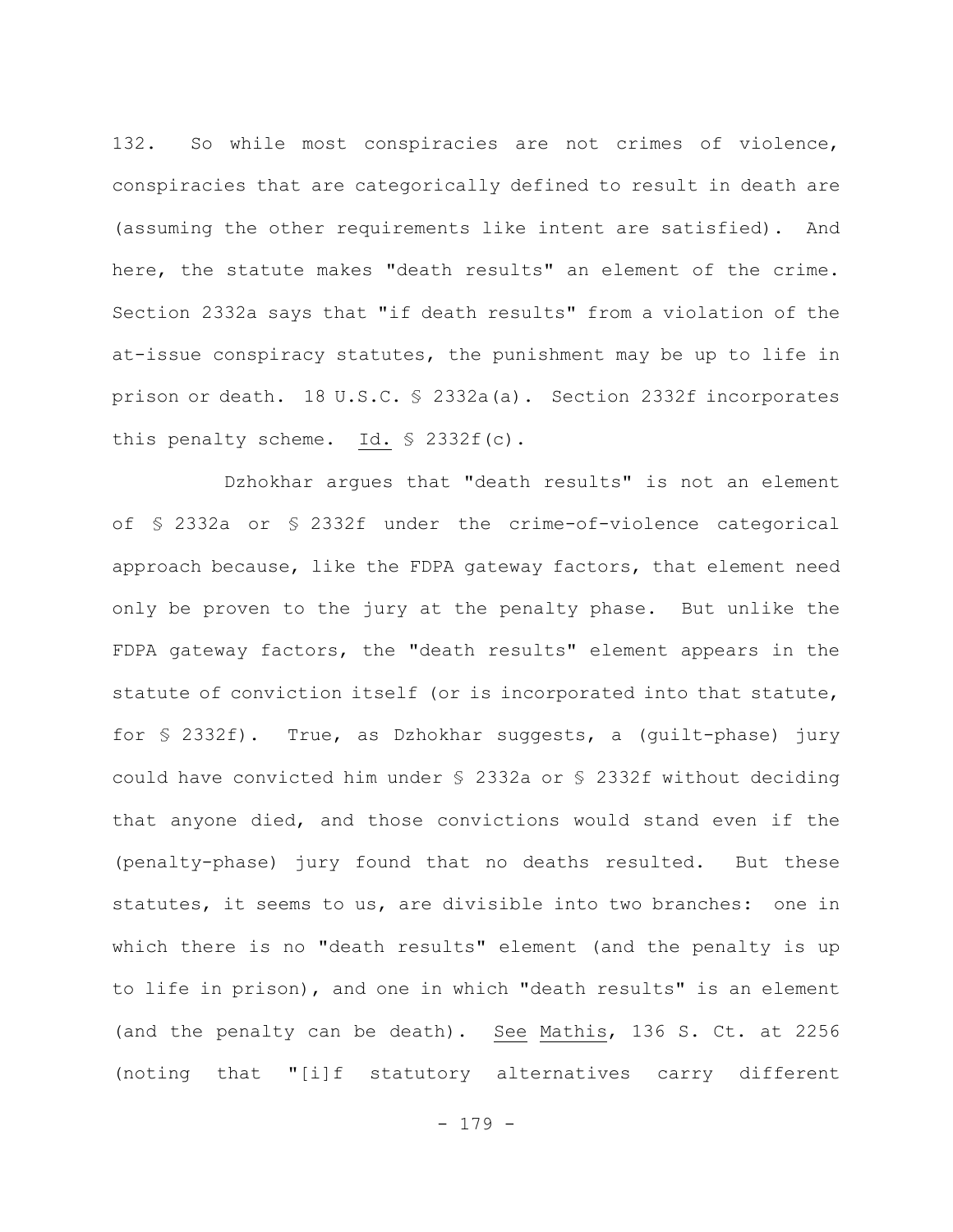punishments, then under Apprendi they must be elements"). Yet we know Dzhokhar's conduct falls into the latter branch. And this we know from the indictment — which for Counts 1 and 6 says that the conspiracy resulted in the death of at least one person; and from the jury's guilt-phase verdict — which found beyond a reasonable doubt that the conspiracies resulted in at least one death. $72$  So under the modified categorical approach, the predicate offenses (Counts 1 and 6) are crimes of violence. And thus his convictions on Counts 16 and 17 must stand.

Our use of the modified categorical approach here aligns with the purpose behind that doctrine. The Supreme Court designed the categorical and modified categorical approaches to simplify the types of evidence we can look to in making a crime-of-violence assessment. See Taylor v. United States, 495 U.S. 575, 601 (1990) (recognizing the "practical difficulties and potential unfairness of a factual approach"); see also Shepard, 544 U.S. at 17. Were we to go beyond these Shepard documents, we could find ourselves

<sup>72</sup> The judge instructed the guilt-phase jurors that to convict Dzhokhar on the contested conspiracy counts (Counts 1 and 6), the government had to prove three elements beyond a reasonable doubt: first, that he agreed with another to use a weapon of mass destruction (Count 1) and to bomb a place of public use (Count 6); second, that he knowingly joined these conspiracies, intending that the crimes be committed; and third, that these conspiracies "resulted in the death of a person named in the respective count of the indictment."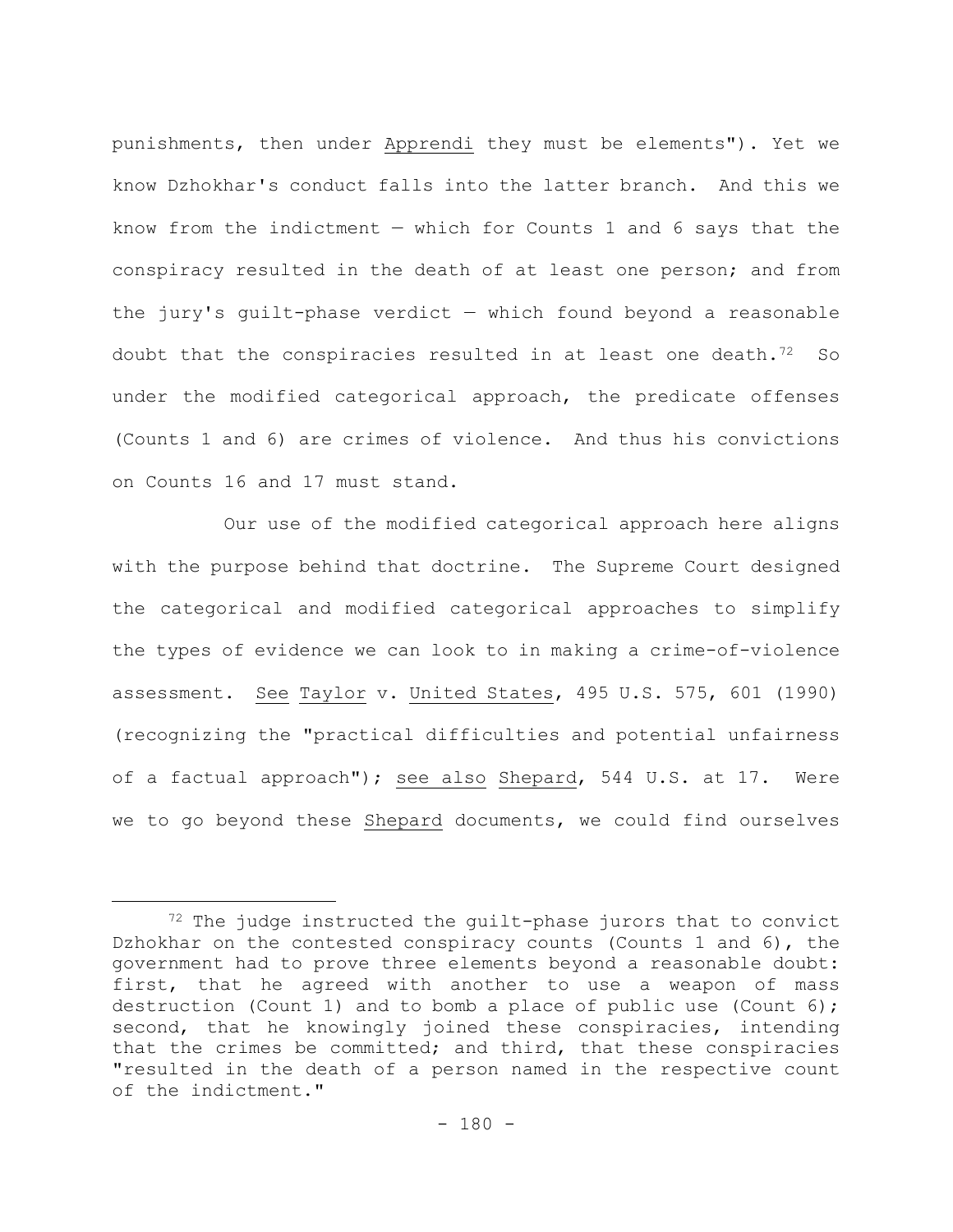lost in a sea of evidence presented at trial to the jury. And we might never be able to tell whether certain facts were proven beyond a reasonable doubt. But our analysis requires no guesswork, for (again) the Shepard-approved documents and the text of § 2332a and § 2332f indicate that at least one person died as a result of Dzhokhar's involvement in the conspiracy.

In a different context, we have noted that an indictment's death-resulting references "invoked" a statute's "sentencing regime," increasing "the maximum sentence available," and so is "pertinent *only to sentencing*." United States v. Hilario-Hilario, 529 F.3d 65, 69 (1st Cir. 2008) (emphasis added). And except for a fact of a prior conviction, any fact that boosts a crime's maximum sentence or minimum sentence must be established beyond a reasonable doubt to a jury's satisfaction (unless the defendant agrees to a bench trial or formally admits the facts). See Apprendi, 530 U.S. at 490 (maximum); Alleyne v. United States, 570 U.S. 99, 103 (2013) (minimum); see also United States v. Gonzalez, 949 F.3d 30, 41-42 (1st Cir. 2020). See generally Burrage v. United States, 571 U.S. 204, 210 (2014) (stating that "[b]ecause the 'death results' enhancement [in 21 U.S.C. § 841(b)] increased the minimum and maximum sentences to which [the defendant] was exposed, it is an element that must be submitted to the jury and found beyond a reasonable doubt"). Dzhokhar's reply

- 181 -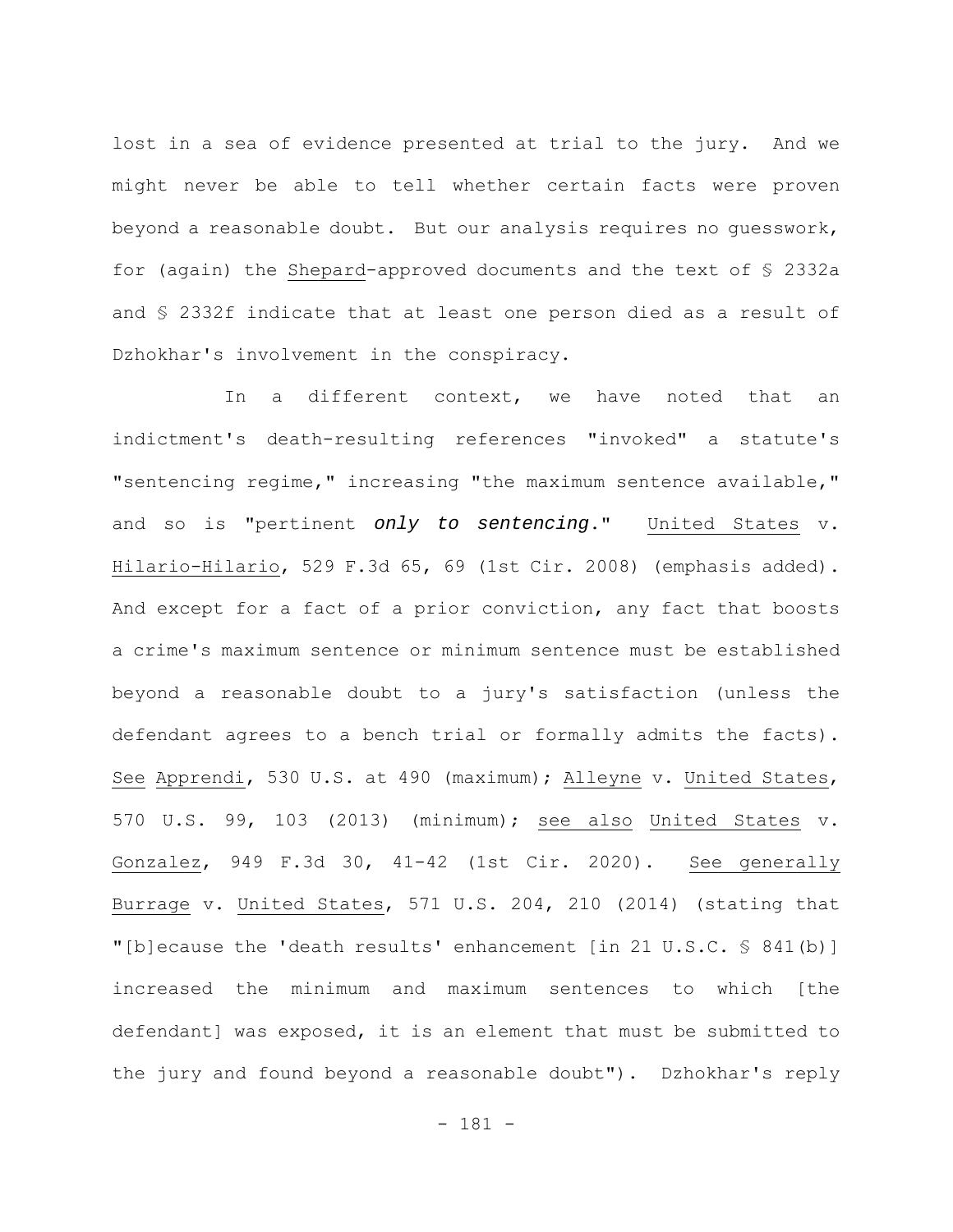brief touches on these points, at least inferentially. But while an additional sentencing element — like § 2332a's "death results" — would be "pertinent only to sentencing" for most purposes, see Hilario-Hilario, 529 F.3d at 69, for purposes of the modified categorical approach, we think here that it is right to consider this as an element of the crimes of conviction, see Mathis, 136 S. Ct. at 2256.73

#### **CONCLUSION**

Having completed our review, the net result is this: We reverse Dzhokhar's convictions on Counts 13, 15, and 18, with directions to acquit. And we vacate his death sentences on Counts 4, 5, 9, 10, and 14, with directions to hold a new penalty-phase trial consistent with this opinion and with Local Rule 40.1(k)(1) of the District of Massachusetts. But make no mistake: Dzhokhar will spend his remaining days locked up in prison, with the only matter remaining being whether he will die by execution.

### **-Concurring Opinion Follows-**

 $73$  Not to put too fine a point on it, the government proved the death-resulting element beyond a reasonable doubt — something we know without looking beyond the Shepard documents.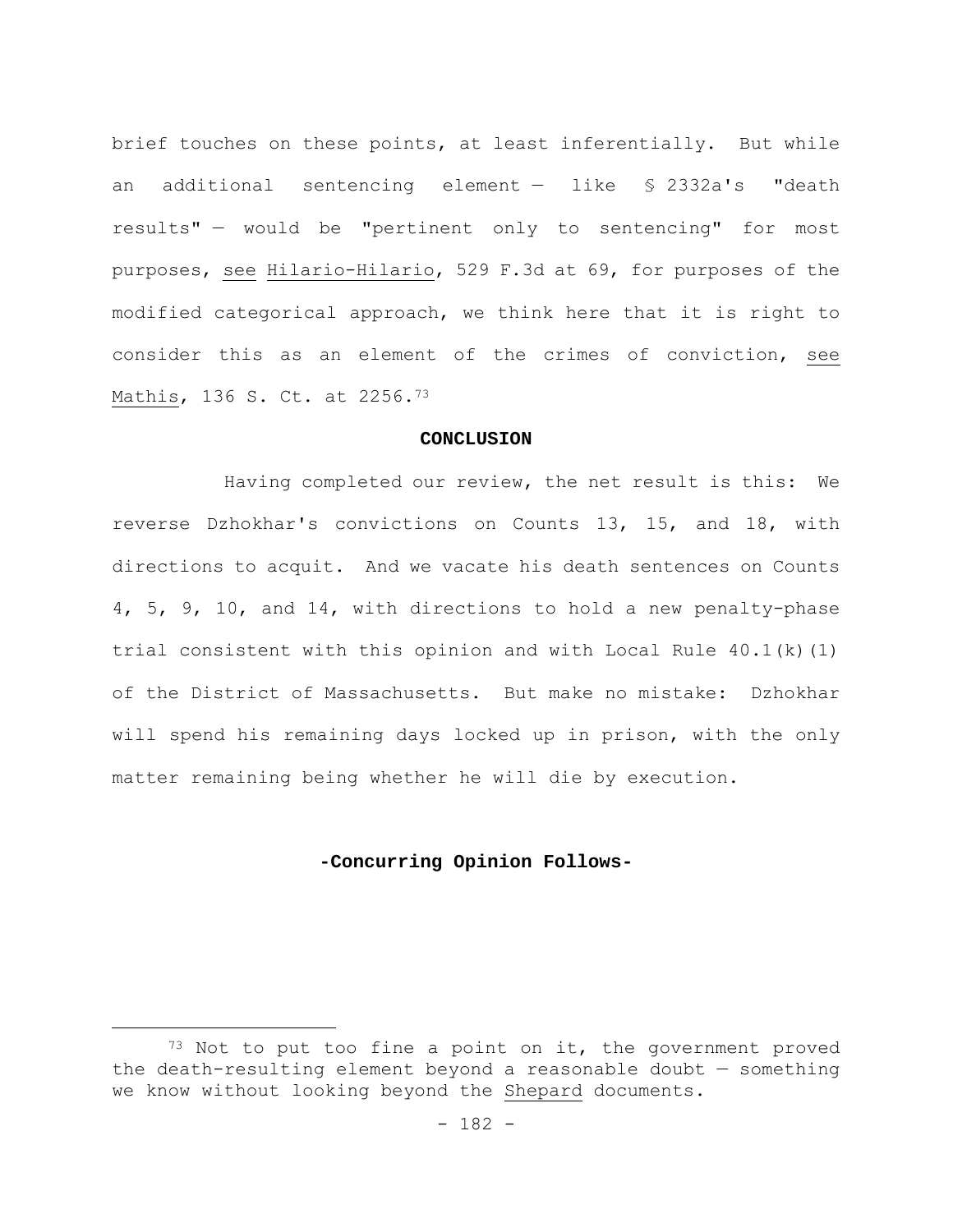#### **TORRUELLA**, **Circuit Judge (Concurring in part, Joining in**

**part, Concurring in Judgment)**. I agree with the lion's share of the majority's reasoning and join all its holdings. I regretfully must write separately, however, to express my disagreement with its handling and tentative conclusion of Tsarnaev's claim that he could not receive a fair trial by an impartial jury in this venue.

Tsarnaev properly raised this issue with our blessing, and it therefore requires -- and deserves -- a straight answer. In my view, the district court's rulings on Tsarnaev's motions for transfer of the trial venue, affirmed on intermediate appeal by this court and tentatively adopted by the majority, was patently incorrect.74 Furthermore, the issue of unduly prejudicial pretrial publicity is likely to recur with more frequency in this modern day of technology. If an accused's Fifth and Sixth Amendment rights are to be other than a hollow platitude, it is imperative that this court's jurisprudence establish a realistic standard for cases such as this one, in which a steady stream of information by way of myriad sources inundated an already deeply affected community. If this case did not present a sufficient basis for a

<sup>74</sup> The denials of Tsarnaev's mandamus petitions further reflect a long-standing circuit bias on the pretrial publicity issue, which required a panel of out-of-circuit judges to overcome. Compare United States v. Casellas-Toro, 807 F.3d 380 (1st Cir. 2015) with United States v. Moreno-Morales, 815 F.2d 725 (1st Cir. 1987).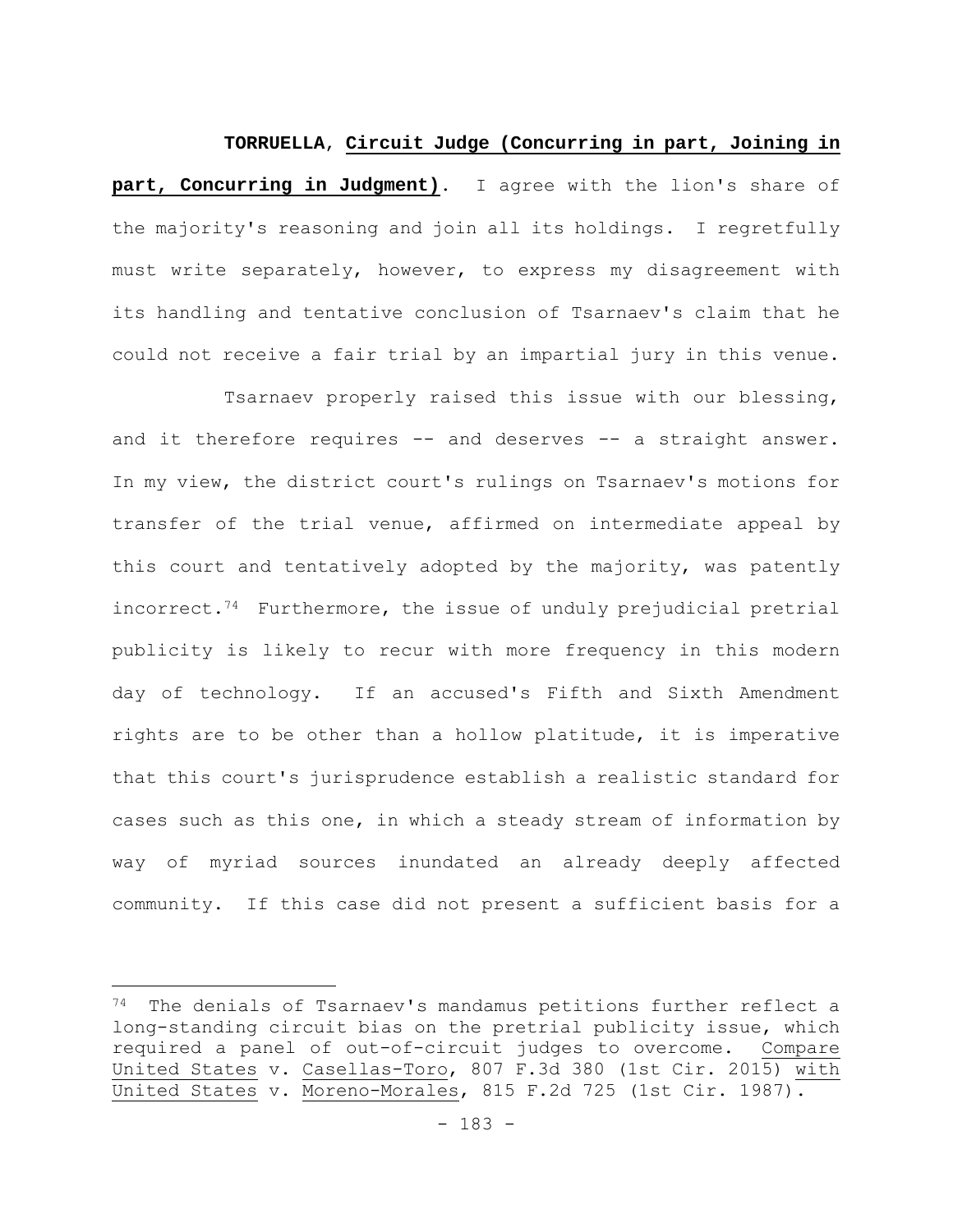change of venue, there are no set of circumstances that will meet this standard, at least not in the First Circuit.

Let me be clear that at the sentencing retrial of this case, if the issue of venue is again raised, Tsarnaev will have to allege and prove prejudicial circumstances at the time of his motion, likely nearly a decade after the crime was committed. But that is a horse of another color. The question before us that must be decided is whether Boston was the appropriate venue for Tsarnaev's trial in 2015.

### **I. Discussion**

In denying Tsarnaev's second mandamus petition, the mandamus majority assured that it "reviewed the entire voir dire conducted to this point by the [district] court and the parties,"75 and that "the process ha[d] been thorough and appropriately calibrated to expose bias, ignorance, and prevarication." In re Tsarnaev ("Tsarnaev II"), 780 F.3d 14, 24-25 (1st Cir. 2015); see id. at 24 (noting that "[t]he careful selection process and the trial judge's expressed confidence in finding sufficient jurors . . . is supported by the record," and that "[the voir dire

<sup>75</sup> This court denied Tsarnaev's second mandamus petition on February 27, 2015. The district court provisionally qualified seventy-five jurors as of February 25, 2015, after voir dire was completed. It was from these seventy-five jurors that the petit jury was chosen.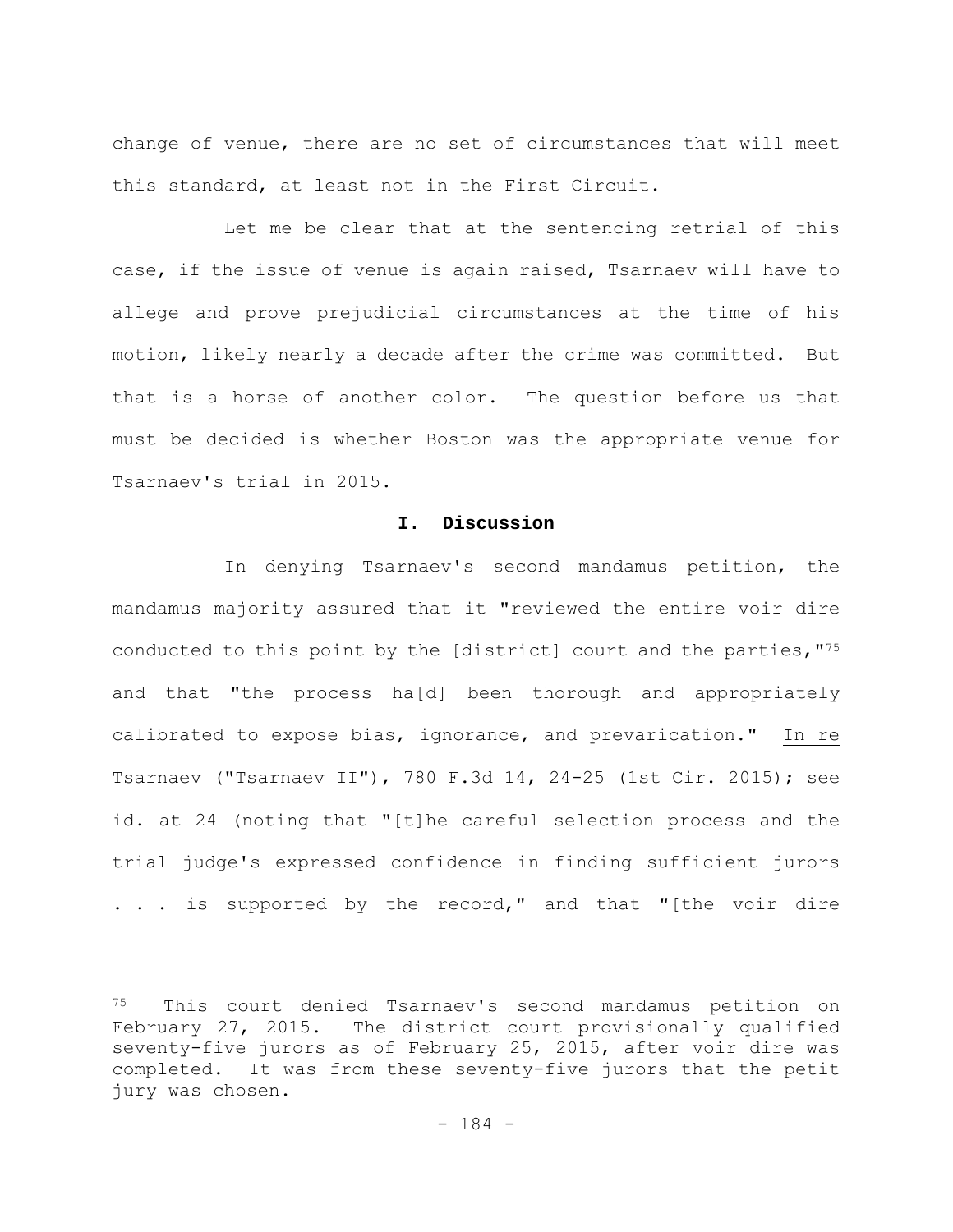process] is working to ferret out those jurors who should appropriately be excused for cause"), 26 (declaring that "the careful process employed by the district court . . . ha[s] afforded [it] 'a sturdy foundation to assess fitness for jury service.'" (quoting Skilling v. United States, 561 U.S. 358, 395 (2010))), 26-28 (describing the district court's efforts to "explore, and eliminate, any prejudice" as "rigorous," "extensive," and "careful"). Today, this court reverses course and finds the district court's juror inquiry lacked adequate safeguards, a finding with which I fully agree.

The majority's reason for reaching that conclusion, however, misses the forest for the trees. Although I agree that jury selection in this case failed to comply with this court's mandate in Patriarca v. United States, 402 F.2d 314, 318 (1st Cir. 1968), the fact of the matter is that "[n]o amount of voir dire [could have] overcome th[e] pervasive prejudice" against Tsarnaev in the Eastern Division of the District of Massachusetts, "no matter how carefully it [was] conducted." Tsarnaev II, 780 F.3d at 30 (Torruella, J., dissenting). The district court's denials of Tsarnaev's motions for change of venue amount to an abuse of discretion and denied Tsarnaev the right to a fair trial and sentencing determination.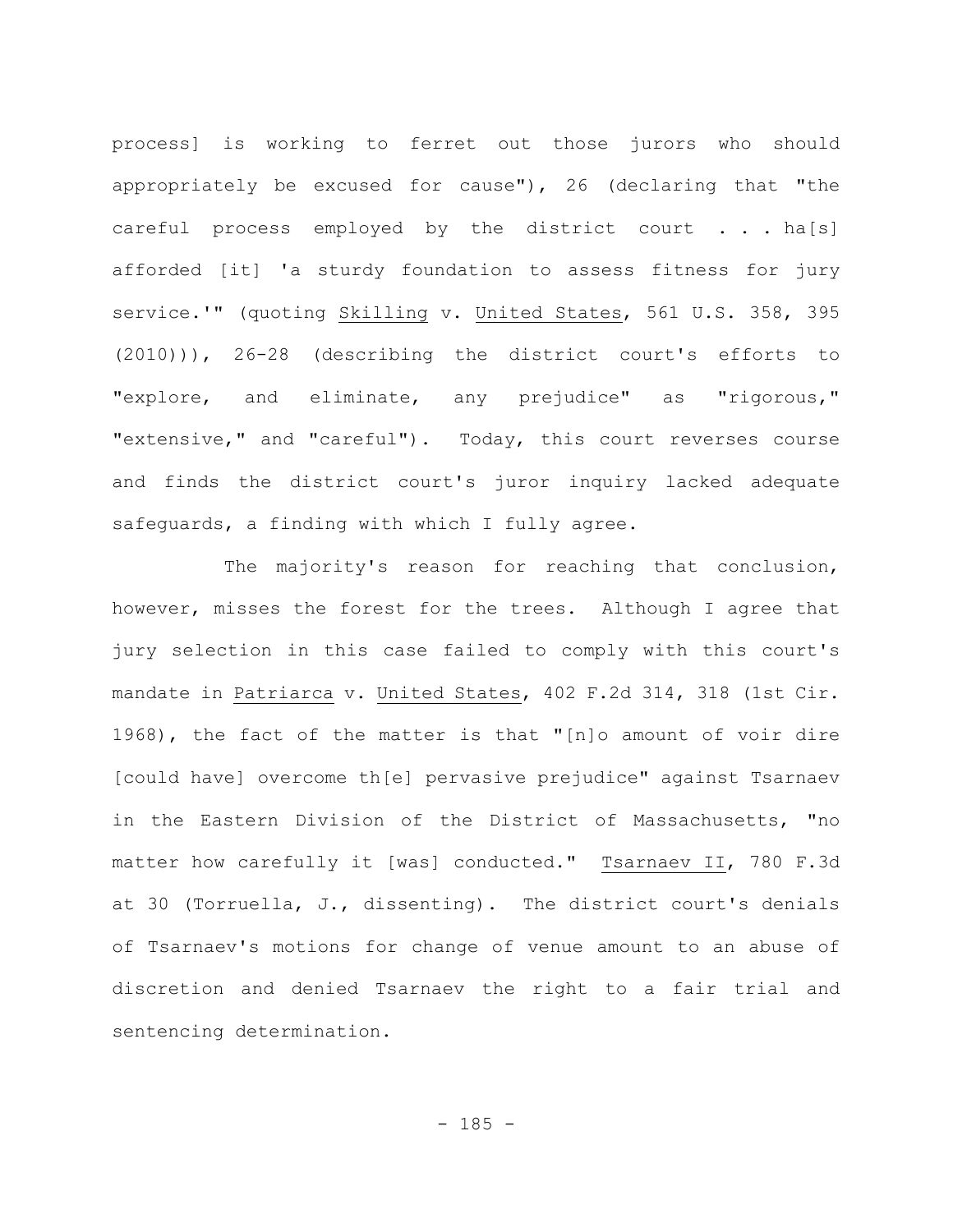### **A. This Panel Should Address Venue**

To decide this case on Patriarca grounds, the majority puts its weight on the mandamus majority's expectation that a searching voir dire would be conducted. See slip op. at 42, 72. Yet, this was not the only assurance that drove the mandamus majority's denial in Tsarnaev II. That venue-change-denial also heavily relied upon the assumption that, should Tsarnaev be convicted, he would "have the opportunity to raise a challenge based on a lack of a fair and impartial jury on direct appeal." 780 F.3d at 18. "Indeed, that is the customary mechanism by which such challenges are presented and assessed." Id. at 18-19; see also id. at 29 ("[M]ost importantly,  $\ldots$  the petitioner remains able to raise claims of lack of an impartial jury on direct appeal."). Because this "double layer of review is itself a guarantee of due process," the mandamus majority concluded, Tsarnaev could not make a showing of the "irreparable injury" necessary to warrant mandamus relief. Id. at 28-29.

The question of whether venue was proper in the Eastern Division *is a preliminary matter that precedes all others raised in this case* -- be it jury selection, the exclusion of mitigating evidence, or any evidentiary challenge. This is so because the impropriety of venue is a primordial prejudicial error; should a presumption of prejudice be warranted, the district court should

 $- 186 -$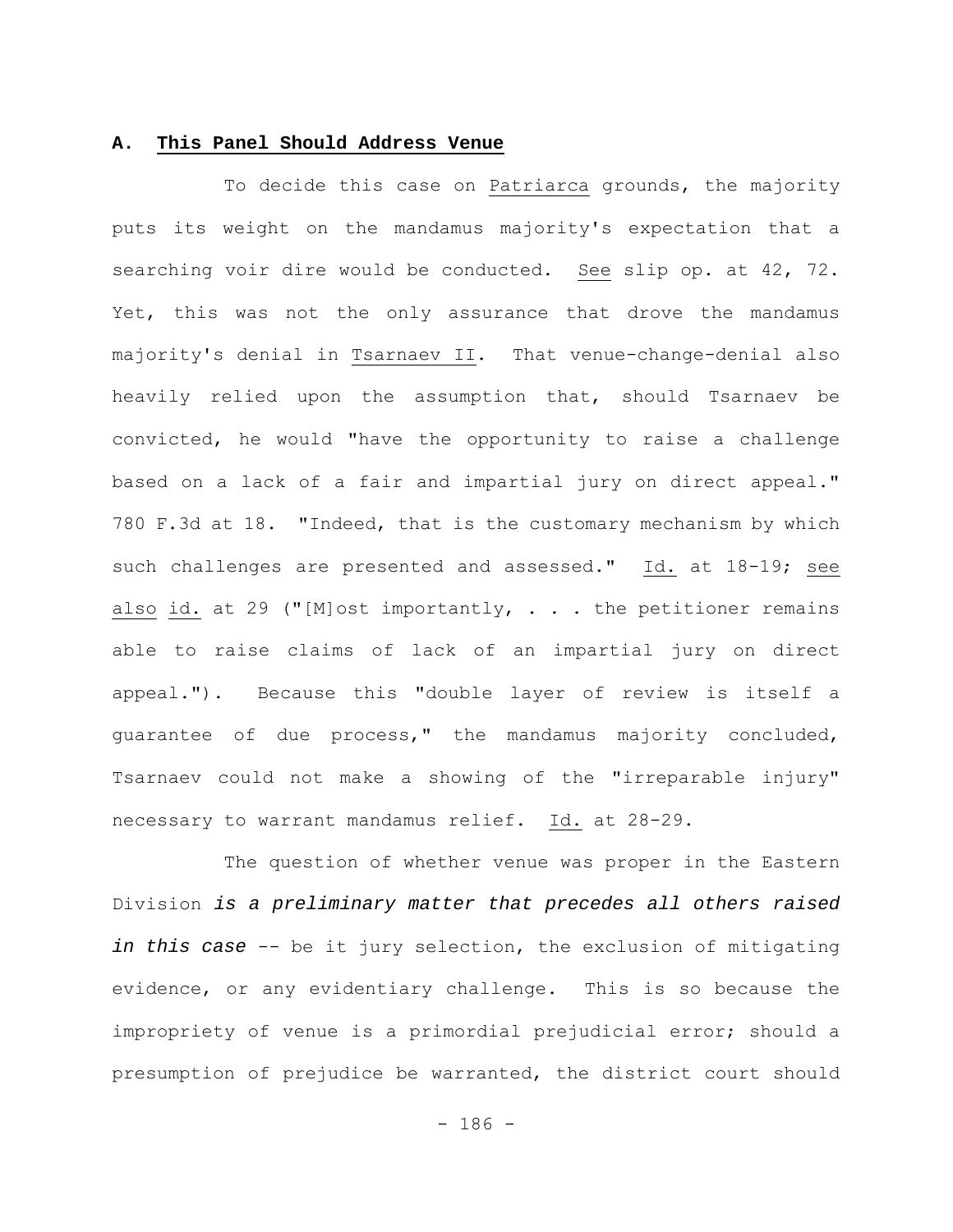not have embarked in jury selection (or made any evidentiary rulings) in the first place. Cf. Rideau v. Louisiana, 373 U.S. 723, 727 (1963) (finding a presumption of prejudice "without pausing to examine a particularized transcript of the voir dire"); United States v. Casellas-Toro, 807 F.3d 380, 389 (1st Cir. 2015) (looking to jury selection only after assuming the presumption of prejudice is rebuttable). The administration of justice demands that the question of venue be resolved.

Despite claiming not to decide the venue issue, by onesidedly laying out the government's arguments as to venue and then proceeding to find Patriarca error, see slip op. at 54-72, the majority implicitly and effectively resolves the issue in the government's favor -- tacitly finding that venue would have been proper in the Eastern Division had the district court conducted an adequate voir dire. For the following reasons, I cannot agree.

#### **B. Venue in the Eastern Division was Improper**

The physical and emotional wake of the Boston Marathon bombings, and the events of the following week, flooded the residents of the Eastern Division with sorrow, fear, and anger. Few crimes have been as offensive and devastating to an entire community than those committed by the Tsarnaev brothers. But for even the most heinous of offenses, our system of justice demands vigorous protection -- both in appearance and fact -- of a

- 187 -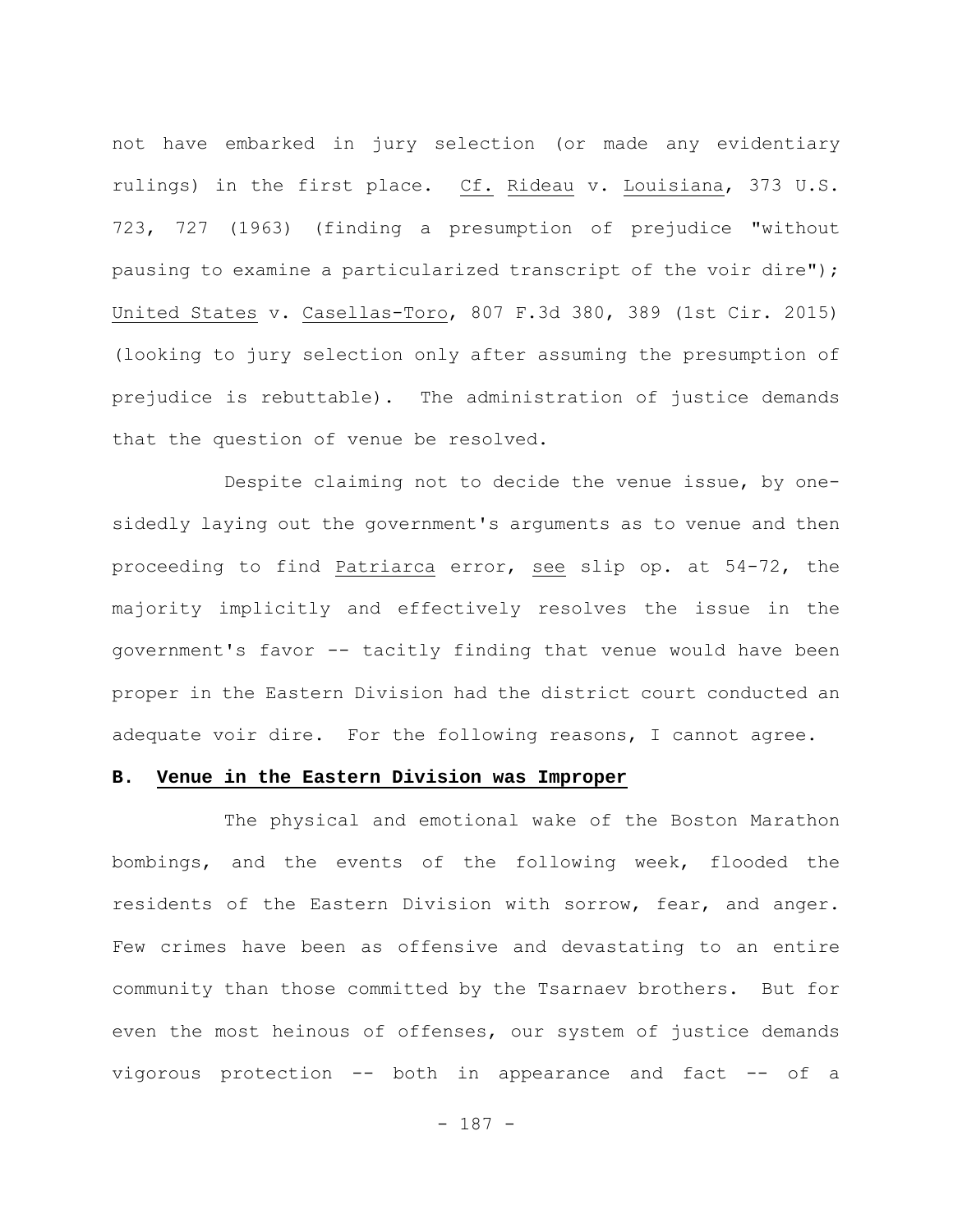defendant's right to a fair trial and sentencing. "[T]he right to jury trial guarantees to the criminally accused a fair trial by a panel of *impartial*, *indifferent* jurors. The failure to accord an accused a fair hearing violates even the minimal standards of due process." Irvin v. Dowd, 366 U.S. 717, 722 (1961) (emphasis added) (internal quotations marks omitted).

### **1. A Presumption of Prejudice was Warranted**

Article III of the United States Constitution instructs that criminal trials "shall be held in the State where the said Crimes shall have been committed[.]" U.S. Const. art. III, § 2, cl. 3. The Sixth Amendment further directs that a criminal defendant be tried by a jury "of the State and district wherein the crime shall have been committed." U.S. Const. amend VI.

Sometimes in tension with this directive is a criminal defendant's Sixth Amendment right to an impartial jury and Fifth Amendment promise of fundamental fairness. One such circumstance is when "extraordinary local prejudice" will prevent a fair trial in the judicial district in which the crime was committed. Skilling, 561 U.S. at 378. Where these constitutional provisions collide, Article III's venue dictate must give way. Accordingly, "[u]pon the defendant's motion, the court must transfer the proceeding against that defendant to another district if the court is satisfied that so great a prejudice against the defendant exists

- 188 -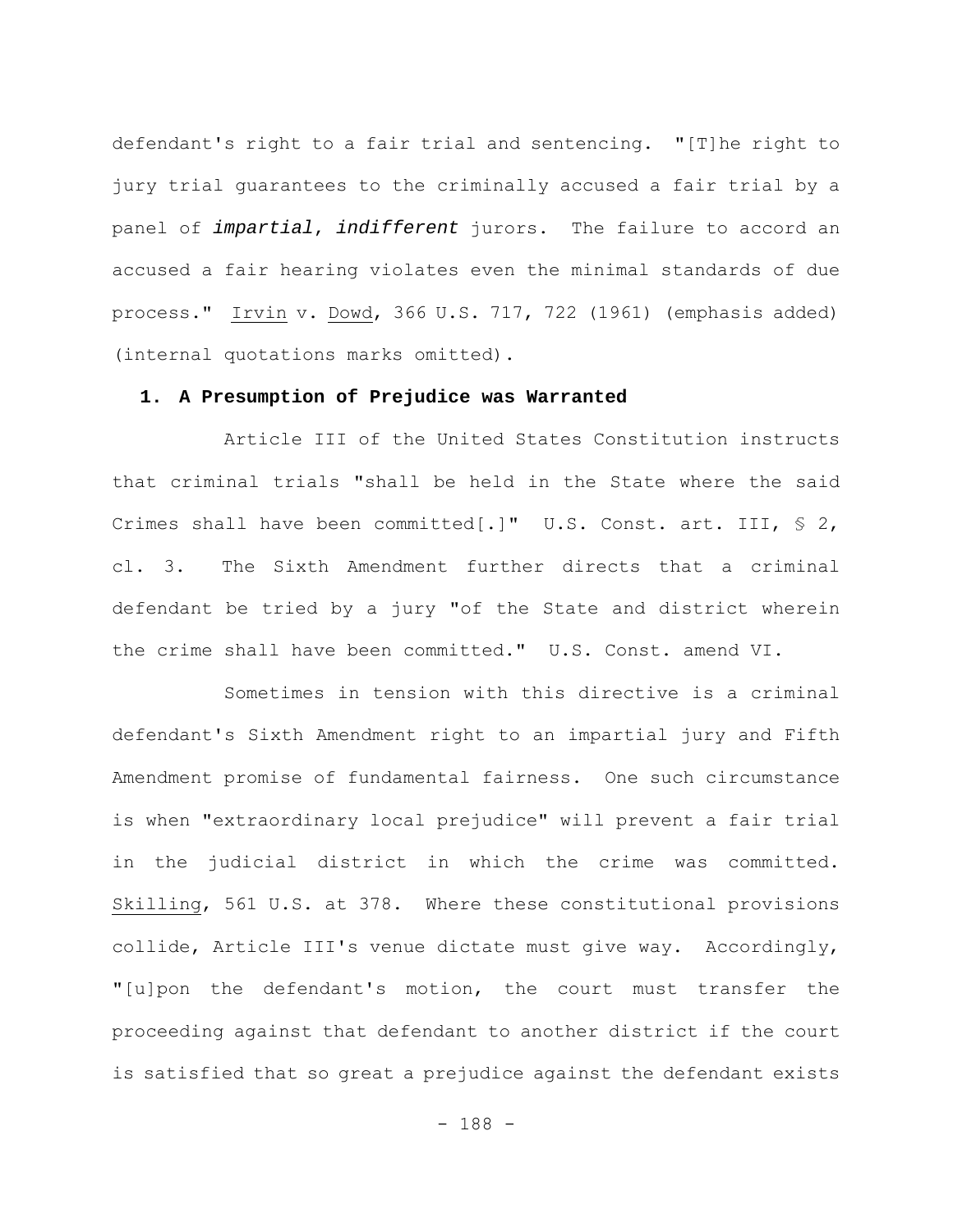in the transferring district that the defendant cannot obtain a fair and impartial trial there." Fed. R. Crim. P. 21(a).

"The theory of our [trial] system is that the conclusions to be reached in a case will be induced only by evidence and argument in open court, and not by any outside influence, whether of private talk or public print." Skilling, 561 U.S. at 378 (alteration in original) (quoting Patterson v. Colorado ex rel. Att'y Gen. of Colo., 205 U.S. 454, 462 (1907) (opinion for the Court by Holmes, J.)). Where "pervasive pretrial publicity has inflamed passions in the host community past the breaking point" and "permeat  $[es]$  the trial setting  $\ldots$  [such] that a defendant cannot possibly receive an impartial trial," the district court must presume local prejudice and transfer the proceeding. United States v. Quiles-Olivo, 684 F.3d 177, 182 (1st Cir. 2012); see also Sheppard v. Maxwell, 384 U.S. 333, 362 (1966) ("Due process requires that the accused receive a trial by an impartial jury free from outside influences."). A presumption of prejudice is "reserved for those extreme cases where publicity is both extensive and sensational in nature." Quiles-Olivo, 684 F.3d at 182 (internal quotation marks omitted) (quoting United States v. Misla-Aldarando, 478 F.3d 52, 58 (1st Cir. 2007)).

We have once again been tasked with determining whether the effects of these tragic events, coupled with the unrelenting

- 189 -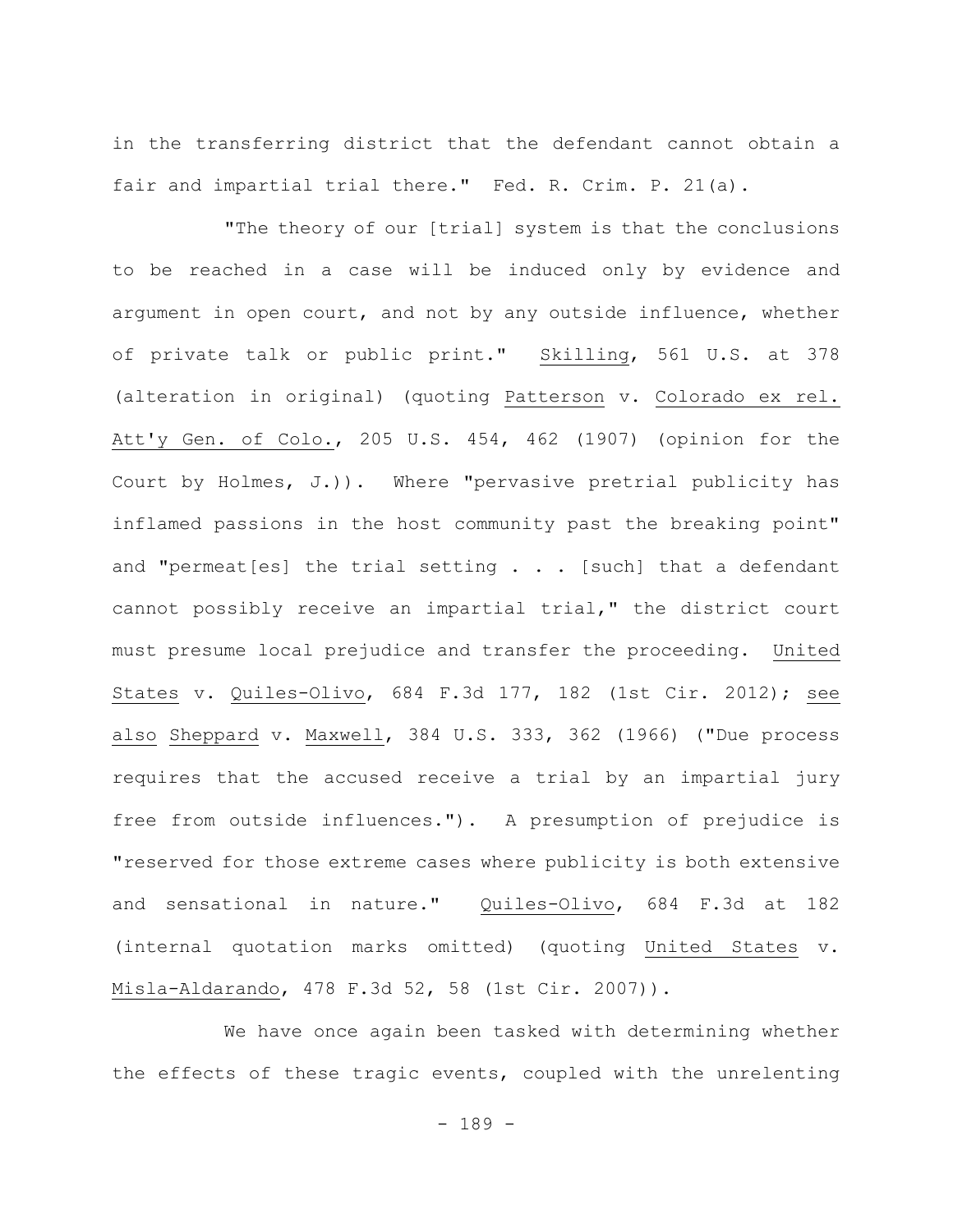pretrial publicity, caused such extraordinary local prejudice that Tsarnaev could not receive a fair trial and sentencing determination. In more than forty-five years on the bench at both the trial and appellate levels, and in my years of practice before that, I have never borne witness to a case with pretrial publicity more "extreme" or "extraordinary" than this one -- with so great a potential for jury determinations induced by "outside influence."<sup>76</sup> A presumption of prejudice was warranted.

# **a. The residents of the Eastern Division were neither impartial nor indifferent**

The impact on the residents of the Eastern Division of the defendant and his brother's week-long reign of terror, and the extraordinary outpouring of unity and resilience that followed, quite understandably left the residents of the Eastern Division

<sup>&</sup>lt;sup>76</sup> As an addition to the harm caused by the plethora of pretrial publicity, upon arrival at the courthouse, and during the jury selection process and later trial, prospective jurors were met not only by a building whose front sidewalk was mobbed by all kinds of press representatives and additaments, including several television towers, but by an atmosphere of intensive security. The courthouse was patrolled on all sides by numerous representatives of the Massachusetts State police, the Boston Police Department, the Federal Protective Service, the U.S. Marshals, and even the U.S. Coast Guard and Boston Harbor Police, the last two of whom manned boats on the courthouse's harbor side. This, of course, is not a comment on the need or adequacy of the security provided, but rather is meant only to call attention to a factor that I believe has relevance to the issue of whether an impartial jury was or could be selected when the issue of appropriate venue was raised.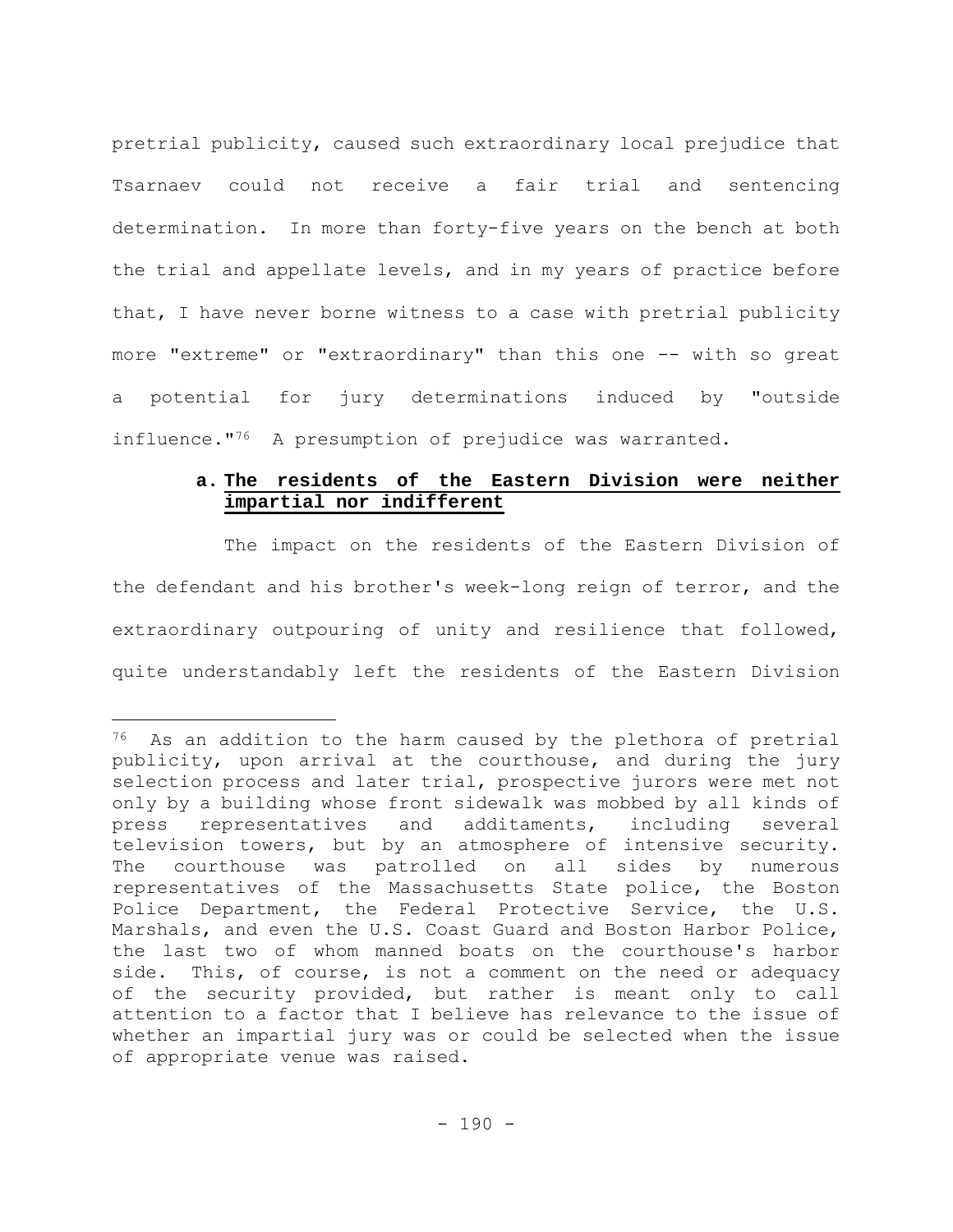neither impartial nor indifferent. The majority opinion has detailed but a fraction of heart-wrenching destruction, pain, and suffering inflicted by the Tsarnaev brothers through their crimes. I do not believe it necessary to further elaborate on these harrowing details. Suffice it to say, a detailed read of the record touches even the most detached of readers.

Although the impact of the defendant's crimes was felt nationally and internationally, the destruction was acutely felt by the residents of the Eastern Division. The prospective jurors and their loved ones, and the communities themselves, were all victims of these disturbing acts of terror. In addition to those killed and maimed by the bombings, millions in Greater Boston witnessed firsthand the carnage at the finish-line, knew someone directly impacted by the bombings, were ordered to shelter in place, had their houses searched by law enforcement with weapons drawn,<sup>77</sup> saw their neighborhoods occupied by military personnel,

<sup>77</sup> Radley Balko, Was the Police Response to the Boston Bombing Really Appropriate?, Wash. Post (Apr. 22, 2014), https://www.washingtonpost.com/news/the-watch/wp/2014/04/22/thepolice-response-to-the-boston-marathon-bombing/ (last visited July 10, 2020).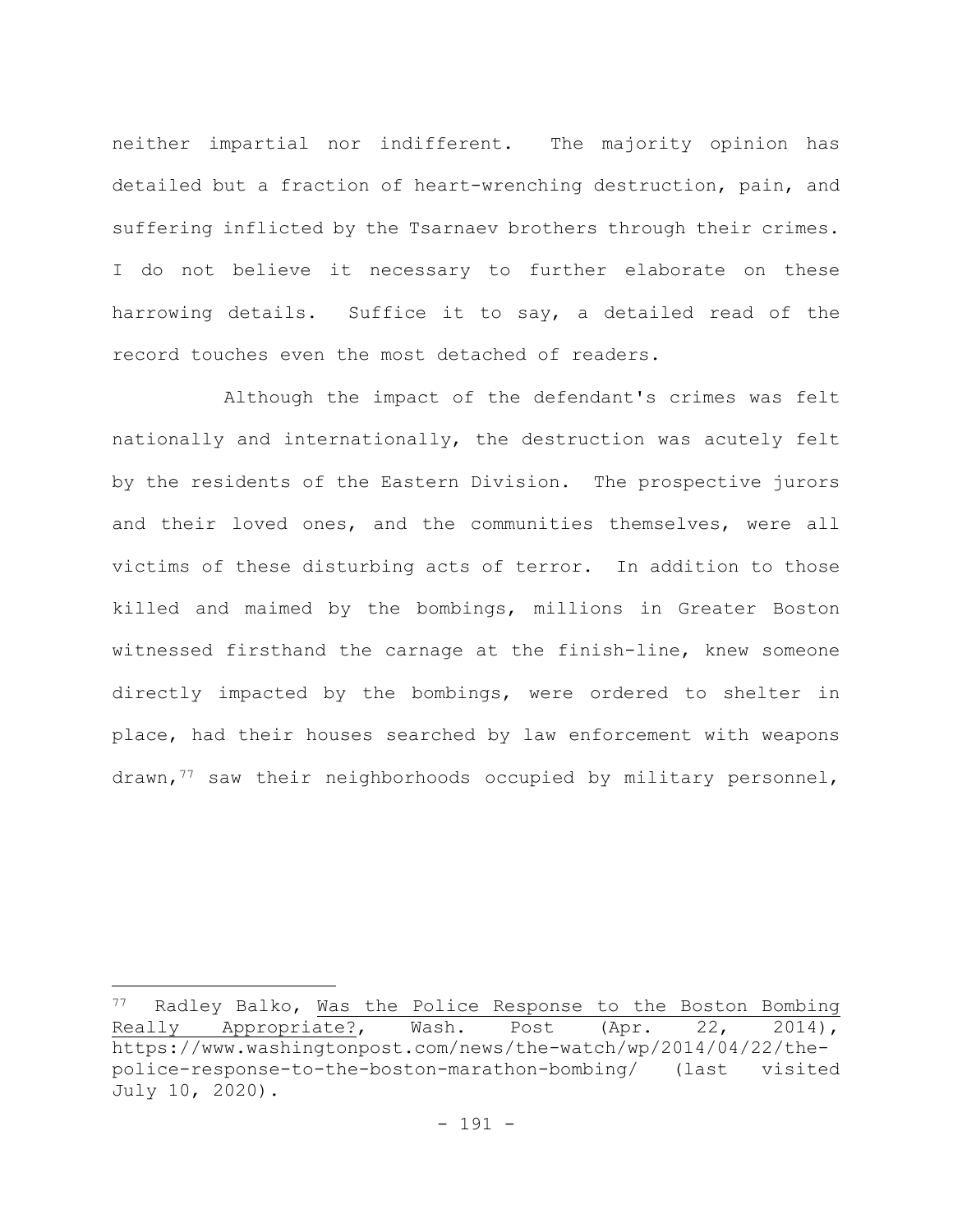or were otherwise affected by the events.<sup>78</sup> The physical, psychological, and emotional trauma of these events was long felt locally. While others around the country may have viewed the marathon bombings "as an attack on all of America," slip op. at 58, to the residents of the Eastern Division, the Boston Marathon bombings were an attack on them.79

In the wake of that distressing April week, the residents of Greater Boston rallied together as never before to support each other. Immediately after the bombings, residents watching the marathon worked alongside first responders to treat the injured.<sup>80</sup>

<sup>78</sup> Indeed, eight residents of the Boston area, self-identified as "Republicans, Democrats and Independents," submitted to this court an amicus brief to this effect. See Brief for Robert Bloom et al. as Amici Curiae Supporting Appellant Dzhokhar Tsarnaev, United States v. Tsarnaev, No. 16-6001, at 1. Amici notes that "[t]he multiple violent terrorist acts and their aftermath profoundly affected our friends and neighbors," id. at 1, "every member of the great Boston community [was] deeply affected," id. at 2, and "many in our community . . . suffered from vicarious trauma," id. at 12.

 $79$  "[T]he attack in this case was uniformly viewed as a communitywide event -- a deliberate and purposeful attack *upon the greater Boston area itself*." Brief for Bloom et al, supra note 78, at 25 (emphasis added); see also Meghan E. Irons, Cambridge Tries to Heal from Marathon Horror, Boston Globe (May 13, 2013), https://www.bostonglobe.com/metro/2013/05/12/cambridge-triesheal-make-sense-bombing-horror/uEyVs89m8tOrzICc1POeAJ/story.html ("The bombings have felt like a personal afront in this city.") (last visited July 10, 2020).

<sup>80</sup> Jessica Hartogs, Stories of Kindness Amid Tragedy in Boston Marathon Bombing, CBS News (Apr. 16, 2013), https://www.cbsnews.com/news/stories-of-kindness-amid-tragedyin-boston-marathon-bombing/ (last visited July 10, 2020).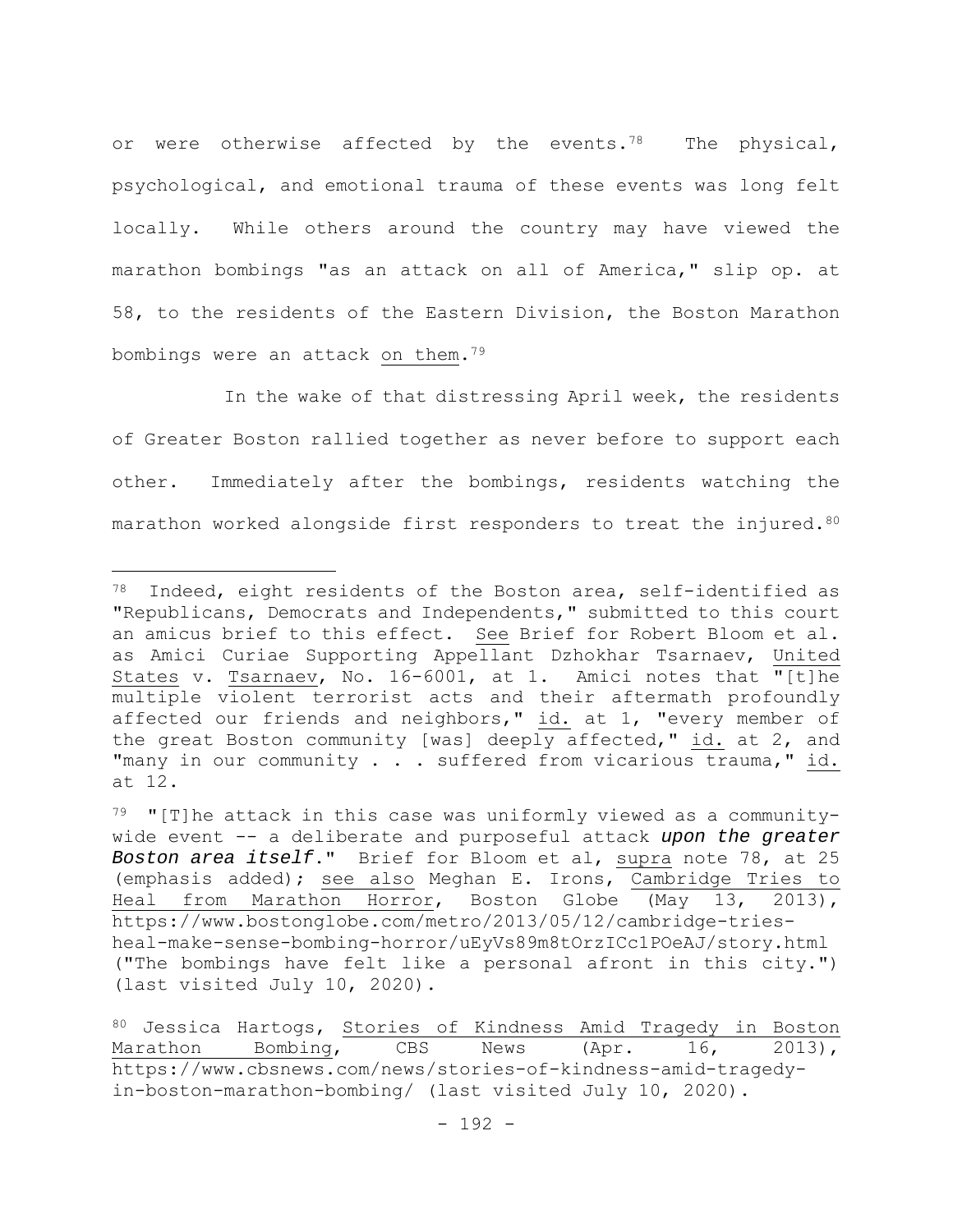Runners that had finished the race and countless local citizens rushed to the hospitals to donate blood -- so much so that hospitals had to turn people away.<sup>81</sup> Others cared for the injured for months and years following the bombings. And to a previously unparalleled extent, the community participated in the identification and capture of the two bombing suspects.  $82$ 

Memorials, commemorations, and fundraisers to support the victims began soon after the finish-line attacks. Amongst many others, all four of Boston's major sports teams played host to these events. A week later, iconic Red Sox designated hitter David Ortiz exclaimed to a sold-out Fenway Park, "[t]his is our fucking city, and nobody is going to dictate our freedom. Stay strong."83

<sup>81</sup> Id.; Alexander Abad-Santos, This is What Boston Heroism Looks Like, The Atlantic (Apr. 16, 2013), https://www.theatlantic.com/national/archive/2013/04/bostonhero-stories/316222/ (last visited July 10, 2020).

From Fear to Cheer; The Capture; Tsarnaev's Friends; Mystery Motive; A Tense 24 Hours; Boston Bombing Suspect in Custody, CNN (Apr. 2013), http://transcripts.cnn.com/TRANSCRIPTS/1304/20/bn.09.html (last visited July 10, 2020) ("Officials are going to study this for quite some time because police officers up there did something that's never been quite done before. They essentially established a capture net for the suspect and enlisted the help of the 4.5 million people. The population of the whole city to help them.").

<sup>83</sup> See Major League Baseball, David Ortiz Rallies the Boston Crowd after Boston Marathon Tragedy, YouTube (Apr. 20, 2013), https://www.youtube.com/watch?v=1NttSTenyEk (last visited July 10, 2020).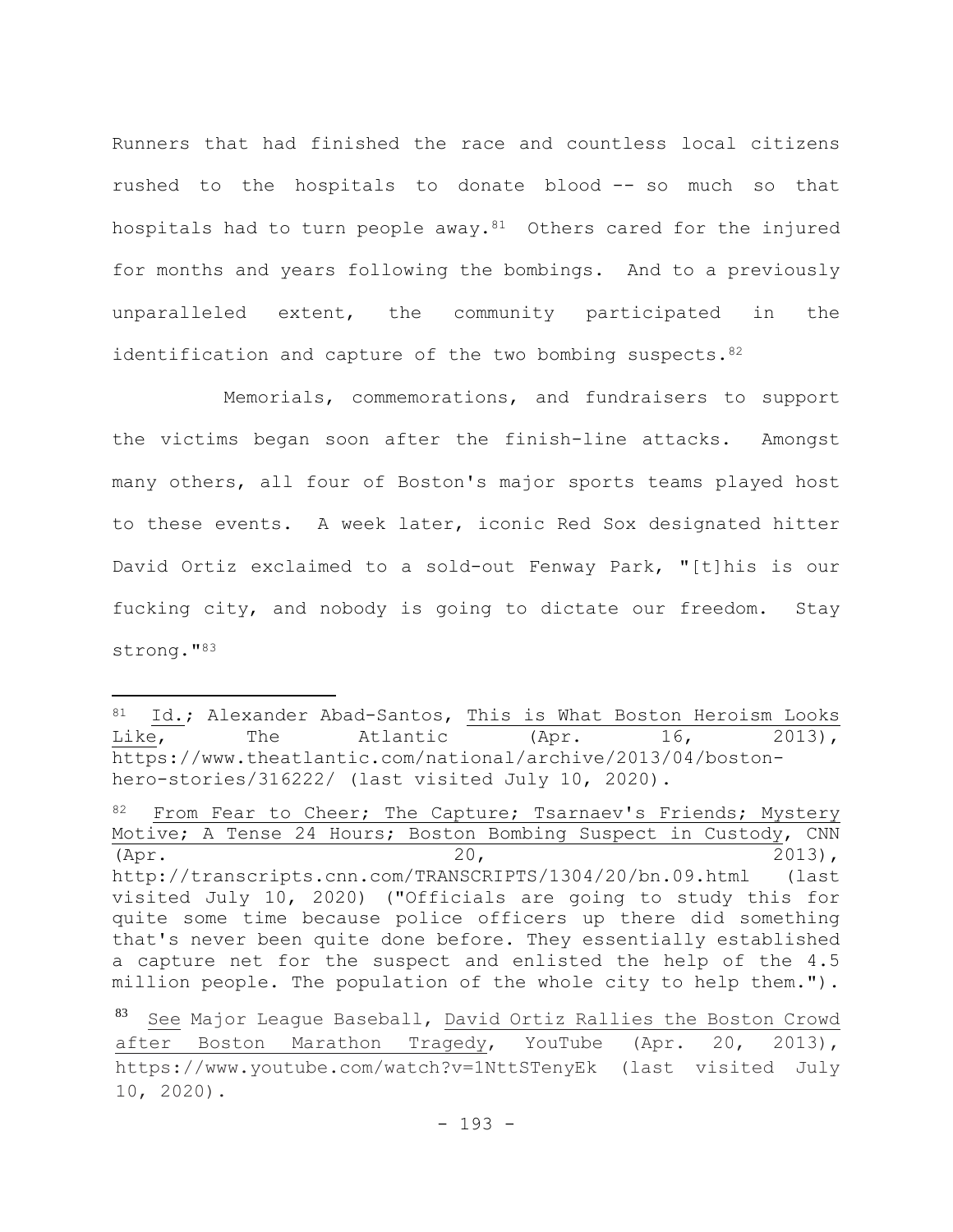Perhaps enhanced by Ortiz's comments, the ubiquitous and inspiring "BOSTON STRONG" campaign grew rapidly as an impressive expression of "defiance, solidarity, and caring."84 The blue background with yellow lettering (borrowing from the colors of the Boston Athletic Association, the organizers of the Boston Marathon race) was emblazoned on buildings, fences, fields, and bodies all over the Greater Boston metropolitan area. The campaign reflected a sense of compassion, unity, and recovery much needed in a community reeling from its upheaval. See Tsarnaev II, 780 F.3d at 25 n.13 ("[T]he Boston Strong theme [was] about civic resilience and recovery."). "BOSTON STRONG" reflected "all of us coming together as a city," one member of the venire aptly noted. As then-Boston Police Commissioner Edward F. Davis, III, told Congress:

> These two terrorists tried to break us. What they accomplished was exactly the opposite. They strengthened our resolve, causing us to band together as a city and a Nation in time of crisis, to help one another during life changing moments, to allow heroes to emerge and to prove to Bostonians and to the world, that our city is, indeed Boston Strong.  $85$

<sup>84</sup> Ben Zimmer, "Boston Strong," the Phrase that Rallied a City, Boston Globe (May 12, 2013), https://www.ca1.uscourts.gov/sites/ca1/files/citations/%E2%80%9C Boston%20Strong%2C%E2%80%9D%20the%20phrase%20that%20rallied%20a% 20city%20-%20The%20Boston%20Globe.pdf (last visited July 10, 2020).

<sup>- 194 -</sup> 85 The Boston Bombings: A First Look: Hearing Before the H. Comm. On Homeland Sec., 113th Cong. 16 (May 9, 2013) (Testimony of Edward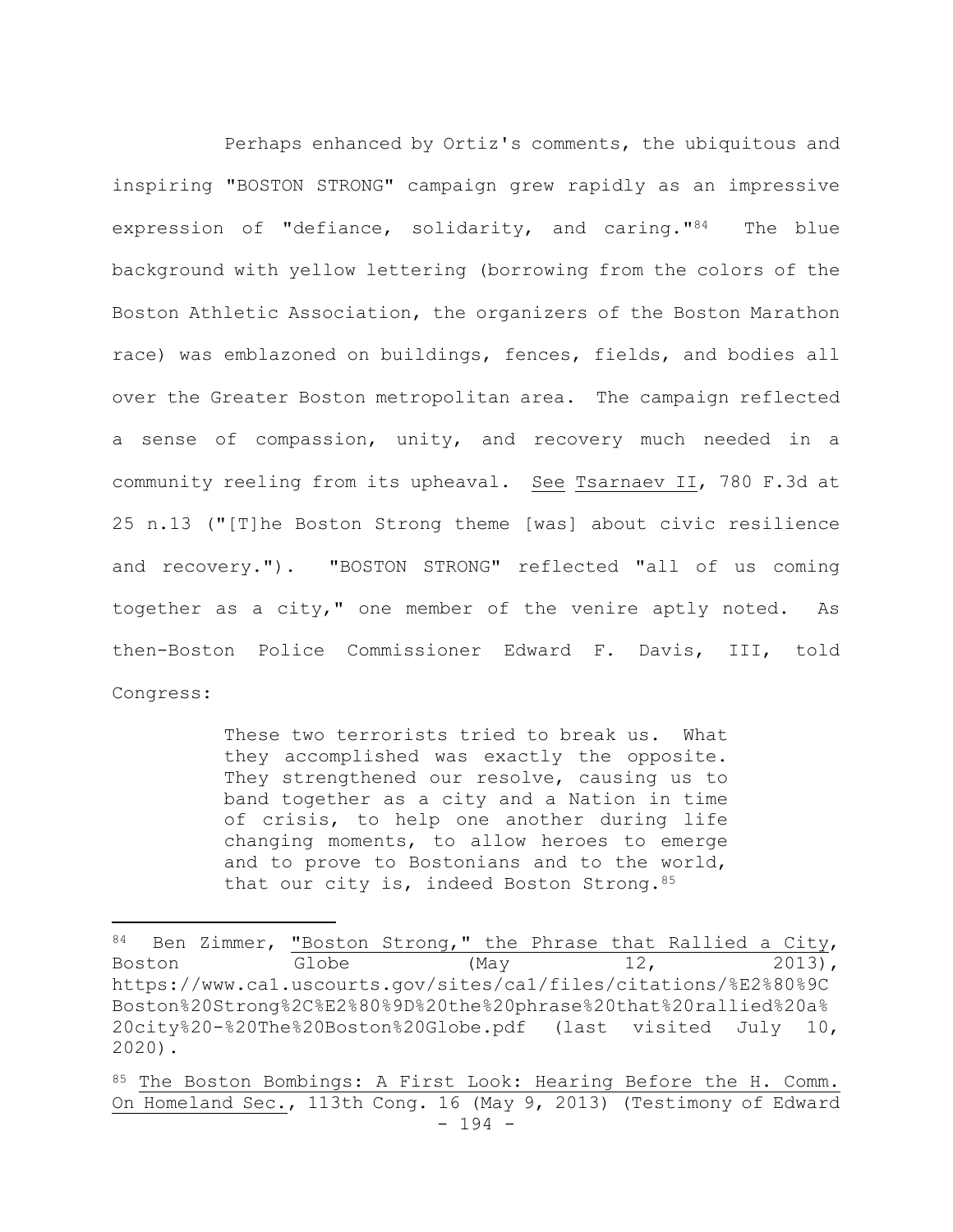Prospective jurors (including those in the venire) purchased "BOSTON STRONG" merchandise, attended fundraisers and concerts to raise money for the victims, or donated directly to the One Fund Boston.<sup>86</sup> The slogan, and what it stood for, became forever ingrained in the community psyche.

Underlying this awesome showing of resilience was its root cause: "deep[] personal grief, [and] a sense of loss forged by years of Patriots Day celebrations and the cherished ritual of cheering the runners on."<sup>87</sup> "From Hopkinton to Boston,  $\ldots$  the bombings hit wrenchingly close to home and left many forlorn and adrift."<sup>88</sup> Residents struggled to make sense of what had happened,

86 One Fund Boston was established by the then-Governor of Massachusetts Deval Patrick, and Boston's then-Mayor Thomas Menino, to provide monetary support to the victims of the Boston Marathon bombings and their families. Rande Iaboni & Zain Asher, One Fund Boston To Distribute Nearly \$61 Million to Marathon Victims, CNN (June 29, 2013), https://www.cnn.com/2013/06/29/us/massachusetts-boston-victimsfund/index.html. The Fund raised and donated over \$81 million. The One Fund Boston Will Close, WBUR (July 16, 2015), https://www.wbur.org/news/2015/07/16/one-fund-closing.

88 Id.

F. Davis, III, Commissioner, Boston Police), https://www.govinfo.gov/content/pkg/CHRG-113hhrg82590/html/CHRG-113hhrg82590.htm (last visited July 10, 2020).

<sup>87</sup> Lisa Kocian & Peter Schworm, Along Marathon Route, Grief and Anger Run Deep, Boston Globe (Apr. 17, 2013), https://www.bostonglobe.com/metro/2013/04/16/along-route-bostonmarathon-grief-and-anger-run-

deep/k8BHS5WwmFIyA9jImhoEvM/story.html (last visited July 10, 2020).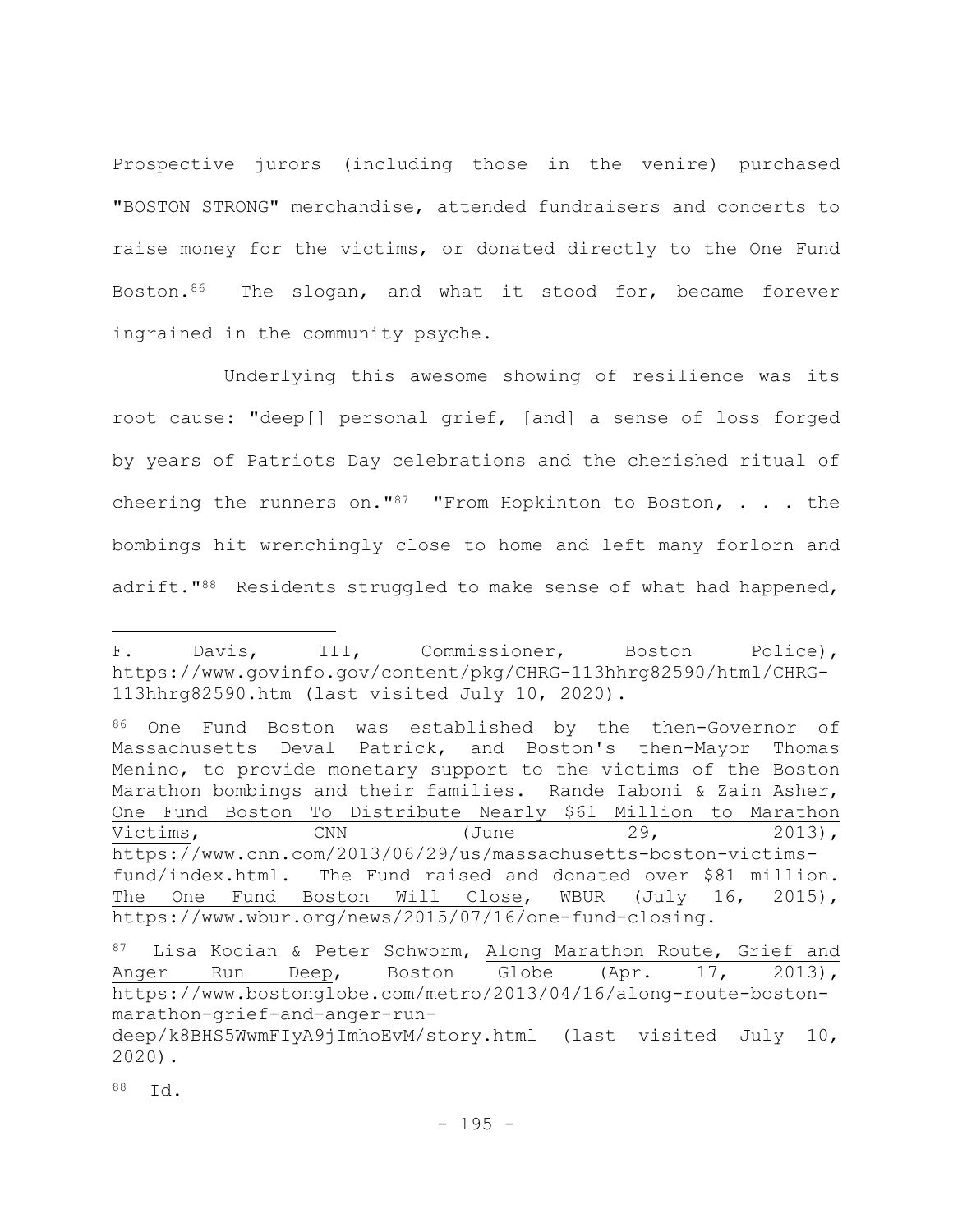to themselves and their neighbors, loved ones, and communities. They knew that things would never be the same.<sup>89</sup> Widely shared amongst the Eastern Division was a feeling of sorrow, and that each day "[w]e are all just doing the best we can."<sup>90</sup>

Just as the victims of other crimes (and their loved ones) cannot be "indifferent" or "impartial" for purposes of their wrongdoer's trial, despite any declarations to the contrary, neither here were the residents of the Eastern Division. Thus, the Fifth and Sixth Amendments required that they not be seated on Tsarnaev's jury.

 $89$  Id.; Davis, III, supra n.85 ("[T]he impact on Boston will last for years."). Indeed, five years later, Boston Mayor Martin Walsh noted that, "[o]n April 15, 2013, our city changed forever." Sarah Betancourt & Vaishnavee Sharma, Boston Marks 5 Years Since Marathon Bombings with Tributes, NBC San Diego (Apr. 15, 2018), https://www.nbcsandiego.com/news/sports/Boston-Marks-5th-Anniversary-of-Marathon-Bombings-479801993.html (last visited July 10, 2020).

<sup>90</sup> Irons, supra n.79.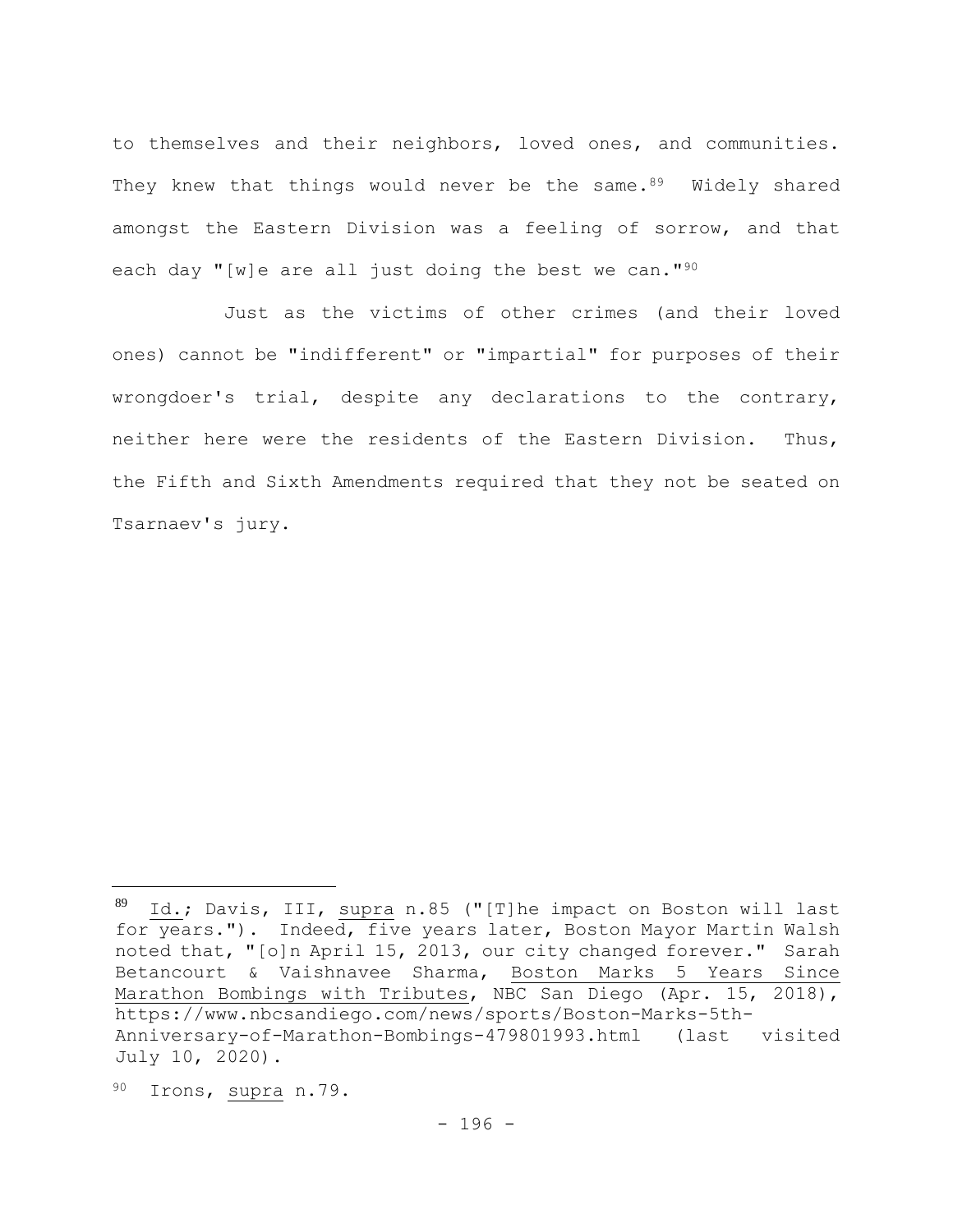# **b. Local pretrial publicity was both extensive and sensational**

In a district still suffering physical and emotional trauma, the pretrial publicity enhanced its effects. Indisputably the volume, depth, and duration of the media coverage, from the bombings to Tsarnaev's capture, and well beyond, was nothing short of extraordinary. Nor can one challenge the sensational nature of the pretrial publicity -- including the horrific sights and sounds at the marathon finish line, the ensuing manhunt and lockdown of a million people, and the removal of a bloodied Tsarnaev from a boat in Watertown. This coverage included photographic and video footage of the crime being committed, maimed victims with bones protruding from their bodies, and the marathon finish line covered in blood. Every moment of the search for the suspects was livestreamed. And newspapers and magazines documented Tsarnaev's confessions (both written in the boat and at the hospital, the latter of which he gave without the benefits of Miranda warnings, despite his request for a lawyer, and which thus would not be offered into evidence).

- 197 - Coverage of the marathon bombings and its aftermath received international attention -- the who, what, where, and when of the crimes themselves widely covered. For anyone exposed to the media spectacle (as 99.7% of the venire was), or anyone with a smartphone and social media account, the pretrial publicity was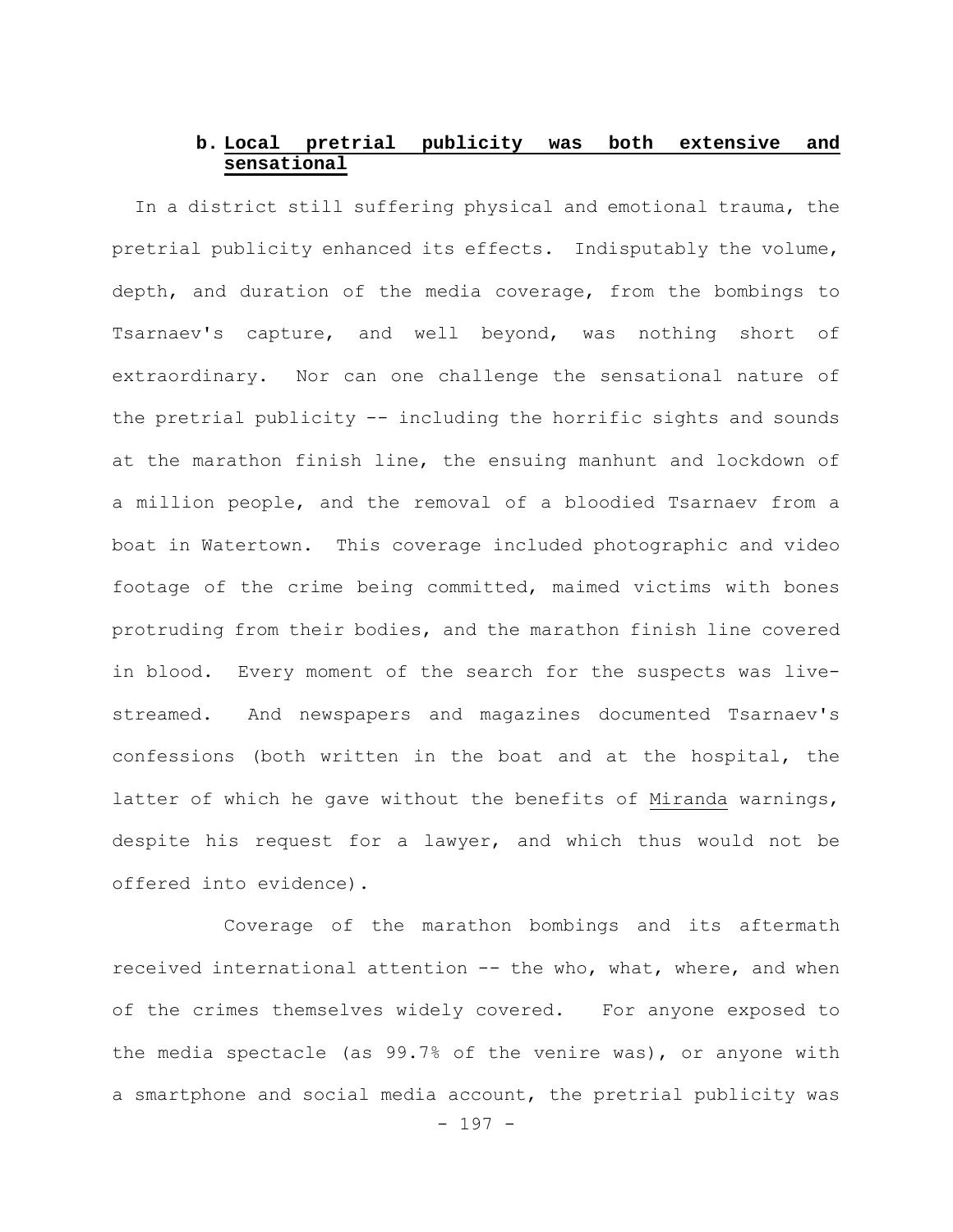"in a very real sense" the guilt-phase of Tsarnaev's trial. See Rideau, 373 U.S. at 726**.** For those in the Eastern Division, however, the media coverage was amplified. The disturbing images of maimed victims were broadcast on repeat.<sup>91</sup> Many local residents were confined to their homes during the Governor's lockdown order, watching live footage of law enforcement scouring the city for the Tsarnaevs. After viewing this news coverage, "[a]ny subsequent court proceedings [about Tsarnaev's guilt] . . . could be but a hollow formality." See id. Indeed, approximately two-thirds of prospective jurors admitted in court to having concluded that Tsarnaev was guilty of the charged crimes before seeing a single piece of evidence.

The majority adopts the government's view -- unsupported by the record -- that "this is not a case where almost everybody locally knows something and very few elsewhere know of it." Slip op. at 55. Tsarnaev submitted volumes of articles from local newspapers that belie this assertion. Despite its recognition of these articles in its recantation of the facts, see slip op. 24-

 $91$  See, e.g., The Associated Press, Marathon Bombing Aftermath Was Top Massachusetts Story of 2014, MassLive (Dec. 26, 2014), http://www.masslive.com/news/index.ssf/2014/12/marathon\_bombing\_ aftermath was.html (last visited July 10, 2020) ("The legal aftermath of the Boston Marathon attacks dominated headlines in Massachusetts in 2014, much as the attack itself did last year and the accused bomber's trial surely will in 2015.").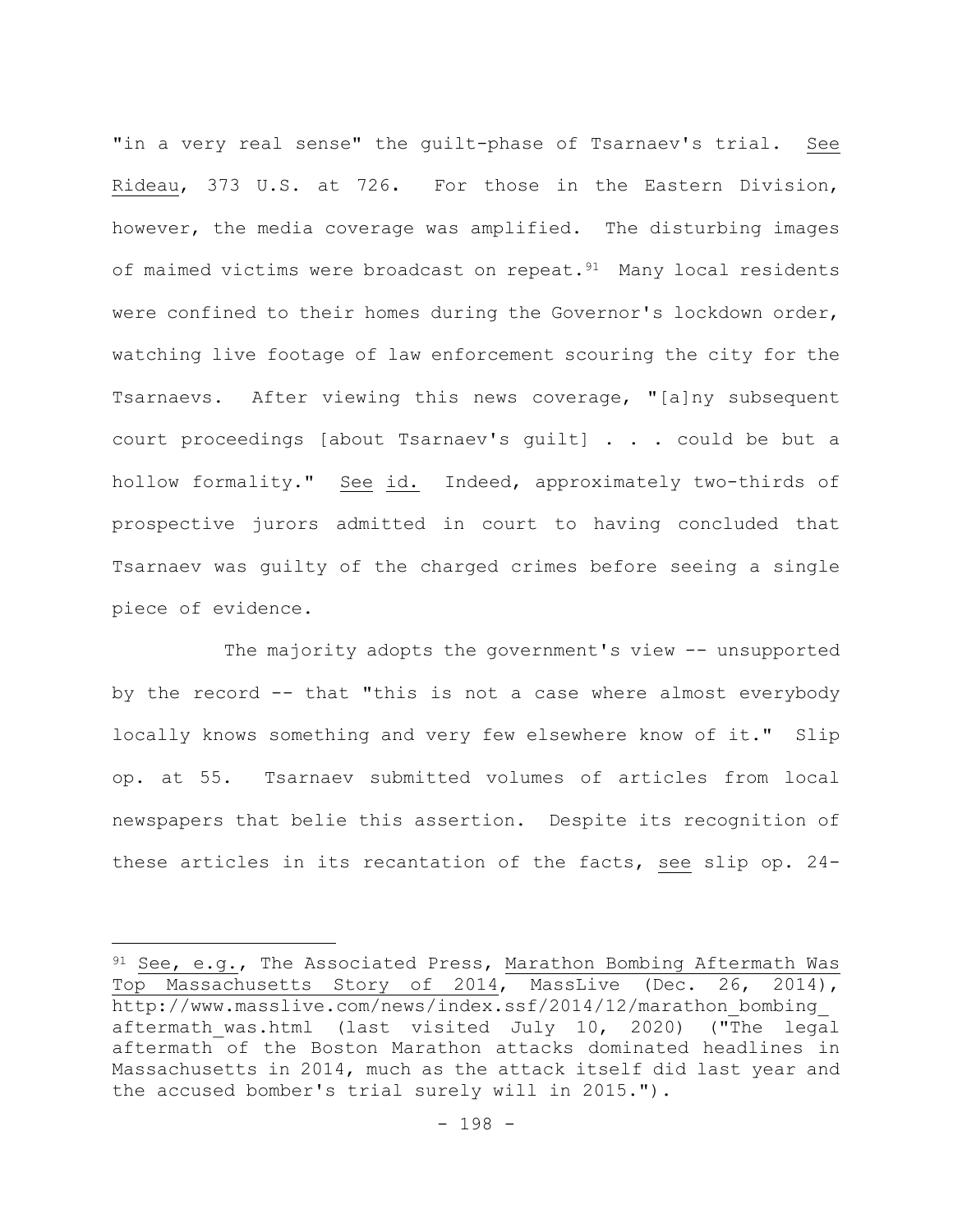25, the majority seemingly ignores this detail in its venue analysis.

Whereas nationwide coverage of the bombing gradually waned over the following weeks and months, the record reflects that local media coverage did not. In Greater Boston, the scope of that reporting shifted from the facts surrounding the bombing to a focus on "the city as a whole[ $,$ ]  $\ldots$  includ[ing] stories of the victims and their family and friends, those who bravely risked their lives to help the victims, and how the entire community came together." Tsarnaev II, 780 F.3d at 31 (Torruella, J., dissenting) (footnote omitted). News sources humanized the local victims and their families, describing in heart-wrenching and gruesome detail the emotional and physical struggles of the wounded surviving victims. Of the first responders, local newspapers (befittingly) wrote that "what every firefighter in the city[,]  $\ldots$  every cop, every EMS worker did[] . . . was nothing short of heroic."<sup>92</sup> Other journalists described how the Greater Boston community came together to mourn the deceased, honor the injured, and begin the collective healing process. Many of the articles, (rightfully)

<sup>92</sup> Kevin Cullen, Answering the Call, in all its Poignant Horror, Boston Globe (Apr. 17, 2013), https://www.bostonglobe.com/metro/2013/04/16/when-doing-yourjob-more-than-doing-job/QOdqUtt5oeZREmbUmhhbJI/story.html (last visited July 10, 2020).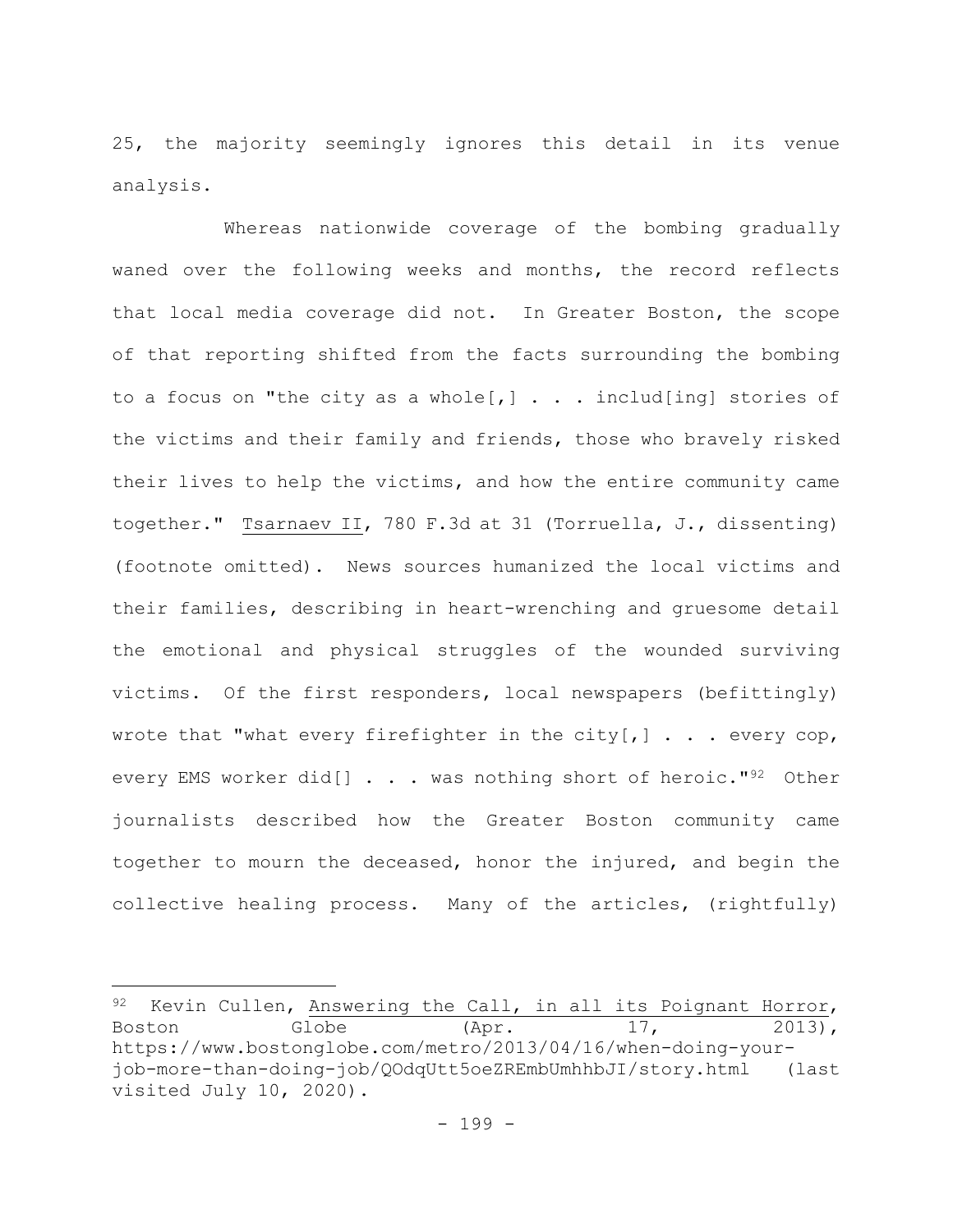pointing to the defendant as the cause of the community's suffering, took to the use of negative descriptors -- including repeatedly calling him a "monster", a "terrorist," "depraved," "callous, " "vile, " "revile, " and the "devil."

Tsarnaev's guilt preordained, reporters soon focused on whether Tsarnaev should be put to death -- prior even to the government's announcement of its intention to seek this outcome. This despite the fact that Massachusetts abolished capital punishment in its state courts in  $1984, <sup>93</sup>$  had not executed a criminal defendant for nearly forty years prior, <sup>94</sup> and that the majority of residents of the Eastern Division had previously expressed general opposition to the death penalty.<sup>95</sup> In this case, the media reported, even those who had previously opposed capital punishment admitted to being conflicted.96 Krystle Campbell's

<sup>93</sup> See Commonwealth v. Colon-Cruz, 470 N.E.2d 116 (Mass 1984); Mass. Gen. Laws ch. 265, § 2 (2020) (no longer providing for capital punishment).

<sup>94</sup> History of the Death Penalty, Death Penalty Information Center, https://deathpenaltyinfo.org/state-and-federal-info/state-bystate/massachusetts (last visited July 16, 2020).

<sup>95</sup> See Massachusetts Isn't OK with the Death Penalty, but Dzhokhar Tsarnaev's Jurors Have To Be, PRI, The World (Jan. 5, 2015), https://www.pri.org/stories/2015-01-05/massachusetts-isnt-okdeath-penalty-dzhokhar-tsarnaevs-jurors-have-be (last visited July 10, 2020).

<sup>96</sup> See Jan Ransom & Jacqueline Tempera, Religious Leaders Conflicted on Tsarnaev death penalty, Boston Globe (May 18, 2015), https://www.bostonglobe.com/metro/2015/05/17/religious-leadersstruggle-with-feelings-over-tsarnaev-death-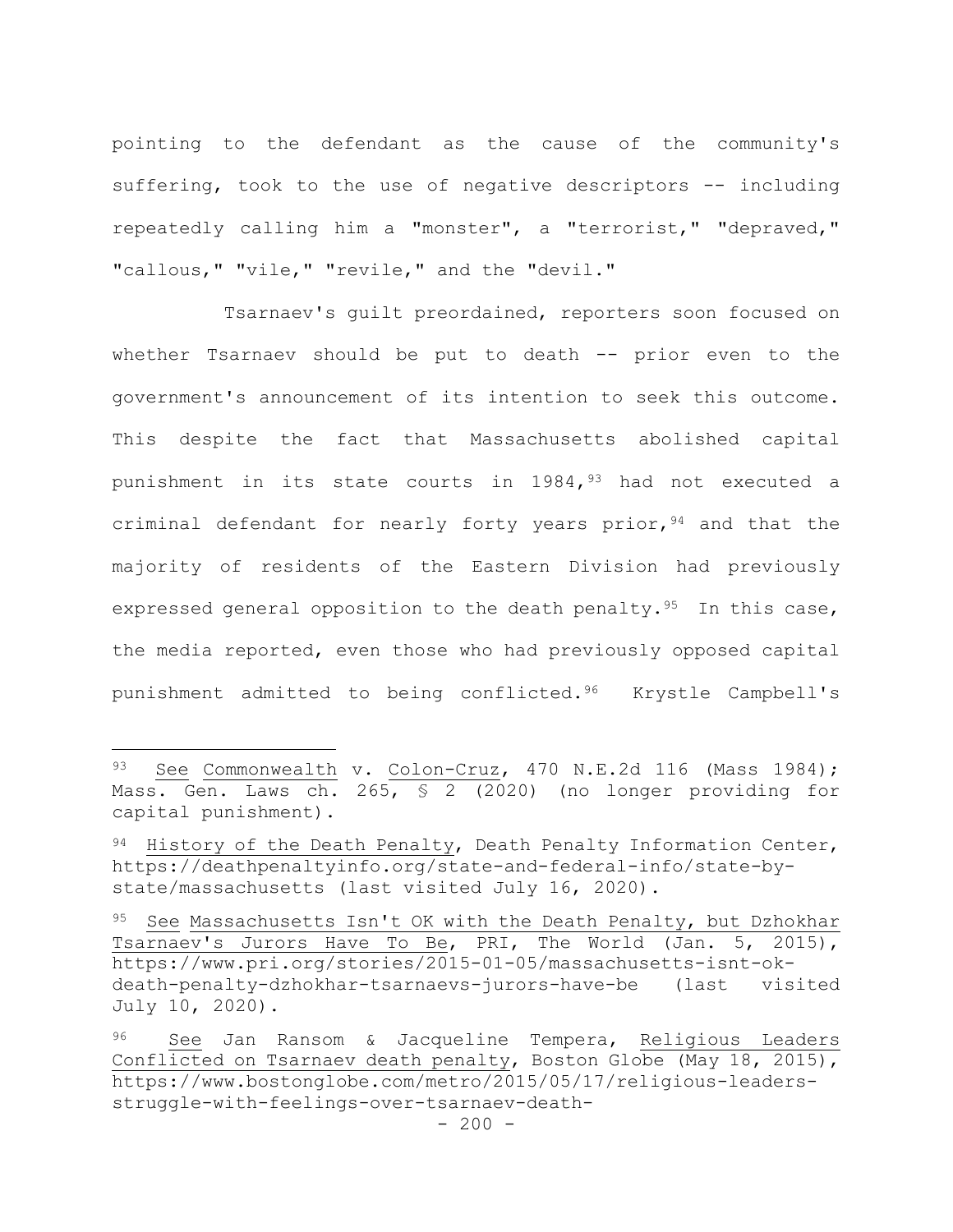mother, Patricia Campbell, told the *Boston Globe* that she had been rethinking her longtime opposition to the death penalty because "an eye for an eye feels appropriate." Some of the amputees and their families were reported to have expressed similar sentiments. First responders and victims told reporters that a death sentence would "help everyone in their recovery." Mayor Menino, a proclaimed opponent of the death penalty, exclaimed, "in this one, I might think it's time . . . that this individual serves his time and [gets] the death penalty."<sup>97</sup> After he assumed office in January 2014, Boston Mayor Martin J. Walsh -- who had opposed the death penalty as a state representative -- expressed his support of Attorney General Eric Holder's "process that . . . brought him to [the] decision" to seek capital punishment.<sup>98</sup> Other politicians

penalty/EOl9cNhRQrGwBnkhTQAJAI/story.html?event=event12 (last visited July 10, 2020); Tara McKelvey, Boston in Shock over Tsarnaev death penalty, BBC News, Boston (May 16, 2015), https://www.bbc.com/news/world-us-canada-32762999 (last visited July 10, 2020); NBC News, Americans Divided Over Death for Boston Bomber Dzhokhar Tsarnaev, Poll Finds (Apr. 8, 2015), https://www.nbcnews.com/storyline/boston-bombingtrial/americans-divided-over-death-boston-bomber-dzhokhartsarnaev-poll-finds-n338076 (last visited July 10, 2020).

 $97$  Mark Arsenault & Milton J. Valencia, Suspect Charged with Using a Weapon of Mass Destruction, Boston.com (Apr. 22, 2013), https://www.boston.com/news/local-news/2013/04/22/suspectcharged-with-using-weapon-of-mass-destruction (last visited July 10, 2020) (alteration in original).

<sup>- 201 -</sup> 98 Matt Apuzzo, U.S. is Seeking Death Penalty in Boston Case, The N.Y. Times (Jan. 30, 2014),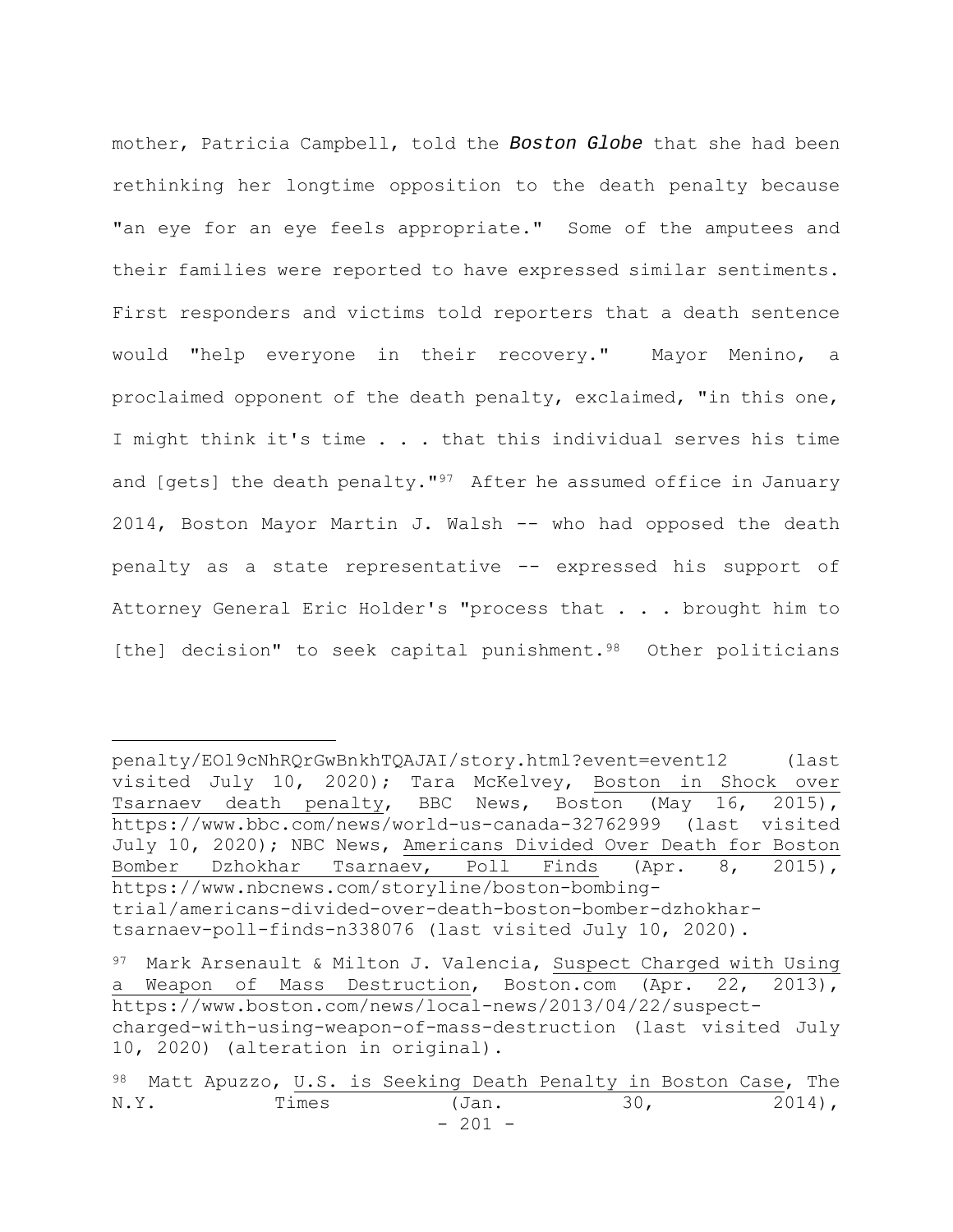did the same, including both United States Senators from Massachusetts.<sup>99</sup> In contrast to these more restrained endorsements, some expressed less hesitation about their support<sup>100</sup> for Tsarnaev's execution.101 Former Boston Police Commissioners Edward F. Davis and William Evans,102 and MIT Police Chief John

https://www.nytimes.com/2014/01/31/us/boston-marathon-bombingcase.html (last visited July 10, 2020).

99 Shira Schoenberg, US prosecutors will seek the death penalty against alleged Boston Marathon bomber Dzhokhar Tsarnaev, Mass Live (Jan. 30, 2014), https://www.masslive.com/news/boston/2014/01/dzokhar\_tsarnaev\_us will seek death penalty.html (last visited July 10, 2020).

100 I do not dispute that some, including public figures, also expressed their moral objection to the use of capital punishment. But only those individuals who voiced a willingness to consider recommending a death sentence, and whose views would not prevent them from doing so, could be (and were) sat on the jury. See Wainwright v. Witt, 469 U.S. 412, 424 (1985); Witherspoon v. Illinois, 391 U.S. 510, 518, 520 (1968).

101 Tara McKelvey, Boston in Shock Over Tsarnaev Death Penalty, BBC News, Boston (May 16, 2015), https://www.bbc.com/news/world-uscanada-32762999 (quoting nearby employee as saying "[p]ut him in a cage and let wild animals tear him apart") (last visited July 10, 2020); Catherine E. Schoichet, For Boston Bombing Victims, Death Penalty Decision a 'Step Forward,'", CNN (Jan. 30, 2014), https://www.cnn.com/2014/01/30/justice/tsarnaev-death-

penalty/index.html (last visited July 10, 2020); Brian MacQuarrie, In Globe Poll, Most Favor Life Term for Dzhokhar Tsarnaev , Boston Globe  $(Sept.$   $16,$   $2013),$ https://www.bostonglobe.com/metro/2013/09/15/most-boston-

residents-favor-life-without-parole-for-tsarnaev-convicted-pollshows/Ur6ivWIUiYCpEZLXBApHDL/story.html?event=event12 (last visited July 10, 2020) (quoting respondent to poll as saying "[l]ife without parole is insufficient").

102 Boston Police Commissioner: Pursuing Death Penalty for Tsarnaev is "Appropriate", New England Cable News (March 1, 2014), https://www.necn.com/news/local/ necn boston police commissione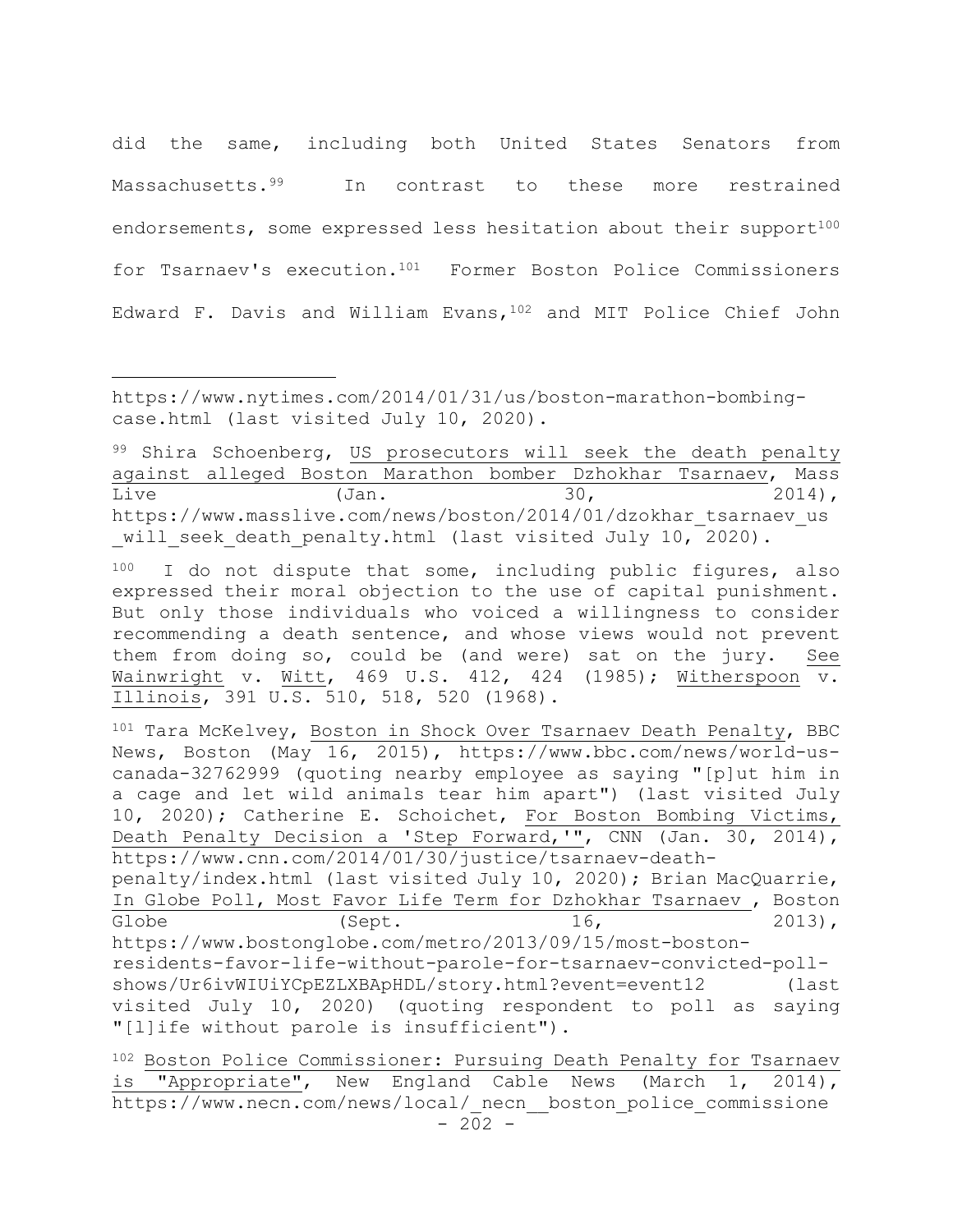DiFava, all expressed their approval.<sup>103</sup> And, although it was defeated in the Massachusetts House of Representatives, a bipartisan group of lawmakers used the bombing as support for a bill seeking to reinstate the death penalty.<sup>104</sup>

Perhaps because of the nature of the crime, or because of its impact on them and their communities, the residents of the Eastern Division were inundated with reporting about this case.<sup>105</sup>

## **c. Pride begets prejudice**

Jury selection began in early January 2015. "BOSTON STRONG" continued to be proudly displayed throughout Greater Boston up to and through Tsarnaev's trial. Merchandise bearing the slogan continued to be sold at Boston Logan's International

r\_\_pursuing\_death\_penalty\_for\_tsarnaev\_is\_\_appropriate\_\_necn/191  $6798/$  (last visited July 10, 2020).

<sup>103</sup> Antonio Planas, John Zaremba, Laurel J. Sweet, MIT's Chief Calls for Death Penalty in Boston Bombing Case, The Boston Herald (July 11, 2013), https://www.bostonherald.com/2013/07/11/mits-chiefcalls-for-death-penalty-in-boston-bombing-case/ (last visited July 10, 2020).

<sup>104</sup> Stephanie Ebbert, Mass. House Defeats Proposal to Restore Death Penalty, Boston Globe (Apr. 23, 2013), https://www.bostonglobe.com/metro/2013/04/23/lawmakers-citingmarathon-bombings-propose-restoring-death-penaltymassachusetts/72UOgtShrscd9pSFRv1YsN/story.html (last visited July 10, 2020).

<sup>105</sup> The crimes charged in this case involved one of the first major terrorist attacks in the United States in age of widespread social media. Although the parties have not outlined arguments over the impact of this technological advancement, I find it (again) worth highlighting the advanced speed at which information and opinions spread.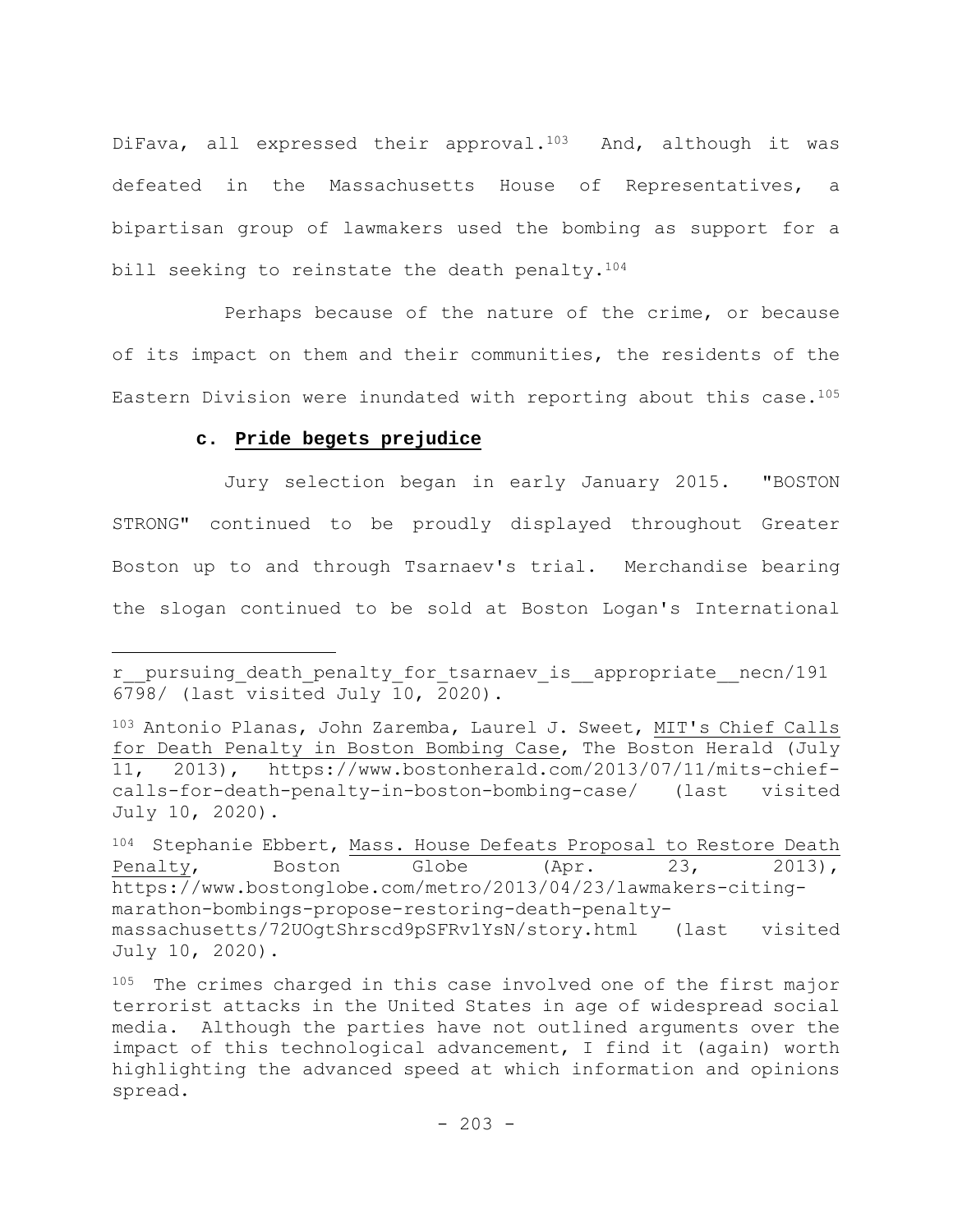Airport. A banner displaying "BOSTON STRONG" was hung from a hotel nearby the courthouse, high above the surrounding buildings. And the drum of a cement truck parked directly across from the courthouse's visitor's entrance was decorated with "BOSTON STRONG" on one side and "THIS IS OUR CITY" on the other. A local Teamsters union continued to distribute "BOSTON STRONG" t-shirts and jackets to its members. Fundraising for the victims continued, and local road races placed the "BOSTON STRONG" logo on shirts distributed to its participants.

The district court dismissed the prevalence of these displays in various ways: although the defense team took the photographs of the banner and cement truck while jury selection was ongoing, the district court found the logo's appearances inconsequential because the cement truck photograph was taken on a day on which no empaneled jurors attended court,  $106$  and the hotel banner was not visible at the juror's entrance to the courthouse or from the jury room<sup>107</sup>; that the association of "BOSTON STRONG" "weakened somewhat over time through overuse"; and that (quoting Skilling, 561 U.S. at 361), "the decibel level of media attention

<sup>106</sup> The record does not reflect whether the cement truck was in the area on any days other than the one that the photograph was taken on.

<sup>107</sup> But it may have been visible during the jurors' commutes into and out of the courthouse.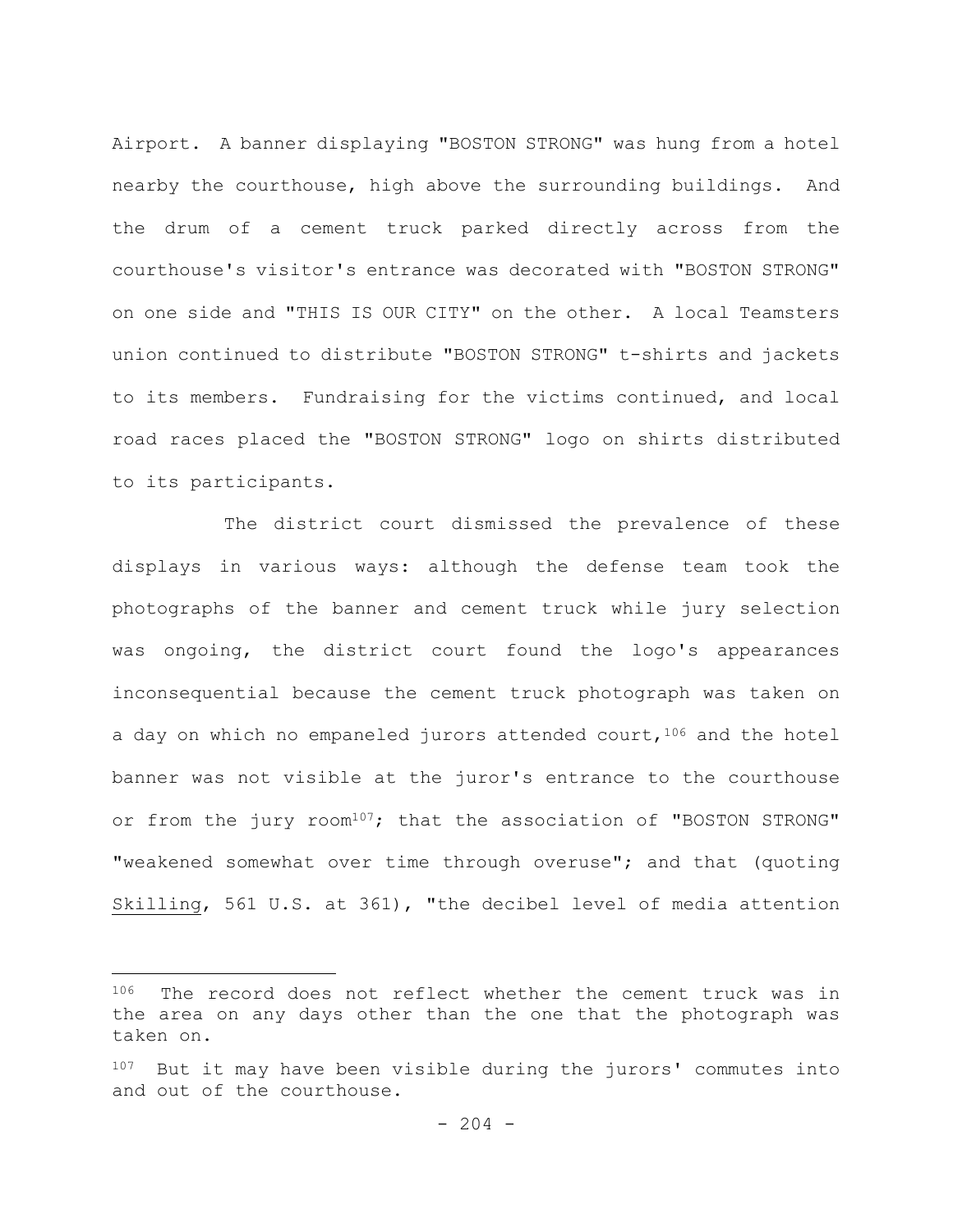[had] diminished somewhat." As jury selection in this case began less than two years after the bombings, the district court ignored, however, that the continued displays of "BOSTON STRONG" reflected an enduring community sentiment which formed the base of the movement, and a well-deserved pride of accomplishment in the community's efforts to return to normalcy.108 As one member of the venire put it, "BOSTON STRONG" was "the spirit of Boston, that despite whatever happens, . . . we will continue."

A coming together remarkably similar to this one emerged in the wake of the 1995 bombing of the Alfred P. Murrah Federal Office Building in Oklahoma City, Oklahoma, which killed 168 people, injured hundreds more, and damaged numerous federal buildings. See United States v. McVeigh, 918 F. Supp. 1467, 1471-72 (W.D. Okla. 1996). Like "BOSTON STRONG," "Oklahoma family" became "a common theme" amongst the Oklahoma media and political leaders, emphasizing "how the explosion shook the entire state, ... how the state has pulled together ... as a family," and

<sup>108</sup> Nor did the sentiment end with this trial. It was announced in December of 2015 that a new park in honor of Martin Richard would be built less than two blocks from the courthouse. Lisa Creamer, A New Park Near Boston Children's Museum Will Honor Martin Richard, WBUR (Dec. 10, 2015), https://www.wbur.org/news/2015/12/10/martin-richard-new-bostonpark (last visited July 10, 2020). And in September of that same year, Bridgewater State University, roughly 30 miles south of Boston, unveiled a life-sized sculpture of the 8-year-old victim. Id.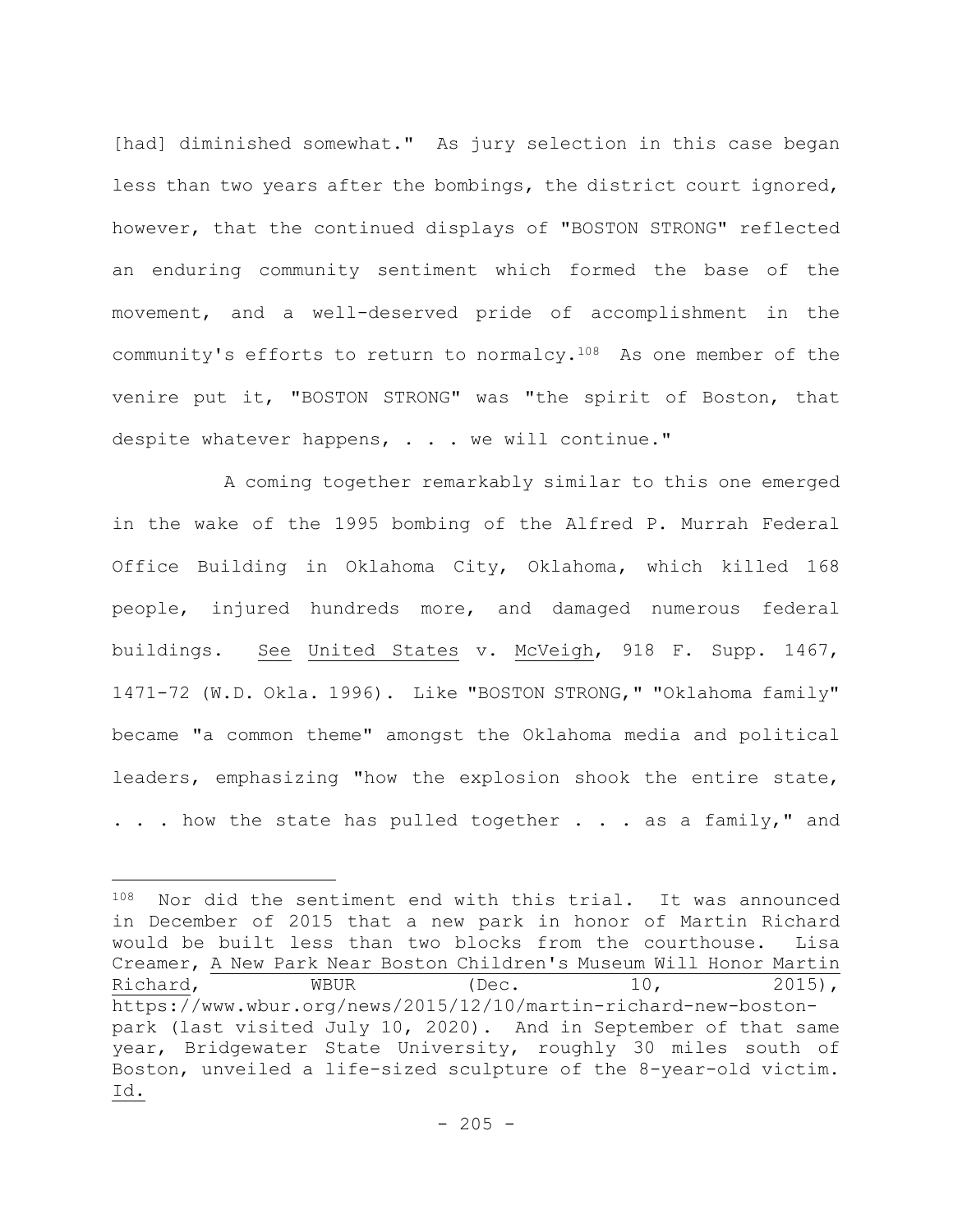that "the survival and recovery from this tragedy is 'Oklahoma's story.'" Id. at 1471. Finding that the values of due process and fairness required that the trial of the Oklahoma City bombing suspects be transferred to Denver, 109 Chief Judge Matsch pertinently described the profound potential for prejudice in this situation:

> Pride is defined as satisfaction in an achievement, and the people of Oklahoma are well deserving of it. But it is easy for those feeling pride to develop a prejudice . . . [t]he existence of [which] is difficult to prove. Indeed it may go unrecognized in those who are affected by it. The prejudice that may deny a fair trial is not limited to a bias or discriminatory attitude. It includes an impairment of the deliberative process of deductive reasoning from evidentiary facts resulting from an attribution to something not included in the evidence. That something has its most powerful effect if it generates strong emotional responses and fits into a pattern of normative values.

Id. at 1472 (internal quotation marks and citation omitted). Similarly, the Supreme Court has noted that "[t]he influence that

<sup>&</sup>lt;sup>109</sup> The defendant and government in McVeigh agreed that the trial could not take place in Oklahoma City, in part because "obtaining an impartial jury in Oklahoma City would be 'chancy.'" McVeigh, 918 F. Supp. At 1470. "The effects of the explosion on th[e] [Oklahoma City] community [were] so profound and pervasive" that no further consideration of that venue was necessary. Id. The district court was called upon to then resolve the parties' dispute about whether there was "so great a prejudice against the[] defendants in the [entire] State of Oklahoma that they [could not] obtain a fair and impartial trial anywhere in the state." Id.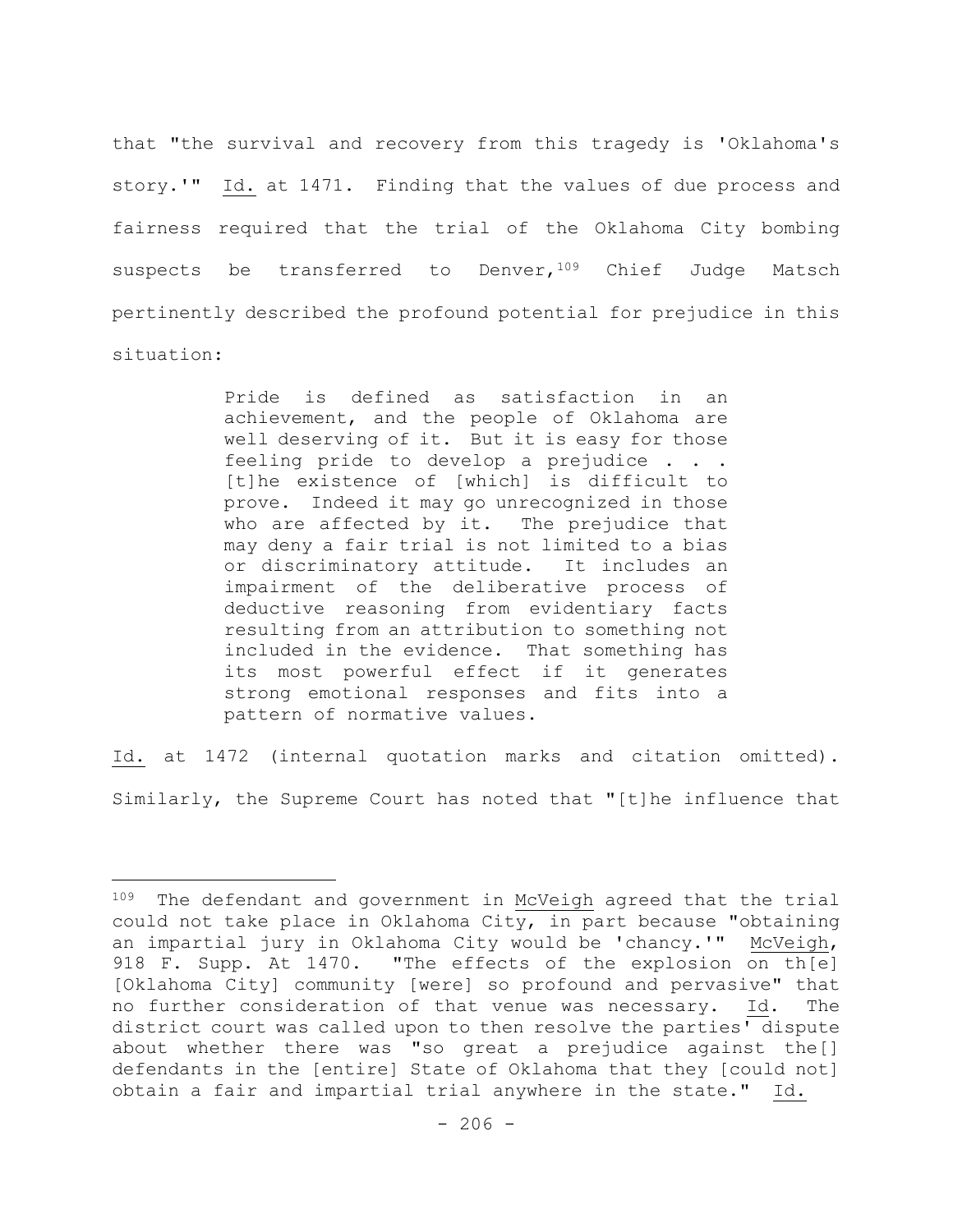lurks in an opinion once formed is so persistent that it unconsciously fights detachment from the mental processes of the average man." Irvin, 366 U.S. at 727.

Such was the state of the Eastern Division. Amongst an entire community so deeply affected by these crimes, the "intensity of the humanization of the victims" by the media, McVeigh, 918 F. Supp. at 1472, the heavy emphasis on grief, and the powerful portrayals of people struggling to make sense of this calamity, imprinted a pervasive and insurmountable prejudice in the community psyche. In such circumstances, an individual juror "may have an interest in concealing his own bias . . . [or] may be unaware of it." Smith v. Phillips, 455 U.S. 209, 221-22 (1982) (O'Connor, J., concurring). And the unconscious nature of this impairment makes juror questionnaires and voir dire a poor means for assessing juror impartiality. See William H. Farmer, Presumed Prejudiced, But Fair?, 63 Vand. L. Rev. En Banc 5, 8 (2010).

The majority's "serious points against [Tsarnaev's] venue-change arguments" lean heavily on the pretrial polling data. See slip op. at 54-55. The majority finds this data convincing because the pollster did not "ask respondents to judge for themselves whether they are biased[]" and "[i]nstead . . . asked whether Tsarnaev should get the death penalty." Slip op. at 55. But, even though the pollster did not explicitly ask respondents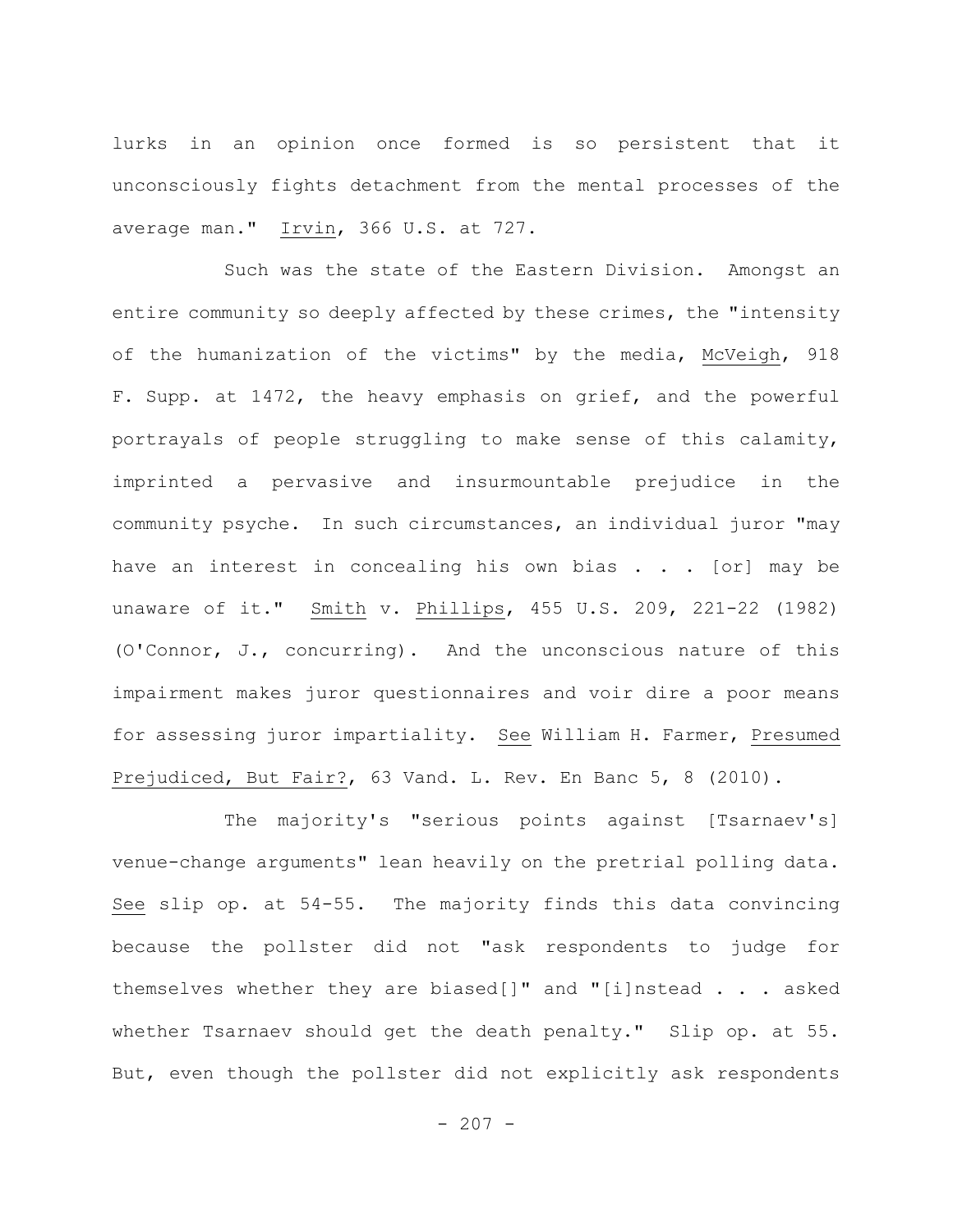if they were biased,  $110$  it is the court's (and the majority's) dependence on this polling data to decide the venue challenge that leaves prospective jurors as the judges of their own impartiality. This is the very problem that the majority takes issue with in its Patriarca analysis. See slip op. at 62, 65, 67, 72. Further, the data cannot be relied upon to accurately identify local prejudice. Despite the majority's conclusory claim otherwise, see slip op. at 55, the survey does not -- and cannot -- account for the fact that the people who are most acutely affected by trauma and persistent media coverage thereof often lack awareness of the impact this exposure has to their decision-making capacity in the jury deliberation room -- particularly when they are being asked to make a decision as high-stakes as the appropriate punishment for the individual that wreaked havoc on their lives and those of their neighbors and communities. See McVeigh, 918 F. Supp. at 1473. That over 92% of Boston residents admitted in the community poll that they believed Tsarnaev was "definitely" or "probably" guilty based on their exposure to pretrial publicity, whereas 25% less admitted prejudgment in their juror questionnaires, highlights the inadequacy of survey polling to determine local prejudice in

<sup>110</sup> A strange question indeed; most people asked during a voteby-mail poll would not likely respond to such a question by stating that they are "biased," especially because most would not be aware that they may be so.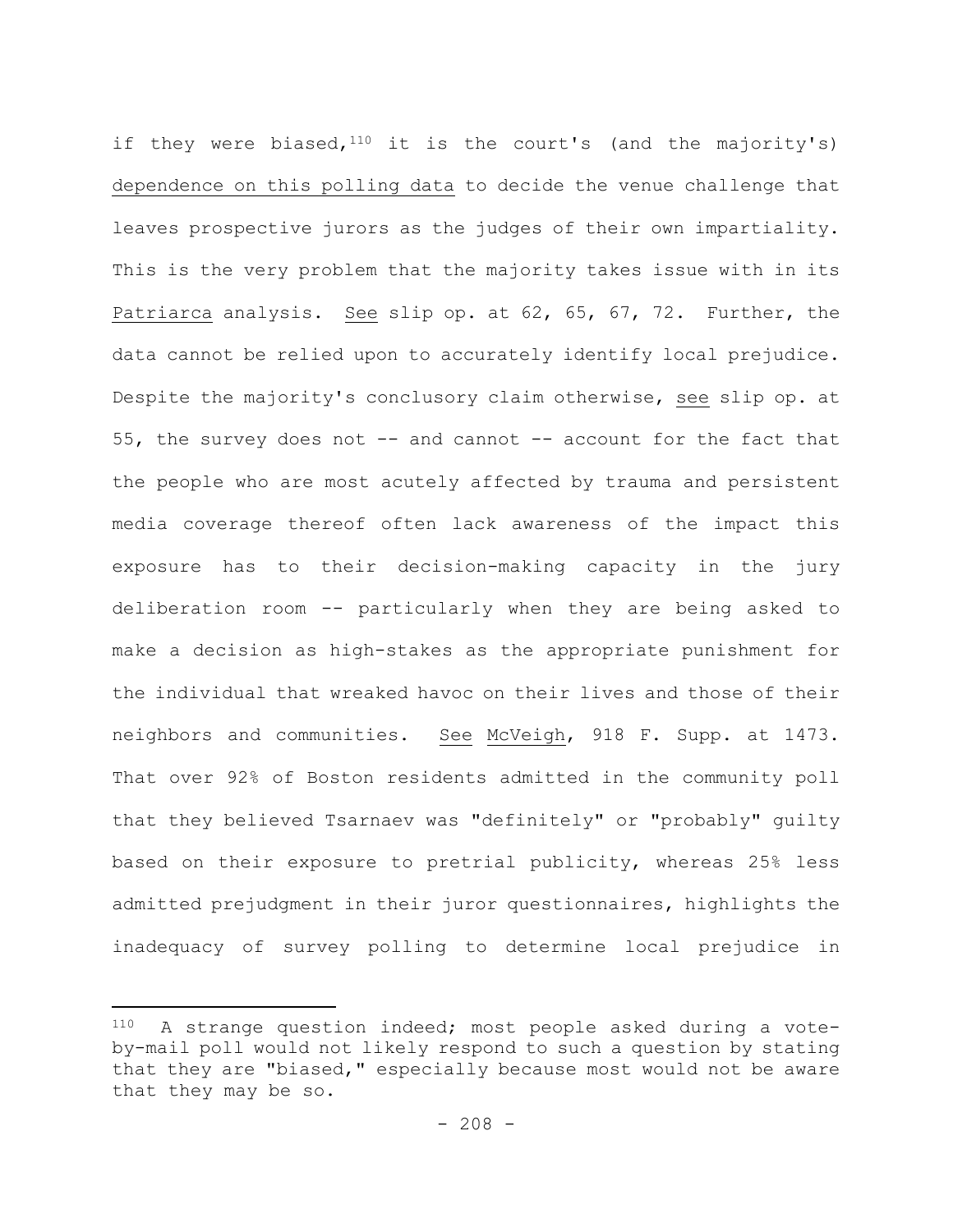circumstances such as existed in the Eastern Division, and the potential inability of jury selection to sufficiently weed out the prejudices in this venue.

This "impairment of the deliberative process," particularly during a moment such as jury deliberations in a case of such prominence, is not easily quantifiable. Again, I invoke Chief Judge Matsch:

> The possible prejudicial impact of this type of publicity is not something measurable by any objective standards. . . . [S]urveys are but crude measures of opinion at the time of the interviews. Human behavior is far less knowable and predictable than chemical reactions or other subjects of study by scientific methodology. There is no laboratory experiment that can come close to duplicating the trial of criminal charges.

## Id.111

Given the unknowing nature of the prejudicial effect of inflammatory pretrial publicity on severely afflicted people, see Irvin, 366 U.S. at 727; McVeigh, 918 F. Supp. at 1472-73, and the great potential for equivocation by individual jurors impacted by these outside influences, see Smith, 455 U.S. at 221-22, it must be given little weight that polling data showed somewhat similar

<sup>111</sup> I recognize that the district judge's exercise of discretion in McVeigh does not itself mean that the district court's decision not to move Tsarnaev's trial was necessarily an abuse. But, given its similarity to our situation, it certainly cannot be ignored in the exercise of our review.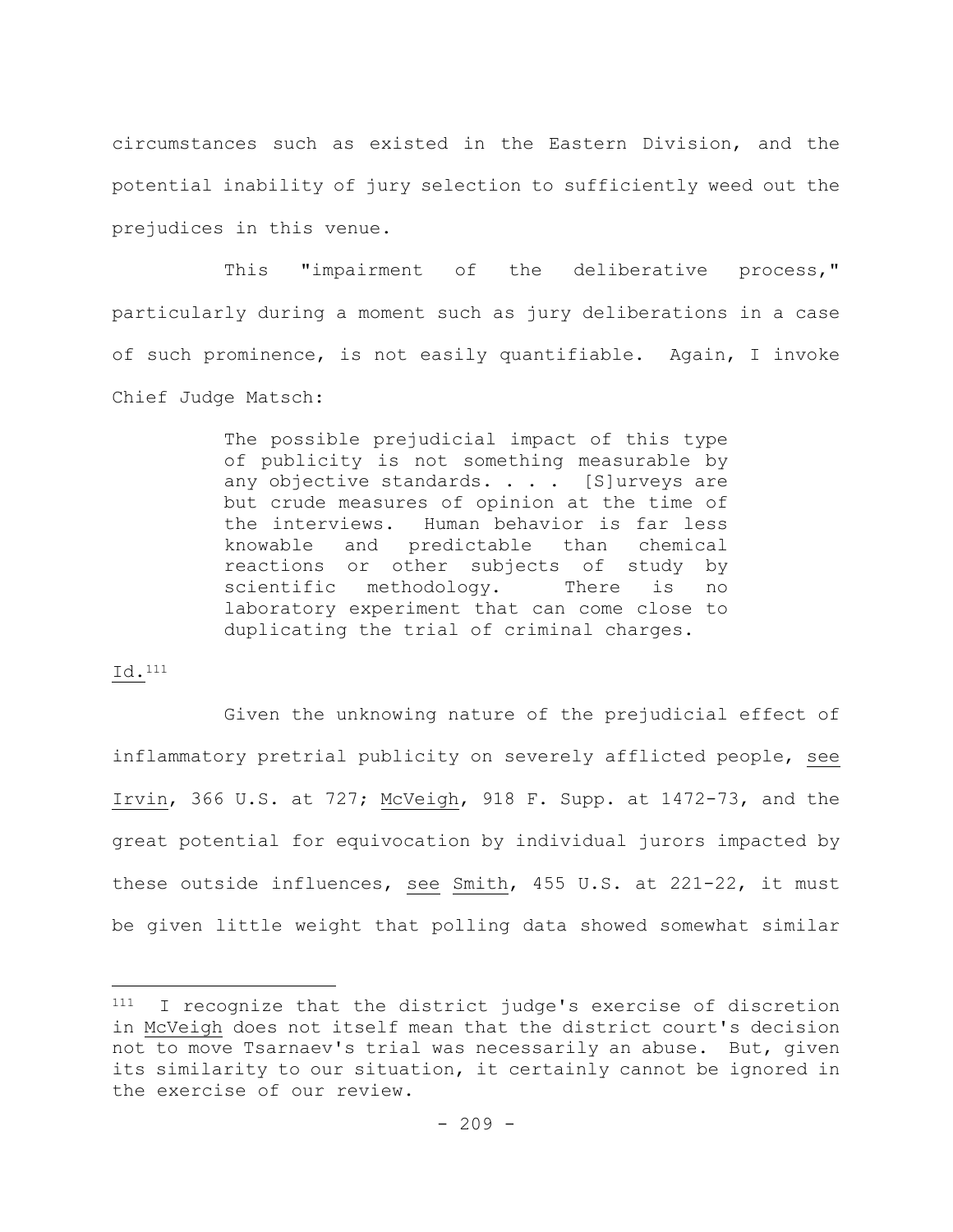(but still lower) numbers regarding a proclivity for the death penalty in Springfield and New York than in Boston.112

The majority next declares, again without record support, that "most of the publicity was true." Slip op. at 55. Much of the local publicity included not only factual narrations of the events that transpired but also commentary and opinions, such as the aforesaid references to him as a "monster," "terrorist," "evil," the "devil," and other similar derogations. I have no doubt that other media sources either did the same or quoted others who did.<sup>113</sup> Even if these are appropriate adjectives to describe Tsarnaev, this does not mean the descriptors did not have a prejudicial impact on the venire's ability to make decisions based solely on what was presented in court. See, e.g., Rideau, 373 U.S. at 725-26 (televised confession was factual but prejudicial).

<sup>112</sup> The majority strangely and misleadingly finds convincing that "fewer [survey] respondents preferred life without parole in Springfield (45.4%) than in Boston (51.2%)." See slip op. at 55. But the lower percentage of Springfield respondents preferring life without parole does not mean that a higher percentage of Springfield respondents preferred the death penalty than in Boston. In fact, the opposite is true: a higher percentage of respondents preferred the death penalty in Boston than in Springfield, Manhattan, or Washington, D.C. The fact that fewer respondents in Springfield stated a preference for life without parole than in Boston is explained by the fact that a higher percentage of respondents in Springfield (19.5%) refused to provide an answer to the question than in Boston (12.1%).

See, e.g., Planas et al., supra n.103 (calling Tsarnaev a "punk" and a "bad guy").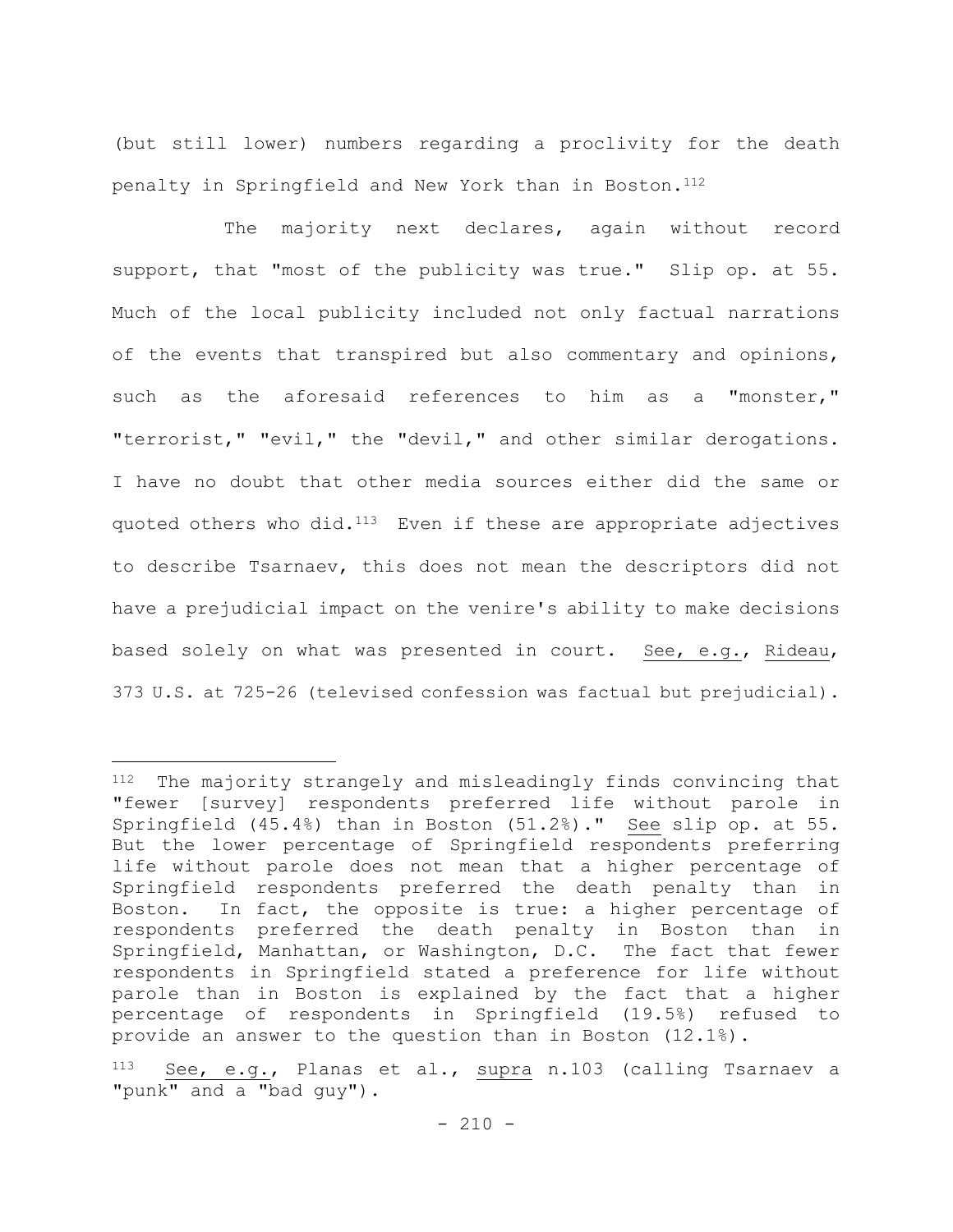The same is true of the reports that public officials believed Tsarnaev should die, and the detailed chronicling of the pain of the survivors and decedents' families. These reports may reflect reality, but the media's emphasis of these topics carried a significant risk of disturbing potential jurors' impartiality. This publicity was anything but "trivial."

I do not mean to imply that every juror was being disingenuous or deceitful in their self-declared impartiality. But our "[t]rust in their ability" to disregard this prejudicial information "diminishes when the prior exposure . . . evokes strong emotional responses or such an identification with those directly affected by the conduct at issue that the jurors feel a personal stake in the outcome." McVeigh, 918 F. Supp. at 1473. Our own biases often go unrecognized or ignored. The risk of implicit biases in this case was impermissibly high, particularly with the defendant's life on the line.

## **d. The "Skilling" factors**

The majority suggests that an application of the eponymous Skilling factors counsels against an abuse-of-discretion finding. See slip op. at 56-58. As I noted in my mandamus dissent, I find the comparison between this case and Skilling to be inapposite. See Tsarnaev II, 780 F.3d at 42 (Torruella, J., dissenting). Skilling involved "neither heinous nor sensational"

- 211 -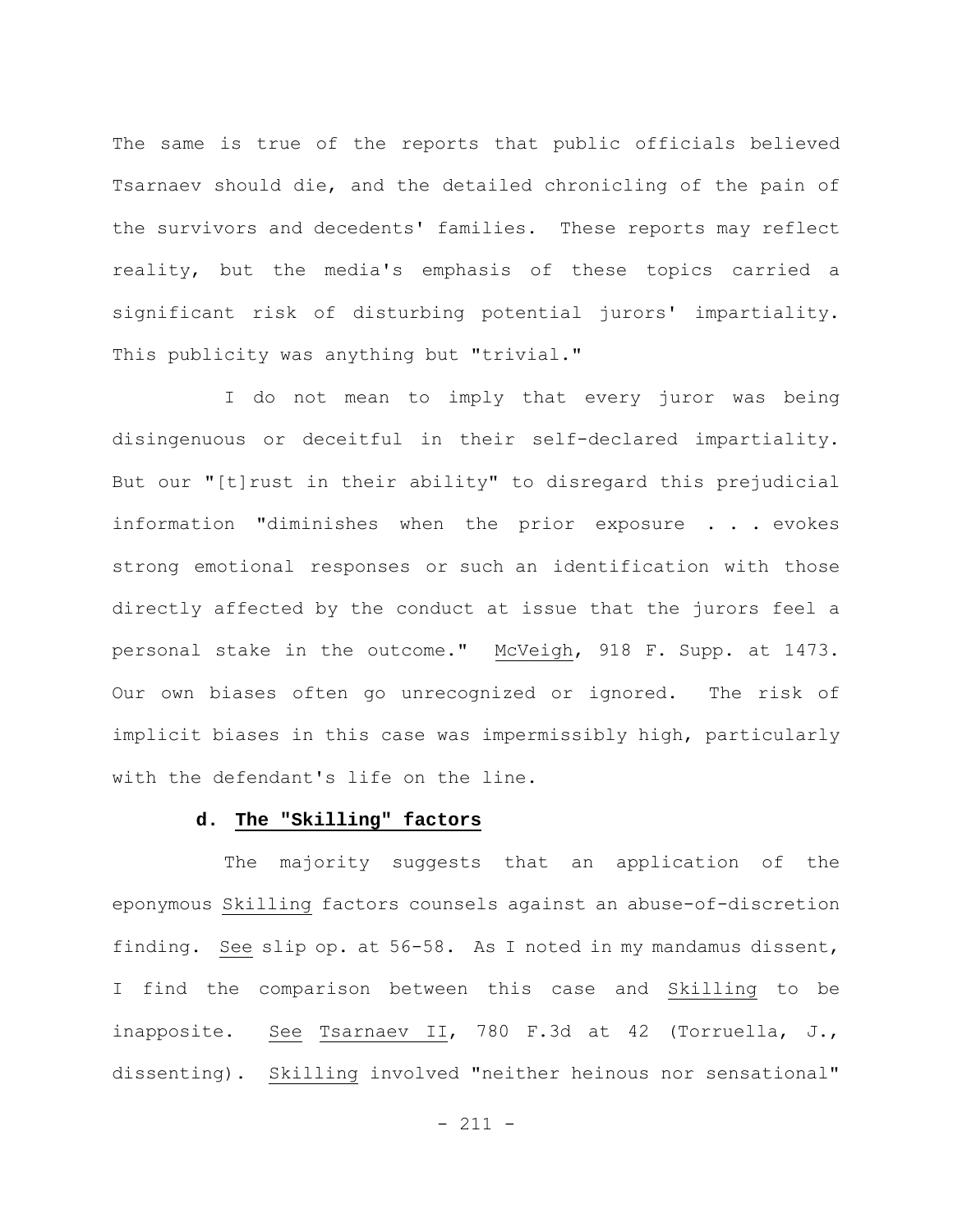facts, but rather white-collar economic crimes which impacted only a minority of potential jurors in the Eastern District of Texas. 561 U.S. at 370, 384 (noting that the "jurors' links to Enron were either nonexistent or attenuated"); see also United States v. Skilling, 554 F.3d 529, 560 n.47 (5th Cir. 2009), aff'd in part, vacated in part, 561 U.S. 358 (2010) (noting an opinion poll that found that one in three Houstonians knew someone harmed by what happened at Enron). Contrast that with the facts in this case: a terrorist attack with explosives at the iconic Boston Marathon; a widespread and crowdsourced search for the suspects; the execution of a police officer; a carjacking; a shootout on a suburban street; a shelter-in-place order; a televised manhunt; a standoff around the Watertown boat; the televised removal of a bloodied defendant from that boat; and a traumatized Eastern Division.

Even assuming *arguendo* the applicability of the Skilling factors to this terrorism case, I would find that they weigh in Tsarnaev's favor. First, the Skilling Court looked to the "size and characteristics of the community in which the crime occurred," noting that Houston was the fourth most populous city in the United States with a "large, diverse pool of potential jurors." 561 U.S. at 382. Boston is not even in the top twenty in terms of population size. See United States Census Bureau, Population Division, Annual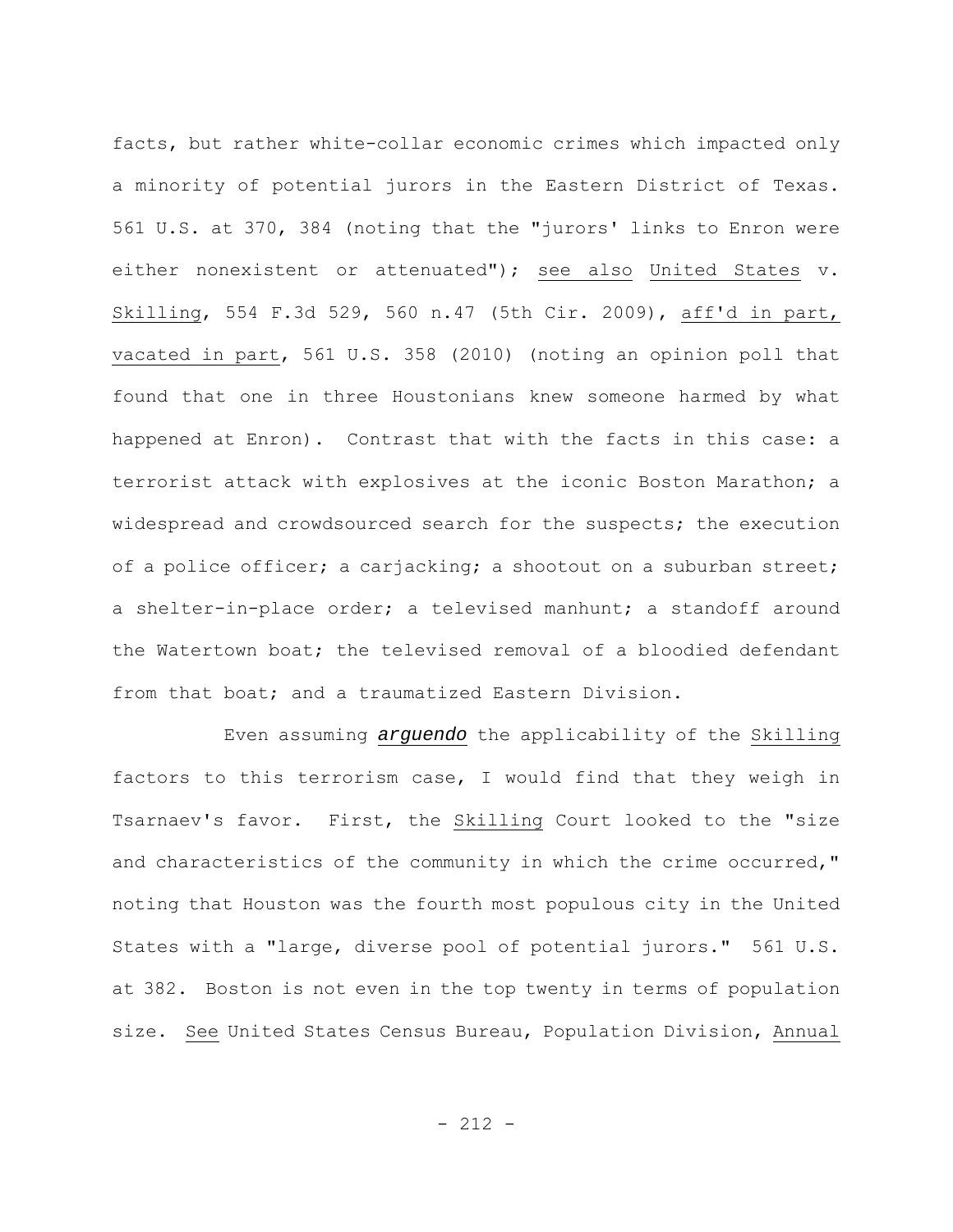Estimates of *City and Town Population Totals: 2010-2019 (May 21, 2020).*

Equally if not more important are the characteristics of the community. *See* Casellas-Toro, 807 F.3d at 387 (commenting that, although Puerto Rico has a population of approximately three million, it is an "insular community that is highly susceptible to the impact of local media" and "seem[s] to be a small island" (internal quotation marks and citation omitted)). The Court in Skilling noted that only 12.3% of Houstonians were able to name Skilling as an Enron executive they believed guilty of crimes, and 43% had never heard of him. This case is again easily distinguishable. Here, "Tsarnaev and the Boston Marathon bombings [were] one and the same." Tsarnaev II, 780 F.3d at 42 (Torruella, J., dissenting); see also Def.'s Reply to Opp'n to Mot. to Change Venue at 4, United States v. Tsarnaev, No. 13-cr-10200-GAO (D. Mass. filed Aug. 7, 2014), ECF No. 461-23 (showing that approximately 90% of survey participants in Boston recognized the name Dzhokhar Tsarnaev, as opposed to 58% in Springfield, MA, 44 % in Manhattan, and 34% in Washington, D.C.). For instance, 99.7% of the voir dire had been exposed to pretrial publicity about the case as every local news sources reported about it, and two thirds admitted in their juror questionnaires that they believed Tsarnaev to be guilty.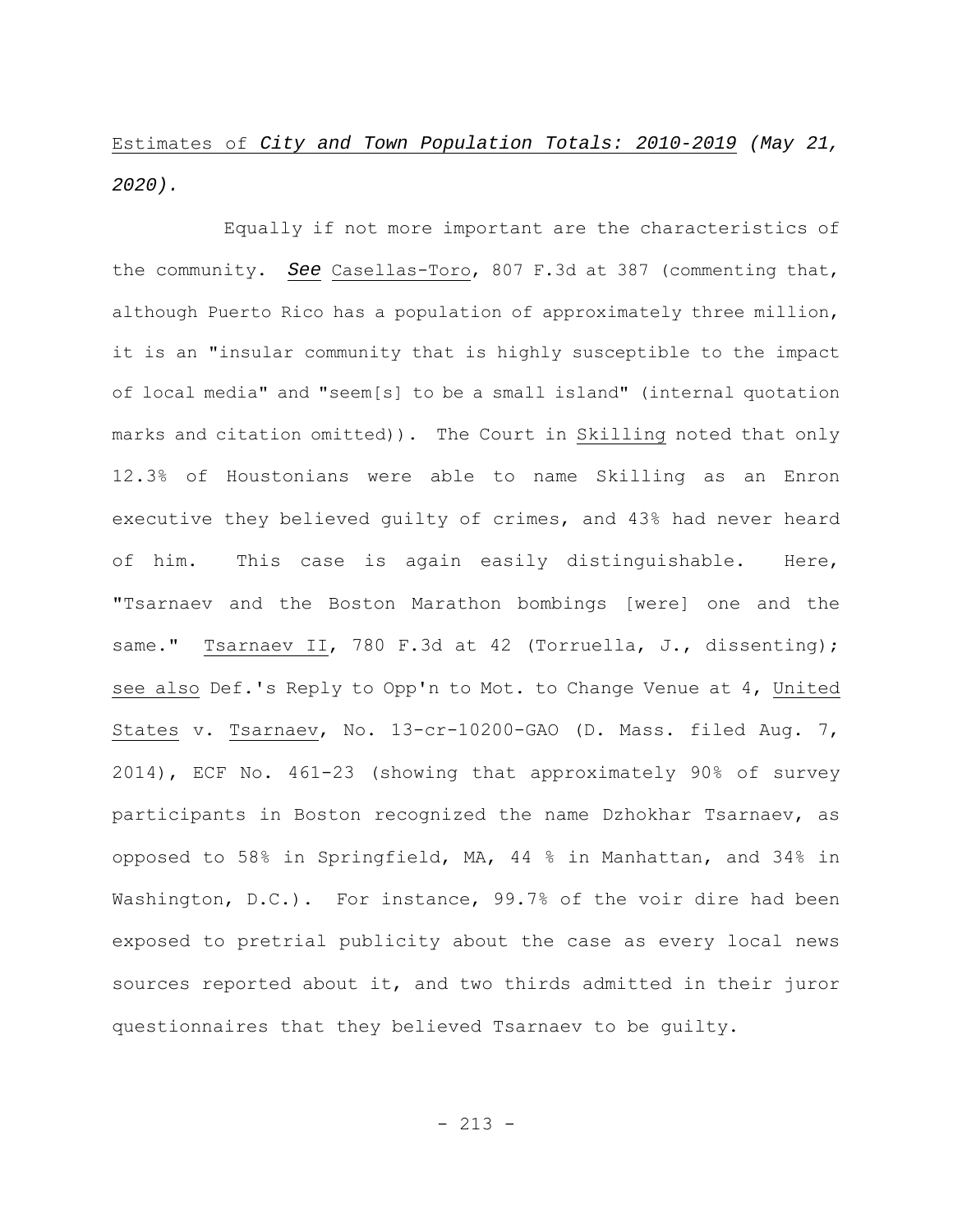Moreover, terrorism targets the very fabric of the community, seeking to tear it apart. We should thus be especially sensitive to the community response here as being indicative of its sense of communal victimhood -- a marker perhaps of its tightness as a judicial division. The Greater Boston area "band[ed] together"114 in response to this crisis, a "close-knit place" where "we grieve for [our neighbors]."115 At that moment, the Eastern Division was "BOSTON STRONG."116

Second, the news stories in Skilling "contained no confession or other blatantly prejudicial information." 561 U.S. at 382. This case involved both. Not only did the media print Tsarnaev's message in the boat admitting his crimes, it also reported information about his non-Mirandized hospital confession to the FBI. The news stories also contained blatantly prejudicial opinions that Tsarnaev should die.

<sup>114</sup> Davis, III, supra n.85.

<sup>115</sup> Jeff Brady, 8-Year-Old Boy Among Those Killed in Boston Bombing, NPR (Apr. 16, 2013, 3:00 PM), https://www.npr.org/2013/04/16/177507497/8-year-oldboyamong-those-killed-in-boston-bombing (last visited July 10, 2020 (reporting about speech by then-Mayor Menino on the day after the bombing).

<sup>116</sup> My intention is not to cast the "BOSTON STRONG" campaign in a negative light. Quite the opposite, the community's recovery efforts have my highest admiration.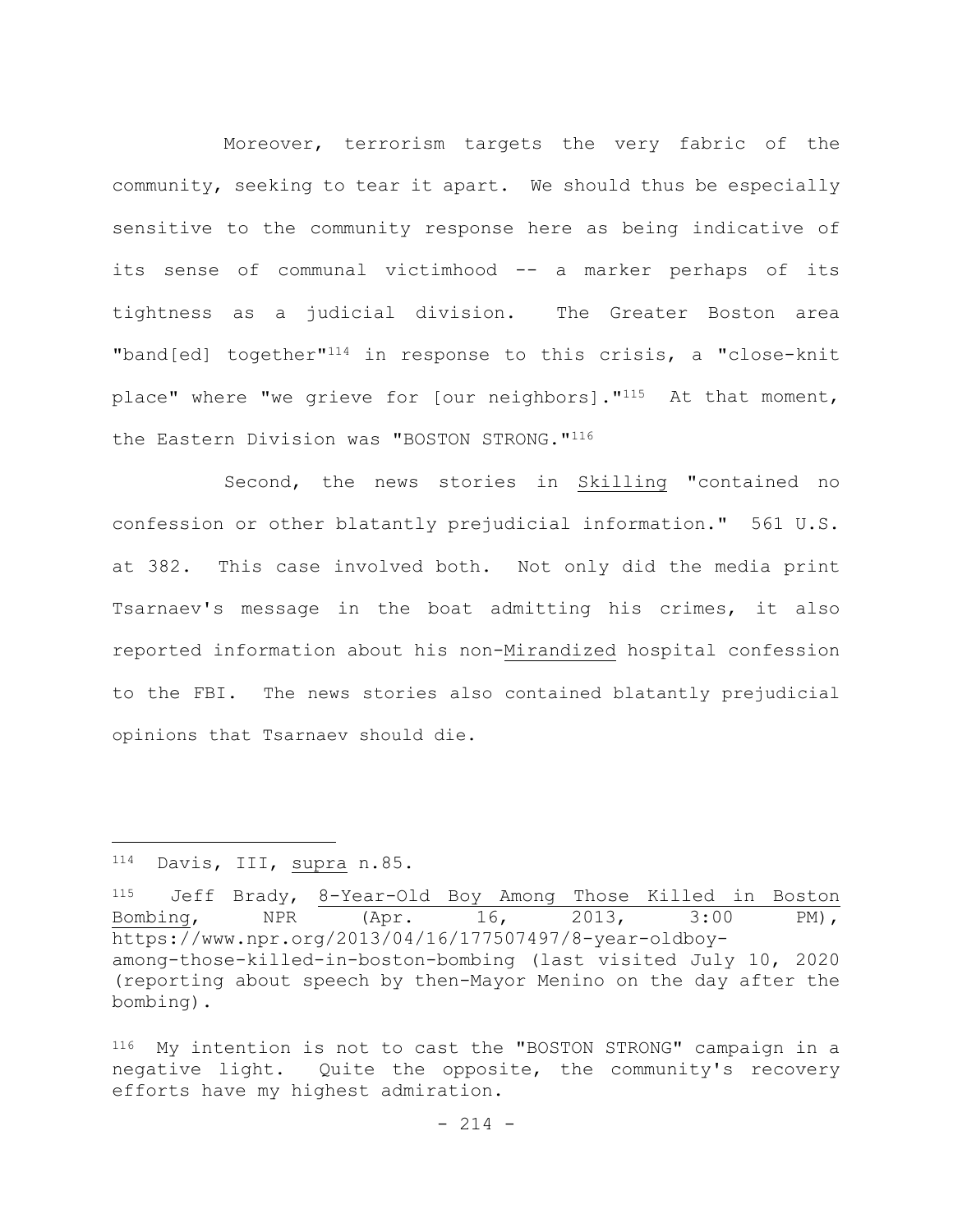Third, the Skilling Court looked to the media attention surrounding Skilling's crime and trial, noting that "the decibel level . . . diminished somewhat" over the four years between Skilling's crime and his trial. Here, although there was a slight diminution of pretrial publicity over the twenty-one months between the bombings and the commencement of jury selection, the reporting continued to be omnipresent. $117$ 

<sup>117</sup> The majority finds the time that elapsed between the bombings and Tsarnaev's trial to be "closer in magnitude to the four years in Skilling (a point cutting against a venue change) than the two months in Casellas-Toro (a point favoring a venue change)." Slip op. at 57. But the majority misconstrues our precedents. Casellas's trial did not occur two months after his crime was committed, but rather two and a half months after the major event that kept him in the media spotlight -- his televised sentencing for the murder of his wife. Casellas-Toro, 807 F.3d at 383. Like Tsarnaev, Casellas allegedly lied to the FBI almost two years prior to his trial for that crime. Id. at 382 (noting that Casellas made a false report to the FBI on June 17, 2012), 384 (stating that voir dire began on April 7, 2014).

Like Casellas, Tsarnaev remained a focal point for the media since he committed these crimes. Several well-publicized events ensured that he remained at center stage. In January 2014, the government announced that it would seek the death penalty, which drew an enormous media response. In April 2014, on the one-year anniversary of the marathon bombings (the week preceding the 2014 running of the Boston Marathon -- which itself garnered extraordinary attention), the City of Boston held a ceremony to pay tribute to the Boston Marathon bombing victims. The event featured local and national politicians, clergymen, and the victims and their families. Amongst the attendees (and speakers) was Vice President Joe Biden. See John R. Ellement & Martin Finucane, At Tribute, Marathon Bombing Victims, Survivors Honored, Boston Globe (Apr. 15, 2014), https://www.bostonglobe.com/metro/2014/04/15/tribute-bostonmarathon-victims-underway/xIxOSTNzhaPDpRXlaiXnrN/story.html (last visited July 10, 2020).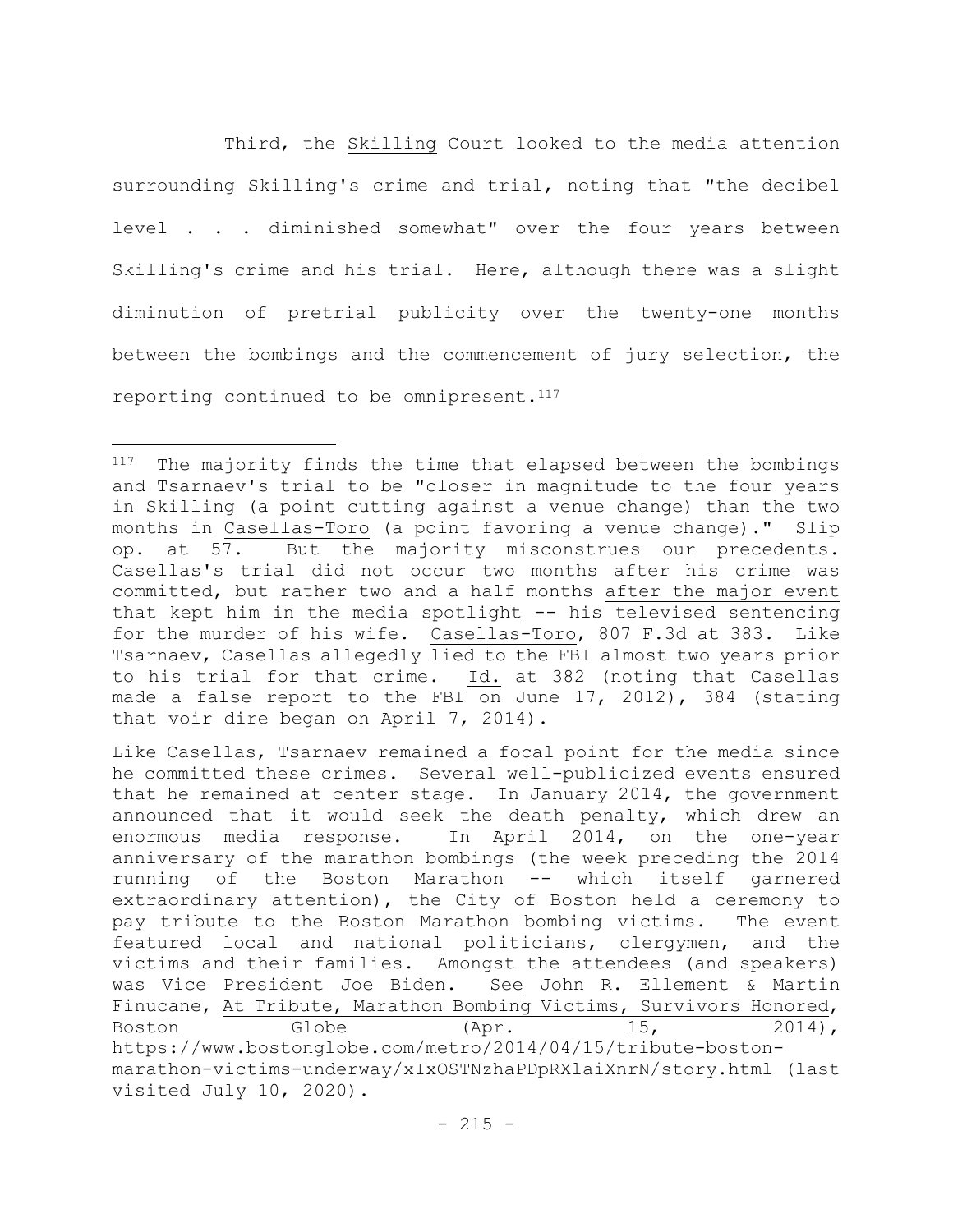Finally, the Skilling Court looked to the jury verdict, finding that the jury's not-guilty findings on nine of the twentyeight counts in the case "yielded no overwhelming victory for the government." 561 U.S. at 375, 383. Here, because Tsarnaev's counsel admitted Tsarnaev's guilt during opening and closing statements, the jury verdict finding Tsarnaev guilty on all thirty counts neither supports nor refutes a presumption of impartiality.

Finally, on the first morning of jury selection, the press reported that Tsarnaev unsuccessfully offered to plead guilty in exchange for the government's agreement not to seek the death penalty. See, e.g., Evan Perez, Boston Bombing Trial Lawyers Fail to Reach Plea  $\text{Deal}$ , CNN  $(\text{Jan.} 5, 2015)$ , https://www.cnn.com/2015/01/05/politics/dzhokhar-tsarnaev-trialplea-deal-fails/index.html (last visited July 10, 2020).

The focus on Tsarnaev continued into the next year. In early January 2015, gunmen attacked the Paris office of satirical newspaper Charlie Hebdo. The media took the opportunity to draw comparisons between that attack and the Boston Marathon bombings. See, e.g., Kevin Johnson, Paris and Boston Attacks Pose Striking Parallels, USA Today, Jan. 9, 2015, http://www.usatoday.com/story/news/nation/2015/01/08/parisboston-attacks/21445461/ (last visited July 10, 2020). That same month, pictures went viral of a man clearing snow off of the Boston Marathon finish line following a blizzard. Eastern Division residents hailed him as a "hero." Anastasia Williams & Michele McPhee, Blizzard Mystery Solved: Man Who Shoveled Marathon Finish Line Revealed, ABC News (Jan. 28, 2015), https://abcnews.go.com/US/boston-blizzard-mystery-solved-manshoveled-marathon-finish/story?id=28550626 (last visited July 10, 2020). Also that month, Tsarnaev's friend pled guilty to charges related to the destruction of evidence in this case and lying to the FBI. See, e.g., Milton J. Valencia, Tsarnaev Friend to Plead Guilty, Boston Globe (Jan. 13, 2015), http://www.bostonglobe.com/metro/2015/01/13/judge-sets-jan-pleahearing-for-friend-boston-marathonbombers/SPbRARYlkYS5XYJMrZNFcM/story.html (last visited July 10, 2020).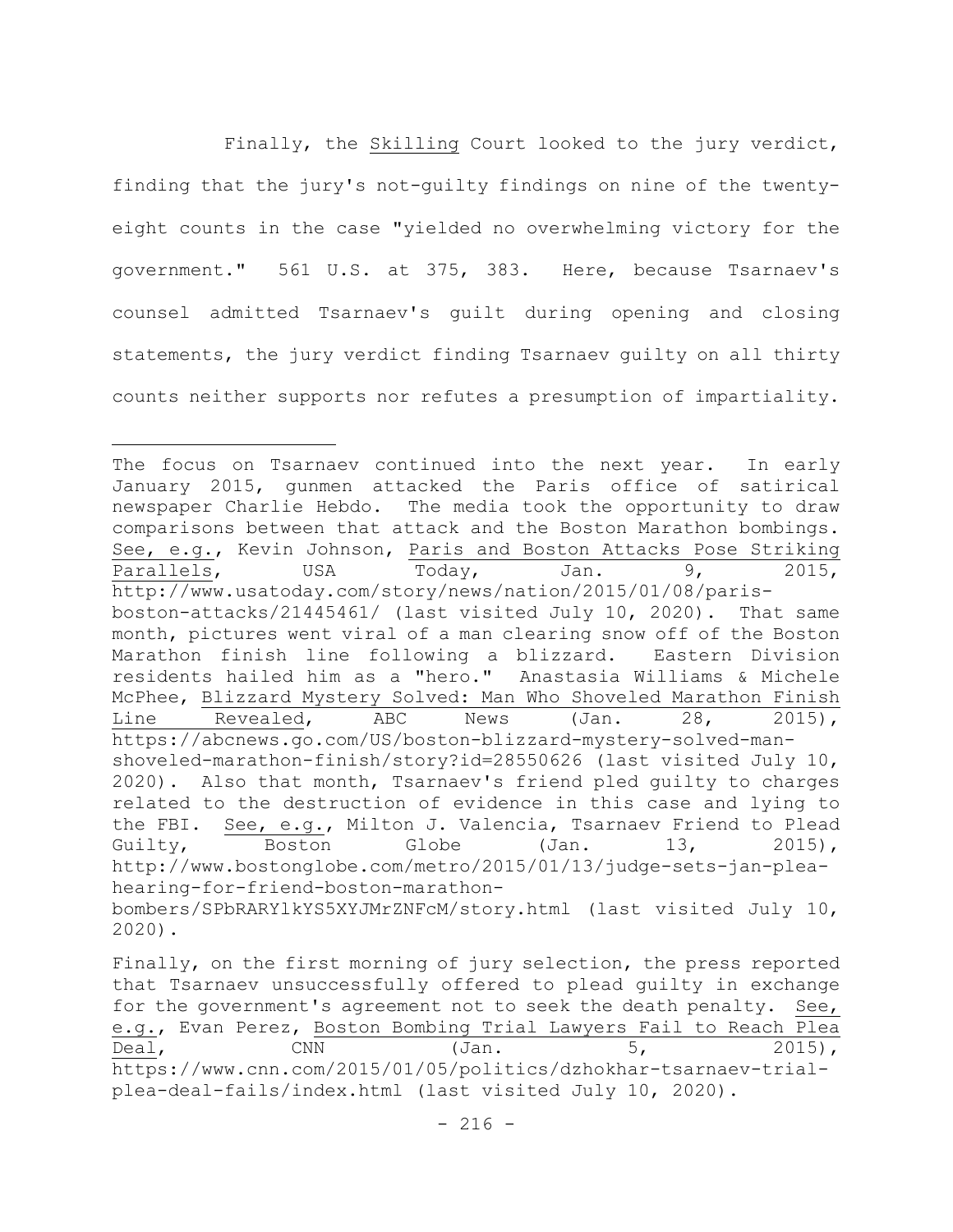See, e.g., Luong v. State, 199 So. 3d 139, 148 (Ala. 2014) ("[I]n light of the facts of this case, in particular Luong's admission that he threw each of his children off the bridge, the fact that Luong was not acquitted of any of the charged offenses does not either support or rebut a presumption of jury bias or impartiality.").

The majority's comparison of the nine acquittals in Skilling to Tsarnaev's jury's decision to recommend death for six of the seventeen death-eligible counts is mind-boggling. See slip op. at 57-58. There is a monumental distinction between the full acquittals in Skilling -- resulting in no punishment for that defendant, and this jury's decision about which of the two most extreme punishments in our criminal justice system to recommend for each count. The jury's decision to recommend that Tsarnaev receive six death sentences and serve eleven life sentences, instead of recommending that Tsarnaev be killed on seventeen separate counts, does not indicate a lack of prejudice. Far from it. A criminal defendant can only be put to death once. The Supreme Court has noted that the decision of whether to recommend a death sentence "is mostly a question of mercy." Kansas v. Carr, 136 S. Ct. 633, 642 (2016). As Tsarnaev points out, "six separate death sentences can hardly be considered an act of mercy such as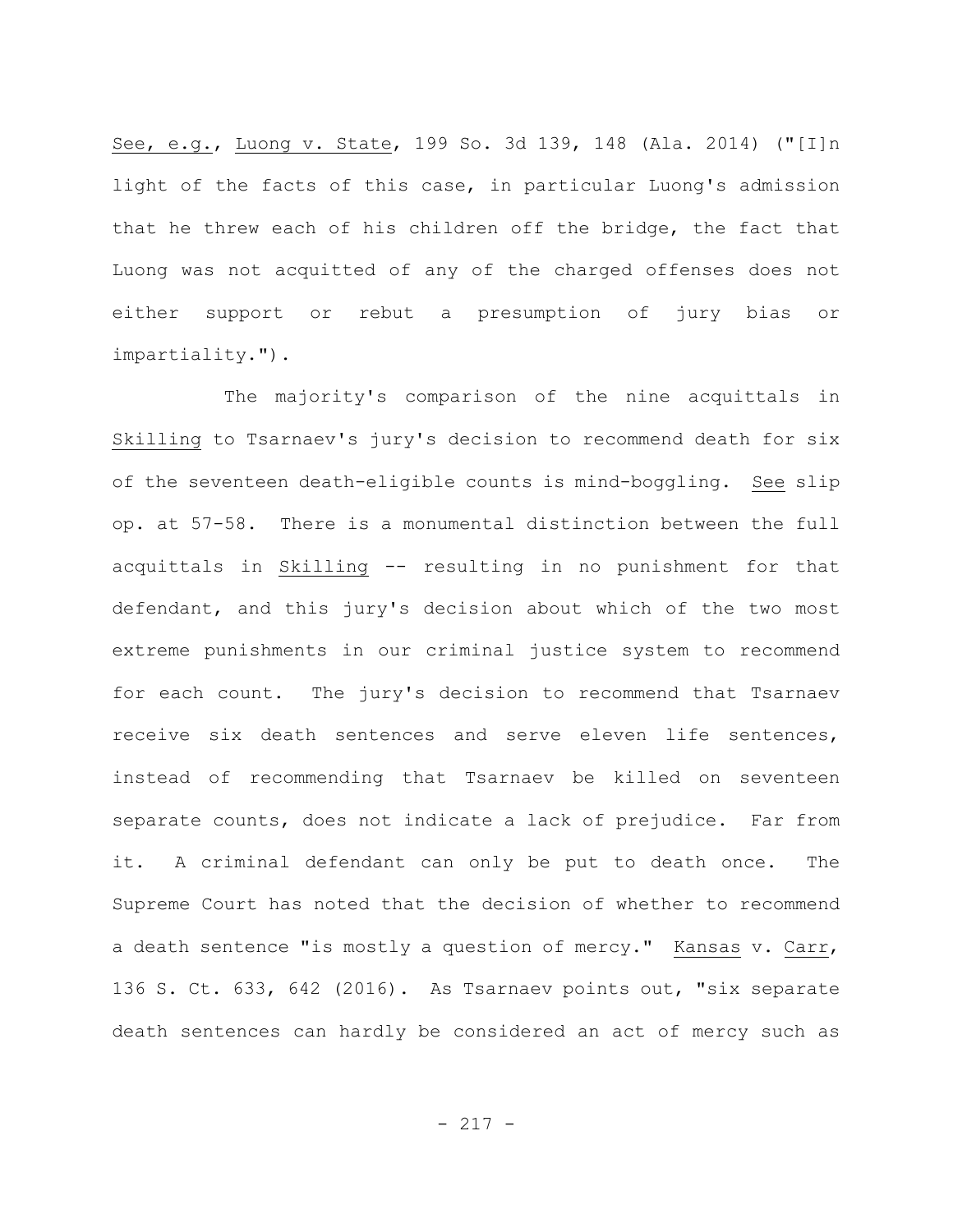to establish that jurors were either unaffected by the pretrial publicity or willing to ignore the community sentiment."

Tsarnaev was entitled to a presumption of prejudice.

## **2. The Government Cannot Overcome the Presumption of Prejudice**

The parties quarrel over whether the presumption of prejudice is rebuttable. In Casellas-Toro, this court assumed without deciding that the presumption was rebuttable, and I follow the same track. 807 F.3d at 388-90. Yet, even under this assumption, the government cannot prevail.

The government argues that it can rebut that presumption by showing that the district court was able to ascertain the effects of the potential jurors' exposure to extensive pretrial publicity and excuse those that were incapable of setting any prejudice aside. Not so. As today's majority has explained, by refusing to ask prospective jurors content-specific questions about what they had read and heard, the district court was unable to identify biases or prejudices that may have resulted from that exposure. See Patriarca, 402 F.3d at 318. The district court relied on the venire's self-declarations of impartiality, an error of law and an abuse of discretion.

The government also cannot show that the district court seated an impartial jury because the district court failed to investigate Tsarnaev's "colorable" and "plausible" claims of

- 218 -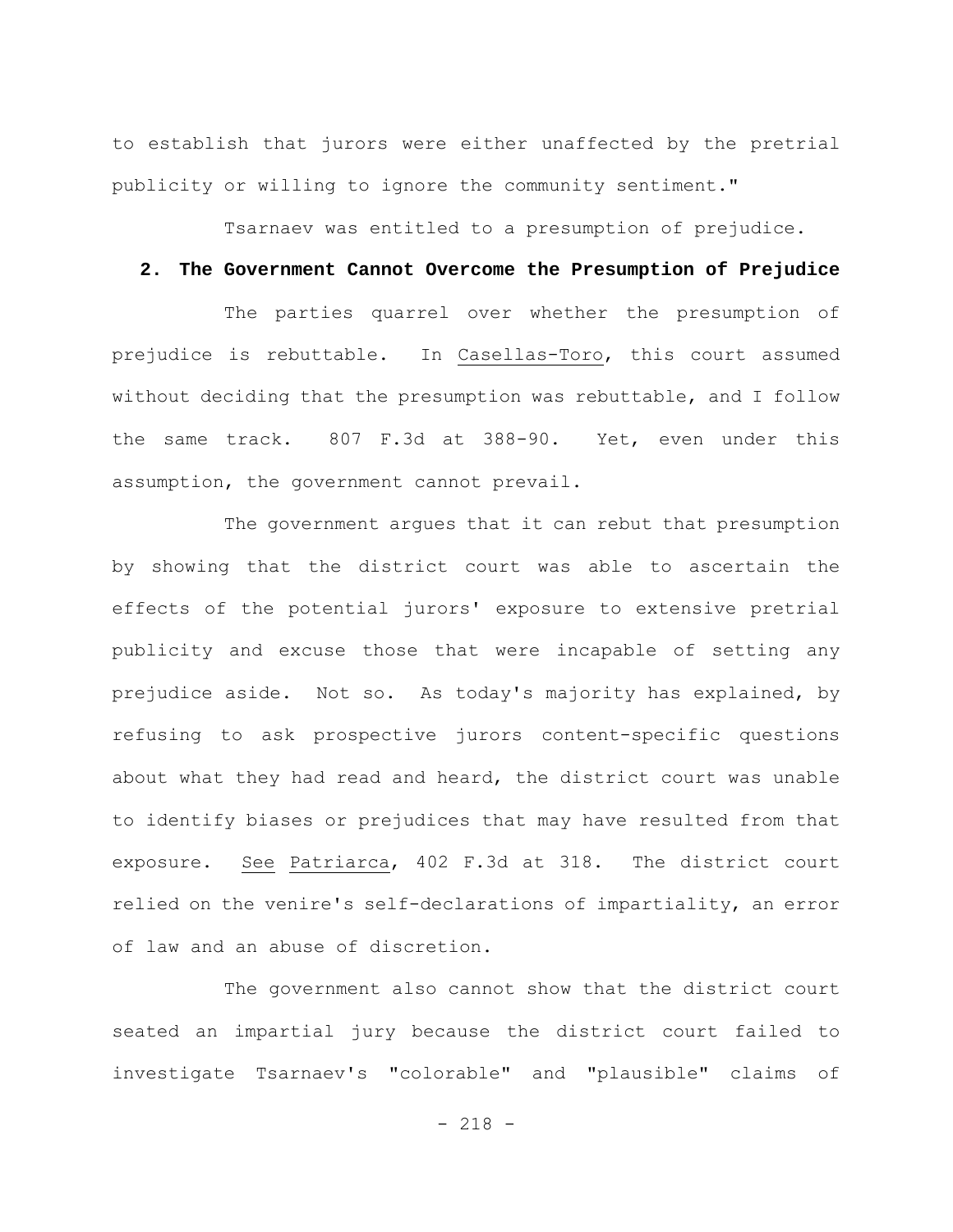juror-misconduct. When a defendant raises such a claim, regardless of timing, the district court has the "unflagging duty" to investigate. See United States v. French, 904 F.3d 111, 117 (1st Cir. 2018), cert. denied sub nom. Russell v. United States, 139 S. Ct. 949 (2019) (quoting United States v. Zimny, 846 F.3d 458, 464 (1st Cir. 2017)). The district court need not hold a full evidentiary hearing, but it must fashion and "even-handedly implement . . . a sensible procedure reasonably calculated to determine whether something untoward had occurred." United States v. Paniagua-Ramos, 251 F.3d 242, 249-50 (1st Cir. 2001). The court's procedural discretion does not include a refusal to conduct any inquiry whatsoever. Zimny, 846 F.3d at 465.

But that is precisely what the district court did. Tsarnaev presented a colorable claim that Juror 286 knowingly withheld from the court the fact that she posted twenty-two online comments mourning the death of Martin Richard, praising law enforcement officers (three of whom would later testify at trial), expressing "BOSTON STRONG" civic pride, and calling Tsarnaev a "piece of garbage." Tsarnaev further showed that Juror 286 may have lied on her juror questionnaire and during voir dire about sheltering in place with her family. And Tsarnaev presented a second plausible claim that Juror 138 both refused to follow simple but important court rules and intentionally withheld from the court

 $-219 -$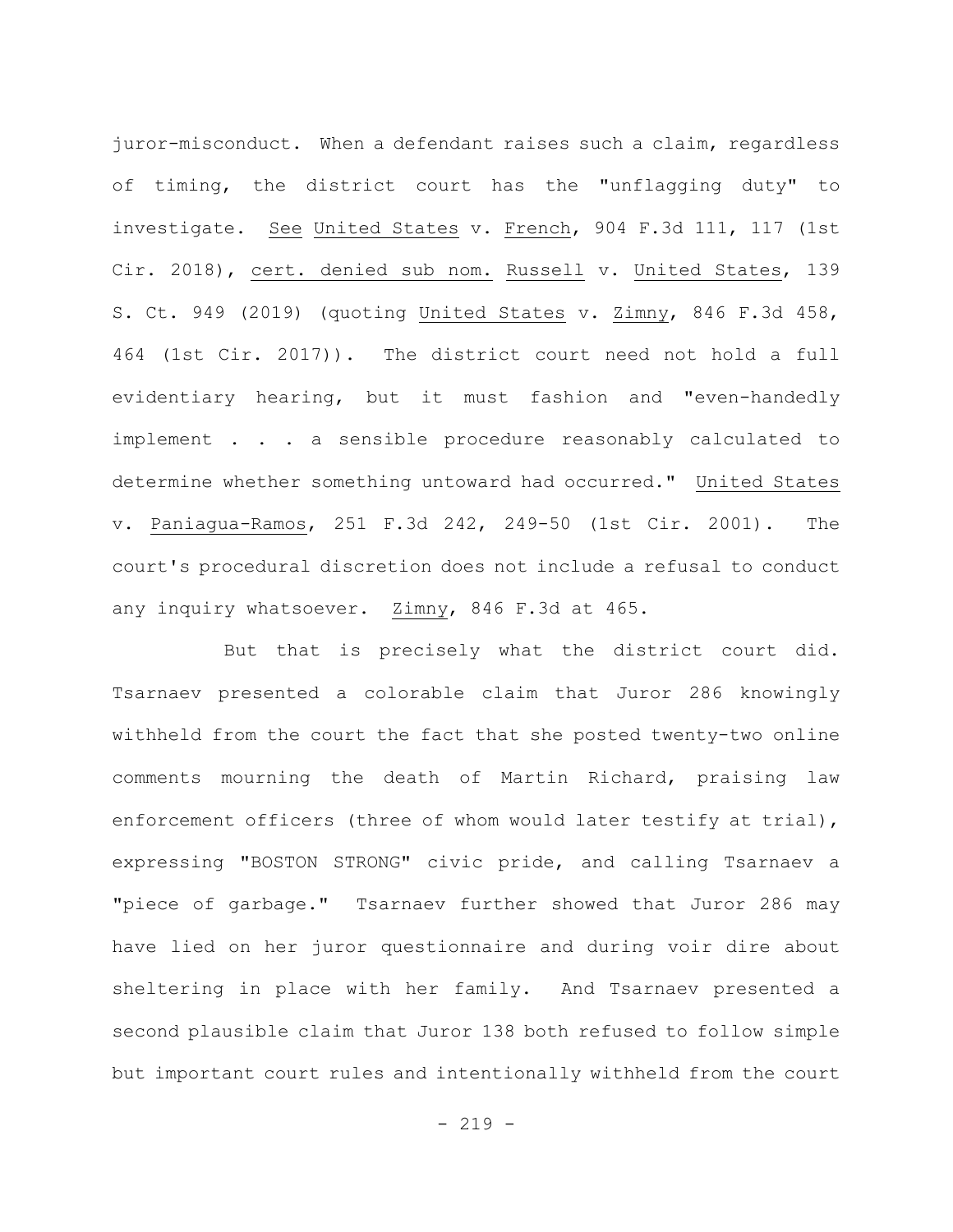his participation in social media conversations. In the comments thread on his Facebook page, on which he continued to engage, his friend urged him to "[p]lay the part so u get on the jury then send [Tsarnaev] to jail where he will be taken care of." The district court's refusal to inquire -- at the government's behest -- left much to be desired in the way of certainty about these jurors' impartiality.

Finally, a review of the seated jurors' questionnaires and voir dire transcripts confirms that the government cannot rebut the presumption in this case. The government admits that there is a statistically significant correlation between the prospective jurors' media exposure and their opinions to guilt, and ten of the twelve seated jurors had been exposed to "a moderate amount" or "a lot" of publicity. Prior to trial, three of the twelve voting jurors admitted to having predetermined Tsarnaev's guilt, and another two stated that they believed Tsarnaev participated in the bombings. See Juror 83: "obviously he was involved in something"**;**  Juror 229: "[f]rom the media" "I suppose that we knew that he was involved"; Juror 349: marked on juror questionnaire belief that Tsarnaev was guilty, and stated on voir dire that from "so much media coverage" "anybody would think that [Tsarnaev was involved]"; Juror 395: marked on juror questionnaire belief that Tsarnaev was guilty; Juror 487: marked on juror questionnaire

 $- 220 -$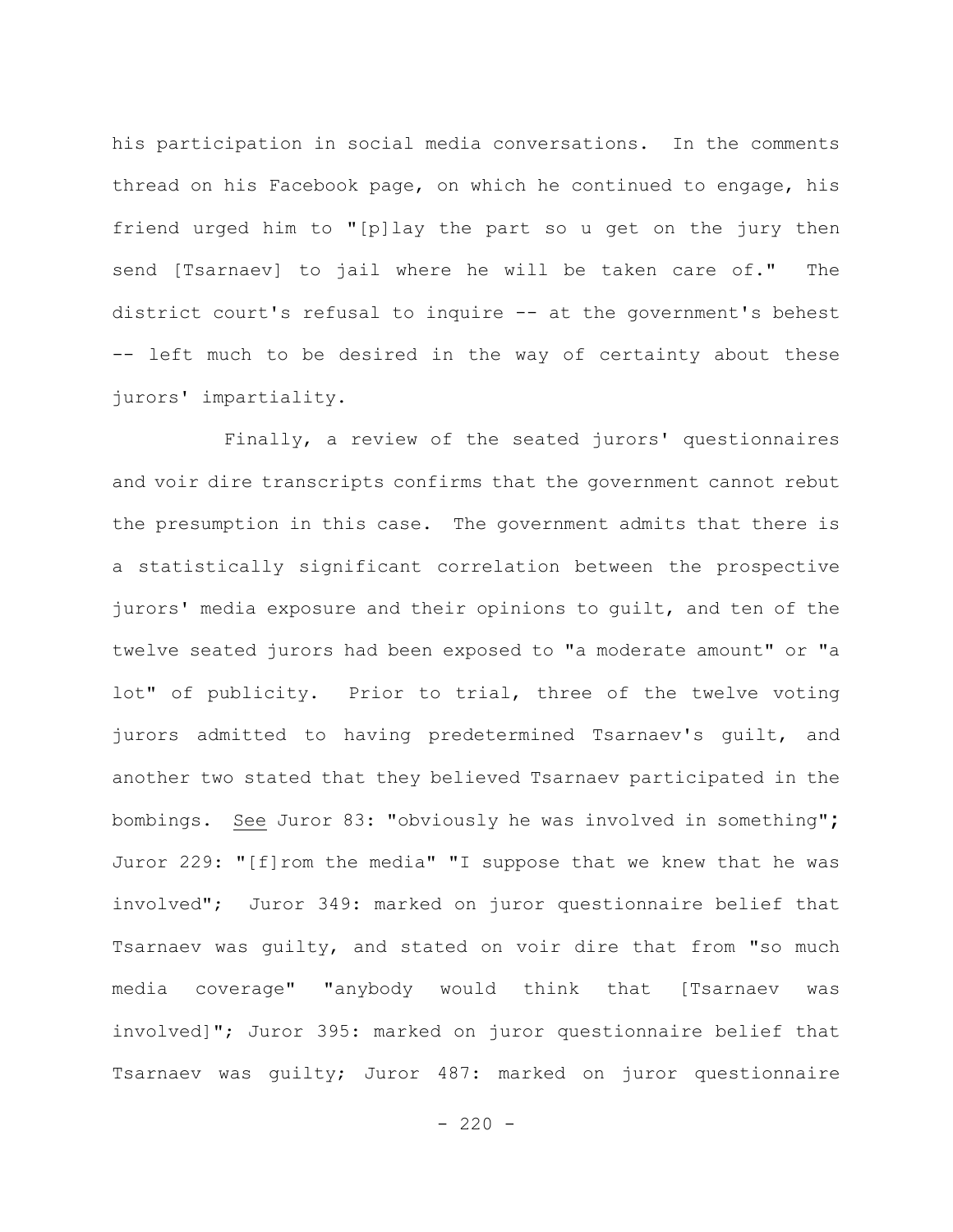belief that Tsarnaev was guilty, and explained on voir dire that this belief came from what he had seen on the news. Likewise, three of the six alternate jurors stated that they believed that Tsarnaev was involved. See Juror 552: "[F]rom the videos I saw, it appeared that he was part and parcel of perhaps depositing those devices"; Juror 567: "I do believe that he was somewhat involved"**;**  Juror 588: "I believe there's some involvement somewhere, but I don't know what it is."And, as just discussed, two seated jurors were at least inconsistent -- if not deliberately untruthful -- in their responses during jury selection, calling into question their declarations that they had not yet formed an opinion about Tsarnaev's guilt. See Sampson v. United States, 724 F.3d 150, 164 (1st Cir. 2013) ("The voir dire process . . . is frustrated when a prospective juror is dishonest. Both the juror's dishonesty and her motivation for that dishonesty may cast doubt upon her impartiality.").

Although all the seated jurors declared that they could be fair and impartial and decide the case solely on the evidence presented in court, little weight can be given to such declarations by community members so impacted by the crimes and the subsequent pretrial publicity. "Natural human pride would suggest a negative answer to [a question of] whether there was a reason the juror could not be fair and impartial." United States v. Dellinger, 472

- 221 -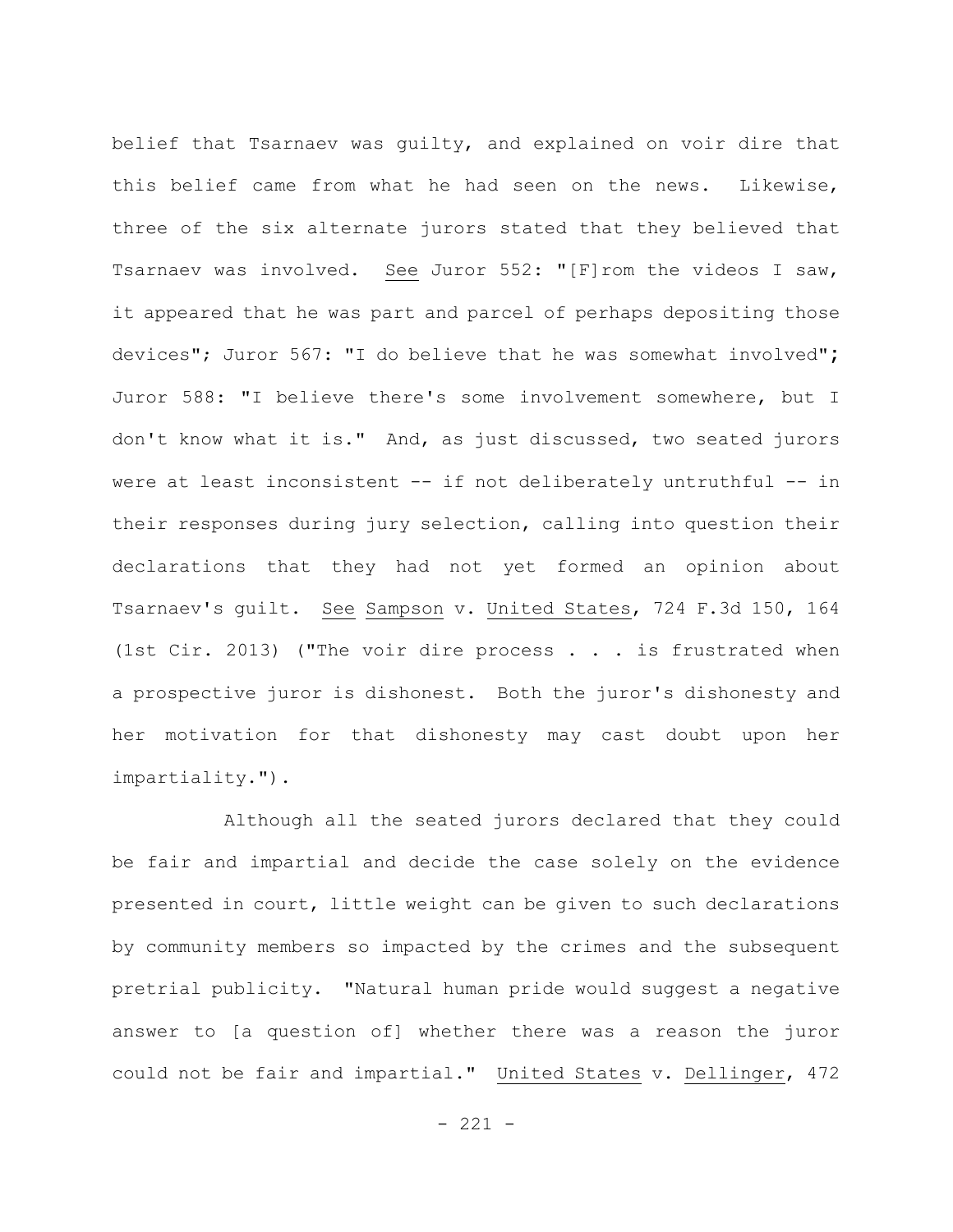F.2d 340, 375 (7th Cir. 1972); see also Irvin, 366 U.S. at 728 ("[The] psychological impact requiring such a declaration before one's fellows is often its father."). In sum, the government cannot show that the jury that convicted Tsarnaev and recommended that he be put to death was impartial. The government has therefore failed to rebut the presumption of prejudice.

## **C. Harmless as to Guilt, Not as to Sentencing**

I agree with the majority that the district court's abuse of discretion was harmless as to Tsarnaev's guilt but not as to his sentence. See slip op. at 72-73, 74 n.33. Tsarnaev's counsel admitted his participation in these crimes during both opening and closing statements, and he does not contend on appeal that he would not have made these admissions had his trial taken place elsewhere. Sitting in its expanded role under the Federal Death Penalty Act, 18 U.S.C. §§ 3591-99, a sentencing jury was required "to make a moral judgment . . . after consideration of aggravating and mitigating circumstances" about whether Tsarnaev deserved to live out his natural life in custody or be killed by the government. See McVeigh, 918 F. Supp. at 1474. The question of whether these aggravating circumstances outweigh the mitigating factors is one of " mercy" for the sentencing jury. See Carr, 136 S. Ct. at 642.

With a jury so intensely impacted by the charged crimes, and so exposed to inflammatory pretrial publicity -- including

- 222 -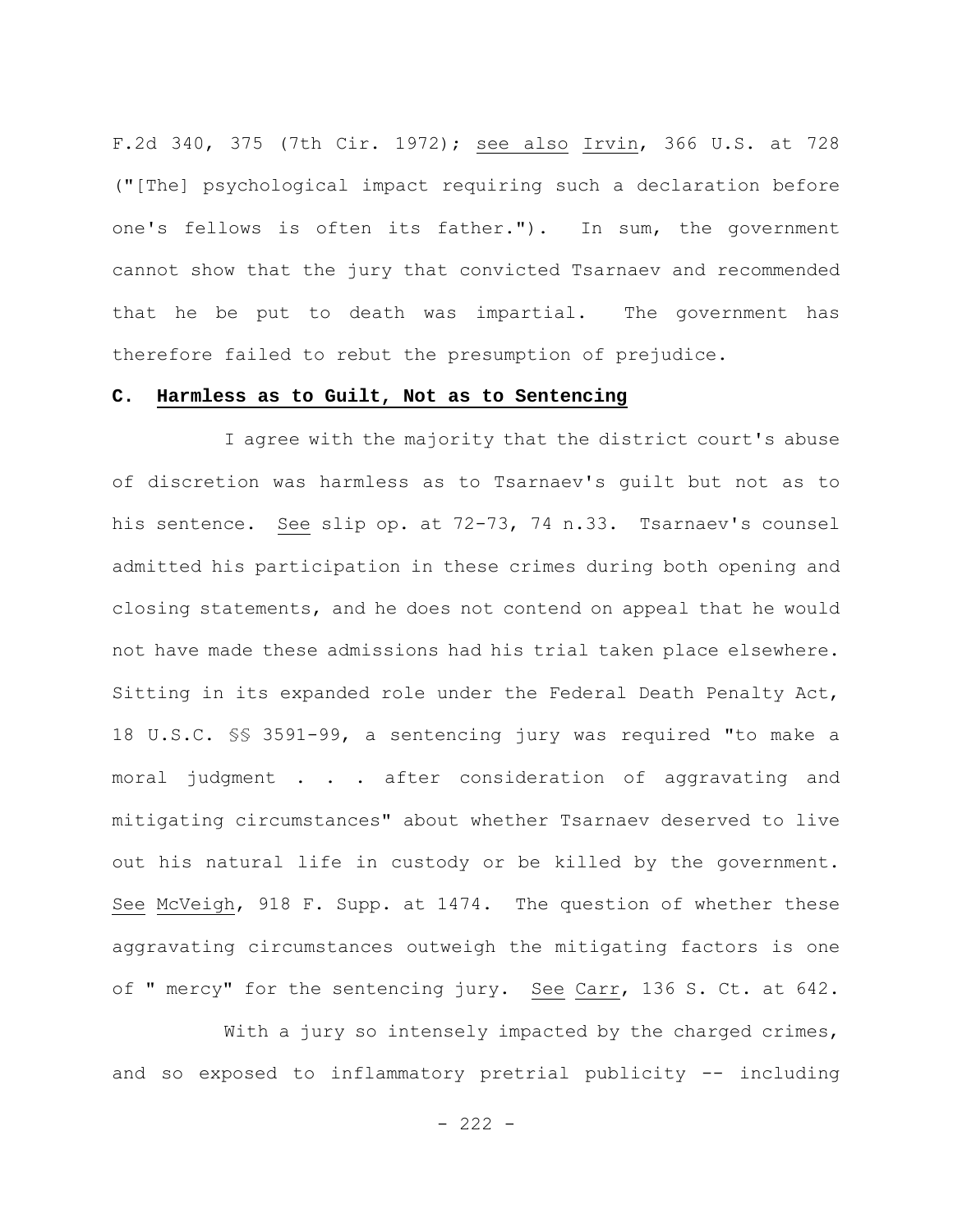reports detailing the extreme anguish of their neighbors and repeated calls for Tsarnaev to be sentenced to death -- I cannot say with any degree of certainty that the jurors did not possess a "predilection toward that penalty." McVeigh, 918 F. Supp. at 1474.

"With his life at stake, it is not requiring too much that [a criminal defendant] be tried in an atmosphere undisturbed by so huge a wave of public passion . . . . " Irvin, 366 U.S. at 728. The government cannot show that the district court's abuse of discretion was harmless beyond a reasonable doubt as to Tsarnaev's sentence. See 18 U.S.C. § 3595(c)(2), (c)(2)(C). For this reason, I agree that Tsarnaev's death sentences must be vacated and the case remanded to the district court for a sentencing retrial.

## **II. Closing Remarks**

In dissent on Tsarnaev's second mandamus petition, I expressed my concern that -- in a case having this magnitude of press coverage and widespread dissemination of information -- a subsequent jury on retrial would have been exposed to the evidence (and results) of the first trial and would know that the new trial was the result of a post-conviction reversal. Tsarnaev II, 780 F.3d at 46 (Torruella, J., dissenting). My concern has and very

 $-223 -$